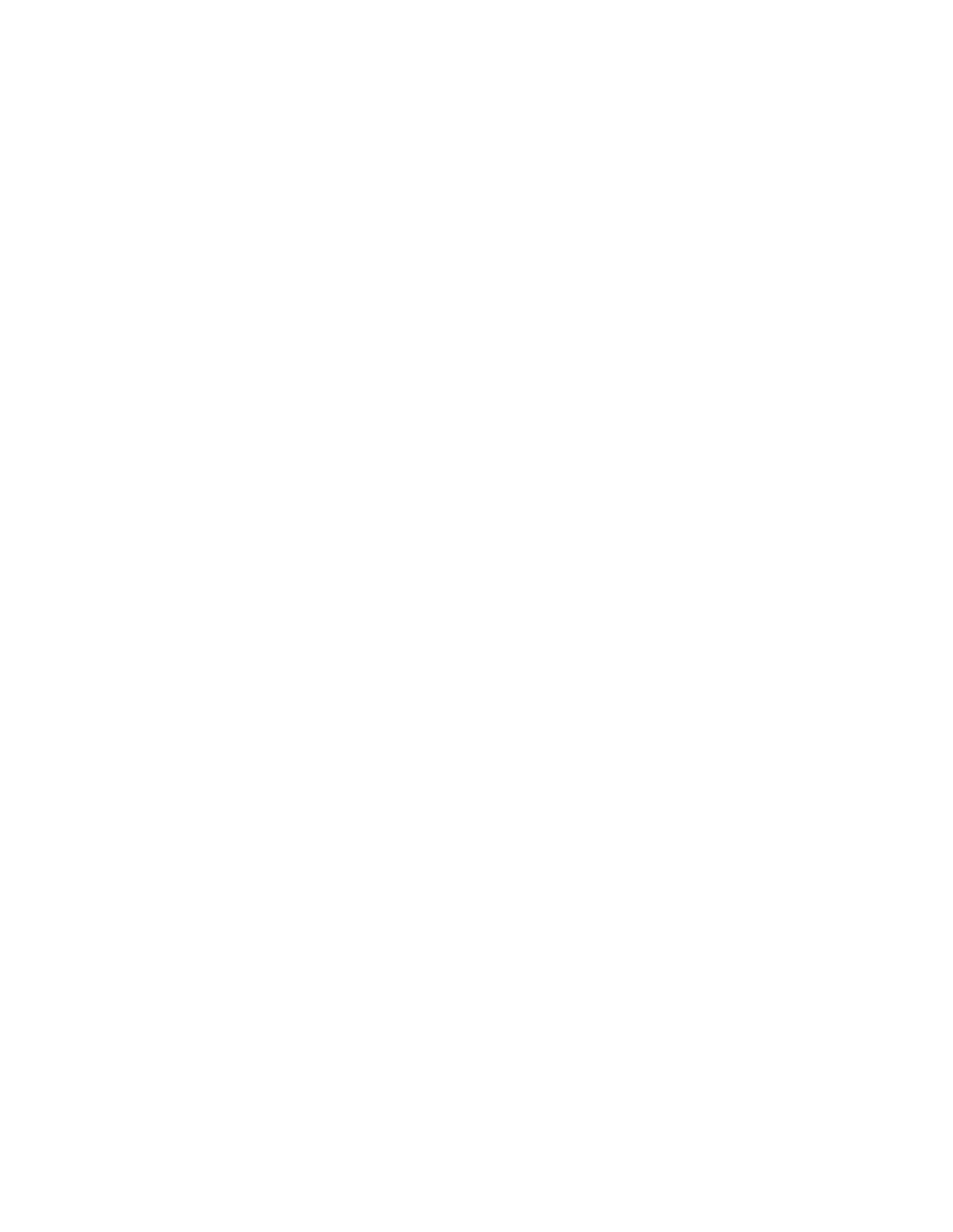# **Contents**

| $\mathbf{1}$ | Introduction                                                                                                                                                                                                                         | 9  |
|--------------|--------------------------------------------------------------------------------------------------------------------------------------------------------------------------------------------------------------------------------------|----|
|              | 1.1                                                                                                                                                                                                                                  |    |
|              | 1.2                                                                                                                                                                                                                                  |    |
|              | 1.3                                                                                                                                                                                                                                  |    |
|              | 1.4                                                                                                                                                                                                                                  |    |
|              | $1.5\,$                                                                                                                                                                                                                              |    |
| $\mathbf{2}$ | Transitional and Strict modes                                                                                                                                                                                                        | 13 |
|              | 2.1                                                                                                                                                                                                                                  |    |
|              | 2.2                                                                                                                                                                                                                                  |    |
| 3            | Parsing and Printing tools                                                                                                                                                                                                           | 15 |
|              | 3.1                                                                                                                                                                                                                                  |    |
|              | 3.2                                                                                                                                                                                                                                  |    |
|              | Pretty module in the contract of the contract of the contract of the contract of the contract of the contract of the contract of the contract of the contract of the contract of the contract of the contract of the contract<br>3.3 |    |
|              | 3.4                                                                                                                                                                                                                                  |    |
| Ι.           | Parsing tools                                                                                                                                                                                                                        | 19 |
| 4            | Stream parsers                                                                                                                                                                                                                       | 21 |
|              | $\Delta$ 2 $\alpha$                                                                                                                                                                                                                  | 21 |

| 4.1 |       |                                                                                                             | 21 |
|-----|-------|-------------------------------------------------------------------------------------------------------------|----|
| 4.2 |       |                                                                                                             | 21 |
| 4.3 |       |                                                                                                             | 22 |
|     | 4.3.1 |                                                                                                             | 22 |
|     | 4.3.2 |                                                                                                             | 22 |
|     | 4.3.3 |                                                                                                             | 22 |
|     | 4.3.4 |                                                                                                             | 22 |
| 4.4 |       |                                                                                                             | 23 |
|     | 4.4.1 |                                                                                                             | 23 |
|     | 4.4.2 |                                                                                                             | 23 |
|     | 4.4.3 |                                                                                                             | 24 |
|     | 4.4.4 |                                                                                                             | 24 |
|     | 4.4.5 |                                                                                                             | 25 |
|     | 4.4.6 |                                                                                                             | 26 |
|     | 4.4.7 | Lookahead                                                                                                   | 26 |
|     | 4.4.8 | No error optimization $\ldots \ldots \ldots \ldots \ldots \ldots \ldots \ldots \ldots \ldots \ldots \ldots$ | 27 |
|     | 4.4.9 | Position                                                                                                    | 28 |
|     |       |                                                                                                             | 28 |
| 4.5 |       |                                                                                                             | 28 |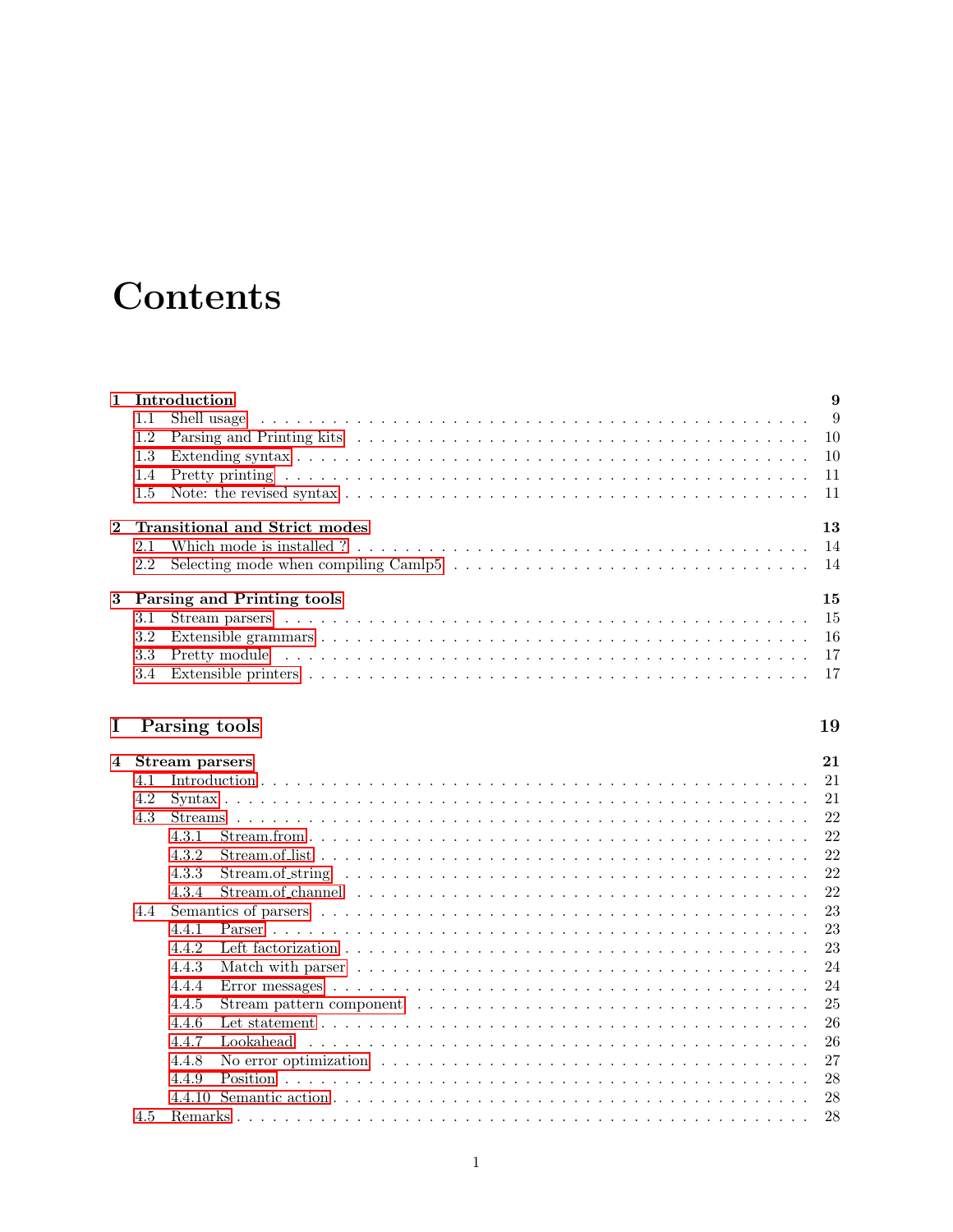|   |     | 4.5.1                |                                                                                                                       | 28 |
|---|-----|----------------------|-----------------------------------------------------------------------------------------------------------------------|----|
|   |     | 4.5.2                |                                                                                                                       | 29 |
|   |     | 4.5.3                |                                                                                                                       | 30 |
|   |     | 4.5.4                |                                                                                                                       | 30 |
|   |     |                      |                                                                                                                       |    |
| 5 |     | <b>Stream</b> lexers |                                                                                                                       | 31 |
|   | 5.1 |                      |                                                                                                                       | 31 |
|   | 5.2 |                      |                                                                                                                       | 31 |
|   | 5.3 |                      |                                                                                                                       | 33 |
|   |     | 5.3.1                |                                                                                                                       | 33 |
|   |     | 5.3.2                |                                                                                                                       | 34 |
|   |     |                      |                                                                                                                       |    |
|   |     | 5.3.3                |                                                                                                                       | 34 |
|   |     | 5.3.4                |                                                                                                                       | 35 |
|   |     | 5.3.5                |                                                                                                                       | 35 |
|   |     | 5.3.6                |                                                                                                                       | 35 |
|   |     | 5.3.7                |                                                                                                                       | 35 |
|   |     |                      |                                                                                                                       |    |
| 6 |     |                      | <b>Functional parsers</b>                                                                                             | 37 |
|   | 6.1 |                      |                                                                                                                       | 37 |
|   | 6.2 |                      |                                                                                                                       | 38 |
|   |     | 6.2.1                |                                                                                                                       | 38 |
|   |     | 6.2.2                |                                                                                                                       | 38 |
|   |     | 6.2.3                |                                                                                                                       | 38 |
|   |     | 6.2.4                |                                                                                                                       | 38 |
|   |     |                      |                                                                                                                       |    |
|   | 6.3 |                      |                                                                                                                       | 38 |
|   |     | 6.3.1                |                                                                                                                       | 38 |
|   |     | 6.3.2                |                                                                                                                       | 38 |
|   |     |                      |                                                                                                                       |    |
| 7 |     |                      | <b>Backtracking parsers</b>                                                                                           | 41 |
|   | 7.1 |                      |                                                                                                                       | 41 |
|   | 7.2 |                      |                                                                                                                       | 42 |
|   |     | 7.2.1                |                                                                                                                       | 42 |
|   |     | 7.2.2                |                                                                                                                       | 42 |
|   |     | 7.2.3                |                                                                                                                       | 43 |
|   | 7.3 |                      |                                                                                                                       | 43 |
|   |     |                      |                                                                                                                       |    |
| 8 |     |                      | <b>Extensible grammars</b>                                                                                            | 45 |
|   |     |                      |                                                                                                                       | 45 |
|   |     |                      |                                                                                                                       | 46 |
|   | 8.3 |                      |                                                                                                                       | 47 |
|   |     | 8.3.1                |                                                                                                                       | 47 |
|   |     | 8.3.2                | Entries list                                                                                                          | 48 |
|   |     |                      |                                                                                                                       |    |
|   |     | 8.3.3                |                                                                                                                       | 49 |
|   |     | 8.3.4                |                                                                                                                       | 51 |
|   |     | 8.3.5                |                                                                                                                       | 52 |
|   | 8.4 |                      |                                                                                                                       | 52 |
|   | 8.5 |                      |                                                                                                                       | 53 |
|   | 8.6 |                      |                                                                                                                       | 54 |
|   |     | 8.6.1                |                                                                                                                       | 54 |
|   |     | 8.6.2                |                                                                                                                       | 54 |
|   |     | 8.6.3                |                                                                                                                       | 55 |
|   |     | 8.6.4                |                                                                                                                       | 55 |
|   |     |                      | Errors and recovery $\dots \dots \dots \dots \dots \dots \dots \dots \dots \dots \dots \dots \dots \dots \dots \dots$ |    |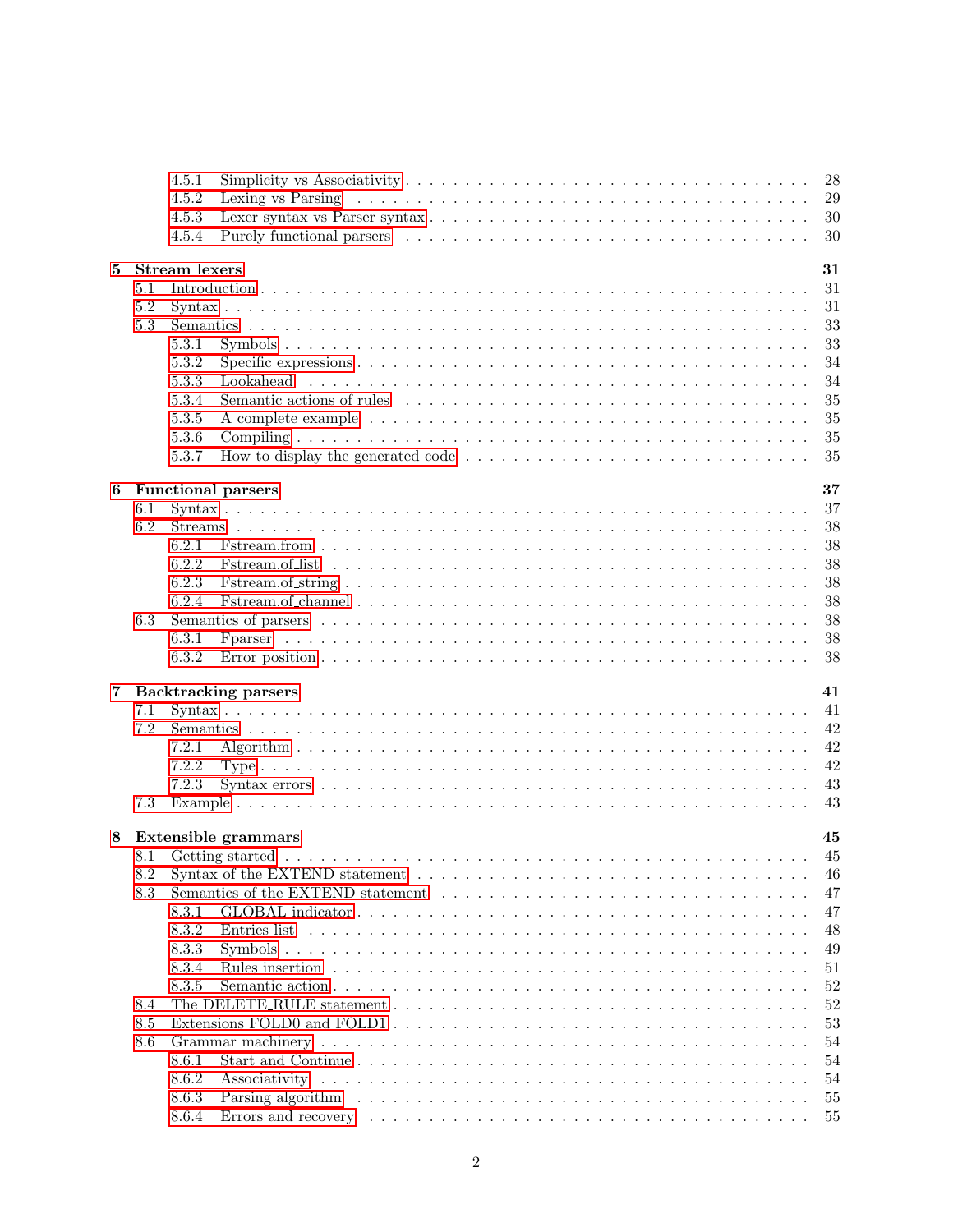| 8.8 | Interface with the lexer entering contained to the contained to the contained to the contained to the level of |  |
|-----|----------------------------------------------------------------------------------------------------------------|--|
|     |                                                                                                                |  |
|     |                                                                                                                |  |
|     |                                                                                                                |  |
|     |                                                                                                                |  |
|     |                                                                                                                |  |
|     |                                                                                                                |  |
|     |                                                                                                                |  |
|     |                                                                                                                |  |
|     |                                                                                                                |  |

# [II Printing tools](#page-64-0) 63

| 9          |     | <b>Extensible printers</b>                                                                                                    | 65 |
|------------|-----|-------------------------------------------------------------------------------------------------------------------------------|----|
|            | 9.1 |                                                                                                                               | 65 |
|            | 9.2 |                                                                                                                               | 65 |
|            | 9.3 |                                                                                                                               | 66 |
|            |     | 9.3.1                                                                                                                         | 66 |
|            |     | 9.3.2                                                                                                                         | 67 |
|            |     | 9.3.3                                                                                                                         | 67 |
|            | 9.4 |                                                                                                                               | 67 |
|            | 9.5 |                                                                                                                               | 67 |
|            |     | 9.5.1                                                                                                                         | 67 |
|            |     | 9.5.2<br>Printing OCaml programs $\ldots \ldots \ldots \ldots \ldots \ldots \ldots \ldots \ldots \ldots \ldots \ldots \ldots$ | 69 |
| 10 Pprintf |     |                                                                                                                               | 71 |
|            |     |                                                                                                                               | 71 |
|            |     |                                                                                                                               | 71 |
|            |     |                                                                                                                               | 72 |
|            |     |                                                                                                                               | 73 |
|            |     |                                                                                                                               | 73 |
|            |     | 10.2.4 The conversion specifications "p" and "q"                                                                              | 74 |
|            |     |                                                                                                                               | 74 |
|            |     |                                                                                                                               | 77 |
|            |     | 10.3 Comparison with the OCaml modules Printf and Format                                                                      | 78 |
|            |     |                                                                                                                               | 78 |
|            |     |                                                                                                                               | 78 |
|            |     |                                                                                                                               | 78 |
|            |     |                                                                                                                               | 78 |
|            |     | 11 Pretty print                                                                                                               | 79 |
|            |     |                                                                                                                               | 79 |
|            |     |                                                                                                                               | 79 |
|            |     |                                                                                                                               | 79 |
|            |     |                                                                                                                               | 80 |
|            |     |                                                                                                                               | 80 |
|            |     |                                                                                                                               | 80 |
|            |     |                                                                                                                               |    |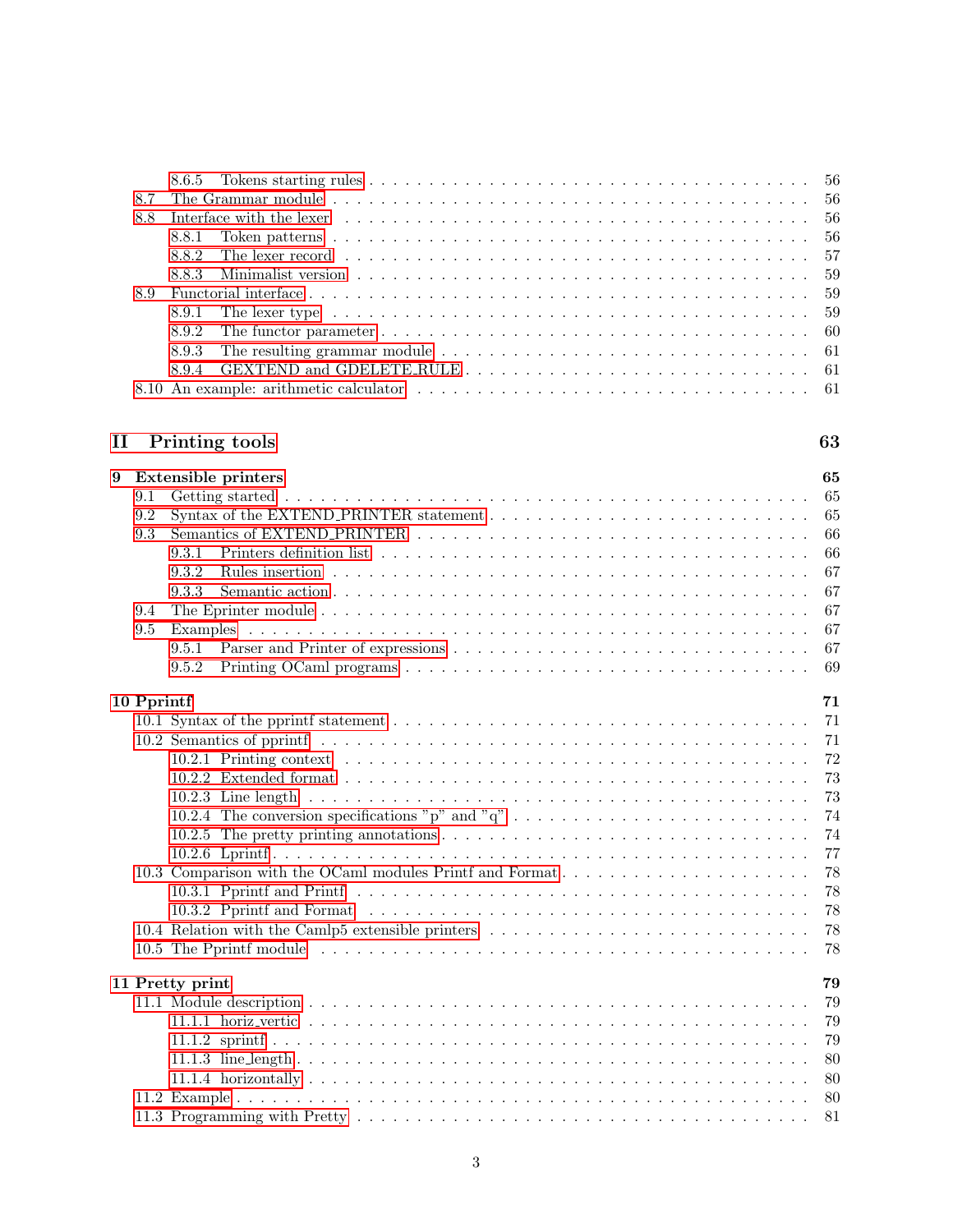| 11.3.2 How to cancel a horizontal print<br>81<br>81<br>81<br>82<br>82<br>82<br>83<br>Language extensions<br>12 Locations<br>85<br>85<br>85<br>86<br>86<br>13 Syntax tree<br>89<br>89<br>89<br>90<br>13.4 Syntax tree and Quotations in the two modes<br>90<br>14 Syntax tree - transitional mode<br>91<br>91<br>92<br>92<br>92<br>93<br>93<br>94<br>95<br>96<br>97<br>99<br>101<br>15 Syntax tree - strict mode<br>103 |   | $11.3.1$ Hints<br>81 |  |
|------------------------------------------------------------------------------------------------------------------------------------------------------------------------------------------------------------------------------------------------------------------------------------------------------------------------------------------------------------------------------------------------------------------------|---|----------------------|--|
|                                                                                                                                                                                                                                                                                                                                                                                                                        |   |                      |  |
|                                                                                                                                                                                                                                                                                                                                                                                                                        |   |                      |  |
|                                                                                                                                                                                                                                                                                                                                                                                                                        |   |                      |  |
|                                                                                                                                                                                                                                                                                                                                                                                                                        |   |                      |  |
|                                                                                                                                                                                                                                                                                                                                                                                                                        |   |                      |  |
|                                                                                                                                                                                                                                                                                                                                                                                                                        |   |                      |  |
|                                                                                                                                                                                                                                                                                                                                                                                                                        |   |                      |  |
|                                                                                                                                                                                                                                                                                                                                                                                                                        |   |                      |  |
|                                                                                                                                                                                                                                                                                                                                                                                                                        | Ш |                      |  |
|                                                                                                                                                                                                                                                                                                                                                                                                                        |   |                      |  |
|                                                                                                                                                                                                                                                                                                                                                                                                                        |   |                      |  |
|                                                                                                                                                                                                                                                                                                                                                                                                                        |   |                      |  |
|                                                                                                                                                                                                                                                                                                                                                                                                                        |   |                      |  |
|                                                                                                                                                                                                                                                                                                                                                                                                                        |   |                      |  |
|                                                                                                                                                                                                                                                                                                                                                                                                                        |   |                      |  |
|                                                                                                                                                                                                                                                                                                                                                                                                                        |   |                      |  |
|                                                                                                                                                                                                                                                                                                                                                                                                                        |   |                      |  |
|                                                                                                                                                                                                                                                                                                                                                                                                                        |   |                      |  |
|                                                                                                                                                                                                                                                                                                                                                                                                                        |   |                      |  |
|                                                                                                                                                                                                                                                                                                                                                                                                                        |   |                      |  |
|                                                                                                                                                                                                                                                                                                                                                                                                                        |   |                      |  |
|                                                                                                                                                                                                                                                                                                                                                                                                                        |   |                      |  |
|                                                                                                                                                                                                                                                                                                                                                                                                                        |   |                      |  |
|                                                                                                                                                                                                                                                                                                                                                                                                                        |   |                      |  |
|                                                                                                                                                                                                                                                                                                                                                                                                                        |   |                      |  |
|                                                                                                                                                                                                                                                                                                                                                                                                                        |   |                      |  |
|                                                                                                                                                                                                                                                                                                                                                                                                                        |   |                      |  |
|                                                                                                                                                                                                                                                                                                                                                                                                                        |   |                      |  |
|                                                                                                                                                                                                                                                                                                                                                                                                                        |   |                      |  |
|                                                                                                                                                                                                                                                                                                                                                                                                                        |   |                      |  |
|                                                                                                                                                                                                                                                                                                                                                                                                                        |   |                      |  |
|                                                                                                                                                                                                                                                                                                                                                                                                                        |   |                      |  |
|                                                                                                                                                                                                                                                                                                                                                                                                                        |   |                      |  |
|                                                                                                                                                                                                                                                                                                                                                                                                                        |   |                      |  |
|                                                                                                                                                                                                                                                                                                                                                                                                                        |   |                      |  |
|                                                                                                                                                                                                                                                                                                                                                                                                                        |   |                      |  |
|                                                                                                                                                                                                                                                                                                                                                                                                                        |   |                      |  |
|                                                                                                                                                                                                                                                                                                                                                                                                                        |   |                      |  |
|                                                                                                                                                                                                                                                                                                                                                                                                                        |   |                      |  |
|                                                                                                                                                                                                                                                                                                                                                                                                                        |   |                      |  |
|                                                                                                                                                                                                                                                                                                                                                                                                                        |   |                      |  |
|                                                                                                                                                                                                                                                                                                                                                                                                                        |   |                      |  |
|                                                                                                                                                                                                                                                                                                                                                                                                                        |   |                      |  |
|                                                                                                                                                                                                                                                                                                                                                                                                                        |   |                      |  |
|                                                                                                                                                                                                                                                                                                                                                                                                                        |   |                      |  |
|                                                                                                                                                                                                                                                                                                                                                                                                                        |   |                      |  |
|                                                                                                                                                                                                                                                                                                                                                                                                                        |   |                      |  |
|                                                                                                                                                                                                                                                                                                                                                                                                                        |   |                      |  |
|                                                                                                                                                                                                                                                                                                                                                                                                                        |   |                      |  |
|                                                                                                                                                                                                                                                                                                                                                                                                                        |   |                      |  |
|                                                                                                                                                                                                                                                                                                                                                                                                                        |   |                      |  |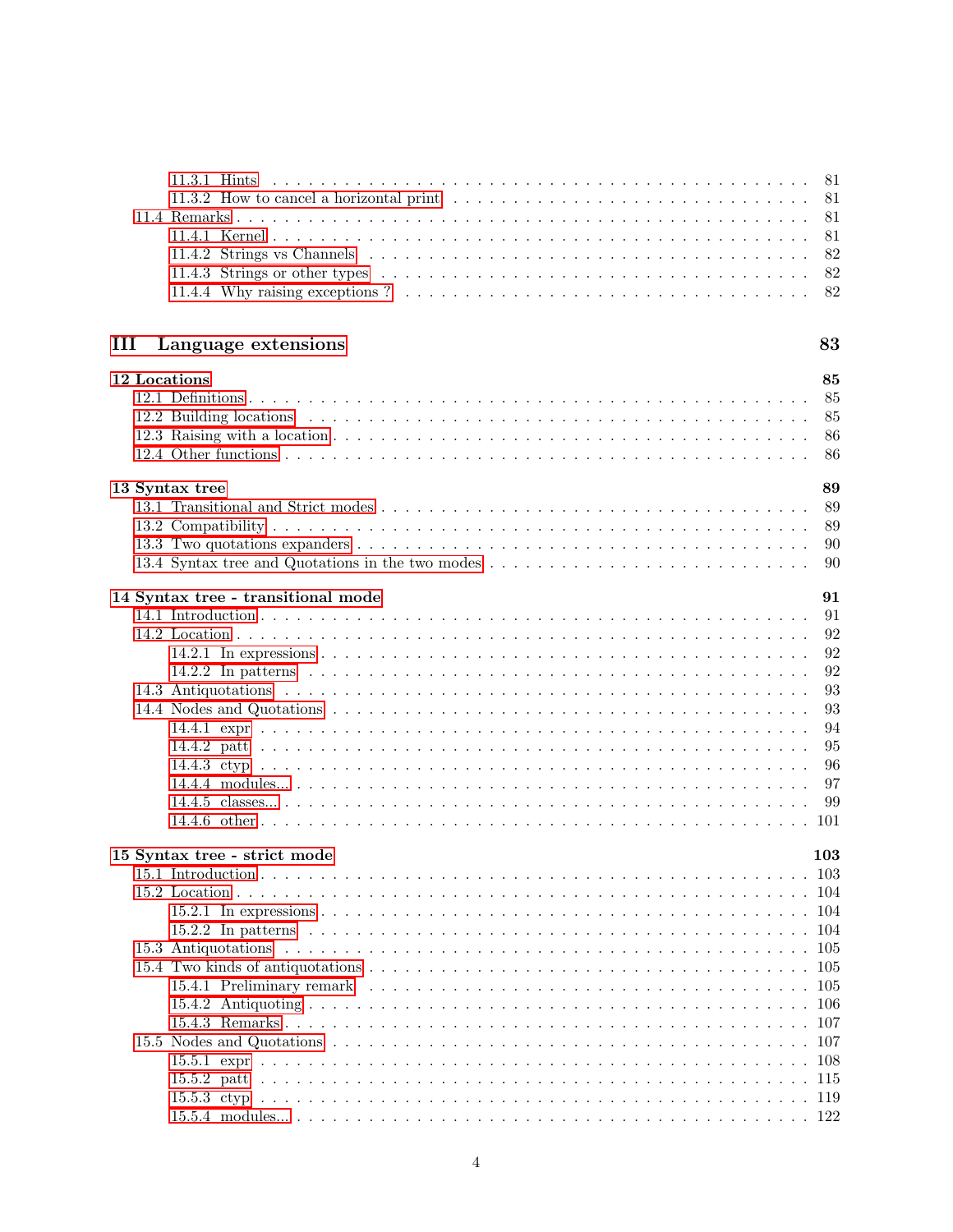|                      | 16 Syntax tree quotations in user syntax                                                                                              | 155  |
|----------------------|---------------------------------------------------------------------------------------------------------------------------------------|------|
|                      |                                                                                                                                       |      |
|                      |                                                                                                                                       |      |
|                      | 17 The Pcaml module                                                                                                                   | 157  |
|                      |                                                                                                                                       |      |
|                      |                                                                                                                                       |      |
|                      |                                                                                                                                       |      |
|                      |                                                                                                                                       |      |
|                      |                                                                                                                                       |      |
|                      |                                                                                                                                       |      |
|                      |                                                                                                                                       |      |
|                      |                                                                                                                                       |      |
|                      |                                                                                                                                       |      |
|                      |                                                                                                                                       |      |
|                      |                                                                                                                                       |      |
|                      |                                                                                                                                       |      |
|                      |                                                                                                                                       |      |
| <b>18 Directives</b> |                                                                                                                                       | 163  |
|                      |                                                                                                                                       |      |
|                      |                                                                                                                                       |      |
|                      |                                                                                                                                       |      |
|                      |                                                                                                                                       |      |
|                      |                                                                                                                                       |      |
|                      |                                                                                                                                       |      |
|                      |                                                                                                                                       |      |
|                      | 19 Extensions of syntax                                                                                                               | 167  |
|                      |                                                                                                                                       |      |
|                      |                                                                                                                                       |      |
|                      |                                                                                                                                       |      |
|                      |                                                                                                                                       |      |
|                      |                                                                                                                                       |      |
|                      |                                                                                                                                       |      |
|                      |                                                                                                                                       |      |
|                      | 20 Extensions of printing<br>173                                                                                                      |      |
|                      |                                                                                                                                       | -173 |
|                      |                                                                                                                                       | -173 |
|                      |                                                                                                                                       |      |
|                      |                                                                                                                                       |      |
|                      |                                                                                                                                       |      |
|                      | 20.2.3 Dangling else, bar, semicolon $\ldots \ldots \ldots \ldots \ldots \ldots \ldots \ldots \ldots \ldots \ldots \ldots \ldots 175$ |      |
|                      |                                                                                                                                       |      |
|                      |                                                                                                                                       |      |
|                      |                                                                                                                                       |      |
|                      |                                                                                                                                       |      |
|                      |                                                                                                                                       |      |
|                      |                                                                                                                                       |      |
|                      |                                                                                                                                       |      |
|                      |                                                                                                                                       |      |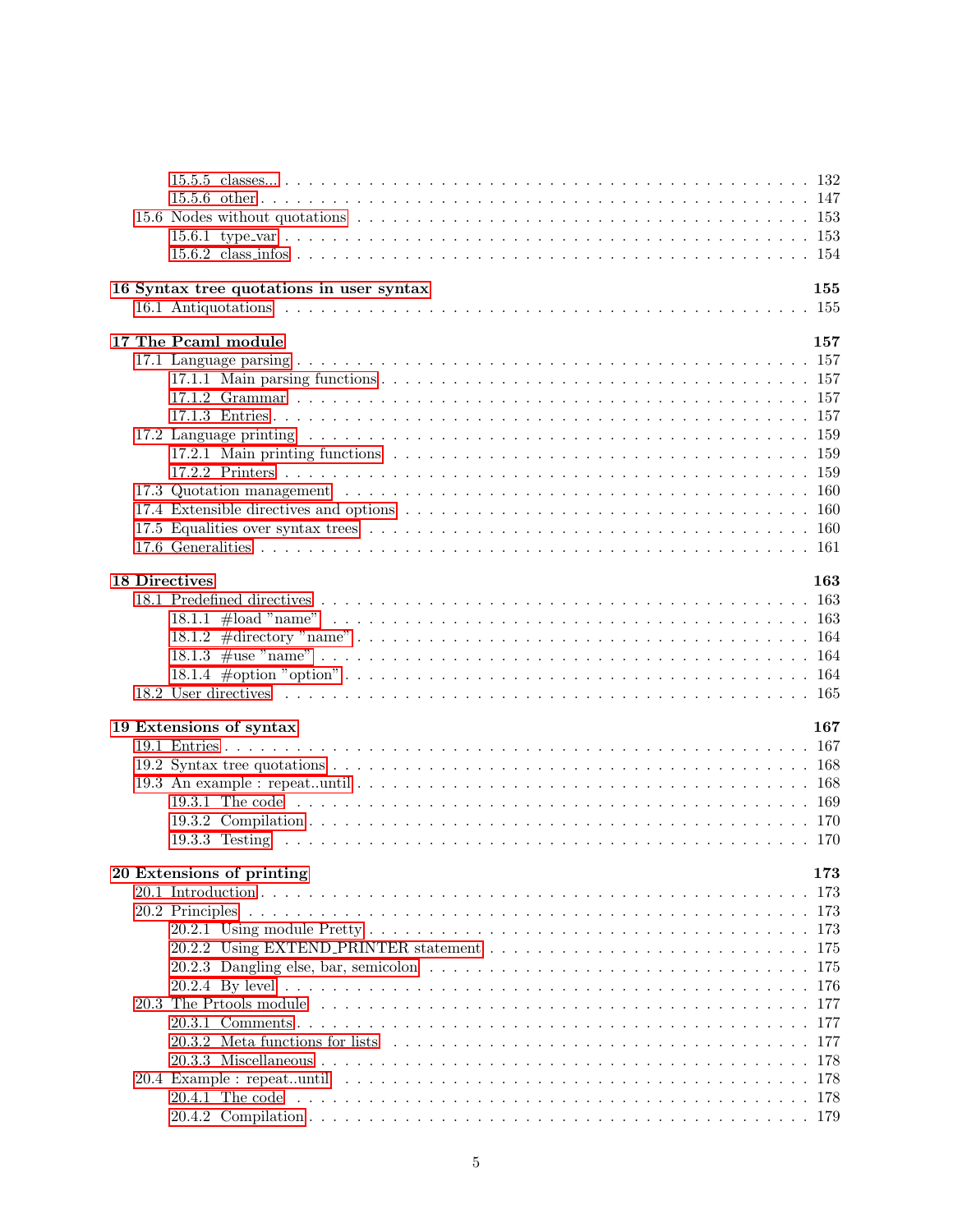| 21 Redefining OCaml syntax                                                                                                                                                                                                    | 181        |
|-------------------------------------------------------------------------------------------------------------------------------------------------------------------------------------------------------------------------------|------------|
|                                                                                                                                                                                                                               |            |
|                                                                                                                                                                                                                               |            |
|                                                                                                                                                                                                                               |            |
| 22 Quotations                                                                                                                                                                                                                 | 183        |
|                                                                                                                                                                                                                               |            |
|                                                                                                                                                                                                                               |            |
|                                                                                                                                                                                                                               |            |
|                                                                                                                                                                                                                               |            |
|                                                                                                                                                                                                                               |            |
|                                                                                                                                                                                                                               |            |
|                                                                                                                                                                                                                               |            |
|                                                                                                                                                                                                                               |            |
|                                                                                                                                                                                                                               |            |
|                                                                                                                                                                                                                               |            |
| 22.5 Locations in quotations and antiquotations extended in the set of the set of the set of the set of the set of the set of the set of the set of the set of the set of the set of the set of the set of the set of the set |            |
|                                                                                                                                                                                                                               |            |
|                                                                                                                                                                                                                               |            |
|                                                                                                                                                                                                                               |            |
|                                                                                                                                                                                                                               |            |
|                                                                                                                                                                                                                               |            |
|                                                                                                                                                                                                                               |            |
|                                                                                                                                                                                                                               |            |
|                                                                                                                                                                                                                               |            |
|                                                                                                                                                                                                                               |            |
|                                                                                                                                                                                                                               |            |
|                                                                                                                                                                                                                               |            |
|                                                                                                                                                                                                                               |            |
|                                                                                                                                                                                                                               |            |
|                                                                                                                                                                                                                               |            |
| 23 The revised syntax                                                                                                                                                                                                         | 197        |
|                                                                                                                                                                                                                               |            |
|                                                                                                                                                                                                                               |            |
|                                                                                                                                                                                                                               |            |
|                                                                                                                                                                                                                               |            |
|                                                                                                                                                                                                                               |            |
|                                                                                                                                                                                                                               |            |
|                                                                                                                                                                                                                               | -199       |
|                                                                                                                                                                                                                               | <b>200</b> |
|                                                                                                                                                                                                                               | 200        |
|                                                                                                                                                                                                                               | 201        |
|                                                                                                                                                                                                                               | 201        |
|                                                                                                                                                                                                                               | 203        |
|                                                                                                                                                                                                                               | 203        |
|                                                                                                                                                                                                                               | -204       |
|                                                                                                                                                                                                                               |            |
| 24 Scheme and Lisp syntaxes                                                                                                                                                                                                   | $\bf 205$  |
|                                                                                                                                                                                                                               | 205        |
|                                                                                                                                                                                                                               | -206       |
|                                                                                                                                                                                                                               |            |
|                                                                                                                                                                                                                               |            |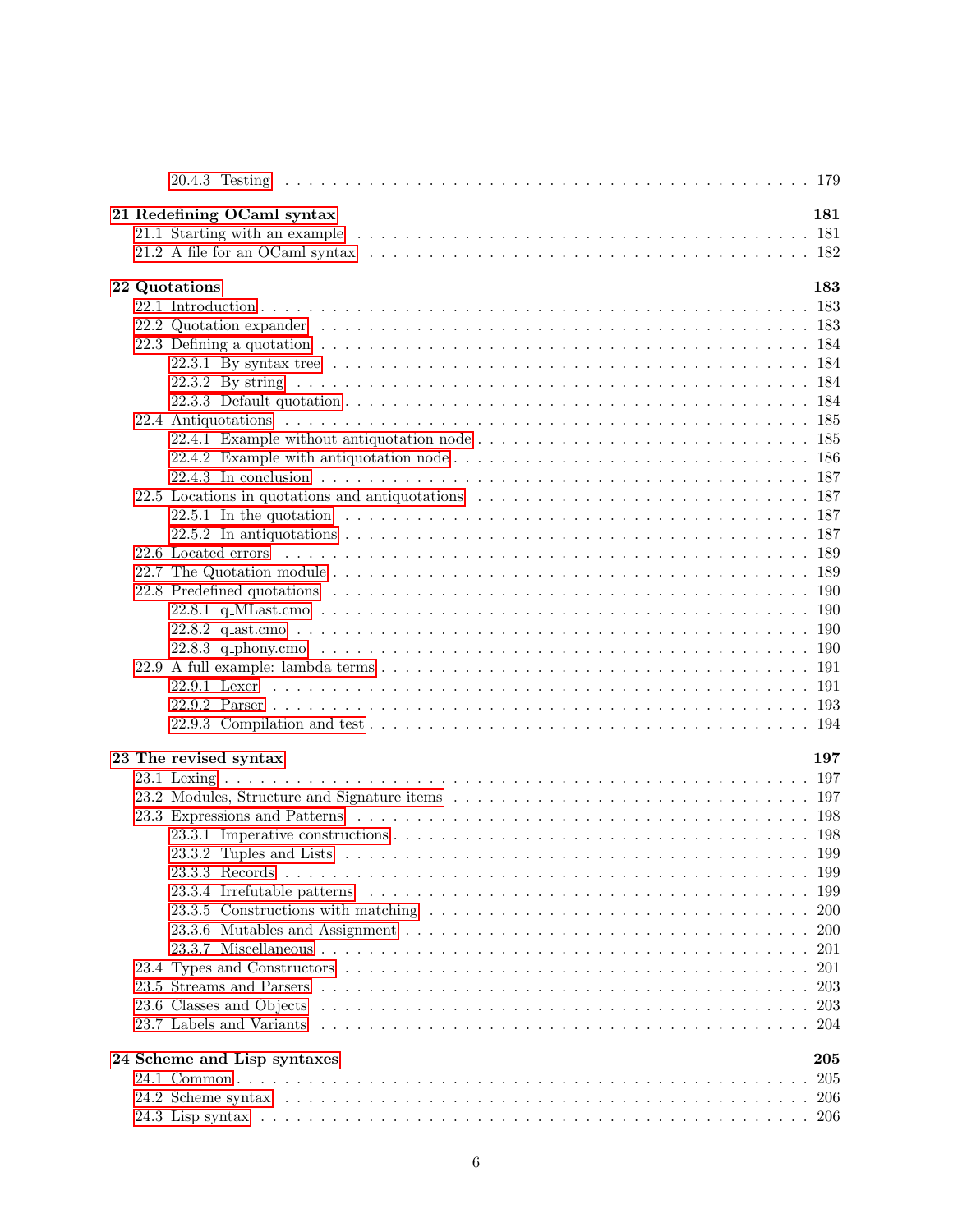|               | 25 Macros        |                                                                                                                                       | 207       |
|---------------|------------------|---------------------------------------------------------------------------------------------------------------------------------------|-----------|
|               |                  |                                                                                                                                       | 207       |
|               |                  |                                                                                                                                       |           |
|               |                  |                                                                                                                                       |           |
|               |                  |                                                                                                                                       |           |
|               |                  | 26 Pragma directive                                                                                                                   | 213       |
|               |                  | 27 Extensible functions                                                                                                               | 215       |
|               |                  |                                                                                                                                       |           |
|               |                  |                                                                                                                                       |           |
|               |                  |                                                                                                                                       |           |
| $\mathbf{IV}$ |                  | Appendix                                                                                                                              | $\bf 217$ |
|               |                  | A Commands and Files                                                                                                                  | 219       |
|               |                  |                                                                                                                                       |           |
|               |                  |                                                                                                                                       |           |
|               |                  |                                                                                                                                       |           |
|               |                  |                                                                                                                                       |           |
|               | A.2              |                                                                                                                                       |           |
|               | A.3              |                                                                                                                                       |           |
|               |                  |                                                                                                                                       |           |
|               |                  |                                                                                                                                       |           |
|               | <b>B</b> Library |                                                                                                                                       | 227       |
|               |                  |                                                                                                                                       |           |
|               |                  | B.1.1                                                                                                                                 |           |
|               |                  | B.1.2                                                                                                                                 |           |
|               |                  | <b>B.1.3</b>                                                                                                                          |           |
|               |                  | B.1.4                                                                                                                                 |           |
|               |                  | B.1.5                                                                                                                                 |           |
|               |                  | <b>B.1.6</b>                                                                                                                          |           |
|               |                  |                                                                                                                                       |           |
|               |                  | B.2.1                                                                                                                                 |           |
|               |                  | B.2.2                                                                                                                                 |           |
|               |                  | B.2.3                                                                                                                                 |           |
|               |                  |                                                                                                                                       |           |
|               |                  |                                                                                                                                       |           |
|               | B.3              |                                                                                                                                       | 232       |
|               |                  | B.3.1                                                                                                                                 | 232       |
|               |                  | B.3.2                                                                                                                                 | 233       |
|               |                  |                                                                                                                                       | 233       |
|               |                  | B.4.1                                                                                                                                 | 233       |
|               |                  | <b>B.4.2</b>                                                                                                                          | 233       |
|               | B.5              |                                                                                                                                       | 236       |
|               |                  | <b>B.5.1</b>                                                                                                                          | 236       |
|               |                  | <b>B.5.2</b><br>printing grammar entries $\ldots \ldots \ldots \ldots \ldots \ldots \ldots \ldots \ldots \ldots \ldots \ldots \ldots$ | 237       |
|               |                  | <b>B.5.3</b>                                                                                                                          | 237       |
|               |                  | <b>B.5.4</b>                                                                                                                          | 238       |
|               |                  | <b>B.5.5</b>                                                                                                                          |           |
|               |                  | <b>B.5.6</b>                                                                                                                          |           |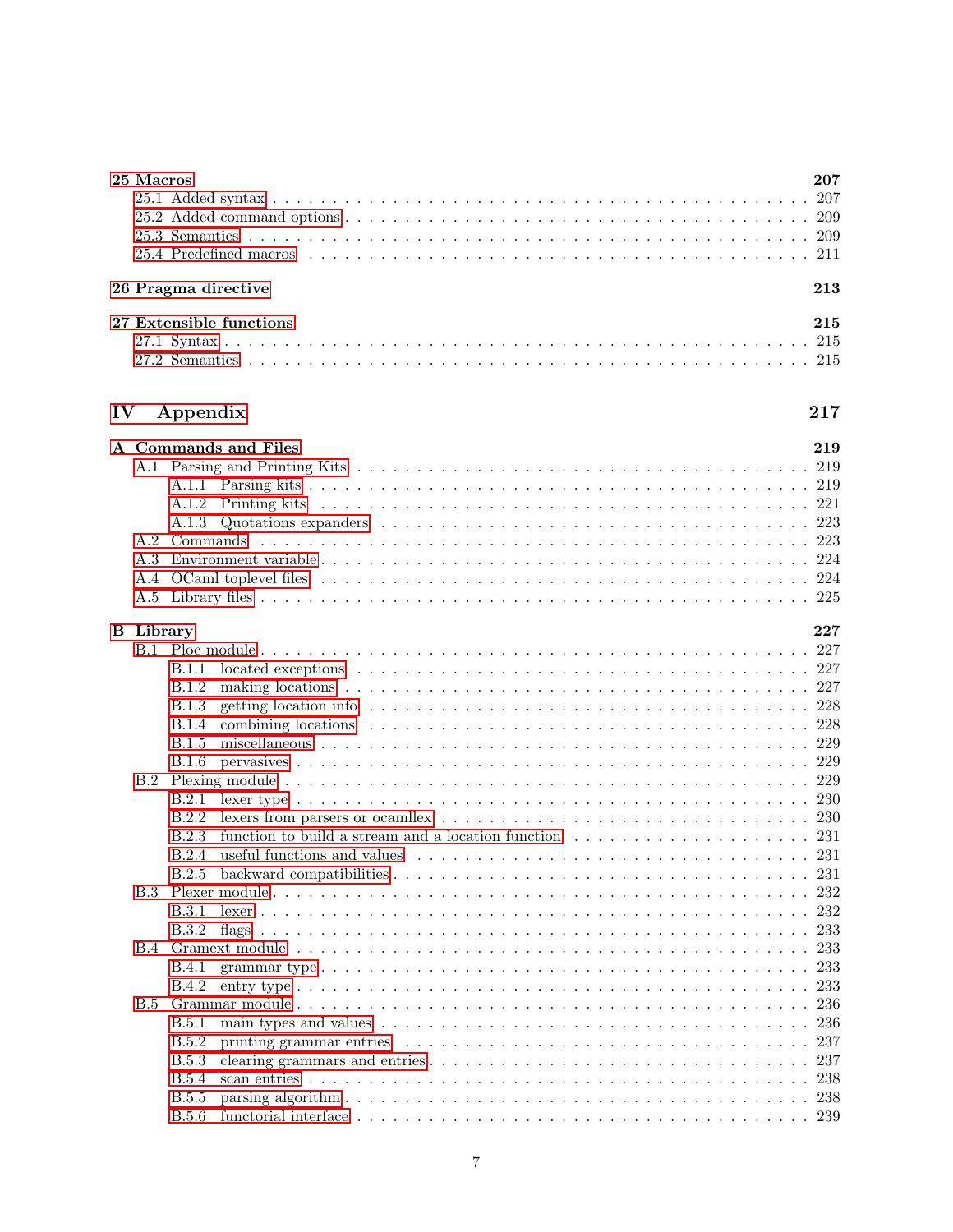| B.6 |                                                                                                                                                                                                                                |
|-----|--------------------------------------------------------------------------------------------------------------------------------------------------------------------------------------------------------------------------------|
| B.7 |                                                                                                                                                                                                                                |
| B.8 |                                                                                                                                                                                                                                |
| B.9 |                                                                                                                                                                                                                                |
|     |                                                                                                                                                                                                                                |
|     |                                                                                                                                                                                                                                |
|     |                                                                                                                                                                                                                                |
|     |                                                                                                                                                                                                                                |
|     |                                                                                                                                                                                                                                |
|     |                                                                                                                                                                                                                                |
|     |                                                                                                                                                                                                                                |
|     | C Camlp5 sources<br>247                                                                                                                                                                                                        |
|     |                                                                                                                                                                                                                                |
|     |                                                                                                                                                                                                                                |
| C.3 |                                                                                                                                                                                                                                |
| C.4 |                                                                                                                                                                                                                                |
| C.5 |                                                                                                                                                                                                                                |
| C.6 | Before committing your changes expansion of the set of the set of the set of the set of the set of the set of the set of the set of the set of the set of the set of the set of the set of the set of the set of the set of th |
| C.7 |                                                                                                                                                                                                                                |
| C.8 | Adding new nodes to the syntax tree $\ldots \ldots \ldots \ldots \ldots \ldots \ldots \ldots \ldots \ldots \ldots \ldots 251$                                                                                                  |
| C.9 |                                                                                                                                                                                                                                |
|     |                                                                                                                                                                                                                                |
|     |                                                                                                                                                                                                                                |
|     |                                                                                                                                                                                                                                |
|     |                                                                                                                                                                                                                                |
|     |                                                                                                                                                                                                                                |
|     |                                                                                                                                                                                                                                |
|     |                                                                                                                                                                                                                                |
|     |                                                                                                                                                                                                                                |

# [D About Camlp5](#page-258-0) 257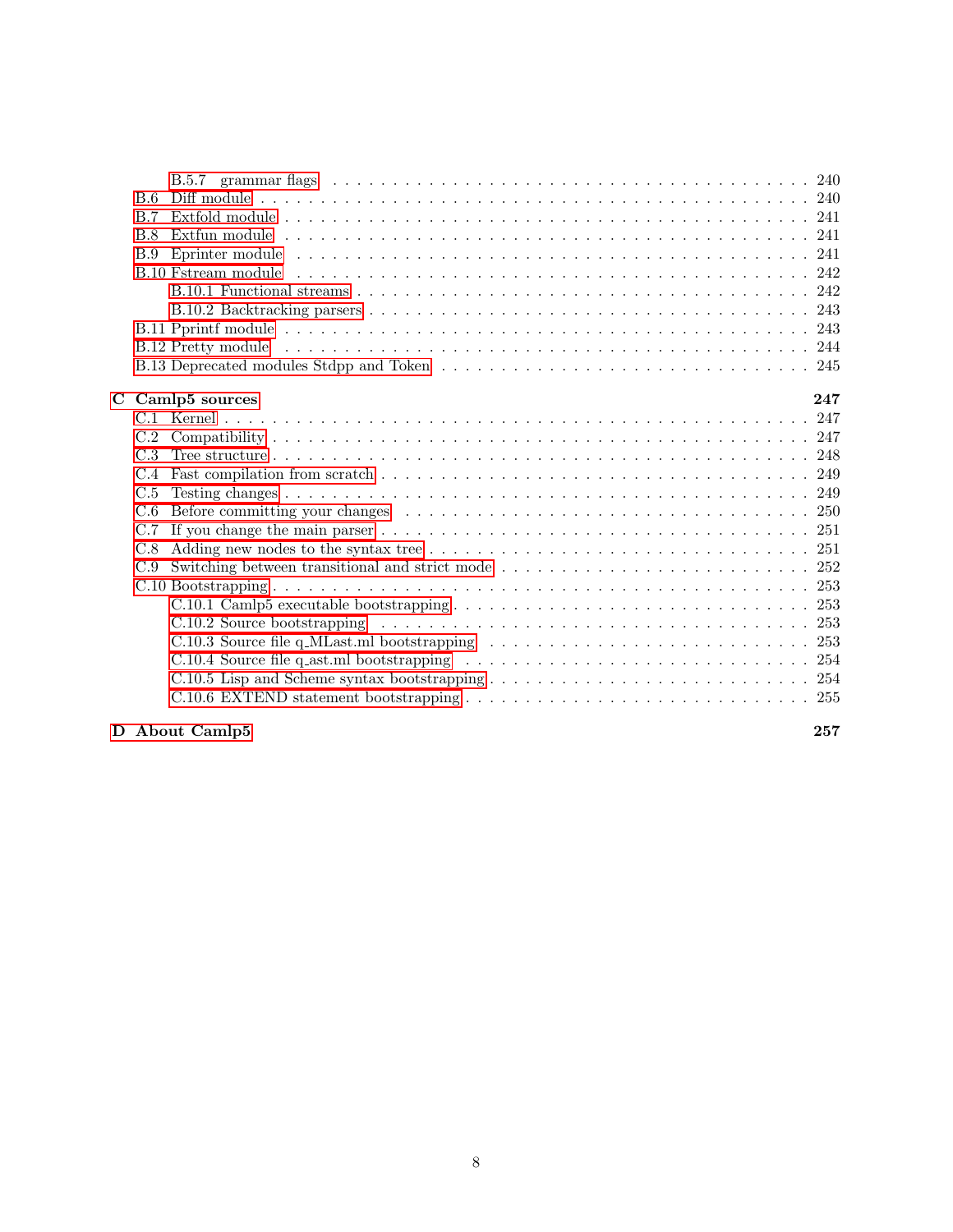# <span id="page-10-0"></span>Chapter 1

# Introduction

Camlp5 is a preprocessor and pretty-printer for OCaml programs. It also provides parsing and printing tools.

As a preprocessor, it allows to:

- extend the syntax of OCaml,
- redefine the whole syntax of the language.

As a pretty printer, it allows to:

- display OCaml programs in an elegant way,
- convert from one syntax to another,
- check the results of syntax extensions.

Camlp5 also provides some parsing and pretty printing tools:

- extensible grammars
- extensible printers
- stream parsers and lexers
- pretty print module

It works as a shell command and can also be used in the OCaml toplevel.

# <span id="page-10-1"></span>1.1 Shell usage

The main shell commands are:

- camlp5o : to treat files written in normal OCaml syntax,
- camlp5r : to treat files written in an original syntax named the revised syntax.

These commands can be given as parameters of the option -pp of the OCaml compiler. Examples:

ocamlc -pp camlp5o foo.ml ocamlc -pp camlp5r bar.ml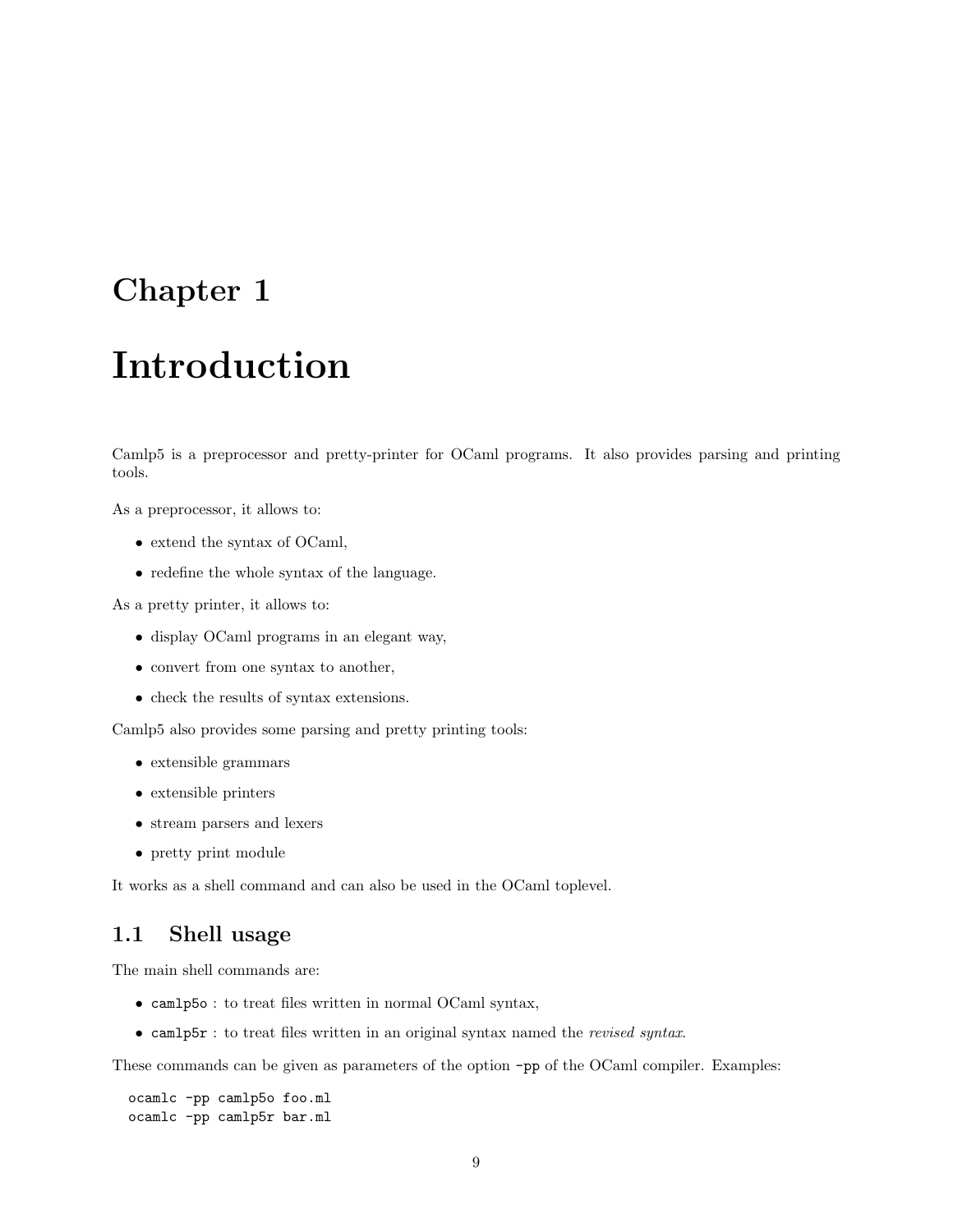This way, the parsing is done by Camlp5. In case of syntax errors, the parsing fails with an error message and the compilation is aborted. Otherwise, the OCaml compiler continues with the syntax tree provided by Camlp5.

In the toplevel, it is possible to preprocess the input phrases by loading one of the files "camlp5o.cma" or "camlp5r.cma". The common usage is:

ocaml -I +camlp5 camlp5o.cma ocaml -I +camlp5 camlp5r.cma

It is possible that, in your installation, the Camlp5 library is not in the OCaml directory. In this case, the commands must be:

ocaml -I 'camlp5 -where' camlp5o.cma ocaml -I 'camlp5 -where' camlp5r.cma

In general, in this documentation, when a command requires:

-I +camlp5

it can be replaced by:

-I 'camlp5 -where'

or, by:

```
-I <directory>
```
where "directory" is the directory path where the Camlp5 library files are installed.

## <span id="page-11-0"></span>1.2 Parsing and Printing kits

Parsing and printing extensions are OCaml object files, i.e. files with the extension ".cmo" or ".cma". They are the result of the compilation of OCaml source files containing what is necessary to do the parsing or printing. These object files are named parsing and printing kits.

These files cannot be linked to produce executables because they generally call functions and use variables defined only in Camlp5 core, typically belonging to the module "Pcaml". The kits are designed to be loaded by the Camlp5 commands, either through their command arguments or through directives in the source files.

It is therefore important to compile the kits with the option "-c" of the OCaml compiler (i.e. just compilation, not producing an executable) and with the option "-I +camlp5" (or "-I 'camlp5 -where'") to inform the compiler to find module interfaces in installed Camlp5 library.

In the OCaml toplevel, it is possible to use a kit by simply loading it with the directive "#load".

## <span id="page-11-1"></span>1.3 Extending syntax

A syntax extension is a Camlp5 parsing kit. There are two ways to use a syntax extension:

• Either by giving this object file as parameter to the Camlp5 command. For example:

```
ocamlc -pp "camlp5o ./myext.cmo" foo.ml
```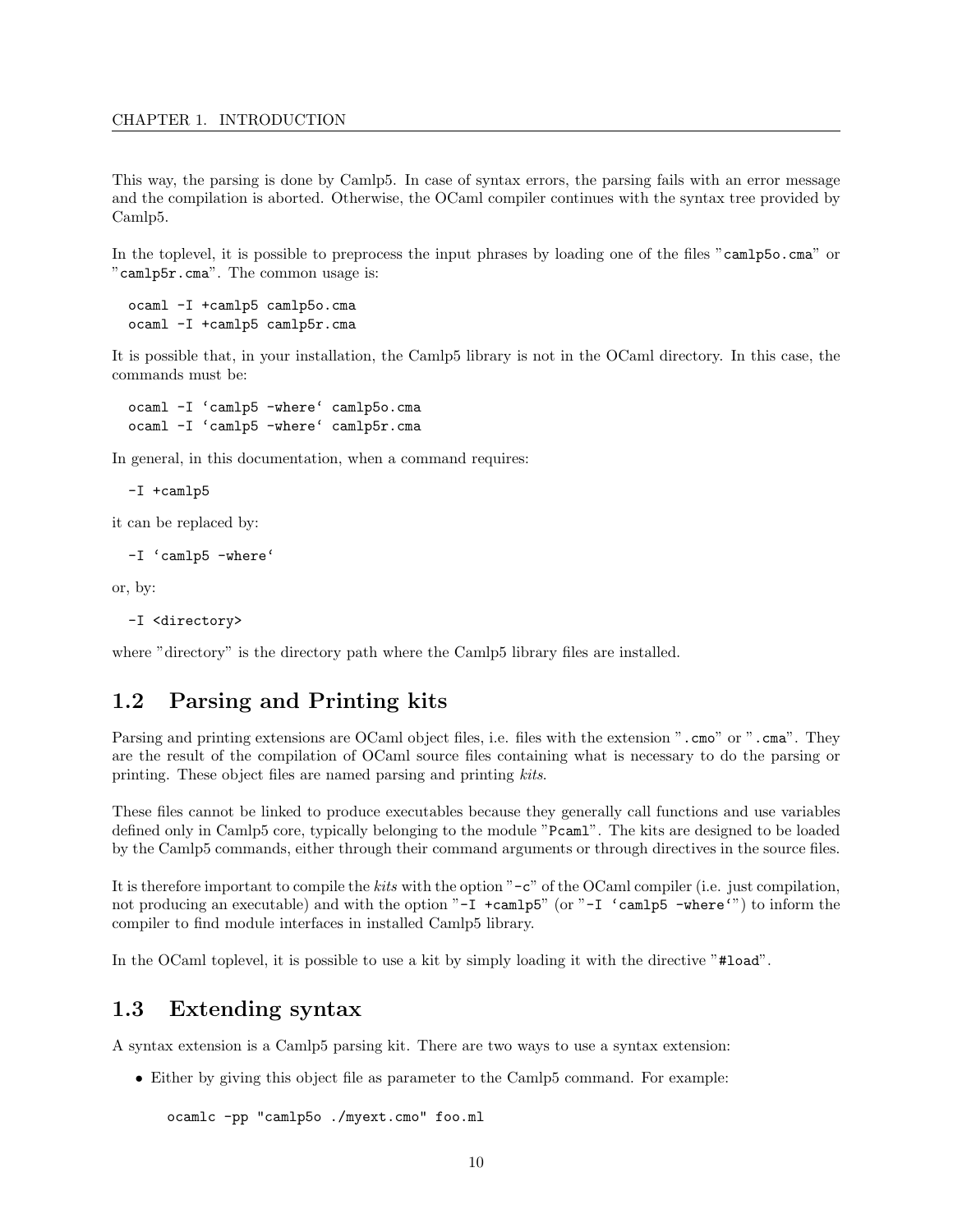• Or by adding the directive "#load" in the source file:

#load "./myext.cmo";;

and then compile it simply like this:

ocamlc -pp camlp5o foo.ml

Several syntax extensions can be used for a single file. The way to create one's own syntax extensions is explained in this document.

## <span id="page-12-0"></span>1.4 Pretty printing

As for syntax extensions, the pretty printing is defined or extended through Camlp5 printing kits. Some pretty printing kits are provided by Camlp5, the main ones being:

- pr\_o.cmo: to pretty print in normal syntax,
- pr\_r.cmo: to pretty print in revised syntax.

Examples: if we have a file, foo.ml, written in normal syntax and and another one, bar.ml, written in revised syntax, here are the commands to pretty print them in their own syntax:

camlp5o pr\_o.cmo foo.ml camlp5r pr\_r.cmo bar.ml

And how to convert them into the other syntax:

camlp5o pr\_r.cmo foo.ml camlp5r pr\_o.cmo foo.ml

The way to create one's own pretty printing extensions is explained in this document.

## <span id="page-12-1"></span>1.5 Note: the revised syntax

The revised syntax is a specific syntax whose aim is to resolve some problems and inconsistencies of the normal OCaml syntax. A chapter will explain the differences between the normal and the revised syntax.

All examples of this documentation are written in that revised syntax. Even if you don't know it, it is not difficult to understand. The same examples can be written in normal syntax. In case of problems, refer to the chapter describing it.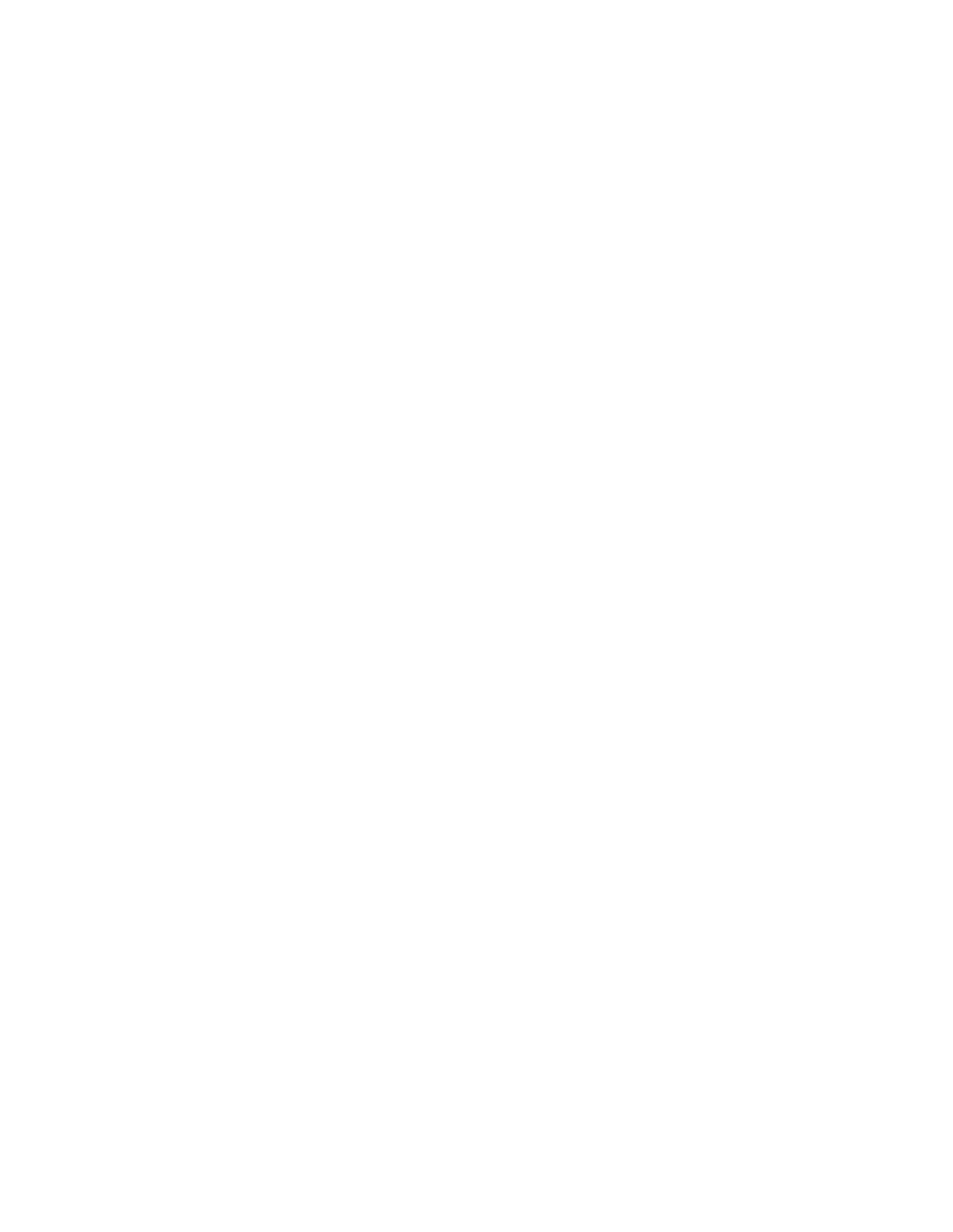# <span id="page-14-0"></span>Chapter 2

# Transitional and Strict modes

Since version 5.00, Camlp5 has been able to be installed in two modes: the *transitional* mode and the *strict* mode. When Camlp5 is installed, it works with one only of these modes (the two modes contain indeed different definitions of some interfaces and are incompatible with one another). The user must choose in which mode he wants to use Camlp5.

This notion has been introduced to ensure backward compatibility of the Camlp5 syntax tree, together with the usage of a new quotation kit "q ast.cmo", which allows to use Camlp5 syntax tree quotations in user syntax (with all its possible extensions).

#### A short example of these syntax tree quotations:

If the syntax of the extensible grammars has been added, it is possible to write things like:

 $\leq$ : expr $\leq$  EXTEND a:  $[$   $[$   $c = d$   $\rightarrow$  \$e\$  $]$   $]$ ; END  $\geq$ ;

representing the syntax tree of this statement: this is not possible with the classical quotation kit "q MLast.cmo" because all quotations must be there only in revised syntax and without syntax extensions.

Here are the differences between the two modes:

#### Transitional

#### Compatibility

The syntax tree is fully compatible with the previous versions of Camlp5, no changes has to be done in the users' programs.

#### Quotation kit "q\_ast.cmo"

The antiquotations are not available: when used, a syntax error message is displayed.

#### Strict

#### Compatibility

The syntax tree is different, users' programs may have to be modified, but not necessarily.

#### Quotation kit "q\_ast.cmo"

All antiquotations are available.

In strict mode, the programs have more chances to be compatible with the previous versions if they use syntax tree quotations rather than syntax tree nodes. A solution is therefore to change the expressions and patterns using nodes into expressions and patterns using quotations (which is backward compatible).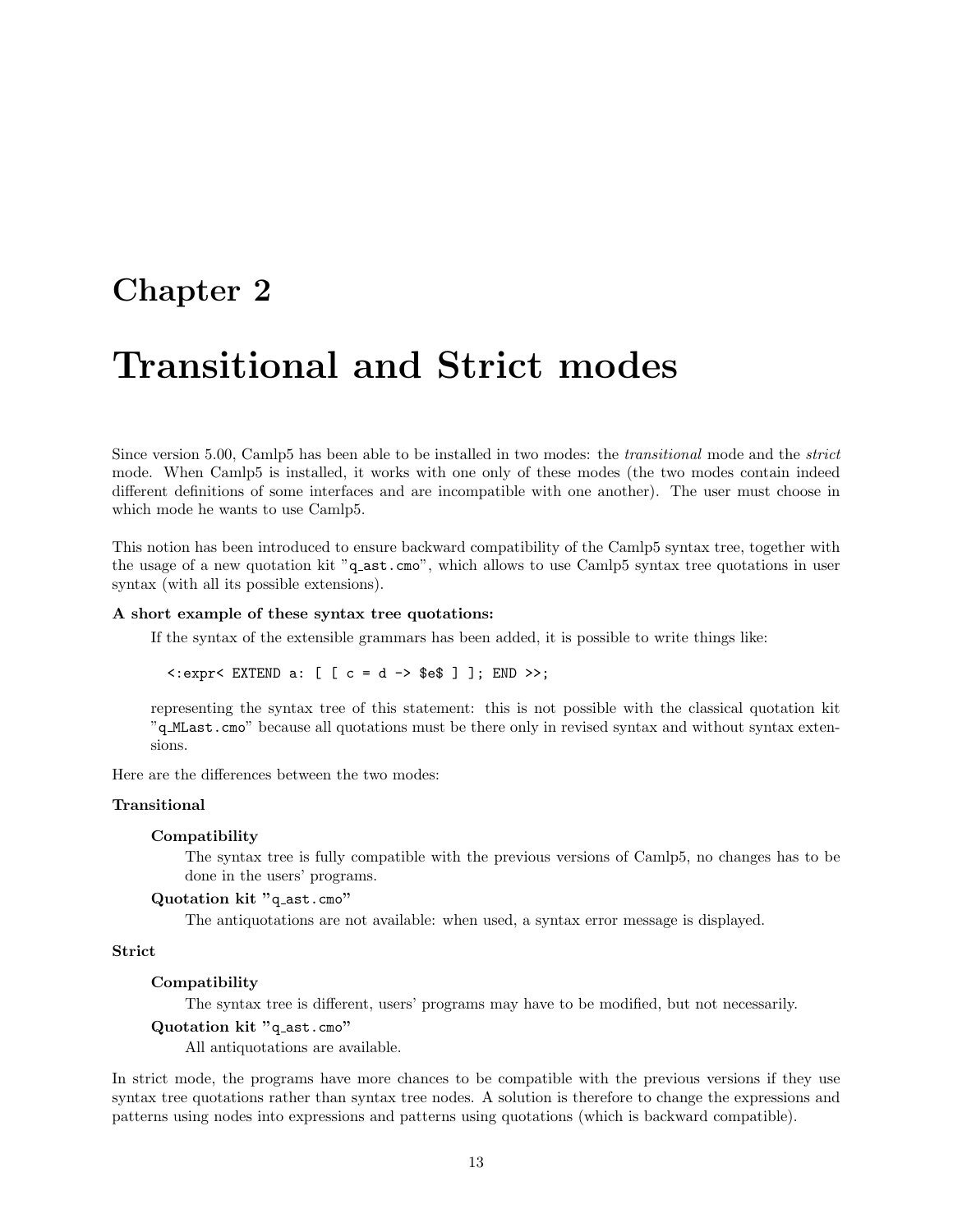# <span id="page-15-0"></span>2.1 Which mode is installed ?

To determine the mode of an installed version of Camlp5, type:

camlp5 -pmode

# <span id="page-15-1"></span>2.2 Selecting mode when compiling Camlp5

When compiling Camlp5 from source, the mode must first be selected at configuration time. The *configure* script must be run with one of these options:

```
./configure -strict
./configure -transitional
```
The default is "transitional", i.e. without option, the sources are compiled in transitional mode.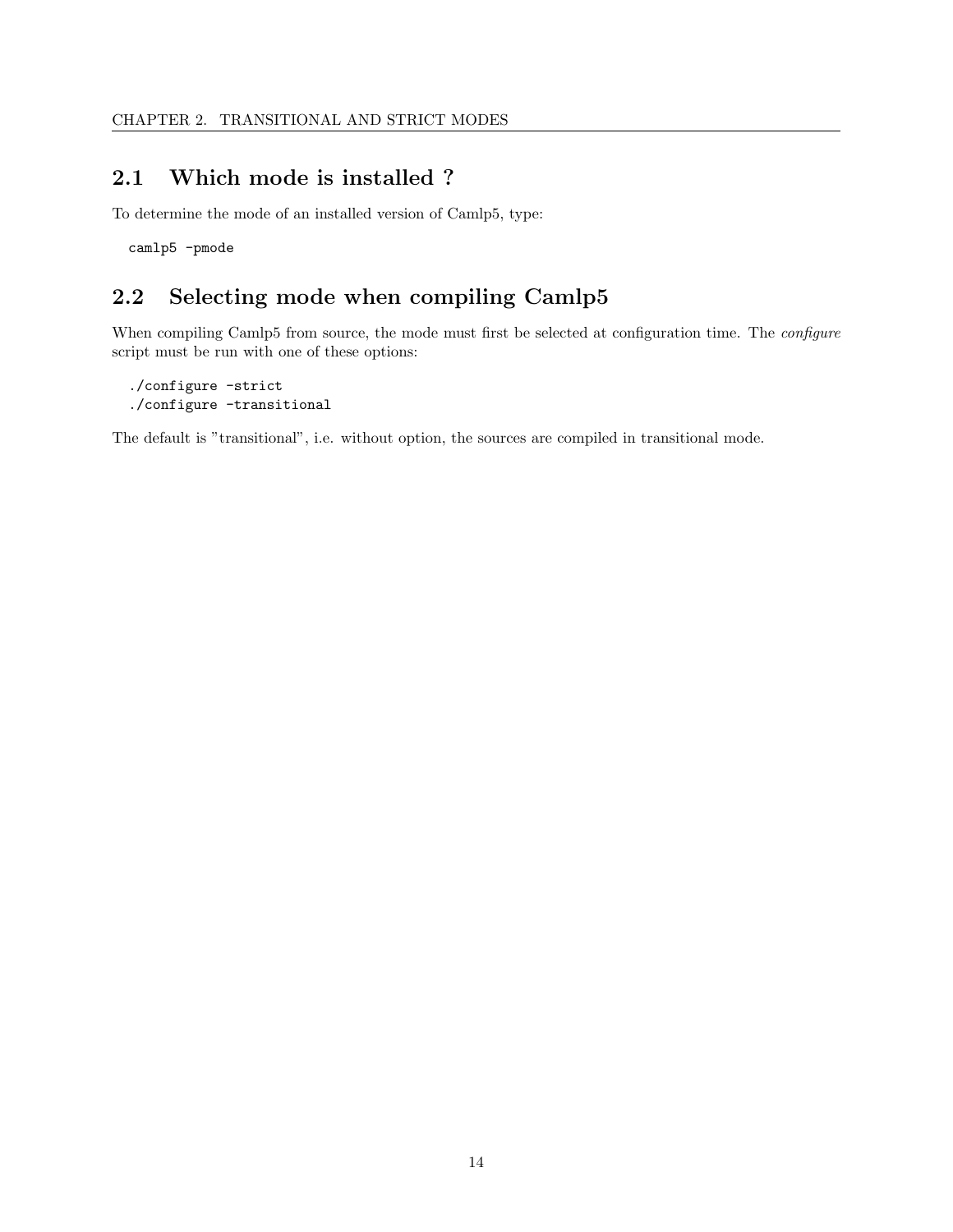# <span id="page-16-0"></span>Chapter 3

# Parsing and Printing tools

Camlp5 provides two parsing tools:

- stream parsers
- extensible grammars

The first parsing tool, the stream parsers, is the elementary system. It is pure syntactic sugar, i.e. the code is directly converted into basic OCaml statements: essentially functions, pattern matchings, try. A stream parser is just a function. But the system does not manage associativity, nor parsing level. Left recursion results on infinite loops, just like functions whose first action would be a call to itself.

The second parsing tool, the extensible grammars, are more sophisticated. A grammar written with them is more readable, and look like grammars written with tools like "yacc". They take care of associativity, left recursion, and level of parsing. They are dynamically extensible, what allows the syntax extensions what Camlp5 provides for OCaml syntax.

In both cases, the input data are streams.

Camlp5 also provides:

- a pretty printing module
- extensible printers

The next sections give an overview of the parsing and printing tools.

## <span id="page-16-1"></span>3.1 Stream parsers

The stream parsers is a system of recursive descendant parsing. Streams are actually lazy lists. At each step, the head of the list is compared against a *stream pattern*. There are three kinds of streams parsers:

- The imperative streams parsers, where the elements are removed from the stream as long as they are parsed. Parsers return either:
	- A value, in case of success,
	- The exception "Stream.Failure" when the parser does not apply and no elements have been removed from the stream, indicating that, possibly, other parsers may apply,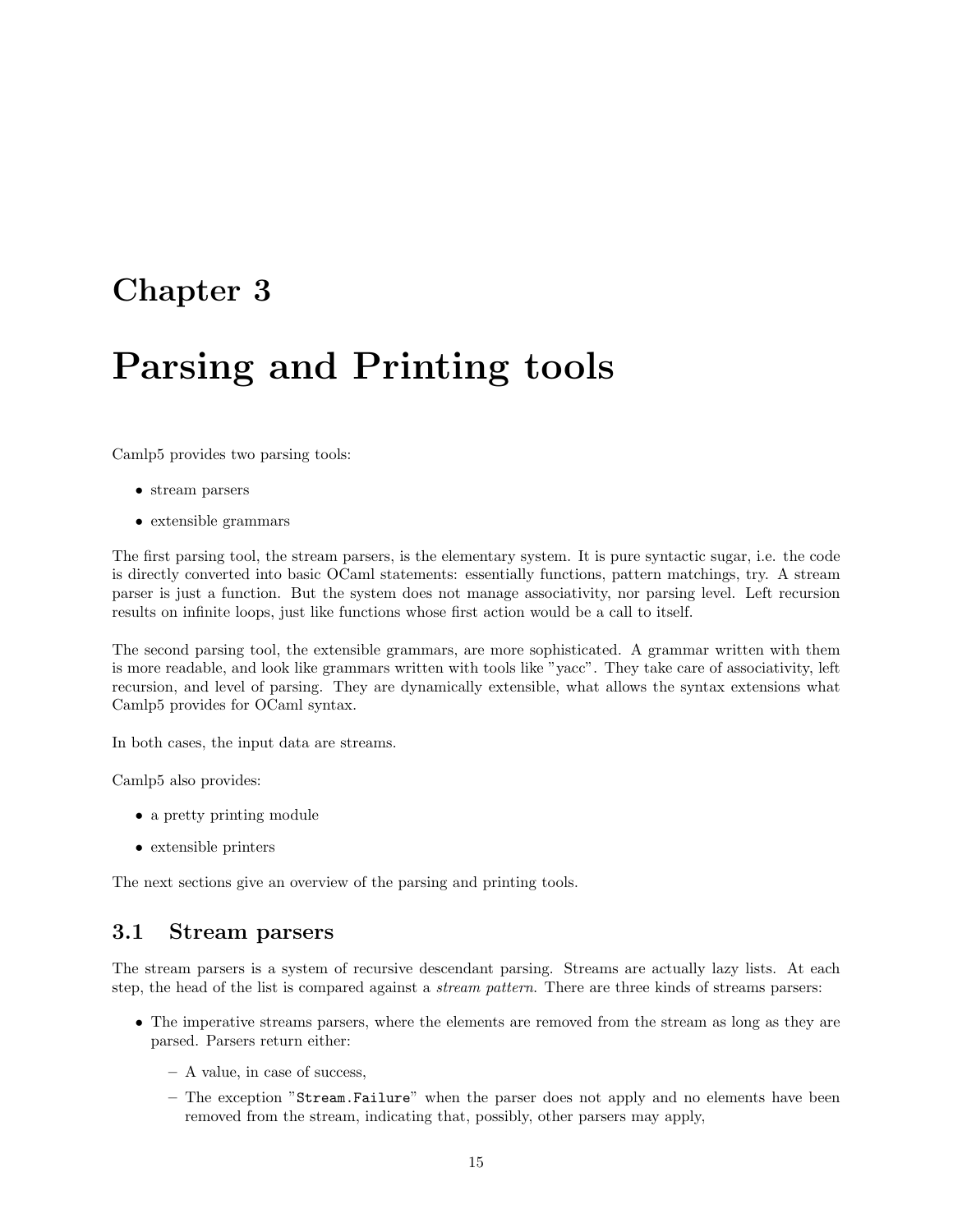- The exception "Stream.Error" when the parser does not apply, but one or several elements have been removed from the stream, indicating that nothing can to be done to make up the error.
- The functional stream parsers where the elements are not removed from the stream during the parsing. These parsers return a value of type "option", i.e either:
	- "Some" a value and the remaining stream, in case of success,
	- "None", in case of failure.
- The backtracking stream parsers which are like the functional stream parsers but with a backtracking algorithm, testing all possibilities. These parsers also return a value of type "option" different from the functional stream parsers, i.e either:
	- "Some" a value, the remaining stream and a continuation, in case of success,
	- "None", in case of failure.

The differences are about:

- Syntax errors: in the imperative version, the location of the error is clear, it is at the current position of the stream, and the system provides a specific error message (typically, that some "element" was "expected"). On the other hand, in the functional and backtracking version, the position is not clear since it returns nothing and the initial stream is unaffected. The only solution to know where the error happened is to analyze that stream to see how many elements have be unfrozen. No clear error message is available, just "syntax error" (but this could be improved in a future version).
- Power: in the imperative version, when a rule raises the exception "Stream.Error", the parsing cannot continue. In the functional version, the parsing can continue by analyzing the next rule with the initial unaffected stream: this is *limited backtrack*. In the backtracking version, more powerful, the parsing continues by analyzing the next case of the previous symbol of the rule; moreover it is possible to get the list of all possible solutions.
- Neatness: functional streams are neater, just like functional programming is neater than imperative programming.

The imperative parsers implement what is called "predictive parsing", i.e. recursive descendant parsing without backtrack.

In the imperative version, there also exist lexers, a shorter syntax when the stream elements are of the specific type 'char'.

## <span id="page-17-0"></span>3.2 Extensible grammars

Extensible grammars manipulate grammar entries. Grammar entries are abstract values internally containing mutable stream parsers. When a grammar entry is created, its internal parser is empty, i.e. it always fails when used. A specific syntactic construction, with the keyword "EXTEND" allows one to extend grammar entries with new grammar rules.

In opposition to stream parsers, grammar entries manage associativity, left factorization, and levels. Moreover, these grammars allow optional calls, lists and lists with separators. They are not however functions and hence cannot have parameters.

Since the internal system is stream parsers, extensible grammars use recursive descendant parsing.

The parsers of the OCaml language in Camlp5 are written with extensible grammars.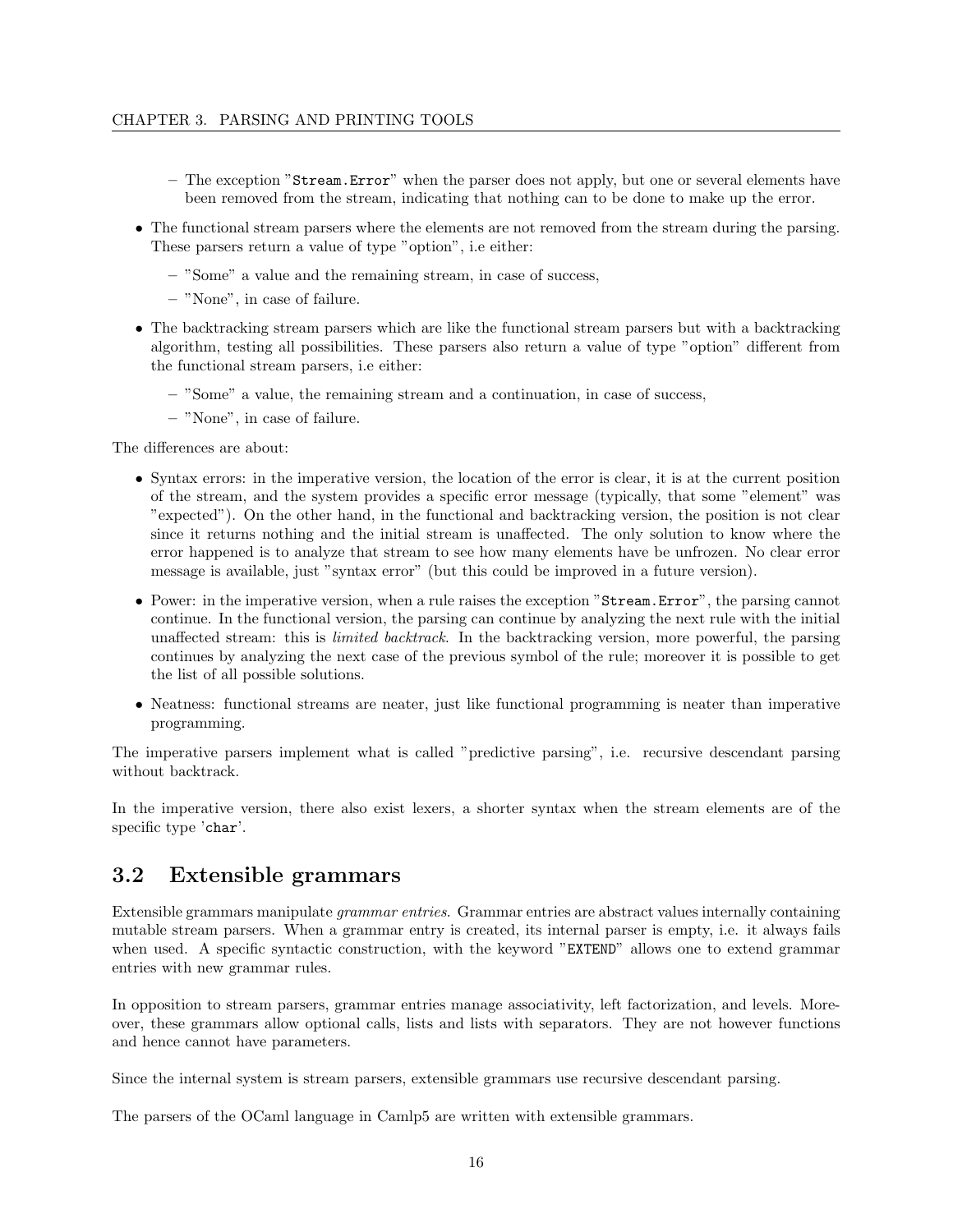# <span id="page-18-0"></span>3.3 Pretty module

The "Pretty" module is an original tool allowing control over the displaying of lines. The user must specify two functions where:

- the data is printed on a single line
- the data is printed on several lines

The system first tries to print on a single line. At any time, if the line overflows, i.e. if its size is greater than some "line length" specified in the module interface, or if it contains newlines, the function is aborted and control is given to the second function, to print on several lines.

This is a basic, but powerful, system. It supposes that the programmer takes care of the current indentation, and the beginning and the end of its lines.

The module will be extended in the future to hide the management of indendations and line continuations, and by the supply of functions combinating the two cases above, in which the programmer can specify the possible places where newlines can be inserted.

# <span id="page-18-1"></span>3.4 Extensible printers

The extensible printers are symmetric to the extensible grammars. The extensible grammars take syntax rules and return syntax trees. The extensible printers are actually extensible functions taking syntax trees as parameters and returning the pretty printed statements in strings.

The extensible printers can have printing levels, just like grammars have parsing levels, and it is possible to take the associativity into account by provided functions to call either the current level or the next level.

The printers of the OCaml language are written with extensible printers.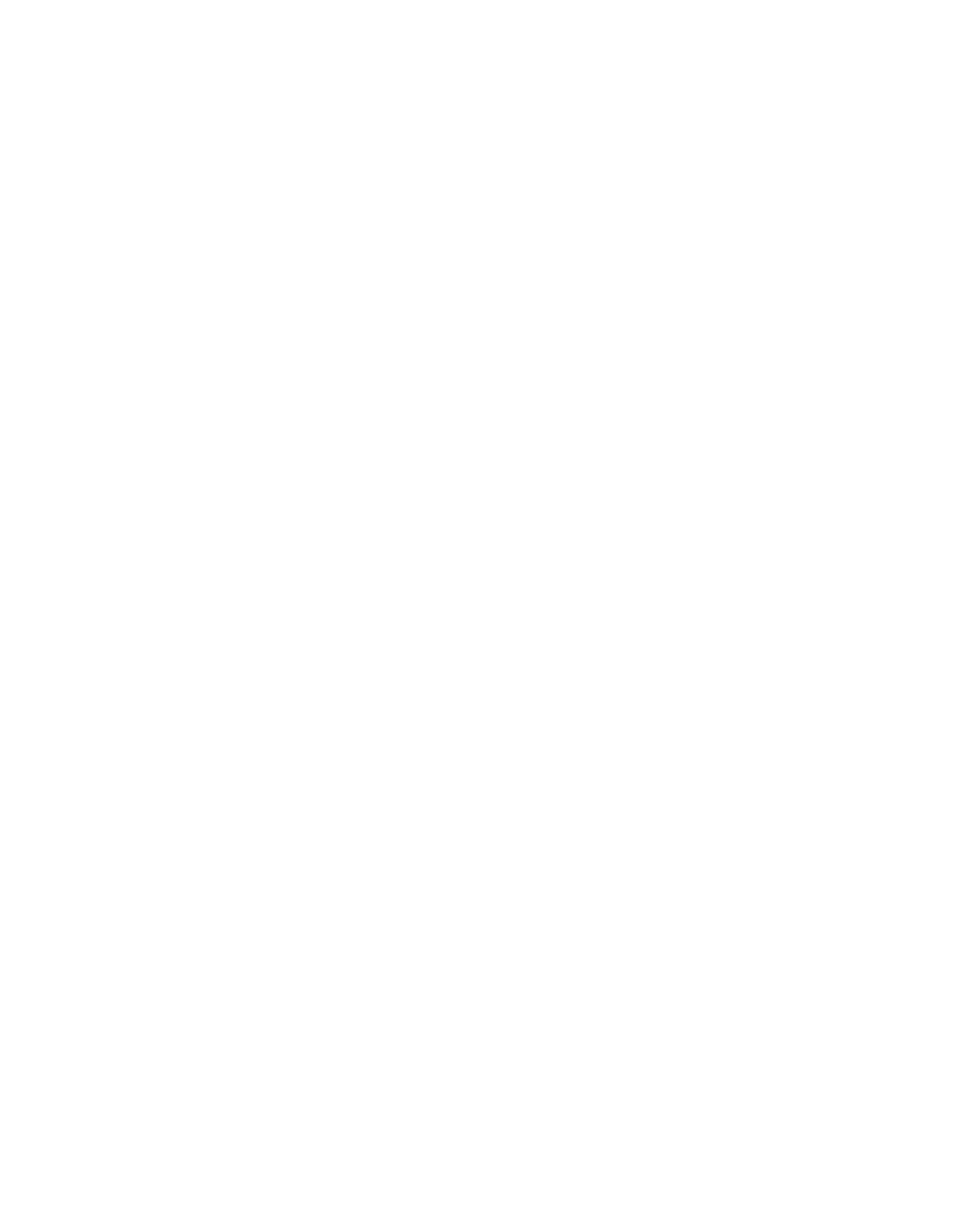# <span id="page-20-0"></span>Part I Parsing tools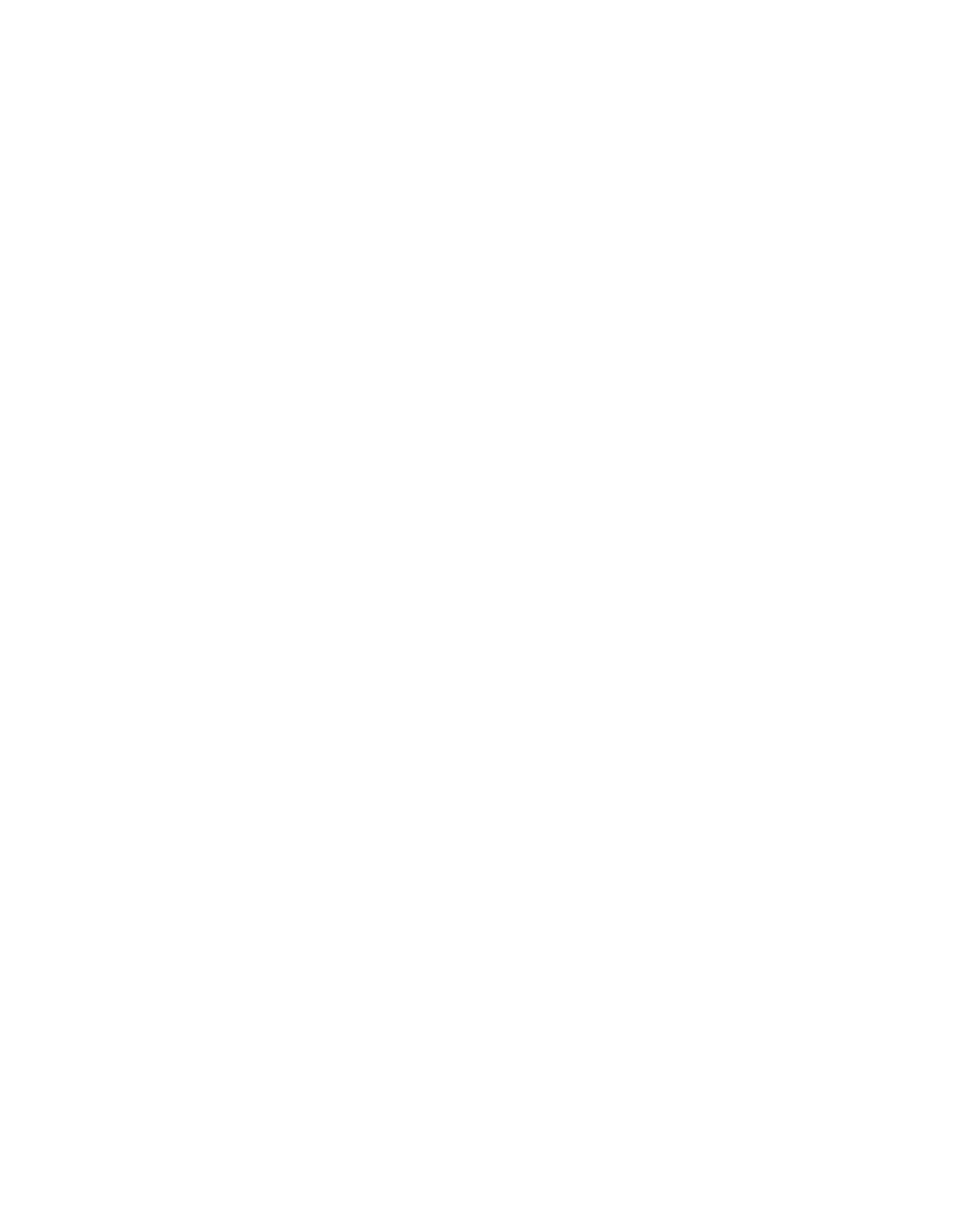# <span id="page-22-0"></span>Chapter 4

# Stream parsers

We describe here the syntax and the semantics of the parsers of streams of Camlp5. Streams are kinds of lazy lists. The parsers of these streams use recursive descendent method without backtracking, which is the most natural one in functional languages. In particular, parsers are normal functions.

Notice that the parsers have existed in OCaml since many years (the beginning of the 90ies), but some new features have been added in 2007 (lookahead, "no error" optimization, let..in statement and left factorization) in Camlp5 distribution. This chapter describes them also.

## <span id="page-22-1"></span>4.1 Introduction

Parsers apply to values of type "Stream.t" defined in the module "Stream" of the standard library of OCaml. Like the type "list", the type "Stream.t" has a type parameter, indicating the type of its elements. They differ from the lists that they are lazy (the elements are evaluated as long as the parser need them for its actions), and imperative (parsers deletes their first elements when they take their parsing decisions): notice that purely functional parsers exist in Camlp5, where the corresponding streams are lazy and functional, the analyzed elements remaining in the initial stream and the semantic action returning the resulting stream together with the normal result, which allow natural limited backtrack but have the drawback that it is not easy to find the position of parsing errors when they happen.

Parsers of lazy+imperative streams, which are described here, use a method named "recursive descendent": they look at the first element, they decide what to do in function of its value, and continue the parsing with the remaining elements. Parsers can call other parsers, and can be recursive, like normal functions.

Actually, parsers are just pure syntactic sugar. When writing a parser in the syntax of the parser, Camlp5 transforms them into normal call to functions, use of patterns matchings and try..with statements. The pretty printer of Camlp5, by default, displays this expanded result, without syntax of parsers. A pretty printing kit, when added, can rebuild the parsers in their initial syntax and display it.

## <span id="page-22-2"></span>4.2 Syntax

The syntax of the parsers, when loading "pa rp.cmo" (or already included in the command "camlp5r"), is the following:

> expression ::= parser | match-with-parser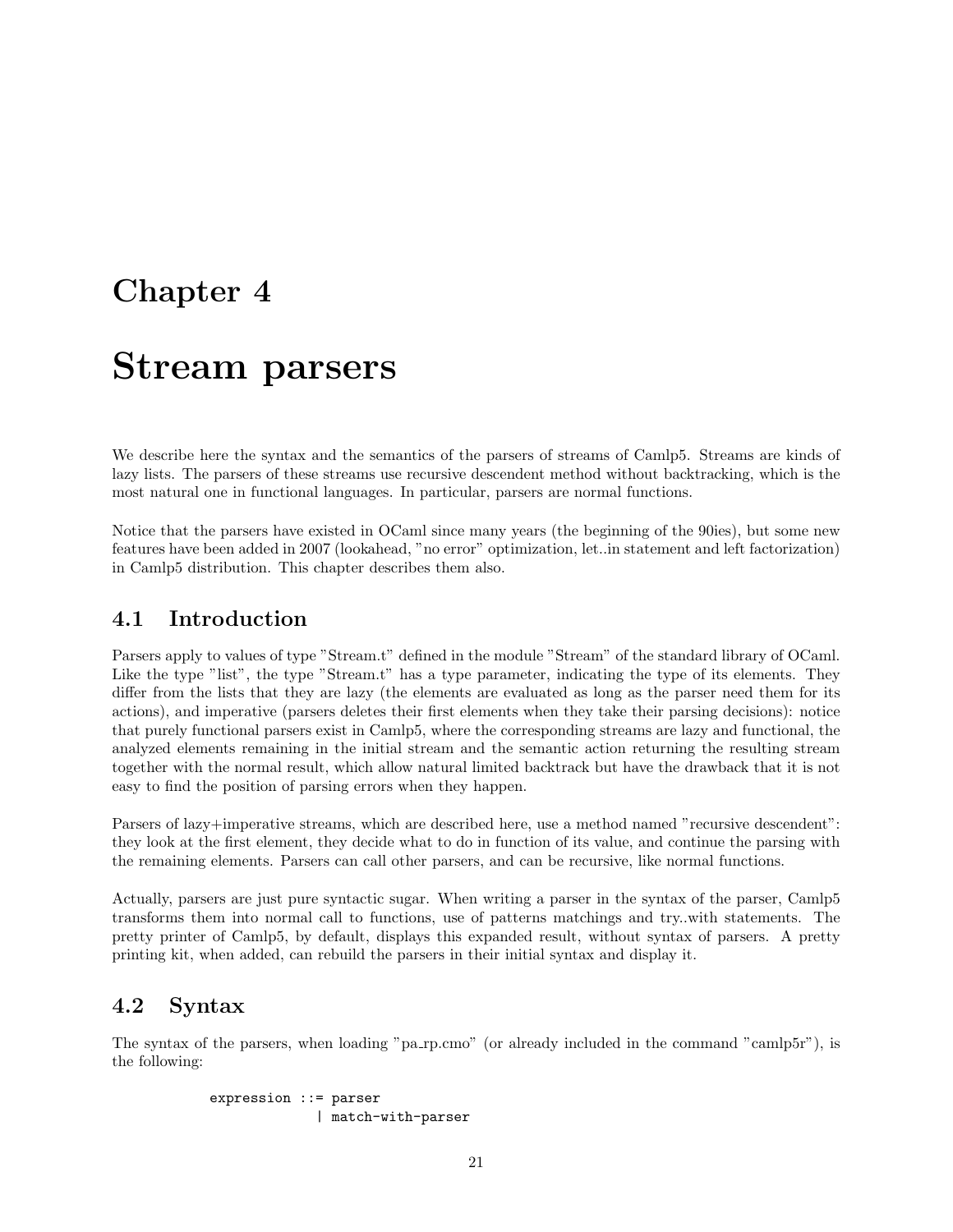```
parser ::= "parser" pos-opt "[" parser-cases "]"
                       | "parser" pos-opt parser-case
   match-with-parser ::= "match" expression "with" parser
        parser-cases ::= parser-cases parser-case
                       | <nothing>
         parser-case ::= "[:" stream-pattern ":]" pos-opt "->" expression
      stream-pattern ::= stream-patt-comp
                       | stream-patt-comp ";" stream-patt-cont
                       | "let" LIDENT "=" expression "in" stream-pattern
                       | <nothing>
    stream-patt-cont ::= stream-patt-comp-err
                       | stream-patt-comp-err ";" stream-patt-cont
                       | "let" LIDENT "=" expression "in" stream-patt-cont
stream-patt-comp-err ::= stream-patt-comp
                       | stream-patt-comp "?" expression
                       | stream-patt-comp "!"
    stream-patt-comp ::= "'" pattern
                       | "'" pattern "when" expression
                       | "?=" lookaheads
                       | pattern "=" expression
                       | pattern
          lookaheads ::= lookaheads "|" lookahead
                       | lookahead
           lookahead ::= "[" patterns "]"
            patterns ::= patterns pattern
                       | pattern
             pos-opt ::= pattern
                       | <nothing>
```
# <span id="page-23-0"></span>4.3 Streams

The parsers are functions taking streams as parameter. Streams are are values of type "Stream.t a" for some type "a". It is possible to build streams using the functions defined in the module "Stream":

#### <span id="page-23-1"></span>4.3.1 Stream.from

"Stream.from f" returns a stream built from the function "f". To create a new stream element, the function "f" is called with the current stream count, starting with zero. The user function "f" must return either "Some <value>" for a value or "None" to specify the end of the stream.

#### <span id="page-23-2"></span>4.3.2 Stream.of list

Return a stream built from the list in the same order.

#### <span id="page-23-3"></span>4.3.3 Stream.of string

Return a stream of the characters of the string parameter.

#### <span id="page-23-4"></span>4.3.4 Stream.of channel

Return a stream of the characters read from the input channel parameter.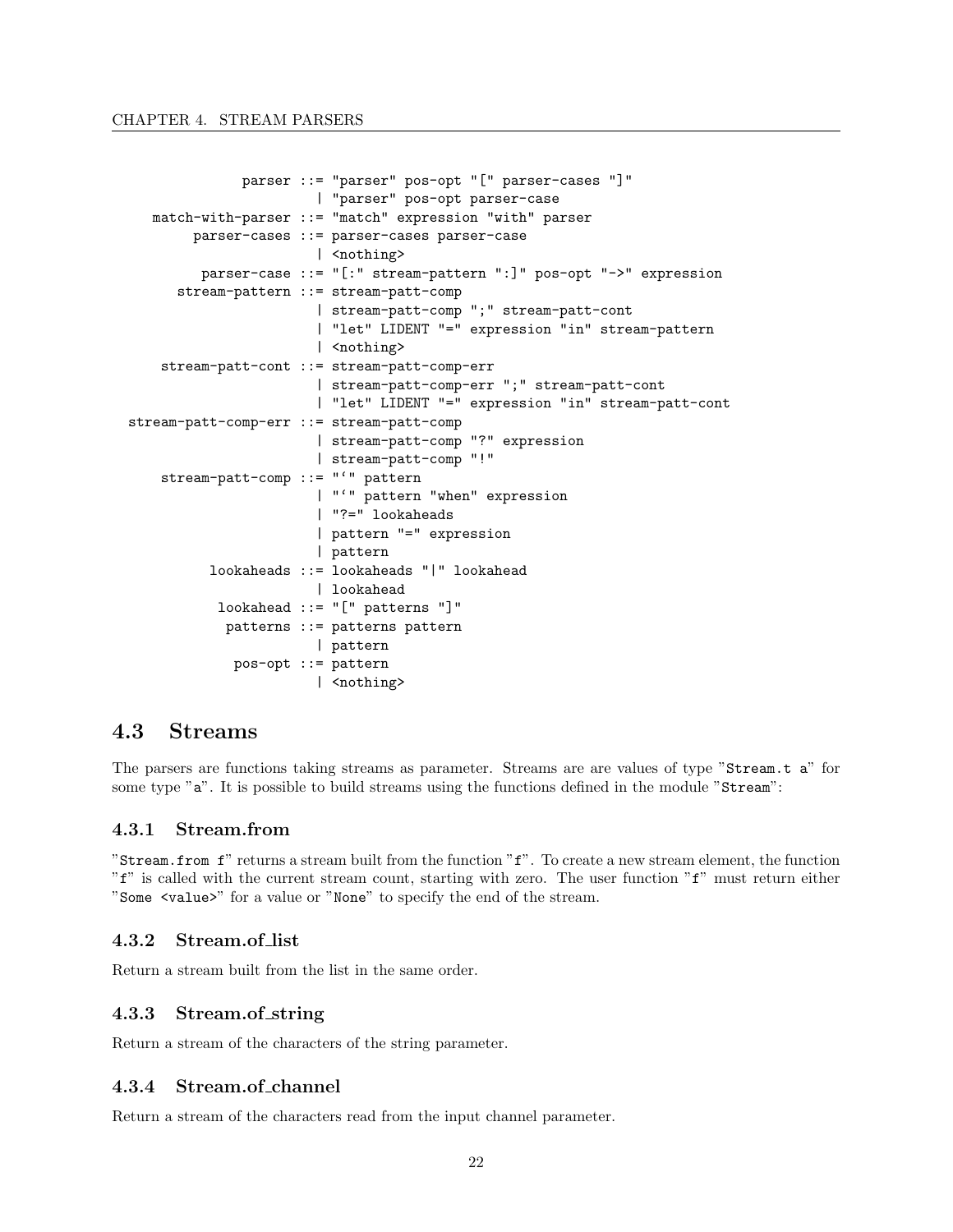# <span id="page-24-0"></span>4.4 Semantics of parsers

#### <span id="page-24-1"></span>4.4.1 Parser

A parser, defined with the syntax "parser" above, is of type "Stream.t a -> b" where "a" is the type of the elements of the streams and "b" the type of the result. The parser cases are tested in the order they are defined until one of them applies. The result is the semantic action of the parser case which applies. If no parser case applies, the exception "Stream.Failure" is raised.

When testing a parser case, if the first stream pattern component matches, all remaining stream pattern components of the stream pattern must match also. If one does not match, the parser raises the exception "Stream.Error" which has a parameter of type string: by default, this string is the empty string, but if the stream pattern component which does not match is followed by a question mark and an expression, this expression is evaluated and given as parameter to "Stream.Error".

In short, a parser can return with three ways:

- A normal result, of type " $b$ " for a parser of type "Stream.t a  $\rightarrow b$ ".
- Raising the exception "Stream.Failure".
- Raising the exception "Stream.Error".

Fundamentally, the exception "Stream.Failure" means "this parser does not apply and no element have been removed from the initial stream". This is a normal case when parsing: the parser locally fails, but the parsing can continue.

Conversely, the exception "Stream.Error" means that "this parser encountered a syntax error and elements have probably been removed from the stream". In this case, there is no way to recover the parsing, and it definitively fails.

#### <span id="page-24-2"></span>4.4.2 Left factorization

In parsers, *consecutive* rules starting with the same components are left factorized. It means that they are transformed into one only rule starting with the common path, and continuing with a call to a parser separating the two cases. The order is kept, except that the possible empty rule is inserted at the end.

For example, the parser:

```
parser
[ [: 'If; e1 = expr; 'Then; e2 = expr; 'Else; e3 = expr :] \rightarrow f e1 e2 e3
| [: 'If; e1 = expr; 'Then; e2 = expr :] -> g e1 e2 ]
```
is transformed into:

```
parser
  [: 'If; e1 = expr; 'Then; e2 = expr;a =parser
       [ [: 'Else; e3 = expr :] -> f e1 e2 e3
       | [: :] -> g e1 e2 ] :] -> a
```
The version where rules are inverted: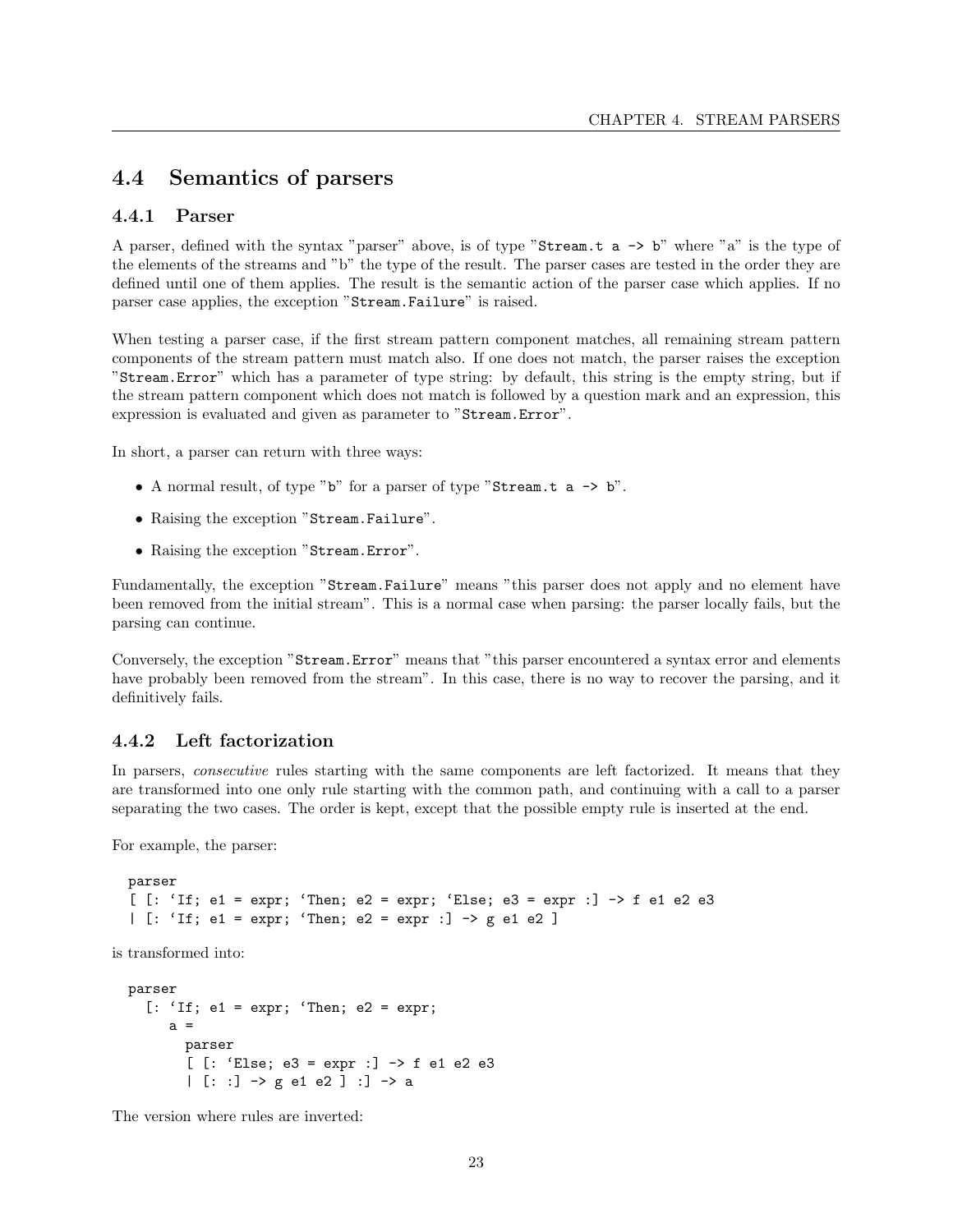```
parser
[ [: 'If; e1 = expr; 'Then; e2 = expr :] -> g e1 e2
| [: 'If; e1 = expr; 'Then; e2 = expr; 'Else; e3 = expr :] \rightarrow f e1 e2 e3 ]
```
is transformed into the same parser.

Notice that:

• Only consecutive rules are left factorized. In the following parser:

```
parser
[ [: 'If; e1 = expr; 'Then; e2 = expr; 'Else; e3 = expr : ] -> ...| [: a = b :] -> a
| [: 'If; e1 = expr; 'Then; e2 = expr :] -> ... ]
```
the two rules starting with "If" are not left factorized, and the second "If" rule will never work.

• The components which are not identical are not factorized. In the following parser:

```
parser
[ [: 'If; e1 = expr; 'Then; e2 = expr; 'Else; e3 = expr :] -> ...| [: 'If; e4 = expr; 'Then; e2 = expr : ] -> ... ]
```
only the first component, "If" is factorized, the second one being different because of different patterns ("e1" and "e4").

#### <span id="page-25-0"></span>4.4.3 Match with parser

The syntax "match expression with parser" allows to match a stream against a parser. It is, for "parser", the equivalent of "match expression with" for "fun". The same way we could say:

match expression with ...

could be considered as an equivalent to:

(fun ...) expression

we could consider that:

match expression with parser ...

is an equivalent to:

(parser ...) expression

#### <span id="page-25-1"></span>4.4.4 Error messages

A "Stream.Error" exception is raised when a stream pattern component does not match and that it is not the first one of the parser case. This exception has a parameter of type string, useful to specify the error message. By default, this is the empty string. To specify an error message, add a question mark and an expression after the stream pattern component. A typical error message is "that stream pattern component expected". Example with the parser of "if..then..else.." above: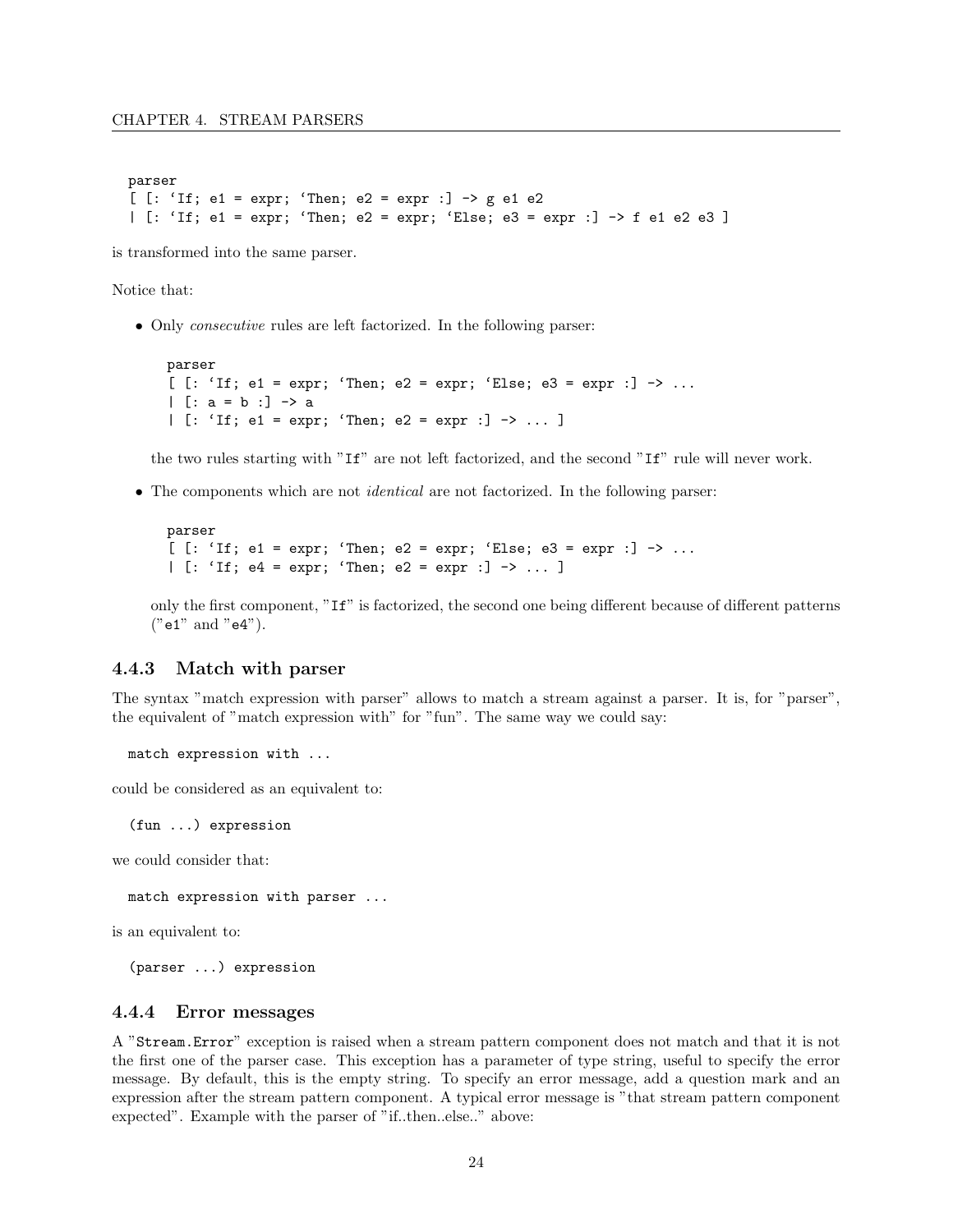```
parser
  [: 'If; e1 = expr ? "expression expected after 'if'";
     'Then ? "'then' expected";
     e2 = expr ? "expression expected after 'then'";
     a =parser
       [ [: 'Else; e3 = expr ? "expression expected" :] -> f e1 e2 e3
       | [: :] -> g e1 e2 ] :] -> a
```
Notice that the expression after the question mark is evaluated only in case of syntax error. Therefore, it can be a complicated call to a complicated function without slowing down the normal parsing.

#### <span id="page-26-0"></span>4.4.5 Stream pattern component

In a stream pattern (starting with "[:" and ending with ":]"), the stream pattern components are separated with the semicolon character. There are three cases of stream pattern components with some sub-cases for some of them, and an extra syntax can be used with a "let..in" construction. The three cases are:

- A direct test of one or several stream elements (called **terminal** symbol), in three ways:
	- 1. The character "backquote" followed by a pattern, meaning: if the stream starts with an element which is matched by this pattern, the stream pattern component matches, and the stream element is removed from the stream.
	- 2. The character "backquote" followed by a pattern, the keyword "when" and an expression of type "bool", meaning: if the stream starts with an element which is matched by this pattern and if the evaluation of the expression is "True", the stream pattern component matches, and the first element of the stream is removed.
	- 3. The character "question mark" followed by the character "equal" and a lookahead expression (see further), meaning: if the lookahead applies, the stream pattern component matches. The lookahead may unfreeze one or several elements on the stream, but does not remove them.
- A pattern followed by the "equal" sign and an expression of type "Stream.t  $x \rightarrow y$ " for some types "x" and "y". This expression is called a non terminal symbol. It means: call the expression (which is a parser) with the current stream. If this sub-parser:
	- 1. Returns an element, the pattern is bound to this result and the next stream pattern component is tested.
	- 2. Raises the exception "Stream.Failure", there are two cases:
		- if the stream pattern component is the first one of the stream case, the current parser also fails with the exception "Stream.Failure".
		- if the stream pattern component is not the first one of the stream case, the current parser fails with the exception "Stream.Error".

In this second case:

- If the stream pattern component is followed by a "question mark" and an expression (which must be of type "string"), the expression is evaluated and given as parameter of the exception "Stream.Error".
- If the expression is followed by an "exclamation mark", the test and conversion from "Stream.Failure" to "Stream.Error" is not done, and the parser just raises "Stream.Failure" again. This is an optimization which must be assumed by the programmer, in general when he knows that the sub-parser called never raises "Stream.Failure" (for example if the called parser ends with a parser case containing an empty stream pattern). See "no error optionization" below.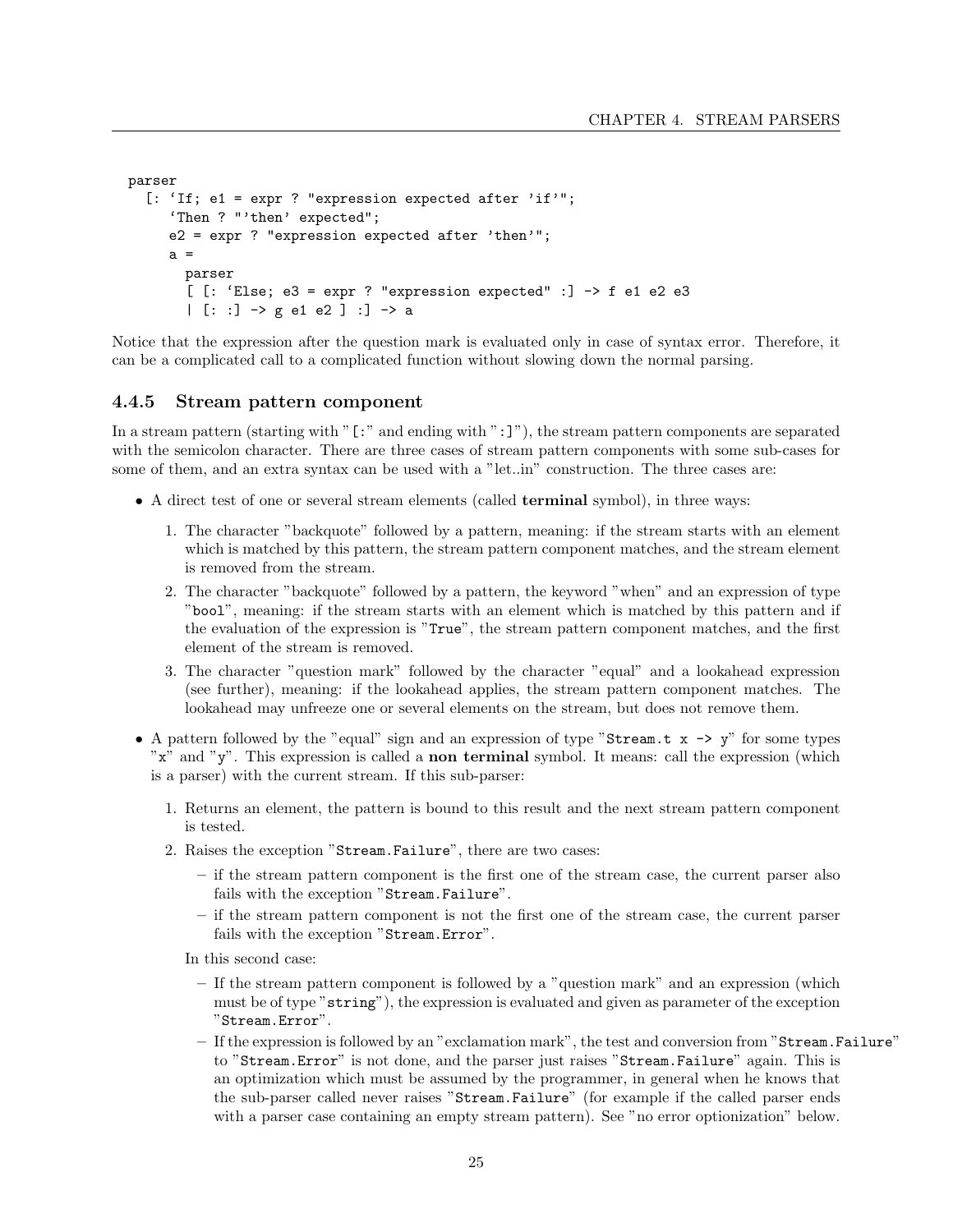- Otherwise the exception parameter is the empty string.
- A pattern, which is bound to the current stream.

Notice that patterns are bound immediately and can be used in the next stream pattern component.

#### <span id="page-27-0"></span>4.4.6 Let statement

Between stream pattern components, it is possible to use the "let..in" construction. This is not considered as a real stream pattern component, in the fact that is is not tested against the exception "Stream.Failure" it may raise. It can be useful for intermediate computation. In particular, it is used internally by the lexers (see chapter about lexers as character stream parsers).

Example of use, when an expression have to be used several times (in the example, "d a", which is bound to the variable  $"c"$ :

```
parser
  [: a = b;let c = d a in
     e =parser
        [ [ : f = g : ] \rightarrow h c| [: :] -> c ] :] -> e
```
#### <span id="page-27-1"></span>4.4.7 Lookahead

The lookahead feature allows to look at several terminals in the stream without removing them, in order to take decisions when more than one terminal is necessary.

For example, when parsing the normal syntax of the OCaml language, there is a problem, in recursing descendent parsing, for the cases where to treat and differentiate the following inputs:

 $(-x+1)$  $(-)$ 

The first case is treated in a rule, telling: "a left parenthesis, followed by an expression, and a right parenthesis". The second one is "a left parenthesis, an operator, a right parenthesis". Programming it like this (left factorizing the first parenthesis):

```
parser
  [: 'Lparen;
     e =
       parser
       [ [: e = expr; 'Rparen :] -> e
       | [: 'Minus; 'Rparen :] -> minus_op ] :] -> e
```
does not work if the input is " $(-)$ " because the rule " $e = \exp r$ " accepts the minus sign as expression start, removing it from the input stream and fails as parsing error, while encountering the right parenthesis.

Conversely, writing it this way: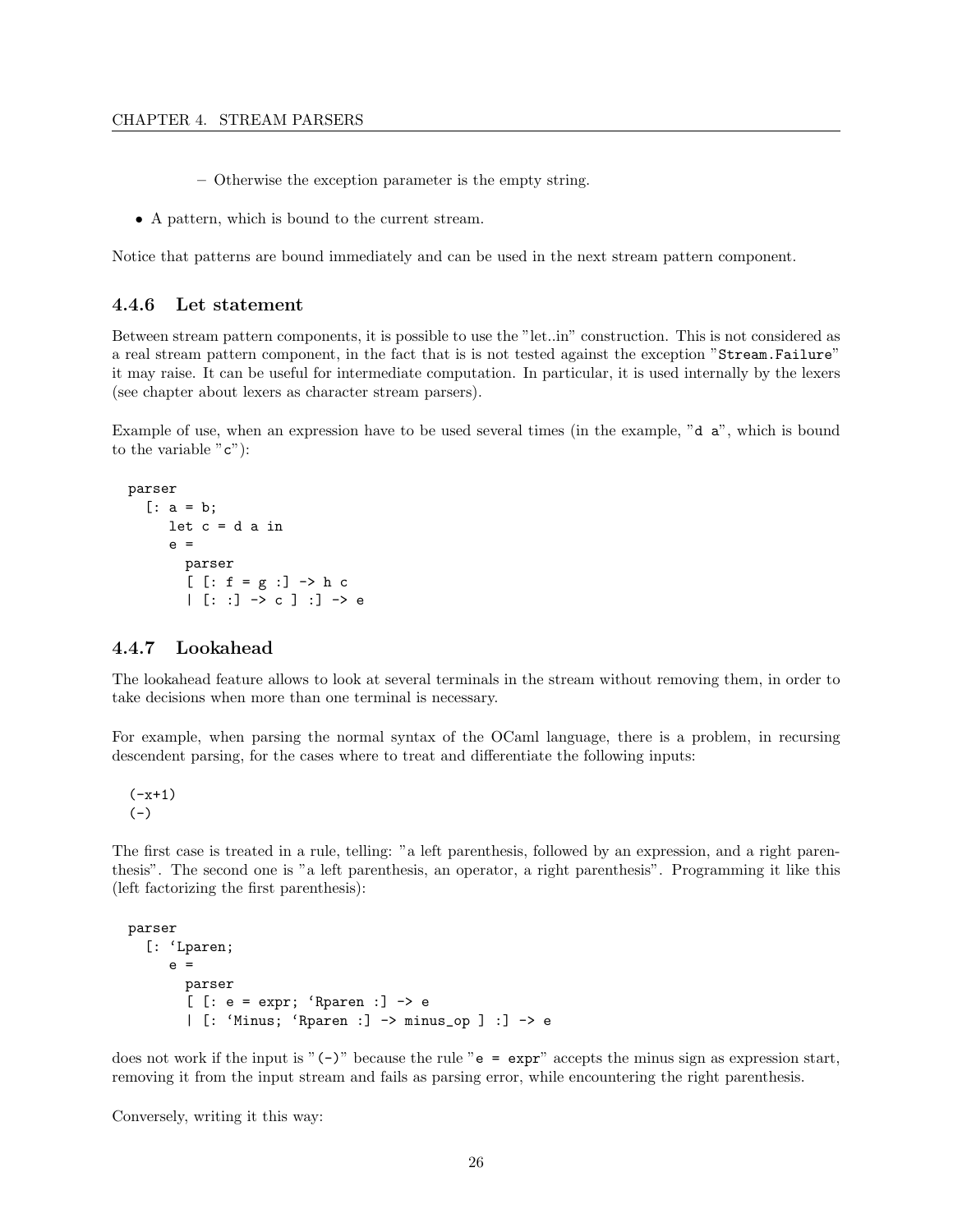```
parser
  [: 'Lparen;
     e =parser
       [ [: 'Minus; 'Rparen :] -> minus_op
       | [: e = expr; 'Rparen :] -> e ] :] -> e
```
does not help, because if the input is " $(-x+1)$ " the rule above starting with "'Minus" is accepted and the exception "Stream.Error" is raised while encountering the variable "x" since a right parenthesis is expected.

In general, this kind of situation is best resolved by a left factorization of the parser cases (see the section "Semantics" above), but that is not possible in this case. The solution is to test whether the character after the minus sign is a right parenthesis:

```
parser
  [: 'Lparen;
     e =parser
       [ [: ?= [ _ Rparen ]; 'Minus; 'Rparen :] -> minus_op
       | [: e = expr; 'Rparen :] -> e ] :] -> e
```
It is possible to put several lists of patterns separated by a vertical bar in the lookahead construction, but with a limitation (due to the implementation): all lists of patterns must have the same number of elements.

#### <span id="page-28-0"></span>4.4.8 No error optimization

The "no error optimization" is the fact to end a stream pattern component of kind "non-terminal" ("pattern" "equal" "expression") by the character "exclamation mark". Like said above, this inhibits the transformation of the exception "Stream.Failure", possibly raised by the called parser, into the exception "Stream.Error".

The code:

parser  $\lceil : a = b : c = d : l \rceil \rightarrow e$ 

is equivalent to:

parser  $[: a = b; s : ] \rightarrow$  let  $c = d s$  in e

One interest of the first syntax is that it shows to readers that "d" is indeed a syntactic sub-parser. In the second syntax, it is called in the semantic action, which makes the parser case not so clear, as far as readability is concerned.

If the stream pattern component is at end of the stream pattern, this allow possible tail recursion by the OCaml compiler, in the following case:

parser [:  $a = b$ ;  $c = d$  ! :]  $\rightarrow$  c

since it is equivalent (with the fact that "c" is at the same time the pattern of the last case and the expression of the parser case semantic action) to:

parser  $\lceil : a = b : s : \rceil \rightarrow d$  s

The call to "d s" can be a tail recursive call. Without the use of the "exclamation mark" in the rule, the equivalent code is: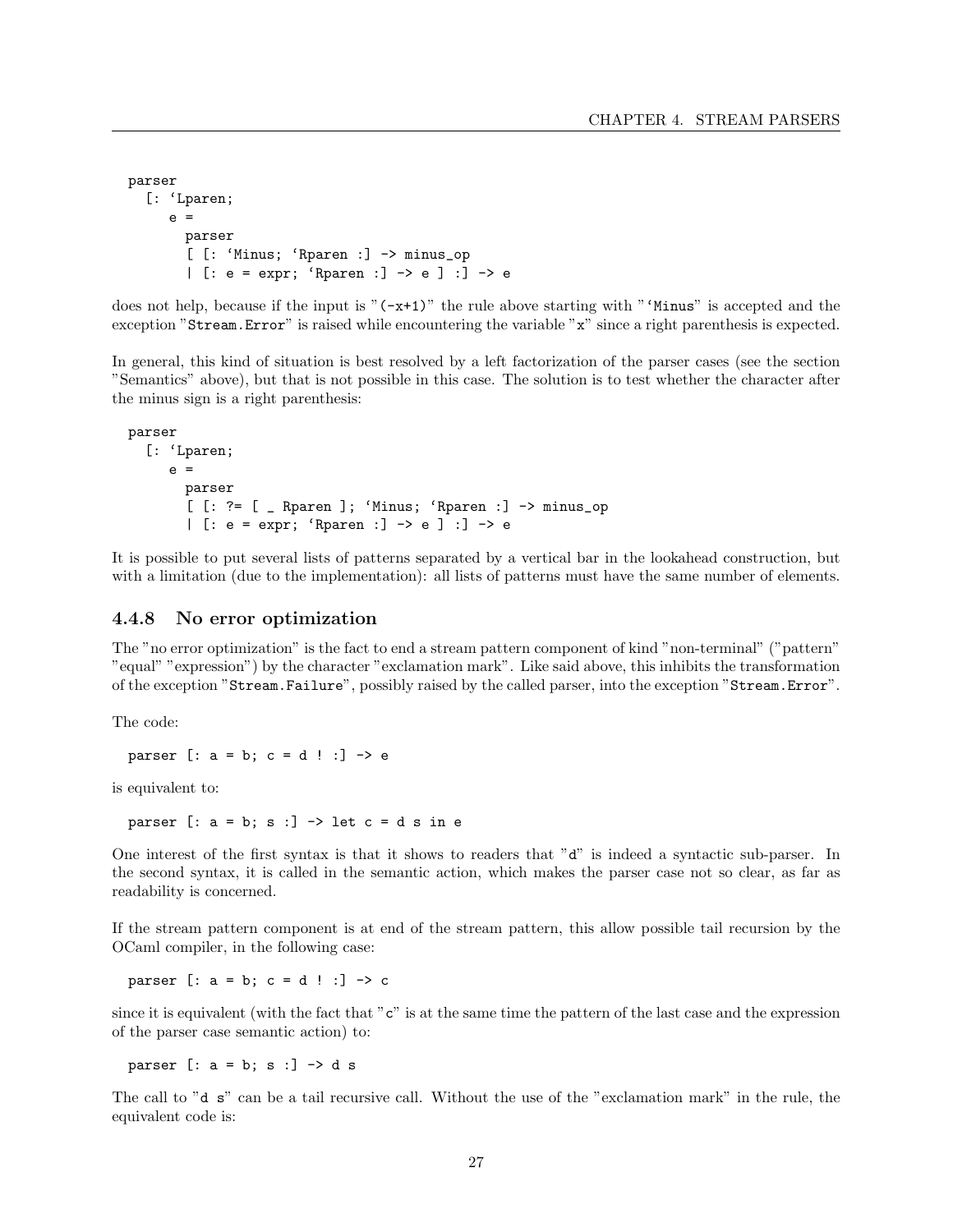```
parser [: a = b; s :] ->
 try d s with [ Stream.Failure -> raise (Stream.Error "") ]
```
which is not tail recursive (due to the "try..with" construction pushes a context), preventing the compiler to optimize its code. This can be important when many recursive calls happen, since it can overflow the OCaml stack.

#### <span id="page-29-0"></span>4.4.9 Position

The optional "pattern" before and after a stream pattern is bound to the current stream count. Indeed, streams internally contain a count of their elements. At the beginning the count is zero. When an element is removed, the count is incremented. The example:

parser  $[: a = b : ] ep \rightarrow c$ 

is equivalent to:

parser  $[: a = b; s : ] \rightarrow$  let ep = Stream.count s in c

There is no direct syntax equivalent to the optional pattern at beginning of the stream pattern:

parser bp  $[: a = b : ] \rightarrow c$ 

These optional patterns allow disposal of the stream count at the beginning and at the end of the parser case, allowing to compute locations of the rule in the source. In particular, if the stream is a stream of characters, these counts are the source location in number of characters.

#### <span id="page-29-1"></span>4.4.10 Semantic action

In a parser case, after the stream pattern, there is an "arrow" and an expression, called the "semantic action". If the parser case is matched the parser returns with the evaluated expression whose environment contains all values bound in the stream pattern.

## <span id="page-29-2"></span>4.5 Remarks

#### <span id="page-29-3"></span>4.5.1 Simplicity vs Associativity

This parsing technology has the advantage of simplicity of use and understanding, but it does not treat the associativity of operators. For example, if you write a parser like this (to compute arithmetic expressions):

```
value rec expr =
  parser
  [ [: e1 = expr; '+'; e2 = expr :] -> e1 + e2
  | [ : '('0'..'9' as c) : ] \rightarrow Char.code c - Char.code '0' ]
```
this would loop endlessly, exactly as if you wrote code starting with:

```
value rec expr e =
 let e1 = expr e in
  ...
```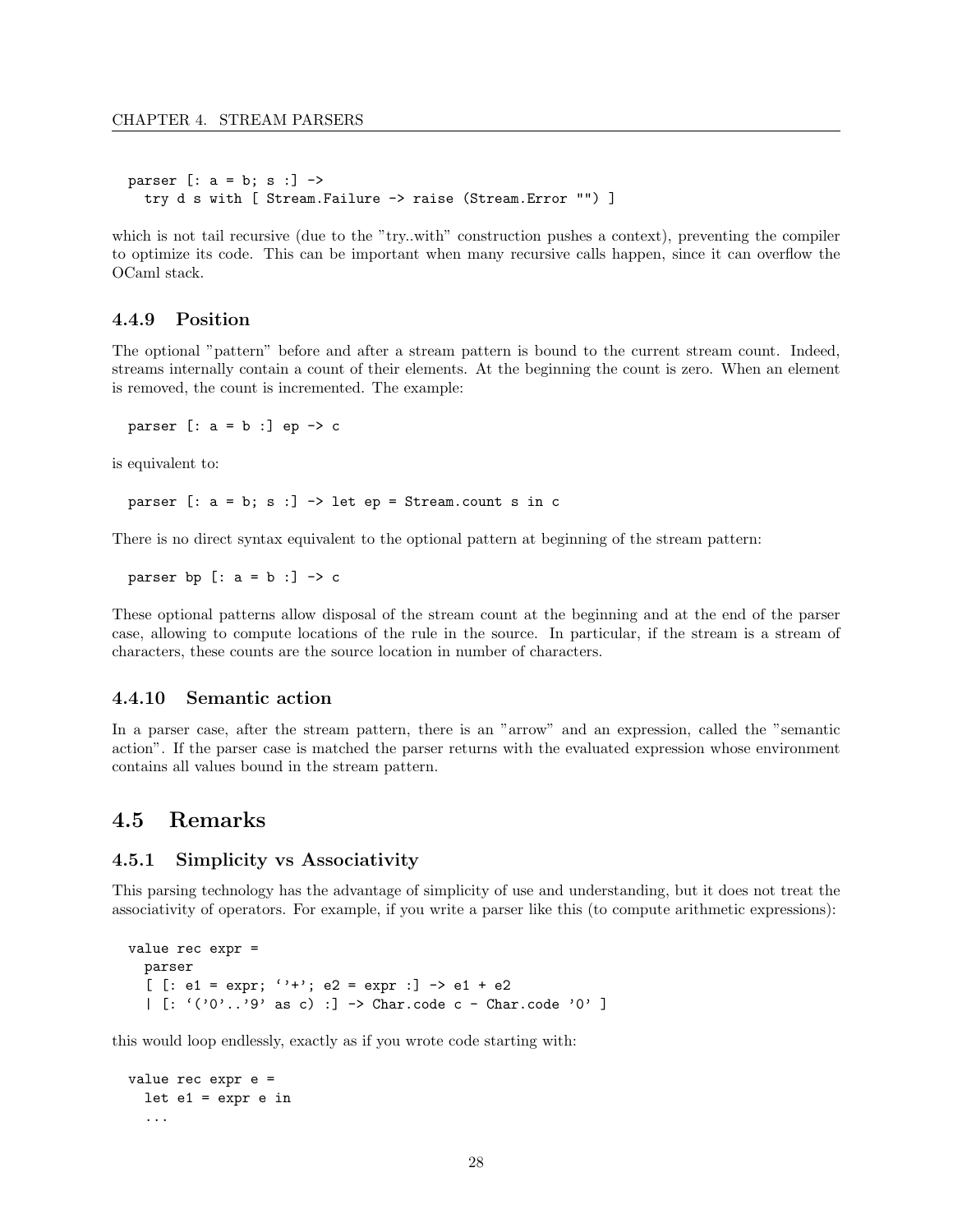One solution is to treat the associativity "by hand": by reading a sub-expression, then looping with a parser which parses the operator and another sub-expression, and so on.

An alternative solution is to write parsing "combinators". Indeed, parsers being normal functions, it is possible to make a function which takes a parser as parameter and returning a parser using it. For example, left and right associativity parsing combinators:

```
value rec left_assoc op elem =
  let rec op _{elem} x =parser
    [ [: t = op; y = elem; r = op_elem (tx y) :] -> r
    | [ : : ] \rightarrow x ]in
  parser [: x = elem; r = op\_elem x : ] \rightarrow r;
value rec right_assoc op elem =
  let rec op_elem x =
    parser
    [ [: t = op; y = elem; r = op\_elem y :] \rightarrow t x r| [ : : ] \rightarrow x ]in
  parser [: x = elem; r = op\_elem x : ] \rightarrow r;
```
which can be used, e.g. like this:

```
value expr =
 List.fold_right (fun op elem -> op elem)
    [left_assoc (parser [: ''+' :] -> fun x y -> x +. y);
     left_assoc (parser [: '**': ] \rightarrow fun x y -> x *. y);
     right_assoc (parser [: ''^' :] -> fun x y -> x ** y)]
    (parser [: '('0'..'9' as c) :] -> float (Char.code c - Char.code '0'))
;
```
and tested, e.g. in the toplevel, like that:

```
expr (Stream.of_string "2^3^2+1");
```
The same way, it is possible to parse non-context free grammars, by programming parsers returning other parsers.

A third solution, to resolve the problem of associativity, is to use the grammars of Camlp5, which have the other advantage that they are extensible.

#### <span id="page-30-0"></span>4.5.2 Lexing vs Parsing

In general, while analyzing a language, there are two levels:

- The level where the input, considered as a stream of characters, is read to make a stream of tokens (for example "words", if it is a human language, or punctuation). This level is generally called "lexing".
- The level where the input is a stream of tokens where grammar rules are parsed. This level is generally called "parsing".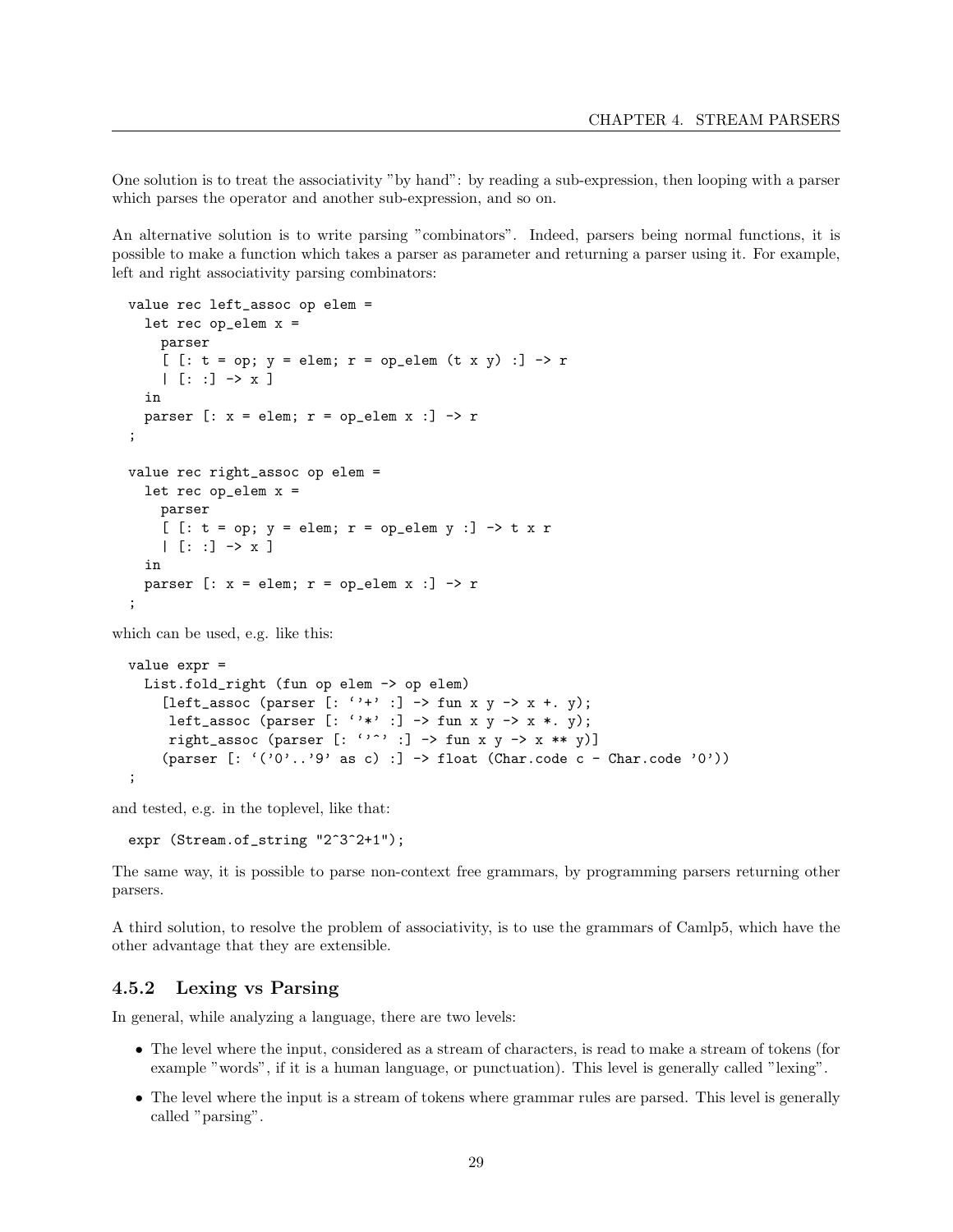The "parser" construction described here can be used for both, thanks to the polymorphism of OCaml:

- The lexing level is a "parser" of streams of characters returning tokens.
- The parsing level is a "parser" of streams of tokens returning syntax trees.

By comparison, the programs "lex" and "yacc" use two different technologies. With "parser"s, it is possible to use the same one for both.

#### <span id="page-31-0"></span>4.5.3 Lexer syntax vs Parser syntax

For "lexers", i.e. for the specific case of parsers when the input is a stream of characters, it is possible to use a shorter syntax. See the chapter on lexers. They have another syntax, shorter and adapted for the specific type "char". But they still are internally parsers of streams with the same semantics.

#### <span id="page-31-1"></span>4.5.4 Purely functional parsers

This system of parsers is imperative: while parsing, the stream advances and the already parsed terminals disappear from the stream structure. This is useful because it is not necessary to return the remaining stream together with the normal result. This is the reason there is this "Stream.Error" exception: when it is raised, it means that some terminals have been consummed from the stream, which are definitively lost, and therefore that are no more possible parser cases to try.

An alternative is to use functional parsers which use a new stream type, lazy but not destructive. Their advantage is that they use a limited backtrack: the case of "if..then..else.." and the shorter "if..then.." work without having to left factorize the parser cases, and there is no need to lookahead. They have no equivalent to the exception "Stream.Error": when all cases are tested, and have failed, the parsers return the value "None". The drawback is that, when a parsing error happens, it is not easily possible to know the location of the error in the input, as the initial stream has not been modified: the system would indicate a failure at the first character of the first line: this is a general drawback of backtracking parsers. See the solutions found to this problem in the chapter about purely functional parsers.

A second alternative is to use the backtracking parsers. They use the same stream type as the functional parsers, but they test more cases than them. They have the same advantages and drawbacks than the functional parsers.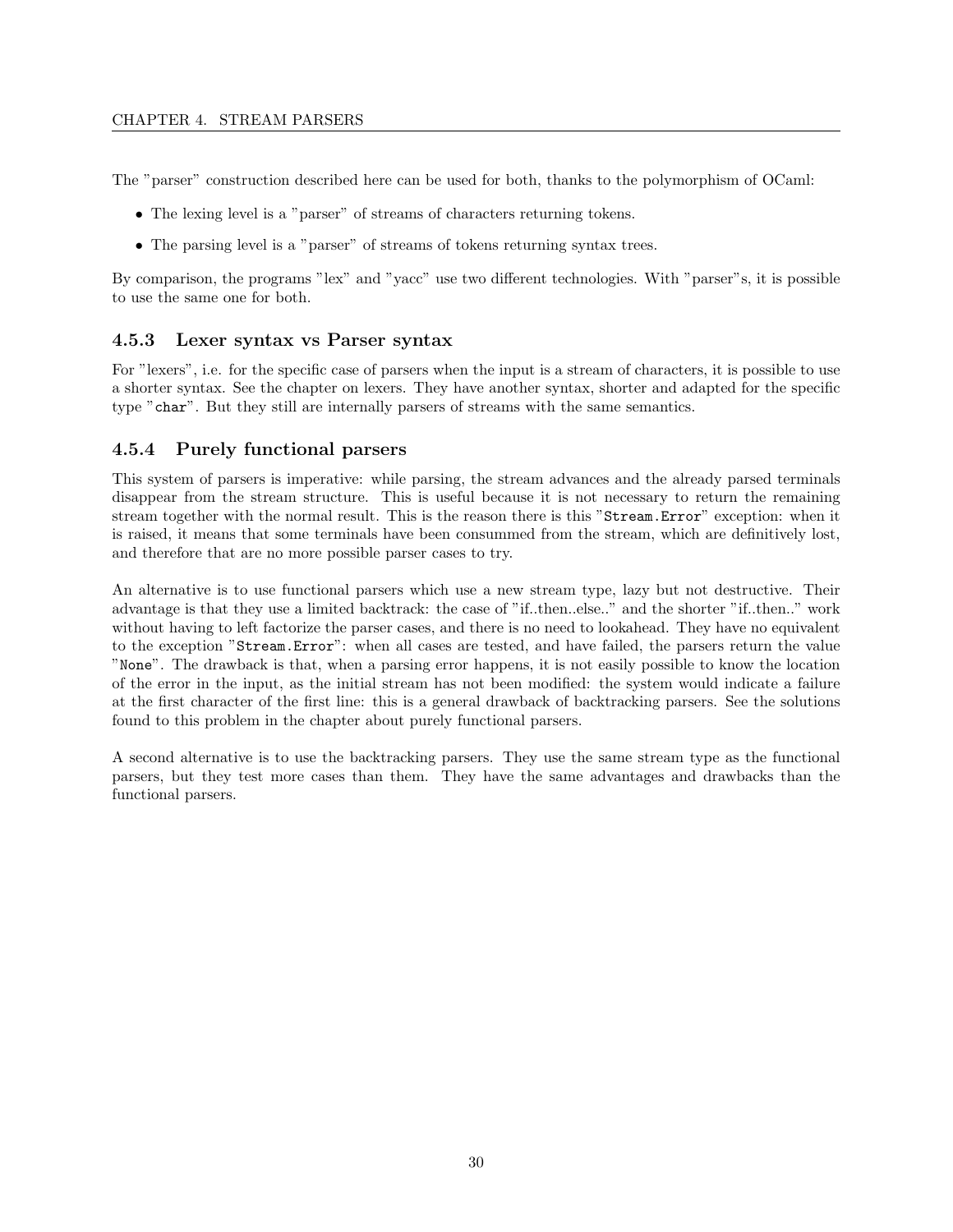# <span id="page-32-0"></span>Chapter 5

# Stream lexers

The file "pa lexer.cmo" is a Camlp5 syntax extension kit for parsers of streams of the type 'char'. This syntax is shorter and more readable than its equivalent version written with classical stream parsers. Like classical parsers, they use recursive descendant parsing. They are also pure syntax sugar, and each lexer written with this syntax can be written using normal parsers syntax.

(An old version, named "pa lex.cmo" was provided before with a different syntax. It is no longer distributed, its proposed syntax being confusing.)

## <span id="page-32-1"></span>5.1 Introduction

Classical parsers in OCaml apply to streams of any type of values. For the specific type "char", it has been possible to shorten the encoding in several ways, in particular by using strings to group several characters together, and by hidding the management of a "lexing buffer", a data structure recording the matched characters.

Let us take an example. The following function parses a left bracket followed by a less, a colon or nothing, and record the result in a buffer. In classical parsers syntax, this could be written like this:

```
fun buf ->
  parser
   [\begin{array}{ccc} [\cdot & \cdot & \cdot & \cdot \\ \cdot & \cdot & \cdot & \cdot \end{array}] \rightarrowPlexing.Lexbuf.add '<' (Plexing.Lexbuf.add '[' buf)
   | [ : ' ' [': ' '': ' : ] \rightarrowPlexing.Lexbuf.add ':' (Plexing.Lexbuf.add '[' buf)
   | [ : '']': ] \rightarrowPlexing.Lexbuf '[' buf ]
```
With the new syntax, it is possible to write it as:

lexer [ "[<" | "[:" | "[" ]

The two codes are strictly equivalent, but the lexer version is easier to write and understand, and is much shorter.

# <span id="page-32-2"></span>5.2 Syntax

When loading the syntax extension pa lexer.cmo, the OCaml syntax is extended as follows: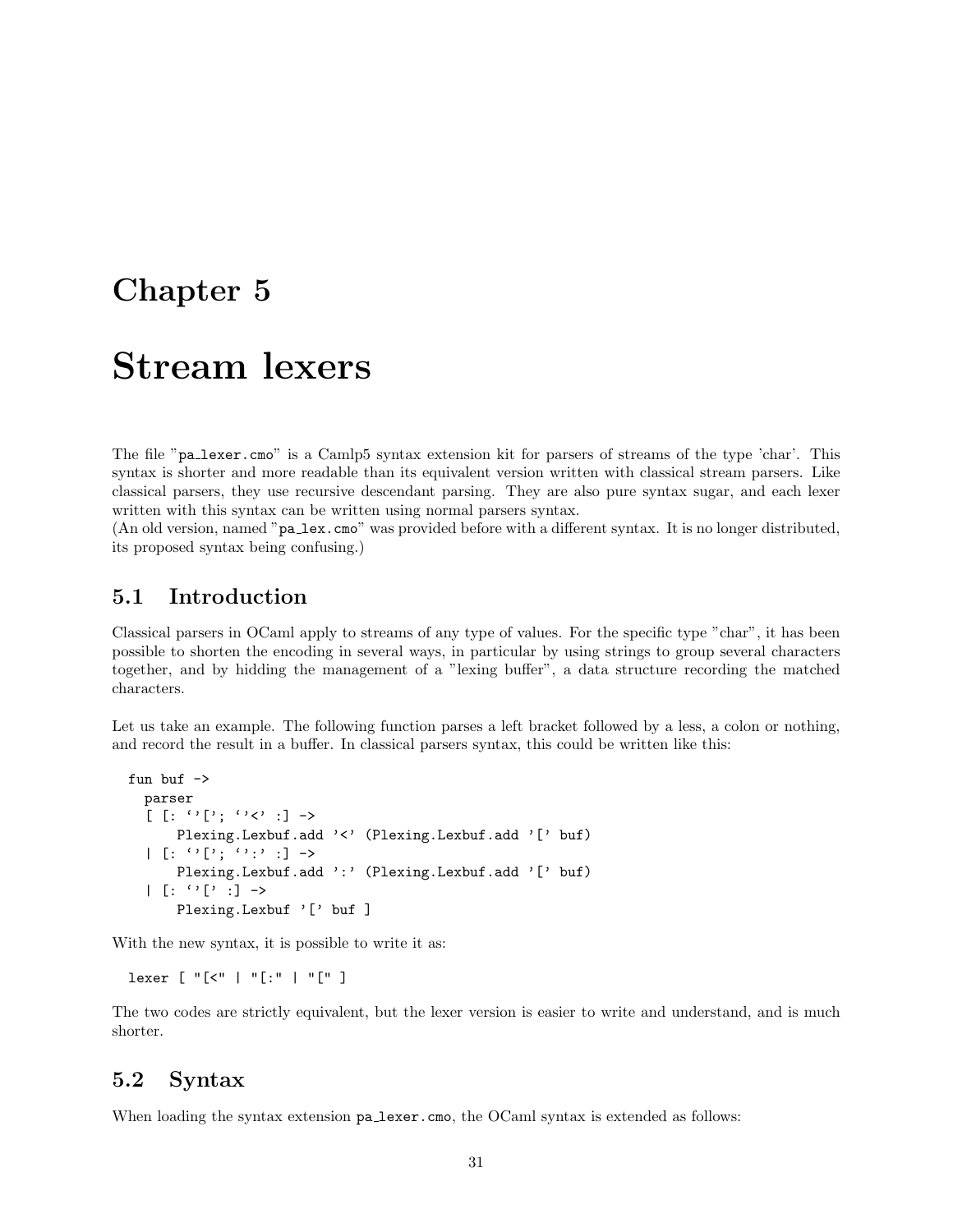```
expression ::= lexer
             lexer ::= "lexer" "[" rules "]"
             rules ::= ne-rules rule
                      | <nothing>
          ne-rules ::= ne-rules "|" rule
                      | rule
              rule ::= symbols [ "->" action ]
           symbols ::= symbols symbol err
                      | <nothing>
            symbol ::= "_" no-record-opt
                      | CHAR no-record-opt
                      | CHAR "-" CHAR no-record-opt
                      | STRING no-record-opt
                      | simple-expression
                      | "?=" "[" lookaheads "]"
                      | "[" rules "]"
     no-record-opt ::= "/"
                      | <nothing>
 simple-expression ::= LIDENT
                      | "(" <expression> ")"
        lookaheads ::= lookaheads "|" lookahead-sequence
                      | lookahead-sequence
lookahead-sequence ::= lookahead-symbols
                      | STRING
 lookahead-symbols ::= lookahead-symbols lookahead-symbol
                      | lookahead-symbol
 lookahead-symbol ::= CHAR
                      | CHAR "-" CHAR
                      | "_"
               err ::= "?" simple-expression
                      \mathbb{L}^{\mathfrak{m}}!"
                      | <nothing>
            action ::= expression
```
The identifiers "STRING", "CHAR" and "LIDENT" above represent the OCaml tokens corresponding to string, character and lowercase identifier (identifier starting with a lowercase character).

Moreover, together with that syntax extension, another extension is added the entry expression, typically for the semantics actions of the "lexer" statement above, but not only. It is:

```
expression ::= "$" "add" STRING
             | "$" "buf"
             | "$" "empty"
             | "$" "pos"
```
Remark: the identifiers "add", "buf", "empty" and "pos" are not keywords (they are not reserved words) but just identifiers. On the contrary, the identifier "lexer", which introduces the syntax, is a new keyword and cannot be used as variable identifier any more.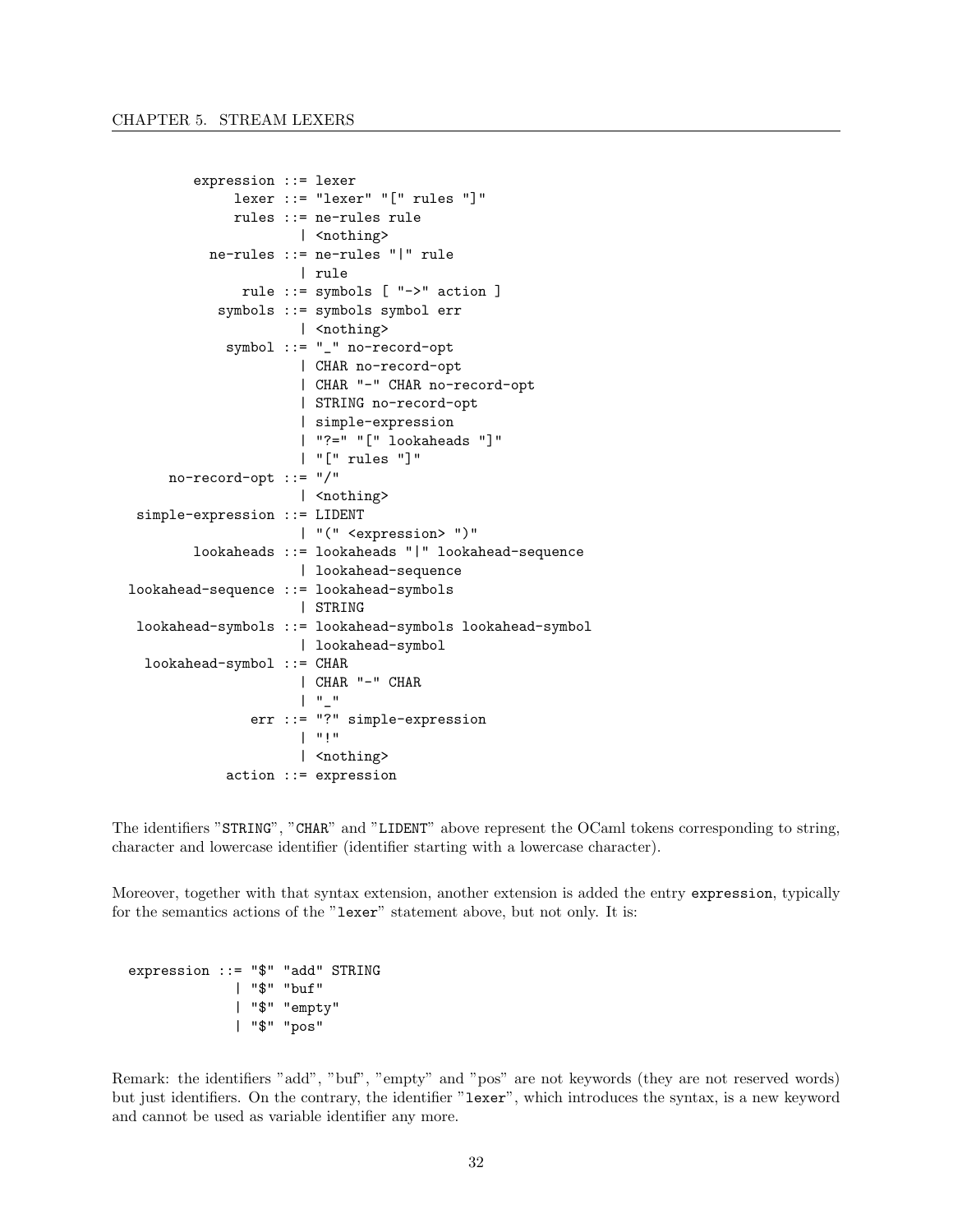# <span id="page-34-0"></span>5.3 Semantics

A lexer defined in the syntax above is a shortcut version of a parser applied to the specific case of streams of characters. It could be written with a normal parser. The proposed syntax is much shorter, easier to use and to understand, and silently takes care of the lexing buffer for the programmer. The lexing buffers are data structures, which are passed as parameters to called lexers and returned by them.

Our lexers are of the type:

Plexing. Lexbuf.t -> Stream.t char -> u

where "u" is a type which depends on what the lexer returns. If there is no semantic action (since it it optional), this type is automatically "Plexing.Lexbuf.t" also.

A lexer is, actually, a function with two implicit parameters: the first one is the lexing buffer itself, and the second one the stream. When called, it tries to match the stream against its first rule. If it fails, it tries its second rule, and so on, up to its last rule. If the last rule fails, the lexer fails by raising the exception "Stream.Failure". All of this is the usual behaviour of stream parsers.

In a rule, when a character is matched, it is inserted into the lexing buffer, except if the "no record" feature is used (see further).

Rules which have no semantic action return the lexing buffer itself.

#### <span id="page-34-1"></span>5.3.1 Symbols

The different kinds or symbols in a rule are:

- The token "underscore", which represents any character. Fails only if the stream is empty.
- A character which represents a matching of this character.
- A character followed by the minus sign and by another character which represent all characters in the range between the two characters in question.
- A string with represents a matching of all its characters, one after the other.
- An expression corresponding to a call to another lexer, which takes the buffer as first parameter and returns another lexing buffer with all characters found in the stream added to the initial lexing buffer.
- The sequence "?=" introducing lookahead characters.
- A rule, recursively, between brackets, inlining a lexer.

In the cases matching characters (namely underscore, character, characters range and string), the symbol can be optionally followed by the "no record" character "slash" specifying that the found character(s) are not added into the lexing buffer. By default, they are. This feature is useful, for example, writing a lexer which parses strings, when the initial double quote and final double quote should not be part of the string itself.

Moreover, a symbol can be followed by an optional error indicator, which can be:

• The character ? (question mark) followed by a string expression, telling that, if there is a syntax error at this point (i.e. the symbol is not matched although the beginning of the rule was), the exception Stream.Error is raised with that string as parameter. Without this indicator, it is raised with the empty string. This is the same behaviour than with classical stream parsers.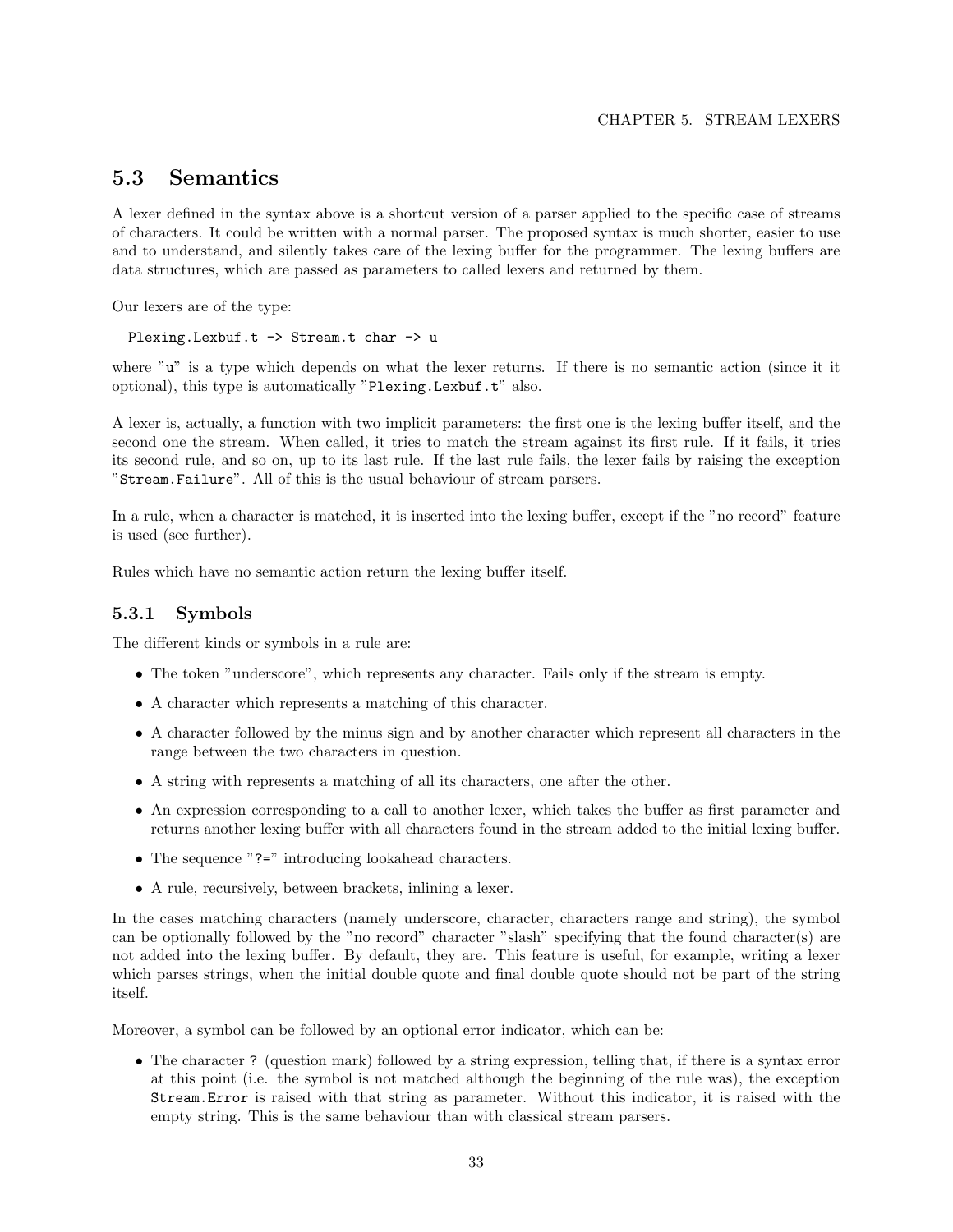• The character ! (exclamation mark), which is just an indicator to let the syntax expander optimize the code. If the programmer is sure that the symbol never fails (i.e. never raises Stream.Failure), in particular if this symbol recognizes the empty rule, he can add this exclamation mark. If it is used correctly (the compiler cannot check it), the behaviour is identical as without the !, except that the code is shorter and faster, and can sometimes be tail recursive. If the indication is not correct, the behaviour of the lexer is undefined.

## <span id="page-35-0"></span>5.3.2 Specific expressions

When loading this syntax extension, the entry  $\leq$ xpression>, at level labelled "simple" of the OCaml language is extended with the following rules:

- \$add followed by a string, specifing that the programmer wants to add all characters of the string in the lexing buffer. It returns the new lexing buffer. It corresponds to an iteration of calls to Plexing.Lexbuf.add with all characters of the string with the current lexing buffer as initial parameter.
- \$buf which returns the lexing buffer converted into string.
- \$empty which returns an empty lexing buffer.
- \$pos which returns the current position of the stream in number of characters (starting at zero).

## <span id="page-35-1"></span>5.3.3 Lookahead

Lookahead is useful in some cases, when factorization of rules is impossible. To understand how it is useful, a first remark must be done, about the usual behaviour of Camlp5 stream parsers.

Stream parsers (including these lexers) use a limited parsing algorithm, in a way that when the first symbol of a rule is matched, all the following symbols of the same rule must apply, otherwise it is a syntax error. There is no backtrack. In most of the cases, left factorization of rules resolve conflicting problems. For example, in parsers of tokens (which is not our case here, since we parse only characters), when one writes a parser to recognize both typical grammar rules "if..then..else" and the shorter "if..then..", the system transforms them into a single rule starting with "if..then.." followed by a call to a parser recognizing "else.." or nothing.

Sometimes, however, this left factorization is not possible. A lookahead of the stream to check the presence of some elements (these elements being characters, if we are using this "lexer" syntax) might be necessary to decide if is a good idea to start the rule. This lookahead feature may unfreeze several characters from the input stream but without removing them.

Syntactically, a lookahead starts with ?= and is followed by one or several lookahead sequences separated by the vertical bar |, the whole list being enclosed by braces.

If there are several lookaheads, they must all be of the same size (contain the same number of characters).

If the lookahead sequence is just a string, it corresponds to all characters of this string in the order (which is different for strings outside lookahead sequences, representing a choice of all characters).

Examples of lookaheads:

?=  $[ -$ '''  $|$ '\\' \_ ] ?=  $\lceil$  "<<"  $\lceil$  "<<"  $\rceil$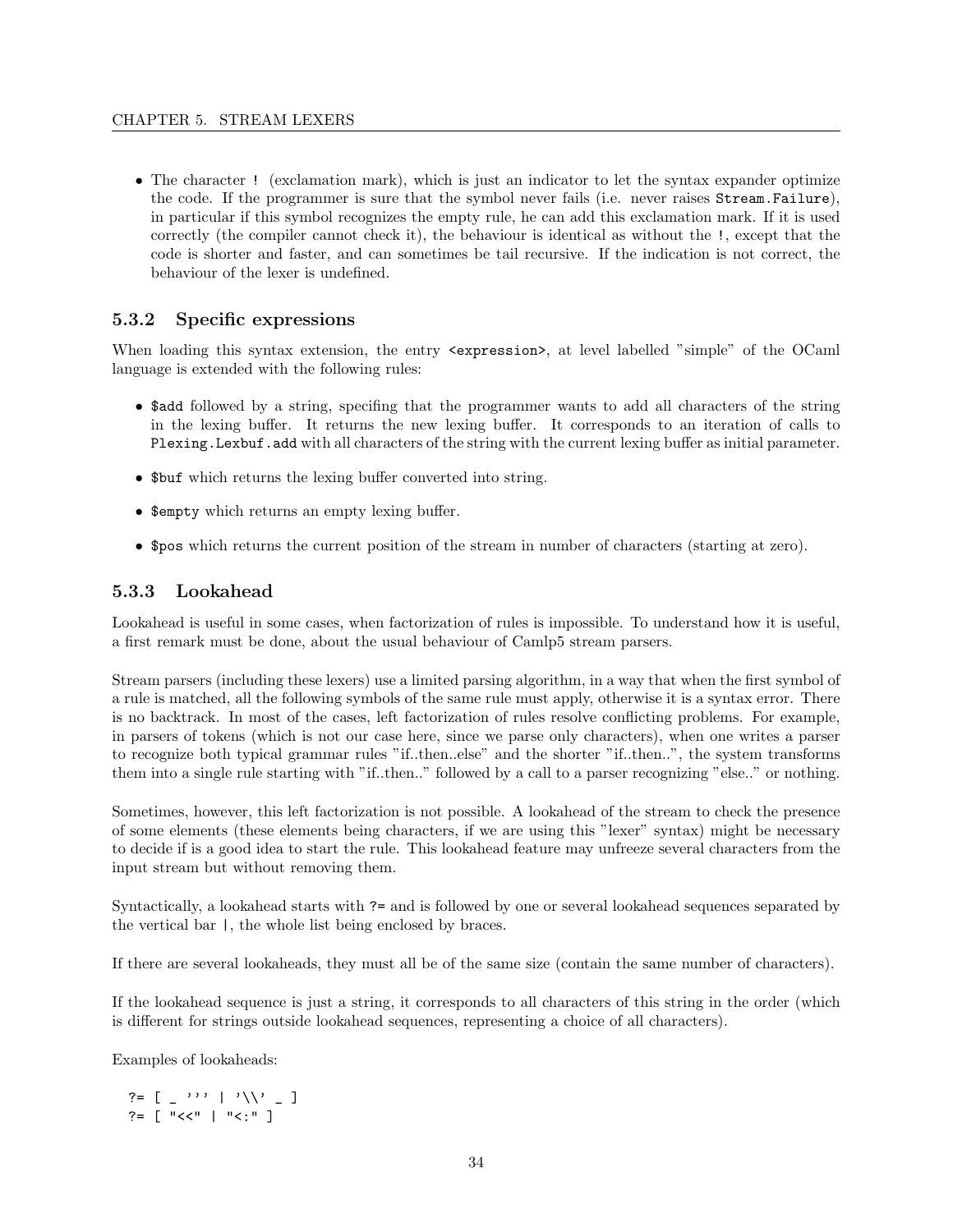The first line above matches a stream whose second character is a quote or a stream whose first character is a backslash (real example in the lexer of OCaml, in the library of Camlp5, named "plexer.ml"). The second line matches a stream starting with the two characters < and < or starting with the two characters < and : (this is another example in the same file).

## 5.3.4 Semantic actions of rules

By default, the result of a "lexer" is the current lexing buffer, which is of type "Plexing.Lexbuf.t". But it is possible to return other values, by adding "->" at end of rules followed by the expression you want to return, as in usual pattern matching in OCaml.

An interesting result, for example, could be the string corresponding to the characters of the lexing buffer. This can be obtained by returning the value "\$buf".

# 5.3.5 A complete example

A complete example can be seen in the sources of Camlp5, file "lib/plexer.ml". This is the lexer of OCaml, either "normal" or "revised" syntax.

# 5.3.6 Compiling

To compile a file containing lexers, just load pa lexer.cmo using one of the following methods:

- Either by adding pa lexer.cmo among the Camlp5 options. See the Camlp5 manual page or documentation.
- Or by adding #load "pa lexer.cmo"; anywhere in the file, before the usages of this "lexer" syntax.

# 5.3.7 How to display the generated code

You can see the generated code, for a file "bar.ml" containing lexers, by typing in a command line:

camlp5r pa\_lexer.cmo pr\_r.cmo bar.ml

To see the equivalent code with stream parsers, use:

camlp5r pa\_lexer.cmo pr\_r.cmo pr\_rp.cmo bar.ml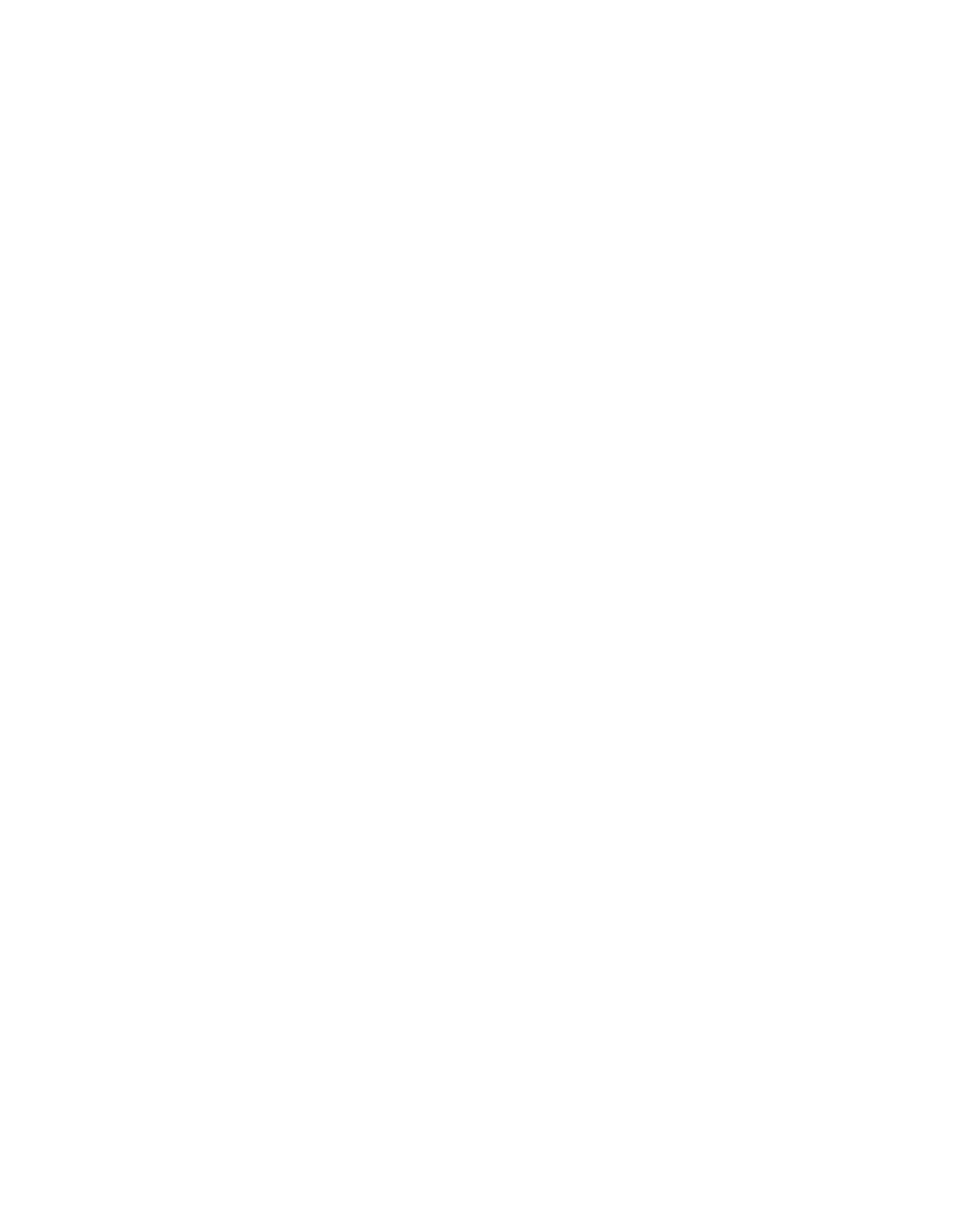# Chapter 6

# Functional parsers

Purely functional parsers are an alternative of stream parsers where the used stream type is a lazy nondestructive type. These streams are lazy values, as in classical stream parsers, but the values are not removed as long as the parsing advances.

To make them work, the parsers of purely functional streams return, not the simple values, but a value of type option : "None" meaning "no match" (the equivalent of the exception "Parse.Failure" of normal streams) and "Some (r, s)" meaning "the result is r and the remaining stream is s".

# 6.1 Syntax

The syntax of purely functional parsers, when loading "pa fistream.cmo", is the following:

```
expression ::= fparser
                     | match-with-fparser
           fparser ::= "fparser" pos-opt "[" parser-cases "]"
                     | "fparser" pos-opt parser-case
match-with-fparser ::= "match" expression "with" fparser
      parser-cases ::= parser-cases parser-case
                     | <nothing>
       parser-case ::= "[:" stream-pattern ":]" pos-opt "->" expression
                     | "[:" ":]" pos-opt "->" expression
    stream-pattern ::= stream-patt-comp
                     | stream-patt-comp ";" stream-pattern
  stream-patt-comp ::= "'" pattern
                     | "'" pattern "when" expression
                     | pattern "=" expression
                     | pattern
                     | "when" expression
           pos-opt ::= pattern
                     | <nothing>
```
Notice that, unlike classical parsers, there is no difference, in a stream pattern, between the first stream pattern component and the other ones. In particular, there is no "question mark" syntax and expression optionnally ending those components. Moreover, the "lookahead" case is not necessary, we see further why. The syntaxes "pattern when" and "let..in" inside stream patterns we see in classical parsers are not implemented.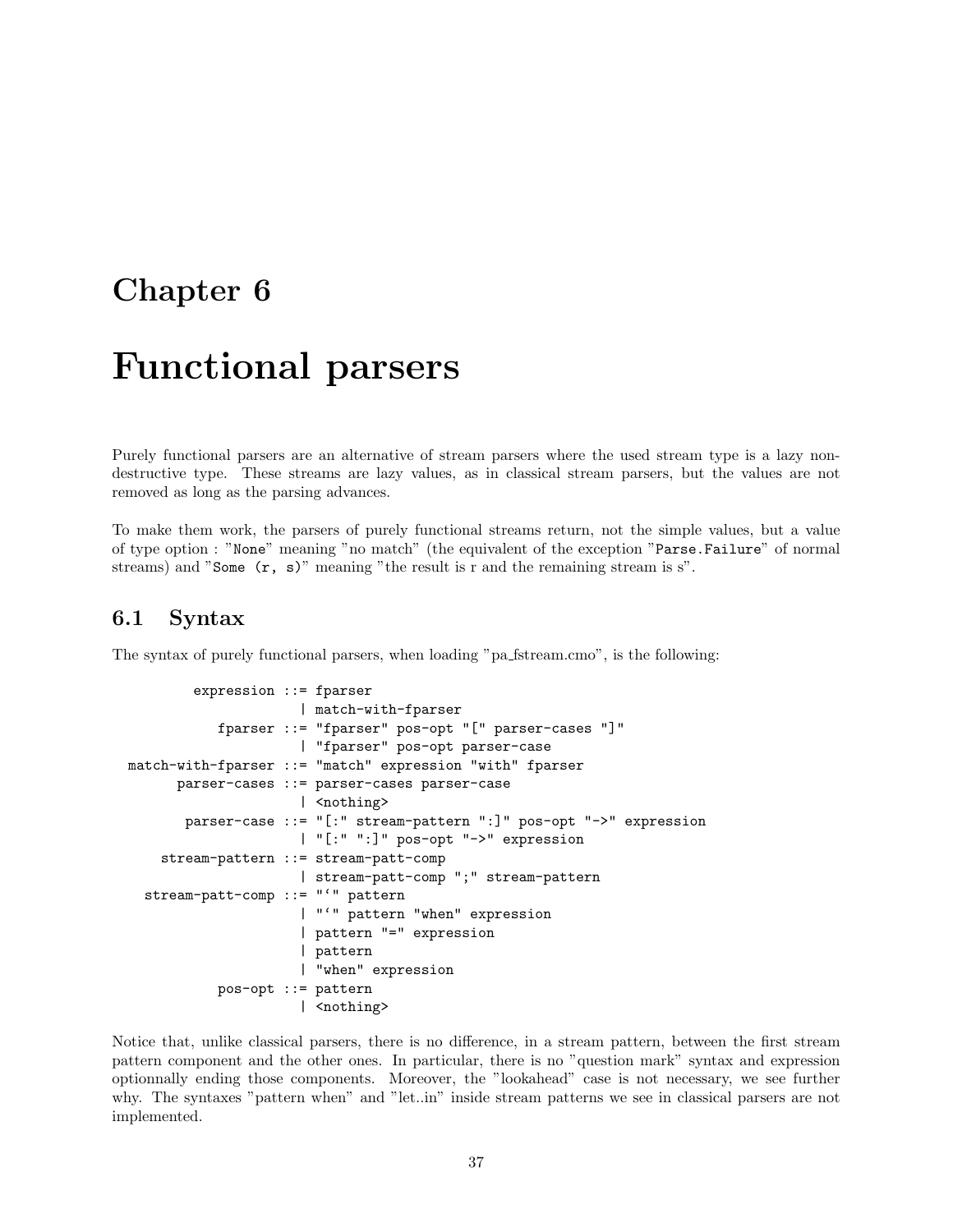# 6.2 Streams

The functional parsers are functions taking as parameters functional streams, which are values of type "Fstream.t a" for some type "a". It is possible to build functional streams using the functions defined in the module "Fstream":

# 6.2.1 Fstream.from

"Fstream.from f" returns a stream built from the function "f". To create a new stream element, the function "f" is called with the current stream count, starting with zero. The user function "f" must return either "Some <value>" for a value or "None" to specify the end of the stream.

# 6.2.2 Fstream.of list

Return a stream built from the list in the same order.

# 6.2.3 Fstream.of string

Return a stream of the characters of the string parameter.

# 6.2.4 Fstream.of channel

Return a stream of the characters read from the input channel parameter.

# 6.3 Semantics of parsers

## 6.3.1 Fparser

The purely functional parsers act like classical parsers, with a recursive descent algorithm, except that:

- If the first stream pattern component matches the beginning of the stream, there is no error if the following stream patterns components do not match: the control simply passes to the next parser case with the initial stream.
- If the semantic actions are of type " $t$ ", the result of the parser is of type "option ( $t *$  Fstream.t)", not just "t" like in classical parsers. If a stream pattern matches, the semantic action is evaluated, giving some result "e" and the result of the parser is "Some (e, strm)" where "strm" is the remaining stream.
- If no parser case matches, the result of the parser is "None".

# 6.3.2 Error position

A difficulty, with purely functional parsers, is how to find the position of the syntax error, when the input is wrong. Since the system tries all parsers cases before returning "None", and that the initial stream is not affected, it is not possible to directly find where the error happened. This is a problem for parsing using backtracking (here, it is limited backtracking, but the problem is the same).

The solution is to use the function "Fstream.count unfrozen" applied to the initial stream. Like its name says, it returns the number of unfrozen elements of the stream, which is exactly the longest match found. If the input is a stream of characters, the return of this function is exactly the position in number of characters from the beginning of the stream.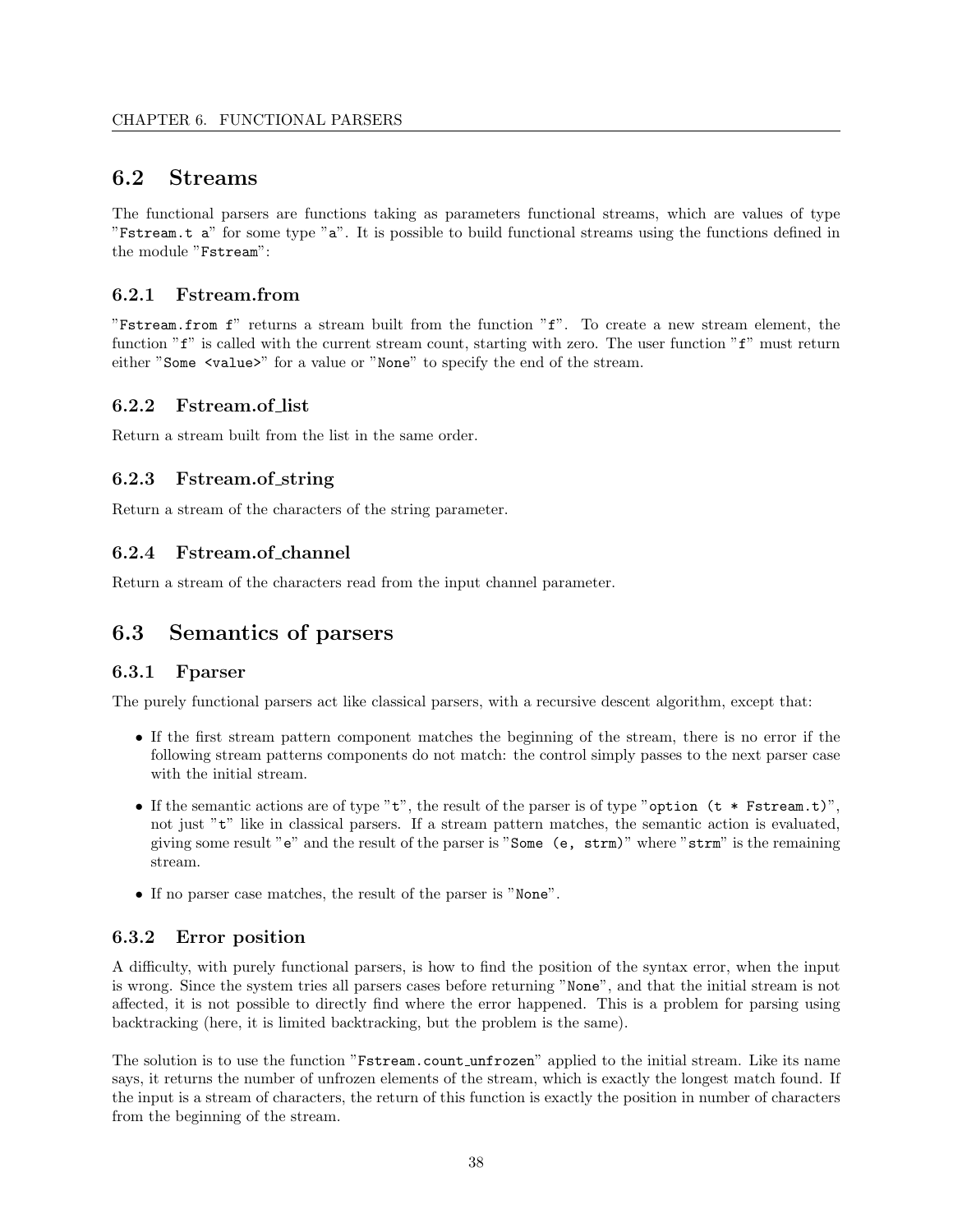However, it is not possible to know directly which rule failed and therefore it is not possible, as in classical parsers, to specify and get clear error messages. Future versions of purely functional parsers may propose solutions to resolve this problem.

Notice that, if using the "count unfrozen" method, it is not possible to reuse that same stream to call another parser, and hope to get the right position of the error, if another error happens, since it may test less terminals than the first parser. Use a fresh stream in this case, if possible.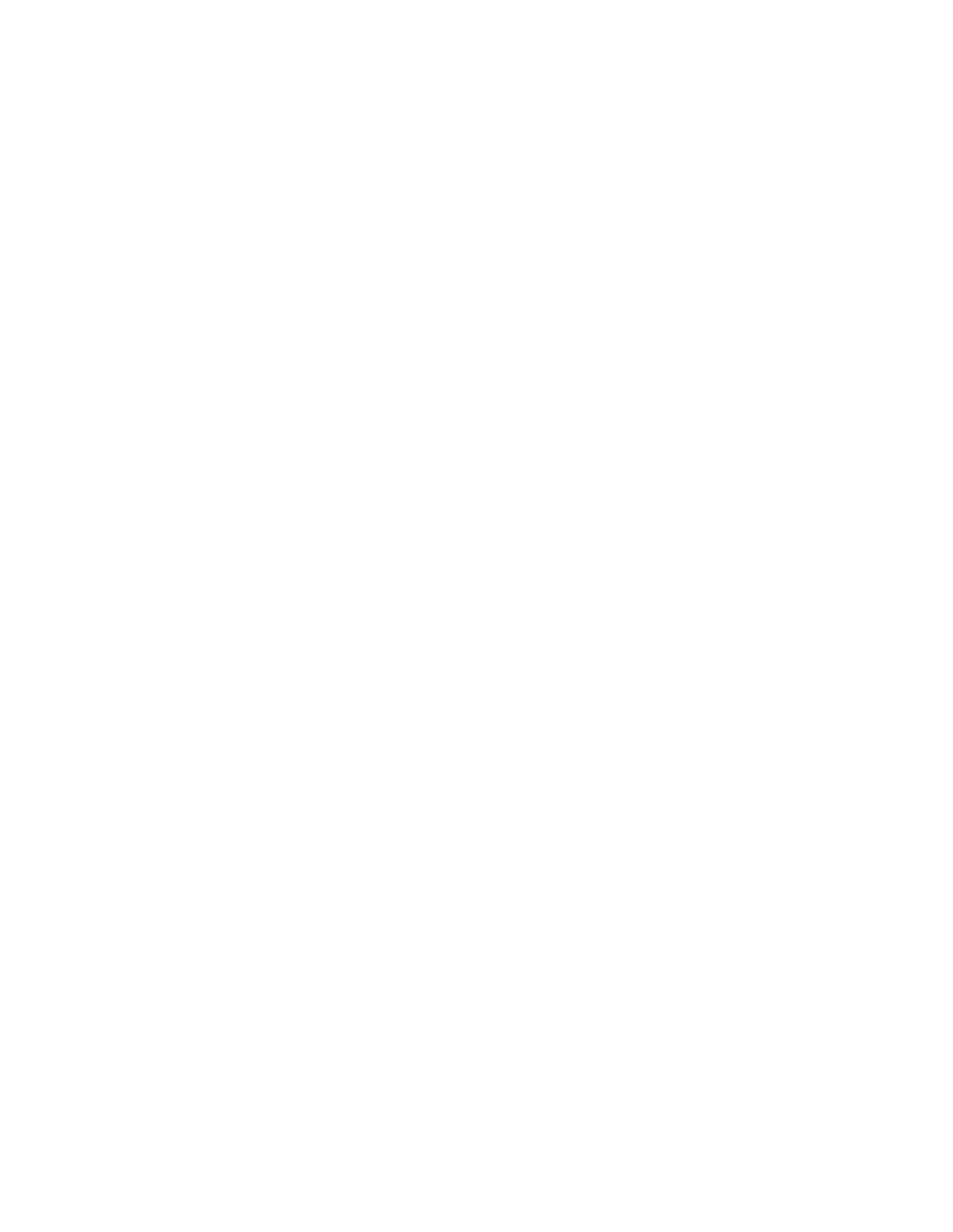# Chapter 7

# Backtracking parsers

Backtracking parsers are a second alternative of stream parsers and functional parsers.

Backtracking parsers are close to functional parsers: they use the same stream type, "Fstream.t", and their syntax is almost identical, its introducing keyword being "bparser" instead of "fparser".

The difference is that they are implemented with *full backtracking* and that they return values of the type "option" of the triplet: 1/ value, 2/ remaining stream and 3/ continuation.

## 7.1 Syntax

The syntax of backtracking parsers is added together with the syntax of functional parsers, when the kit "pa fstream.cmo" is loaded. It is:

```
expression ::= bparser
                     | match-with-bparser
           bparser ::= "bparser" pos-opt "[" parser-cases "]"
                     | "bparser" pos-opt parser-case
match-with-bparser ::= "match" expression "with" bparser
      parser-cases ::= parser-cases parser-case
                     | <nothing>
       parser-case ::= "[:" stream-pattern ":]" pos-opt "->" expression
                     | "[:" ":]" pos-opt "->" expression
    stream-pattern ::= stream-patt-comp
                     | stream-patt-comp ";" stream-pattern
  stream-patt-comp ::= "'" pattern
                     | "'" pattern "when" expression
                     | pattern "=" expression
                     | pattern
                     | "when" expression
           pos-opt ::= pattern
                     | <nothing>
```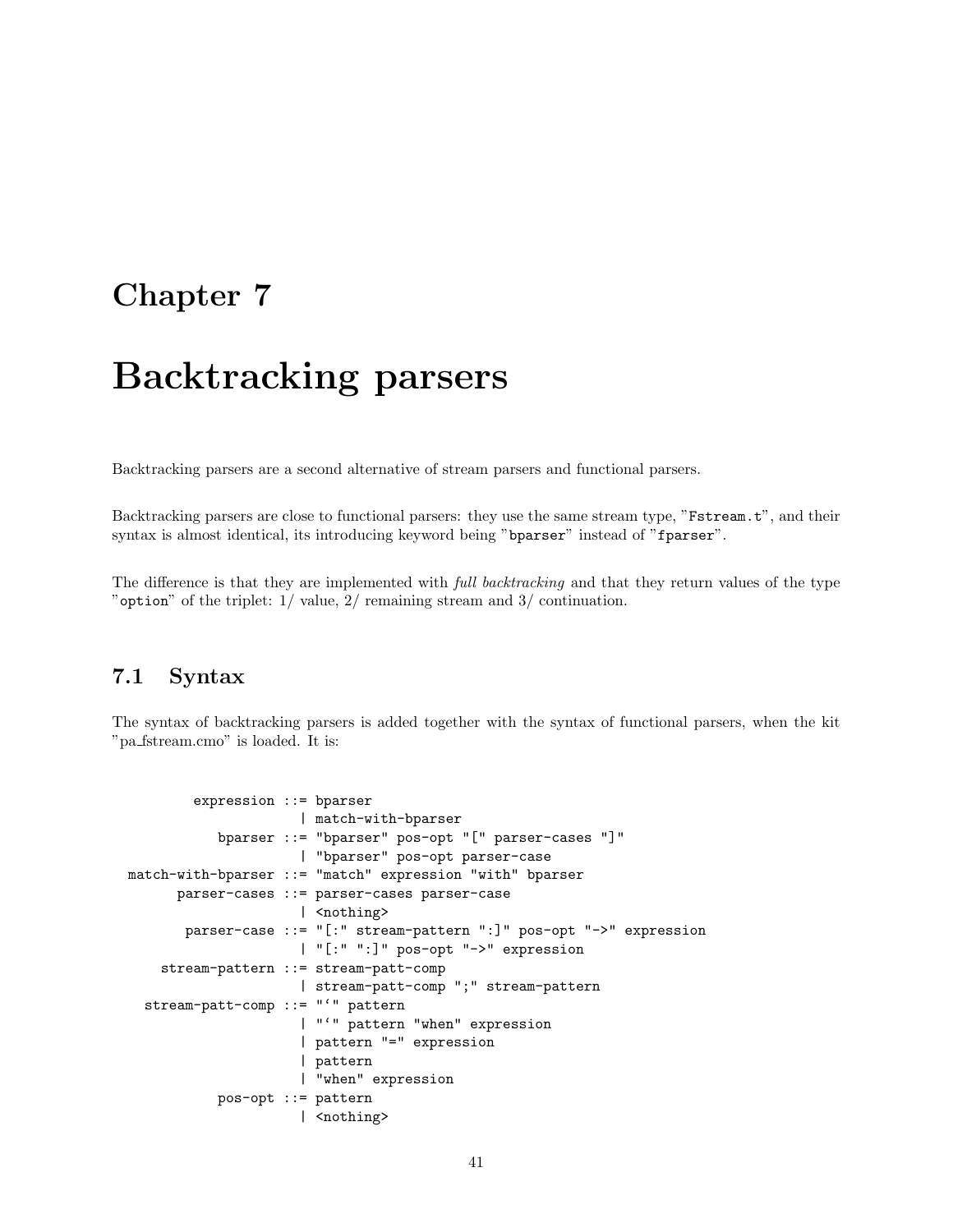# 7.2 Semantics

#### 7.2.1 Algorithm

The backtracking parsers, like classical parsers and functional parsers, use a recursive descent algorithm. But:

• If a stream pattern component does not match the current position of the input stream, the control is given to the next case of the stream pattern component before it. If it is the first stream pattern component, the rule (the stream pattern) is left and the next rule is tested.

For example, the following grammar:

 $E \rightarrow X Y$  $X \rightarrow a b \mid a$  $Y \rightarrow b$ 

works, with the backtracking algorithm, for the input "a b".

Parsing with the non-terminal "E", the non-terminal "X" first accepts the input "a b" with its first rule. Then when "Y" is called, the parsing fails since nothing remains in the input stream.

In the rule "X Y" of the non-terminal "E", the non-terminal "Y" having failed, the control is given the the continuation of the non-terminal "X". This continuation is its second rule containing only "a". Then "Y" is called and accepted.

This case does not work with functional parsers since when the rule "a b" of the non-terminal "X" is accepted, it is definitive. If the input starts with "a b", there is no way to apply its second rule.

Backtracking parsers are strictly more powerful than functional parsers.

#### 7.2.2 Type

A backtracking parser whose stream elements are of type "t1", and whose semantic actions are of some type "t2", is of type:

Fstream.t t1 -> option (t \* Fstream.t t1 \* Fstream.kont t1 t2)

If the backtracking parsers fails, its returning value is "None".

If it succeeds, its returning value is "Some  $(x, \text{strm}, k)$ " where "x" is its result, "strm" the remaining stream, and "k" the continuation.

The continuation is internally used in the backtracking algorithm, but is can also be used in the main call to compute the next solution, using the function "Fstream.bcontinue".

It is also possible to directly get the list of all solutions by calling the function "Fstream.bparse all".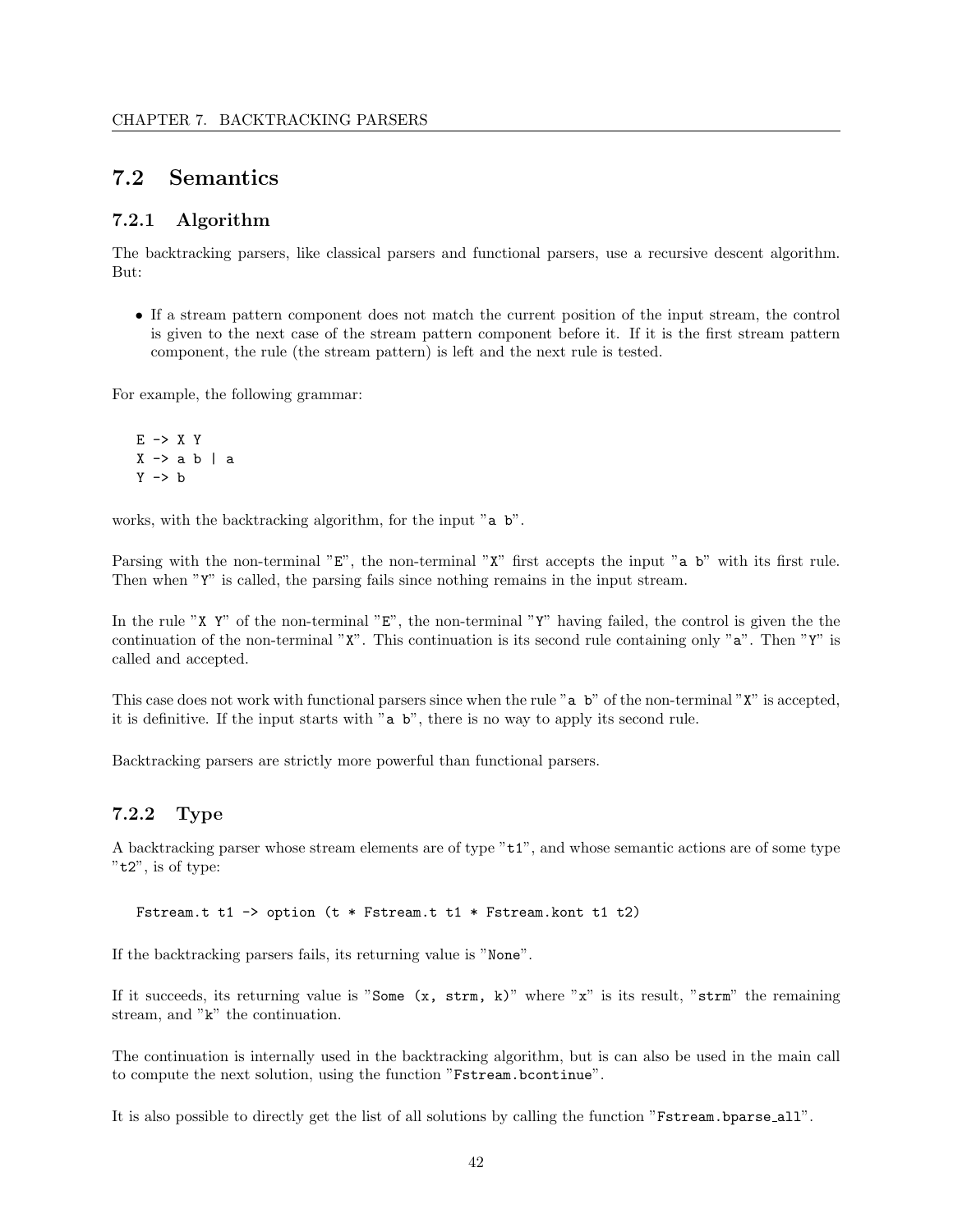#### 7.2.3 Syntax errors

Like for functional parsers, in case of syntax error, the error position can be found by using the function "Fstream.count unfrozen", the token in error being the last unfrozen element of the stream.

A syntax error is not really an error: for the backtracking parsers, like for functional parsers, it is viewed as a "non-working" case and another solution is searched.¡p¿

In the backtracking algorithm, depending on the grammar and the input, the search of the next solution can be very long. A solution is proposed for that in the extensible grammars system when the parsing algorithm is set to "backtracking".

# 7.3 Example

Here is an example which just shows the backtracking algorithm but without parsing, an empty stream being given as parameter and never referred.¡p¿

It creates a list of three strings, each of them being choosen between "A", "B" and "C".

The code is:

```
#load "pa_fstream.cmo";
value choice = bparser [ [: ] -> "A" | [: ] -> "B" | [: ] -> "C" ];
value combine = bparser [: x = choice; y = choice; z = choice :] \rightarrow [x; y; z];
```
The function "combine" returns the first solution:

```
# combine (fstream [: :]);
-: option (list string * Fstream.t '_a * Fstream.kont '_a (list string)) =
Some (["A"; "A"; "A"], <abstr>, Fstream.K <fun>)
```
The function "Fstream.bparse all" returns the list of all solutions, showing the interest of the backtracking:

```
# Fstream.bparse_all combine (fstream [: :]);
- : list (list string) =
[["A"; "A"; "A"]; ["A"; "A"; "B"]; ["A"; "A"; "C"]; ["A"; "B"; "A"];
 ["A"; "B"; "B"]; ["A"; "B"; "C"]; ["A"; "C"; "A"]; ["A"; "C"; "B"];
 ["A"; "C"; "C"]; ["B"; "A"; "A"]; ["B"; "A"; "B"]; ["B"; "A"; "C"];
 ["B"; "B"; "A"]; ["B"; "B"; "B"]; ["B"; "B"; "C"]; ["B"; "C"; "A"];
 ["B"; "C"; "B"]; ["B"; "C"; "C"]; ["C"; "A"; "A"]; ["C"; "A"; "B"];
 ["C"; "A"; "C"]; ["C"; "B"; "A"]; ["C"; "B"; "B"]; ["C"; "B"; "C"];
 ["C"; "C"; "A"]; ["C"; "C"; "B"]; ["C"; "C"; "C"]]
```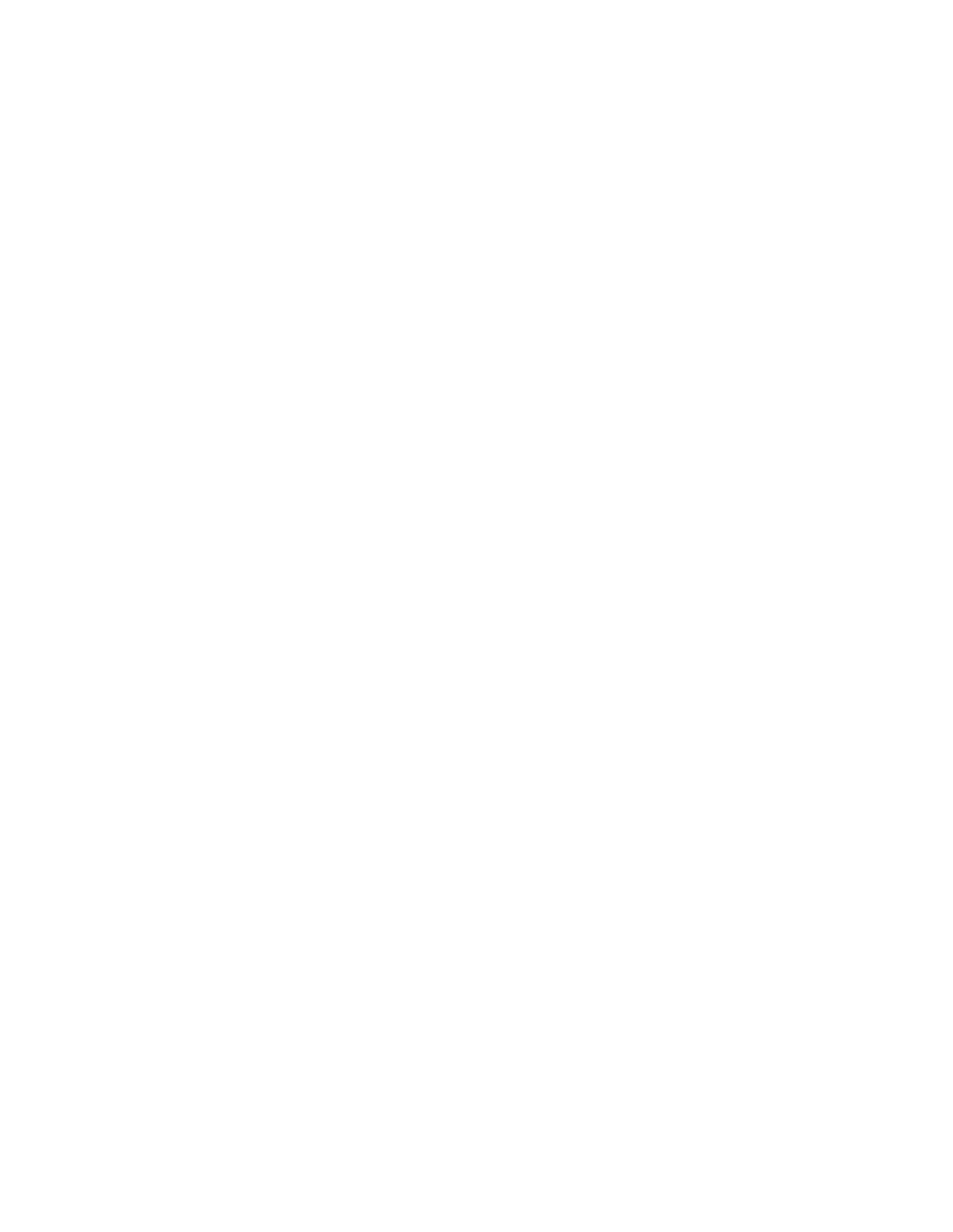# Chapter 8

# Extensible grammars

This chapter describes the syntax and semantics of the extensible grammars of Camlp5.

The extensible grammars are the most advanced parsing tool of Camlp5. They apply to streams of characters using a lexer which has to be previously defined by the programmer. In Camlp5, the syntax of the OCaml language is defined with extensible grammars, which makes Camlp5 a bootstrapped system (it compiles its own features by itself).

# 8.1 Getting started

The extensible grammars are a system to build grammar entries which can be extended dynamically. A grammar entry is an abstract value internally containing a stream parser. The type of a grammar entry is "Grammar.Entry.e t" where "t" is the type of the values returned by the grammar entry.

To start with extensible grammars, it is necessary to build a *grammar*, a value of type "Grammar.g", using the function "Grammar.gcreate":

value g = Grammar.gcreate lexer;

where "lexer" is a lexer previously defined. See the section explaining the interface with lexers. In a first time, it is possible to use a lexer of the module "Plexer" provided by Camlp5:

value g = Grammar.gcreate (Plexer.gmake ());

Each grammar entry is associated with a grammar. Only grammar entries of the same grammar can call each other. To create a grammar entry, one has to use the function "Grammar.Entry.create" with takes the grammar as first parameter and a name as second parameter. This name is used in case of syntax errors. For example:

value exp = Grammar.Entry.create g "expression";

To apply a grammar entry, the function "Grammar.Entry.parse" can be used. Its first parameter is the grammar entry, the second one a stream of characters:

Grammar.Entry.parse exp (Stream.of\_string "hello");

But if you experiment this, since the entry was just created without any rules, you receive an error message:

Stream.Error "entry [expression] is empty"

To add grammar rules to the grammar entry, it is necessary to *extend* it, using a specific syntactic statement: "EXTEND".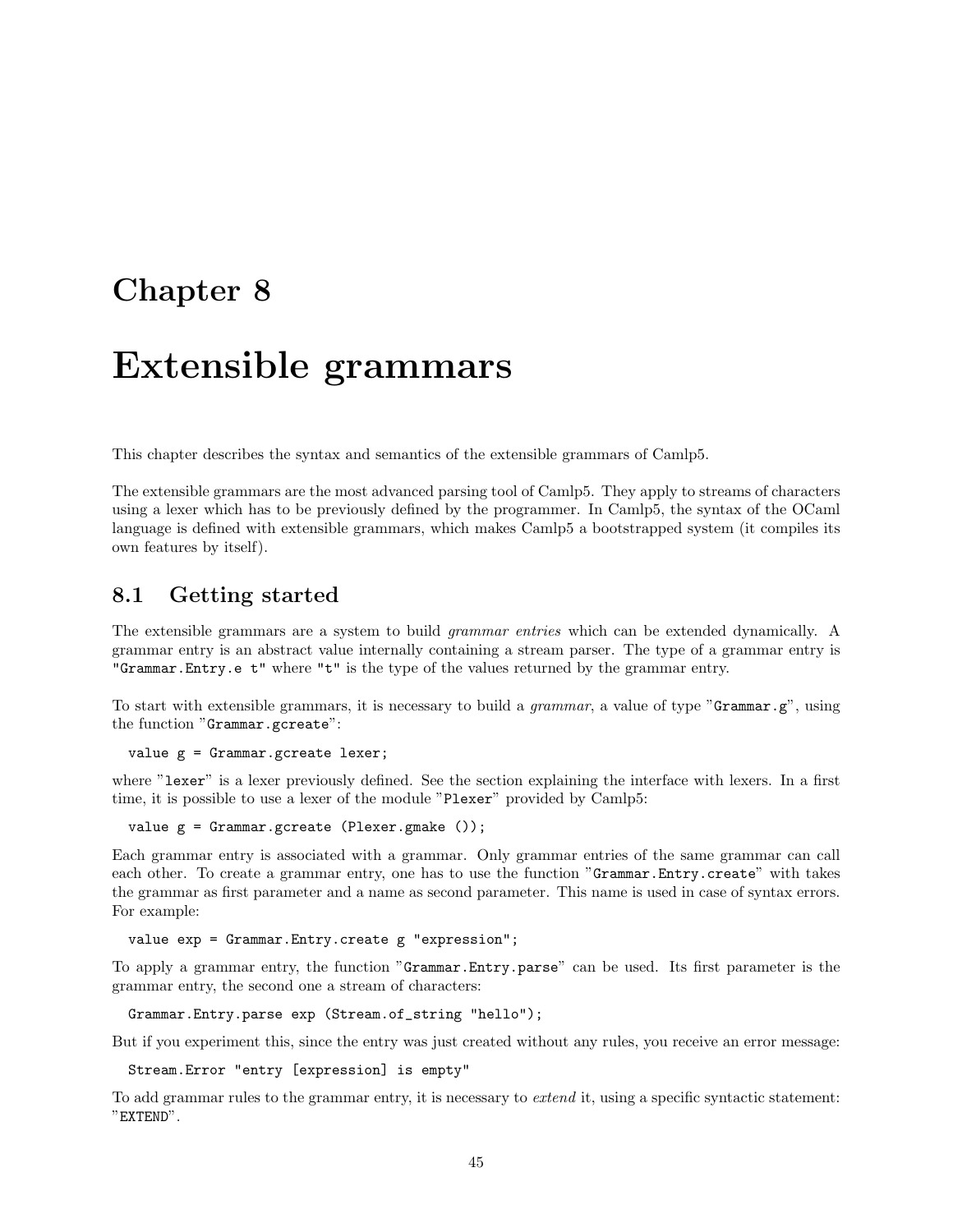# 8.2 Syntax of the EXTEND statement

The "EXTEND" statement is added in the expressions of the OCaml language when the syntax extension kit "pa extend.cmo" is loaded. Its syntax is:

```
expression ::= extend
      extend ::= "EXTEND" extend-body "END"
 extend-body ::= global-opt entries
 global-opt ::= "GLOBAL" ":" entry-names ";"
               | <nothing>
 entry-names ::= entry-name entry-names
               | entry-name
       entry ::= entry-name ":" position-opt "[" levels "]"
position-opt ::= "FIRST"
               | "LAST"
               | "BEFORE" label
               | "AFTER" label
               | "LIKE" string
               | "LEVEL" label
               | <nothing>
     levels ::= level "|" levels
               | level
       level ::= label-opt assoc-opt "[" rules "]"
   label-opt ::= label
               | <nothing>
   assoc-opt ::= "LEFTA"
               | "RIGHTA"
               | "NONA"
               | <nothing>
       rules ::= rule "|" rules
               | rule
       rule ::= psymbols-opt "->" expression
               | psymbols-opt
psymbols-opt ::= psymbols
               | <nothing>
   psymbols ::= psymbol ";" psymbols
               | psymbol
     psymbol ::= symbol
               | pattern "=" symbol
      symbol ::= keyword
               | token
               | token string
               | entry-name
               | entry-name "LEVEL" label
               | "SELF"
               | "NEXT"
               | "LIST0" symbol
               | "LIST0" symbol "SEP" symbol opt-opt-sep
               | "LIST1" symbol
               | "LIST1" symbol "SEP" symbol opt-opt-sep
               | "OPT" symbol
               | "FLAG" symbol
```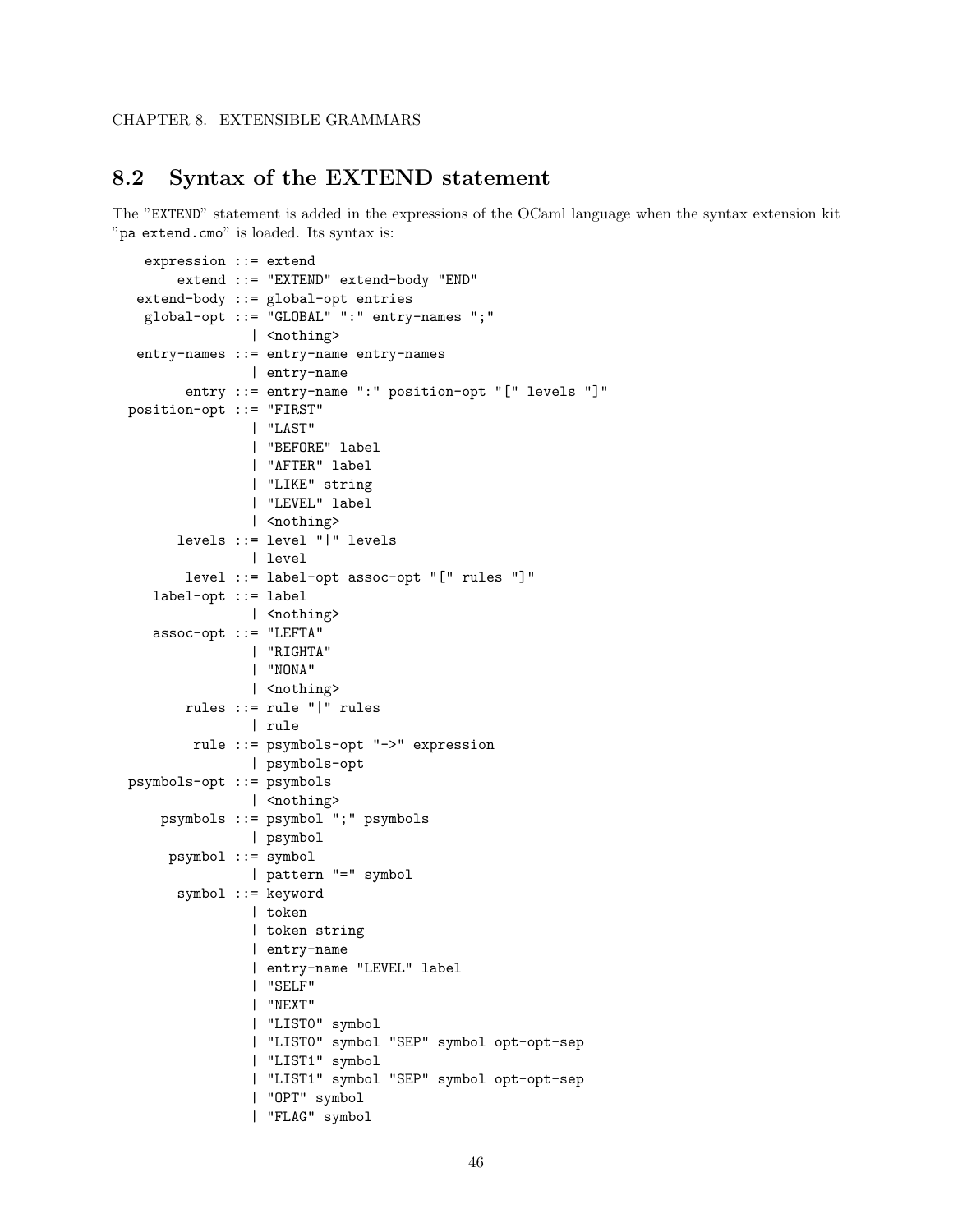```
| "V" symbol opt-strings
                | "[" rules "]"
                | "(" symbol ")"
opt-opt-sep ::= "OPT_SEP"
                | <nothing>
opt-strings ::= string opt-strings
                | <nothing>
    keyword ::= string
       token ::= uident
       label ::= string
 entry-name ::= qualid
      qualid ::= qualid "." qualid
                | uident
                | lident
     uident ::= 'A'-'Z' ident
      lident ::= (\lambda a' - \lambda z' + \lambda z' + \lambda z' + \lambda z') | misc-letter) ident
       ident ::= ident-char*
 ident-char ::= ('a'-'a' | 'A'-'Z' | '0'-'9' | '_' | ''' | misc-letter)
misc-letter  ::= \sqrt{128' - \sqrt{255'}}
```
Other statements, "GEXTEND", "DELETE RULE", "GDELETE RULE" are also defined by the same syntax extension kit. See further.

In the description above, only "EXTEND" and "END" are new keywords (reserved words which cannot be used in variables, constructors or module names). The other strings (e.g. "GLOBAL", "LEVEL", "LIST0", "LEFTA", etc.) are not reserved.

# 8.3 Semantics of the EXTEND statement

The EXTEND statement starts with the "EXTEND" keyword and ends with the "END" keyword.

## 8.3.1 GLOBAL indicator

After the first keyword, it is possible to see the identifier "GLOBAL" followed by a colon, a list of entries names and a semicolon. It says that these entries correspond to visible (previously defined) entry variables, in the context of the EXTEND statement, the other ones being locally and silently defined inside.

- If an entry, which is extended in the EXTEND statement, is in the GLOBAL list, but is not defined in the context of the EXTEND statement, the OCaml compiler will fail with the error "unbound value".
- If there is no GLOBAL indicator, and an entry, which is extended in the EXTEND statement, is not defined in the contex of the EXTEND statement, the OCaml compiler will also fail with the error "unbound value".

Example:

```
value exp = Grammar.Entry.create g "exp";
EXTEND
  GLOBAL: exp;
  exp: [\begin{array}{r} [x = f \circ \circ; y = \circ \circ] \end{array}];
  foo: [ [ "foo" ] ];
  bar: [ [ "bar" ] ];
END;
```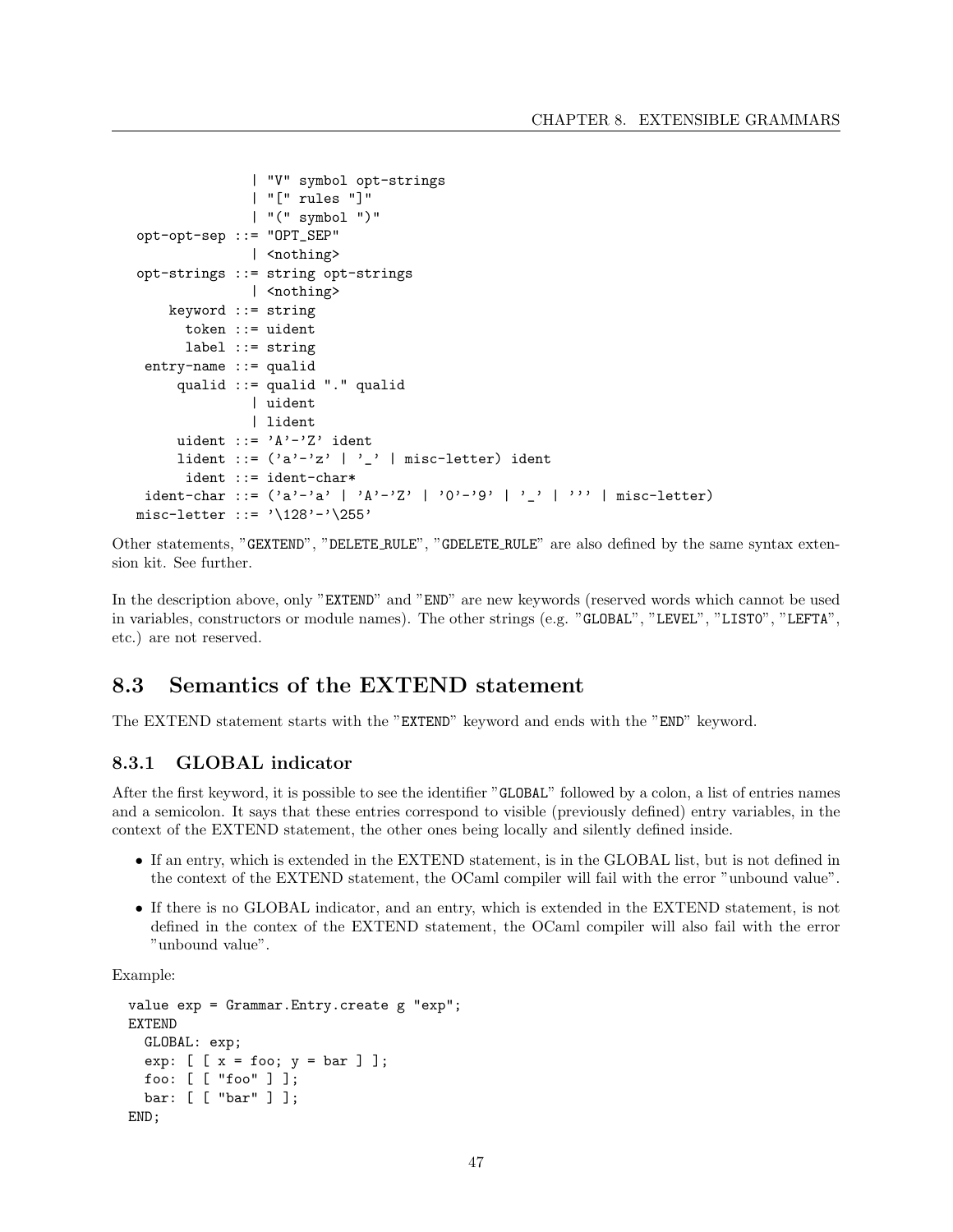The entry "exp" is an existing variable (defined by value  $\exp = ...$ ). On the other hand, the entries "foo" and "bar" have not been defined. Because of the GLOBAL indicator, the system define them locally.

Without the GLOBAL indicator, the three entries would have been considered as global variables, therefore the OCaml compiler would say "unbound variable" under the first undefined entry, "foo".

#### 8.3.2 Entries list

Then the list of entries extensions follow. An entry extension starts with the entry name followed by a colon. An entry may have several levels corresponding to several stream parsers which call the ones the others (see further).

#### Optional position

After the colon, it is possible to specify a where to insert the defined levels:

- The identifier "FIRST" (resp. "LAST") indicates that the level must be inserted before (resp. after) all possibly existing levels of the entry. They become their first (resp. last) levels.
- The identifier "BEFORE" (resp. "AFTER") followed by a level label (a string) indicates that the levels must be inserted before (resp. after) that level, if it exists. If it does not exist, the extend statement fails at run time.
- The identifier "LIKE" followed by a string indicates that the first level defined in the extend statement must be inserted in the first already existing level with a rule containing this string as keyword or token name. For example, "LIKE "match"" is the first level having "match" as keyword. If there is no level with this string, the extend statement fails at run time.
- The identifier "LEVEL" followed by a level label indicates that the first level defined in the extend statement must be inserted at the given level, extending and modifying it. The other levels defined in the statement are inserted after this level, and before the possible levels following this level. If there is no level with this label, the extend statement fails at run time.
- By default, if the entry has no level, the levels defined in the statement are inserted in the entry. Otherwise the first defined level is inserted at the first level of the entry, extending or modifying it. The other levels are inserted afterwards (before the possible second level which may previously exist in the entry).

#### Levels

After the optional "position", the level list follow. The levels are separated by vertical bars, the whole list being between brackets.

A level starts with an optional label, which corresponds to its name. This label is useful to specify this level in case of future extensions, using the position (see previous section) or for possible direct calls to this specific level.

The level continues with an optional associativity indicator, which can be:

- LEFTA for left associativity (default),
- RIGHTA for right associativity,
- NONA for no associativity.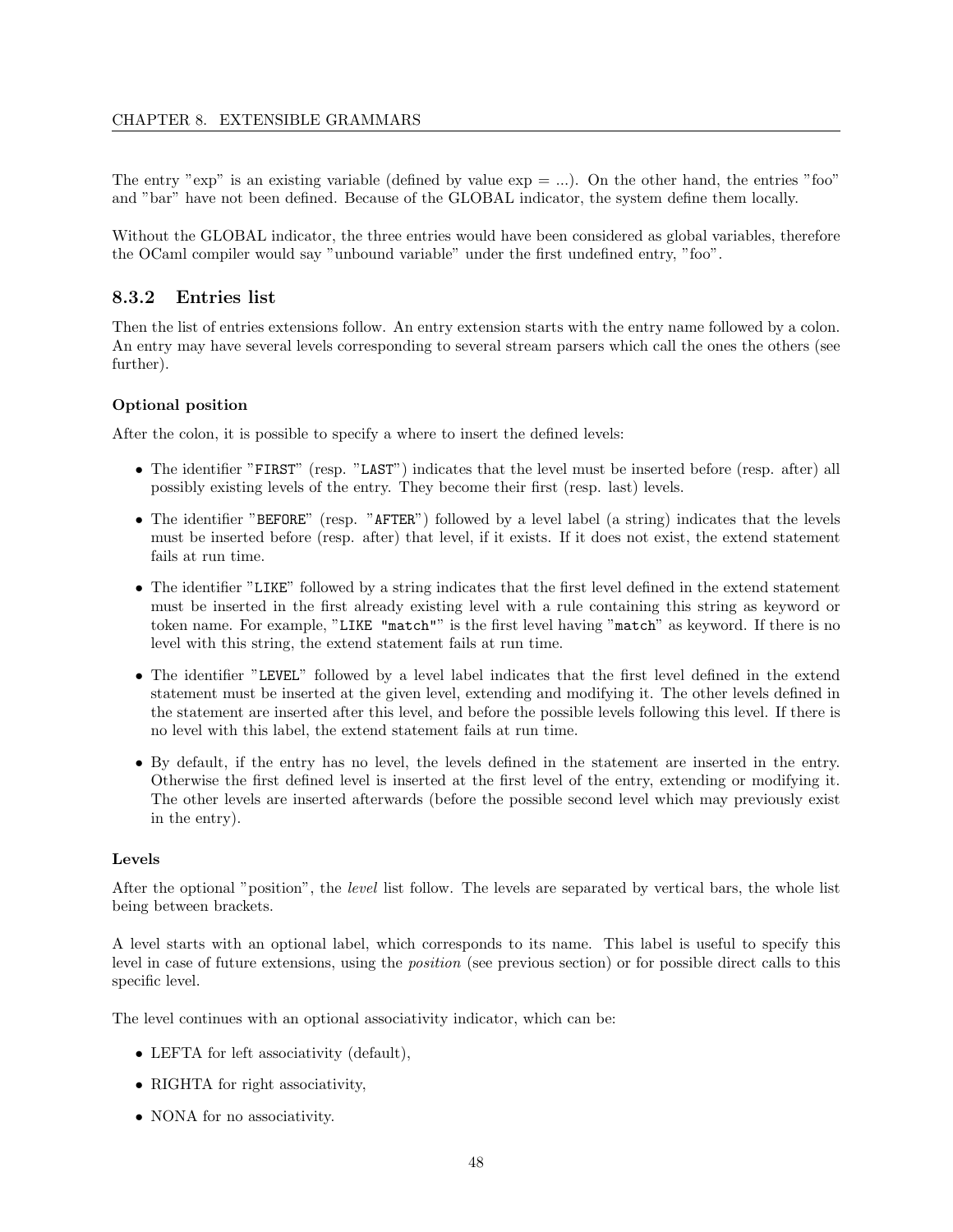#### Rules

At last, the grammar *rule* list appear. The rules are separated by vertical bars, the whole list being brackets.

A rule looks like a match case in the "match" statement or a parser case in the "parser" statement: a list of psymbols (see next paragraph) separated by semicolons, followed by a right arrow and an expression, the semantic action. Actually, the right arrow and expression are optional: in this case, it is equivalent to an expression which would be the unit "()" constructor.

A psymbol is either a pattern, followed with the equal sign and a symbol, or by a symbol alone. It corresponds to a test of this symbol, whose value is bound to the pattern if any.

#### 8.3.3 Symbols

A symbol is an item in a grammar rule. It is either:

- a keyword (a string): the input must match this keyword,
- a token name (an identifier starting with an uppercase character), optionally followed by a string: the input must match this token (any value if no string, or that string if a string follows the token name), the list of the available tokens depending on the associated lexer (the list of tokens available with "Plexer.gmake ()" is: LIDENT, UIDENT, TILDEIDENT, TILDEIDENTCOLON, QUESTION-IDENT, INT, INT l, INT L, INT n, FLOAT, CHAR, STRING, QUOTATION, ANTIQUOT and EOI; other lexers may propose other lists of tokens),
- an entry name, which correspond to a call to this entry,
- an entry name followed by the identifier "LEVEL" and a level label, which correspond to the call to this entry at that level,
- the identifier "SELF" which is a recursive call to the present entry, according to the associativity (i.e. it may be a call at the current level, to the next level, or to the top level of the entry): "SELF" is equivalent to the name of the entry itself,
- the identifier "NEXT", which is a call to the next level of the current entry,
- a left brace, followed by a list of rules separated by vertical bars, and a right brace: equivalent to a call to an entry, with these rules, inlined,
- a meta symbol (see further),
- a symbol between parentheses.

The syntactic analysis follow the list of symbols. If it fails, depending on the first items of the rule (see the section about the kind of grammars recognized):

- the parsing may fail by raising the exception "Stream.Error"
- the parsing may continue with the next rule.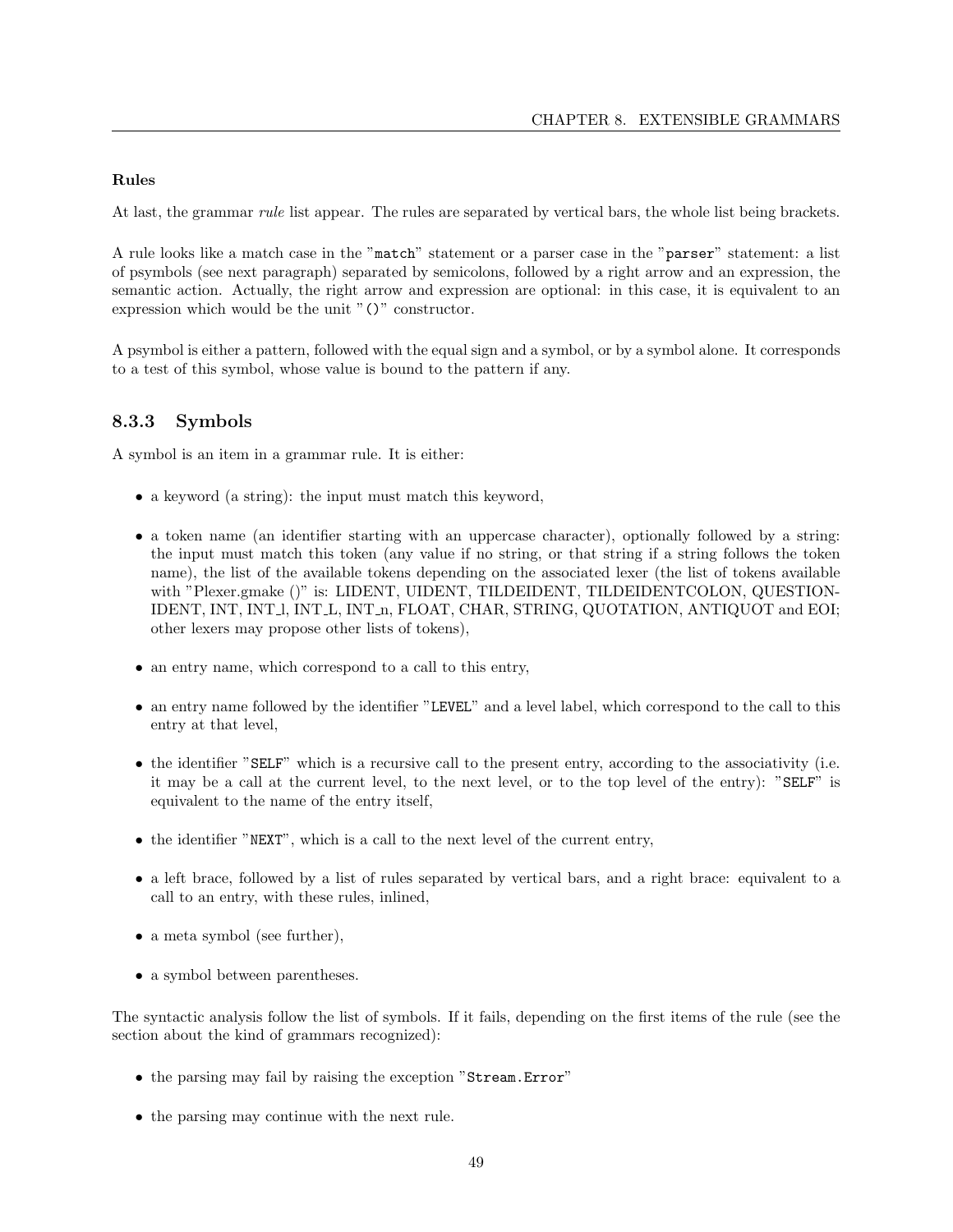#### Meta symbols

Extra symbols exist, allowing to manipulate lists or optional symbols. They are:

- LISTO followed by a symbol: this is a list of this symbol, possibly empty,
- LIST0 followed by a symbol, SEP and another symbol, and optional OPT SEP: this is a list, possibly empty, of the first symbol separated by the second one, possibly ended with the separator if OPT SEP is present,
- LIST1 followed by a symbol: this is a list of this symbol, with at least one element,
- LIST1 followed by a symbol, SEP and another symbol, and optional OPT SEP: this is a list, with at least one element, of the first symbol separated by the second one, possibly ended with the separator if OPT SEP is present,
- OPT followed by a symbol: equivalent to "this symbol or nothing" returning a value of type "option".
- FLAG followed by a symbol: equivalent to "this symbol or nothing", returning a boolean.

#### The V meta symbol

The V meta symbol is destinated to allow antiquotations while using the syntax tree quotation kit q ast.cmo. It works only in strict mode. In transitional mode, it is just equivalent to its symbol parameter.

#### Antiquotation kind

The antiquotation kind is the optional identifier between the starting "\$" (dollar) and the ":" (colon) in a quotation of syntax tree (see the chapter syntax tree).

The optional list of strings following the "V" meta symbol and its symbol parameter gives the allowed antiquotations kinds.

By default, this string list, i.e. the available antiquotation kinds, is:

- ["flag"] for FLAG
- ["list"] for LIST0 and LIST1
- ["opt"] for OPT

For example, the symbol:

V (FLAG "rec")

is like "FLAG" while normally parsing, allowing to parse the keyword "rec". While using it in quotations, also allows the parse the keyword " $\text{rec}$ " but, moreover, the antiquotation " $\text{fflag: .}$ . $\text{``}$ " where ".." is an expression or a pattern depending on the position of the quotation.

There are also default antiquotations kinds for the tokens used in the OCaml language predefined parsers "pa\_r.cmo" (revised syntax) and "pa\_o.cmo" (normal syntax), actually all parsers using the provided lexer "Plexer" (see the chapter Library). They are:

- ["chr"] for CHAR
- ["flo"] for FLOAT
- ["int"] for INT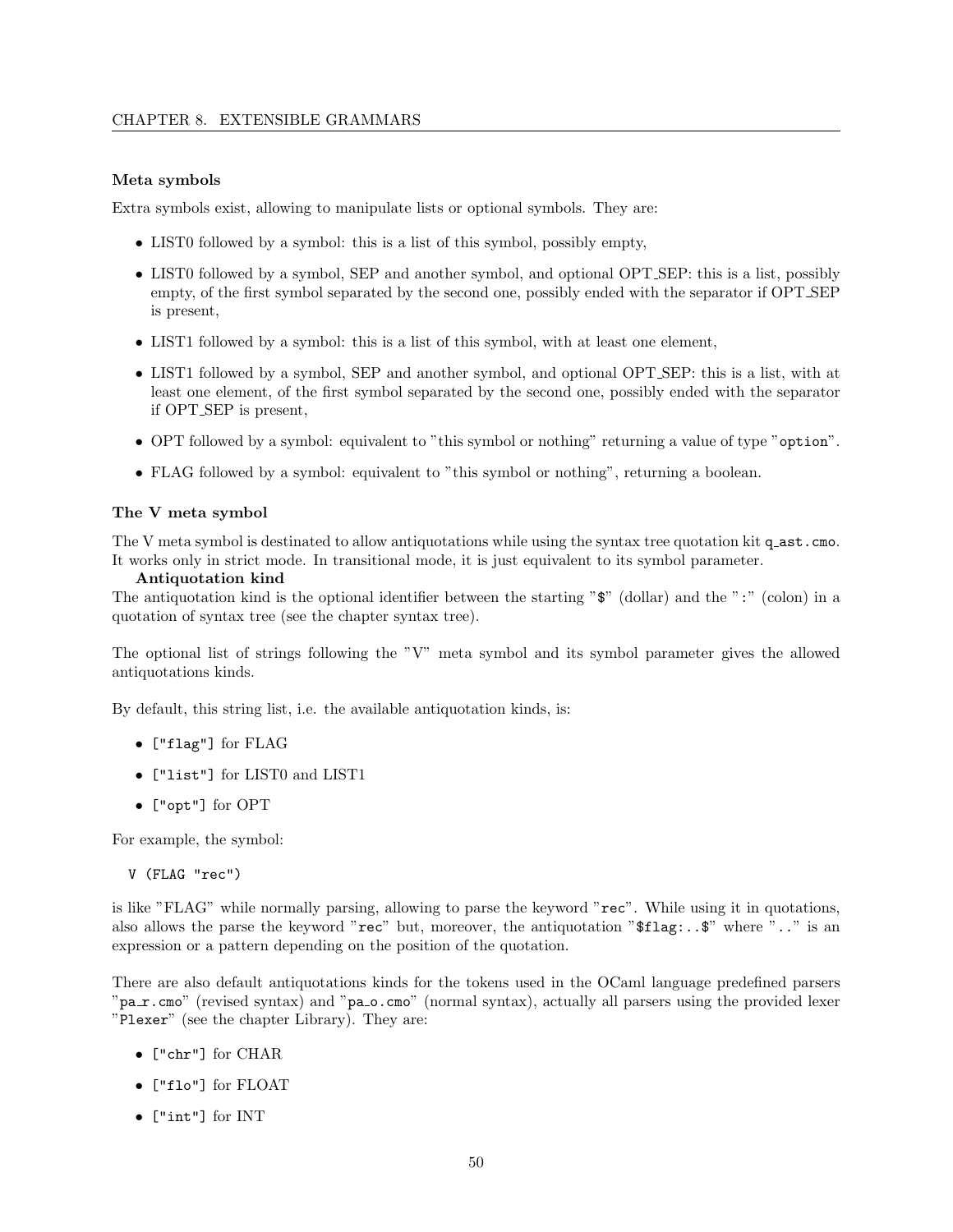- ["int32"] for INT l
- ["int64"] for INT L
- ["nativeint"] for INT\_n
- ["lid"] for LIDENT
- ["str"] for STRING
- ["uid"] for UIDENT

It is also possible to use the "V" meta symbol over non-terminals (grammars entries), but there is no default antiquotation kind. For example, while parsing a quotation, the symbol:

V foo "bar" "oops"

corresponds to either a call to the grammar entry "foo", or to the antiquotations "\$bar:...\$" or "\$oops:...\$". Type

The type of the value returned by a V meta symbol is:

- in transitional mode, the type of its symbol parameter,
- in strict mode, "Ploc.vala t", where "t" is its symbol parameter.

In strict mode, if the symbol parameter is found, whose value is, say, "x", the result is "Ploc.VaVal x". If an antiquotation is found the result is "Ploc.VaAnt s" where "s" is some string containing the antiquotation text and some other internal information.

#### 8.3.4 Rules insertion

Remember that "EXTEND" is a statement, not a declaration: the rules are added in the entries at run time. Each rule is internally inserted in a tree, allowing the left factorization of the rule. For example, with this list of rules (borrowed from the Camlp5 sources):

```
"method"; "private"; "virtual"; l = label; ":"; t = poly_type
"method"; "virtual"; "private"; l = label; ":"; t = poly_type
"method"; "virtual"; l = label; "::"; t = poly_type"method"; "private"; l = label; ":"; t = poly_type; "="; e = expr"method"; "private"; l = label; sb = fun\_binding"method"; l = label; ":"; t = poly_type; "="; e = expr"method"; l = label; sb = fun\_binding
```
the rules are inserted in a tree and the result looks like:

```
"method"
 |-- "private"
 | |-- "virtual"
 | | |-- label
 | | |-- ":"
 | | |-- poly_type
 | |-- label
 | |-- ":"
 | | |-- poly_type
 | | |-- ":="
```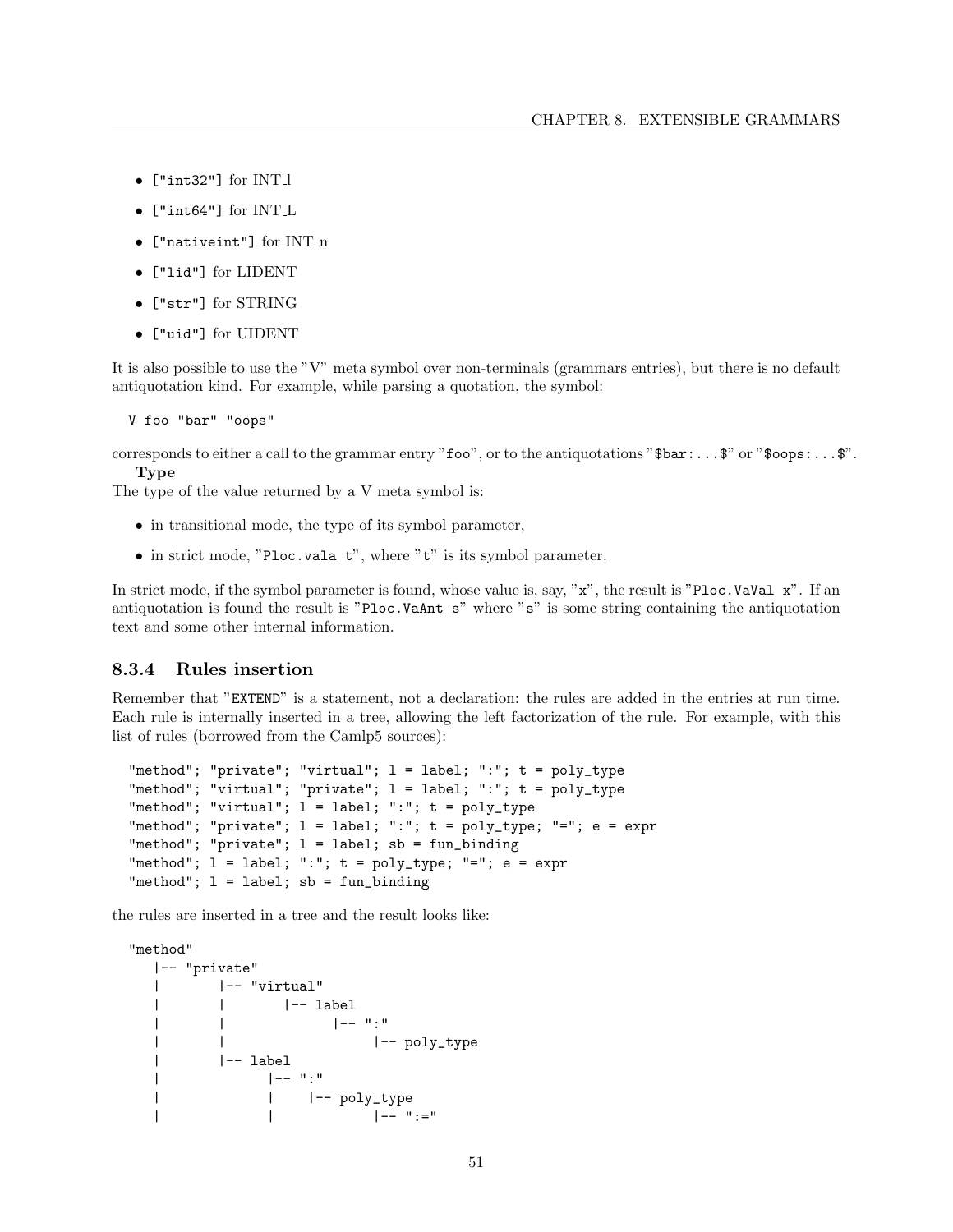```
| | |-- expr
| |-- fun_binding
|-- "virtual"
| |-- "private"
| | |-- label
| | |-- ":"
| | |-- poly_type
| |-- label
| |-- ":"
| |-- poly_type
|-- label
   |-- ":"
   | |-- poly_type
   | |-- "="
   | |-- expr
   |-- fun_binding
```
This tree is built as long as rules are inserted. When used, by applying the function "Grammar.Entry.parse" to the current entry, the input is matched with that tree, starting from the tree root, descending on it as long as the parsing advances.

There is a different tree by entry level.

#### 8.3.5 Semantic action

The semantic action, i.e. the expression following the right arrow in rules, contains in its environment:

- the variables bound by the patterns of the symbols found in the rules,
- the specific variable "loc" which contain the location of the whole rule in the source.

The location is an abstract type defined in the module "Ploc" of Camlp5.

It is possible to change the name of this variable by using the option "-loc" of Camlp5. For example, compiling a file like this:

camlp5r -loc foobar file.ml

the variable name, for the location will be "foobar" instead of "loc".

# 8.4 The DELETE RULE statement

The "DELETE RULE" statement is also added in the expressions of the OCaml language when the syntax extension kit "pa extend.cmo" is loaded. Its syntax is:

```
expression ::= delete-rule
     delete-rule ::= "DELETE_RULE" delete-rule-body "END"
delete-rule-body ::= entry-name ":" symbols
         symbols ::= symbol symbols
                   | symbol
```
See the syntax of the EXTEND statement for the meaning of the syntax entries not defined above.

The entry is scanned for a rule matching the giving symbol list. When found, the rule is removed. If no rule is found, the exception "Not\_found" is raised.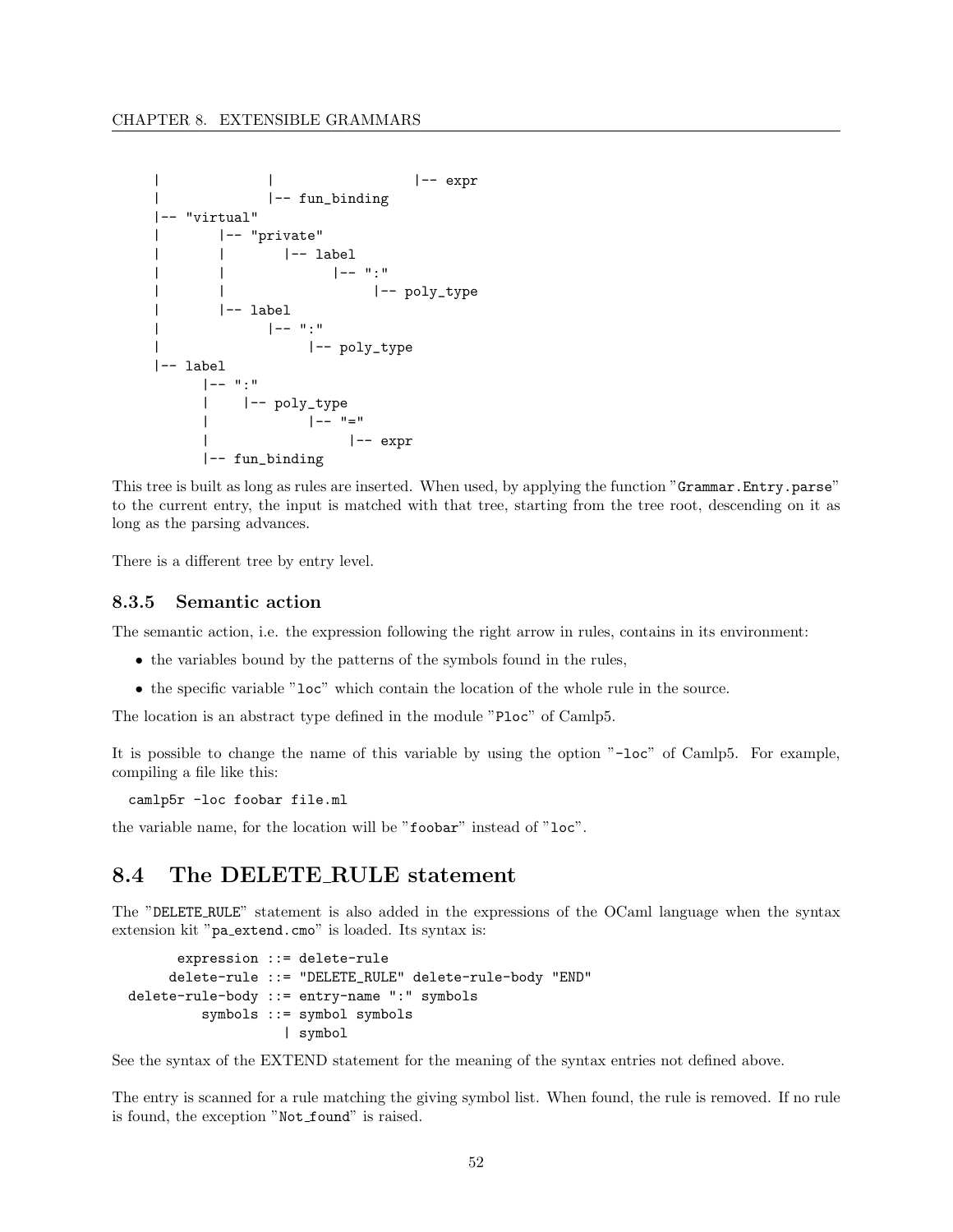# 8.5 Extensions FOLD0 and FOLD1

When loading "pa\_extfold.cmo" after "pa\_extend.cmo", the entry "symbol" of the EXTEND statement is extended with what is named the fold iterators, like this:

```
symbol ::= "FOLD0" simple_expr simple_expr symbol
              | "FOLD1" simple_expr simple_expr symbol
              | "FOLD0" simple_expr simple_expr symbol "SEP" symbol
              | "FOLD1" simple_expr simple_expr symbol "SEP" symbol
simple_expr ::= expr (level "simple")
```
Like their equivalent with the lists iterators: "LIST0", "LIST1", "LIST0SEP", "LIST1SEP", they read a sequence of symbols, possibly with the separators, but instead of building the list of these symbols, apply a fold function to each symbol, starting at the second "expr" (which must be a expression node) and continuing with the first "expr" (which must be a function taking two expressions and returing a new expression).

The list iterators can be seen almost as a specific case of these fold iterators where the initial "expr" would be:

<:expr< [] >>

and the fold function would be:

```
fun e1 e2 -> <:expr< [$e1$ :: $e2$ ] >>
```
except that, implemented like that, they would return the list in reverse order.

Actually, a program using them can be written with the lists iterators with the semantic action applying the function "List.fold\_left" to the returned list, except that with the fold iterators, this operation is done as long as the symbols are read on the input, no intermediate list being built.

Example, file "sum.ml":

```
#load "pa_extend.cmo";
#load "pa_extfold.cmo";
#load "q_MLast.cmo";
let loc = Ploc.dummy in
EXTEND
 Pcaml.expr:
    [ [ "sum";
        e =FOLD0 (fun e1 e2 -> <:expr< $e2$ + $e1$ >>) <:expr< 0 >>
            Pcaml.expr SEP ";";
        "end" -> e ] ]
  ;
END;
```
which can be compiled like this:

ocamlc -pp camlp5r -I +camlp5 -c sum.ml

and tested: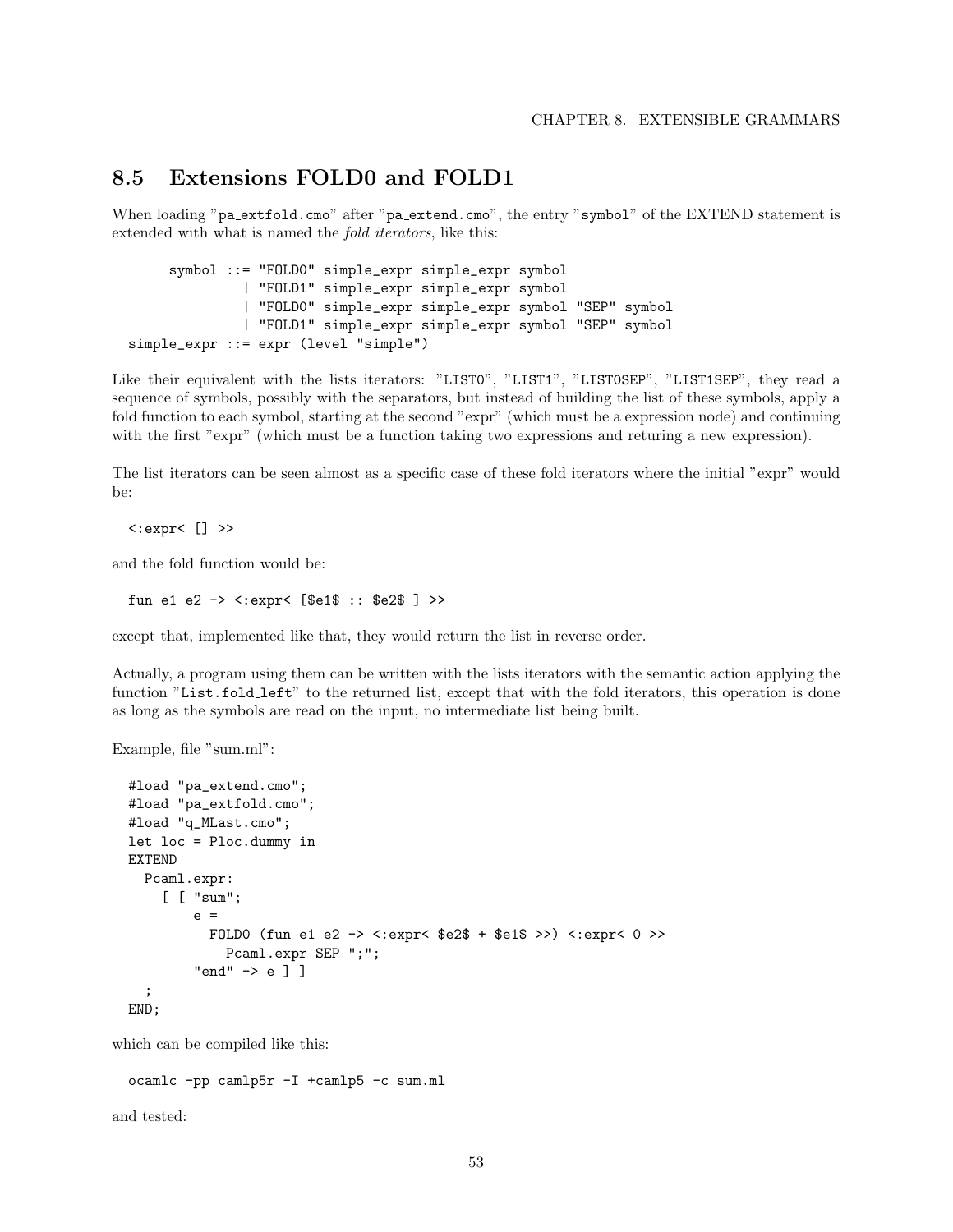```
ocaml -I +camlp5 camlp5r.cma sum.cmo
          Objective Caml version ...
          Camlp5 Parsing version ...
 # sum 3;4;5 end;
- : int = 12
```
# 8.6 Grammar machinery

We explain here the detail of the mechanism of the parsing of an entry.

#### 8.6.1 Start and Continue

At each entry level, the rules are separated into two trees:

- The tree of the rules not starting with the current entry name nor by "SELF".
- The tree of the rules starting with the current entry name or by the identifier "SELF", this symbol not being included in the tree.

They determine two functions:

- The function named "start", analyzing the first tree.
- The function named "continue", taking, as parameter, a value previously parsed, and analyzing the second tree.

A call to an entry, using "Grammar.Entry.parse" correspond to a call to the "start" function of the first level of the entry.

The "start" function tries its associated tree. If it works, it calls the "continue" function of the same level, giving the result of "start" as parameter. If this "continue" function fails, this parameter is simply returned. If the "start" function fails, the "start" function of the next level is tested. If there is no more levels, the parsing fails.

The "continue" function first tries the "continue" function of the next level. If it fails, or if it is the last level, it tries its associated tree, then calls itself again, giving the result as parameter. If its associated tree fails, it returns its extra parameter.

#### 8.6.2 Associativity

While testing the tree, there is a special case for rules ending with SELF or with the current entry name. For this last symbol, there is a call to the "start" function: of the current level if the level is right associative, or of the next level otherwise.

There is no behaviour difference between left and non associative, because, in case of syntax error, the system attempts to recover the error by applying the "continue" function of the previous symbol (if this symbol is a call to an entry).

When a SELF or the current entry name is encountered in the middle of the rule (i.e. if it is not the last symbol), there is a call to the "start" function of the first level of the current entry.

Example. Let us consider the following grammar: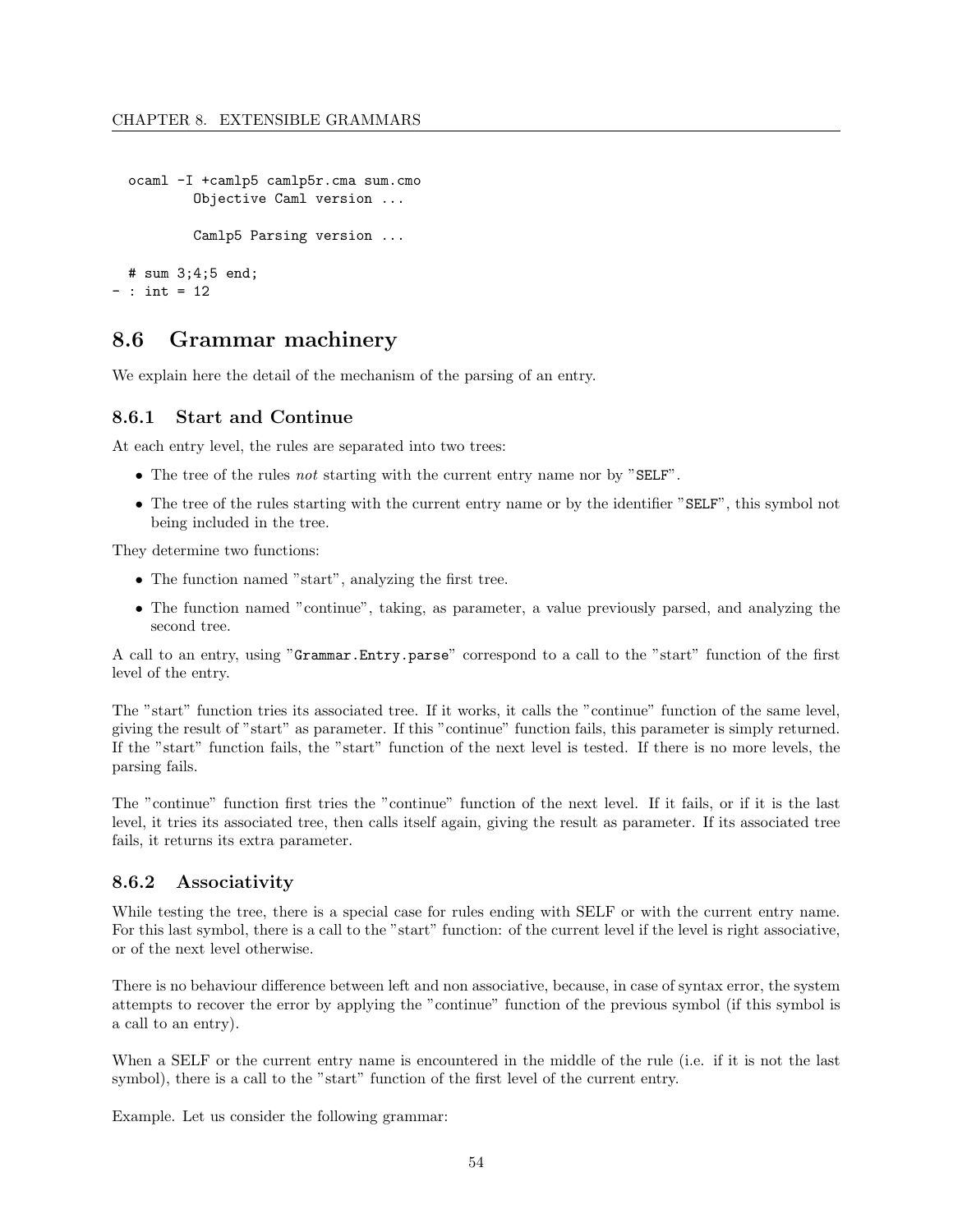```
EXTEND
  expr:
    [ "minus" LEFTA
      [x = SELF; "-"; y = SELF -> x - y ]| "power" RIGHTA
      [x = SELF; "***"; y = SELF -> x ** y]| "simple"
      \left[ "("; x = SELF; ")" -> x
      \vert x = INT \rightarrow float_of\_int x \};
END
```
The left "SELF"s of the two levels "minus" and "power" correspond to a call to the next level. In the level "minus", the right "SELF" also, and the left associativity is treated by the fact that the "continue" function is called (starting with the keyword "-" since the left "SELF" is not part of the tree). On the other hand, for the level "power", the right "SELF" corresponds to a call to the current level, i.e. the level "power" again. At end, the "SELF" between parentheses of the level "simple" correspond to a call to the first level, namely "minus" in this grammar.

#### 8.6.3 Parsing algorithm

By default, the kind of grammar is predictive parsing grammar, i.e. recursive descent parsing without backtrack. But with some nuances, due to the improvements (error recovery and token starting rules) indicated in the next sections.

However, it is possible to change the parsing algorithm, by calling the function "Grammar.set algorithm". The possible values are:

#### Grammar.Predictive

internally using normal parsers, with a predictive (recursive descent without backtracking) algorithm.

```
Grammar.Functional
```
internally using functional parsers, with a limited backtracking algorithm,

```
Grammar.Backtracking
```
internally using backtracking parsers, with a full backtracking algorithm,

#### Grammar.DefaultAlgorithm

the parsing algorithm is determined by the environment variable "CAMLP5PARAM". If this environment variable exists and contains "f", the parsing algorithm is "functional"; if it it "b", the parsing algorithm is "backtracking". Otherwise it is "predictive".

An interesting function, when using then backtracking algorithm, is "Grammar.Entry.parse\_all" which returns all solutions of a given input.

See details in the chapter Library, section "Grammar module".

#### 8.6.4 Errors and recovery

In extensible grammars, the exceptions are encapsulated with the exception "Ploc.Exc" giving the location of the error together with the exception itself.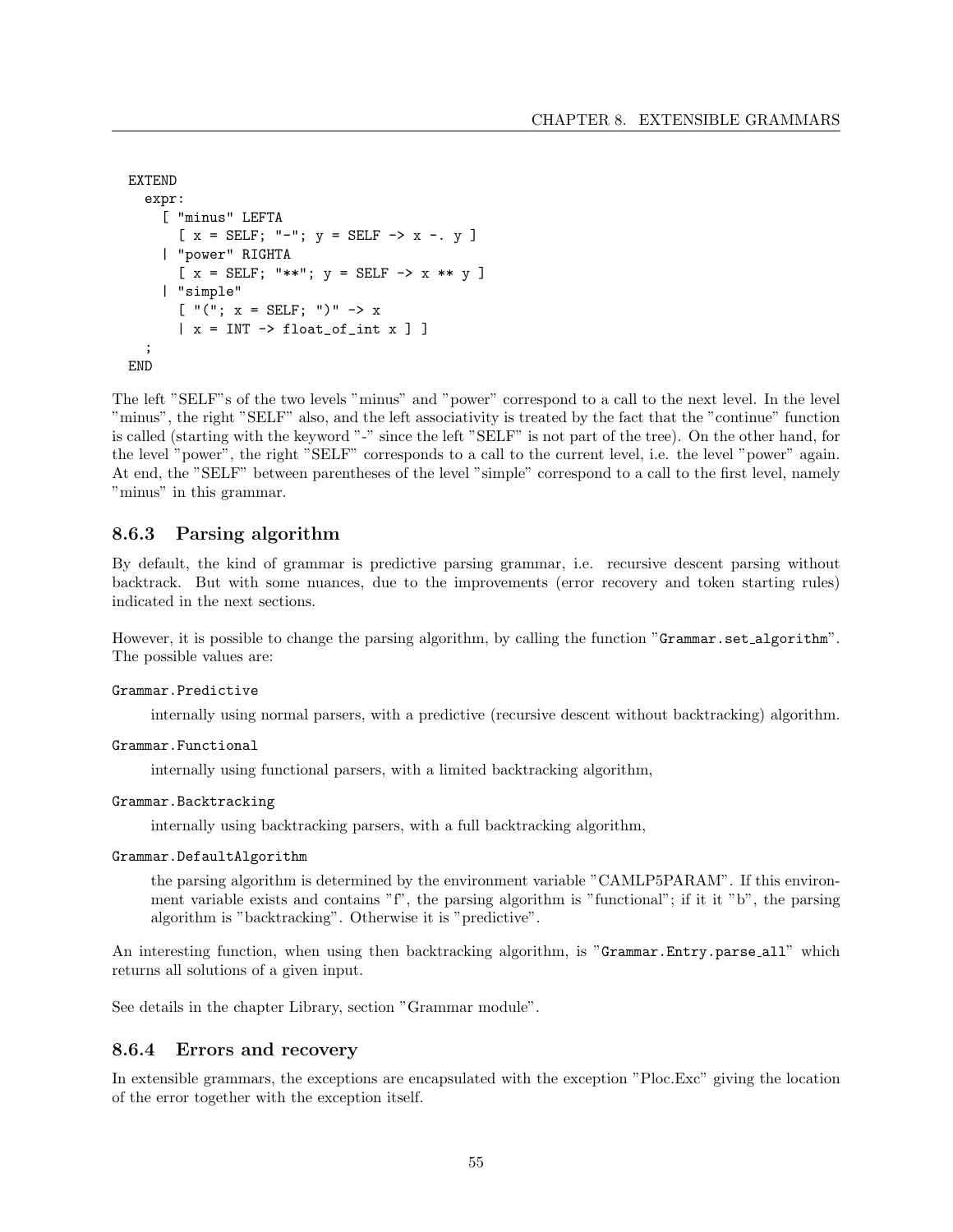If the parsing algorithm is "Grammar.Predictive", the system internally uses stream parsers. Two exceptions may happen: "Stream.Failure" or "Stream.Error". "Stream.Failure" indicates that the parsing just could not start. "Stream.Error" indicates that the parsing started but failed further.

With this algorithm, when the first symbol of a rule has been accepted, all the symbols of the same rule must be accepted, otherwise the exception "Stream.Error" is raised.

If the parsing algorithm is "Grammar.Functional" (resp. "Grammar.Backtracking"), the system internally uses functional parsers (resp backtracking parsers. If no solution is found, the exception "Stream.Error" is raised and the location of the error is the location of the last unfrozen token, i.e. where the stream advanced the farthest.

In extensible grammars, unlike stream parsers, before the "Stream.Error" exception, the system attempts to recover the error by the following trick: if the previous symbol of the rule was a call to another entry, the system calls the "continue" function of that entry, which may resolve the problem.

#### 8.6.5 Tokens starting rules

Another improvement (other than error recovery) is that when a rule starts with several tokens and/or keywords, all these tokens and keywords are tested in one time, and the possible "Stream.Error" may happen, only from the symbol following them on, if any.

# 8.7 The Grammar module

See its section in the chapter "Library".

# 8.8 Interface with the lexer

To create a grammar, the function "Grammar.gcreate" must be called, with a lexer as parameter.

A simple solution, as possible lexer, is the predefined lexer built by "Plexer.gmake ()", lexer used for the OCaml grammar of Camlp5. In this case, you can just put it as parameter of "Grammar.gcreate" and it is not necessary to read this section.

The section first introduces the notion of "token patterns" which are the way the tokens and keywords symbols in the EXTEND statement are represented. Then follow the description of the type of the parameter of "Grammar.gcreate".

#### 8.8.1 Token patterns

A token pattern is a value of the type defined like this:

```
type pattern = (\text{string} * \text{string});
```
This type represents values of the token and keywords symbols in the grammar rules.

For a token symbol in the grammar rules, the first string is the token constructor name (starting with an uppercase character), the second string indicates whether the match is "any" (the empty string) or some specific value of the token (an non-empty string).

For a keyword symbol, the first string is empty and the second string is the keyword itself.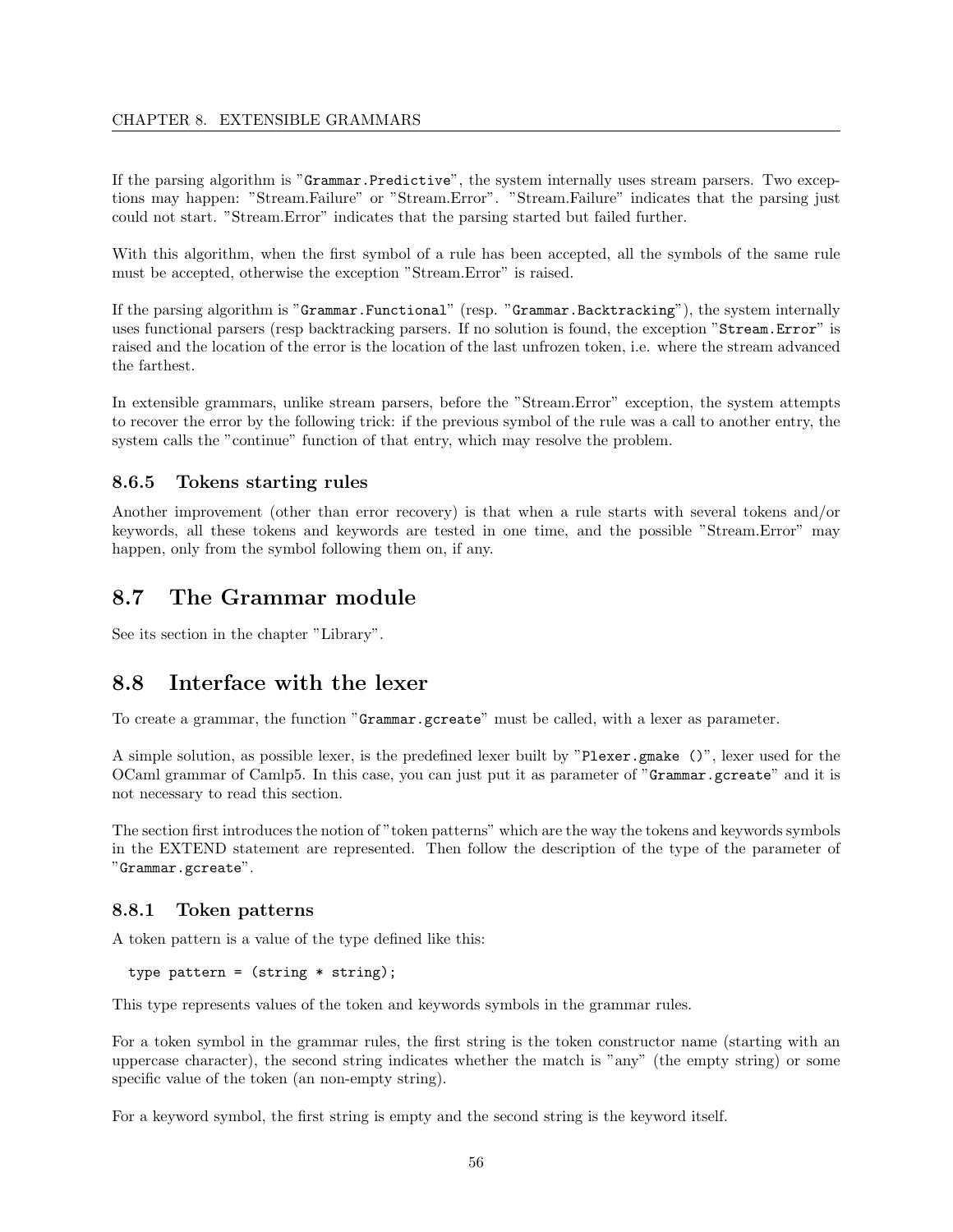For example, given this grammar rule:

"for";  $i = LIDENT$ ; "=";  $e1 = SELF$ ; "to";  $e2 = SELF$ 

the different symbols and keywords are represented by the following couples of strings:

- the keyword "for" is represented by  $("", "for"),$
- the keyword "=" by  $("", "="")$ ,
- the keyword "to" by  $("", "to").$
- and the token symbol LIDENT by ("LIDENT", "").

The symbol UIDENT "Foo" in a rule would be represented by the token pattern:

("UIDENT", "Foo")

Notice that the symbol "SELF" is a specific symbol of the EXTEND syntax: it does not correspond to a token pattern and is represented differently. A token constructor name must not belong to the specific symbols: SELF, NEXT, LIST0, LIST1, OPT and FLAG.

#### 8.8.2 The lexer record

The type of the parameter of the function "Grammar.gcreate" is "lexer", defined in the module "Plexing". It is a record type with the following fields:

#### tok func

It is the lexer itself. Its type is:

Stream.t char -> (Stream.t (string \* string) \* location\_function);

The lexer takes a character stream as parameter and return a couple of containing: a token stream (the tokens being represented by a couple of strings), and a location function.

The location function is a function taking, as parameter, a integer corresponding to a token number in the stream (starting from zero), and returning the location of this token in the source. This is important to get good locations in the semantic actions of the grammar rules.

Notice that, despite the lexer taking a character stream as parameter, it is not mandatory to use the stream parsers technology to write the lexer. What is important is that it does the job.

tok using

Is a function of type:

pattern -> unit

The parameter of this function is the representation of a token symbol or a keyword symbol in grammar rules. See the section about token patterns.

This function is called for each token symbol and each keyword encountered in the grammar rules of the EXTEND statement. Its goal is to allow the lexer to check that the tokens and keywords do respect the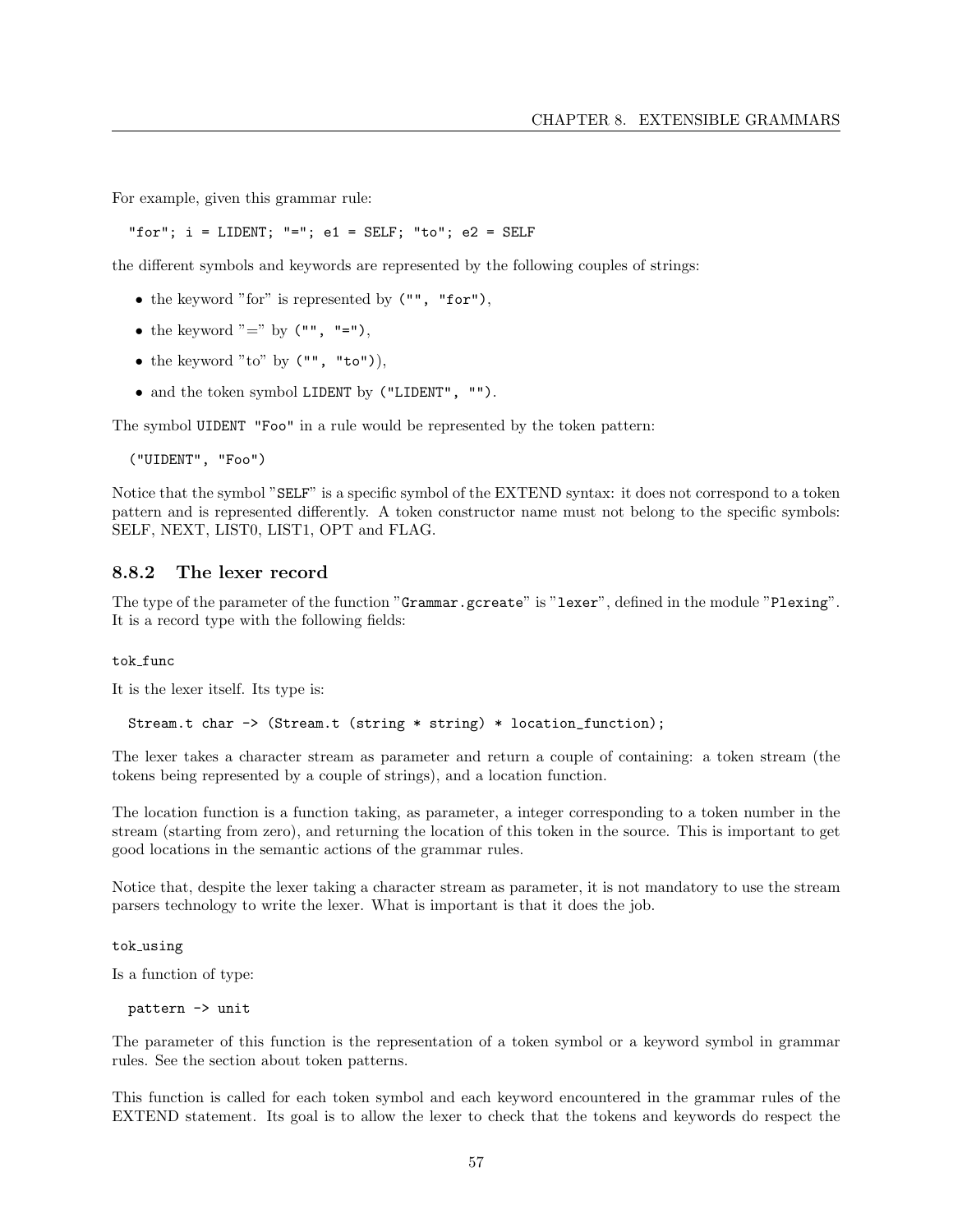#### CHAPTER 8. EXTENSIBLE GRAMMARS

lexer rules. It checks that the tokens exist and are not mispelled. It can be also used to enter the keywords in the lexer keyword tables.

Setting it as the function that does nothing is possible, but the check of correctness of tokens is not done.

In case or error, the function must raise the exception "Plexing.Error" with an error message as parameter.

#### tok\_removing

Is a function of type:

pattern -> unit

It is possibly called by the DELETE RULE statement for tokens and keywords no longer used in the grammar. The grammar system maintains a number of usages of all tokens and keywords and calls this function only when this number reaches zero. This can be interesting for keywords: the lexer can remove them from its tables.

#### tok match

Is a function of type:

```
pattern -> ((string * string) -> unit)
```
The function tells how a token of the input stream is matched against a token pattern. Both are represented by a couple of strings.

This function takes a token pattern as parameter and return a function matching a token, returning the matched string or raising the exception "Stream.Failure" if the token does not match.

Notice that, for efficiency, it is necessary to write this function as a match of token patterns returning, for each case, the function which matches the token, not a function matching the token pattern and the token together and returning a string for each case.

An acceptable function is provided in the module "Plexing" and is named "default match". Its code looks like this:

```
value default_match =
  fun
  [ (p_con, "") ->
      fun (con, prm) -> if con = p_con then prm else raise Stream.Failure
  | (p_con, p_prm) ->
      fun (con, prm) ->
        if con = p_{con} \&\& \text{ prm} = p_{prim} then prm else raise Stream.Failure ]
;
```
tok text

Is a function of type:

```
pattern -> string
```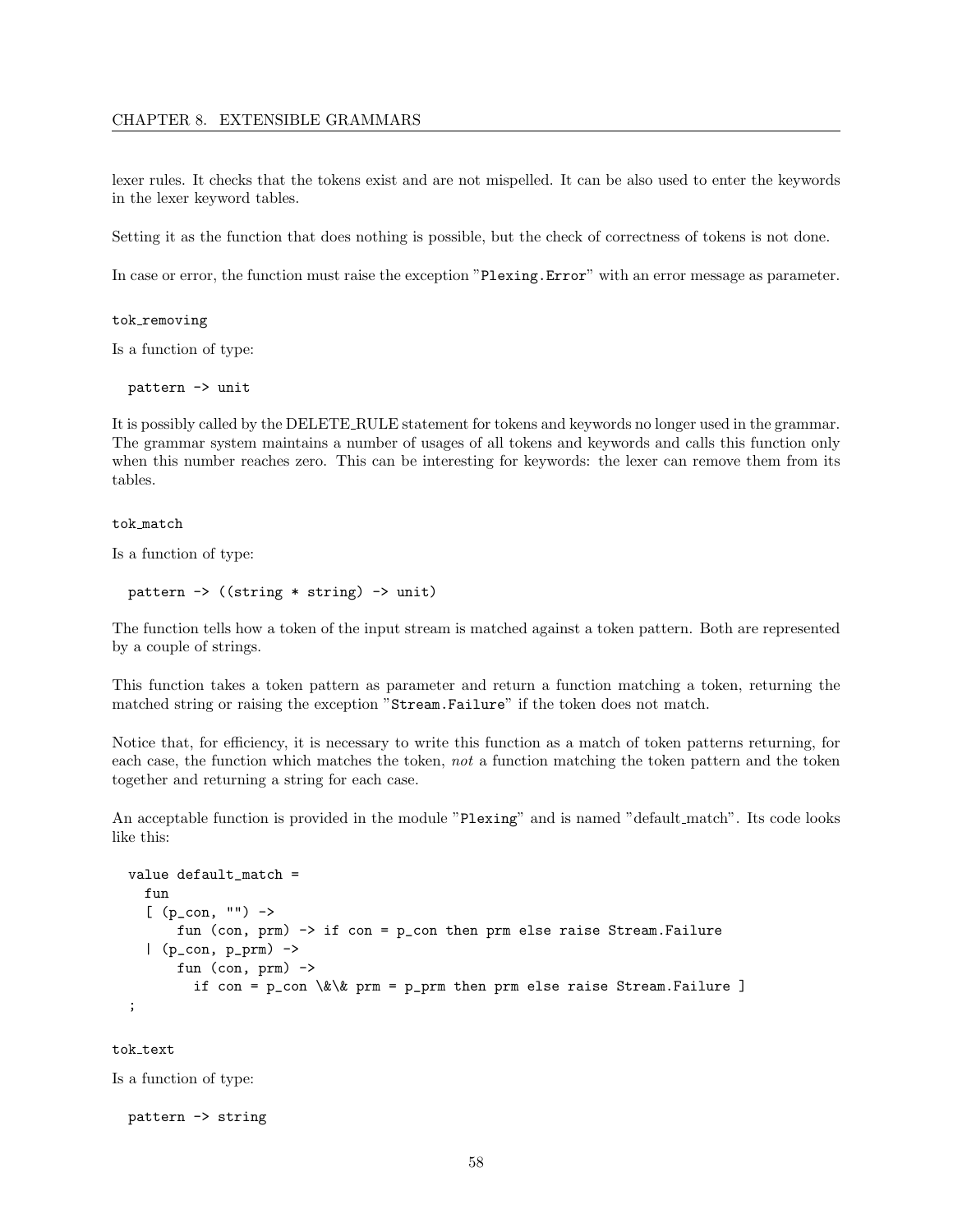Designed for error messages, it takes a token pattern as parameter and returns the string giving its name.

It is possible to use the predefined function "lexer\_text" of the Plexing module. This function just returns the name of the token pattern constructor and its parameter if any.

For example, with this default function, the token symbol IDENT would be written as IDENT in error message (e.g. "IDENT expected"). The "text" function may decide to print it differently, e.g., as "identifier".

tok comm

Is a mutable field of type:

option (list location)

It asks the lexer (the lexer function should do it) to record the locations of the comments in the program. Setting this field to "None" indicates that the lexer must not record them. Setting it to "Some []" indicated that the lexer must put the comments location list in the field, which is mutable.

#### 8.8.3 Minimalist version

If a lexer have been written, named "lexer", here is the minimalist version of the value suitable as parameter to "Grammar.gcreate":

```
{Plexing.tok_func = lexer;
Plexing.tok_using = (); Plexing.tok_removing = ();
Plexing.tok_match = Plexing.default_match;
Plexing.tok_text = Plexing.lexer_text;
Plexing.tok_comm = None}
```
# 8.9 Functorial interface

The normal interface for grammars described in the previous sections has two drawbacks:

- First, the type of tokens of the lexers must be "(string \* string)"
- Second, since the entry type has no parameter to specify the grammar it is bound to, there is no static check that entries are compatible, i.e. belong to the same grammar. The check is done at run time.

The functorial interface resolve these two problems. The functor takes a module as parameter where the token type has to be defined, together with the lexer returning streams of tokens of this type. The resulting module define entries compatible the ones to the other, and this is controlled by the OCaml type checker.

The syntax extension must be done with the statement GEXTEND, instead of EXTEND, and deletion by GDELETE RULE instead of DELETE RULE.

#### 8.9.1 The lexer type

In the section about the interface with the lexer, we presented the "Plexing.lexer" type as a record without type parameter. Actually, this type is defined as: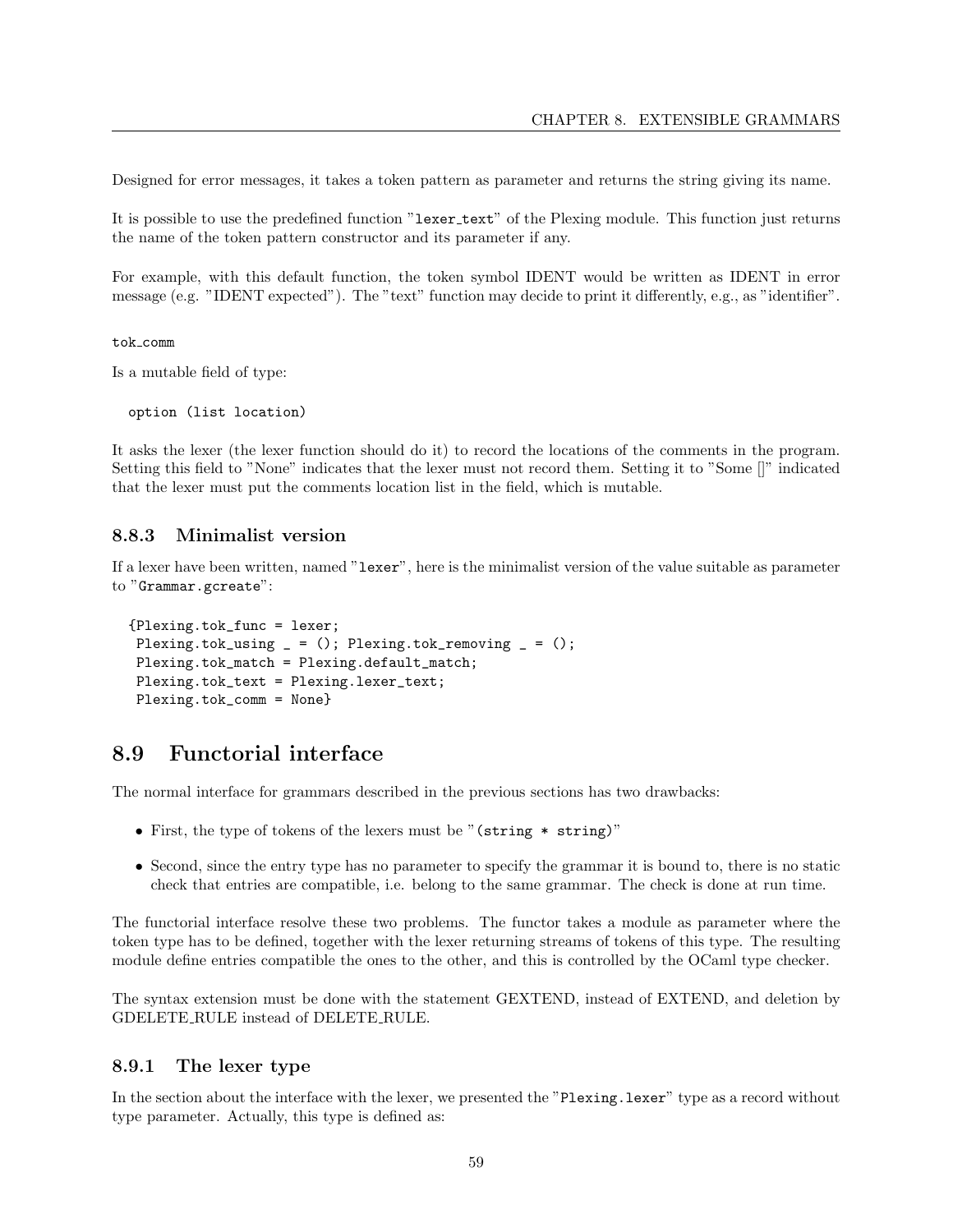```
type lexer 'te =
  { tok_func : lexer_func 'te;
   tok_using : pattern -> unit;
   tok_removing : pattern -> unit;
    tok_match : pattern -> 'te -> string;
    tok_text : pattern -> string;
   tok_comm : mutable option (list location) }
;
```
where the type parameter is the type of the token, which can be any type, different from " $(\text{string}^*)$ string)", providing the lexer function (tok\_func) returns a stream of this token type and the match function (tok match) indicates how to match values of this token type against the token patterns (which remain defined as "(string \* string)").

Here is an example of an user token type and the associated match function:

```
type mytoken =
  [ Ident of string
  | Int of int
  | Comma | Equal
  | Keyw of string ]
;
value mymatch =
  fun
  [ ("IDENT", "") ->
      fun [ Ident s -> s | _ -> raise Stream.Failure ]
  | ("INT", "") ->
      fun [ Int i -> string_of_int i | _ -> raise Stream.Failure ]
  |\tbinom{m}{1}, \tbinom{m}{2} \rightarrowfun [ Comma -> "" | _ -> raise Stream.Failure ]
  | ("", "=") \rightarrowfun [ Equal -> "" | _ -> raise Stream.Failure ]
  |( "", s) ->
      fun
      [ Keyw k \rightarrow if k = s then "" else raise Stream. Failure
      | _ -> raise Stream.Failure ]
  | _ -> raise (Plexing.Error "bad token in match function") ]
;
```
#### 8.9.2 The functor parameter

The type of the functor parameter is defined as:

```
module type GLexerType =
 sig
    type te = 'x;
    value lexer : Plexing.lexer te;
  end;
```
The token type must be specified (type "te") and the lexer also, with the interface for lexers, of the lexer type defined above, the record fields being described in the section "interface with the lexer", but with a general token type.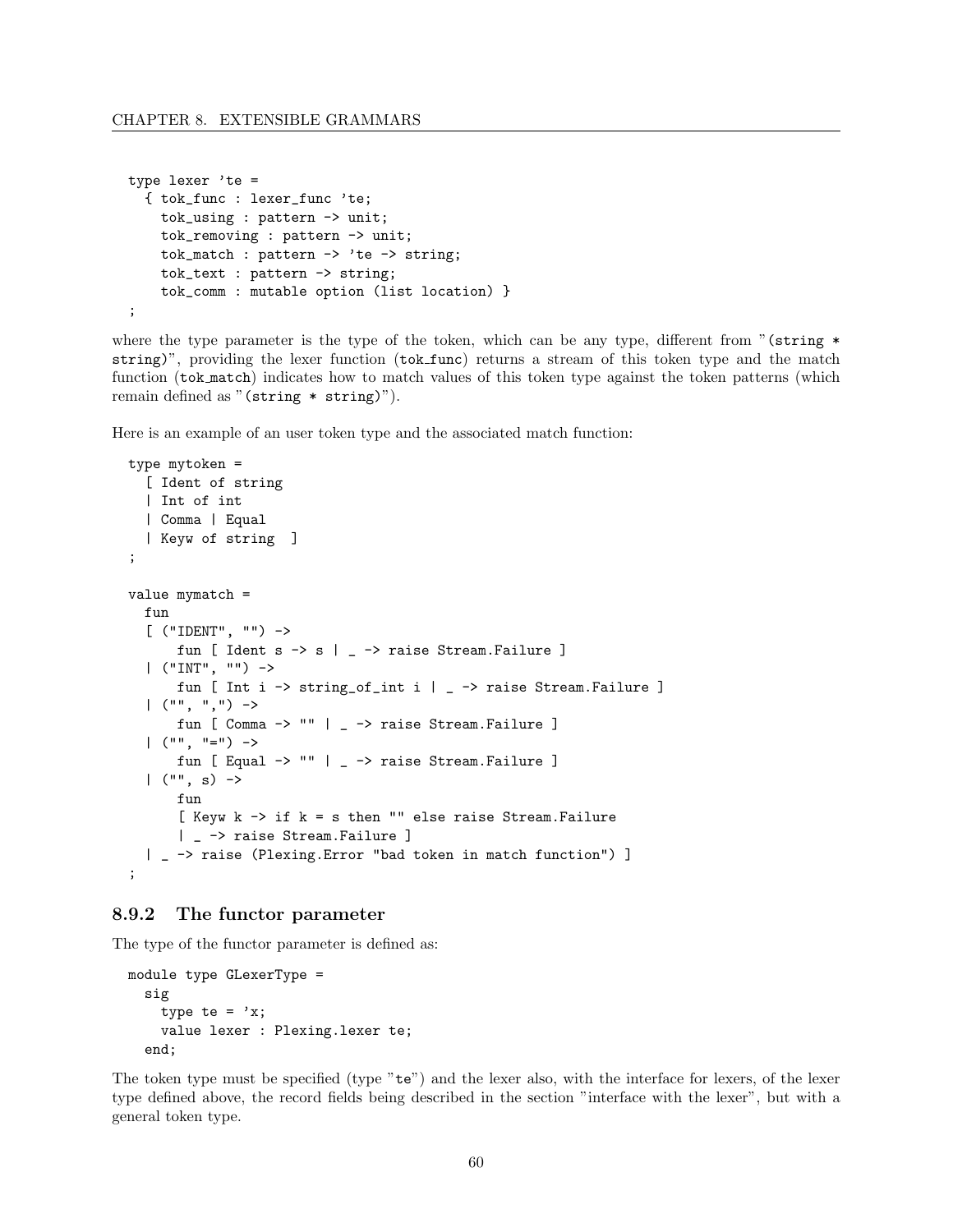#### 8.9.3 The resulting grammar module

Once a module of type "GLexerType" has been built (previous section), it is possible to create a grammar module by applying the functor "Grammar.GMake". For example:

module MyGram = Grammar.GMake MyLexer;

Notice that the function "Entry.parse" of this resulting module does not take a character stream as parameter, but a value of type "parsable". This function is equivalent to the function "parse parsable" of the non functorial interface. In short, the parsing of some character stream "cs" by some entry "e" of the example grammar above, must be done by:

MyGram.Entry.parse e (MyGram.parsable cs)

instead of:

MyGram.Entry.parse e cs

#### 8.9.4 GEXTEND and GDELETE RULE

The "GEXTEND" and "GDELETE RULE" statements are also added in the expressions of the OCaml language when the syntax extension kit "pa\_extend.cmo" is loaded. They must be used for grammars defined with the functorial interface. Their syntax is:

```
expression ::= gextend
                      | gdelete-rule
       gdelete-rule ::= "GDELETE_RULE" gdelete-rule-body "END"
            gextend ::= "GEXTEND" gextend-body "END"
       gextend-body ::= grammar-module-name extend-body
  gdelete-rule-body ::= grammar-module-name delete-rule-body
grammar-module-name ::= qualid
```
See the syntax of the EXTEND statement for the meaning of the syntax entries not defined above.

# 8.10 An example: arithmetic calculator

Here is a small calculator of expressions. They are given as parameters of the command.

File "calc.ml":

```
#load "pa_extend.cmo";
value g = Grammar.gcreate (Plexer.gmake ());
value e = Grammar.Entry.create g "expression";
EXTEND
  e:
    [ [x = e; "++"; y = e -> x + y| x = e; " -"; y = e -& x - y ]| [x = e; " *"; y = e -> x * y| x = e; "/"; y = e -> x / y]
    | [ x = INT \rightarrow int_of\_string x| "("; x = e; ")" \rightarrow x ]]
```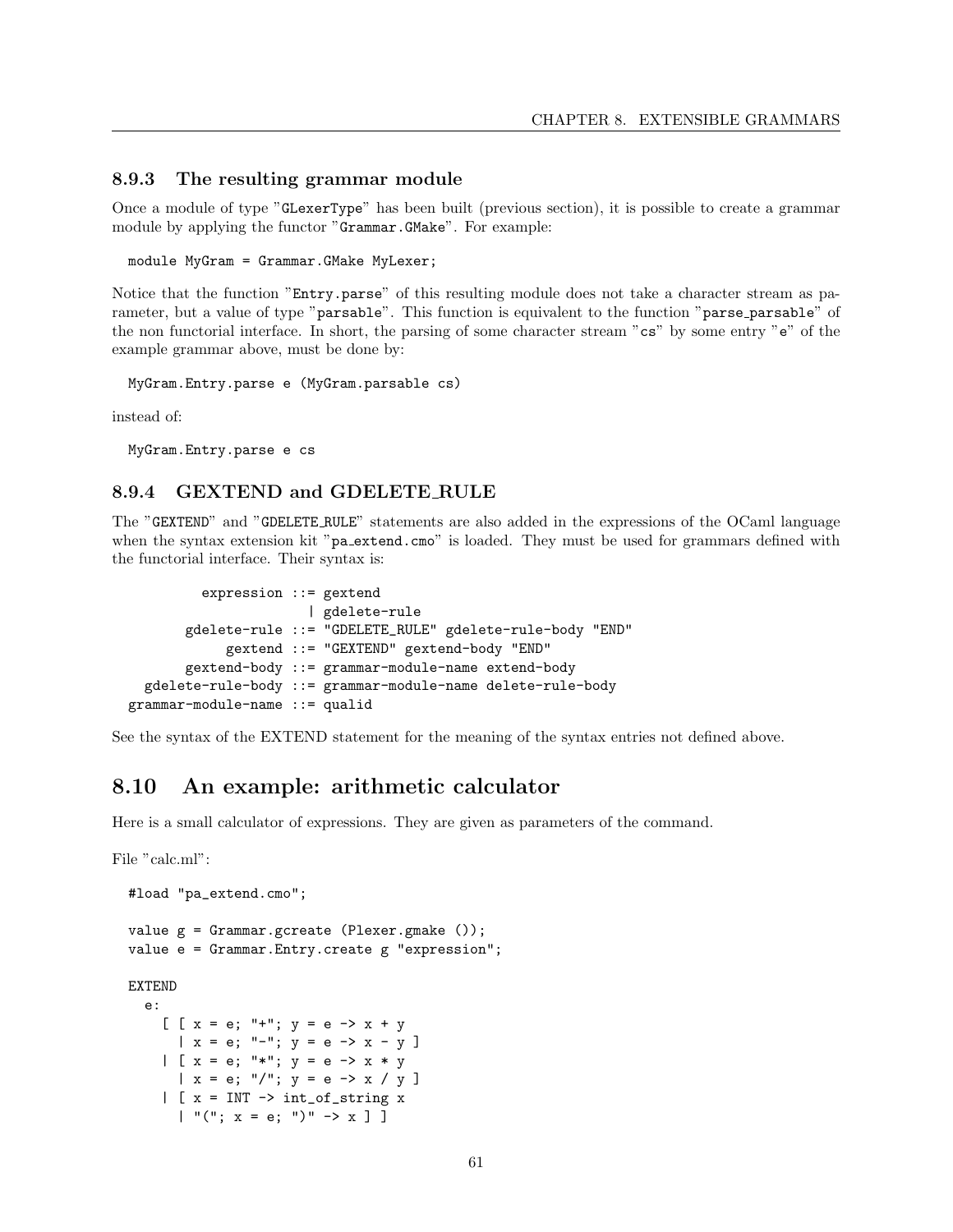```
;
END;
open Printf;
for i = 1 to Array. length Sys.argv - 1 do {
  let r = Grammar.Entry.parse e (Stream.of_string Sys.argv.(i)) in
  printf "\%s = \%d\n" Sys.argv.(i) r;
  flush stdout;
};
```
The link needs the library "gramlib.cma" provided with Camlp5:

ocamlc -pp camlp5r -I +camlp5 gramlib.cma test/calc.ml -o calc

Examples:

\$ ./calc '239\*4649' 239\*4649 = 1111111  $$./calc '(47+2)/3'$  $(47+2)/3 = 16$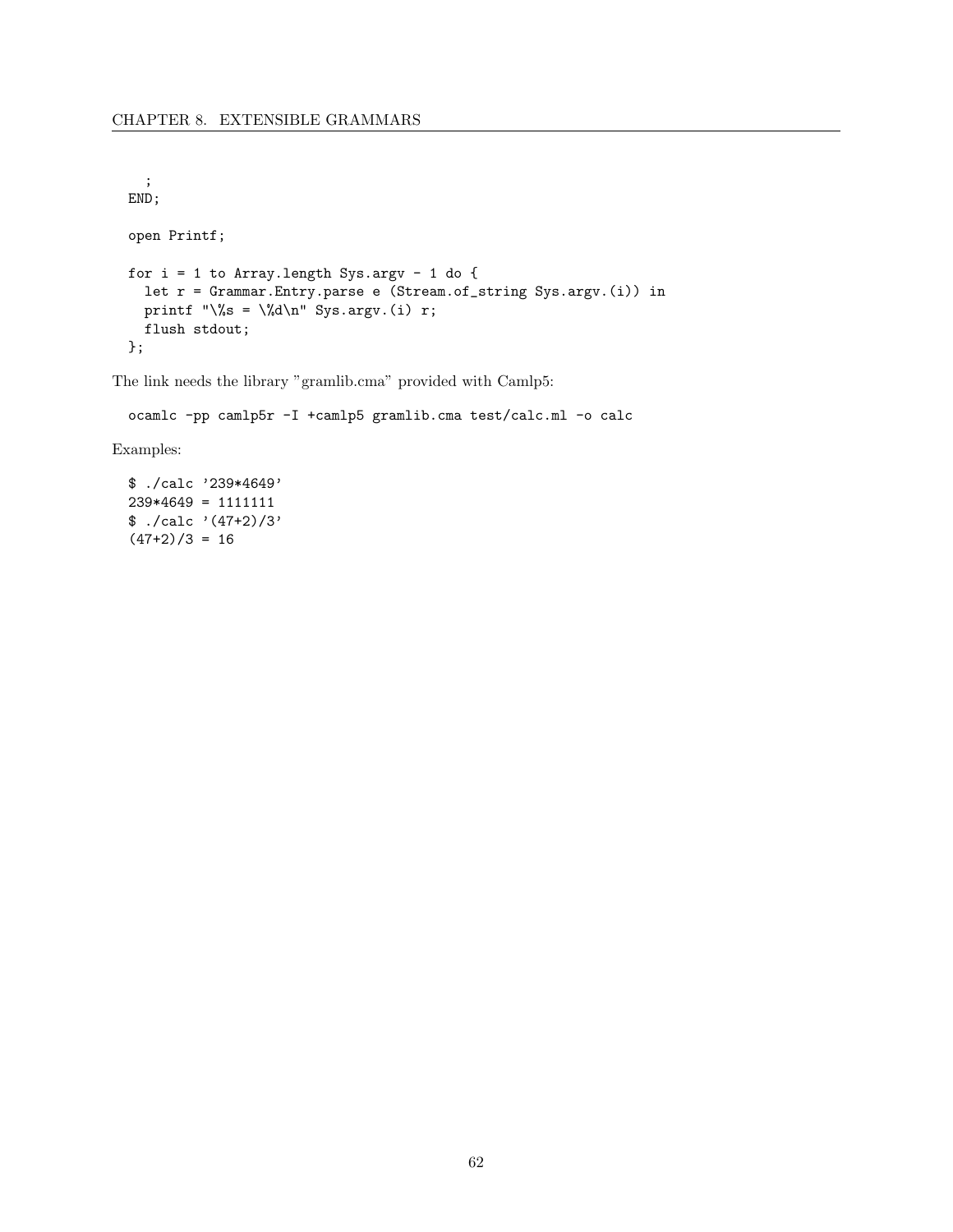# Part II Printing tools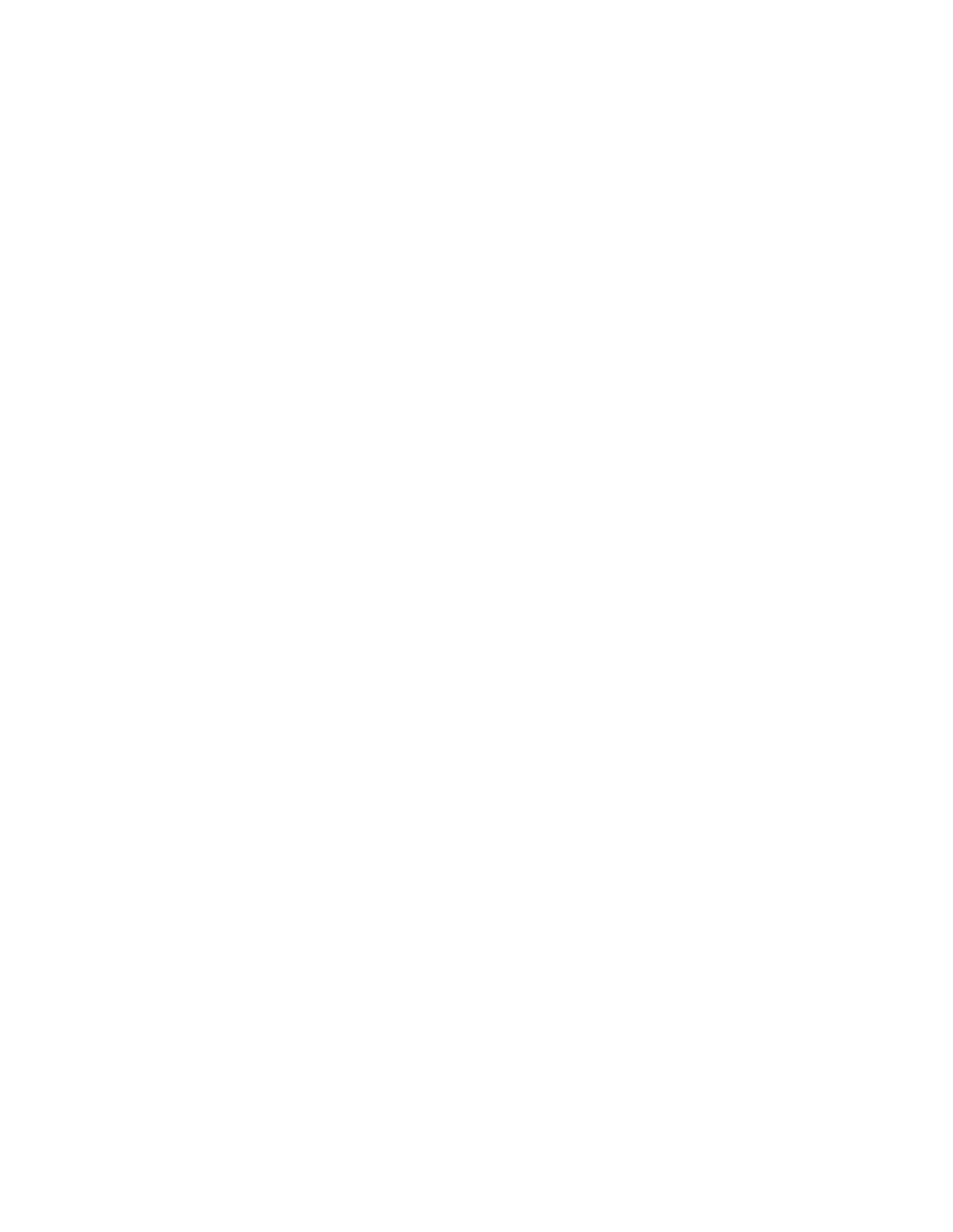# Chapter 9

# Extensible printers

This chapter describes the syntax and semantics of the extensible printers of Camlp5.

Similar to the extensible grammars, the extensible printers allow to define and extend printers of data or programs. A specific statement "EXTEND PRINTER" allow to define these extensions.

# 9.1 Getting started

A printer is a value of type "Eprinter.t a" where "a" is the type of the item to be printed. When applied, a printer returns a string, representing the printed item.

To create a printer, one must use the function "Eprinter.make" with, as parameter, the name of the printer, (used in error messages). A printer is created empty, i.e. it fails if it is applied.

As with grammar entries, printers may have several levels. When the function "Eprinter.apply" is applied to a printer, the first level is called. The function "Eprinter.apply level" allows to call a printer at some specific level possibly different from the first one. When a level does not match any value of the printed item, the next level is tested. If there is no more levels, the printer fails.

In semantic actions of printers, functions are provided to recursively call the current level and the next level. Moreover, a printing context variable is also given, giving the current indentation, what should be printed before in the same line and what should be printed after in the same line (it is not mandatory to use them).

The extension of printers can be done with the "EXTEND\_PRINTER" statement added by the parsing kit "pa extprint.cmo".

# 9.2 Syntax of the EXTEND PRINTER statement

```
expression ::= extend-statement
extend-statement ::= "EXTEND_PRINTER" extend-body "END"
     extend-body ::= extend-printers
 extend-printers ::= extend-printer extend-printers
                   | <nothing>
  extend-printer ::= printer-name ":" position-opt "[" levels "]"
    position-opt ::= "FIRST"
                   | "LAST"
```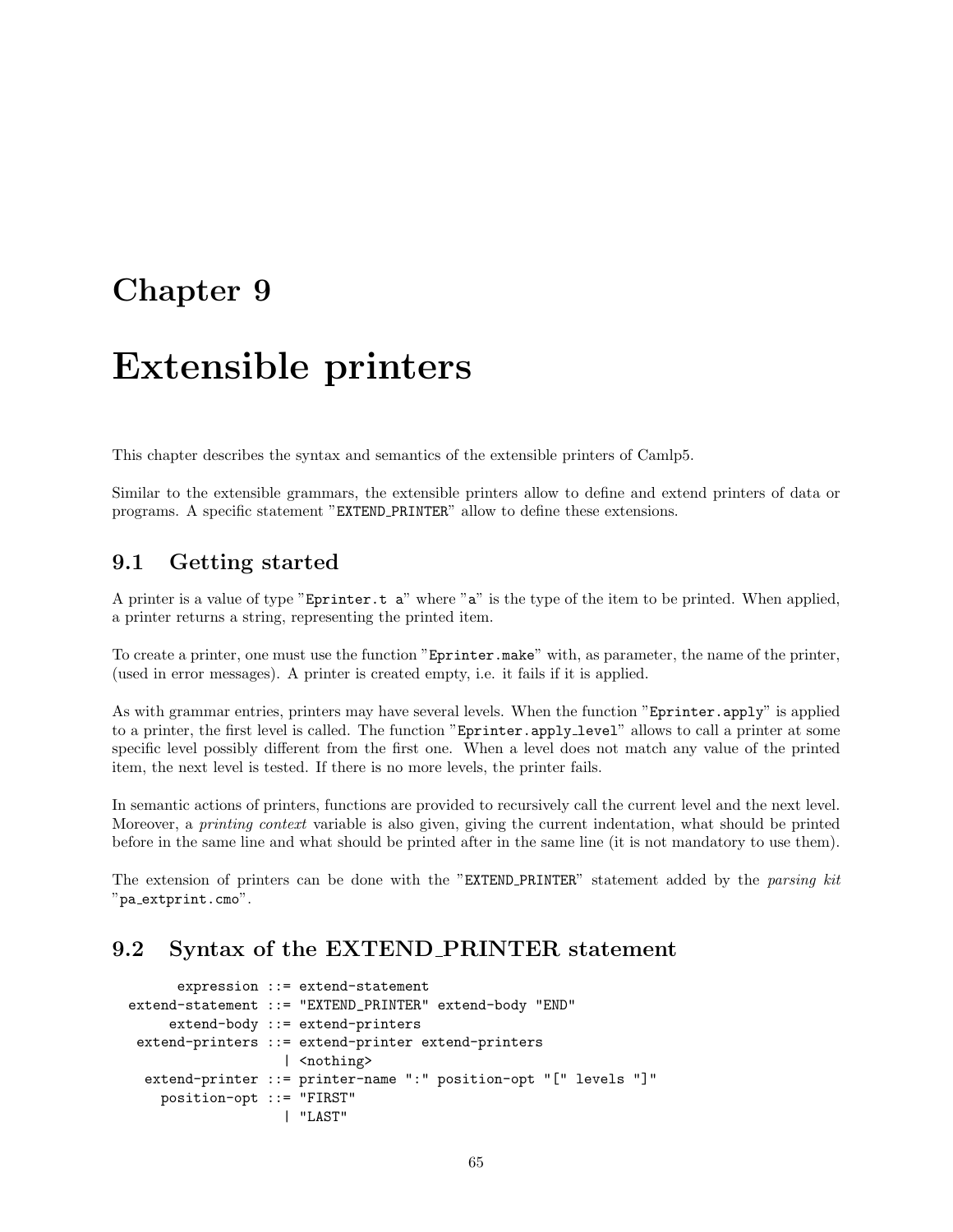```
| "BEFORE" label
               | "AFTER" label
               | "LEVEL" label
               | <nothing>
      levels ::= level "|" levels
               | level
       level ::= label-opt "[" rules "]"
   label-opt ::= label
               | <nothing>
       rules ::= rule "|" rules
               | rule
        rule ::= pattern "->" expression
               | pattern "when" expression "->" expression
printer-name ::= qualid
      qualid ::= qualid "." qualid
               | uident
               | lident
      uident ::= 'A'-'Z' ident
      lident ::= ('a'-'z'')' | misc-byte) ident
       ident ::= ident-char*
  ident-char ::= ('a'-a' | 'A'-'Z' | '0'-'9' | '_ ' | '1'') | misc-byte)
   misc-byte := '\128'-'\255'
```
# 9.3 Semantics of EXTEND PRINTER

#### 9.3.1 Printers definition list

All printers are extended according to their corresponding definitions which start with an optional "position" and follow with the "levels" definition.

#### Optional position

After the colon, it is possible to specify where to insert the defined levels:

- The identifier "FIRST" (resp. "LAST") indicates that the level must be inserted before (resp. after) all possibly existing levels of the entry. They become their first (resp. last) levels.
- The identifier "BEFORE" (resp. "AFTER") followed by a level label (a string) indicates that the levels must be inserted before (resp. after) that level, if it exists. If it does not exist, the extend statement fails at run time.
- The identifier "LEVEL" followed by a label indicates that the first level defined in the extend statement must be inserted at the given level, extending and modifying it. The other levels defined in the statement are inserted after this level, and before the possible levels following this level. If there is no level with this label, the extend statement fails at run time.
- By default, if the entry has no level, the levels defined in the statement are inserted in the entry. Otherwise the first defined level is inserted at the first level of the entry, extending or modifying it. The other levels are inserted afterwards (before the possible second level which may previously exist in the entry).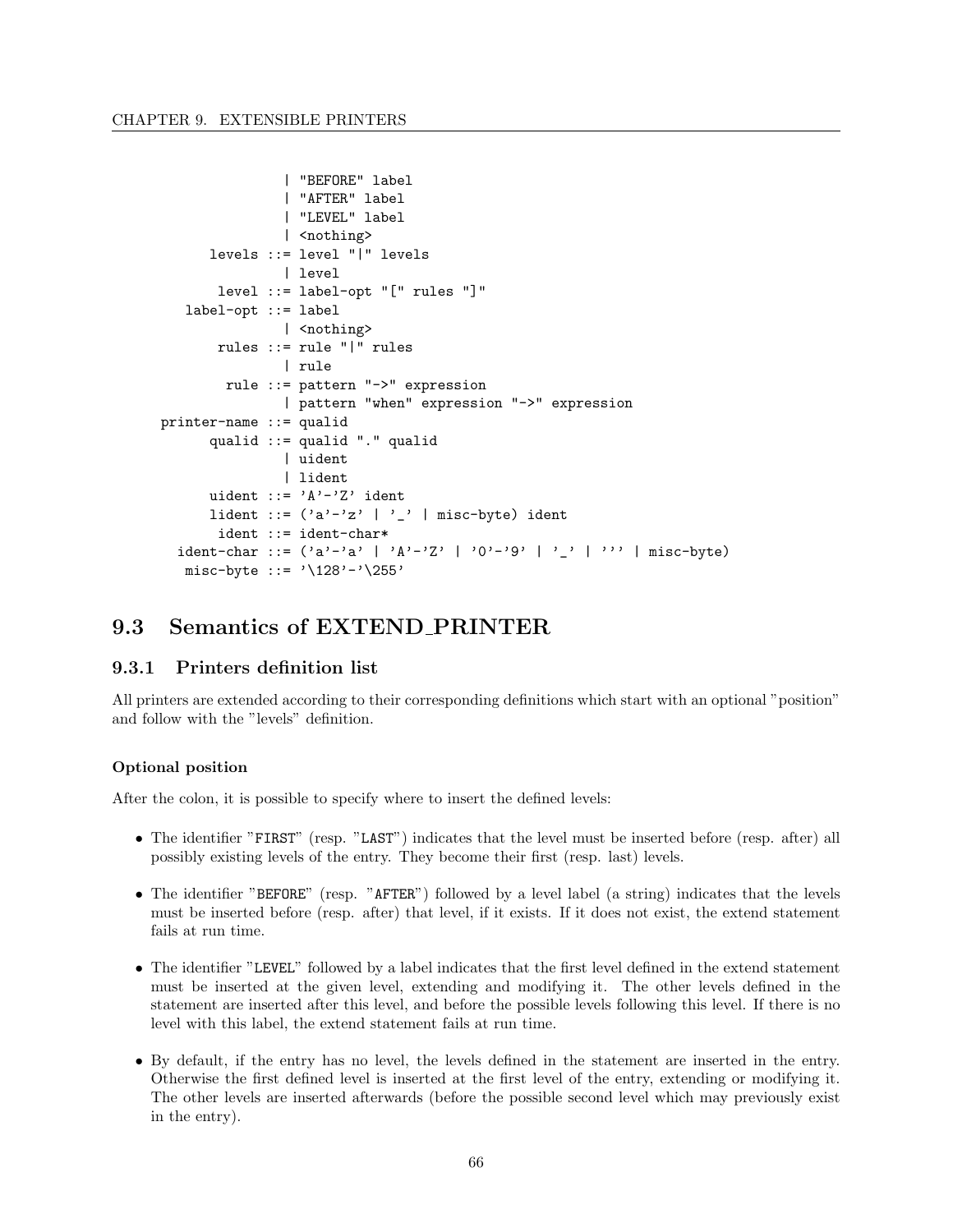#### Levels

After the optional "position", the level list follow. The levels are separated by vertical bars, the whole list being between brackets.

A level starts with an optional label, which corresponds to its name. This label is useful to specify this level in case of future extensions, using the position (see previous section) or for possible direct calls to this specific level.

#### Rules

A level is a list of rules separated by vertical bars, the whole list being between brackets.

A rule is an usual pattern association (in a function or in the "match" statement), i.e. a pattern, an arrow and an expression. The expression is the semantic action which must be of type "string".

#### 9.3.2 Rules insertion

The rules are sorted by their patterns, according to the rules of the extensible functions.

## 9.3.3 Semantic action

The semantic action, i.e. the expression following the right arrow in rules, contains in its environment the variables bound by the pattern and three more variables:

- The variable "curr" which is a function which can be called to recursively invoke the printer at the current level,
- The variable "next" which is a function which can be called to invoke the printer at the next level,
- The variable "pc" which contains the printing context of type "Pprintf.pr\_context" (see chapter Pprintf).

The variables "curr" and "next" are of type:

 $pr\_context \rightarrow t \rightarrow string$ 

where "t" is the type of the printer (i.e. the type of its patterns).

The variable "curr", "next" and "pc" have predefined names and can hide the possible identifiers having the same names in the pattern or in the environment of the "EXTEND PRINTER" statement.

# 9.4 The Eprinter module

See its section in the chapter "Library".

# 9.5 Examples

#### 9.5.1 Parser and Printer of expressions

This example illustrates the symmetry between parsers and printers. A simple type of expressions is defined. A parser converts a string to a value of this type, and a printer converts a value of this type to a string.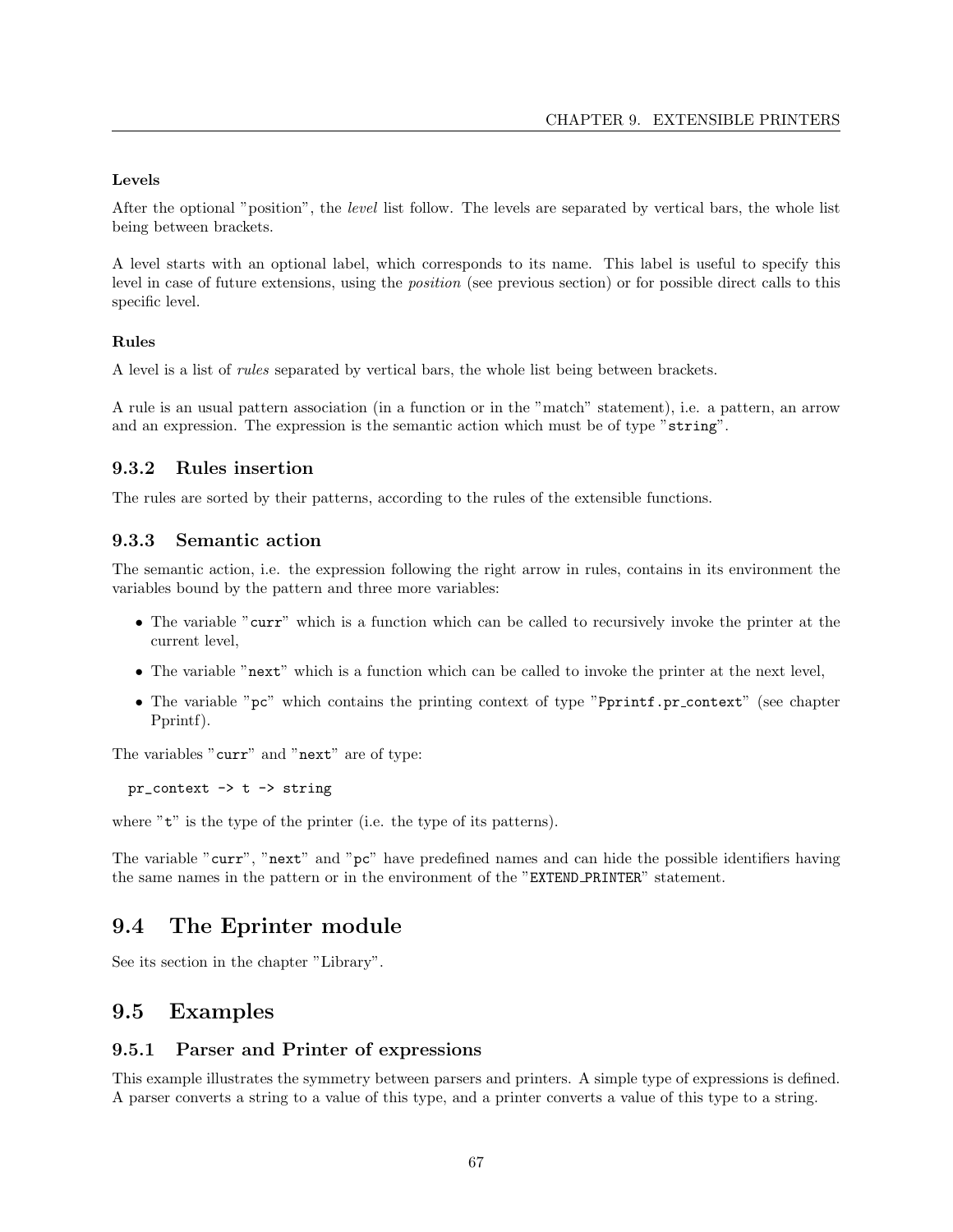Here is the source (file "foo.ml"):

In the printer, there is no use of the "pc" parameter and no use of the "Pretty" module. The strings are printed on a single line.

```
#load "pa_extend.cmo";
#load "pa_extprint.cmo";
open Printf;
type expr =
 [ Op of string and expr and expr
 | Int of int
  | Var of string ]
;
value g = Grammar.gcreate (Plexer.gmake ());
value pa_e = Grammar.Entry.create g "expr";
value pr_e = Eprinter.make "expr";
EXTEND
 pa_e:
    [ [x = SELF; "+"; y = SELF -> 0p "+" x y| x = SELF; "-"; y = SELF -> 0p "-" x y ]| [x = SELF; "*"; y = SELF \rightarrow Op "*" x y| x = SELF; ",'"; y = SELF -> 0p ",'" x y ]| [ x = INT \rightarrow Int (int_of_string x)|x = LIDENT \rightarrow Var x| "("; x = SELF; ")" \rightarrow x ] ];
END;
EXTEND_PRINTER
 pr_e:
    [ [ 0p "+" x y -> sprintf "\%s + \%s" (curr pc x) (next pc y)
      | Op "-" x y -> sprintf "\%s - \%s" (curr pc x) (next pc y) ]
    | [ Op "*" x y -> sprintf "\%s * \%s" (curr pc x) (next pc y)
      | Op "/" x y -> sprintf "\%s / \%s" (curr pc x) (next pc y) ]
    | [ Int x -> string_of_int x
      | Var x -> x
      \vert x \rangle -> sprintf "(\%s)" (Eprinter.apply pr_e pc x) ] ]
  ;
END;
value parse s = Grammar.Entry.parse pa_e (Stream.of_string s);
value print e = Eprinter.apply pr_e Pprintf.empty_pc e;
if Sys.interactive.val then ()
else print_endline (print (parse Sys.argv.(1)));
```
Remark on the use of "curr" and "next" while printing operators: due to left associativity, the first operand uses "curr" and the second operand uses "next". For right associativity operators, they should be inverted.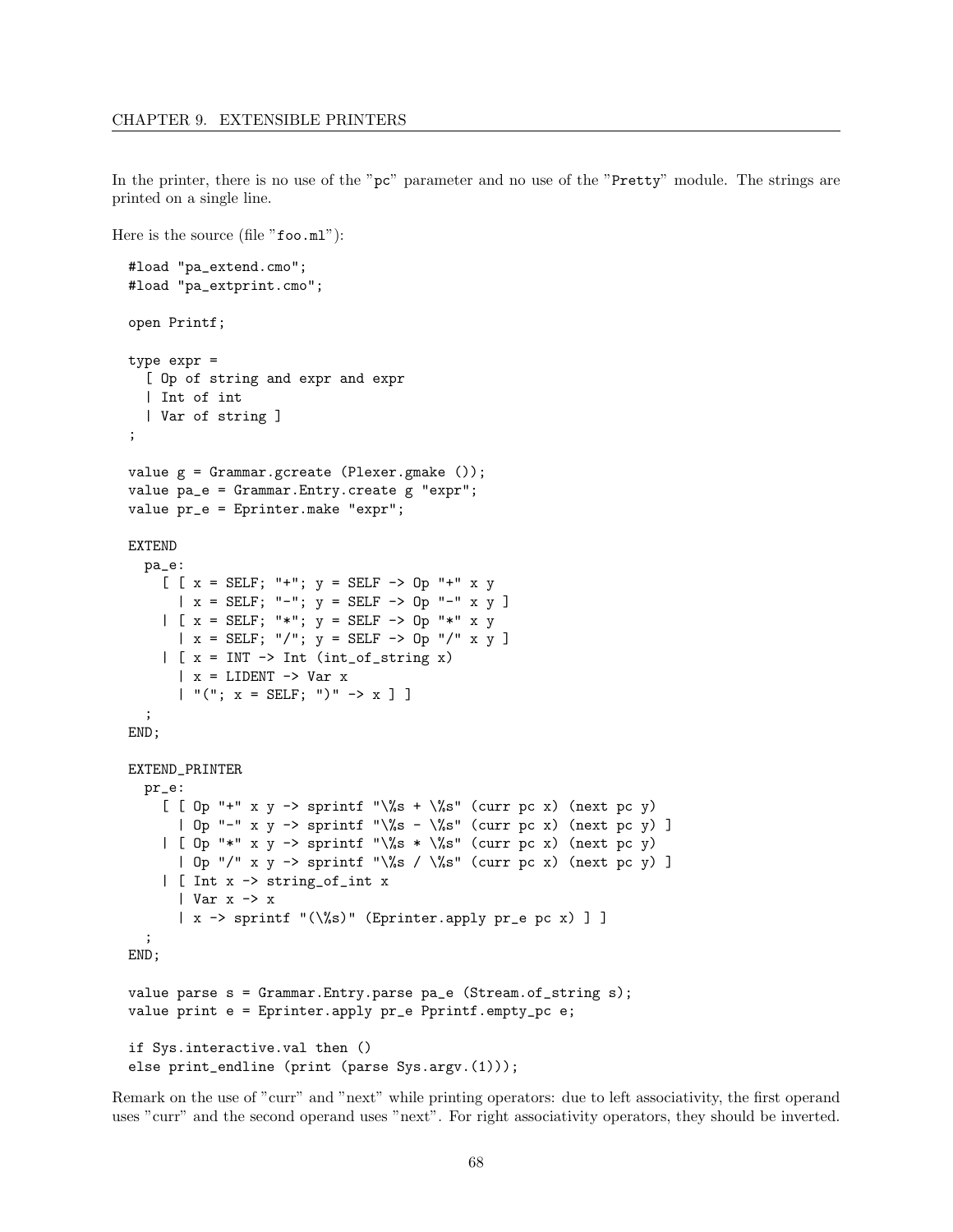For no associativity, both should use "next".

The last line of the file allows use in either the OCaml toplevel or as standalone program, taking the string to be printed as parameter. It can be compiled this way:

ocamlc -pp camlp5r -I +camlp5 gramlib.cma foo.ml

Examples of use (notice the redundant parentheses automatically removed by the printing algorithm):

```
\text{\$} ./a.out "(3 * x) + (2 / y)"
3 * x + 2 / y$ ./a.out "(x+y)*(x-y)"
(x + y) * (x - y)$./a.out "x + y - z"x + y - z$./a.outّ+(x + y) - z"x + y - z
\sin^{-1}(x + (y - z))x + (y - z)
```
# 9.5.2 Printing OCaml programs

Complete examples of usage of extensible printers are the printers in syntaxes and extended syntaxes provided by Camlp5 in the pretty printing kits:

- $pr_r$  cmo: pretty print in revised syntax
- pr\_o.cmo: pretty print in normal syntax
- pr\_rp.cmo: also pretty print the parsers in revised syntax
- pr\_op.cmo: also pretty print the parsers in normal syntax

See the chapter entitled "Printing programs".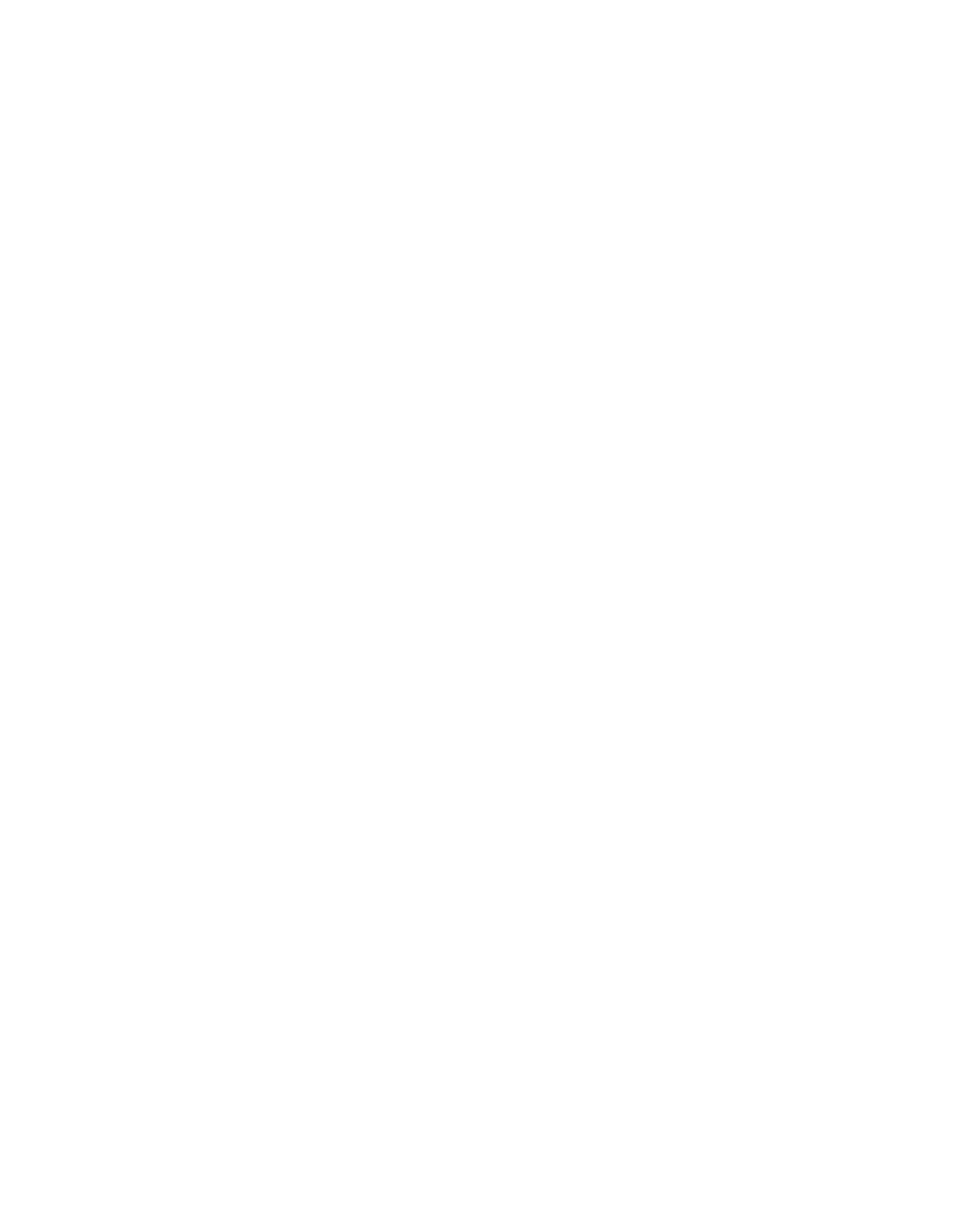## Chapter 10

## Pprintf

This chapter describes "pprintf", a statement to pretty print data. It looks like the "sprintf" function of the OCaml library, and borrows some ideas of the Format OCaml library. Another statement, "lprintf", is a slightly different version of "pprintf" handling with locations.

## 10.1 Syntax of the pprintf statement

The "pprintf" statement is added by the parsing kit "pa\_pprintf.cmo".;/pp;

Notice that, in opposition to "printf", "fprintf", "sprintf", and all its variants, which are functions, this "pprintf" is a statement, not a function: "pprintf" is a keyword and the expander analyzes its string format parameter to generate specific statements. In particular, it cannot be used alone and has no type by itself.

```
expression ::= pprintf-statement
pprintf-statement ::= "pprintf" qualid format expressions
           qualid ::= qualid "." qualid
                    | uident
                    | lident
           format ::= string
      expressions ::= expression expressions
                     | <nothing>
```
## 10.2 Semantics of pprintf

The "pprintf" statement converts the format string into a string like the "sprintf" of the OCaml library "Printf" does (see the OCaml manual for details). The string format can accept new conversion specifications, "%p" and "%q", and some pretty printing annotations, starting with " $@$ " like in the OCaml library "Format".

The "pprintf" statement takes as first parameter, a value of type "pr context" defined below. Its second parameter is the extended format string. It can take other parameters, depending on the format, like "sprintf".

The result of "pprintf" is always a string. There is no versions applying to files or buffers.

The strings built by "pprintf" are concatened by the function "Pretty.sprintf" (see the chapter entitled "Pretty Print") which controls the line length and prevents overflowing.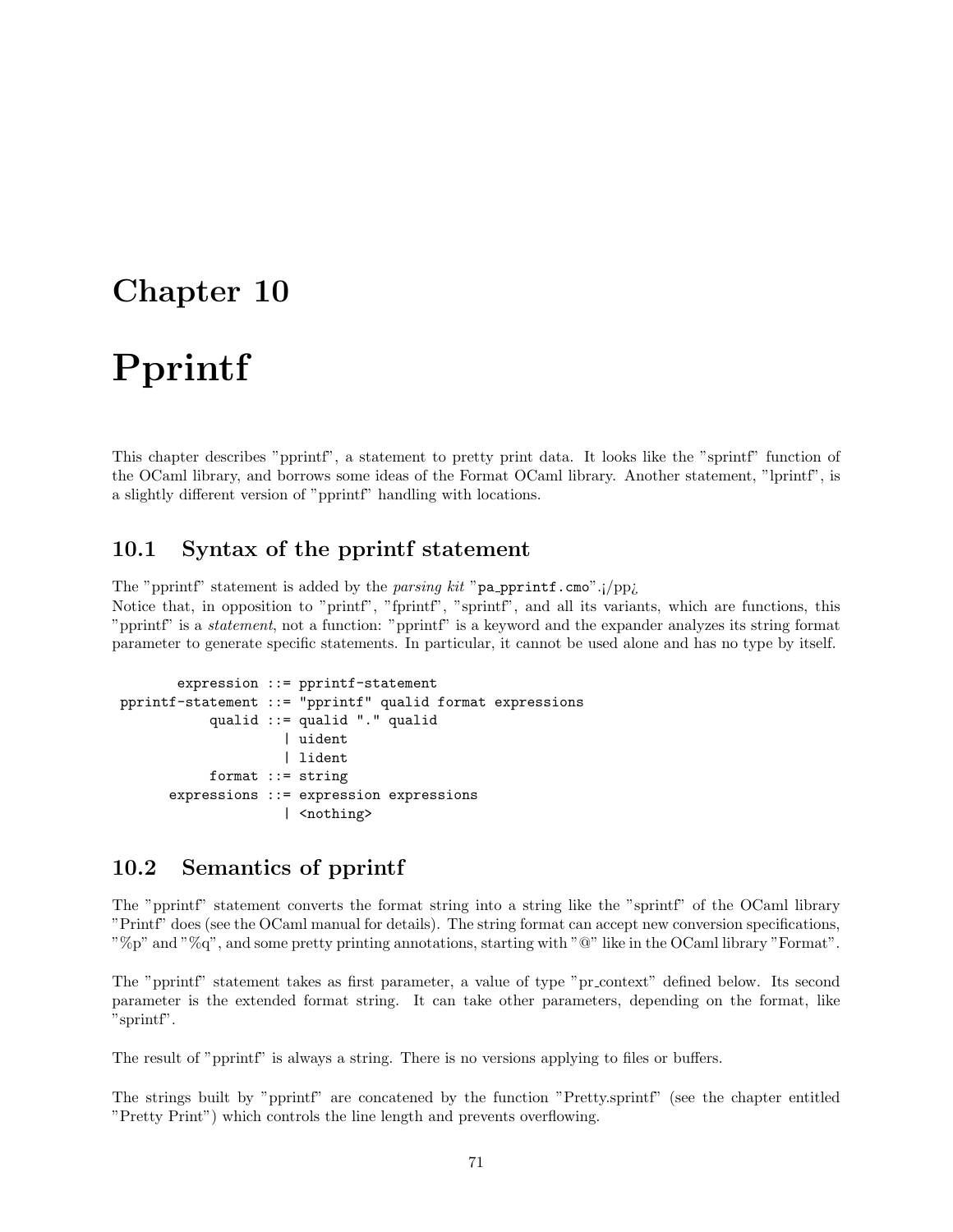#### 10.2.1 Printing context

The "pprintf" statement takes, as first parameter, a *printing context*. It is a value of the following type:

```
type pr_context =
  { ind : int;
    bef : string;
    aft : string;
    dang : string };
```
The fields are:

- $\bullet$  "ind" : the current indendation
- "bef" : what should be printed before, in the same line
- $\bullet$  " $\mathsf{aft}$ ": what should be printed after, in the same line
- "dang" : the dangling token to know whether parentheses are necessary

Basically, the "pprintf" statement concats the "bef" string, the formatted string and the "aft" string. The example:

pprintf pc "hello world"

is equivalent to (and indeed generates):

Pretty.sprintf "\%shello world\%s" pc.bef pc.aft

But if the format string contains conversion specifications " $\%p$ " or " $\%q$ ", the "bef" and "aft" strings are actually transmitted to the corresponding functions:

```
pprintf pc "hello \%p world" f x
```
is equivalent to:

```
f {(pc) with
  bef = Pretty.sprintf "\%shello " pc.bef;
   aft = Pretty.sprintf " world\%s" pc.aft}
  x
```
Thus, the decision of including the "bef" and the "aft" strings are delayed to the called function, allowing this function to possibly concatenate "bef" and "aft" to its own strings.

A typical case is, while printing programs, when an expression needs to be printed between parentheses. The code which does that looks like:

pprintf pc "(\%p)" expr e

The right parenthesis of this string format is included in the "aft" string transmitted to the function "expr". In a situation when several right parentheses are concatened this way, the fact that all these parentheses are grouped together allows the function which eventually print them to decide to break the line or not, these parentheses being taken into account in the line length.

For example, if the code contains a print of an program containing an application whose source is: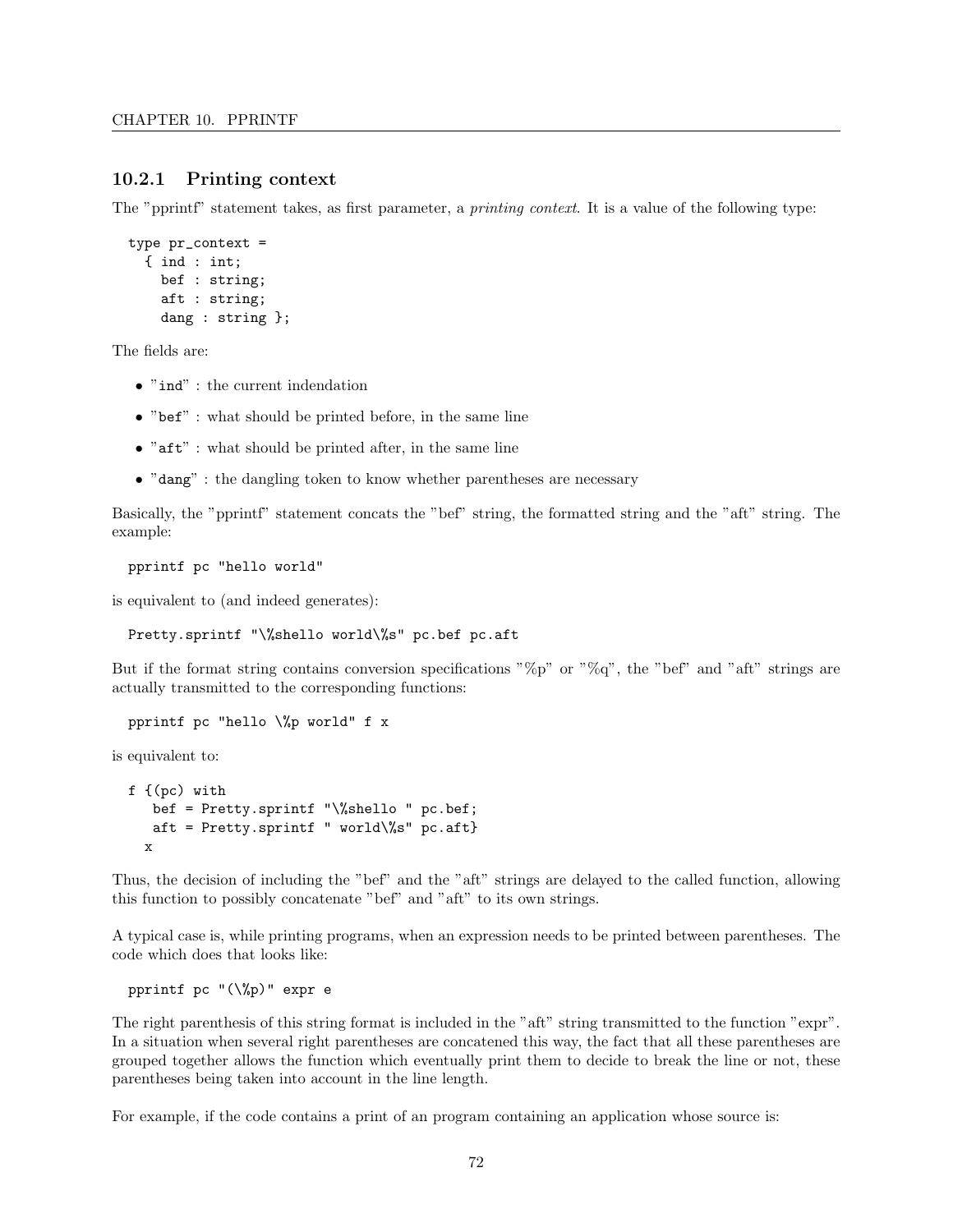```
myfunction myarg
```
and if the "aft" contains "))))))", the decision of printing in one line as:

```
myfunction myarg))))))
```
or in two lines as:

```
myfunction
 myarg))))
```
is exact, the right parentheses being added to "myarg" to determine whether the line overflows or not.

#### 10.2.2 Extended format

The extended format used by "pprintf" may contain any strings and conversion specifications allowed by the "sprintf" function (see module "Printf" of the OCaml library), plus:

- the conversion specifications: " $\gamma_p$ " and "q",
- the pretty printing annotations introduced by, " $\mathbb{C}^n$ " and followed by:
	- the character ";" (semicolon), optionally followed by "<", two numbers and ">",
	- the character " " (space),
	- the character  $"$  [", optionally followed by the character  $"$  <" and either:
		- ∗ the character "a"
		- ∗ the character "b"
		- ∗ a number

and the character ">", then followed by format string, and ended with "@]"

The format string is applied like in the "sprintf" function. Specific actions are done for the extended features. The result is a string like for the "sprintf" function. The "string before" and "string after" defined by the fields "bef" and "aft" of the printing context are taken into account and it is not necessary to add them in the format.

Example:

pprintf pc "hello, world"

generates:

Pretty.sprintf "\%shello, world\%s" pc.bef pc.aft;

An empty format:

pprintf pc "";

just prints the "before" and "after" strings:

Pretty.sprintf "\%s\%s" pc.bef pc.aft;

#### 10.2.3 Line length

The function "pprintf" uses the Camlp5 "Pretty" module. The line length can be set by changing the value of the reference "Pretty.line length".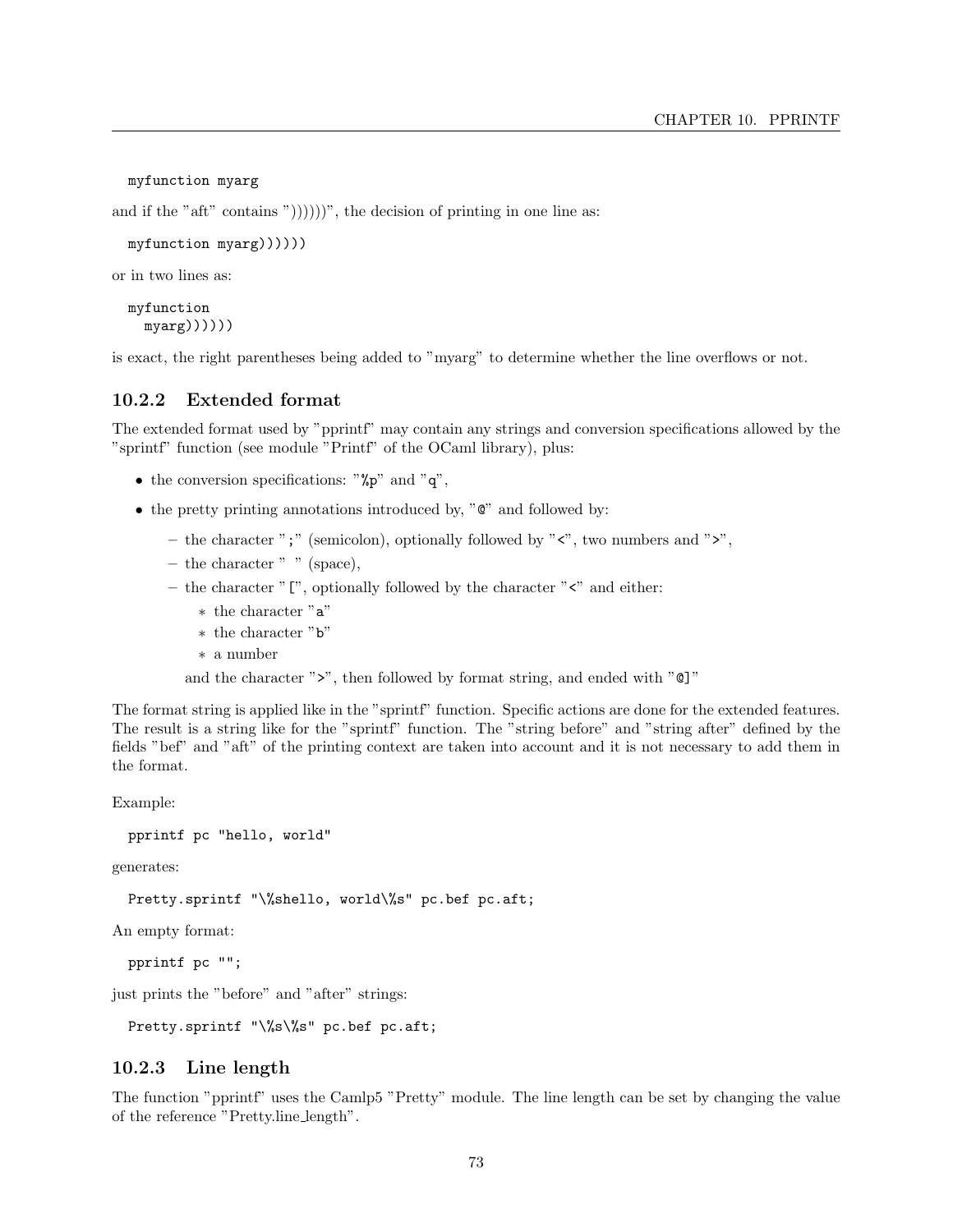#### 10.2.4 The conversion specifications "p" and " $q$ "

The " $\%p$ " conversion specification works like the " $\%a$ " of the printf statement. It takes two arguments and applies the first one to the printing context and to the second argument. The first argument must therefore have type "pr\_context  $\rightarrow$  t  $\rightarrow$  unit" (for some type "t") and the second one "t".

Notice that this function can be called twice: one to test whether the resulting string holds in the line, and another one to possibly recall this function to print it in several lines. In the two cases, the printing context given as parameter is different.

It uses the functions defined in the "Pretty" module. Example: the following statement:

pprintf pc "hello, \%p, world" f x

is equivalent to:

```
f {(pc) with
  bef = Pretty.sprintf "\%shello, " pc.bef;
   aft = Pretty.sprintf ", world\%s" pc.aft}
  x
```
The "%q" conversion specification is like "%p" except that it takes a third argument which is the value of the "dang" field, useful when the syntax has "dangling" problems requiring parentheses. See chapter Extensions of printing for more explanations about dangling problems.

The same example with  $\sqrt[3]{a}q$ ":

pprintf pc "hello, \%q, world" f x "abc"

is equivalent to:

```
f \{(pc) with
   bef = Pretty.sprintf "\%shello, " pc.bef;
   aft = Pretty.sprintf ", world\%s" pc.aft;
   dang = "abc"}x
```
#### 10.2.5 The pretty printing annotations

#### Breaks

The pretty printing annotations allow to indicate places where lines can be broken. They all start with the "at" sign "@". The main ones are called *breaks* and are:*p*<sub>i</sub>

- " $\mathbb{C}$ ;" specifying: write a space or 'a newline and an indentation incremented by 2 spaces'
- $\bullet$  " $\circ$ " specifying: write a space or 'a newline and the indentation'

Example - where "pc" is a variable of type "pr context" (for example "Pprintf.empty pc"):

pprintf pc "hello,@;world"

builds the string, if it holds in the line: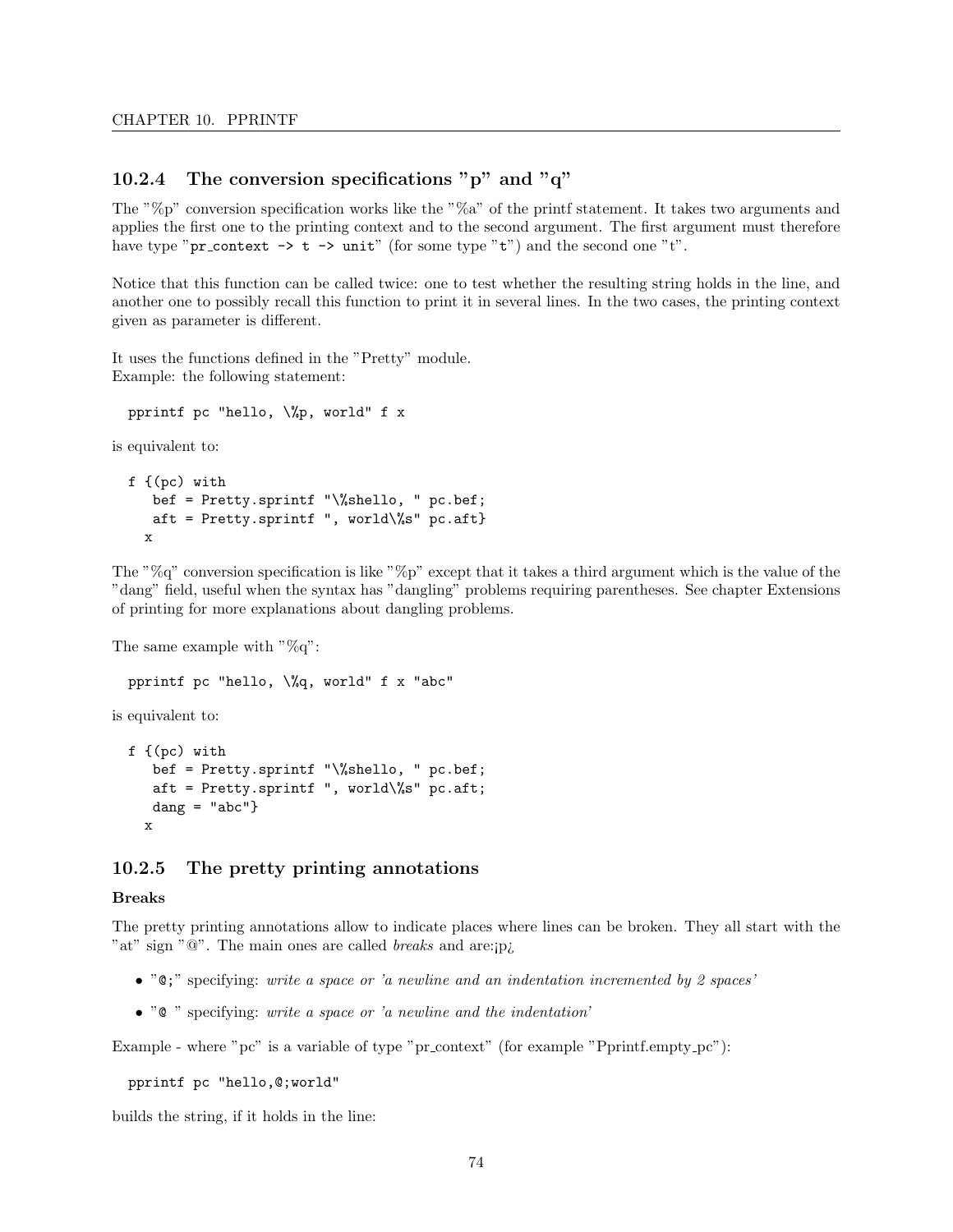hello, world

and if it does not:

hello, world

The second form:

pprintf pc "hello,@ world"

is printed the same way, if it holds in the line, and if it does not, as:

hello, world

The general form is:

• " $\mathbb{Q}$ ; <s o>", which is a break with "s" spaces if the string holds in the line, or an indentation offset (incrementation of the indentation) of "o" spaces if the string does not hold in the line.

The break " $\mathbf{Q}$ ;" is therefore equivalent to " $\mathbf{Q}$ ; <1 2>" and " $\mathbf{Q}$ " is equivalent to " $\mathbf{Q}$ ; <1 0>".

#### Parentheses

A second form of the pretty printing annotations is the parenthesization of format strings possibly containing other pretty printing annotations. They start with "@[" and end with "@]".

It allows to change the associativity of the breaks. For example:

pprintf pc "@[the quick brown fox@;jumps@]@;over the lazy dog"

If the whole string holds on the line, it is printed:

the quick brown fox jumps over the lazy dog

If the whole string does not hold on the line, but "the quick brow fox jumps" does, it is printed:

the quick brown fox jumps over the lazy dog

If the string "the quick brown fox jumps" does not hold on the line, the whole string is printed:

the quick brown fox jumps over the lazy dog

Conversely, if the code is right associated:

pprintf pc "the quick brown fox@;@[jumps@;over the lazy dog@]"

It can be printed:

the quick brown fox jumps over the lazy dog

or: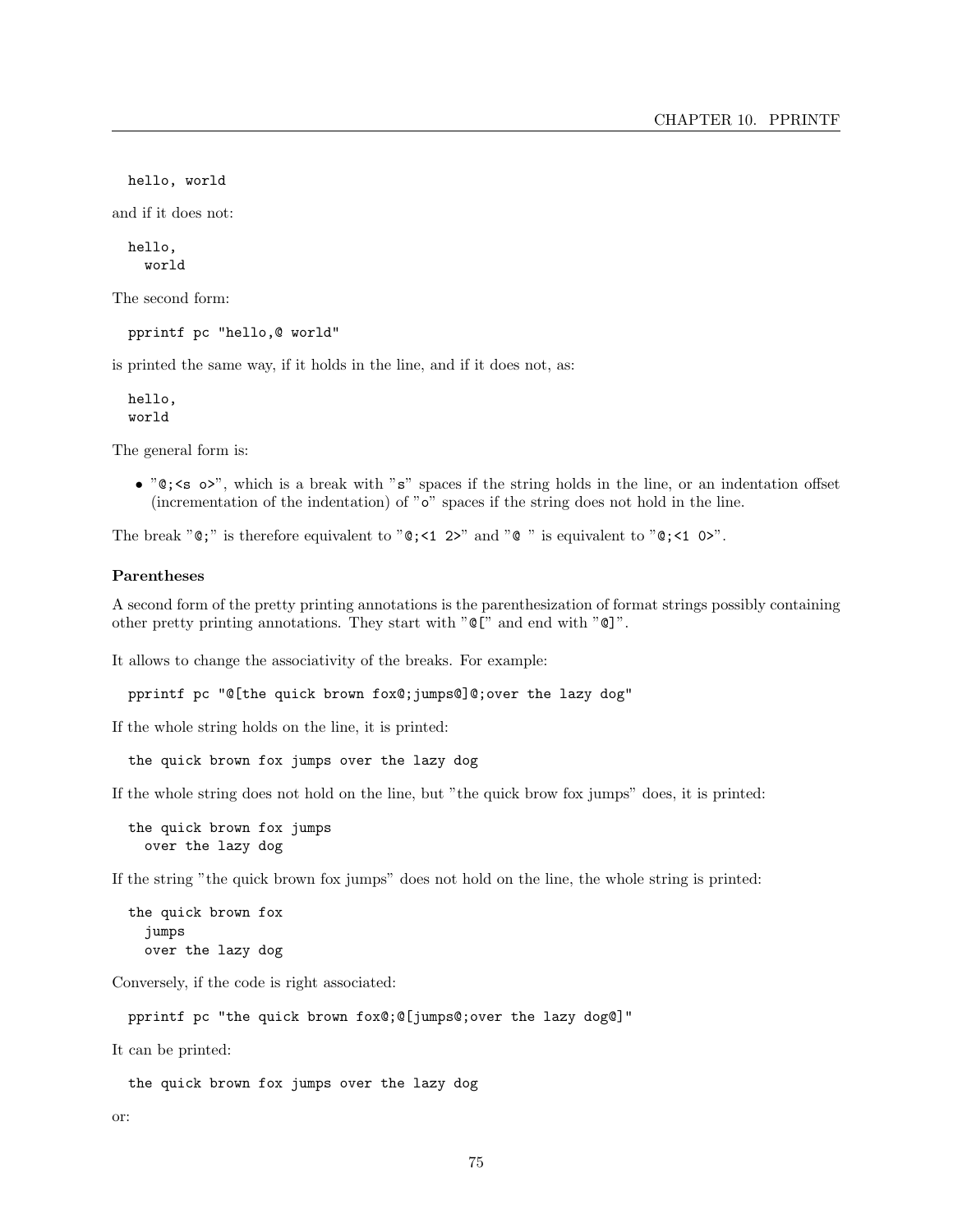```
the quick brown fox
  jumps over the lazy dog
```
or:

```
the quick brown fox
  jumps
    over the lazy dog
```
The default is left associativity: without parentheses, it is printed like in the first example.

#### Incrementation of indentation

The open parenthesis of the parenthesized form, " $\mathbb{C}$ " can be followed by " $\langle n \rangle$ " where "n" is a number. It increments the current indentation (for possible newlines in the parenthesized text) with this number.

Example:

```
pprintf pc "@[<4>Incrementation@;actually of six characters@]"
```
makes the string (if not holding in the line):

```
Incrementation
      actually of six characters
```
#### Break all or nothing

The open parenthesis of the parenthesized form, " $\mathbb{C}$ " can be followed by " $\langle a \rangle$ ". It specifies that if the string does not hold in the line, all breaks between the parentheses (at one only level) are printed in two lines, even if sub-strings could hold on the line. For example:

pprintf pc "@[<a>the quick brown fox@;jumps@;over the lazy dog@]"

can be printed only as:

the quick brown fox jumps over the lazy dog

or as:

the quick brown fox jumps over the lazy dog

#### Break all

The open parenthesis of the parenthesized form, " $\mathbb{Q}$ " can be followed by " $\lt b$ >". It specifies that all breaks are always printed in two lines. For example:

pprintf pc "@[<b>the quick brown fox@;jumps@;over the lazy dog@]"

is printed in all circumstances:

the quick brown fox jumps over the lazy dog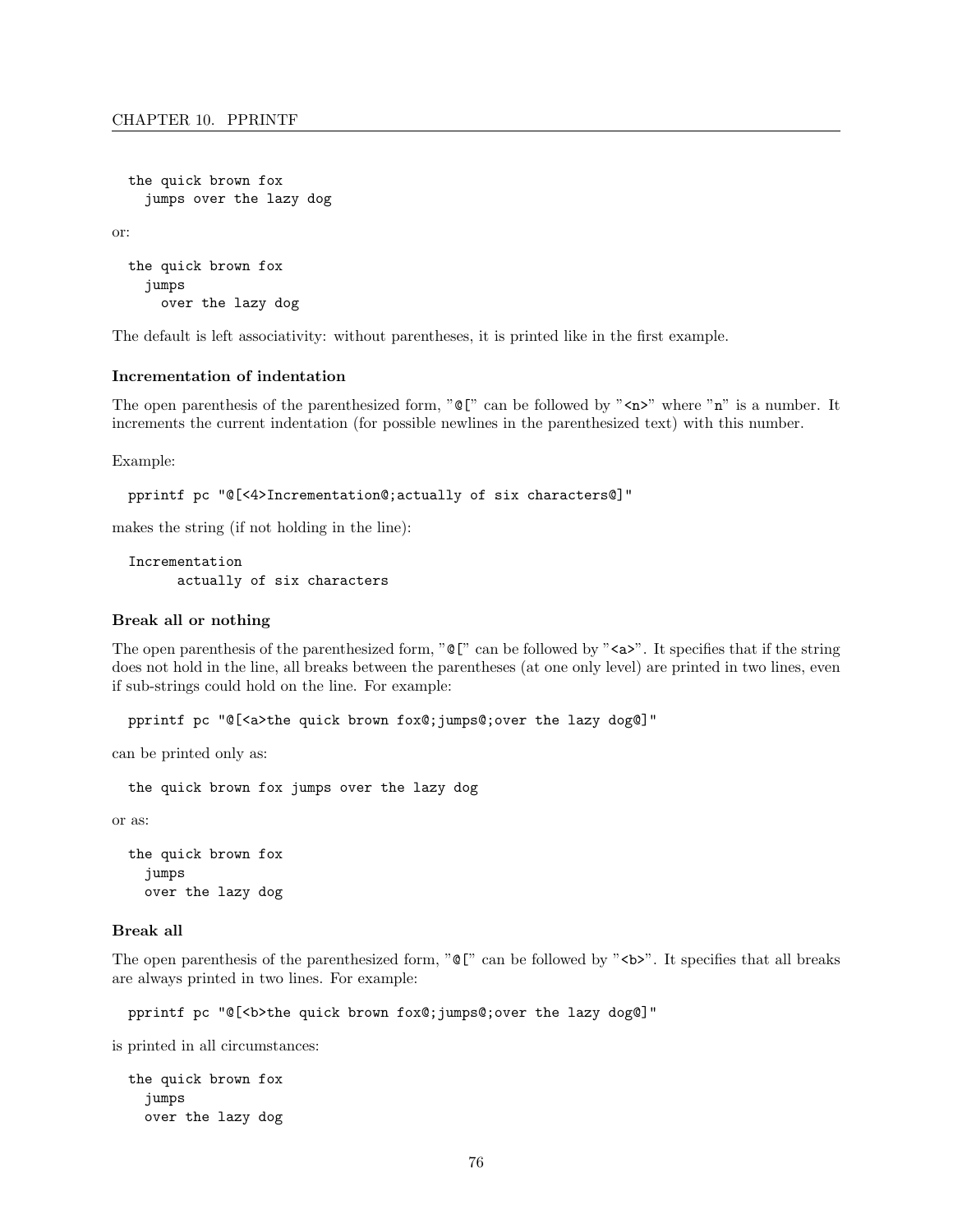#### Break all if

The open parenthesis of the parenthesized form, " $\mathbb{Q}$ " can be followed by " $\lt i$ ". Depending on the value of the boolean variable of the argument list, the breaks are all printed in two lines like with the "break all" option above, or not. For example:

```
pprintf pc "\%s@;@[<i>\%s,@;\%s@]" "good" True "morning" "everybody";
pprintf pc "\%s@;@[<i>\%s,@;\%s@]" "good" False "morning" "everybody";
```
are printed:

good morning, everybody good morning, everybody

#### Parentheses not neighbours of breaks

In the examples above, we can remark that the left parentheses are always the begin of the string or are preceeded by a break, and that the right parentheses are always the end of the string or followed by a break.

When the parentheses " $\mathbb{C}$ " and " $\mathbb{C}$ " are not preceeded or followed by the string begin nor end, nor preceeded or followed by breaks, they are considered as the "bef" or "aft" part of the neighbour string. For example, the following forms:

```
pprintf pc "the quick brown fox@[ jumps over@]"
```
and:

pprintf pc "@[the quick brown fox @]jumps over"

are respectively equivalent to:

let pc =  $\{(pc)$  with aft = sprintf " jumps over\%s" pc.aft} in Pretty.sprintf "\%sthe quick brown fox\%s" pc.bef pc.aft

and:

let  $pc = \{(pc)$  with bef = sprintf "\%sthe quick brown fox" pc.bef} in Pretty.sprintf "\%sjumps over\%s" pc.bef pc.aft

In these examples, the results are identical, but it can be important if the non-parenthesized part contain one or several "%p". In this case, the corresponding function receives the "bef" or "aft" part in its pr context variable and can take it into account when printing its data.

#### 10.2.6 Lprintf

"Lprintf" is like "pprintf" with the same parameters. It is equivalent to an call to the function "expand lprintf":

lprintf pc "..."

is equivalent to:

expand\_lprintf pc loc (fun pc -< pprintf pc "...")

The function "expand lprintf" and the variable "loc" must be defined by the user in the environment where "lprintf" is used.

"Lprintf" is used in predefined printers "pr\_r.ml" and "pr\_o.ml" to allow optional insertions of location comments in the output.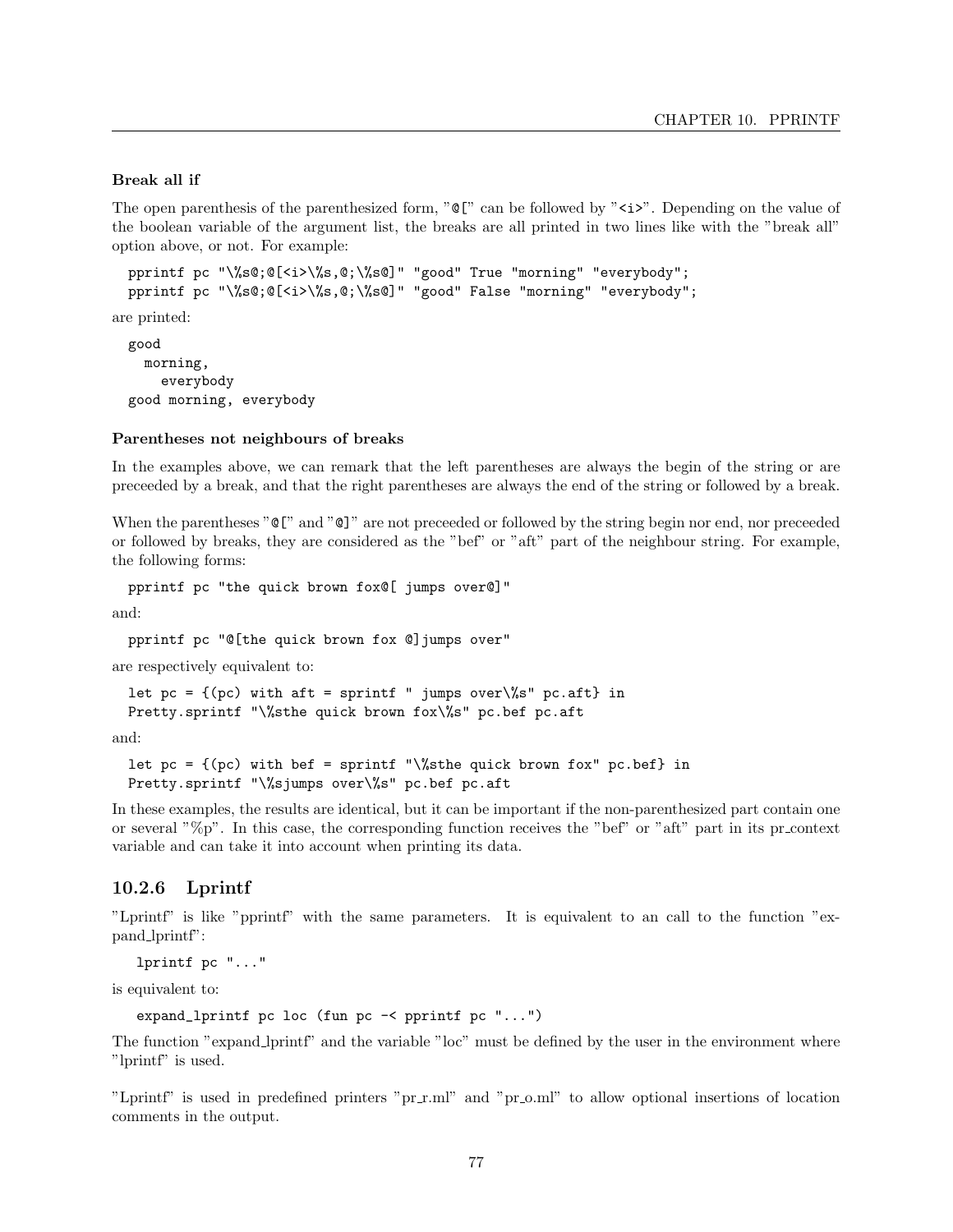## 10.3 Comparison with the OCaml modules Printf and Format

### 10.3.1 Pprintf and Printf

The statement "pprintf" acts like the function "Printf.sprintf". But since it requires this extra parameter of type "pr context" and needs the "%p" and "%q" conversions specifications (which do not exist in "Printf"), it was not possible to use the "Printf" machinery directly and a new statement had to be added.

The principle of "pprintf" and "sprintf" are the same. However, "pprintf" is a syntax extension and has no type by itself. It cannot be used alone or without all its required parameters.

## 10.3.2 Pprintf and Format

The pretty printing annotations look like the ones of the OCaml module Format. Actually, they have different semantics. They do not use *boxes* like "Format" does. In "pprintf" statement, the machinery acts only on indentations.

Notice that, with "pprintf", it is always possible to know the current indentation (it is the field "ind" of the "pr context" variable) and it is therefore possible to take decisions before printing.

For example, it is possible, in a printer of OCaml statements, to decide to print all match cases symmetrically, i.e. all with one line for each case or all with newlines after the patterns.

It is what is done in the option " $-flag E$ " added by the pretty printing kits "pr r.cmo" (pretty print in revised syntax) and "pr<sub>-</sub>o.cmo" (pretty print in normal syntax). See chapter Commands and Files or type "camlp5 pr\_r.cmo -help" or "camlp5 pr\_o.cmo -help".

Another difference is that the internal behaviour of this printing system is accessible, and it is always possible to use the basic functions of the "Pretty" module ("horiz vertic" and "sprintf") if the behaviour of "pprintf" is not what is desired by the programmer.

## 10.4 Relation with the Camlp5 extensible printers

The extensible printers of Camlp5 (see its corresponding chapter) use the type "pr context" of "pprintf". It is therefore possible to use "pprintf" in the semantic actions of the extensible printers. But it is not mandatory. An extensible printer can just use the "Pretty" module or even neither "pprintf" nor "Pretty".

The printing kits "pr\_r.ml" and "pr\_o.ml" (respectively pretty print in revised and in normal syntax) and some other related to them, are examples of usage of the "pprintf" statement.

## 10.5 The Pprintf module

See its section in the chapter "Library".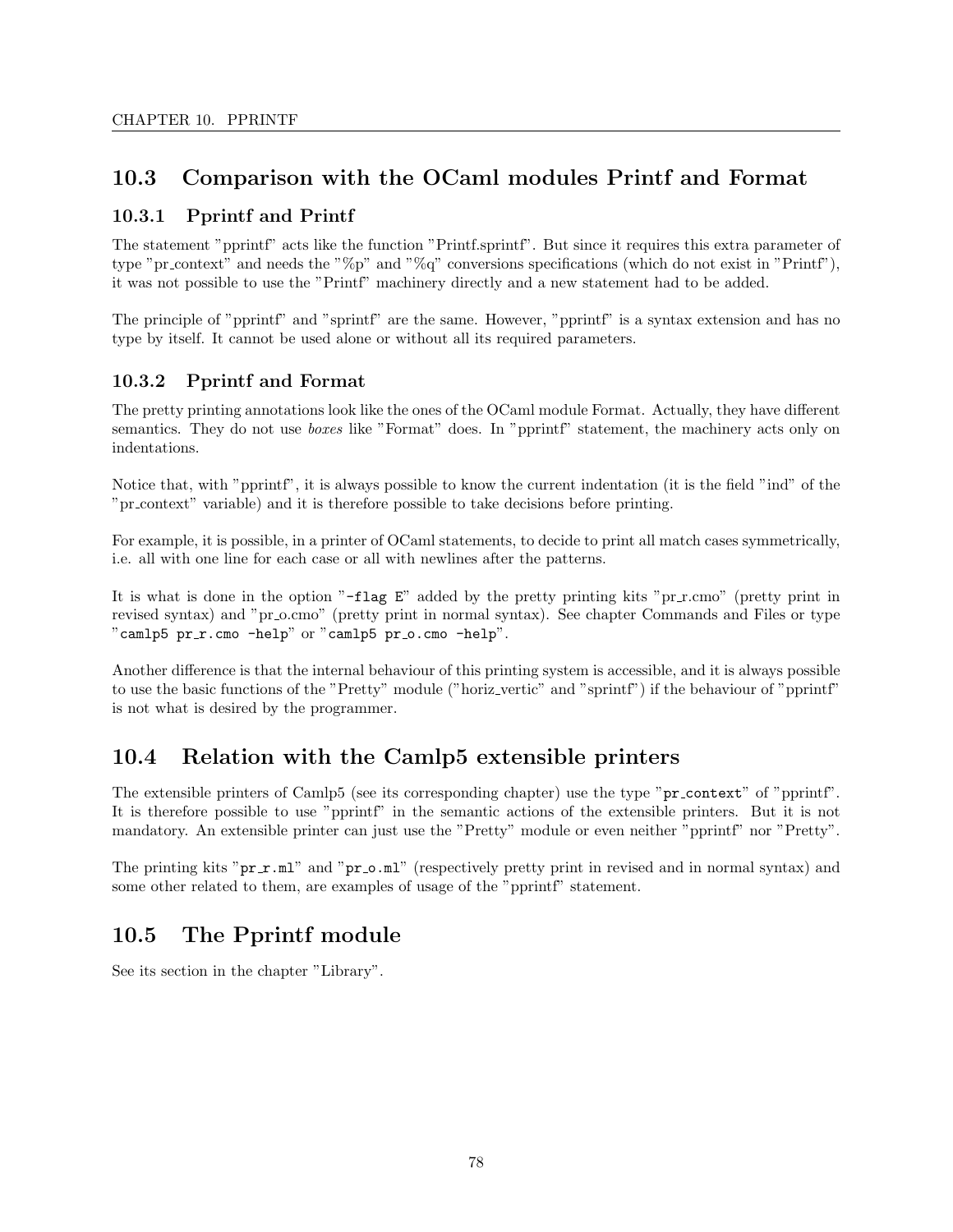## Chapter 11

## Pretty print

A pretty print system is provided in the library module Pretty. It allows one to pretty print data or programs. The Pretty module contains:

- The function "horiz\_vertic" to specify how data must be printed.
- The function "sprintf" to format strings.
- The variable "line length" which is a reference specifying the maximum lines lengths.

## 11.1 Module description

#### 11.1.1 horiz vertic

The function "horiz vertic" takes two functions as parameters. When invoked, it calls its first function. If that function fails with some specific internal error (that the function "sprintf" below may raise), the second function is called.

The type of "horiz\_vertic" is:

 $(\text{unit} \rightarrow 'a) \rightarrow (\text{unit} \rightarrow 'a) \rightarrow 'a)$ 

#### the horizontal function

The first function is said to be the "horizontal" function. It tries to pretty print the data on a single line. In the context of this function, if the strings built by the function "sprintf" (see below) contain newlines or have lengths greater than "line length", the function fails (with a internal exception local to the module).

#### the vertical function

In case of failure of the "horizontal function", the second function of "horiz vertic", the "vertical" function, is called. In the context of that function, the "sprintf" function behaves like the normal "sprintf" function of the OCaml library module "Printf".

#### 11.1.2 sprintf

The function "sprintf" works like its equivalent in the module "Printf" of the OCaml library, and takes the same parameters. Its difference is that if it is called in the context of the first function (the "horizontal" function) of the function "horiz vertic" (above), all strings built by "sprintf" are checked for newlines or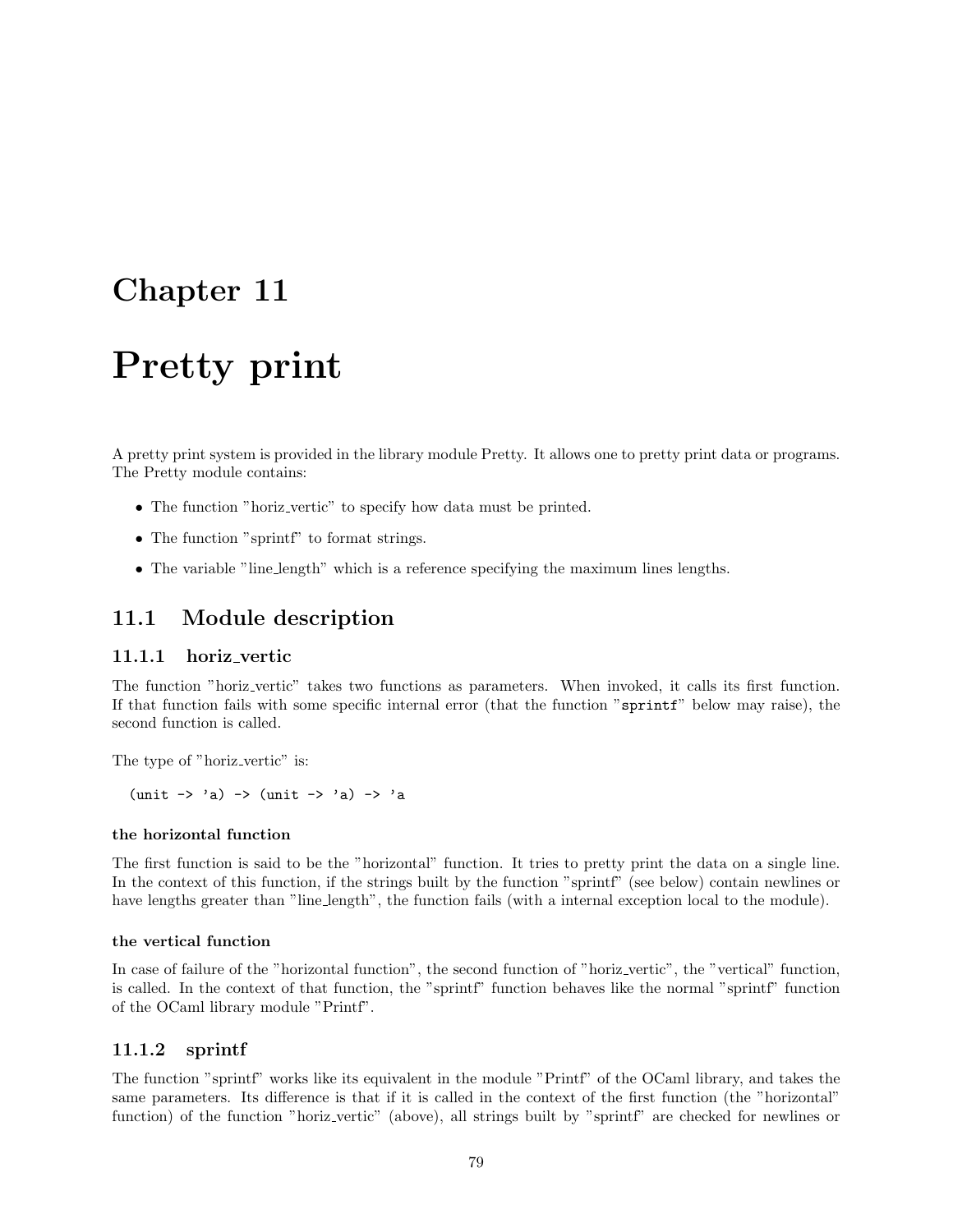#### CHAPTER 11. PRETTY PRINT

length greater than the maximum line length. If either occurs, the "sprintf" function fails and the horizontal function fails.

If "sprintf" is not in the context of the horizontal function, it behaves like the usual "sprintf" function.

#### 11.1.3 line length

The variable "line length" is a reference holding the maximum line length of lines printed horizontally. Its default is 78. This can be changed by the user before using "horiz\_vertic".

#### 11.1.4 horizontally

The call "horizontally ()" returns a boolean telling whether the context is horizontal.

### 11.2 Example

Suppose you want to pretty print the XML code "<li>something</li>". If the "something" is short, you want to see:

#### <li>something</li>

If the "something" has several lines, you want to see that:

```
\langleli>
    something
\langle/li\rangle
```
A possible implementation is:

```
open Pretty;
horiz_vertic
  (fun () -> sprintf "<li>something</li>")
  (fun () \rightarrow sprintf "<li>\n something\n</li>");
```
Notice that the "sprintf" above is the one of the library Pretty.

Notice also that, in a program displaying XML code, this "something" may contain other XML tags, and is therefore generally the result of other pretty printing functions, and the program should rather look like:

```
horiz_vertic
  (fun () -> sprintf "<li>\%s</li>" (print something))
  (fun () -> sprintf "<li>\n \%s\n</li>" (print something))
```
Parts of this "something" can be printed horizontally and other vertically using other calls to "horiz vertic" in the user function "print" above. But it is important to remark that if they are called in the context of the first function parameter of "horiz vertic" above, only horizontal functions are accepted: the first failing "horizontal" function triggers the failure of the horizontal pretty printing.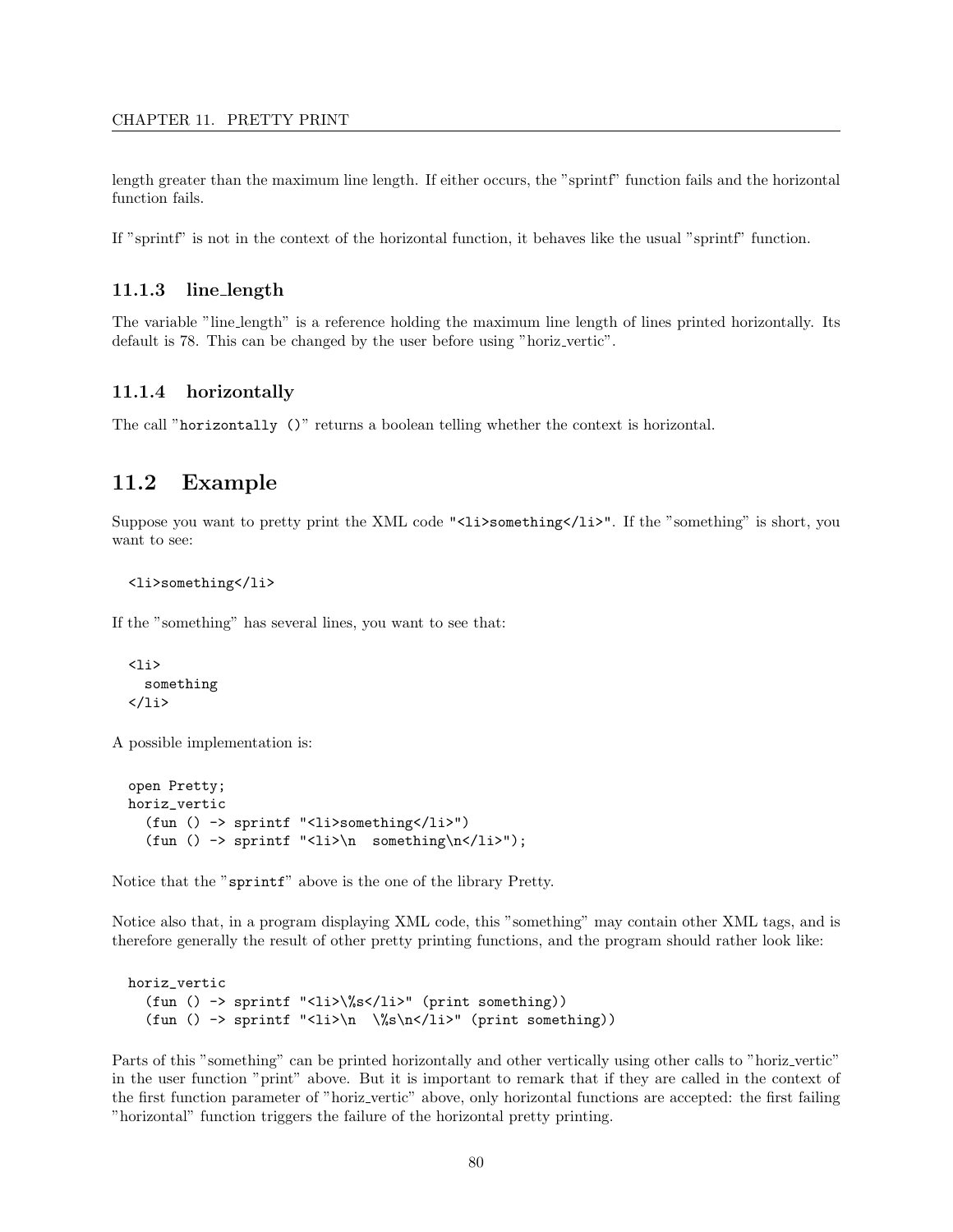## 11.3 Programming with Pretty

#### 11.3.1 Hints

Just start with a call to "horiz\_vertic".

As its first function, use "sprintf" just to concat the strings without putting any newlines or indentations, e.g. just using spaces to separate pieces of data.

As its second function, consider how you want your data to be cut. At the cutting point or points, add newlines. Notice that you probably need to give the current indentation string as parameter of the called functions because they need to be taken into account in the called "horizontal" functions.

In the example below, don't put the indentation in the sprintf function but give it as parameter of your "print" function:

```
horiz_vertic
  (fun () -> sprintf "<li>\%s</li>" (print "" something))
  (fun () -> sprintf "<li>\n\%s\n</li>" (print " " something))
```
Now, the "print" function could look like, supposing you print other things with "other" of the current indentation and "things" with a new shifted one:

```
value print ind something =
 horiz_vertic
    (fun () -> sprintf "\%sother things..." ind)
    (fun () -> sprintf "\%sother\n\%s things..." ind ind);
```
Supposing than "other" and "things" are the result of two other functions "print other" and "print things", your program could look like:

```
value print ind (x, y) =horiz_vertic
    (fun () -> sprintf "\%s\%s \%s" ind (print_other 0 x) (print_things 0 y))
    (fun () -> sprintf "\%s\n\%s" (print_other ind x) (print_things (ind ^ " ") y));
```
#### 11.3.2 How to cancel a horizontal print

If you want to prevent a pretty printing function from being called in a horizontal context, constraining the pretty print to be on several lines in the calling function, just do:

```
horiz_vertic
  (fun () \rightarrow sprintf "\n")
  (fun () \rightarrow ... (* your normal pretty print *))
```
In this case, the horizontal print always fails, due to the newline character in the sprintf format.

## 11.4 Remarks

#### 11.4.1 Kernel

The module "Pretty" is intended to be basic, a "kernel" module to pretty print data. It presumes that the user takes care of the indentation. Programs using "Pretty" are not as short as the ones using "Format" of the OCaml library, but are more flexible. To pretty print with a shorter syntax like in the OCaml module "Format" (with the "@" convention), see statement "pprintf" (which internally uses the module "Pretty").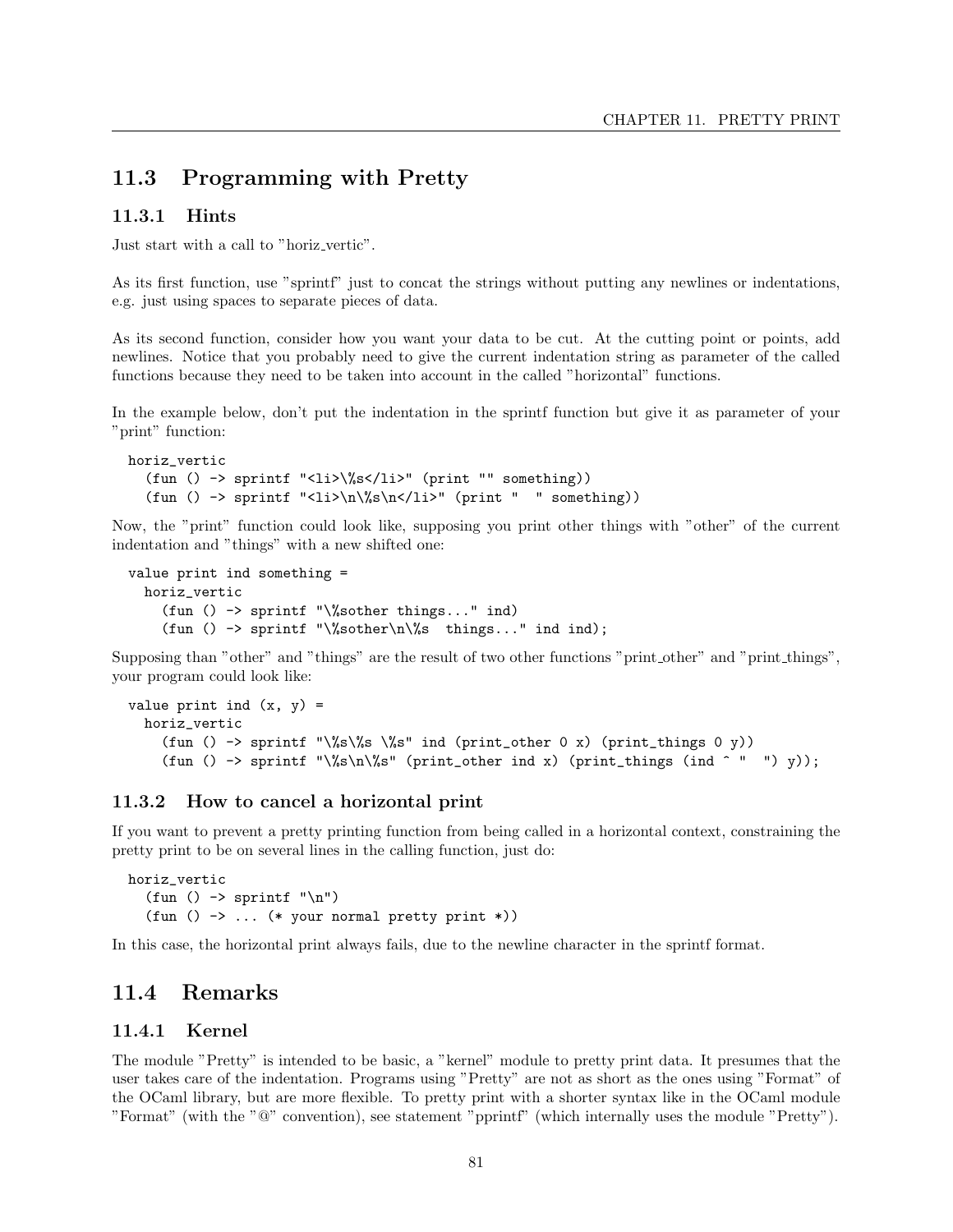#### 11.4.2 Strings vs Channels

In "Pretty", the pretty printing is done only on strings, not on files. To pretty print files, just build the strings and print them afterwards with the usual output functions. Notice that OCaml allocates and frees strings quickly, and if pretty printed values are not huge, which is generally the case, it is not a real problem, memory sizes these days being more than enough for this job.

#### 11.4.3 Strings or other types

The "horiz vertic" function can return values of types other than "string". For example, if you are interested only in the result of horizontal context and not on the vertical one, it is perfectly correct to write:

```
horiz_vertic
  (fun () -> Some (sprintf "I hold on a single line")
  (fun () -> None)
```
#### 11.4.4 Why raising exceptions ?

One could ask why this pretty print system raises internal exceptions. Why not simply write the pretty printing program like this:

- 1. first build the data horizontally (without newlines)
- 2. if the string length is lower than the maximum line length, return it
- 3. if not, build the string by adding newlines in the specific places

This method works but is generally very slow (exponential in time) because while printing horizontally, many useless strings are built. If, for example, the final printed data holds on 50 lines, tens of lines may be built uselessly again and again before the overflowing is corrected.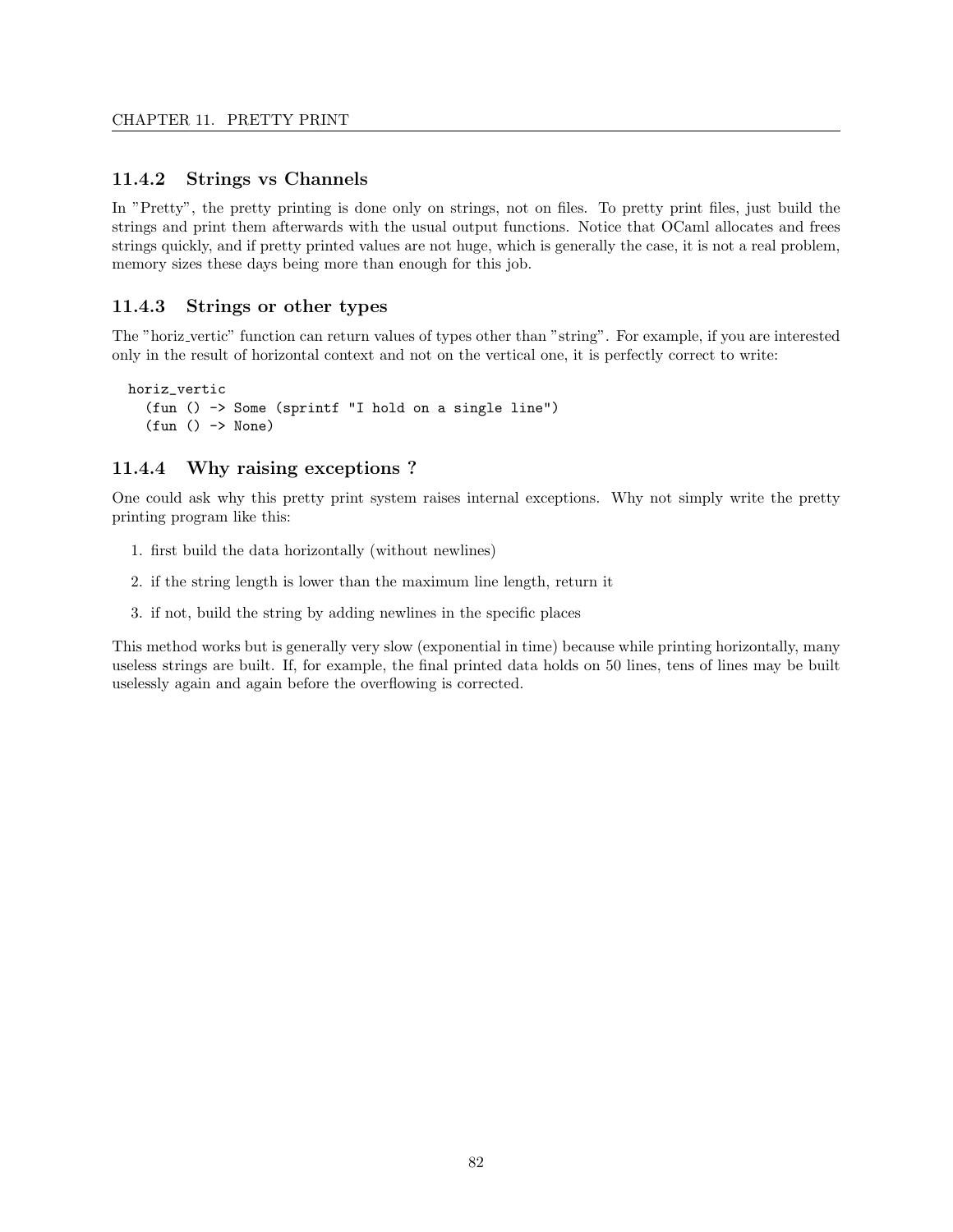## Part III

# Language extensions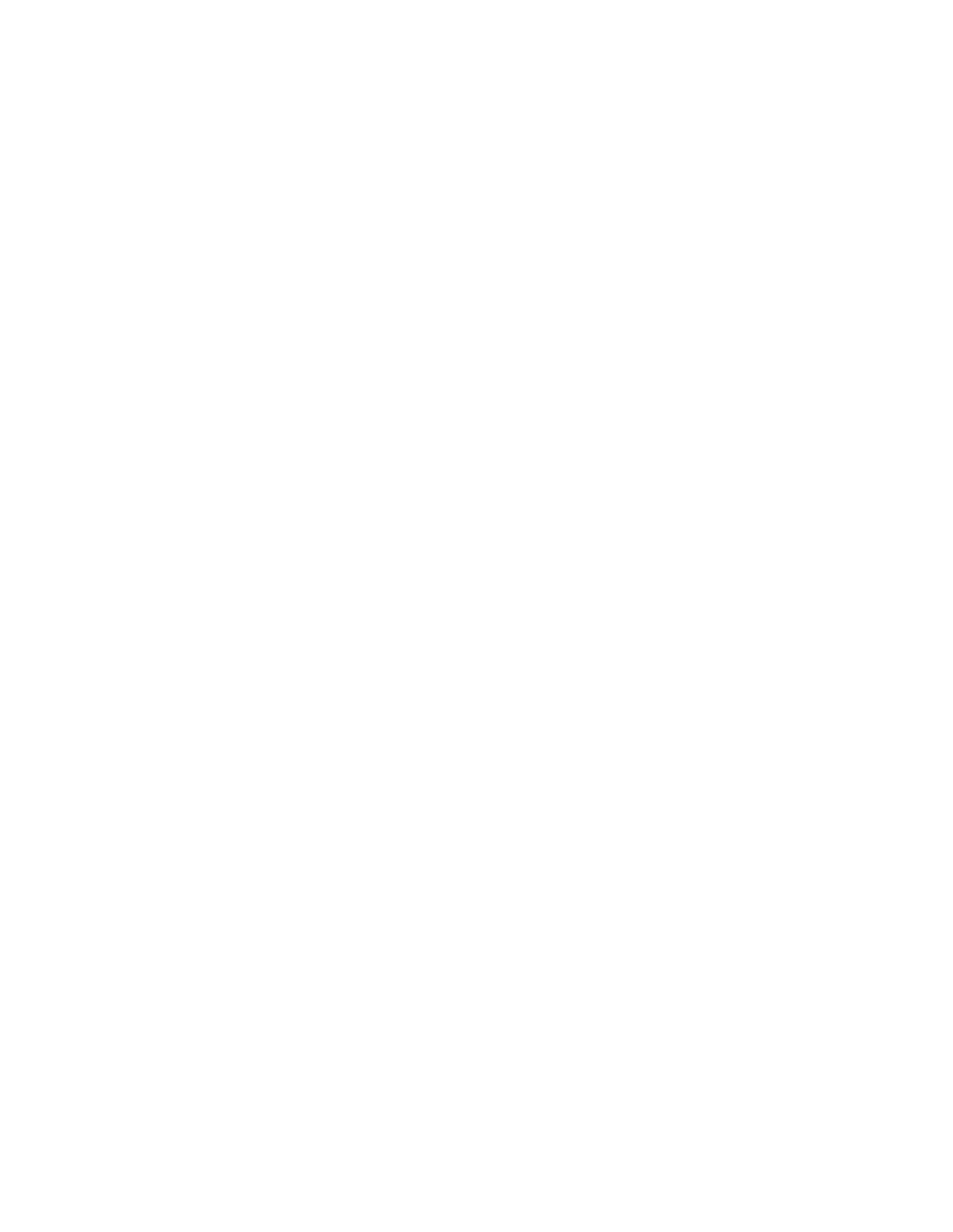## Chapter 12

## Locations

The location is a concept often used in Camlp5, bound to where errors occur in the source. The basic type is "Ploc.t" which is an abstract type.

## 12.1 Definitions

Internally a location is a pair of source *positions*: the beginning and the end of an element in the source (file or interactive). A located element can be a character (the end is just the beginning plus one), a token, or a longer sequence generally corresponding to a grammar rule.

A position is a count of characters since the beginning of the file, starting at zero. When a couple of positions define a location, the first position is the position of the first character of the element, and the last position is the first character not part of the element. The location length is the difference between those two numbers. Notice that the position corresponds exactly to the character count in the streams of characters.

In the extensible grammars, a variable with the specific name "loc" is predefined in all semantic actions: it is the location of the associated rule. Since the syntax tree quotations generate nodes with "loc" as location part, this allow to generate grammars without having to consider source locations.

It is possible to change the name "loc" to another name, through the parameter "-loc" of the Camlp5 commands.

Remark: the reason why the type "location" is abstract is that in future versions, it may contain other informations, such as the associated comments, the type (for expressions nodes), things like that, without having to change the already written programs.

## 12.2 Building locations

Tools are provided in the module "Ploc" to manage locations.

First, "Ploc.dummy" is a dummy location used when the element does not correspond to any source, or if the programmer does not want to worry about locations.

The function "Ploc.make" builds a location from three parameters:

• the line number, starting at 1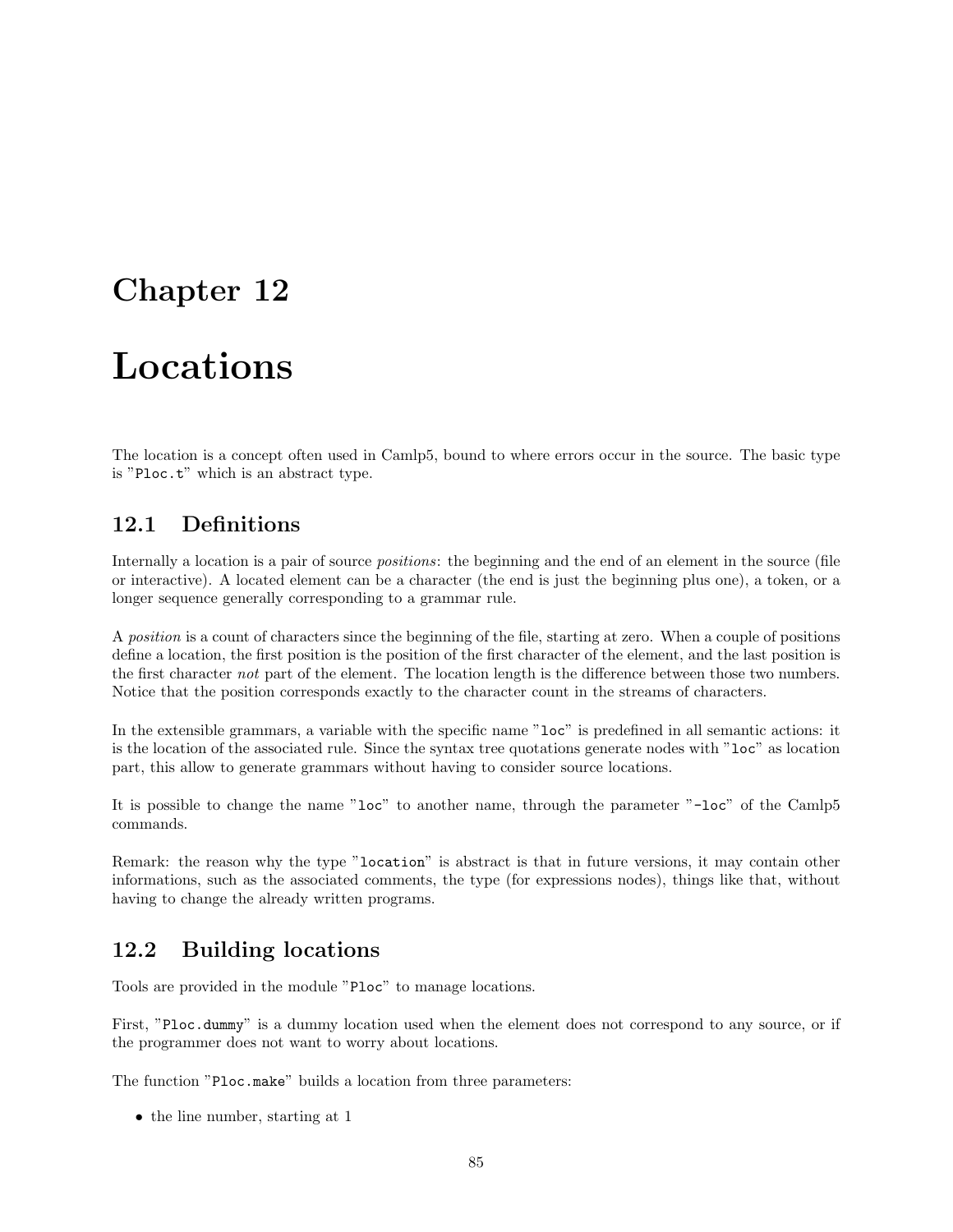- the position of the first column of the line
- a couple of positions of the location: the first one belonging to the given line, the second one being able to belong to another line, further.

If the line number is not known, it is possible to use the function "Ploc.make unlined" taking only the couple of positions of the location. In this case, error messages may indicate the first line and a big count of characters from this line (actually from the beginning of the file). With a good text editor, it is possible, to find the good location, anyway.

If the location is built with "Ploc.make unlined", and if your program displays a source location itself, it is possible to use the function "Ploc.from file" which takes the file name and the location as parameters and return, by reading that file, the line number, and the character positions of the location.

## 12.3 Raising with a location

The function "Ploc.raise" allows one to raise an exception together with a location. All exceptions raised in the extensible grammars use "Ploc.raise". The raised exception is "Ploc.Exc" with two parameters: the location and the exception itself.

Notice that "Ploc.raise" just reraises the exception if it is already the exception "Ploc.Exc", ignoring then the new given location.

A paradigm to print exceptions possibly enclosed by "Ploc.Exc" is to write the "try..with" statement like this:

```
try ... with exn ->
  let exn =
    match exn with
    [ Ploc.Exc loc exn -> do { ... print the location ...; exn }
    | - \rightarrow exn ]
  in
  match exn with
  ...print the exception which is *not* located...
```
## 12.4 Other functions

Some other functions are provided:

```
Ploc.first_pos
```
returns the first position (an integer) of the location.

```
Ploc.last_pos
```
returns the last position (an integer) of the location (position of the first character not belonging to the element.

Ploc.line nb

returns the line number of the location or -1 if the location does not contain a line number (i.e. built by "Ploc.make\_unlined").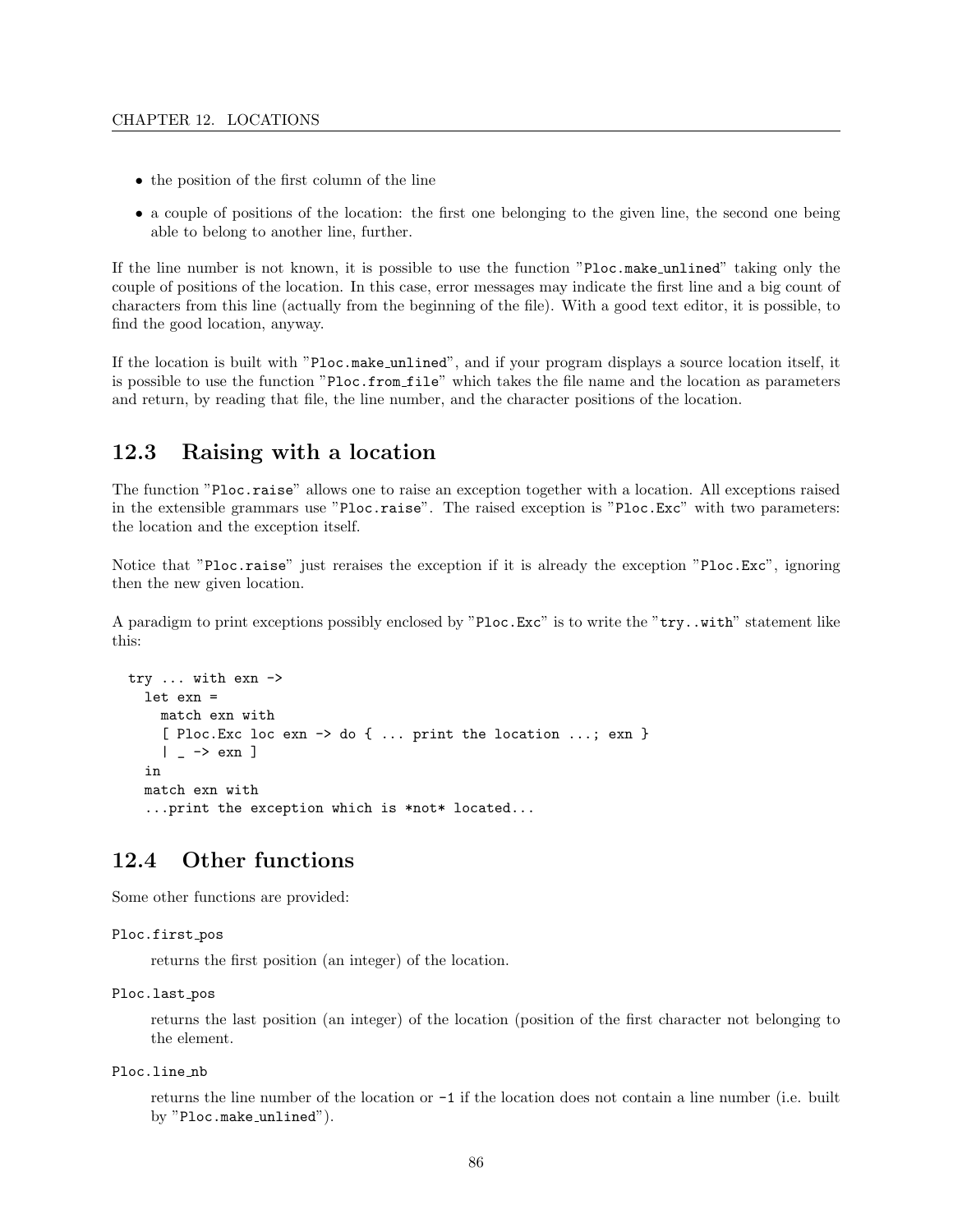#### Ploc.bol\_pos

returns the position of the beginning of the line of the location. It is zero if the location does not contain a line number (i.e. built by "Ploc.make unlined").

And still other ones used in Camlp5 sources:

#### Ploc.encl

"Ploc.encl loc1 loc2" returns the location starting at the smallest begin of "loc1" and "loc2" and ending at their greatest end.. In simple words, it is the location enclosing "loc1" and "loc2" and all what is between them.

#### Ploc.shift

"Ploc.shift sh loc" returns the location "loc" shifted with "sh" characters. The line number is not recomputed.

#### Ploc.sub

"Ploc.sub loc sh len" is the location "loc" shifted with "sh" characters and with length "len". The previous ending position of the location is lost.

#### "Ploc.after"

"Ploc.after loc sh len" is the location just after "loc" (i.e. starting at the end position of "loc"), shifted with "sh" characters, and of length "len".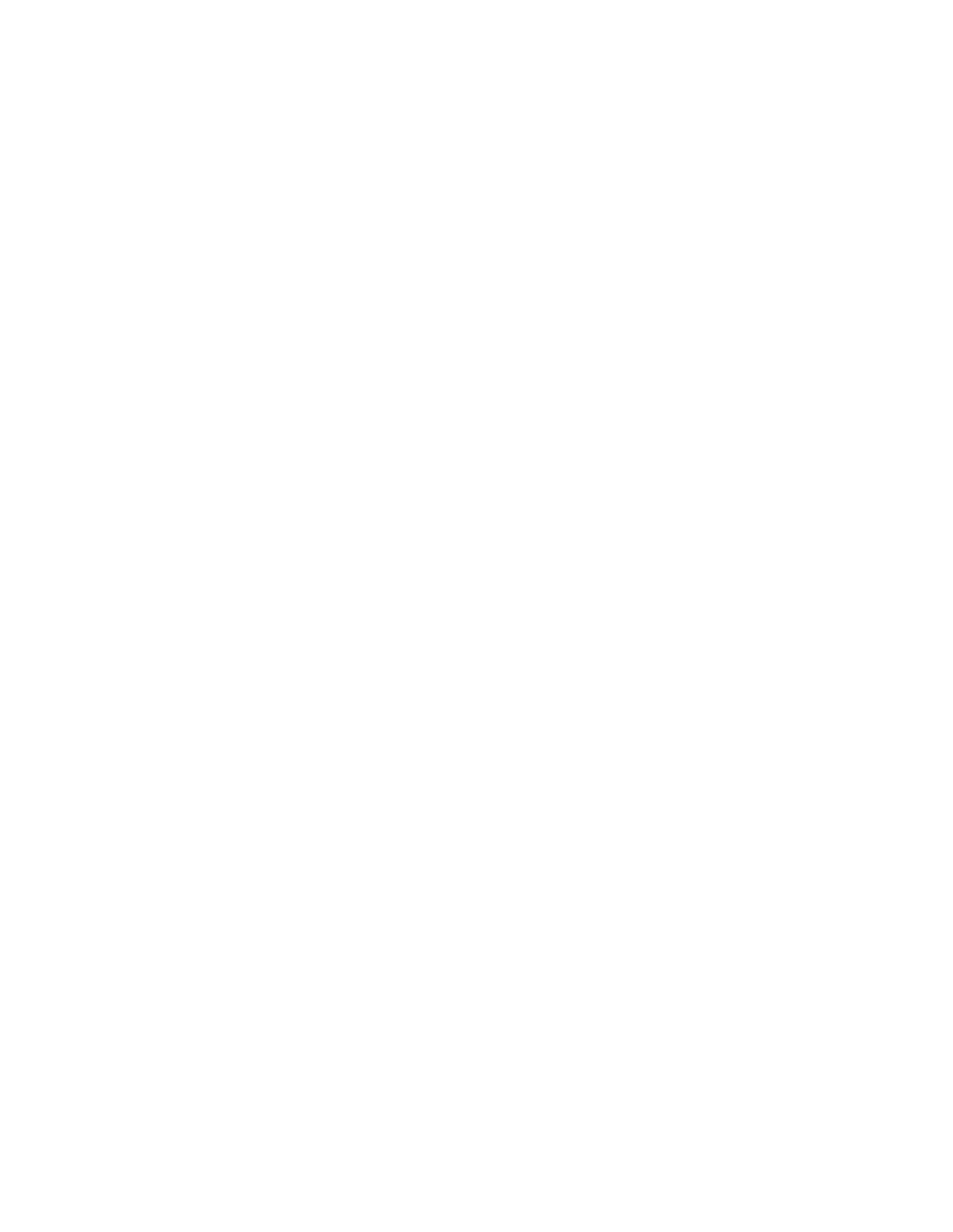## Chapter 13

## Syntax tree

In Camlp5, one often uses syntax trees. For example, in grammars of the language (semantic actions), in pretty printing (as patterns), in optimizing syntax code (typically stream parsers). Syntax trees are mainly defined by sum types, one for each kind of tree: "expr" for expressions, "patt" for patterns, "ctyp" for types, "str\_item" for structure items, and so on. Each node corresponds to a possible value of this type.

## 13.1 Transitional and Strict modes

Since version 5.00 of Camlp5, the definition of the syntax tree has been different according to the mode Camlp5 has been installed:

- In transitional mode, this definition is the same than in the previous Camlp5 versions.
- In *strict* mode, many constructor parameters have a type enclosed by the predefined type "Ploc.vala".

The advantage of the transitional mode is that the abstract syntax tree is fully compatible with previous versions of Camlp5. Its drawback is that when using the syntax tree quotations in user syntax, it is not possible to use antiquotations, a significatant limitation.

In strict mode, the abstract syntax is not compatible with versions of Camlp5 previous to 5.00. Most of the parameters of the constructor are enclosed with the type "Ploc.vala" whose aim is to allow nodes to be either of the type argument, or an antiquotation. In this mode, the syntax tree quotations in user syntax can be used, with the same power of the previous syntax tree quotations provided by Camlp5.

### 13.2 Compatibility

As there is a problem of compatibility in strict mode, a good solution, for the programmer, is to always use syntax trees using quotations, which is backward compatible. See the chapter about syntax tree in strict mode.

For example, if the program made a value of the syntax tree of the "let" statement, like this:

ExLet loc rf pel e

In strict mode, to be equivalent, this expression should be rewritten like this:

ExLet loc (Ploc.VaVal rf) (Ploc.VaVal pel) e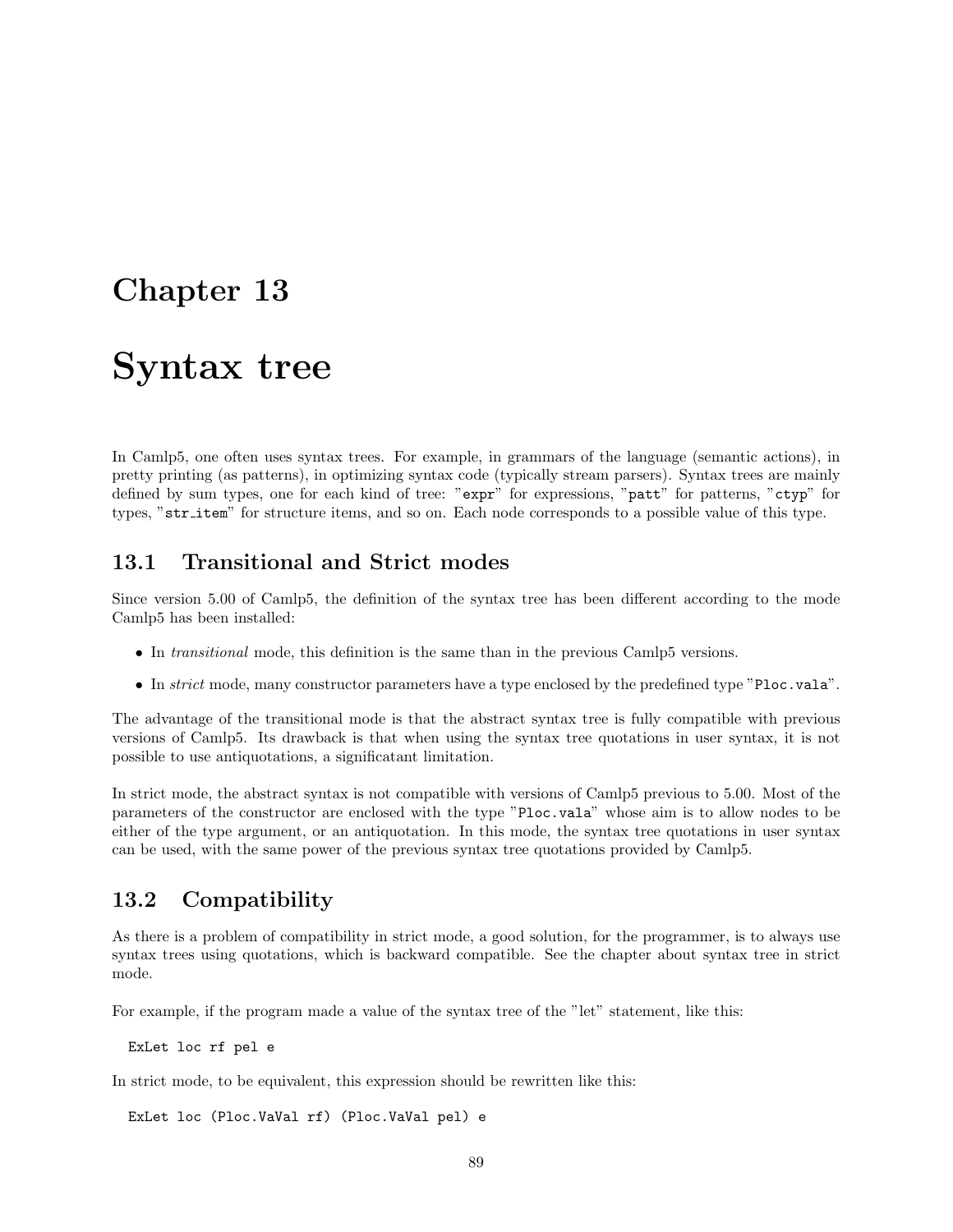#### CHAPTER 13. SYNTAX TREE

where "Ploc.VaVal" is a value of the type "vala" defined in the module Ploc (see its section "pervasives").

This necessary conversion is a drawback if the programmer wants that his programs remain compilable with previous versions of Camlp5.

The recommended solution is to always write this code with quotations, namely, in this example, like this:

<:expr< let \$flag:rf\$ \$list:pel\$ in \$e\$ >>

The quotation expanders ensure that, in strict mode, the variable "rf" is still of type "bool", and that the variable "pel" of type "list (patt \* expr)", by enclosing them around "Ploc.VaVal".

In transitional mode, it is equivalent to the first form above. In strict mode, it is equivalent to the second form. And the previous versions of Camlp5 also recognizes this form.

### 13.3 Two quotations expanders

Camlp5 provides two quotations expanders of syntax trees: "q MLast.cmo" and "q ast.cmo".

Both allow writing syntax trees in concrete syntax as explained in the previous section.

The first one, "q MLast.cmo" requires that the contents of the quotation be in revised syntax without any syntax extension (even the stream parsers). It works in transitional and in strict modes.

The second one, "q\_ast.cmo" requires that the contents of the quotation be in the current user syntax (normal, revised, lisp, scheme, or other) and can accept all the syntax extensions he added to compile his program. It fully works only in strict mode. In transitional mode, the antiquotations are not available.

## 13.4 Syntax tree and Quotations in the two modes

For the detail of the syntax tree and the quotations forms, see the chapters about the syntax tree in transitional mode and the syntax tree in strict mode.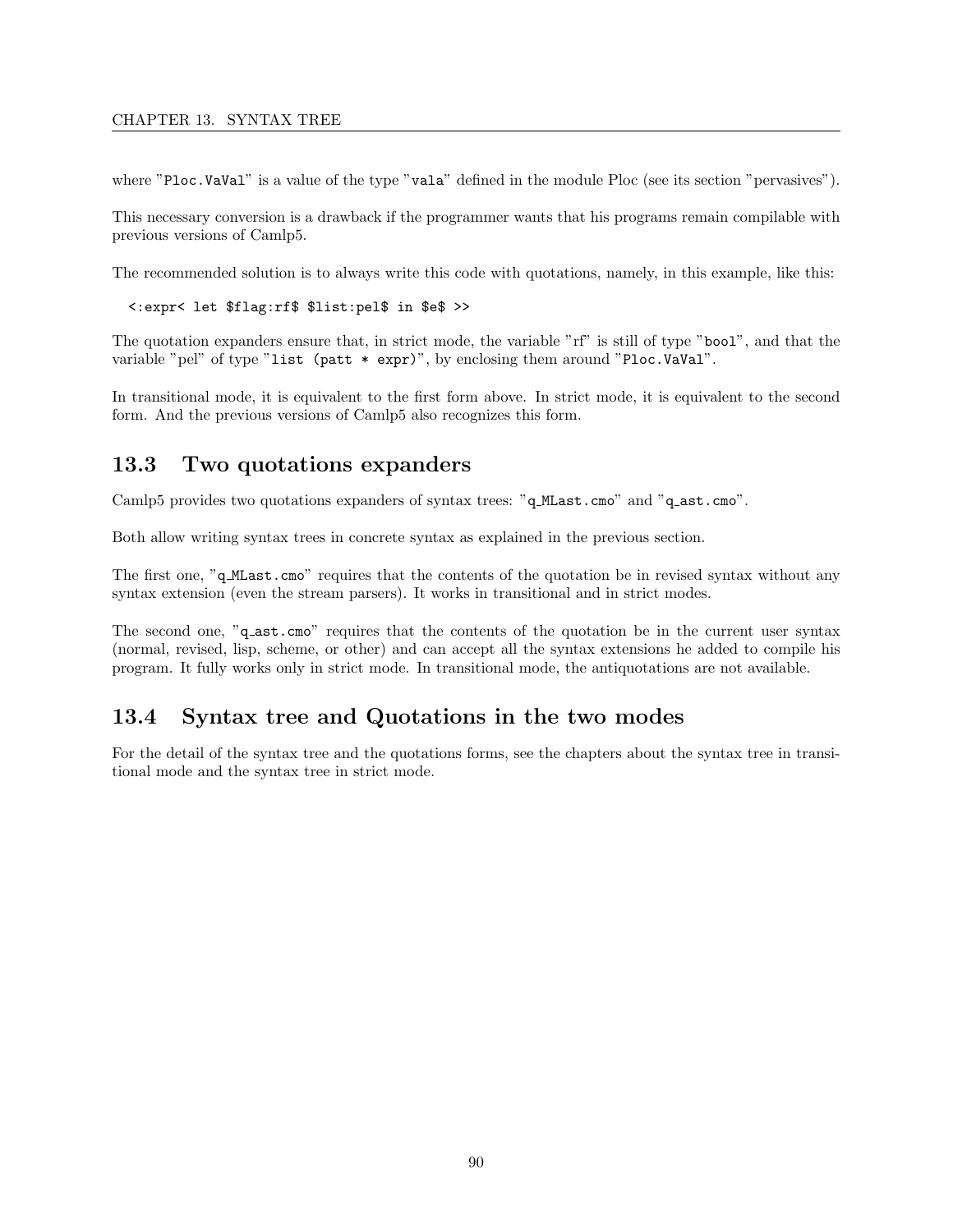## Chapter 14

## Syntax tree - transitional mode

This chapter presents the Camlp5 syntax tree when Camlp5 is installed in transitional mode.

## 14.1 Introduction

This syntax tree is defined in the module "MLast" provided by Camlp5. Each node corresponds to a syntactic entity of the corresponding type.

For example, the syntax tree of the statement " $if$ " can be written:

MLast.ExIfe loc e1 e2 e3

where "loc" is the location in the source, and "e1", "e2" and "e3" are respectively the expression after the "if", the one after the "then" and the one after the "else".

If a program needs to manipulate syntax trees, it can use the nodes defined in the module "MLast". The programmer must know how the concrete syntax is transformed into this abstract syntax.

A simpler solution is to use one of the quotation kit "q MLast.cmo". It proposes quotations which represent the abstract syntax (the nodes of the module "MLast") into concrete syntax with antiquotations to bind variables inside. The example above can be written:

<:expr< if \$e1\$ then \$e2\$ else \$e3\$ >>

This representation is very interesting when one wants to manipulate complicated syntax trees. Here is an example taken from the Camlp5 sources themselves:

```
<:expr<
  match try Some $f$ with [ Stream.Failure -> None ] with
  [ Some $p$ -> $e$
  | _ -> raise (Stream.Error $e2$) ]
\rightarrow
```
This example was in a position of a pattern. In abstract syntax, it should have been written:

```
MLast.ExMat _
  (MLast.ExTry _ (MLast.ExApp _ (MLast.ExUid _ "Some") f)
     [(MLast.PaAcc _ (MLast.PaUid _ "Stream") (MLast.PaUid _ "Failure"),
```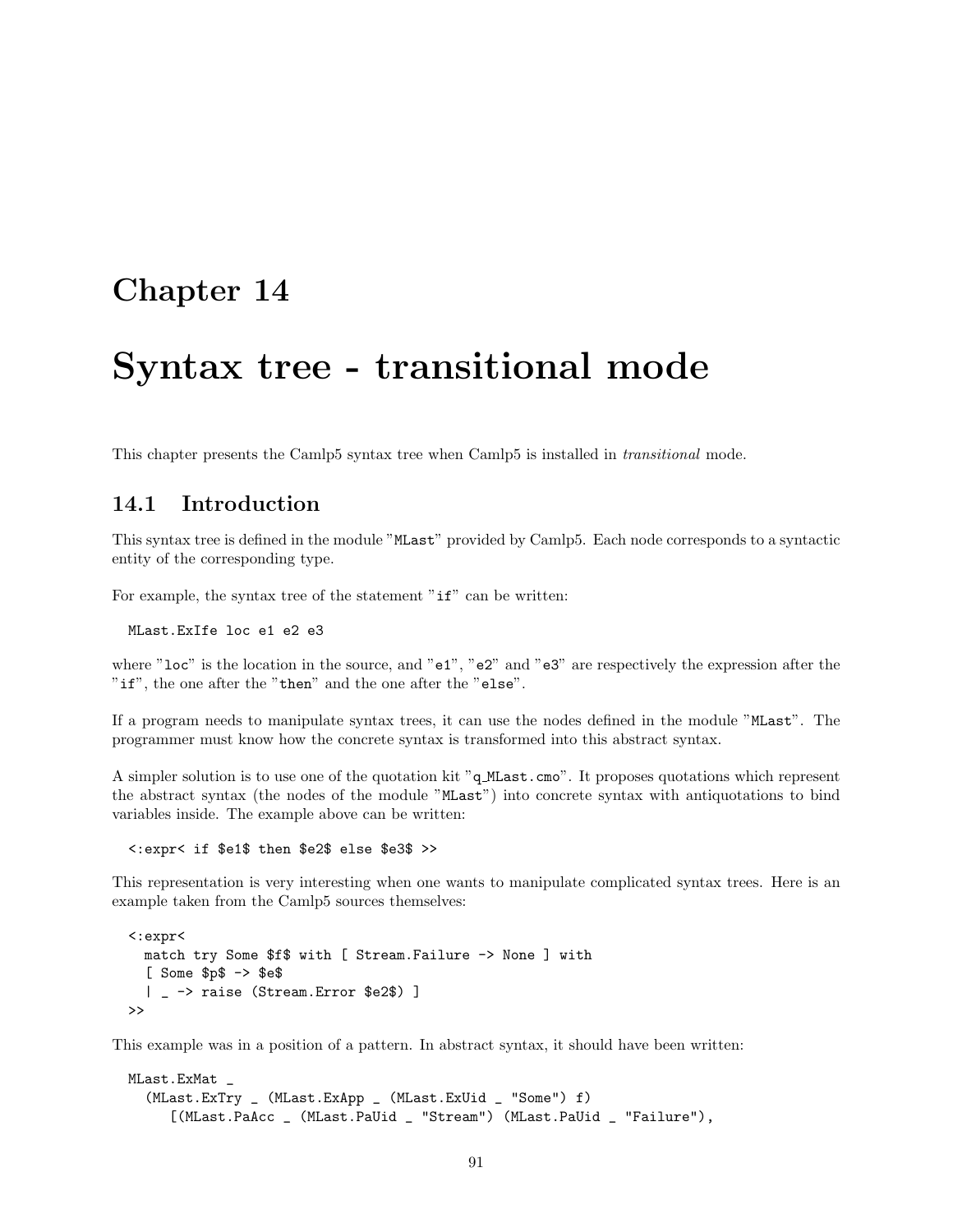```
None, MLast.ExUid _ "None")])
[(MLast.PaApp _ (MLast.PaUid _ "Some") p, None, e);
 (MLast.PaAny _, None,
 MLast.ExApp _ (MLast.ExLid _ "raise")
   (MLast.ExApp _
       (MLast.ExAcc _ (MLast.ExUid _ "Stream") (MLast.ExUid _ "Error"))
      e2))]
```
Which is less readable and much more complicated to build and update.

Instead of thinking of "a syntax tree", the programmer can think of "a piece of program".

## 14.2 Location

In all syntax tree nodes, the first parameter is the source location of the node.

#### 14.2.1 In expressions

When a quotation is in the context of an expression, the location parameter is "loc" in the node and in all its possible sub-nodes. Example: if we consider the quotation:

<:sig\_item< value foo : int -> bool >>

This quotation, in a context of an expression, is equivalent to:

```
MLast.SgVal loc "foo"
  (MLast.TyArr loc (MLast.TyLid loc "int") (MLast.TyLid loc "bool"));
```
The name "loc" is predefined. However, it is possible to change it, using the argument "-loc" of the Camlp5 shell commands.

Consequently, if there is no variable "loc" defined in the context of the quotation, or if it is not of the correct type, a semantic error occur in the OCaml compiler ("Unbound value loc").

Note that in the extensible grammars, the variable "loc" is bound, in all semantic actions, to the location of the rule.

If the created node has no location, the programmer can define a variable named "loc" equal to "Ploc.dummy".

#### 14.2.2 In patterns

When a quotation is in the context of a pattern, the location parameter of all nodes and possible sub-nodes is set to the wildcard  $("_")$ . The same example above:

```
<:sig_item< value foo : int -> bool >>
```
is equivalent, in a pattern, to:

```
MLast.SgVal _ "foo"
  (MLast.TyArr _ (MLast.TyLid _ "int") (MLast.TyLid _ "bool"))
```
However, it is possible to generate a binding of the variable "loc" on the top node by writing a "colon" before the "less" in the quotation. The same example: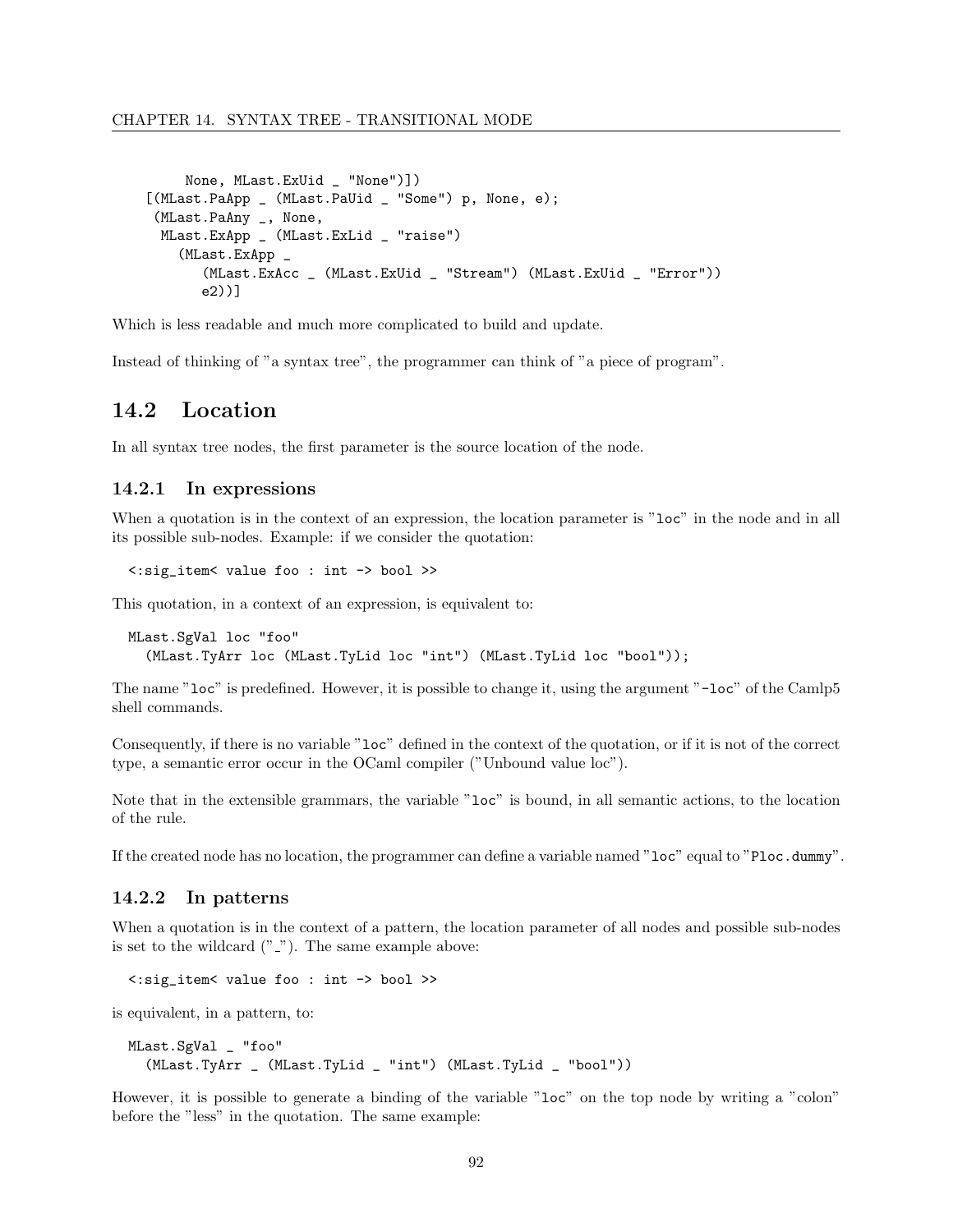<:sig\_item:< value foo : int -> bool >>

is equivalent to:

```
MLast.SgVal loc "foo"
  (MLast.TyArr _ (MLast.TyLid _ "int") (MLast.TyLid _ "bool"))
```
## 14.3 Antiquotations

The expressions or patterns between dollar (\$) characters are called antiquotations. In opposition to quotations which has its own syntax rules, the antiquotation is an area in the syntax of the enclosing context (expression or pattern). See the chapter about quotations.

If a quotation is in the context of an expression, the antiquotation must be an expression. It can be any expression, including function calls. Examples:

```
value f e el = \langle : \text{expr} \langle \cdot | \text{Set} : : \text{floor False ell} \rangle \rangle;
value patt_list p p1 = <:patt< ( $list:[p::p1]$) >>;
```
If a quotation is in the context of an pattern, the antiquotation is a pattern. Any pattern is possible, including the wildcard character  $("_")$ . Examples:

fun [ <:expr< \$lid:op\$ \$\_\$ \$\_\$ >> -> op ] match p with  $[$  <: patt<  $$_ $ \$  |  $$_ $ \gg \Rightarrow$   $\ge$  Some p ]

### 14.4 Nodes and Quotations

This section describes all nodes defined in the module "MLast" of Camlp5 and how to write them with quotations. Notice that, inside quotations, one is not restricted to these elementary cases, but any complex value can be used, resulting on possibly complex combined nodes.

Variables names give information of their types:

- e, e1, e2, e3: expr
- $\bullet$  p, p1, p2, p3: patt
- $\bullet$  t, t1, t2, e3: ctyp
- s: string
- b: bool
- me, me1, me2: module\_expr
- mt, mt1, mt2: module type
- le: list expr
- lp: list patt
- 1t: list ctyp
- 1s: list string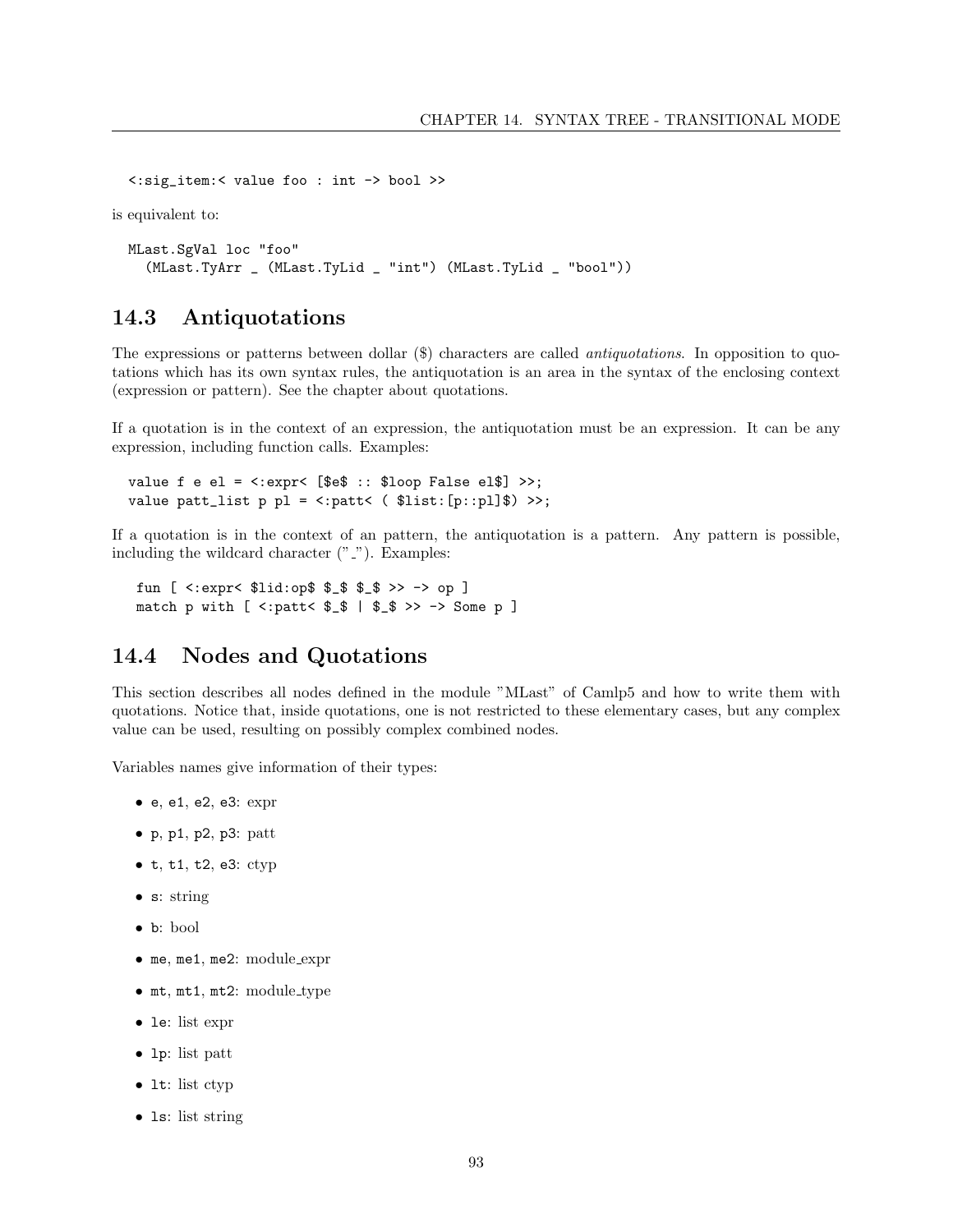- $\bullet$  1se: list (string  $*$  expr)
- lpe: list (patt  $*$  expr)
- $\bullet$  1pp: list (patt \* patt)
- lpee: list (patt \* option expr \* expr)
- $\bullet\,$  op: option patt
- $\bullet$  1csi: list class\_str\_item
- $\bullet\,$  1csi: list class\_sig\_item

## 14.4.1 expr

Expressions of the language.

| Node                       | $\langle \text{expr}\rangle \dots \rangle$             | Comment              |
|----------------------------|--------------------------------------------------------|----------------------|
| ExAcc loc e1 e2            | $$e1$$ . $$e2$$                                        | access               |
| ExAnt loc e                | \$anti:e\$                                             | antiquotation $(1)$  |
| ExApp loc e1 e2            | $$e1$$ $$e2$$                                          | application          |
| ExAre loc e1 e2            | $$e1$$ . ( $$e2$$ )                                    | array element        |
| ExArr loc le               | [  \$list:le\$ ]]                                      | array                |
| ExAsr loc e                | assert \$e\$                                           | assert               |
| ExAss loc e1 e2            | $$e1$ := $e2$$                                         | assignment           |
| ExBae loc e le             | $\texttt{se$}$ . { $\texttt{flist:}$ le\$ }            | big array element    |
| ExChr loc s                | \$chr: s\$                                             | character constant   |
| ExCoe loc e None t2        | (\$e\$ : > \$t2\$)                                     | coercion             |
| ExCoe loc e $(Some t1) t2$ | (\$e\$ : \$t1\$ : \$t2\$)                              | coercion             |
| ExFlo loc s                | \$flo:s\$                                              | float constant       |
| ExFor loc s e1 e2 True le  | for $1id: s$ = \$e1\$ to \$e2\$ do { \$list:le\$ }     | for (increasing)     |
| ExFor loc s e1 e2 False le | for $1id: s$ = \$e1\$ downto \$e2\$ do { \$list:le\$ } | for (decreasing)     |
| ExFor loc s e1 e2 b le     | for $ીid:s$ = $e1$ $to:b$ $e2$ do { $list:le$ }$       | for                  |
| ExFun loc lpee             | fun [ \$list:lpee\$ ]                                  | function $(2)$       |
| ExIfe loc e1 e2 e3         | if \$e1\$ then \$e2\$ else \$e3\$                      | if                   |
| ExInt loc s1 ""            | \$int: s1\$                                            | integer constant     |
| ExInt $loc s1 "1"$         | \$int32:s1\$                                           | integer 32 bits      |
| ExInt loc s1 "L"           | \$int64: s1\$                                          | integer 64 bits      |
| ExInt loc s1 "n"           | \$nativeint:s1\$                                       | native integer       |
| ExLab loc p None           | $\sim$ {\$p\$}                                         | label                |
| ExLab loc p (Some e)       | $\sqrt[6]{\$p\$} = \$e\$$                              | label                |
| ExLab loc p oe             | $\lceil \$                                             | label                |
| ExLaz loc e                | lazy \$e\$                                             | lazy                 |
| ExLet loc True lpe e       | let rec \$list: lpe\$ in \$e\$                         | let rec              |
| ExLet loc False lpe e      | let \$list:lpe\$ in \$e\$                              | let not rec          |
| ExLet loc b lpe e          | let \$flag:b\$ \$list:lpe\$ in \$e\$                   | let                  |
| ExLid loc s                | \$list:                                                | lowercase identifier |
| ExLmd loc s me e           | let module $ful:s$ = $mes in $e$$                      | let module           |
| ExMat loc e lpee           | match \$e\$ with [ \$list:lpee\$ ]                     | match (2)            |
| ExNew loc 1s               | new \$list:1s\$                                        | new                  |
| ExObj loc None lcsi        | object \$list:lcsi\$ end                               | object expression    |
| ExObj loc (Some p) lcsi    | object (\$p\$) \$list:lcsi\$ end                       | object expression    |
| ExObj loc op lcsi          | object \$opt:op\$ \$list:lcsi\$ end                    | object expression    |
| ExOlb loc p None           | ?{ $\{$ p\$}                                           | option label         |
| $Ex01b$ loc $p$ (Some e)   | $?$ {\$p\$ = \$e\$}                                    | option label         |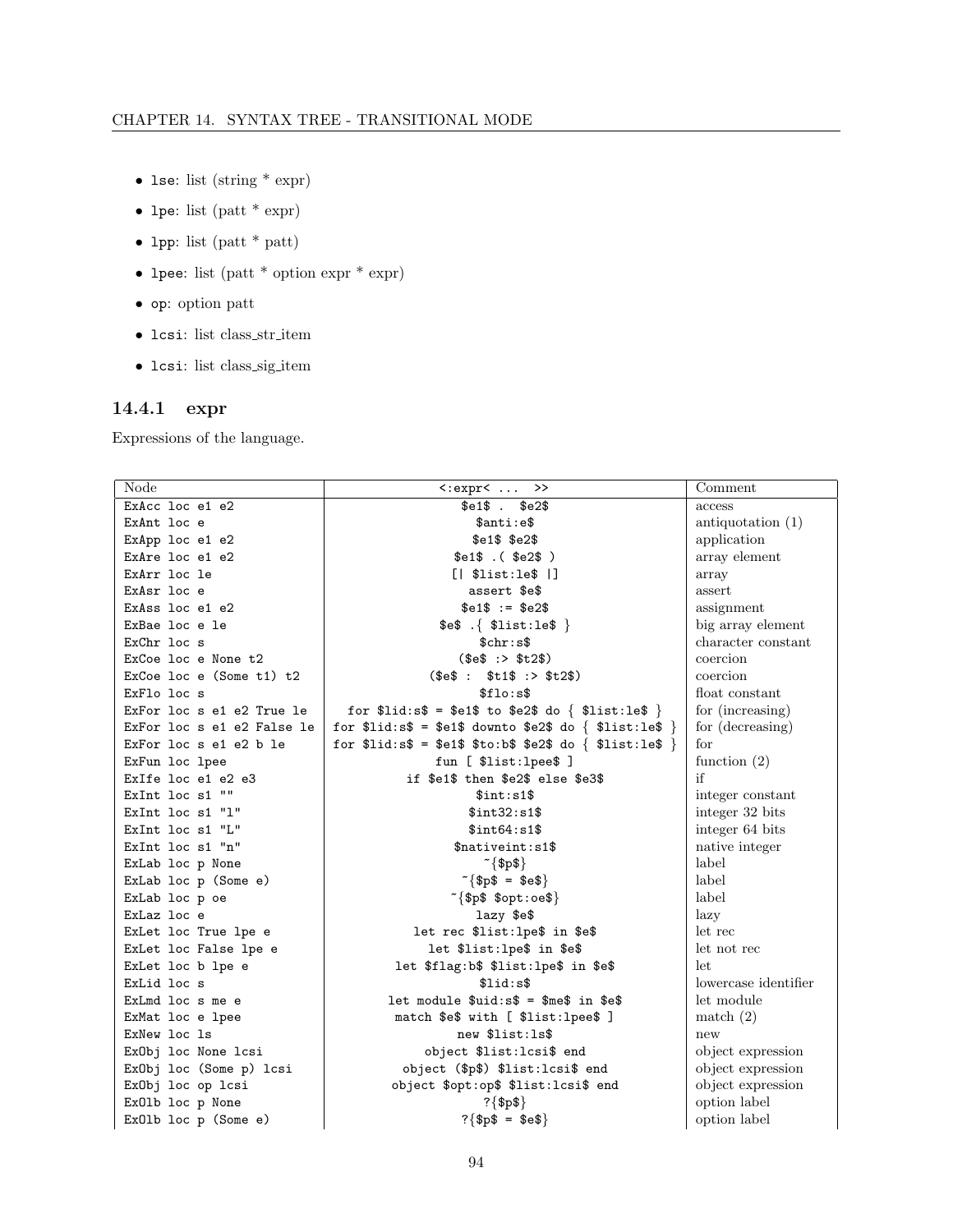| ExOlb loc p oe         | $?$ {\$p\$ \$opt:oe\$}                        | option label         |
|------------------------|-----------------------------------------------|----------------------|
| ExOvr loc lse          | $\{\langle \text{slist:lse}\rangle \rangle\}$ | override             |
| ExPck loc me None      | (module \$me\$)                               | module packing       |
| ExPck loc me (Some mt) | $(module$ $m e$ \$ : $m t$ \$)                | module packing       |
| ExRec loc lpe None     | $\{\$list:1pe\}\$                             | record               |
| ExRec loc lpe (Some e) | $({\text{se}})$ with ${\text{llist:}}$ lpe\$} | record               |
| ExSeq loc le           | do $\{$ \$list:le\$ $\}$                      | sequence             |
| ExSnd loc e s          | $$e$$ # $$s$$                                 | method call          |
| ExSte loc e1 e2        | $$e1$$ . [ $$e2$$ ]                           | string element       |
| ExStr loc s            | \$str:s\$                                     | string               |
| ExTry loc e lpee       | try $e$ \$ with [ $$list:1pe$ $e$ \$]         | $\text{try}(2)$      |
| ExTup loc le           | (\$list:le\$)                                 | t-uple               |
| ExTyc loc e t          | (\$e\$ : \$t\$)                               | type constraint      |
| ExUid loc s            | \$uid:s\$                                     | uppercase identifier |
| ExVrn loc s            | $^{\circ}$ \$s\$                              | variant              |
| ExWhi loc e le         | while \$e\$ do $\{$ \$list:le\$ $\}$          | while                |

(1) Node used in the quotation expanders to tells at conversion to OCaml compiler syntax tree time, that all locations of the sub-tree is correcty located in the quotation. By default, in quotations, the locations of all generated nodes are the location of the whole quotation. This node allows to make an exception to this rule, since we know that the antiquotation belongs to the universe of the enclosing program. See the chapter about quotations and, in particular, its section about antiquotations.

(2) The variable "lpee" found in "function", "match" and "try" statements correspond to a list of "(patt \* option expr \* expr)" where the "option expr" is the "when" optionally following the pattern:

p -> e

is represented by:

(p, None, e)

and

 $p$  when e1  $\rightarrow$  e

is represented by:

(p, Some e1, e)

#### 14.4.2 patt

Patterns of the language.

| Node            | $\langle :$ patt $\langle \ldots \rangle$ | Comment             |
|-----------------|-------------------------------------------|---------------------|
| PaAcc loc p1 p2 | $$p1$$ . $$p2$$                           | access              |
| PaAli loc p1 p2 | (\$p1\$ as \$p2\$)                        | alias               |
| PaAnt loc p     | \$anti:p\$                                | antiquotation $(1)$ |
| PaAny loc       |                                           | wildcard            |
| PaApp loc p1 p2 | $$p1$$ $$p2$$                             | application         |
| PaArr loc lp    | [  \$list:lp\$  ]                         | array               |
| PaChr loc s     | \$chr: s\$                                | character           |
| PaFlo loc s     | \$flo:s\$                                 | $_{\text{float}}$   |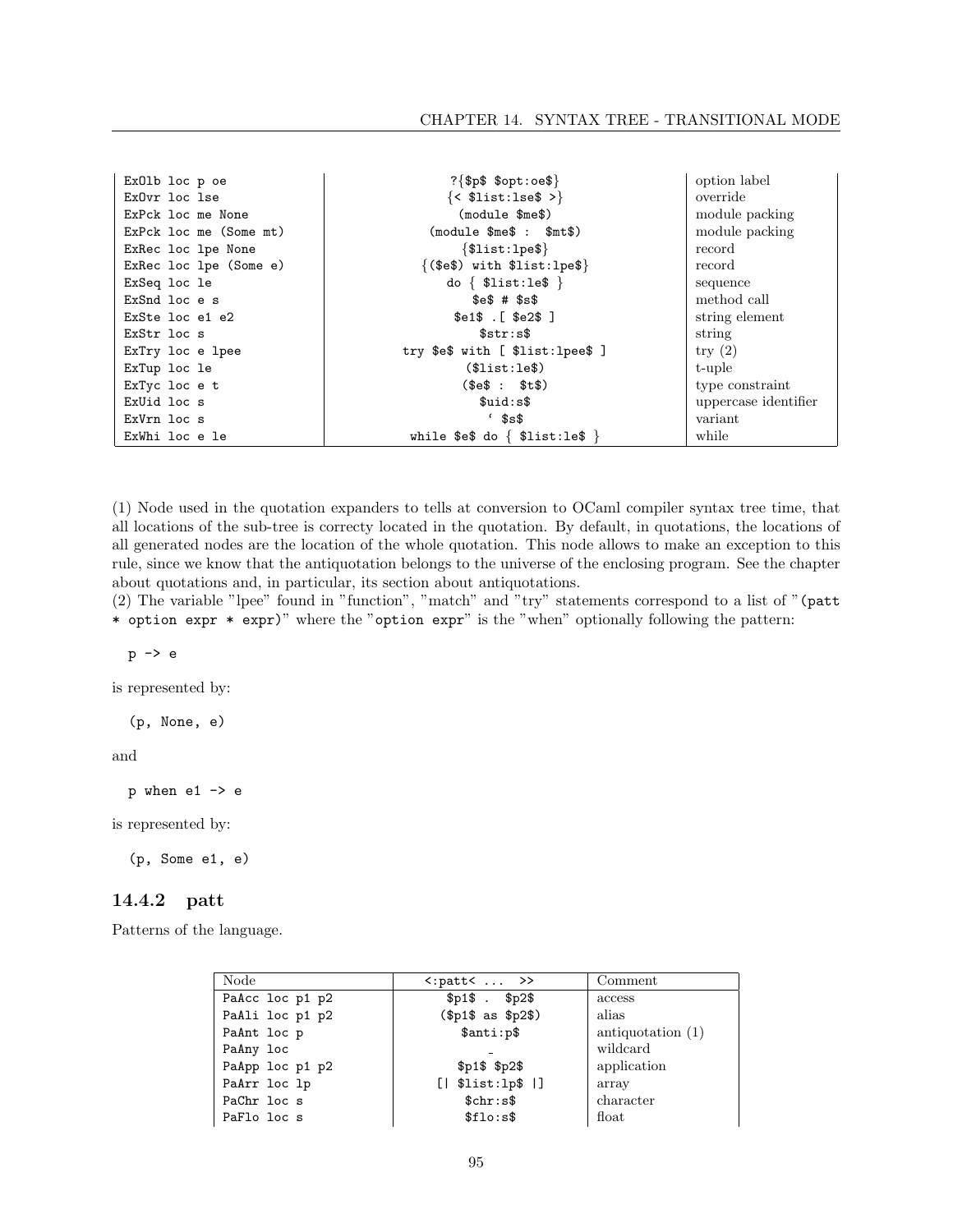| PaInt loc s1 ""        | \$int: s1\$                    | integer constant     |
|------------------------|--------------------------------|----------------------|
| PaInt loc s1 "1"       | \$int32:s1\$                   | integer 32 bits      |
| PaInt loc s1 "L"       | \$int64:s1\$                   | integer 64 bits      |
| PaInt loc s1 "n"       | \$nativeint:s1\$               | native integer       |
| PaLab loc p1 None      | $\sim$ {\$p1\$}                | label                |
| PaLab loc p1 (Some p2) | $\sqrt[6]{5p1\$} = $p2\$$      | label                |
| PaLab loc p1 op2       | $\sim$ {\$p1\$ \$opt:op2\$}    | label                |
| PaLaz loc p            | lazy \$p\$                     | lazy                 |
| PaLid loc s            | \$list:                        | lowercase identifier |
| PaNty loc s            | $(type$ \$lid: $s$ \$)         | new type             |
| PaOlb loc p None       | ?{ $\$ p\$}                    | option label         |
| PaOlb loc p (Some e)   | $?$ {\$p\$ = \$e\$}            | option label         |
| PaOlb loc p oe         | $?$ {\$p\$ \$opt:oe\$}         | option label         |
| PaOrp loc p1 p2        | $$p1$$   $$p2$$                | $\alpha$             |
| PaRec loc lpp          | $\{$ \$list:1pp\$ $\}$         | record               |
| PaRng loc p1 p2        | \$p1\$ \$p2\$                  | range                |
| PaStr loc s            | \$str:s\$                      | string               |
| PaTup loc lp           | (\$list:lp\$)                  | t-uple               |
| PaTyc loc p t          | (\$p\$; \$: \$t\$)             | type constraint      |
| PaTyp loc 1s           | # \$list:1s\$                  | type pattern         |
| PaUid loc s            | \$uid:s\$                      | uppercase identifier |
| PaUnp loc s None       | (module \$uid:s\$)             | module unpacking     |
| PaUnp loc s (Some mt)  | (module \$uid:s\$ :<br>\$mt\$) | module unpacking     |
| PaVrn loc s            | $^{\circ}$ \$s\$               | variant              |

(1) Node used to specify an antiquotation area, like for the equivalent node in expressions. See above.

## 14.4.3 ctyp

Type expressions of the language.

| Node                  | $\langle : \text{ctyp} \langle \dots \rangle \rangle$ | Comment              |
|-----------------------|-------------------------------------------------------|----------------------|
| TyAcc loc t1 t2       | $$t1\$$ . $$t2\$$                                     | access               |
| TyAli loc t1 t2       | \$t1\$ as \$t2\$                                      | alias                |
| TyAny loc             |                                                       | wildcard             |
| TyApp loc t1 t2       | $$t1$$ $$t2$$                                         | application          |
| TyArr loc t1 t2       | $$t1$ -> $t2$$                                        | arrow                |
| TyCls loc 1s          | # \$list:ls\$                                         | class                |
| TyLab loc s t         | $\tilde{\texttt{ss}}\texttt{s}:\texttt{st}\texttt{s}$ | label                |
| TyLid loc s           | \$list:                                               | lowercase identifier |
| TyMan loc t1 True t2  | $$t1$ == private $t2$$                                | manifest             |
| TyMan loc t1 False t2 | $$t1$ == $t2$$                                        | manifest             |
| TyMan loc t1 b t2     | $$t1$ == $priv:b$$ \$t2\$                             | manifest             |
| TyObj loc 1st True    | $\langle$ \$list:lst\$  >                             | object               |
| TyObj loc 1st False   | $\langle$ \$list:lst\$ >                              | object               |
| TyObj loc 1st b       | $\leq$ \$list:lst\$ \$flag:b\$ >                      | object               |
| TyOlb loc s t         | $?$ \$s\$: \$t\$                                      | option label         |
| TyPck loc mt          | (module \$mt\$)                                       | package              |
| TyPol loc ls t        | $$list:ls$$ . $$t$$                                   | polymorph            |
| TyQuo loc s           | 3s                                                    | variable             |
| TyRec loc llsbt       | $\{$ \$list:llsbt\$ $\}$                              | record               |
| TySum loc llslt       | [ \$list:11s1t\$ ]                                    | sum                  |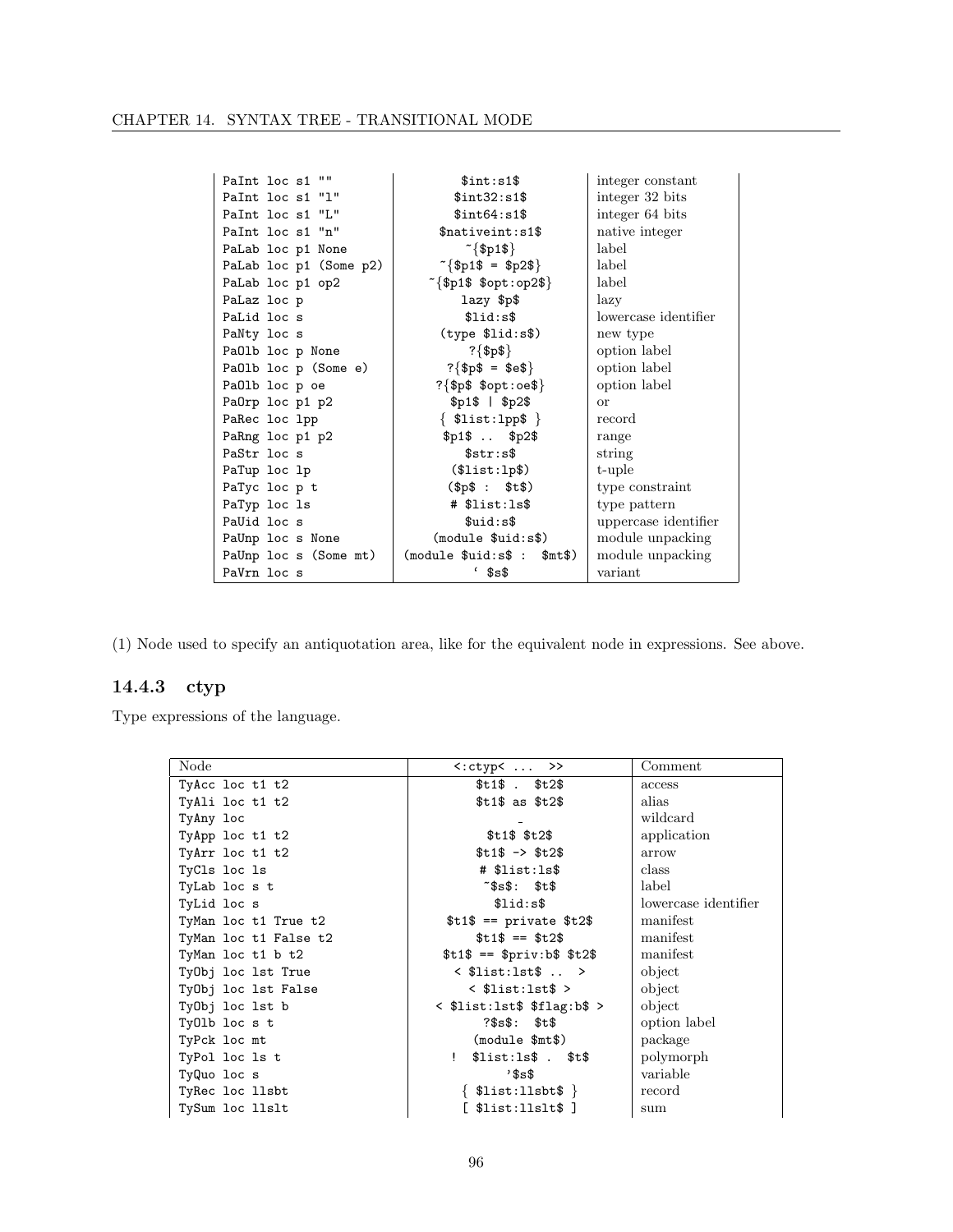| TyTup loc lt                          | ( \$list:lt\$ )                    | t-uple               |
|---------------------------------------|------------------------------------|----------------------|
| TyUid loc s                           | \$uid:s\$                          | uppercase identifier |
| TyVrn loc lpv None                    | $[ = $list:1pv$ ]$                 | variant              |
| TyVrn loc lpv (Some None)             | [ > \$list:1pv\$ ]                 | variant              |
| $TyVrn$ loc $1pv$ (Some (Some $[]$ )) | $[$ < \$list:lpv\$ $]$             | variant              |
| TyVrn loc lpv (Some (Some ls))        | $[$ < \$list:1pv\$ > \$list:1s\$ ] | variant              |

#### 14.4.4 modules...

#### $\operatorname{str\_item}$

Structure items, i.e. phrases in a ".ml" file or "struct" elements.

| Node                        | $\langle$ :stritem $\langle \ldots \rangle$            | Comment                            |
|-----------------------------|--------------------------------------------------------|------------------------------------|
| StCls loc lcice             | class \$list:lcice\$                                   | class declaration                  |
| StClt loc loict             | class type \$list:lcict\$                              | class type declaration             |
| StDcl loc 1si               | declare \$list:lsi\$ end                               | declare                            |
| StDir loc s None            | $#$ \$lid: $s$ \$                                      | directive                          |
| StDir loc s (Some e)        | $#$ \$lid:s\$ \$e\$                                    | directive                          |
| StDir loc s oe              | # \$lid:s\$ \$opt:oe\$                                 | directive                          |
| StExc loc $s$ $\Box$ $\Box$ | exception \$uid:s\$                                    | exception                          |
| StExc loc $s$ lt $\Box$     | exception \$uid:s\$ of \$list:lt\$                     | exception                          |
| StExc loc $s$ [] 1s         | $exception$ $$uid:s$ = $list:ls$$                      | exception                          |
| StExc loc s 1t 1s           | exception $ful: s$ of $llist:lt$ = $llist:ls$          | exception                          |
| StExp loc e                 | sexp: e                                                | expression                         |
| StExt loc s t ls            | external $s$ s\$ : $t$ = $\frac{1}{s}$ = $\frac{1}{s}$ | external                           |
| StInc loc me                | include \$me\$                                         | include                            |
| StMod loc True 1sme         | module rec \$list: lsme\$                              | module rec                         |
| StMod loc False 1sme        | module \$list:1sme\$                                   | module non rec                     |
| StMod loc b 1sme            | module \$flag:b\$ \$list:lsme\$                        | module                             |
| StMty loc s mt              | module type $$s$ = $mt$$                               | module type                        |
| StOpn loc 1s                | open \$list:1s\$                                       | open                               |
| StTyp loc ltd               | type \$list:ltd\$                                      | type declaration                   |
| StUse loc s lsil            | # \$str:s\$ \$list:lsil\$                              | $\ldots$ internal use $\ldots$ (1) |
| StVal loc True lpe          | value rec \$list:lpe\$                                 | value rec                          |
| StVal loc False lpe         | value \$list:lpe\$                                     | value non rec                      |
| StVal loc b lpe             | value \$flag:b\$ \$list:lpe\$                          | value                              |

(1) Node internally used to specify a different file name applying to the whole subtree. This is generated by the directive "use" and used when converting to the OCaml syntax tree which needs the file name in its location type.

#### sig\_item

Signature items, i.e. phrases in a ".mli" file or elements inside "sig ...  $\mathrm{end}$  ".

| Node            | $\langle$ :sig_item $\langle \ldots \rangle$ | Comment    |
|-----------------|----------------------------------------------|------------|
| SgCls loc lcict | class \$list:lcict\$                         | class      |
| SgClt loc lcict | class type \$list:lcict\$                    | class type |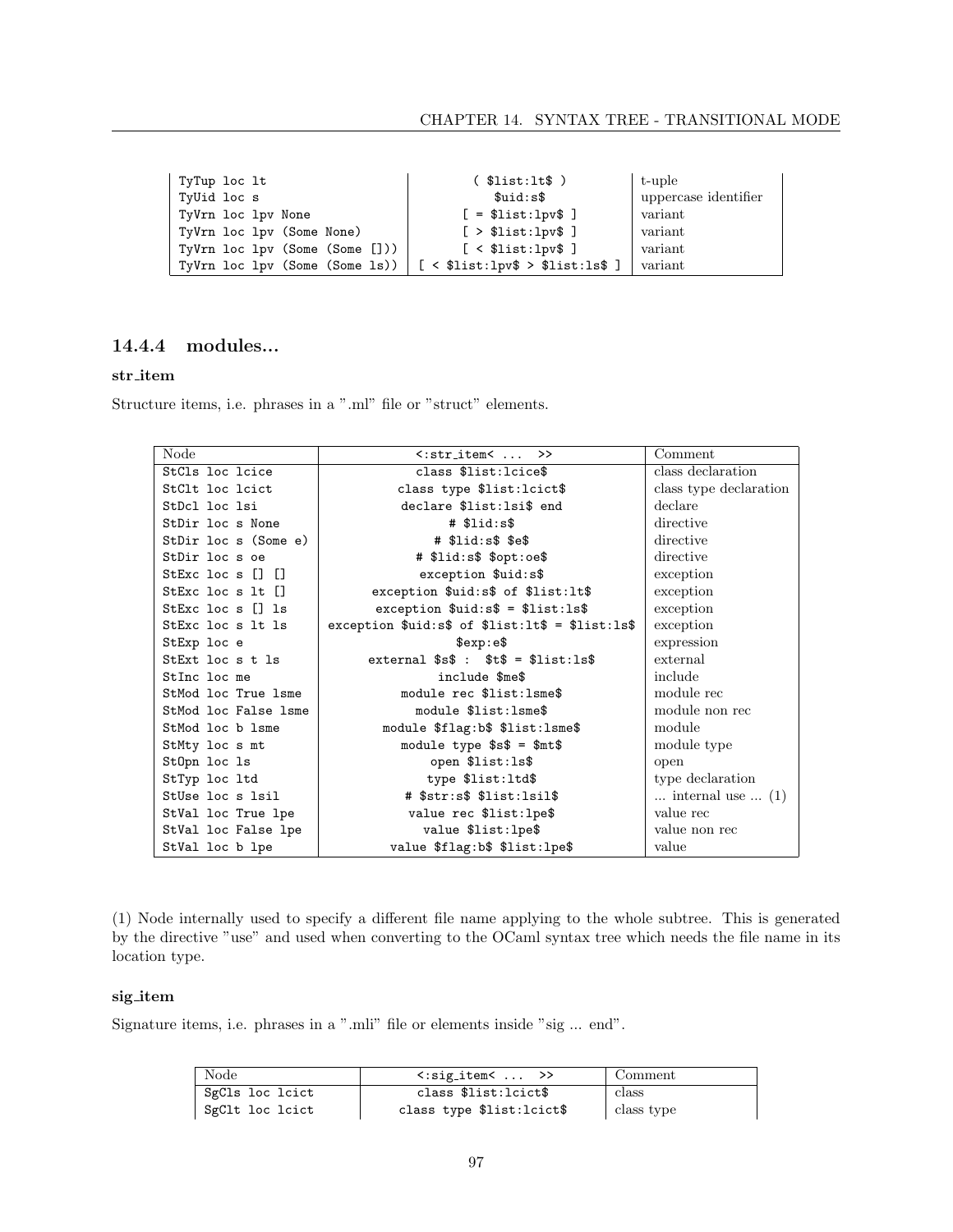| CHAPTER 14. SYNTAX TREE - TRANSITIONAL MODE |  |  |  |  |  |
|---------------------------------------------|--|--|--|--|--|
|---------------------------------------------|--|--|--|--|--|

| SgDcl loc 1si        | declare \$list:lsi\$ end         | declare                            |
|----------------------|----------------------------------|------------------------------------|
| SgDir loc s None     | # \$lid:s\$                      | directive                          |
| SgDir loc s (Some e) | $#$ $$lid:s$$ $$e$$              | directive                          |
| SgDir loc s oe       | # \$lid:s\$ \$opt:oe\$           | directive                          |
| $SgExc$ loc s $[]$   | exception \$s\$                  | exception                          |
| SgExc loc s lt       | exception \$s\$ of \$list:lt\$   | exception                          |
| SgExt loc s t ls     | external $$s$ : $t$ = $list:ls$$ | external                           |
| SgInc loc mt         | include \$mt\$                   | include                            |
| SgMod loc True 1smt  | module rec \$list: lsmt\$        | module rec                         |
| SgMod loc False lsmt | module \$list:1smt\$             | module non rec                     |
| SgMod loc b lsmt     | module \$flag:b\$ \$list:lsmt\$  | module                             |
| SgMty loc s mt       | module type $$s$ = $m$t$$        | module type                        |
| SgOpn loc 1s         | open \$list:1s\$                 | open                               |
| SgTyp loc ltd        | type \$list:ltd\$                | type declaration                   |
| SgUse loc s lsil     | # \$str:s\$ \$list:lsil\$        | $\ldots$ internal use $\ldots$ (1) |
| SgVal loc s t        | value $$s$ : $t$$                | value                              |

(1) Same remark as for " $\tt{str\_item}$  above.

### $\text{module\_expr}$

| Node                  | $\langle : \text{module\_expr} \langle \dots \rangle \rangle$ | Comment                |
|-----------------------|---------------------------------------------------------------|------------------------|
| MeAcc loc me1 me2     | $m = 1$ \$ . \$me2\$                                          | access                 |
| MeApp loc me1 me2     | $\mathfrak{S}$ me $1\$ $\mathfrak{S}$ me $2\$                 | application            |
| MeFun loc s mt me     | functor $($s$ : $mt$) \rightarrow $me$$                       | functor                |
| MeStr loc 1si         | struct \$list:lsi\$ end                                       | struct                 |
| MeTyc loc me mt       | (\$me\$: \$m\$t\$)                                            | module type constraint |
| MeUid loc s           | \$uid:s\$                                                     | uppercase identifier   |
| MeUnp loc e None      | (value \$e\$)                                                 | module unpacking       |
| MeUnp loc e (Some mt) | $(value \tse\t s \t : \t{smt}\t s)$                           | module unpacking       |

## $\text{module\_type}$

| Node                | $\langle$ :module_type $\langle \ldots \rangle$ | Comment              |
|---------------------|-------------------------------------------------|----------------------|
| MtAcc loc mt1 mt2   | $$mt1$$ . $$mt2$$                               | access               |
| MtApp loc mt1 mt2   | $$mt1$$ $$mt2$$                                 | application          |
| MtFun loc s mt1 mt2 | functor $($s$ : $mt1$) \rightarrow $mt2$$       | functor              |
| MtLid loc s         | \$list:                                         | lowercase identifier |
| MtQuo loc s         | $'$ \$s\$                                       | abstract             |
| MtSig loc 1si       | sig \$list: 1si\$ end                           | signature            |
| MtTyo loc me        | module type of \$me\$                           | of module expression |
| MtUid loc s         | \$uid:s\$                                       | uppercase identifier |
| MtWit loc mt lwc    | \$mt\$ with \$list:lwc\$                        | with construction    |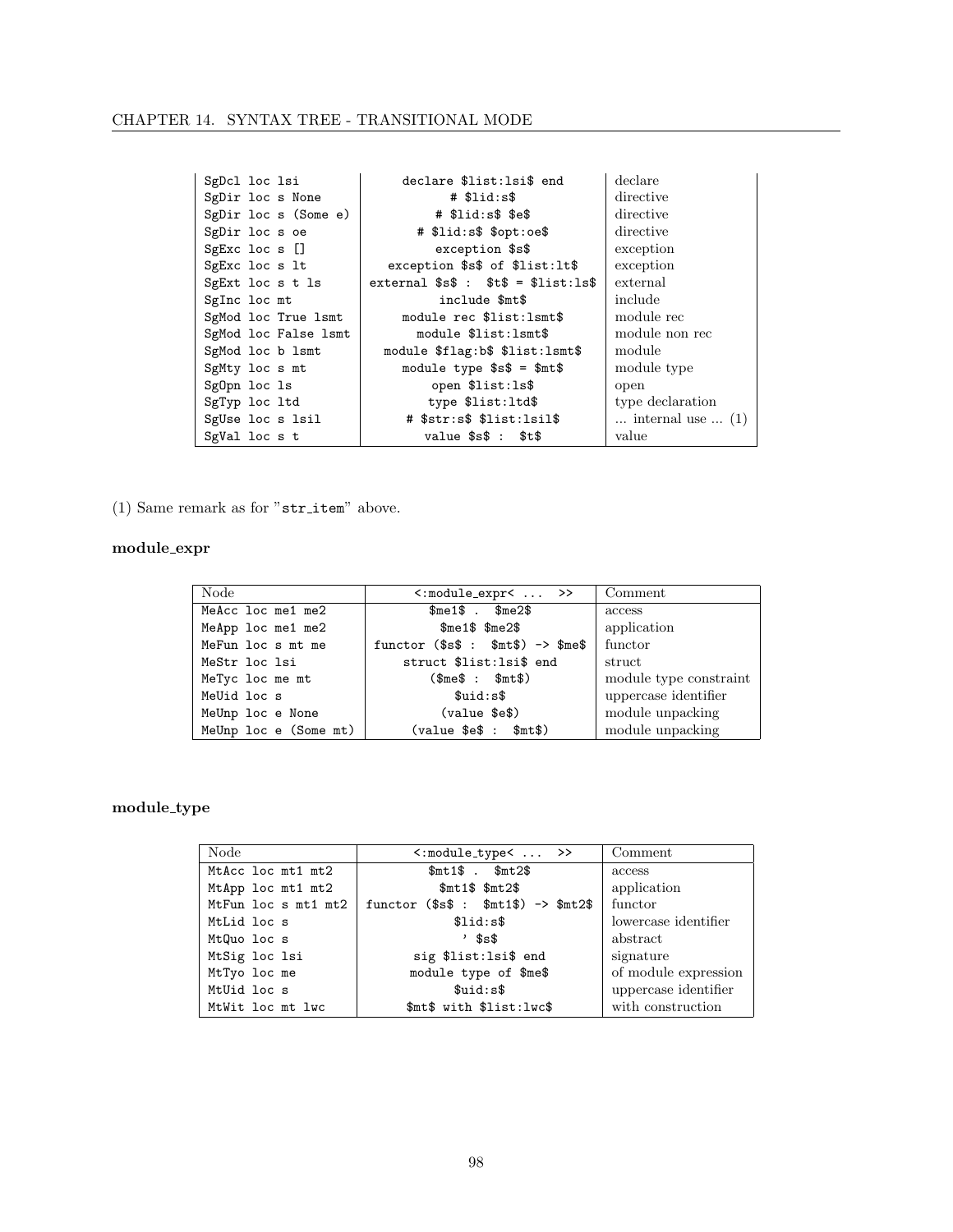### 14.4.5 classes...

#### $\operatorname{class\_expr}$

| Node                    | $\langle$ : class_expr $\langle \ldots \rangle$               | Comment               |
|-------------------------|---------------------------------------------------------------|-----------------------|
| CeApp loc ce e          | $sces$ $se$                                                   | application           |
| CeCon loc 1s 1t         | $[$ \$list:lt\$ $]$ \$list:ls\$                               | constructor           |
| CeFun loc p ce          | fun $p$ $\rightarrow$ $p$ $\rightarrow$ $p$ $\rightarrow$ $p$ | function              |
| CeLet loc True lpe ce   | let rec \$list:lpe\$ in \$ce\$                                | let rec               |
| CeLet loc False lpe ce  | let \$list:lpe\$ in \$ce\$                                    | let non rec           |
| CeLet loc b lpe ce      | let \$flag:b\$ \$list:lpe\$ in \$ce\$                         | let.                  |
| CeStr loc None lcsi     | object \$list:lcsi\$ end                                      | object                |
| CeStr loc (Some p) lcsi | object (\$p\$) \$list:lcsi\$ end                              | object                |
| CeStr loc op lcsi       | object \$opt:op\$ \$list:lcsi\$ end                           | object                |
| CeTyc loc ce ct         | (\$ce\$ : \$ct\$)                                             | class type constraint |

## $\operatorname{class\_type}$

| Node                    | $\langle$ : class_type $\langle \ldots \rangle$ | Comment     |
|-------------------------|-------------------------------------------------|-------------|
| CtAcc loc ct1 ct2       | $$ct1$$ . $$ct2$$                               | access      |
| CtApp loc ct1 ct2       | $$ct1$$ $$ct2$$                                 | application |
| CtCon loc ct lt         | $$ct$$ [ $$list:lt$$ ]                          | constructor |
| CtFun loc t ct          | $[ $t$ 3  ] -> $c t$$                           | arrow       |
| CtIde loc s             | \$id:s\$                                        | identifier  |
| CtSig loc None lcsi     | object \$list:lcsi\$ end                        | object      |
| CtSig loc (Some t) lcsi | object (\$t\$) \$list:lcsi\$ end                | object      |
| CtSig loc ot lcsi       | object \$opt:ot\$ \$list:lcsi\$ end             | object      |

#### $\operatorname{class\_str\_item}$

| Node                              | $\langle$ : class_str_item $\langle$ $\rangle$        | Comment          |
|-----------------------------------|-------------------------------------------------------|------------------|
| CrCtr loc t1 t2                   | type $$t1$ = $t2$$                                    | type constraint  |
| CrDcl loc lcsi                    | declare \$list: lcsi\$ end                            | declaration list |
| CrInh loc ce None                 | inherit \$ce\$                                        | inheritance      |
| CrInh loc ce (Some s)             | inherit \$ce\$ \$opt:Some s\$                         | inheritance      |
| CrInh loc ce os                   | inherit \$ce\$ \$opt:os\$                             | inheritance      |
| CrIni loc e                       | initializer \$e\$                                     | initialization   |
| CrMth loc True True s None e      | method! private $\$lid:s$ = $e$$                      | method           |
| CrMth loc True True s (Some t) e  | method! private $\$lid:s$ : $t$ = $e$$                | method           |
| CrMth loc True True s ot e        | method! private $\$lid: s$ \$ $\$opt:ot$ \$ = $\$ e\$ | method           |
| CrMth loc True False s None e     | $method!$ $$lid:s$$ = $$e$$                           | method           |
| CrMth loc True False s (Some t) e | method! $\$lid:s\$ : $\$t\$ = $\$e\$                  | method           |
| CrMth loc True False s ot e       | method! $$list: s$ \$ text{opt:ot\$ = \$e\$}          | method           |
| CrMth loc True b2 s None e        | method! $$priv: b2$$ $$lid: s$$ = $$e$$               | method           |
| CrMth loc True $b2 s$ (Some t) e  | method! $$priv: b2$$ $$lid: s$ : $ts = $e$$           | method           |
| CrMth loc True b2 s ot e          | method! $$priv: b2$$ $ીid: s$$ $$opt:ot$ = $e$$       | method           |
| CrMth loc False True s None e     | method private $\$lid:s$ = $e$$                       | method           |
| CrMth loc False True s (Some t) e | method private $\$lid:s$ :$ $$t$ = $e$$               | method           |
| CrMth loc False True s ot e       | method private $i$ id:s $\$ \$opt:ot $\$ = \$e\$      | method           |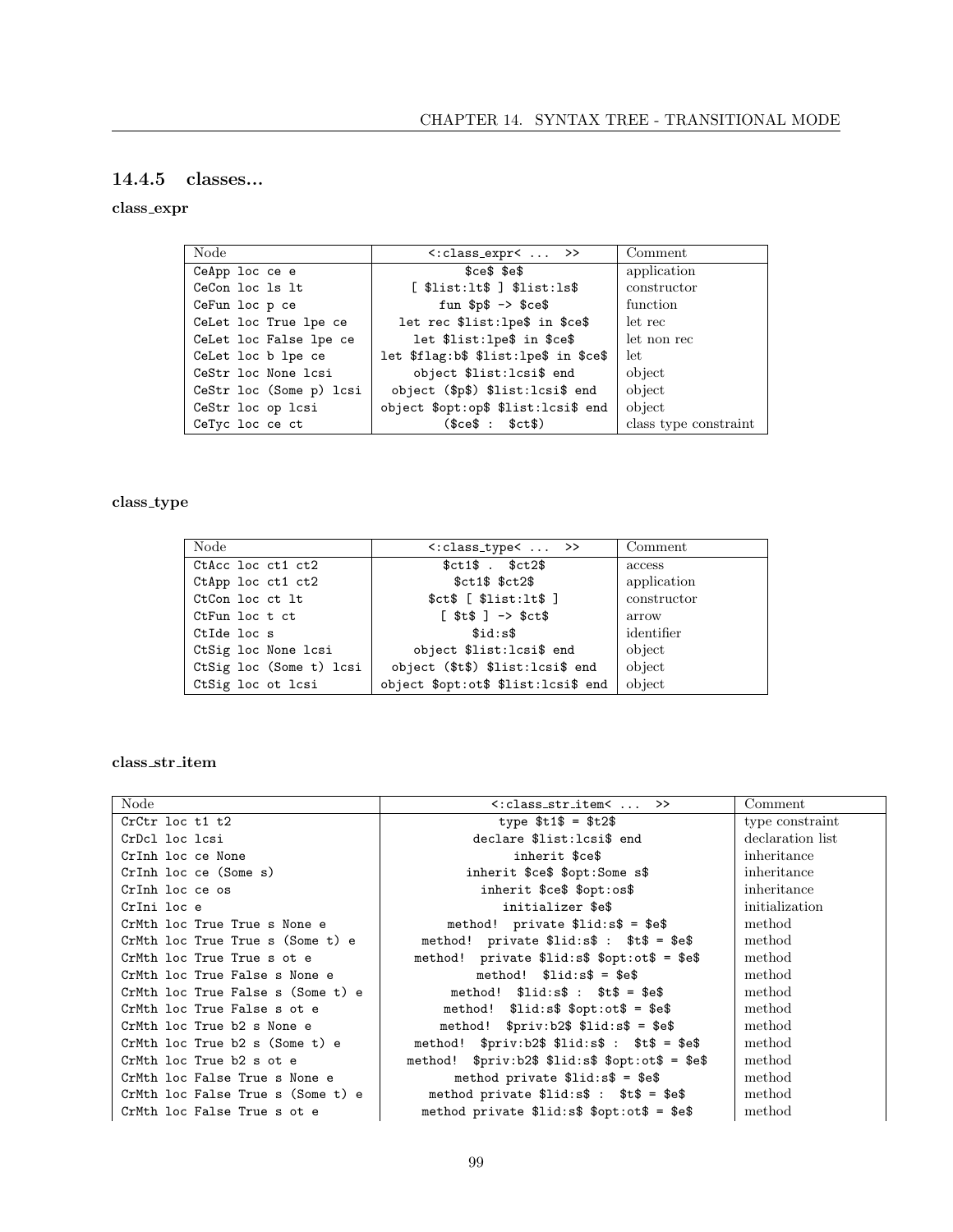| CrMth loc False False s None e     | method $\$lid:s$ = $e$$                                                                                                                                                                                                                                                                                               | method         |
|------------------------------------|-----------------------------------------------------------------------------------------------------------------------------------------------------------------------------------------------------------------------------------------------------------------------------------------------------------------------|----------------|
| CrMth loc False False s (Some t) e | method $\$lid:s$$ : $\$t$ = \$e$$                                                                                                                                                                                                                                                                                     | method         |
| CrMth loc False False s ot e       | method $\text{\$lid:s$ \$ $\text{\$opt:ot$ = \$e$}$                                                                                                                                                                                                                                                                   | method         |
| CrMth loc False b2 s None e        | method $\frac{m}{2}$ : b2 $\frac{m}{2}$ $\frac{m}{2}$ : s\$ = $\frac{m}{2}$                                                                                                                                                                                                                                           | method         |
| CrMth loc False b2 s (Some t) e    | method $\frac{m}{2}$ $\frac{m}{2}$ $\frac{m}{2}$ $\frac{m}{2}$ $\frac{m}{2}$ $\frac{m}{2}$ $\frac{m}{2}$ $\frac{m}{2}$ $\frac{m}{2}$ $\frac{m}{2}$ $\frac{m}{2}$ $\frac{m}{2}$ $\frac{m}{2}$ $\frac{m}{2}$ $\frac{m}{2}$ $\frac{m}{2}$ $\frac{m}{2}$ $\frac{m}{2}$ $\frac{m}{2}$ $\frac{m}{2}$ $\frac{m}{2}$ $\frac{$ | method         |
| CrMth loc False b2 s ot e          | method $priv:b2$ \$ \$lid:s\$ \$opt:ot\$ = \$e\$                                                                                                                                                                                                                                                                      | method         |
| CrMth loc b1 True s None e         | method $\frac{1}{2}$ : b1\$ private $\frac{1}{3}$ id: s\$ = \$e\$                                                                                                                                                                                                                                                     | method         |
| CrMth loc b1 True s (Some t) e     | method $\frac{1}{2}$ : b1\$ private $\frac{1}{3}$ id: s\$ : $\frac{1}{3}$ t\$ = \$e\$                                                                                                                                                                                                                                 | method         |
| CrMth loc b1 True s ot e           | method $\text{\$!::b1\$ } private $\text{\$}list:ss\$ $\text{\$}opt:ot\$ = $\text{\$e\$}$                                                                                                                                                                                                                             | method         |
| CrMth loc b1 False s None e        | $method$ $*! : b1$ $*$ $*li1 : d:s$ $* =$ $e$                                                                                                                                                                                                                                                                         | method         |
| CrMth loc b1 False s (Some t) e    | method $\frac{1}{2}$ : b1\$ $\frac{1}{3}$ lid: s\$ : $\frac{1}{3}$ t\$ = $\frac{1}{3}$ e\$                                                                                                                                                                                                                            | method         |
| CrMth loc b1 False s ot e          | method $\frac{1}{2}$ : b1\$ $\frac{1}{3}$ id: s\$ $\frac{1}{3}$ opt: ot\$ = $\frac{1}{3}$ e\$                                                                                                                                                                                                                         | method         |
| CrMth loc b1 b2 s None e           | method $\frac{1}{2}$ : b1\$ $\frac{1}{2}$ $\frac{1}{2}$ $\frac{1}{3}$ $\frac{1}{3}$ $\frac{1}{3}$ $\frac{1}{3}$ $\frac{1}{2}$ $\frac{1}{2}$ $\frac{1}{2}$ $\frac{1}{2}$ $\frac{1}{2}$ $\frac{1}{2}$ $\frac{1}{2}$ $\frac{1}{2}$ $\frac{1}{2}$ $\frac{1}{2}$ $\frac{1}{2}$ $\frac{1}{2}$ $\frac{1}{2}$ $\frac{1}{2}$   | method         |
| CrMth loc $b1$ $b2$ s (Some t) e   | method $\frac{1}{2}$ : b1\$ $\frac{1}{2}$ $\frac{1}{2}$ $\frac{1}{2}$ $\frac{1}{2}$ $\frac{1}{2}$ $\frac{1}{2}$ $\frac{1}{2}$ $\frac{1}{2}$ $\frac{1}{2}$ $\frac{1}{2}$ $\frac{1}{2}$ $\frac{1}{2}$ $\frac{1}{2}$ $\frac{1}{2}$ $\frac{1}{2}$ $\frac{1}{2}$ $\frac{1}{2}$ $\frac{1}{2}$ $\frac{1}{2}$ $\frac{1}{2}$   | method         |
| CrMth loc b1 b2 s ot e             | method $\$ !\!:b1\$ \$priv:b2\$ \$lid:s\$ \$opt:ot\$ = \$e\$                                                                                                                                                                                                                                                          | method         |
| CrVal loc True True s e            | value! mutable $\$lid:s$ = §e$$                                                                                                                                                                                                                                                                                       | value          |
| CrVal loc True False s e           | value! $$list: s$ = $e$$                                                                                                                                                                                                                                                                                              | value          |
| CrVal loc True b2 s e              | value! $$flag:b2$$ $$lid:s$ = $e$$                                                                                                                                                                                                                                                                                    | value          |
| CrVal loc False True s e           | value mutable $\$lid:s$ = $e$$                                                                                                                                                                                                                                                                                        | value          |
| CrVal loc False False s e          | value $\$lid:s$ = $e$$                                                                                                                                                                                                                                                                                                | value          |
| CrVal loc False b2 s e             | value $flag:b2\$ $flid:s\$ = $\$ e\                                                                                                                                                                                                                                                                                   | value          |
| CrVal loc b1 True s e              | value $\text{\$!}:b1\text{\$}$ mutable $\text{\$}list:sb = \text{\$}es$                                                                                                                                                                                                                                               | value          |
| CrVal loc b1 False s e             | value $\frac{1}{2}$ : b1\$ $\frac{1}{3}$ id: s\$ = \$e\$                                                                                                                                                                                                                                                              | value          |
| $CrVal$ loc b1 b2 s e              | value $\text{$}!:\text{b1}\$ $\text{$}!:\text{b2}\$ $\text{$}!:\text{b2}\$ $\text{$}!:\text{d1}\text{3}\$ = $\text{$}*\text{6}\text{$}$                                                                                                                                                                               | value          |
| CrVay loc True s t                 | value virtual mutable \$lid:s\$ :<br>\$t\$                                                                                                                                                                                                                                                                            | virtual value  |
| CrVav loc False s t                | value virtual \$lid:s\$ : \$t\$                                                                                                                                                                                                                                                                                       | virtual value  |
| CrVay loc b s t                    | value virtual \$flag:b\$ \$lid:s\$ :<br>\$t\$                                                                                                                                                                                                                                                                         | virtual value  |
| CrVir loc True s t                 | method virtual private \$lid:s\$ :<br>\$t\$                                                                                                                                                                                                                                                                           | virtual method |
| CrVir loc False s t                | method virtual \$lid:s\$ : \$t\$                                                                                                                                                                                                                                                                                      | virtual method |
| CrVir loc b s t                    | \$t\$<br>method virtual \$flag:b\$ \$lid:s\$ :                                                                                                                                                                                                                                                                        | virtual method |

 $\operatorname{class\_sig\_item}$ 

| Node                | <: class_sig_item<  >>                      | Comment         |
|---------------------|---------------------------------------------|-----------------|
| CgCtr loc t1 t2     | type $$t1$ = $t2$$                          | type constraint |
| CgDcl loc lcsi      | declare \$list:lcsi\$ end                   | declare         |
| CgInh loc ct        | inherit \$ct\$                              | inheritance     |
| CgMth loc True s t  | method private \$lid:s\$ : \$t\$            | method          |
| CgMth loc False s t | method \$lid:s\$ : \$t\$                    | method          |
| CgMth loc b s t     | method \$flag:b\$ \$lid:s\$ : \$t\$         | method          |
| CgVal loc True s t  | value mutable \$lid:s\$ : \$t\$             | value           |
| CgVal loc False s t | value \$lid:s\$ : \$t\$                     | value           |
| CgVal loc b s t     | value \$flag:b\$ \$lid:s\$ : \$t\$          | value           |
| CgVir loc True s t  | method virtual private \$lid:s\$ : \$t\$    | virtual method  |
| CgVir loc False s t | method virtual \$lid:s\$ : \$t\$            | virtual method  |
| CgVir loc b s t     | method virtual \$flag:b\$ \$lid:s\$ : \$t\$ | virtual method  |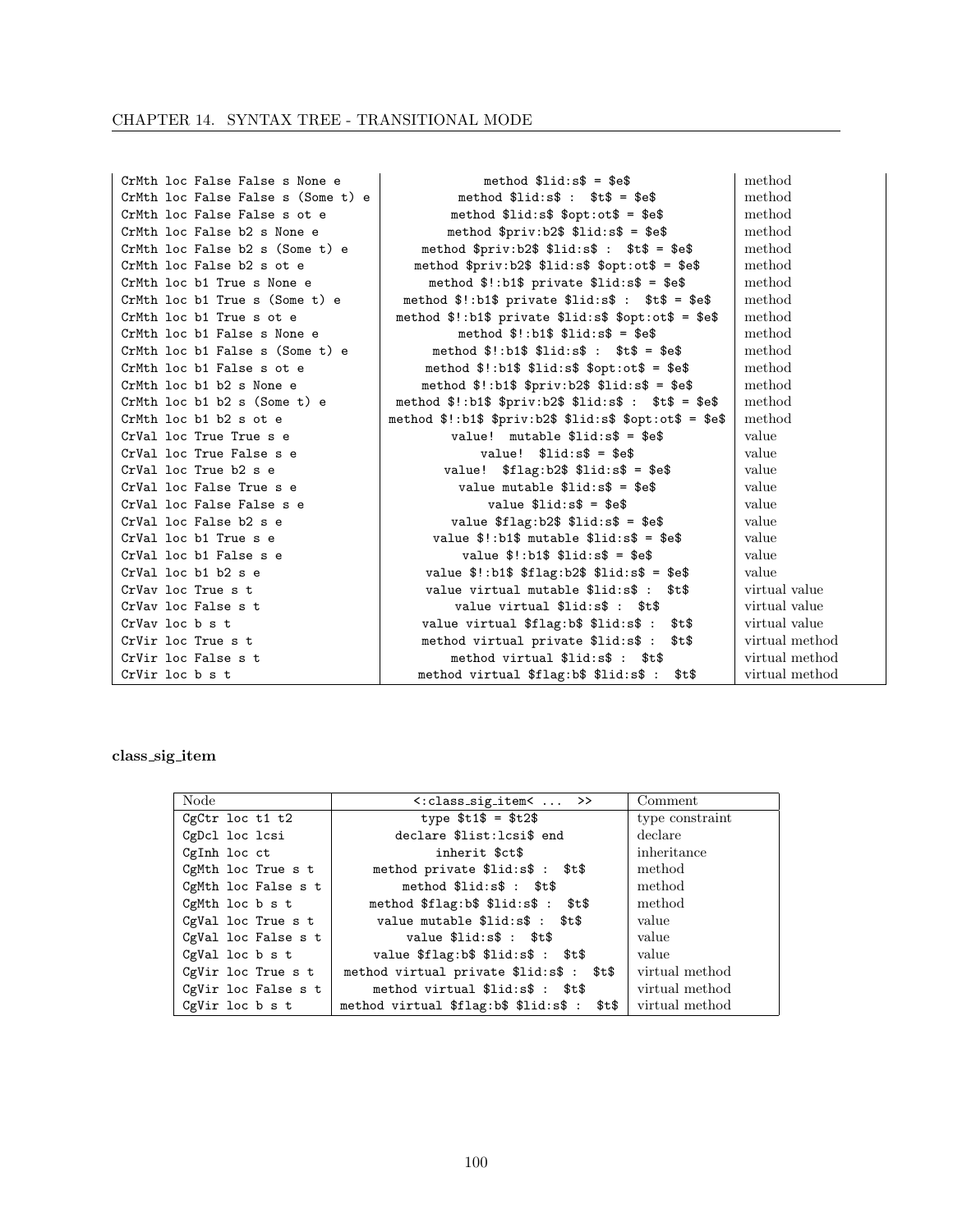### 14.4.6 other

## $type\_decl$

What is after 'type' or 'and' in a type declaration.

| Node                                                   | $\langle :type\_dec1\langle  \rangle \rangle$            |
|--------------------------------------------------------|----------------------------------------------------------|
| $\{tdNam=ls;tdPrm=ltv;tdPrv=True;tdDef=t;tdCon=ltt\}$  | $$tp:ls$ \$                                              |
| $\{tdNam=ls;tdPrm=ltv;tdPrv=False;tdDef=t;tdCon=1tt\}$ | $$tp:ls$ \$                                              |
| $\{tdNam=ls;tdPrm=ltv;tdPrv=b;tdDef=t;tdCon=ltt\}$     | $$tp:ls$ \$ \$list:ltv\$ = \$priv:b\$ \$t\$ \$list:ltt\$ |

#### $\textbf{with}\_\textbf{constr}$

"With" possibly following a module type.

| <b>Node</b>              | $\langle$ :with_constr $\langle$ >>             | Comment                  |
|--------------------------|-------------------------------------------------|--------------------------|
| WcMod loc 1s me          | module $\text{first:ls\$ = $\text{8me\$         | with module              |
| WcMos loc 1s me          | module $\$list:ls$ := $\$me$                    | with module substitution |
| WcTyp loc 1s ltv True t  | type $flist:ls$ \$ \$list:ltv\$ = private \$t\$ | with type                |
| WcTyp loc 1s ltv False t | type $\$list:ls$ $\$list:ltv$ $\$ =$ $*t$       | with type                |
| WcTyp loc 1s ltv b t     | type $flist:ls$ filist:ltv$ = fllag:b$ st$$     | with type                |
| WcTys loc ls ltv t       | type $\$list:ls$ $\$list:ltv$ $*$ := $*$ t $*$  | with type substitution   |

#### $\operatorname{poly\_variant}$

Polymorphic variants.

| Node                      | $\langle :poly\_variant\langle \ldots \rangle \rangle$ Comment |             |
|---------------------------|----------------------------------------------------------------|-------------|
| $PvTag$ loc s $True$ $[]$ | \$s                                                            | constructor |
| PvTag loc s True lt       | $'ss\$ of & $slist:lt\$                                        | constructor |
| PvTag loc s False lt      | '\$s\$ of \$list:1t\$                                          | constructor |
| PvTag loc s b lt          | '\$s\$ of \$flag:b\$ \$list:lt\$                               | constructor |
| PyInh loc t               | \$t\$                                                          | type        |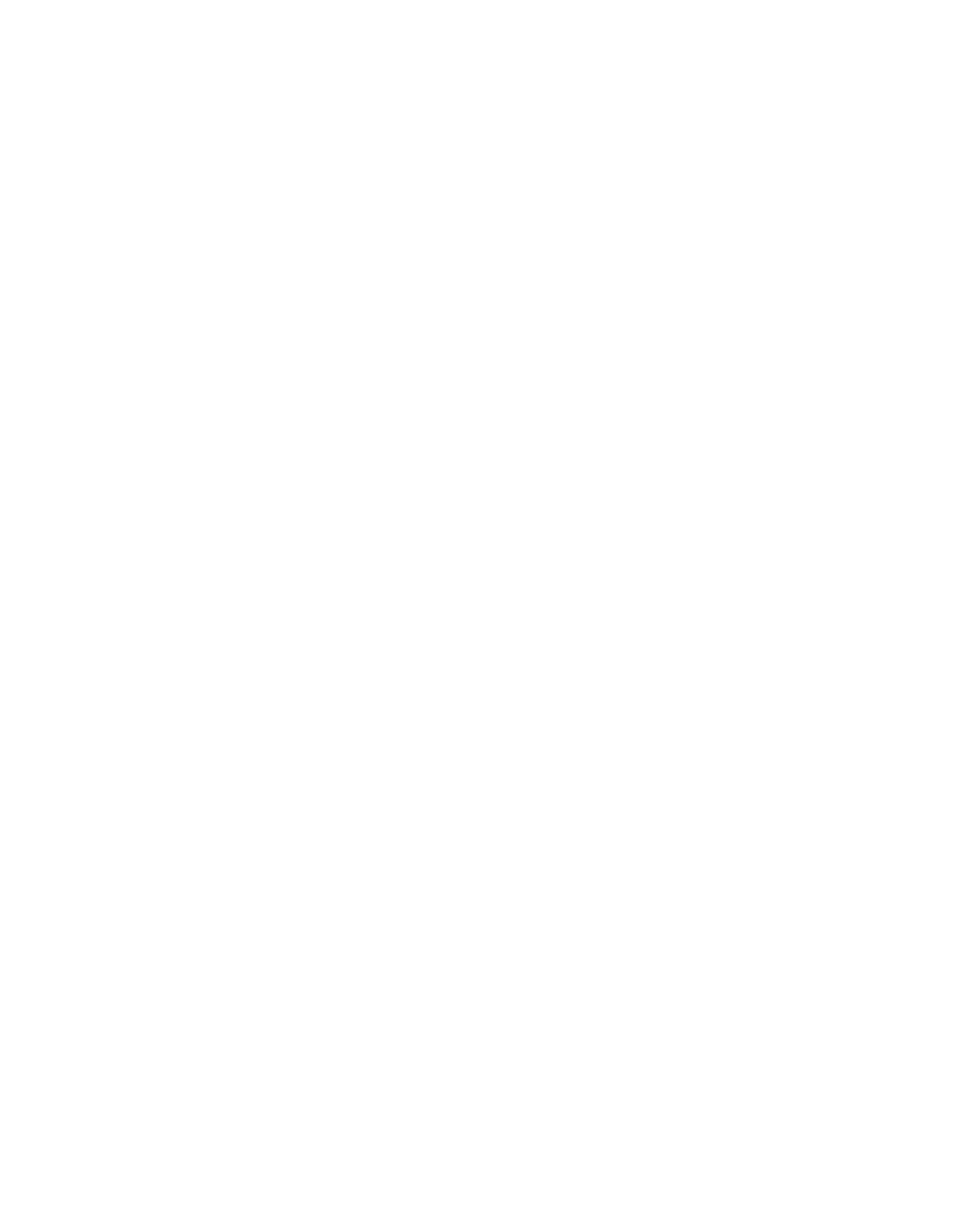## Chapter 15

## Syntax tree - strict mode

This chapter presents the Camlp5 syntax tree when Camlp5 is installed in strict mode.

## 15.1 Introduction

This syntax tree is defined in the module "MLast" provided by Camlp5. Each node corresponds to a syntactic entity of the corresponding type.

For example, the syntax tree of the statement " $if$ " can be written:

MLast.ExIfe loc e1 e2 e3

where "loc" is the location in the source, and "e1", "e2" and "e3" are respectively the expression after the "if", the one after the "then" and the one after the "else".

If a program needs to manipulate syntax trees, it can use the nodes defined in the module "MLast". The programmer must know how the concrete syntax is transformed into this abstract syntax.

A simpler solution is to use one of the quotation kits "q MLast.cmo" or "q ast.cmo". Both propose quotations which represent the abstract syntax (the nodes of the module "MLast") into concrete syntax with antiquotations to bind variables inside. The example above can be written:

<:expr< if \$e1\$ then \$e2\$ else \$e3\$ >>

This representation is very interesting when one wants to manipulate complicated syntax trees. Here is an example taken from the Camlp5 sources themselves:

```
<:expr<
  match try Some $f$ with [ Stream.Failure -> None ] with
  [ Some $p$ -> $e$
  | _ -> raise (Stream.Error $e2$) ]
\rightarrow
```
This example was in a position of a pattern. In abstract syntax, it should have been written:

```
MLast.ExMat _
  (MLast.ExTry _ (MLast.ExApp _ (MLast.ExUid _ (Ploc.VaVal "Some")) f)
     (Ploc.VaVal
```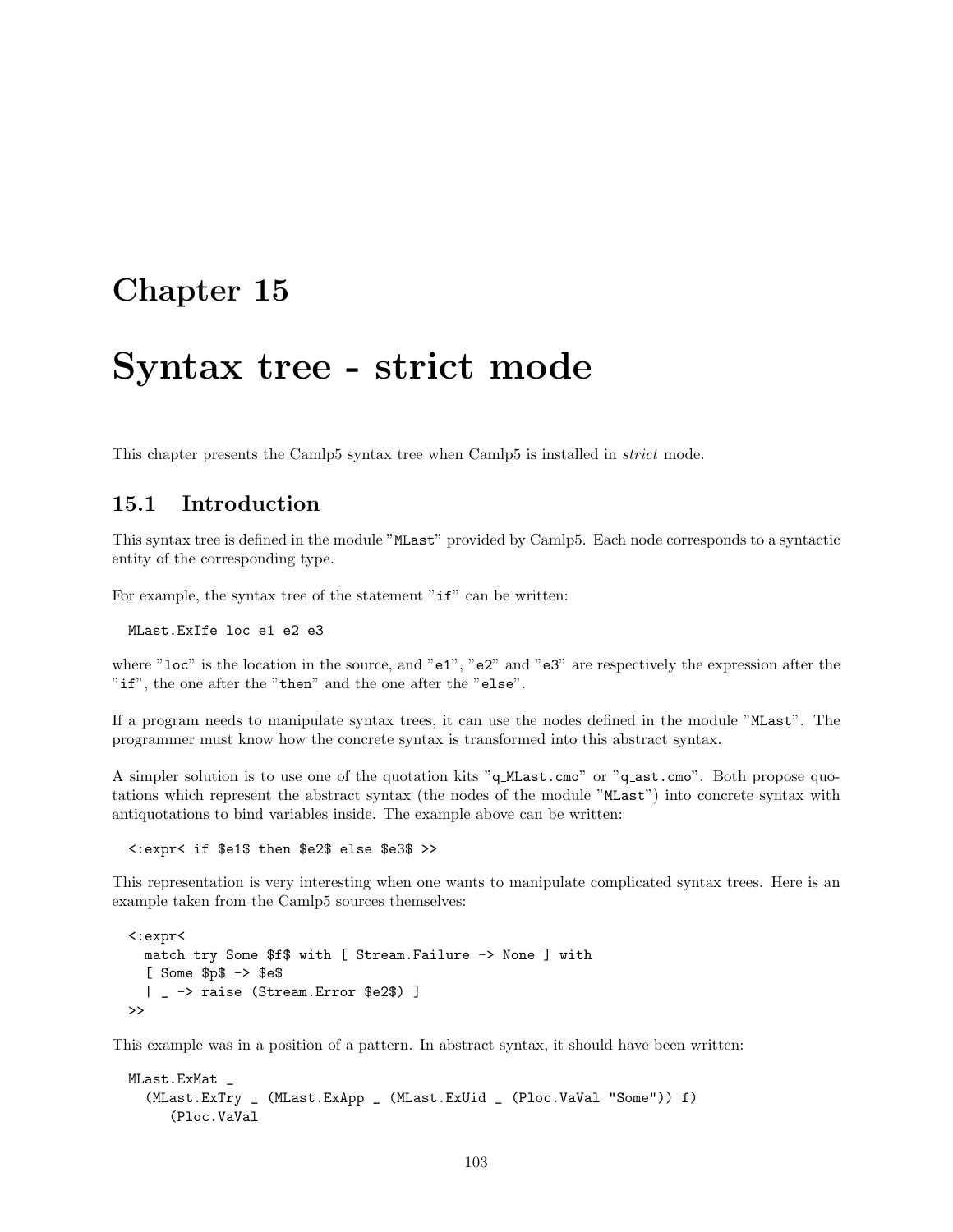```
[(MLast.PaAcc _ (MLast.PaUid _ (Ploc.VaVal "Stream"))
         (MLast.PaUid _ (Ploc.VaVal "Failure")),
       Ploc.VaVal None, MLast.ExUid _ (Ploc.VaVal "None"))]))
(Ploc.VaVal
   [(MLast.PaApp _ (MLast.PaUid _ (Ploc.VaVal "Some")) p,
    Ploc.VaVal None, e);
   (MLast.PaAny _, Ploc.VaVal None,
    MLast.ExApp _ (MLast.ExLid _ (Ploc.VaVal "raise"))
       (MLast.ExApp _
          (MLast.ExAcc _ (MLast.ExUid _ (Ploc.VaVal "Stream"))
             (MLast.ExUid _ (Ploc.VaVal "Error")))
          e2))])
```
Which is less readable and much more complicated to build and update.

Instead of thinking of "a syntax tree", the programmer can think of "a piece of program".

## 15.2 Location

In all syntax tree nodes, the first parameter is the source location of the node.

#### 15.2.1 In expressions

When a quotation is in the context of an expression, the location parameter is "loc" in the node and in all its possible sub-nodes. Example: if we consider the quotation:

<:sig\_item< value foo : int -> bool >>

This quotation, in a context of an expression, is equivalent to:

```
MLast.SgVal loc (Ploc.VaVal "foo")
  (MLast.TyArr loc (MLast.TyLid loc (Ploc.VaVal "int"))
     (MLast.TyLid loc (Ploc.VaVal "bool")));
```
The name "loc" is predefined. However, it is possible to change it, using the argument "-loc" of the Camlp5 shell commands.

Consequently, if there is no variable "loc" defined in the context of the quotation, or if it is not of the good type, a semantic error occur in the OCaml compiler ("Unbound value loc").

Note that in the extensible grammars, the variable "loc" is bound, in all semantic actions, to the location of the rule.

If the created node has no location, the programmer can define a variable named "loc" equal to "Ploc.dummy".

#### 15.2.2 In patterns

When a quotation is in the context of a pattern, the location parameter of all nodes and possible sub-nodes is set to the wildcard  $("_")$ . The same example above:

<:sig\_item< value foo : int -> bool >>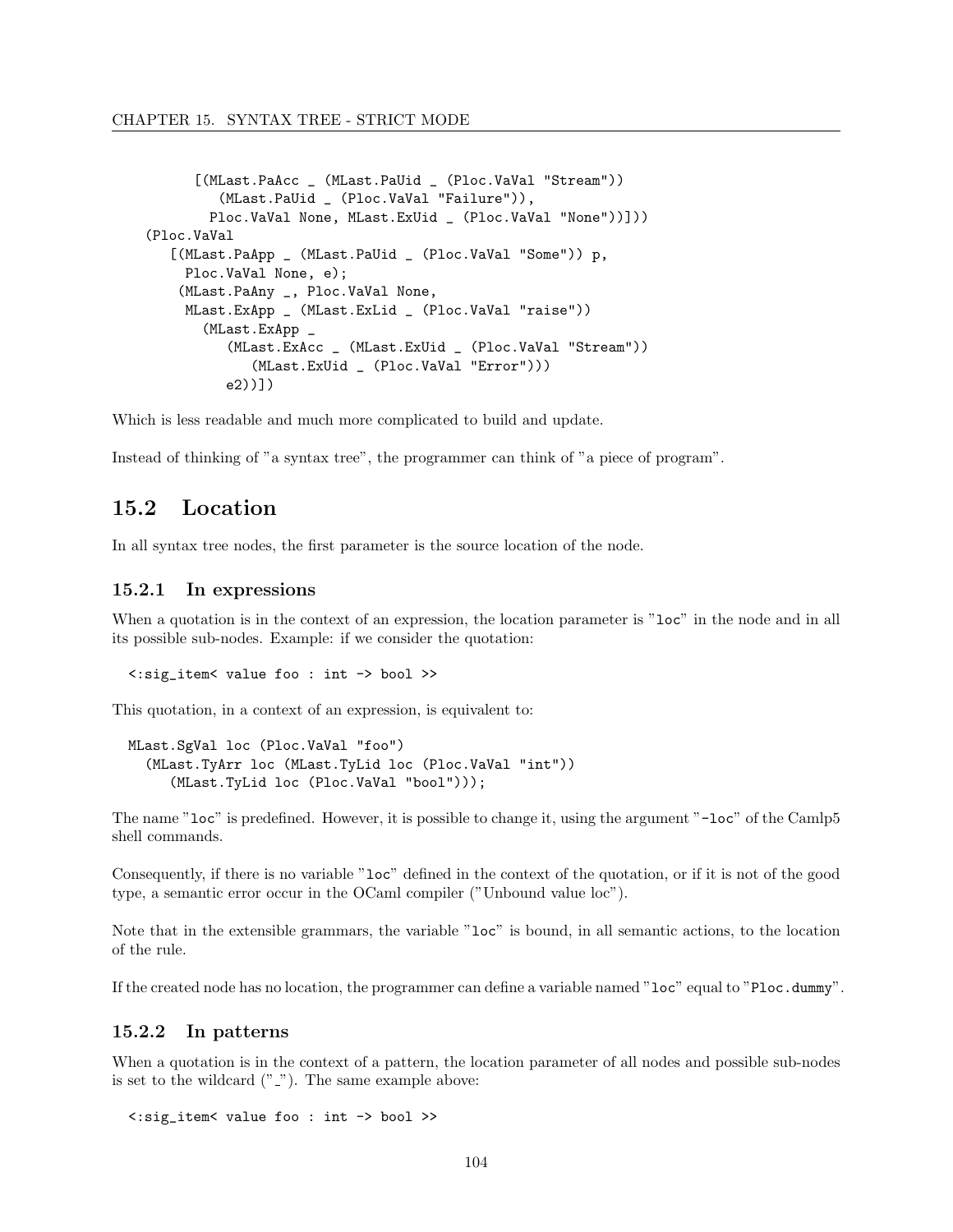is equivalent, in a pattern, to:

```
MLast.SgVal _ (Ploc.VaVal "foo")
  (MLast.TyArr _ (MLast.TyLid _ (Ploc.VaVal "int"))
     (MLast.TyLid _ (Ploc.VaVal "bool")))
```
However, it is possible to generate a binding of the variable "loc" on the top node by writing a "colon" before the "less" in the quotation. The same example:

<:sig\_item:< value foo : int -> bool >>

is equivalent to:

```
MLast.SgVal loc (Ploc.VaVal "foo")
  (MLast.TyArr _ (MLast.TyLid _ (Ploc.VaVal "int"))
     (MLast.TyLid _ (Ploc.VaVal "bool")))
```
### 15.3 Antiquotations

The expressions or patterns between dollar (\$) characters are called antiquotations. In opposition to quotations which has its own syntax rules, the antiquotation is an area in the syntax of the enclosing context (expression or pattern). See the chapter about quotations.

If a quotation is in the context of an expression, the antiquotation must be an expression. It could be any expression, including function calls. Examples:

value f e el =  $\langle : \text{expr} \langle \cdot | \text{Set} : : \text{floor False ell} \rangle \rangle$ ; value patt\_list  $p$   $p1 = \langle :$ patt $\langle$  (\$list:[p::pl]\$) >>;

If a quotation is in the context of an pattern, the antiquotation is a pattern. Any pattern is possible, including the wildcard character  $(" \_")$ . Examples:

fun [ <:expr< \$lid:op\$ \$\_\$ \$\_\$ >> -> op ] match p with  $[$  <:patt<  $\$_$   $\$$   $]$   $\$_$   $\$$   $>$   $\rightarrow$  Some p  $]$ 

### 15.4 Two kinds of antiquotations

#### 15.4.1 Preliminary remark

In strict mode, we remark that most constructors defined of the module "MLast" are of type "Ploc.vala". This type is defined like this:

```
type vala a =[ VaAnt of string
  | VaVal of 'a ]
;
```
The type argument is the real type of the node. For example, a value of type "bool" in transitional mode is frequently represented by a value of type "Ploc.vala bool".

The first case of the type "vala" corresponds to an antiquotation in the concrete syntax. The second case to a normal syntax situation, without antiquotation.

Example: in the "let" statement, the fact that it is "rec" or not is represented by a boolean. This boolean is, in the syntax tree, encapsulated with the type "Ploc.vala". The syntax tree of the two following lines: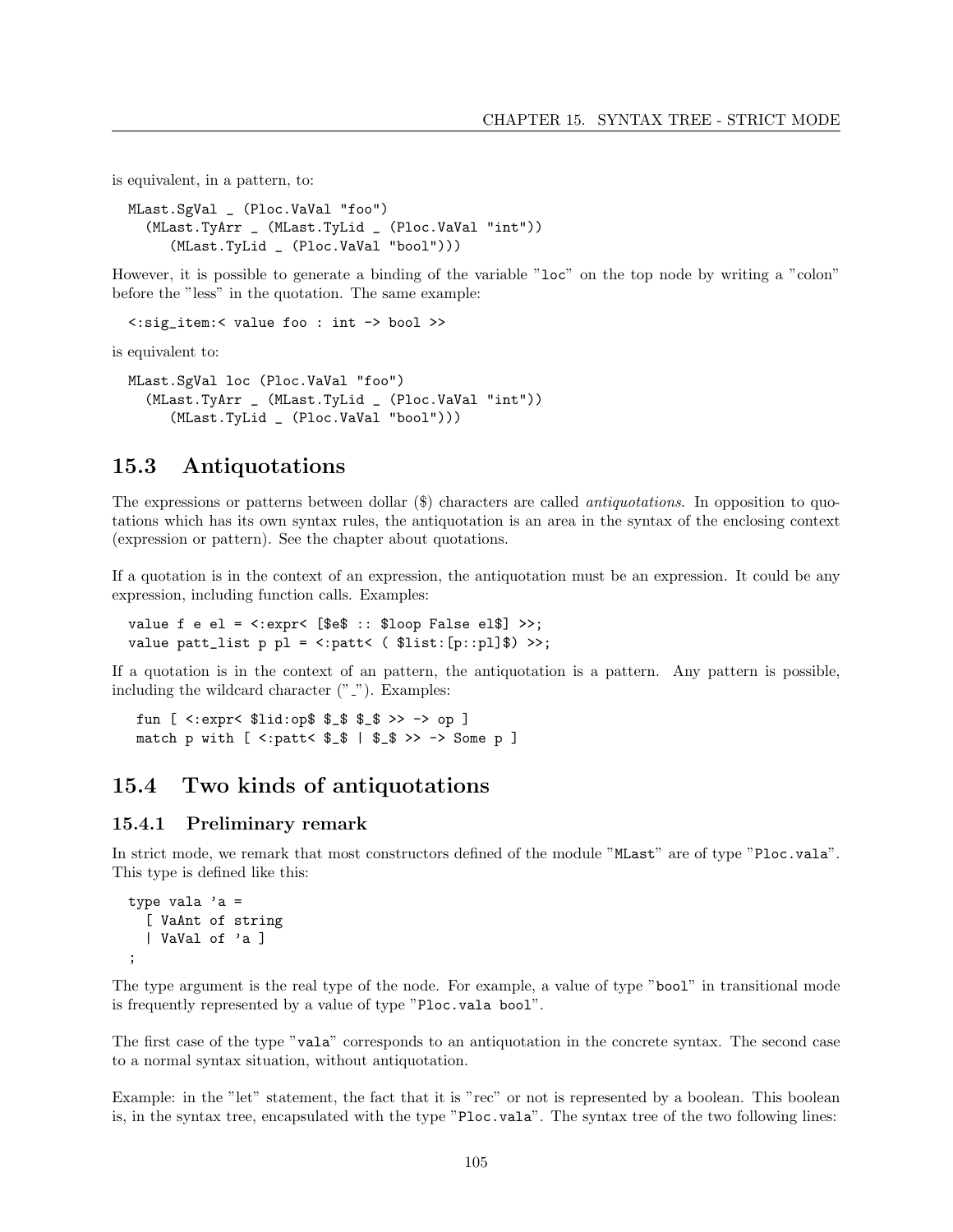let  $x = y$  in  $z$ let rec  $x = y$  in  $z$ 

start with, respectively:

```
MLast.ExLet loc (Ploc.VaVal False)
  ... (* and so on *)
```
and:

```
MLast.ExLet loc (Ploc.VaVal True)
  \ldots (* and so on *)
```
The case "Ploc.VaAnt s" is internally used by the parsers and by the quotation kit "q\_ast.cmo" to record antiquotation strings representing the expression or the patterns having this value. For example, in this "let" statement:

```
MLast.ExLet loc (Ploc.VaAnt s)
  ... (* and so on *)
```
The contents of this "s" is internally handled. For information, it contains the antiquotation string (kind included) together with representation of the location of the antiquotation in the quotation. See the next section.

#### 15.4.2 Antiquoting

To antiquotate the fact that the "let" is with or without rec (a flag of type boolean), there are two ways.

#### direct antiquoting

The first way, hidding the type "Ploc.val", can be written with the antiquotation kind "flag":

```
<:expr< let $flag:rf$ x = y in z >>
```
This corresponds to the syntax tree:

MLast.ExLet loc (Ploc.VaVal rf) ... (\* and so on \*)

And, therefore, the type of the variable " $rf$ " is simply "bool".

#### general antiquoting

The second way, introducing variables of type "Ploc.vala" can be written a kind prefixed by " $\cdot$ ", namely here "flag":

<:expr< let \$\_flag:rf\$ x = y in z >>

In that case, it corresponds to the syntax tree:

```
MLast.ExLet loc rf
   ... (* and so on *)
```
And, therefore, the type of the variable "rf" is now "Ploc.vala bool".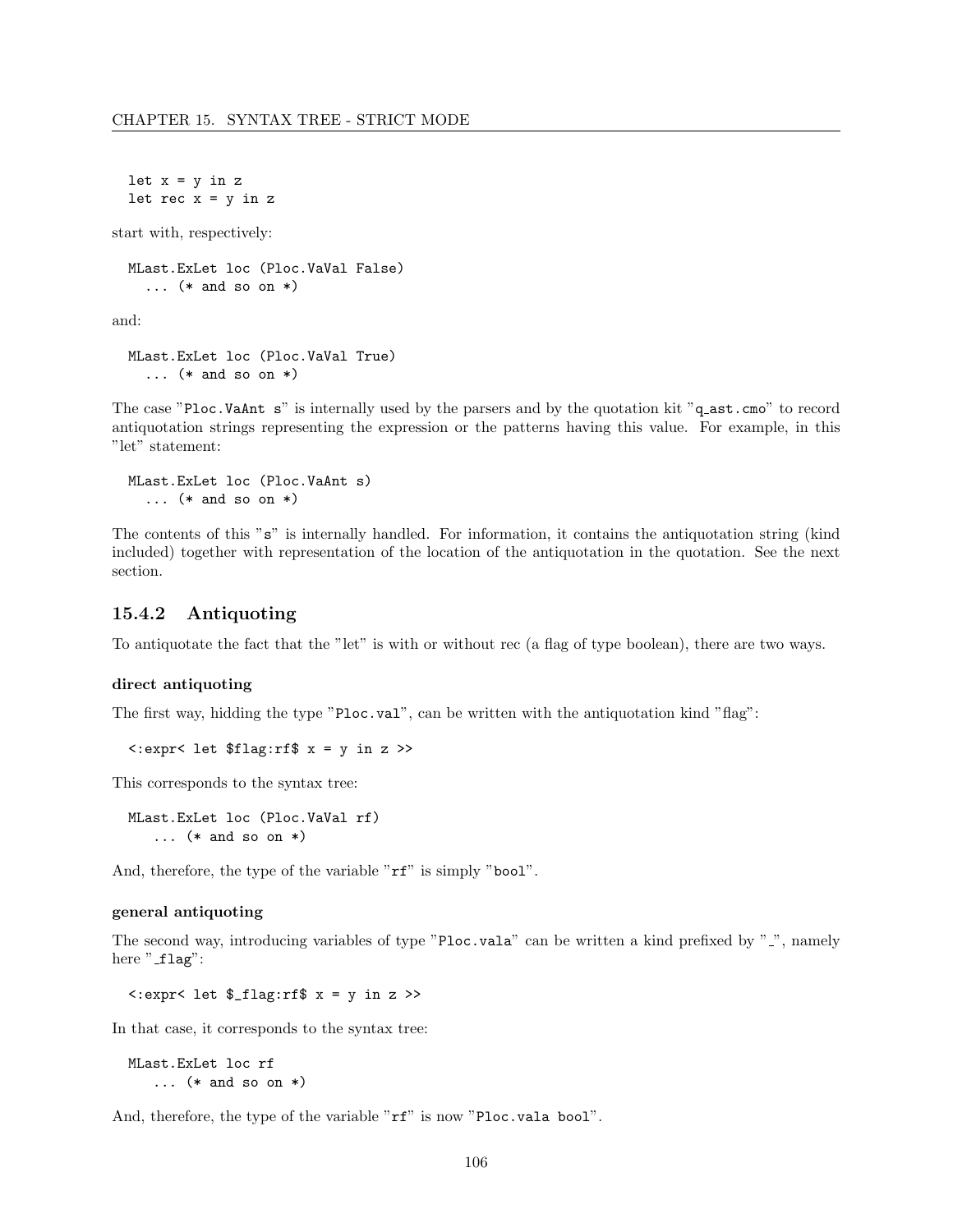# 15.4.3 Remarks

The first form of antiquotation ensures the compatibility with previous versions of Camlp5. The syntax tree is not the same, but the bound variables keep the same type.

All antiquotations kinds have these two forms: one with some name (e.g. "flag") and one with the same name prefixed by "a" (e.g. "aflag").

# 15.5 Nodes and Quotations

This section describes all nodes defined in the module "MLast" of Camlp5 and how to write them with quotations. Notice that, inside quotations, one is not restricted to these elementary cases, but any complex value can be used, resulting on possibly complex combined nodes.

The quotation forms are described here in revised syntax (like the rest of this document). In reality, it depends on which quotation kit is loaded:

- If "q\_MLast.cmo" is used, the revised syntax is mandatory: the quotations must be in that syntax without any extension.
- If "q\_ast.cmo" is used, the quotation syntax must be in the current user syntax with all extensions added to compile the file.

Last remark: in the following tables, the variables names give information of their types. The details can be found in the distributed source file "mLast.mli".

- e, e1, e2, e3: expr
- $\bullet$  p, p1, p2, p3: patt
- $\bullet$  t, t1, t2, e3: ctyp
- s: string
- b: bool
- me, me1, me2: module\_expr
- mt, mt1, mt2: module type
- le: list expr
- lp: list patt
- 1t: list ctyp
- 1s: list string
- lse: list (string \* expr)
- lpe: list (patt  $*$  expr)
- lpp: list (patt \* patt)
- lpoee: list (patt \* option expr \* expr)
- op: option patt
- lcstri: list class str item
- lcsigi: list class sig item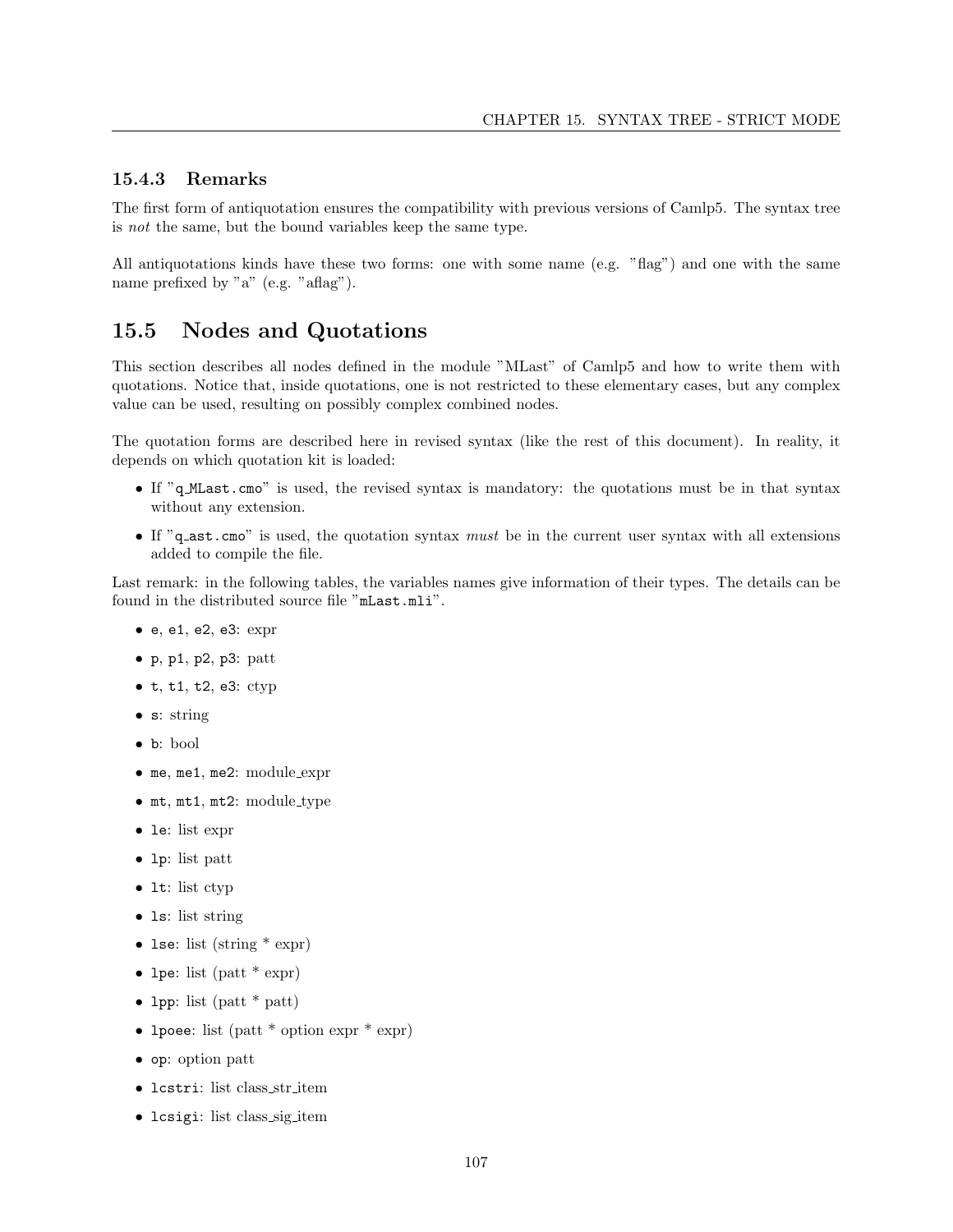# 15.5.1 expr

Expressions of the language.

```
- access
```
<:expr< \$e1\$ . \$e2\$ >> MLast.ExAcc loc e1 e2

```
- antiquotation (1)
```
<:expr< \$anti:e\$ >> MLast.ExAnt loc e

# - application

<:expr< \$e1\$ \$e2\$ >> MLast.ExApp loc e1 e2

### - array element

<:expr< \$e1\$ .( \$e2\$ ) >> MLast.ExAre loc e1 e2

### - array

```
<:expr< [| $list:le$ |] >>
MLast.ExArr loc (Ploc.VaVal le)
```
<:expr< [| \$\_list:le\$ |] >> MLast.ExArr loc le

### - assert

<:expr< assert \$e\$ >> MLast.ExAsr loc e

# - assignment

<:expr< \$e1\$ := \$e2\$ >> MLast.ExAss loc e1 e2

# - big array element

<:expr< \$e\$ .{ \$list:le\$ } >> MLast.ExBae loc e (Ploc.VaVal le)

<:expr< \$e\$ .{ \$ list:le\$ } >> MLast.ExBae loc e le

# - character constant

<:expr< \$chr:s\$ >> MLast.ExChr loc (Ploc.VaVal s)  $\langle : \text{expr} \langle \, \, \text{\$\_chr} : \text{s$} \, \, \rangle$ 

MLast.ExChr loc s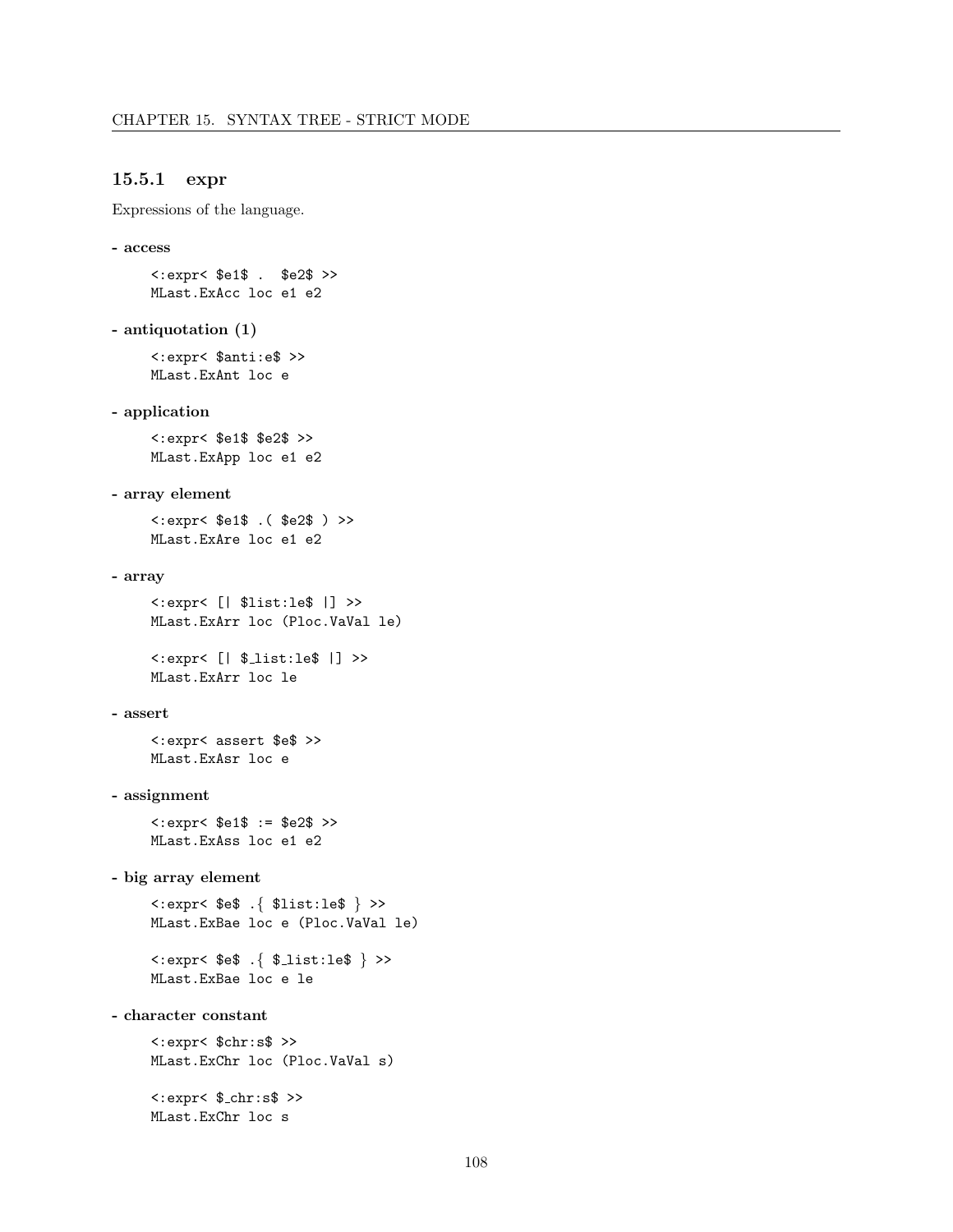```
- coercion
      \text{<<}:\text{expr}< ($e$ :> $t2$) >>
      MLast. ExCoe loc e None t2
      \text{<<}:\text{expr}< ($e$ : $t1$ :> $t2$) >>
      MLast. ExCoe loc e (Some t1) t2
- float constant
      \text{<:} \text{expr} \text{$} \text{flo}: \text{ss} \text{$} \text{~} \text{>}MLast. ExFlo loc (Ploc. VaVal s)
      \texttt{<:expr}< $_flo:s$ >>
      MLast. ExFlo loc s
- for (increasing)
      \langle .expr \langle for $llid:s$ = $e1$ to $e2$ do { $llist:le$ } > \rangleMLast. ExFor loc (Ploc. VaVal s) e1 e2 (Ploc. VaVal True) (Ploc. VaVal le)
      \langle \text{expr} \rangle for $lid:s$ = $e1$ to $e2$ do { $_list:le$ } >>
      MLast. ExFor loc (Ploc. VaVal s) e1 e2 (Ploc. VaVal True) le
- for (decreasing)
      \langle \text{expr} \rangle for $lid:s$ = $e1$ downto $e2$ do { $list:le$ } >>
      MLast. ExFor loc (Ploc. VaVal s) e1 e2 (Ploc. VaVal False) (Ploc. VaVal le)
      \langle \text{expr} \times \text{for } \text{fil}: \text{ss} \rangle = \text{Set} \ downto \text{se2} \ do \{ \text{1st}: \text{le} \} \rangleMLast. ExFor loc (Ploc. VaVal s) e1 e2 (Ploc. VaVal False) le
- for
      \langle \text{expr} \rangle for $lid:s$ = $e1$ $to:b$ $e2$ do { $list:le$ } >>
      MLast. ExFor loc (Ploc. VaVal s) e1 e2 (Ploc. VaVal b) (Ploc. VaVal le)
      \langle \text{expr} \rangle for $lid:s$ = $e1$ $to:b$ $e2$ do { $_list:le$ } >>
      MLast. ExFor loc (Ploc. VaVal s) e1 e2 (Ploc. VaVal b) le
      \langle \text{expr} \rangle for $lid:s$ = $e1$ $_to:b$ $e2$ do { $list:le$ } >>
      MLast. ExFor loc (Ploc. VaVal s) e1 e2 b (Ploc. VaVal le)
      \langle \text{expr} \rangle for $lid:s$ = $e1$ $_to:b$ $e2$ do { $_list:le$ } >>
      MLast. ExFor loc (Ploc. VaVal s) e1 e2 b le
      \langle \text{expr} \rangle for $_lid:s$ = $e1$ to $e2$ do { $list:le$ } >>
      MLast. ExFor loc s e1 e2 (Ploc. VaVal True) (Ploc. VaVal le)
      \langle .expr \langle for \; \text{\textsterling} \cdot \text{list} : s \text{\textsterling} = \text{\textsterling} 1 \text{\textsterling} 1 \text{\textsterling} 1 \text{\textsterling} \rangle \rangleMLast. ExFor loc s e1 e2 (Ploc. VaVal True) le
      \langle \text{expr} \rangle for $_lid:s$ = $e1$ downto $e2$ do { $list:le$ } >>
      MLast. ExFor loc s e1 e2 (Ploc. VaVal False) (Ploc. VaVal le)
```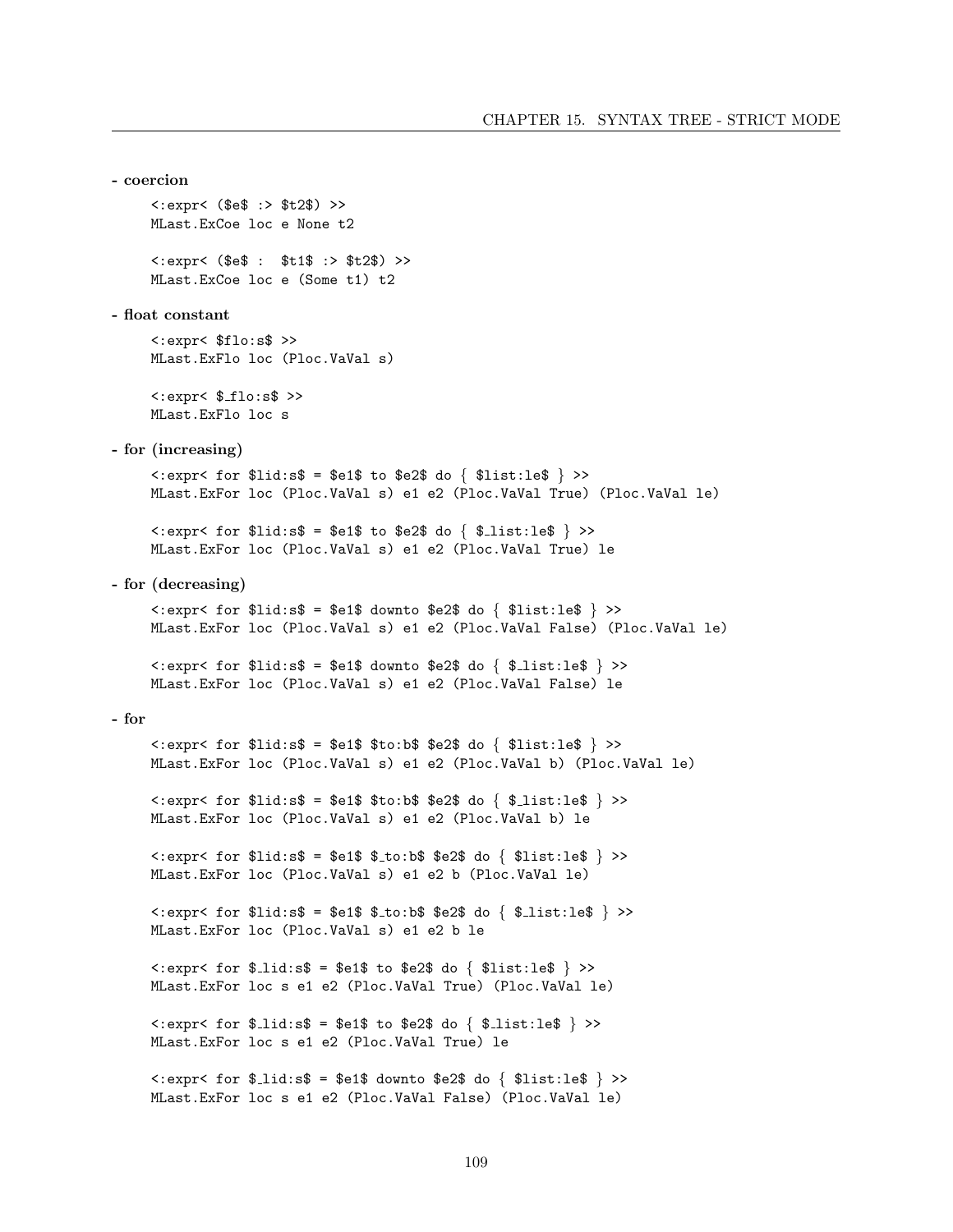```
\langle \text{expr} \rangle for $_lid:s$ = $e1$ downto $e2$ do { $_list:le$ } >>
       MLast. ExFor loc s e1 e2 (Ploc. VaVal False) le
       \langle \text{expr} \rangle for $_lid:s$ = $e1$ $to:b$ $e2$ do { $list:le$ } >>
       MLast. ExFor loc s e1 e2 (Ploc. VaVal b) (Ploc. VaVal le)
       \langle \text{expr} \rangle for \text{\$}_1 \text{id}: \text{s}\text{\$} = \text{\$} \text{ed} \text{\$} \text{st} \text{o}: \text{b}\text{\$} \text{se2}\text{\$} \text{do} \{ \text{\$}_1 \text{ist}: \text{le}\text{\$} \} \rangleMLast. ExFor loc s e1 e2 (Ploc. VaVal b) le
       \langle \text{expr} \rangle for \text{\$}lid:s\text{\$} = \text{\$}e1\text{\$} \text{\$} to:b\text{\$} \text{\$}e2\text{\$} do \{ \text{\$}list:le\text{\$} \rangle >>
       MLast. ExFor loc s e1 e2 b (Ploc. VaVal le)
       \text{<:} \text{expr} \text{5} for \text{\$}lid:s\text{\$} = \text{\$} \text{e1}\text{\$} \text{ $} \text{\$}to:b\text{\$} \text{ se2}\text{\$} do \{ \text{\$}list:le\text{\$} \} >>
       MLast. ExFor loc s e1 e2 b le
- function
       <:expr< fun [ $list:lpee$ ] >>
       MLast. ExFun loc (Ploc. VaVal lpee)
       <:expr< fun [ $_list:lpee$ ] >>
       MLast. ExFun loc lpee
- if
       <:expr< if $e1$ then $e2$ else $e3$ >>
       MLast. ExIfe loc e1 e2 e3
- integer constant
       \texttt{<:expr}< $int:s1$ >>
       MLast. ExInt loc (Ploc. VaVal s1) ""
       \texttt{<:expr}< $_int:s1$ >>
       MLast. ExInt loc s1 ""
- integer 32 bits
       \text{<:} \text{expr} \text{<} \text{§} \text{int} 32 \text{:} \text{s} 1\$ \text{>}MLast. ExInt loc (Ploc. VaVal s1) "1"
       \texttt{<:expr}< $_int32:s1$ >>
       MLast. ExInt loc s1 "l"
- integer 64 bits
       \texttt{<:expr}< $int64:s1$ >>
       MLast. ExInt loc (Ploc. VaVal s1) "L"
       \texttt{<:expr}< $_int64:s1$ >>
       MLast. ExInt loc s1 "L"
- native integer
       <:expr< $nativeint:s1$ >>
       MLast. ExInt loc (Ploc. VaVal s1) "n"
```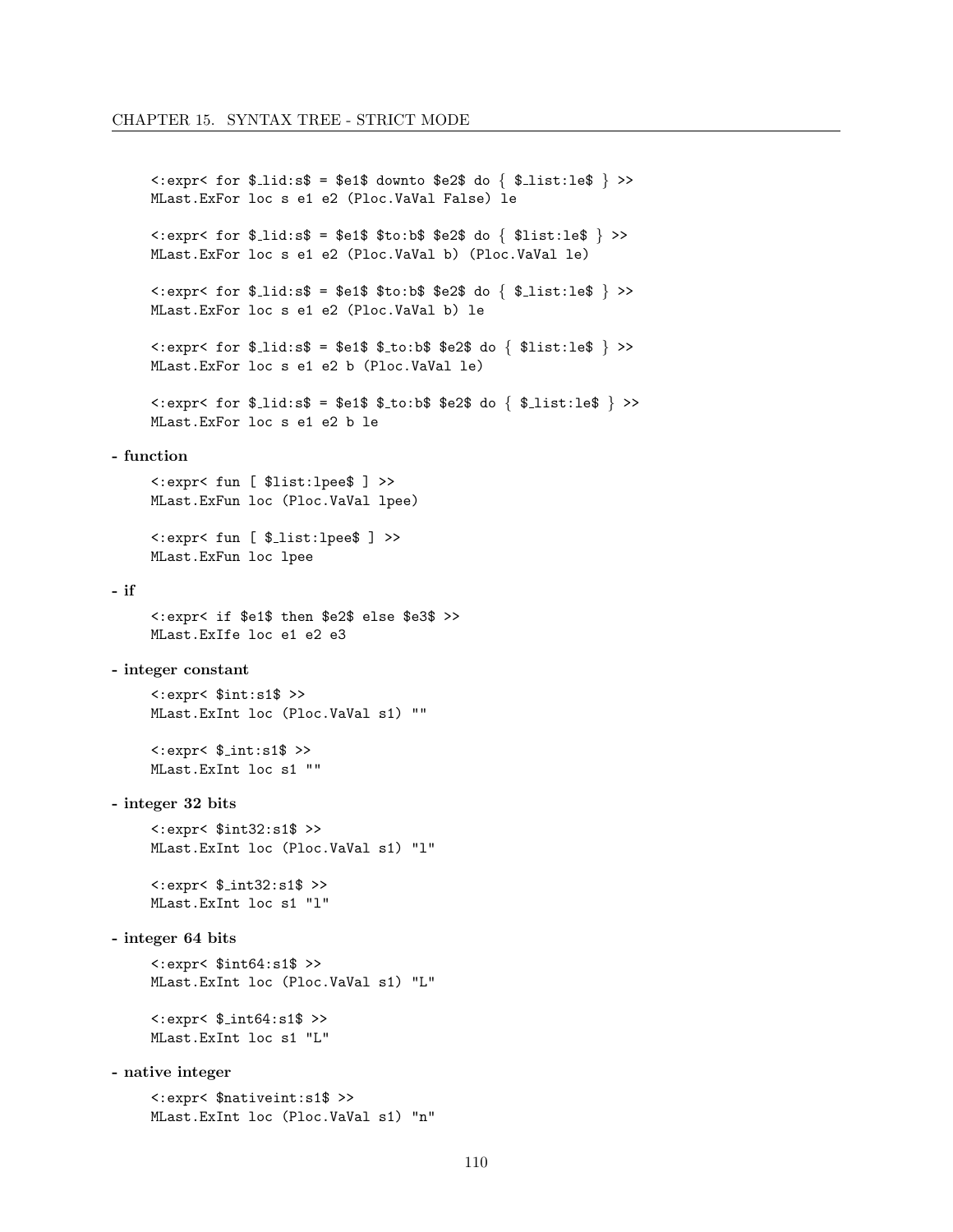```
<:expr< $ nativeint:s1$ >>
     MLast.ExInt loc s1 "n"
- label
     \langle : \text{expr} \langle \, \, \tilde{\text{sp}} \, \, \} \rangle >>
     MLast.ExLab loc p (Ploc.VaVal None)
     \langle : \text{expr} \langle \, \, \tilde{\mathcal{F}} \, | \, \, \text{spf} \, \, = \, \, \text{seq} \, \} \, \, > \,MLast.ExLab loc p (Ploc.VaVal (Some e))
     <:expr< ~{$p$ $opt:oe$} >>
     MLast.ExLab loc p (Ploc.VaVal oe)
     \langle : \text{expr} \langle \, \, \tilde{\,} \, \, \} \, \, \text{sqrt} \, \, \, \, \, \rangleMLast.ExLab loc p oe
- lazy
     <:expr< lazy $e$ >>
     MLast.ExLaz loc e
- let rec
     <:expr< let rec $list:lpe$ in $e$ >>
     MLast.ExLet loc (Ploc.VaVal True) (Ploc.VaVal lpe) e
     <:expr< let rec $ list:lpe$ in $e$ >>
     MLast.ExLet loc (Ploc.VaVal True) lpe e
- let not rec
     <:expr< let $list:lpe$ in $e$ >>
     MLast.ExLet loc (Ploc.VaVal False) (Ploc.VaVal lpe) e
     <:expr< let $ list:lpe$ in $e$ >>
     MLast.ExLet loc (Ploc.VaVal False) lpe e
- let
     <:expr< let $flag:b$ $list:lpe$ in $e$ >>
     MLast.ExLet loc (Ploc.VaVal b) (Ploc.VaVal lpe) e
     <:expr< let $flag:b$ $ list:lpe$ in $e$ >>
     MLast.ExLet loc (Ploc.VaVal b) lpe e
     <:expr< let $ flag:b$ $list:lpe$ in $e$ >>
     MLast.ExLet loc b (Ploc.VaVal lpe) e
     <:expr< let $ flag:b$ $ list:lpe$ in $e$ >>
     MLast.ExLet loc b lpe e
- lowercase identifier
```
<:expr< \$lid:s\$ >> MLast.ExLid loc (Ploc.VaVal s)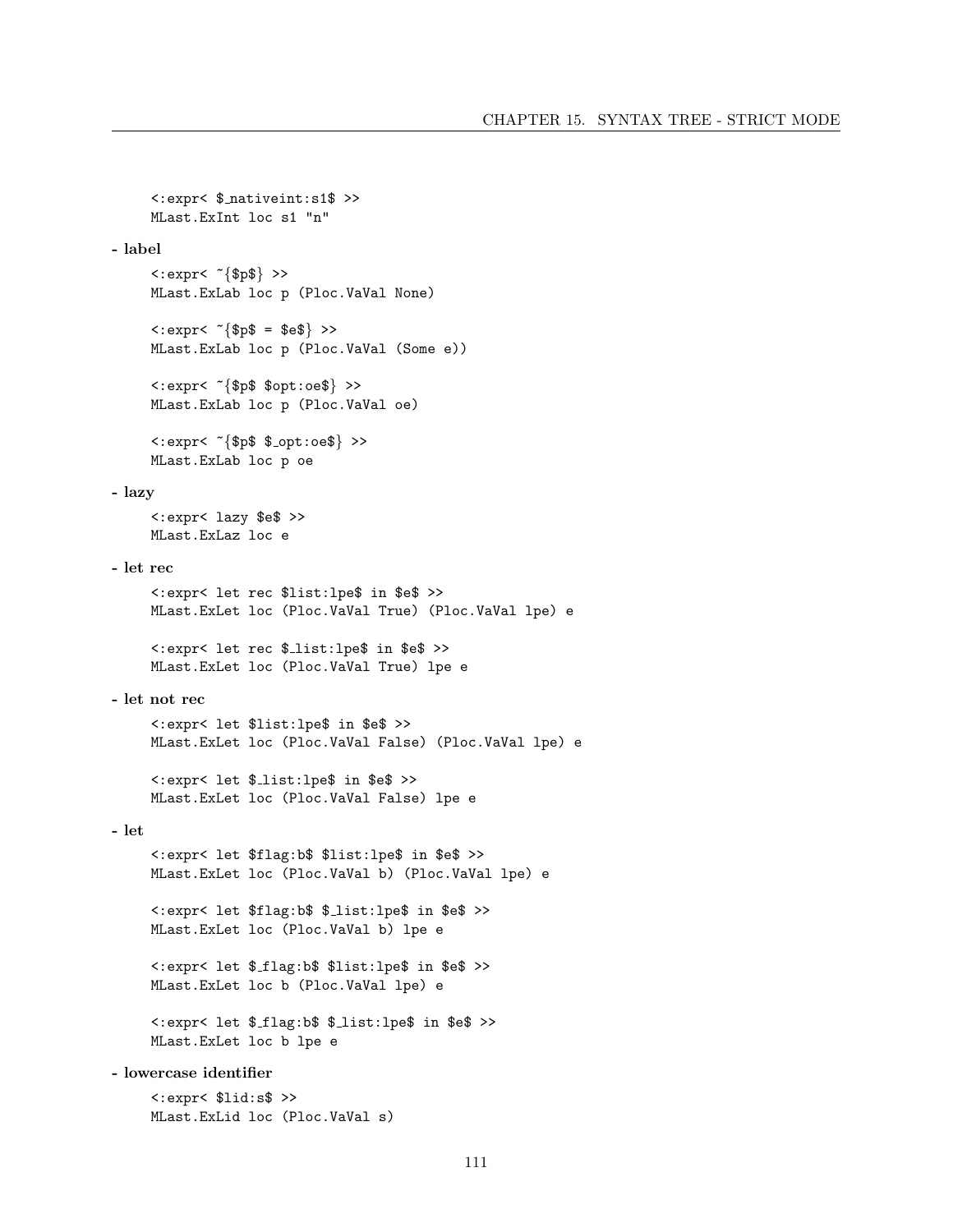$\langle : \text{expr} \langle \$  \_lid:s  $\rangle$  >> MLast.ExLid loc s

#### - let module

<:expr< let module \$uid:s\$ = \$me\$ in \$e\$ >> MLast.ExLmd loc (Ploc.VaVal s) me e

 $\langle \cdot | \text{expr} \rangle$  let module  $\text{\$uid}: \text{s} \} = \text{\$me}\$  in  $\text{\$e}\$  >> MLast.ExLmd loc s me e

- match

<:expr< match \$e\$ with [ \$list:lpee\$ ] >> MLast.ExMat loc e (Ploc.VaVal lpee)

<:expr< match \$e\$ with [ \$ list:lpee\$ ] >> MLast.ExMat loc e lpee

#### - new

<:expr< new \$list:ls\$ >> MLast.ExNew loc (Ploc.VaVal ls)

<:expr< new \$ list:ls\$ >> MLast.ExNew loc ls

### - object expression

<:expr< object \$list:lcsi\$ end >> MLast.ExObj loc (Ploc.VaVal None) (Ploc.VaVal lcsi)

<:expr< object \$ list:lcsi\$ end >> MLast.ExObj loc (Ploc.VaVal None) lcsi

<:expr< object (\$p\$) \$list:lcsi\$ end >> MLast.ExObj loc (Ploc.VaVal (Some p)) (Ploc.VaVal lcsi)

<:expr< object (\$p\$) \$ list:lcsi\$ end >> MLast.ExObj loc (Ploc.VaVal (Some p)) lcsi

<:expr< object \$opt:op\$ \$list:lcsi\$ end >> MLast.ExObj loc (Ploc.VaVal op) (Ploc.VaVal lcsi)

<:expr< object \$opt:op\$ \$ list:lcsi\$ end >> MLast.ExObj loc (Ploc.VaVal op) lcsi

<:expr< object \$ opt:op\$ \$list:lcsi\$ end >> MLast.ExObj loc op (Ploc.VaVal lcsi)

<:expr< object \$ opt:op\$ \$ list:lcsi\$ end >> MLast.ExObj loc op lcsi

- option label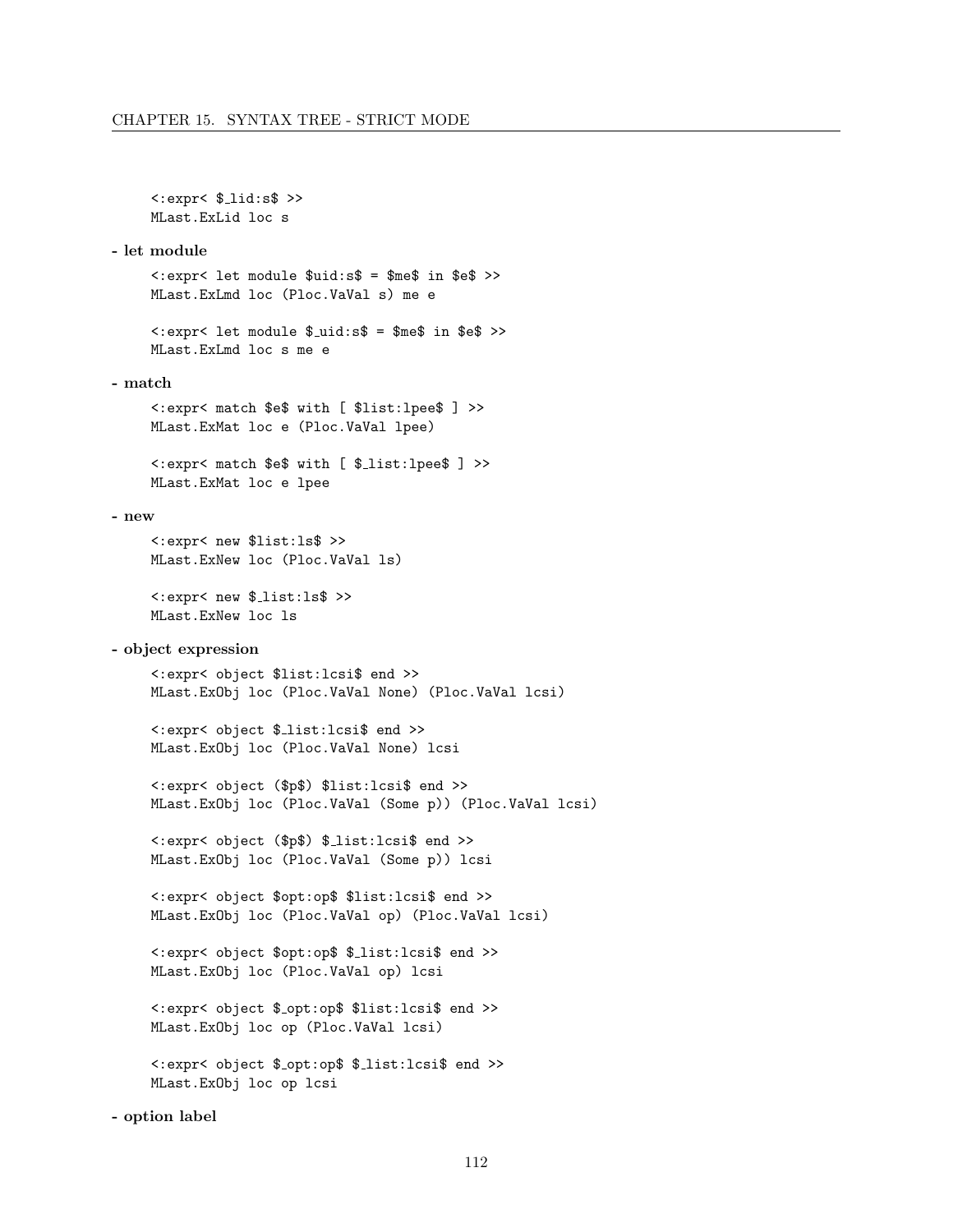```
<:expr< ?{$p$} >>
      MLast.ExOlb loc p (Ploc.VaVal None)
       \langle : \text{expr} \langle ? \{\$ \text{p\$} = \$ \text{e\$} \} \rangleMLast.ExOlb loc p (Ploc.VaVal (Some e))
       <:expr< ?{$p$ $opt:oe$} >>
      MLast.ExOlb loc p (Ploc.VaVal oe)
       \langle : \text{expr} \langle ? \{\$ \text{p$}\$ \$ \_ \text{opt} : \text{o.e} \$\} \rangleMLast.ExOlb loc p oe
- override
       <:expr< {< $list:lse$ >} >>
       MLast.ExOvr loc (Ploc.VaVal lse)
       \langle : \text{expr} \langle \} \rangle >> \langle : \text{expr} \rangleMLast.ExOvr loc lse
- module packing
       <:expr< (module $me$) >>
      MLast.ExPck loc me None
       <:expr< (module $me$ : $mt$) >>
      MLast.ExPck loc me (Some mt)
- record
       <:expr< {$list:lpe$} >>
       MLast.ExRec loc (Ploc.VaVal lpe) None
       <:expr< {($e$) with $list:lpe$} >>
       MLast.ExRec loc (Ploc.VaVal lpe) (Some e)
       \langle : \text{expr} \langle \{\text{\$\_list:lpe}\}\rangle \rangleMLast.ExRec loc lpe None
       \langle : \text{expr} \langle \{ (\$e$) with $1$ list : le$\rangle$ \rangleMLast.ExRec loc lpe (Some e)
- sequence
       <:expr< do { $list:le$ } >>
       MLast.ExSeq loc (Ploc.VaVal le)
       \langle : \text{expr} \langle \text{do} \{ \text{ } \pounds \text{list} : \text{le} \pounds \} \rangleMLast.ExSeq loc le
- method call
       \text{<:} \text{expr} \text{<} \text{ } \$ \text{e} \$ \text{ } # \text{ } \$ \text{s} \$ \text{ } \text{>}MLast.ExSnd loc e (Ploc.VaVal s)
       \text{<<}:\text{expr}< $e$ # $_:s$ >>
      MLast.ExSnd loc e s
```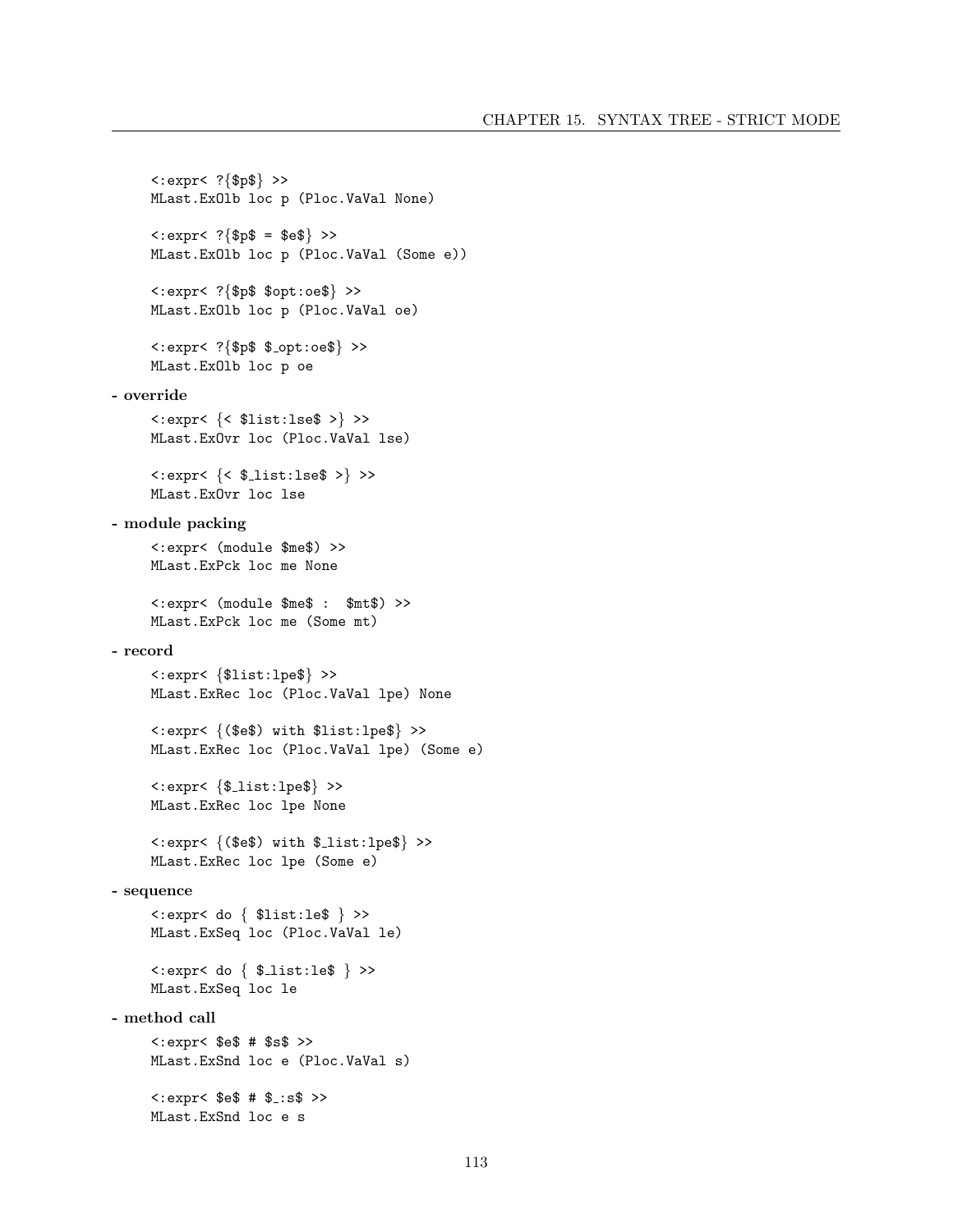#### - string element

<:expr< \$e1\$ .[ \$e2\$ ] >> MLast.ExSte loc e1 e2

### - string

<:expr< \$str:s\$ >> MLast.ExStr loc (Ploc.VaVal s)

 $\langle : \text{expr} \langle \, \, \text{\$str:str:s$} \, \, \rangle$ MLast.ExStr loc s

# - try

```
<:expr< try $e$ with [ $list:lpee$ ] >>
MLast.ExTry loc e (Ploc.VaVal lpee)
```

```
<:expr< try $e$ with [ $ list:lpee$ ] >>
MLast.ExTry loc e lpee
```
# - t-uple

<:expr< (\$list:le\$) >> MLast.ExTup loc (Ploc.VaVal le)

<:expr< (\$ list:le\$) >> MLast.ExTup loc le

# - type constraint

<:expr< (\$e\$ : \$t\$) >> MLast.ExTyc loc e t

# - uppercase identifier

<:expr< \$uid:s\$ >> MLast.ExUid loc (Ploc.VaVal s)

 $\langle : \text{expr} \langle \, \, \text{\$_uid}: \text{sf} \, \, \rangle$ MLast.ExUid loc s

# - variant

<:expr< ' \$s\$ >> MLast.ExVrn loc (Ploc.VaVal s)

 $\langle : \text{expr} \langle \, ' \, \$ \_ : \text{s$} \rangle \rangle$ MLast.ExVrn loc s

# - while

```
<:expr< while $e$ do { $list:le$ } >>
MLast.ExWhi loc e (Ploc.VaVal le)
```
<:expr< while \$e\$ do { \$ list:le\$ } >> MLast.ExWhi loc e le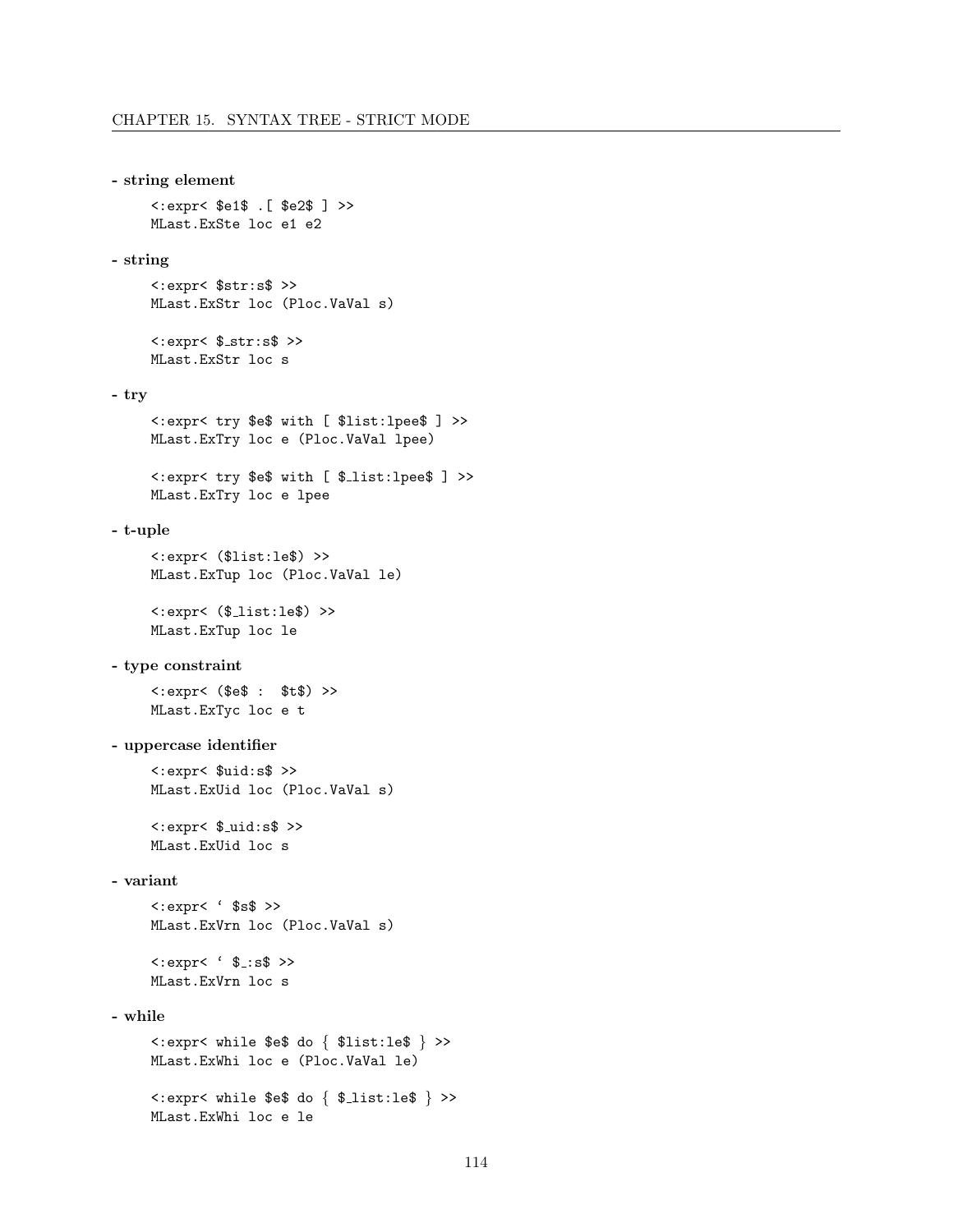```
- extra node (2)
     ... no representation ...
    MLast.ExXtr loc s oe
```
(1) Node used in the quotation expanders to tells at conversion to OCaml compiler syntax tree time, that all locations of the sub-tree is correcty located in the quotation. By default, in quotations, the locations of all generated nodes are the location of the whole quotation. This node allows to make an exception to this rule, since we know that the antiquotation belongs to the universe of the enclosing program. See the chapter about quotations and, in particular, its section about antiquotations.

(2) Extra node internally used by the quotation kit "q ast.cmo" to build antiquotations of expressions.

# 15.5.2 patt

Patterns of the language.

```
- access
```

```
<:patt< $p1$ . $p2$ >>
MLast.PaAcc loc p1 p2
```

```
- alias
```

```
<:patt< ($p1$ as $p2$) >>
MLast.PaAli loc p1 p2
```

```
- antiquotation (1)
```
<:patt< \$anti:p\$ >> MLast.PaAnt loc p

```
- wildcard
```
 $\langle :$ patt $\langle - \rangle$ MLast.PaAny loc

```
- application
```
<:patt< \$p1\$ \$p2\$ >> MLast.PaApp loc p1 p2

```
- array
```
<:patt< [| \$list:lp\$ |] >> MLast.PaArr loc (Ploc.VaVal lp)

```
<: patt< [| $_list: lp$ |] >>
MLast.PaArr loc lp
```

```
- character
```
<:patt< \$chr:s\$ >> MLast.PaChr loc (Ploc.VaVal s)  $\langle :$ patt $\langle * , \text{char} : \text{ss} \rangle$ MLast.PaChr loc s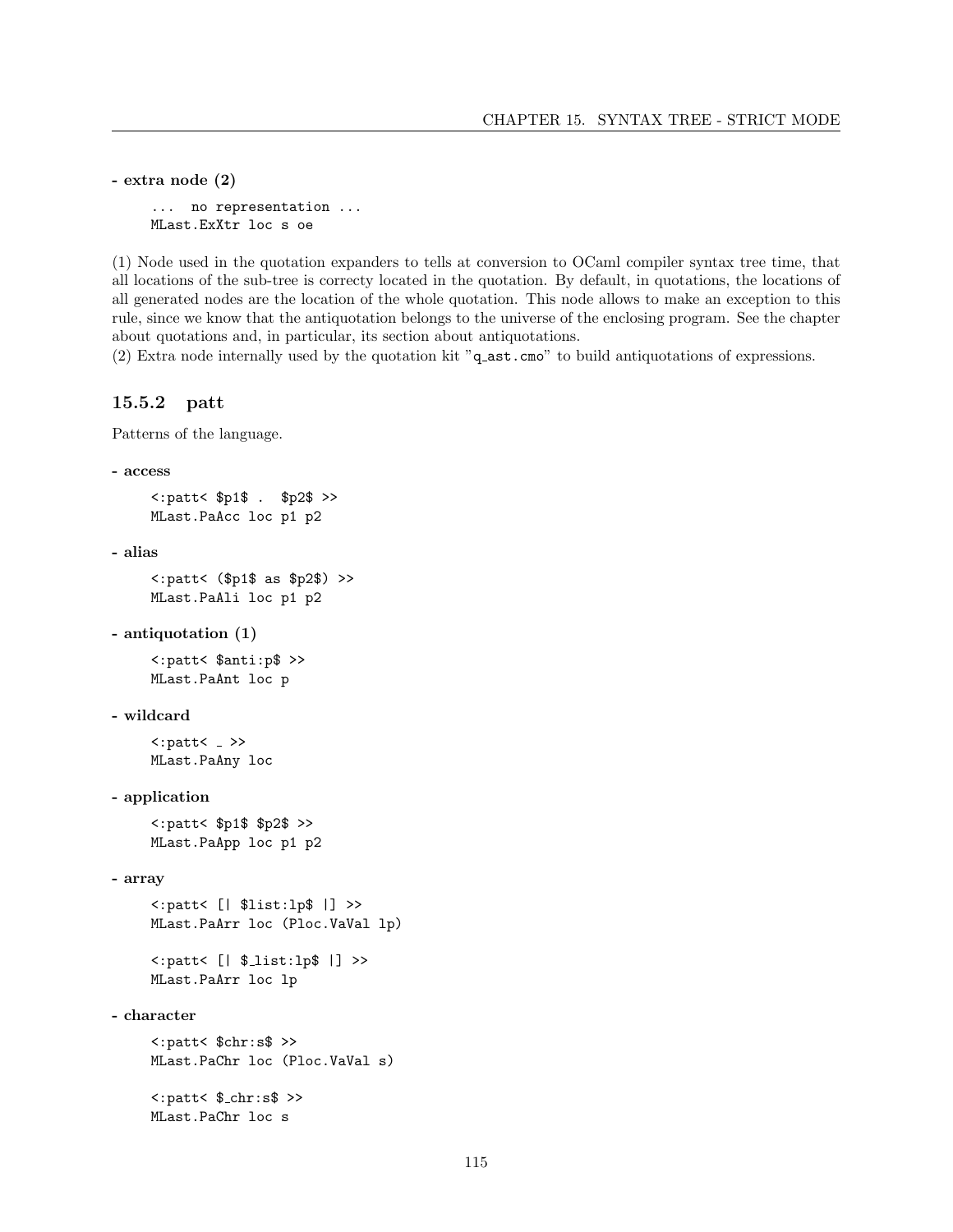```
- float
       <:patt< $flo:s$ >>
       MLast.PaFlo loc (Ploc.VaVal s)
       \texttt{<path} \leftarrow \texttt{\$_flo:s\$} \texttt{>}MLast.PaFlo loc s
- integer constant
       <:patt< $int:s1$ >>
       MLast.PaInt loc (Ploc.VaVal s1) ""
       \langle :patt\langle * , :nt:s1\rangle>>
       MLast.PaInt loc s1 ""
- integer 32 bits
       <:patt< $int32:s1$ >>
       MLast.PaInt loc (Ploc.VaVal s1) "l"
       <:patt< $ int32:s1$ >>
       MLast.PaInt loc s1 "l"
- integer 64 bits
       <:patt< $int64:s1$ >>
       MLast.PaInt loc (Ploc.VaVal s1) "L"
       \langle :patt\langle * , :nt64 :s1$ >>
       MLast.PaInt loc s1 "L"
- native integer
       <:patt< $nativeint:s1$ >>
       MLast.PaInt loc (Ploc.VaVal s1) "n"
       <:patt< $ nativeint:s1$ >>
       MLast.PaInt loc s1 "n"
- label
       \langle :patt\langle \\\} >>
       MLast.PaLab loc p1 (Ploc.VaVal None)
       \text{1:} \text{parts} \times \text{1:} \{ \text{1:} \text{1:} \text{1:} \text{1:} \text{1:} \text{1:} \text{1:} \text{1:} \text{1:} \text{1:} \text{1:} \text{1:} \text{1:} \text{1:} \text{1:} \text{1:} \text{1:} \text{1:} \text{1:} \text{1:} \text{1:} \text{1:} \text{1:} \text{1:} \text{1:} \text{1:} \text{1:} \text{1:} \text{1:} \text{1:} \text{1:} \text{1:} \text{1:} \MLast.PaLab loc p1 (Ploc.VaVal (Some p2))
       <:patt< ~{$p1$ $opt:op2$} >>
       MLast.PaLab loc p1 (Ploc.VaVal op2)
       <: patt< "{$p1$ $_opt: op2$} >>
       MLast.PaLab loc p1 op2
- lazy
       <:patt< lazy $p$ >>
       MLast.PaLaz loc p
```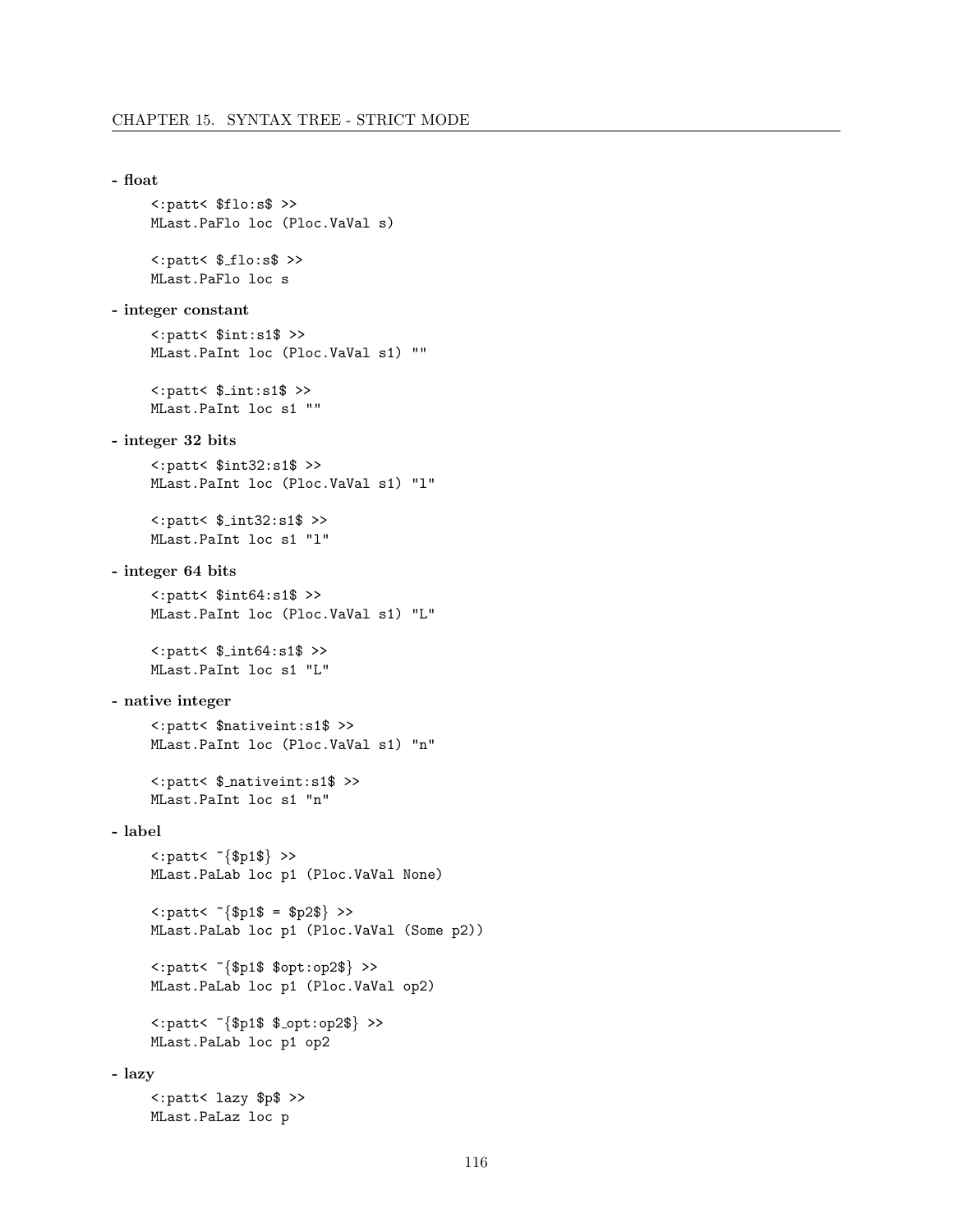```
- lowercase identifier
      <:patt< $lid:s$ >>
      MLast.PaLid loc (Ploc.VaVal s)
      \langle :patt\langle *1id :s\rangle \rangleMLast.PaLid loc s
- new type
      <:patt< (type $lid:s$) >>
      MLast.PaNty loc (Ploc.VaVal s)
      <:patt< (type $ lid:s$) >>
      MLast.PaNty loc s
- option label
      <:patt< ?{$p$} >>
      MLast.PaOlb loc p (Ploc.VaVal None)
      \langle :patt\langle ? \{ \$p\$ = \$e\$ \} \rangleMLast.PaOlb loc p (Ploc.VaVal (Some e))
      <:patt< ?{$p$ $opt:oe$} >>
      MLast.PaOlb loc p (Ploc.VaVal oe)
      \text{1:} p \text{1:} p \text{1:} \text{1:} \text{1:} \text{1:} \text{1:} \text{1:} \text{1:} \text{1:} \text{1:} \text{1:} \text{1:} \text{1:} \text{1:} \text{1:} \text{1:} \text{1:} \text{1:} \text{1:} \text{1:} \text{1:} \text{1:} \text{1:MLast.PaOlb loc p oe
- or
      <:patt< $p1$ | $p2$ >>
      MLast.PaOrp loc p1 p2
- record
      <:patt< { $list:lpp$ } >>
      MLast.PaRec loc (Ploc.VaVal lpp)
      <:patt< { $ list:lpp$ } >>
      MLast.PaRec loc lpp
- range
      <:patt< $p1$ .. $p2$ >>
      MLast.PaRng loc p1 p2
- string
      <:patt< $str:s$ >>
      MLast.PaStr loc (Ploc.VaVal s)
      \langle :patt\langle $_str:s$ >>
      MLast.PaStr loc s
```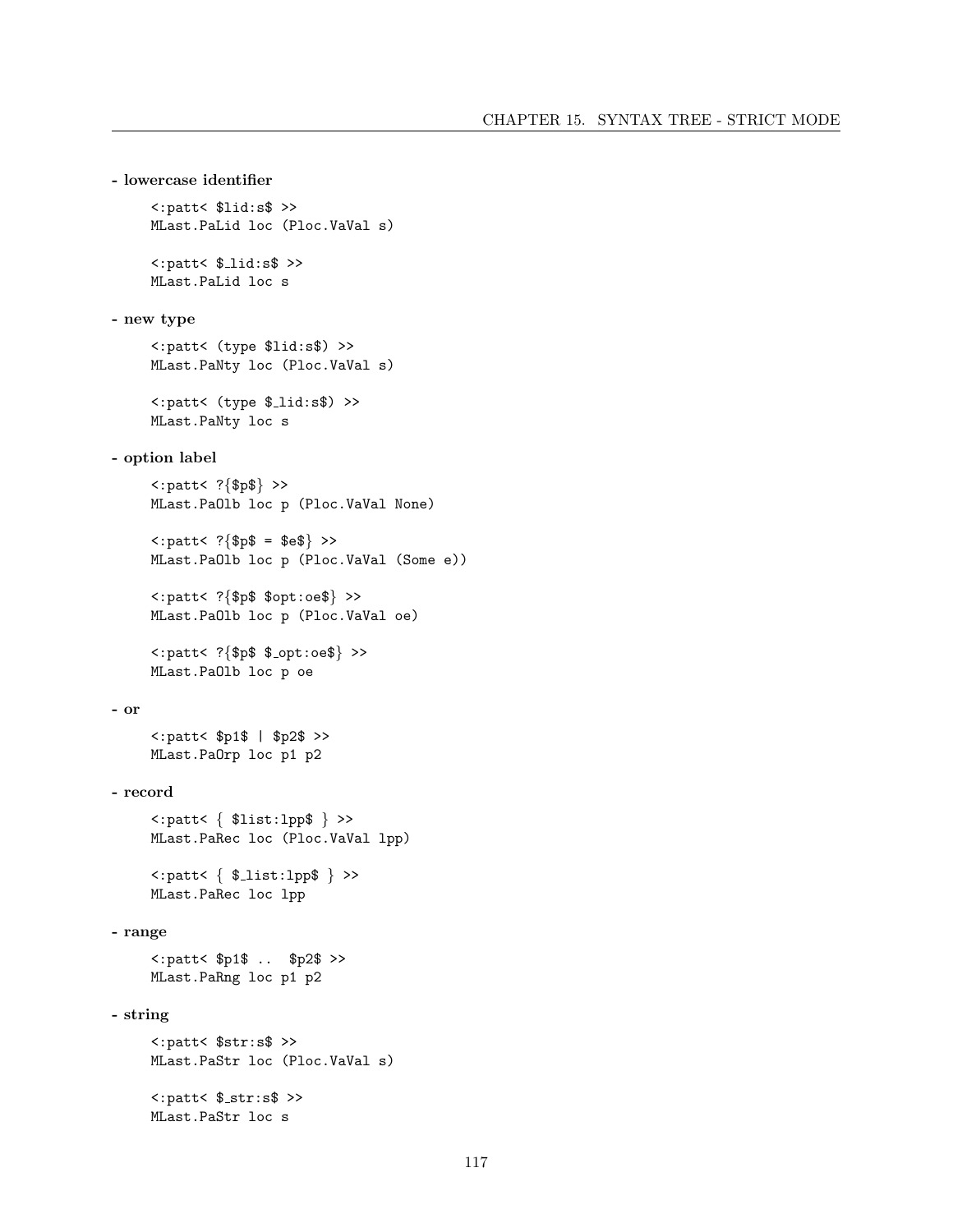```
- t-uple
       <:patt< ($list:lp$) >>
       MLast.PaTup loc (Ploc.VaVal lp)
       \langle :patt\langle (*_1 is t : 1p*) \rangle >>
       MLast.PaTup loc lp
- type constraint
       <:patt< ($p$ : $t$) >>
       MLast.PaTyc loc p t
- type pattern
       <:patt< # $list:ls$ >>
       MLast.PaTyp loc (Ploc.VaVal ls)
       \texttt{<path} # \texttt{11st:ls} >>
       MLast.PaTyp loc ls
- uppercase identifier
       <:patt< $uid:s$ >>
       MLast.PaUid loc (Ploc.VaVal s)
       \langle :patt\langle * \rangle + \langle * \rangle + \langle * \rangle + \langle * \rangle + \langle * \rangle + \langle * \rangle + \langle * \rangle + \langle * \rangle + \langle * \rangle + \langle * \rangle + \langle * \rangle + \langle * \rangle + \langle * \rangle + \langle * \rangle + \langle * \rangle + \langle * \rangle + \langle * \rangle + \langle * \rangle + \langle * \rangle + \langle * \rangle + \langle * \rangle + \MLast.PaUid loc s
- module unpacking
       <:patt< (module $uid:s$) >>
       MLast.PaUnp loc (Ploc.VaVal s) None
       <:patt< (module $uid:s$ : $mt$) >>
       MLast.PaUnp loc (Ploc.VaVal s) (Some mt)
       <:patt< (module $ uid:s$) >>
       MLast.PaUnp loc s None
       <:patt< (module $ uid:s$ : $mt$) >>
       MLast.PaUnp loc s (Some mt)
- variant
       \langle :patt\langle \rangle \ \ \MLast.PaVrn loc (Ploc.VaVal s)
       \texttt{<:} \texttt{parts} \cdot \texttt{\$} \texttt{...} \texttt{ss} \texttt{>}MLast.PaVrn loc s
- extra node (2)
        ... no representation ...
       MLast.PaXtr loc s op
```
(1) Node used to specify an antiquotation area, like for the equivalent node in expressions. See above. (2) Extra node internally used by the quotation kit "q ast.cmo" to build antiquotations of patterns.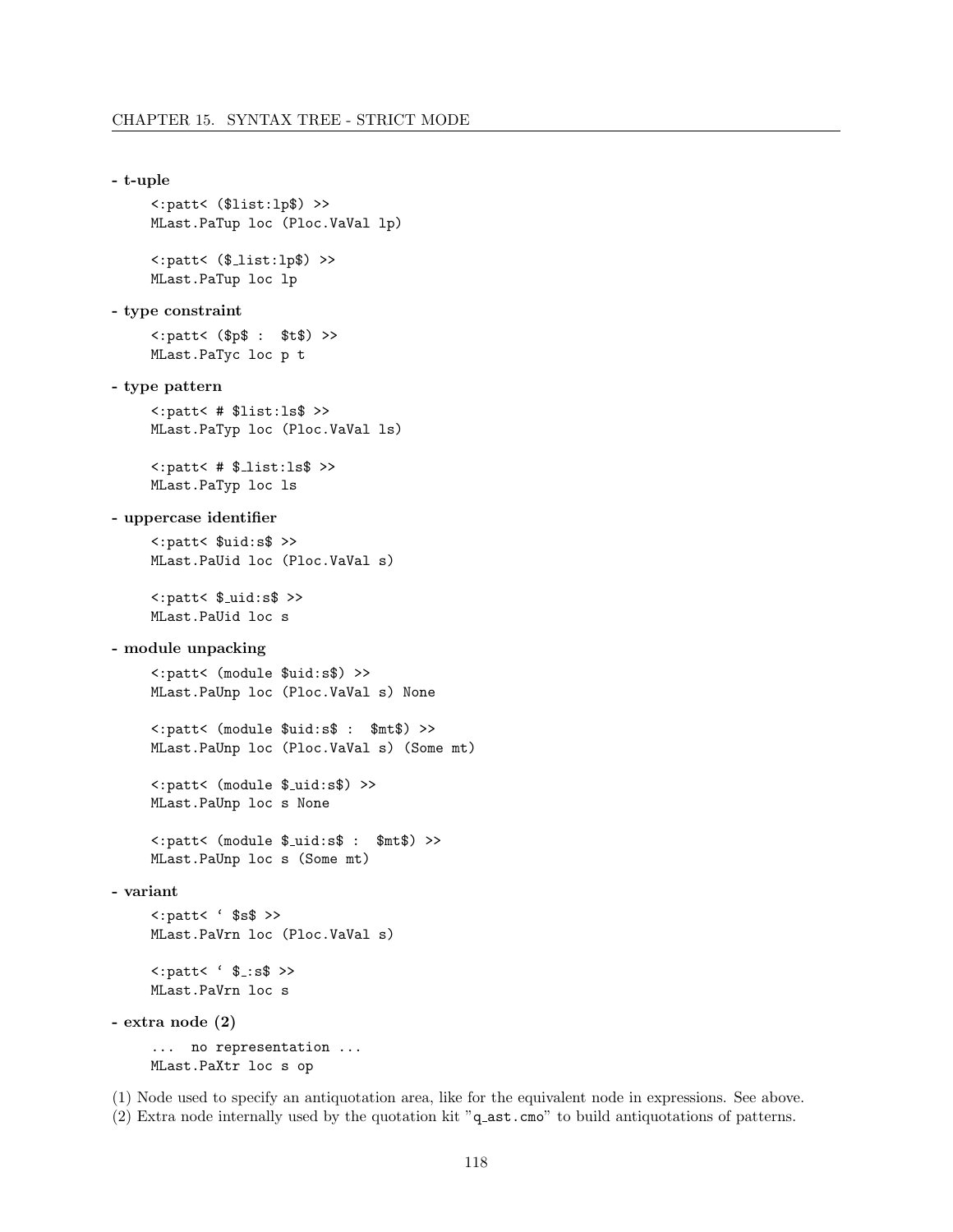# 15.5.3 ctyp

Type expressions of the language.

```
- access
     <:ctyp< $t1$ . $t2$ >>
     MLast.TyAcc loc t1 t2
- alias
     <:ctyp< $t1$ as $t2$ >>
     MLast.TyAli loc t1 t2
- wildcard
     <:ctyp< >>
     MLast.TyAny loc
- application
     <:ctyp< $t1$ $t2$ >>
     MLast.TyApp loc t1 t2
- arrow
     <:ctyp< $t1$ -> $t2$ >>
     MLast.TyArr loc t1 t2
- class
     <:ctyp< # $list:ls$ >>
     MLast.TyCls loc (Ploc.VaVal ls)
     \texttt{<<:ctyp&# } $-list: 1s$ \rightarrow$MLast.TyCls loc ls
- label
     <:ctyp< ~$s$: $t$ >>
     MLast.TyLab loc (Ploc.VaVal s) t
     <<:ctyp< *$:s$: $t$ >>
     MLast.TyLab loc s t
- lowercase identifier
     <:ctyp< $lid:s$ >>
     MLast.TyLid loc (Ploc.VaVal s)
     \langle : \text{ctyp} \langle \ lid:s \rangleMLast.TyLid loc s
- manifest
     \texttt{<:ctyp}< $t1$ == private $t2$ >MLast.TyMan loc t1 (Ploc.VaVal True) t2
```
<:ctyp< \$t1\$ == \$t2\$ >>

MLast.TyMan loc t1 (Ploc.VaVal False) t2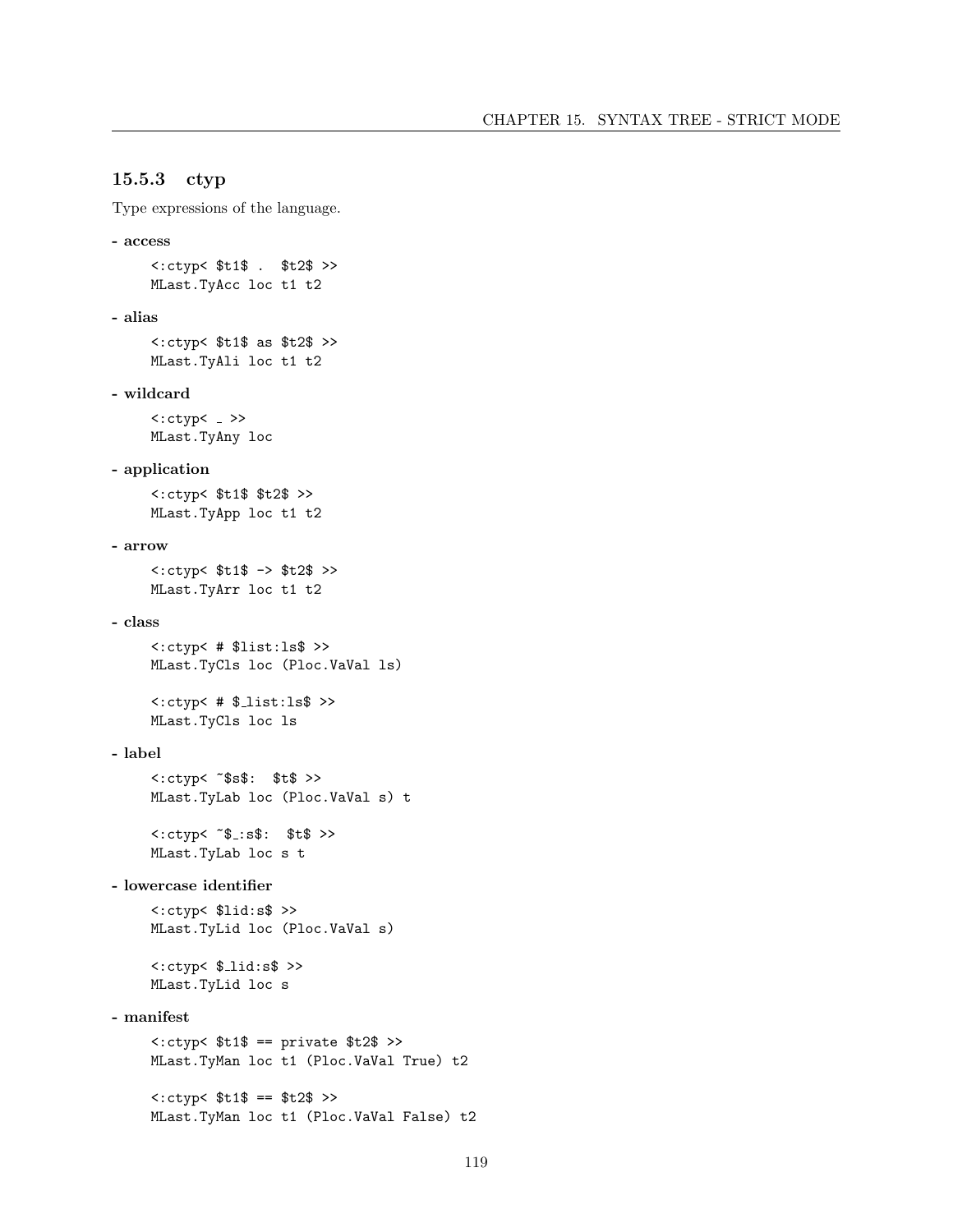```
<:ctyp< $t1$ == $priv:b$ $t2$ >>
     MLast.TyMan loc t1 (Ploc.VaVal b) t2
     <<:ctyp< $t1$ == $_{\text{priv}}:b$ $t2$ >>MLast.TyMan loc t1 b t2
- object
     <:ctyp< < $list:lst$ .. > >>
     MLast.TyObj loc (Ploc.VaVal lst) (Ploc.VaVal True)
     <:ctyp< < $list:lst$ > >>
     MLast.TyObj loc (Ploc.VaVal lst) (Ploc.VaVal False)
     <:ctyp< < $list:lst$ $flag:b$ > >>
     MLast.TyObj loc (Ploc.VaVal lst) (Ploc.VaVal b)
     <:ctyp< < $list:lst$ $ flag:b$ > >>
     MLast.TyObj loc (Ploc.VaVal lst) b
     \langle:ctyp\langle \xi $ list:lst$ .. > >>
     MLast.TyObj loc lst (Ploc.VaVal True)
     \texttt{<:ctyp}<\texttt{\$}_\texttt{list:lst\$} > >>
     MLast.TyObj loc lst (Ploc.VaVal False)
     <:ctyp< < $ list:lst$ $flag:b$ > >>
     MLast.TyObj loc lst (Ploc.VaVal b)
     <:ctyp< < $ list:lst$ $ flag:b$ > >>
     MLast.TyObj loc lst b
- option label
     <:ctyp< ?$s$: $t$ >>
     MLast.TyOlb loc (Ploc.VaVal s) t
     <: ctyp< ?$_:s$: $t$ >>
     MLast.TyOlb loc s t
- package
     <:ctyp< (module $mt$) >>
     MLast.TyPck loc mt
- polymorph
     <:ctyp< ! $list:ls$ . $t$ >>
     MLast.TyPol loc (Ploc.VaVal ls) t
     \langle : \text{ctyp} \langle : 1 \rangle \ . \text{dist:ls} \ . \text{st} \ >>
     MLast.TyPol loc ls t
- variable
```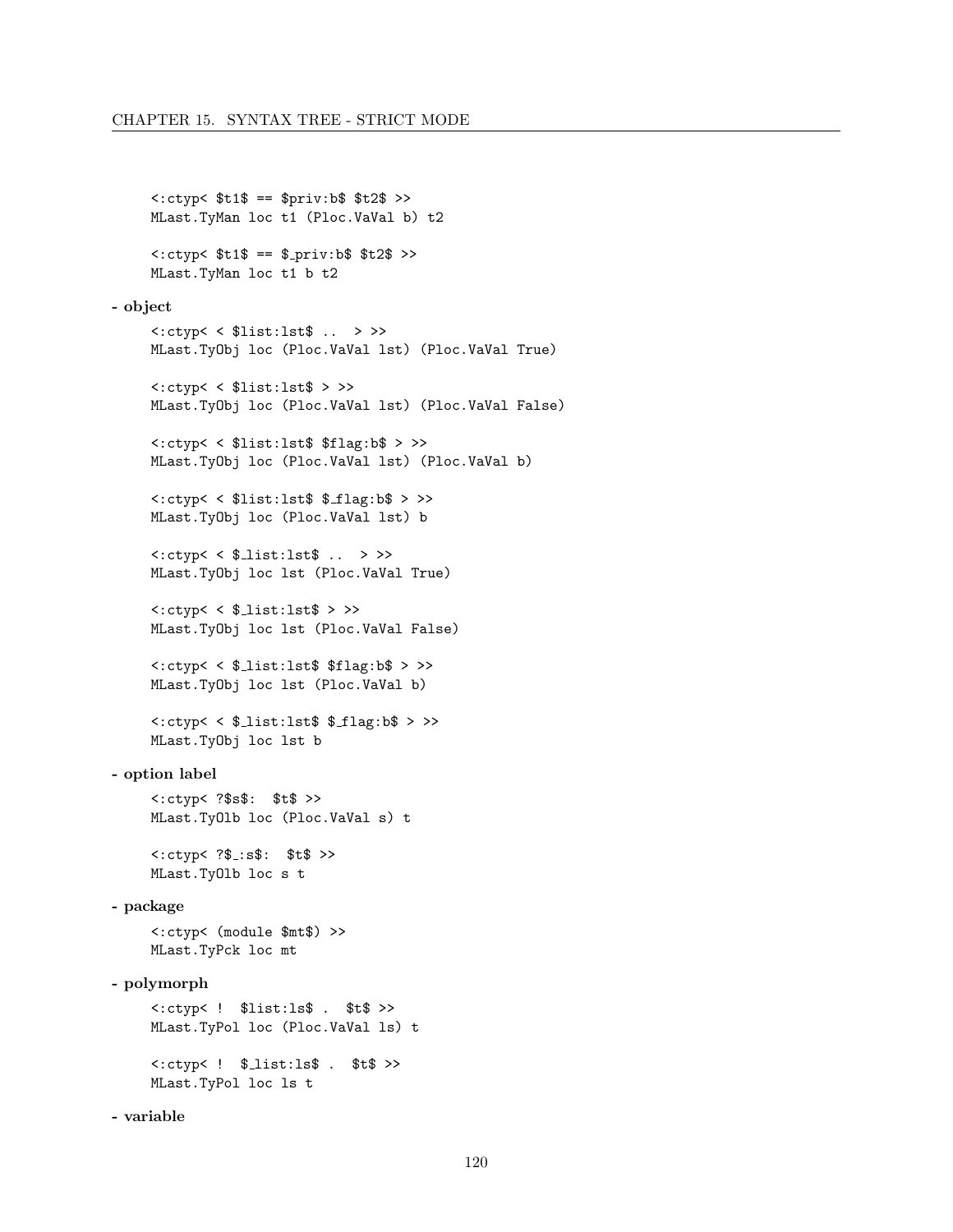```
<:ctyp< '$s$ >>
     MLast.TyQuo loc (Ploc.VaVal s)
     <<: \text{ctyp} &lt; :$:s$ >>
     MLast.TyQuo loc s
- record
     <:ctyp< { $list:llsbt$ } >>
     MLast.TyRec loc (Ploc.VaVal llsbt)
     <:ctyp< { $ list:llsbt$ } >>
     MLast.TyRec loc llsbt
- sum
     <:ctyp< [ $list:llslt$ ] >>
     MLast.TySum loc (Ploc.VaVal llslt)
     <:ctyp< [ $ list:llslt$ ] >>
     MLast.TySum loc llslt
- t-uple
     <:ctyp< ( $list:lt$ ) >>
     MLast.TyTup loc (Ploc.VaVal lt)
     \langle : \text{ctyp} \langle \xi \rangle \rangle = \langle \xi \rangle = \langle \xi \rangle = \langle \xi \rangle = \langle \xi \rangleMLast.TyTup loc lt
- uppercase identifier
     <:ctyp< $uid:s$ >>
     MLast.TyUid loc (Ploc.VaVal s)
     \langle : \text{ctyp} \rangle \ _uid:s$ >>
     MLast.TyUid loc s
- variant
     <:ctyp< [ = $list:lpv$ ] >>
     MLast.TyVrn loc (Ploc.VaVal lpv) None
     <:ctyp< [ > $list:lpv$ ] >>
     MLast.TyVrn loc (Ploc.VaVal lpv) (Some None)
     <:ctyp< [ < $list:lpv$ ] >>
     MLast.TyVrn loc (Ploc.VaVal lpv) (Some (Some (Ploc.VaVal [])))
     <:ctyp< [ < $list:lpv$ > $list:ls$ ] >>
     MLast.TyVrn loc (Ploc.VaVal lpv) (Some (Some (Ploc.VaVal ls)))
     <:ctyp< [ < $list:lpv$ > $ list:ls$ ] >>
     MLast.TyVrn loc (Ploc.VaVal lpv) (Some (Some ls))
     \text{<<}:\text{ctyp}< [ = \text{\text{\#}.\text{list:1pv}} ] >>
```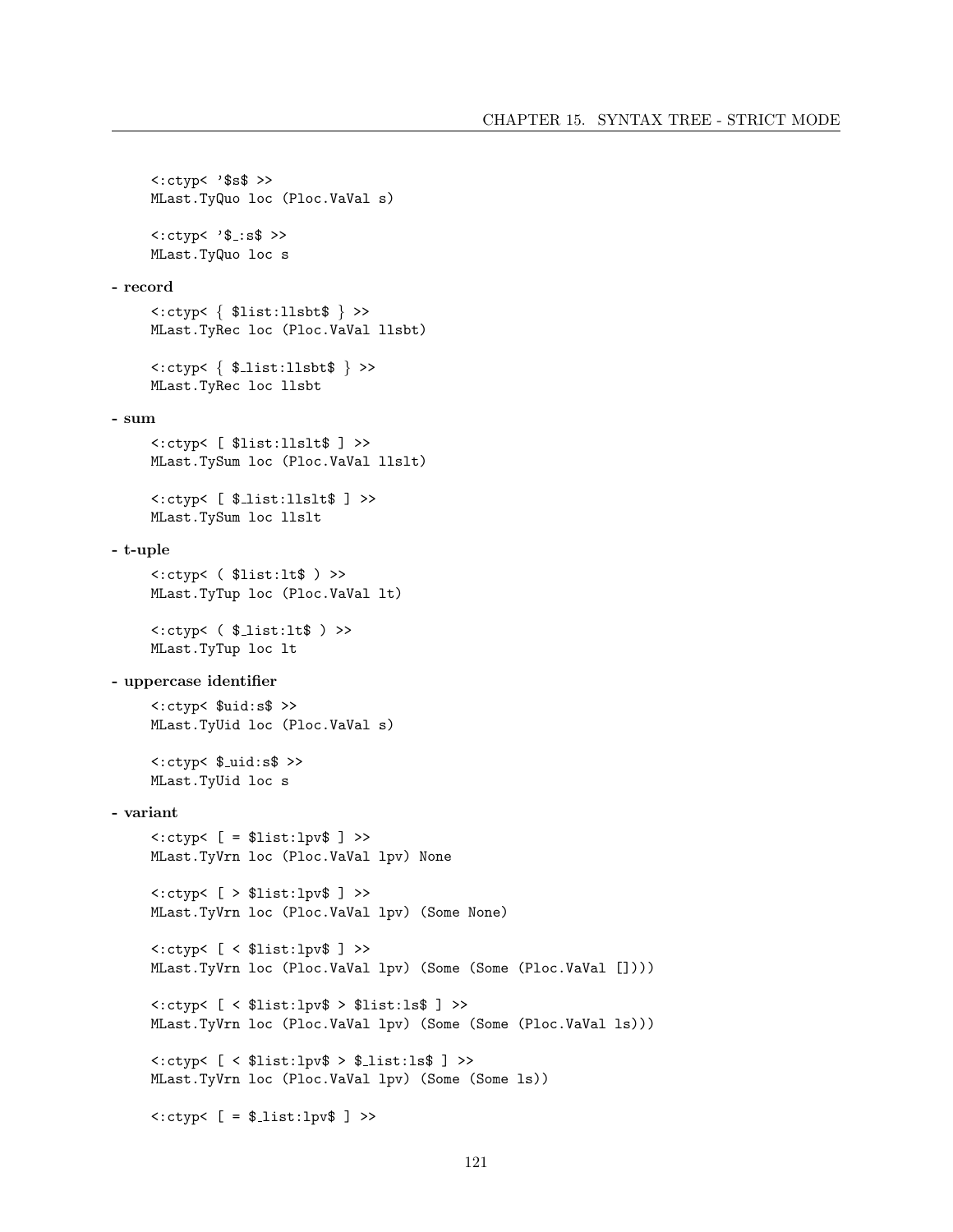```
MLast.TyVrn loc lpv None
      \langle : \text{ctvp} \langle \; [ \; > \; \text{\$\_list:lpv$} \; ] \; > \rangleMLast.TyVrn loc lpv (Some None)
      \texttt{<<ctyp} \left[ \texttt{&$\_list:lpv$ } \right] \rightarrowMLast.TyVrn loc lpv (Some (Some (Ploc.VaVal [])))
      <:ctyp< [ < $ list:lpv$ > $list:ls$ ] >>
      MLast.TyVrn loc lpv (Some (Some (Ploc.VaVal ls)))
      <:ctyp< [ < $ list:lpv$ > $ list:ls$ ] >>
      MLast.TyVrn loc lpv (Some (Some ls))
- extra node (1)
```
... no representation ... MLast.TyXtr loc s ot

(1) Extra node internally used by the quotation kit "q ast.cmo" to build antiquotations of types.

# 15.5.4 modules...

# str item

Structure items, i.e. phrases in a ".ml" file or "struct" elements.

```
- class declaration
```
<:str item< class \$list:lcice\$ >> MLast.StCls loc (Ploc.VaVal lcice)

<:str item< class \$ list:lcice\$ >> MLast.StCls loc lcice

- class type declaration

<:str item< class type \$list:lcict\$ >> MLast.StClt loc (Ploc.VaVal lcict)

<:str item< class type \$ list:lcict\$ >> MLast.StClt loc lcict

- declare

<:str item< declare \$list:lsi\$ end >> MLast.StDcl loc (Ploc.VaVal lsi)

<:str item< declare \$ list:lsi\$ end >> MLast.StDcl loc lsi

# - directive

<:str item< # \$lid:s\$ >> MLast.StDir loc (Ploc.VaVal s) (Ploc.VaVal None)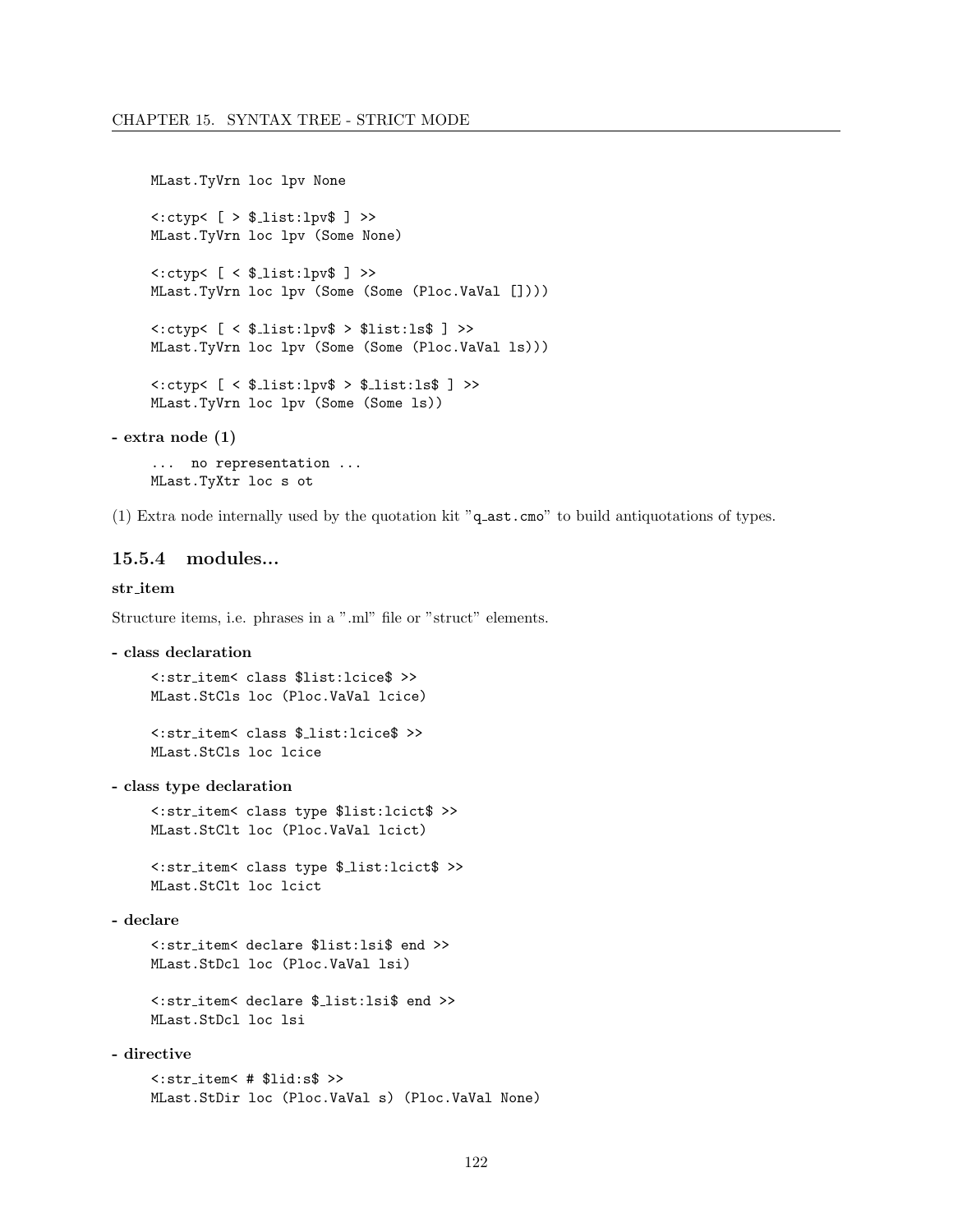<:str item< # \$lid:s\$ \$e\$ >> MLast.StDir loc (Ploc.VaVal s) (Ploc.VaVal (Some e)) <:str item< # \$lid:s\$ \$opt:oe\$ >> MLast.StDir loc (Ploc.VaVal s) (Ploc.VaVal oe) <:str item< # \$lid:s\$ \$ opt:oe\$ >> MLast.StDir loc (Ploc.VaVal s) oe  $\texttt{<:str\_item}<$  #  $\texttt{\$\_lid:s\$}$  >> MLast.StDir loc s (Ploc.VaVal None)  $\texttt{<:str\_item}<$  #  $\texttt{\$\_lid:s$}$  \$e\$ >> MLast.StDir loc s (Ploc.VaVal (Some e)) <:str item< # \$ lid:s\$ \$opt:oe\$ >> MLast.StDir loc s (Ploc.VaVal oe)  $\texttt{<:str}$  item< #  $\texttt{\$}\_$ lid:s $\texttt{\$}\_$   $\texttt{\$}\_$ opt:oe $\texttt{\$}\texttt{>}$ MLast.StDir loc s oe - exception <:str item< exception \$uid:s\$ >> MLast.StExc loc (Ploc.VaVal s) (Ploc.VaVal []) (Ploc.VaVal []) <:str item< exception \$uid:s\$ of \$list:lt\$ >> MLast.StExc loc (Ploc.VaVal s) (Ploc.VaVal lt) (Ploc.VaVal []) <:str item< exception \$uid:s\$ = \$list:ls\$ >> MLast.StExc loc (Ploc.VaVal s) (Ploc.VaVal []) (Ploc.VaVal ls) <:str item< exception \$uid:s\$ of \$list:lt\$ = \$list:ls\$ >> MLast.StExc loc (Ploc.VaVal s) (Ploc.VaVal lt) (Ploc.VaVal ls) <:str item< exception \$uid:s\$ = \$ list:ls\$ >> MLast.StExc loc (Ploc.VaVal s) (Ploc.VaVal []) ls <:str item< exception \$uid:s\$ of \$list:lt\$ = \$ list:ls\$ >> MLast.StExc loc (Ploc.VaVal s) (Ploc.VaVal lt) ls <:str item< exception \$uid:s\$ of \$ list:lt\$ >> MLast.StExc loc (Ploc.VaVal s) lt (Ploc.VaVal []) <:str item< exception \$uid:s\$ of \$ list:lt\$ = \$list:ls\$ >> MLast.StExc loc (Ploc.VaVal s) lt (Ploc.VaVal ls) <:str item< exception \$uid:s\$ of \$ list:lt\$ = \$ list:ls\$ >> MLast.StExc loc (Ploc.VaVal s) lt ls

<:str item< exception \$ uid:s\$ >> MLast.StExc loc s (Ploc.VaVal []) (Ploc.VaVal [])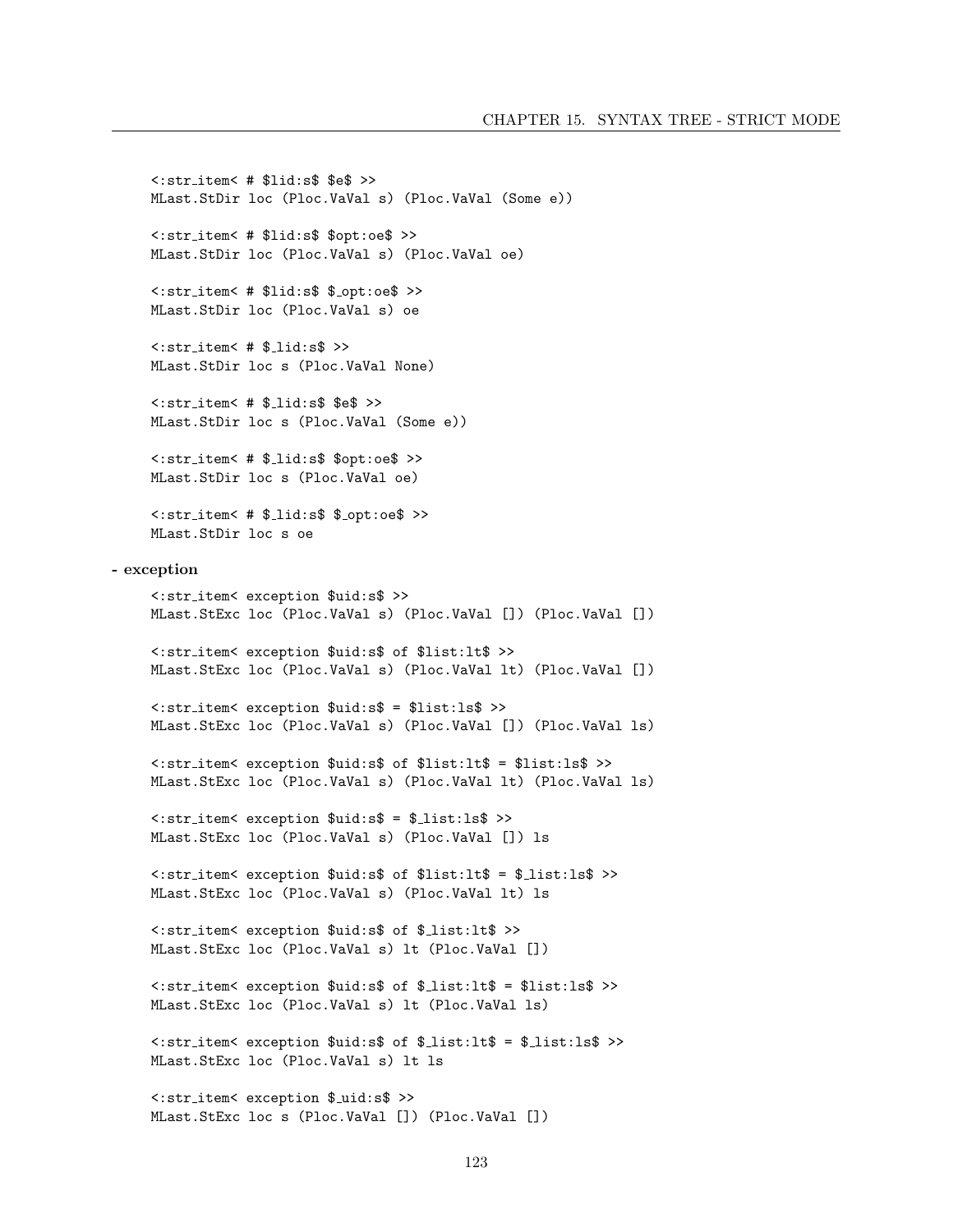```
<: str_item< exception $_uid:s$ of $list:1t$ >>
     MLast. StExc loc s (Ploc. VaVal 1t) (Ploc. VaVal [])
     <: str_item< exception $_uid:s$ = $list:ls$ >>
     MLast.StExc loc s (Ploc.VaVal []) (Ploc.VaVal ls)
     <: str_item< exception $_uid:s$ of $list:lt$ = $list:ls$ >>
    MLast. StExc loc s (Ploc. VaVal lt) (Ploc. VaVal ls)
     <: str_item< exception $_uid:s$ = $_list:ls$ >>
    MLast.StExc loc s (Ploc.VaVal []) ls
     <: str_item< exception $_uid:s$ of $list:lt$ = $_list:ls$ >>
    MLast. StExc loc s (Ploc. VaVal lt) ls
     <: str_item< exception $_uid:s$ of $_list:lt$ >>
    MLast. StExc loc s lt (Ploc. VaVal [])
     <: str_item< exception $_uid:s$ of $_list:lt$ = $list:ls$ >>
    MLast. StExc loc s 1t (Ploc. VaVal 1s)
     <: str_item< exception $_uid:s$ of $_list:lt$ = $_list:ls$ >>
     MLast. StExc loc s lt ls
- expression
     <: str_item< $exp:e$ >>
     MLast.StExp loc e
- external
     <: str_item< external $s$ : $t$ = $list:1s$ >>
     MLast. StExt loc (Ploc. VaVal s) t (Ploc. VaVal 1s)
     \texttt{~:str} item< external \texttt{ss}\ : \texttt{st}\ = \texttt{sl} ist:ls$ >>
    MLast. StExt loc (Ploc. VaVal s) t ls
     \text{~sstr\_item} \text{~external} \text{~s~: s$ : $ t$ = $list:ls$ } \text{~s$}MLast. StExt loc s t (Ploc. VaVal ls)
     MLast. StExt loc s t ls
- include
     <: str_item< include $me$ >>
     MLast.StInc loc me
- module rec
     <: str_item< module rec $list: lsme$ >>
     MLast.StMod loc (Ploc.VaVal True) (Ploc.VaVal lsme)
     <: str_item< module rec $_list: lsme$ >>
    MLast. StMod loc (Ploc. VaVal True) lsme
```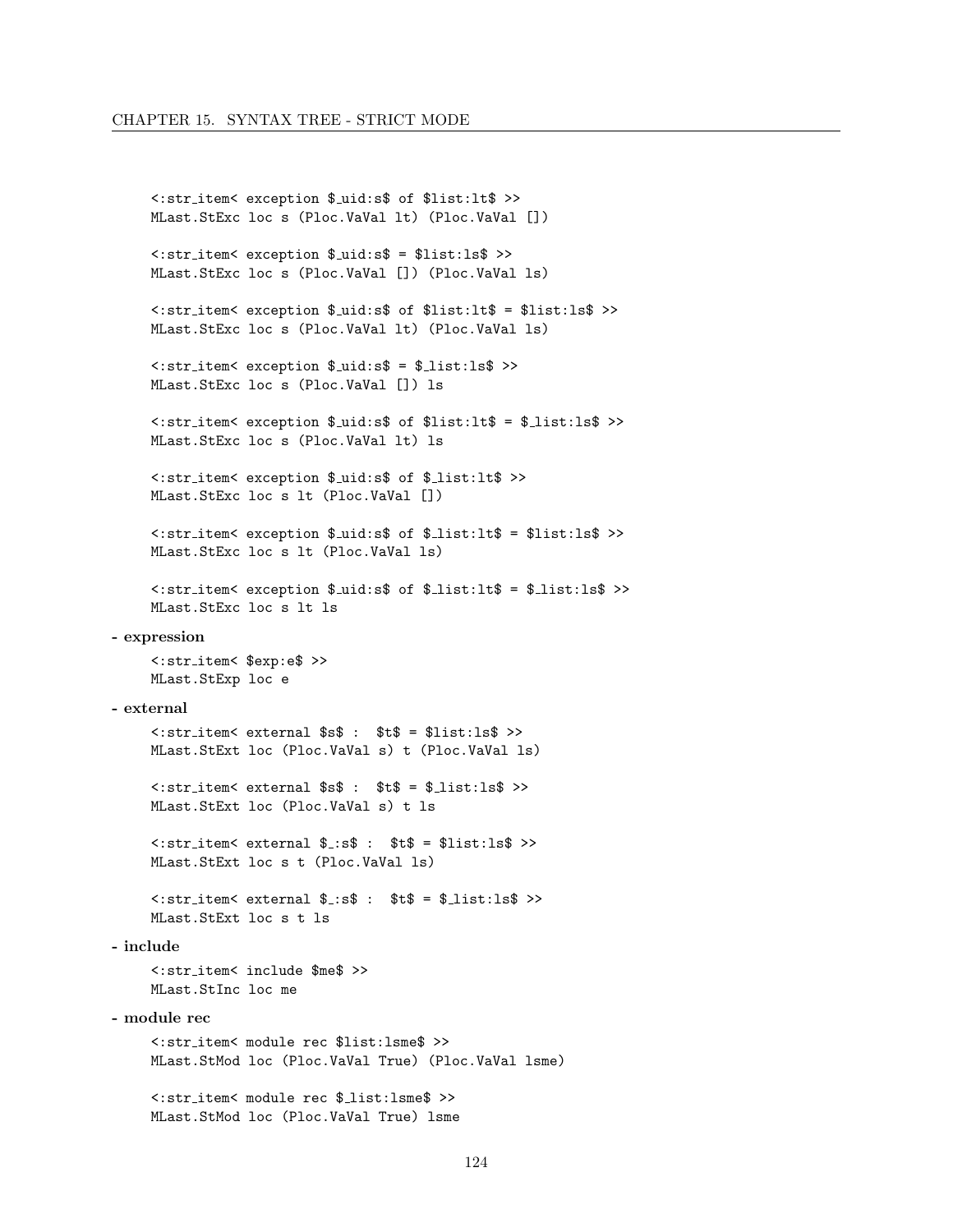```
<:str item< module $list:lsme$ >>
    MLast.StMod loc (Ploc.VaVal False) (Ploc.VaVal lsme)
    <:str item< module $ list:lsme$ >>
    MLast.StMod loc (Ploc.VaVal False) lsme
- module
    <:str item< module $flag:b$ $list:lsme$ >>
    MLast.StMod loc (Ploc.VaVal b) (Ploc.VaVal lsme)
    <:str item< module $flag:b$ $ list:lsme$ >>
    MLast.StMod loc (Ploc.VaVal b) lsme
    <:str item< module $ flag:b$ $list:lsme$ >>
    MLast.StMod loc b (Ploc.VaVal lsme)
    <:str item< module $ flag:b$ $ list:lsme$ >>
    MLast.StMod loc b lsme
- module type
    <:str item< module type $s$ = $mt$ >>
    MLast.StMty loc (Ploc.VaVal s) mt
    <:str item< module type $ :s$ = $mt$ >>
    MLast.StMty loc s mt
- open
    <:str item< open $list:ls$ >>
    MLast.StOpn loc (Ploc.VaVal ls)
    <:str item< open $ list:ls$ >>
    MLast.StOpn loc ls
- type declaration
    <:str item< type $list:ltd$ >>
    MLast.StTyp loc (Ploc.VaVal ltd)
    <:str item< type $ list:ltd$ >>
    MLast.StTyp loc ltd
- ... internal use ... (1)
    <:str item< # $str:s$ $list:lsil$ >>
    MLast.StUse loc (Ploc.VaVal s) (Ploc.VaVal lsil)
    <:str item< # $str:s$ $ list:lsil$ >>
    MLast.StUse loc (Ploc.VaVal s) lsil
    <:str item< # $ str:s$ $list:lsil$ >>
    MLast.StUse loc s (Ploc.VaVal lsil)
```
- module non rec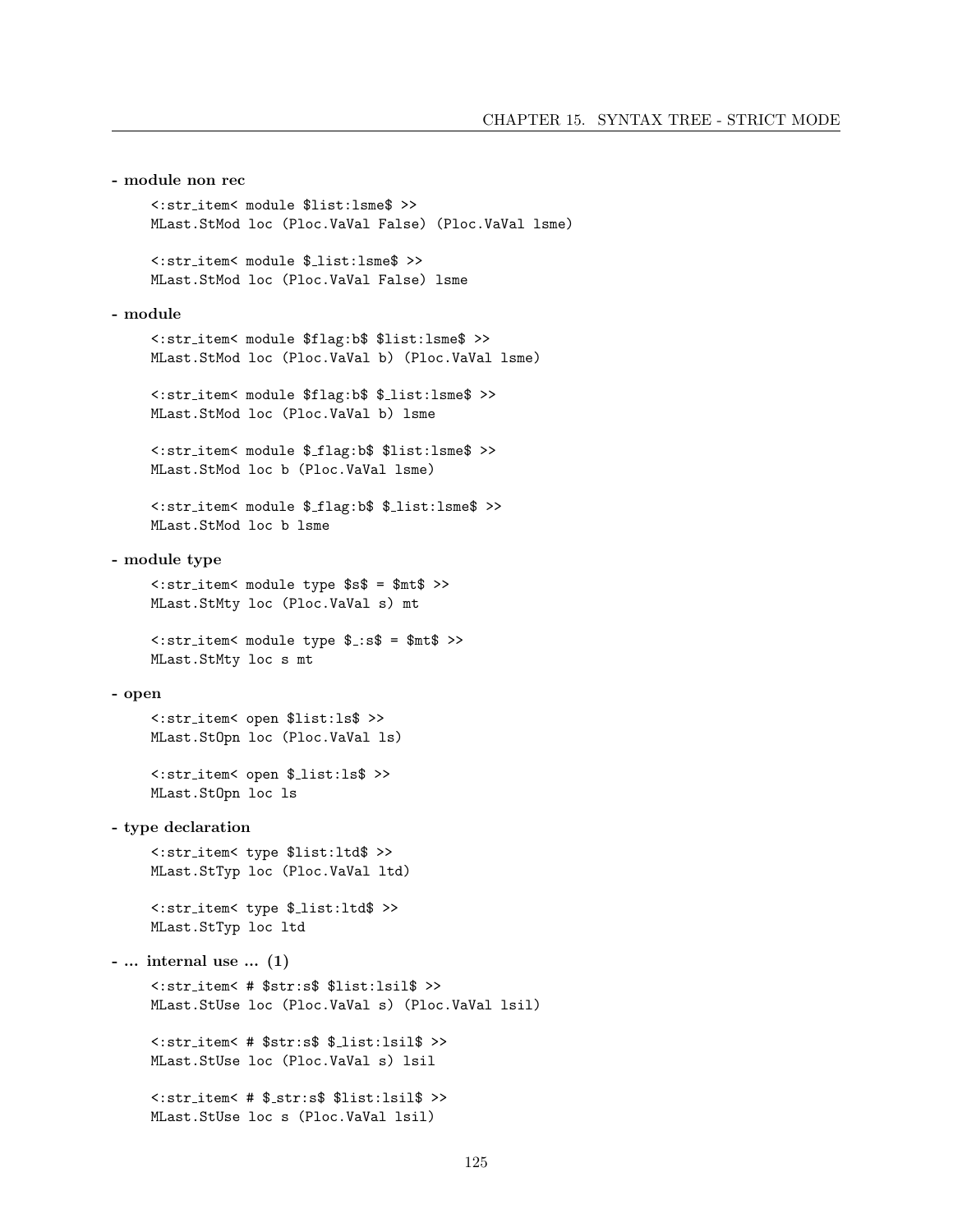```
<:str item< # $ str:s$ $ list:lsil$ >>
MLast.StUse loc s lsil
```
- value rec

<:str item< value rec \$list:lpe\$ >> MLast.StVal loc (Ploc.VaVal True) (Ploc.VaVal lpe)

<:str item< value rec \$ list:lpe\$ >> MLast.StVal loc (Ploc.VaVal True) lpe

- value non rec

<:str item< value \$list:lpe\$ >> MLast.StVal loc (Ploc.VaVal False) (Ploc.VaVal lpe)

<:str item< value \$ list:lpe\$ >> MLast.StVal loc (Ploc.VaVal False) lpe

#### - value

<:str item< value \$flag:b\$ \$list:lpe\$ >> MLast.StVal loc (Ploc.VaVal b) (Ploc.VaVal lpe)

<:str item< value \$flag:b\$ \$ list:lpe\$ >> MLast.StVal loc (Ploc.VaVal b) lpe

<:str item< value \$ flag:b\$ \$list:lpe\$ >> MLast.StVal loc b (Ploc.VaVal lpe)

<:str item< value \$ flag:b\$ \$ list:lpe\$ >> MLast.StVal loc b lpe

- extra node (2)

... no representation ... MLast.StXtr loc s ot

(1) Node internally used to specify a different file name applying to the whole subtree. This is generated by the directive "use" and used when converting to the OCaml syntax tree which needs the file name in its location type.

(2) Extra node internally used by the quotation kit "q ast.cmo" to build antiquotations of structure items.

#### sig item

Signature items, i.e. phrases in a ".mli" file or elements inside "sig ... end".

- class

```
<:sig item< class $list:lcict$ >>
MLast.SgCls loc (Ploc.VaVal lcict)
<:sig item< class $ list:lcict$ >>
MLast.SgCls loc lcict
```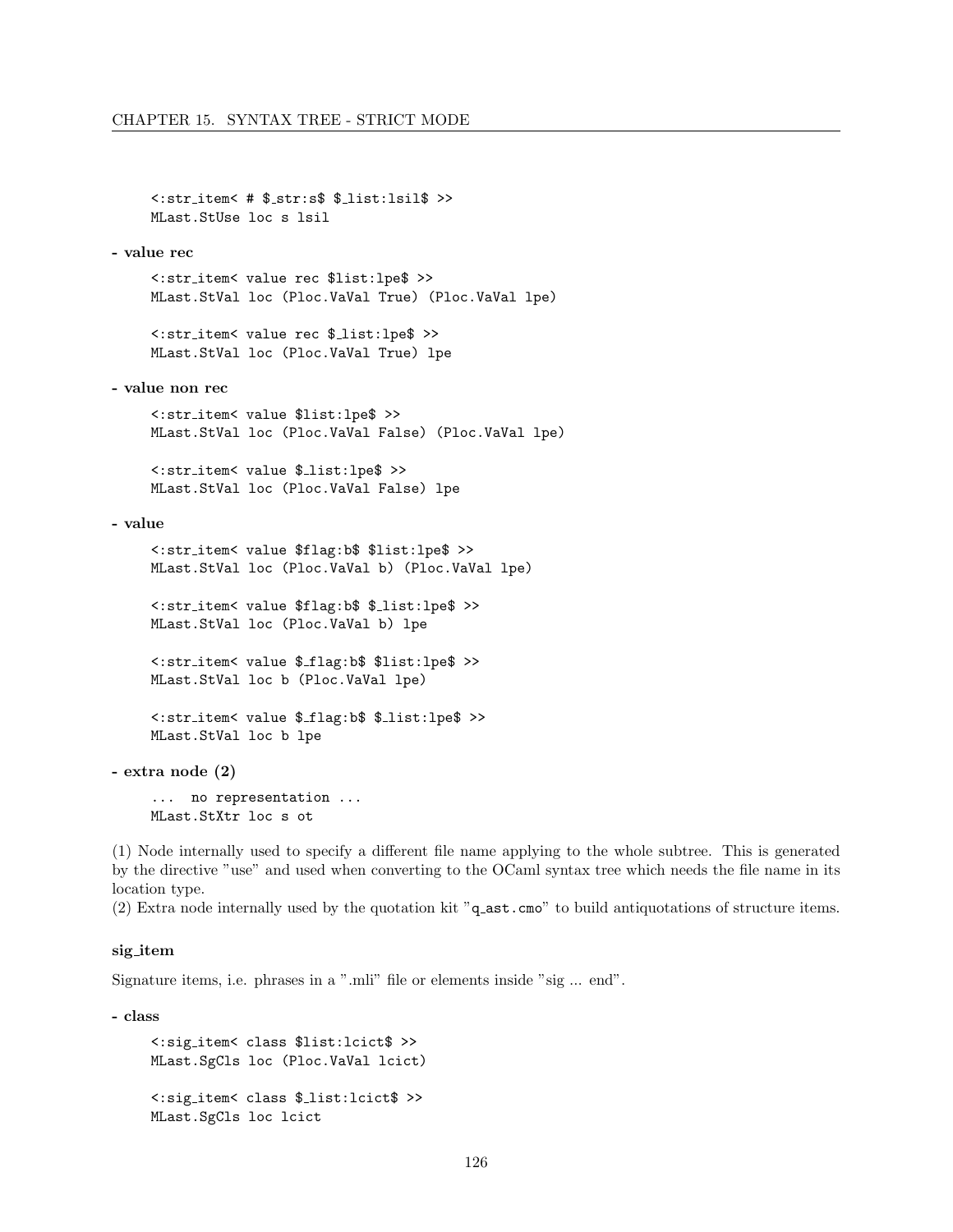```
- class type
    <:sig item< class type $list:lcict$ >>
    MLast.SgClt loc (Ploc.VaVal lcict)
    <:sig item< class type $ list:lcict$ >>
    MLast.SgClt loc lcict
- declare
    <:sig item< declare $list:lsi$ end >>
    MLast.SgDcl loc (Ploc.VaVal lsi)
    <:sig item< declare $ list:lsi$ end >>
    MLast.SgDcl loc lsi
- directive
    <:sig item< # $lid:s$ >>
    MLast.SgDir loc (Ploc.VaVal s) (Ploc.VaVal None)
    <:sig item< # $lid:s$ $e$ >>
    MLast.SgDir loc (Ploc.VaVal s) (Ploc.VaVal (Some e))
    <:sig item< # $lid:s$ $opt:oe$ >>
    MLast.SgDir loc (Ploc.VaVal s) (Ploc.VaVal oe)
    <:sig item< # $lid:s$ $ opt:oe$ >>
    MLast.SgDir loc (Ploc.VaVal s) oe
    \langle:sig_item\langle # $_lid:s$ >>
    MLast.SgDir loc s (Ploc.VaVal None)
    <:sig item< # $ lid:s$ $e$ >>
    MLast.SgDir loc s (Ploc.VaVal (Some e))
    <:sig item< # $ lid:s$ $opt:oe$ >>
    MLast.SgDir loc s (Ploc.VaVal oe)
    <:sig item< # $ lid:s$ $ opt:oe$ >>
    MLast.SgDir loc s oe
- exception
    <:sig item< exception $s$ >>
    MLast.SgExc loc (Ploc.VaVal s) (Ploc.VaVal [])
    <:sig item< exception $s$ of $list:lt$ >>
    MLast.SgExc loc (Ploc.VaVal s) (Ploc.VaVal lt)
    <:sig item< exception $s$ of $ list:lt$ >>
    MLast.SgExc loc (Ploc.VaVal s) lt
    <:sig item< exception $ :s$ >>
    MLast.SgExc loc s (Ploc.VaVal [])
```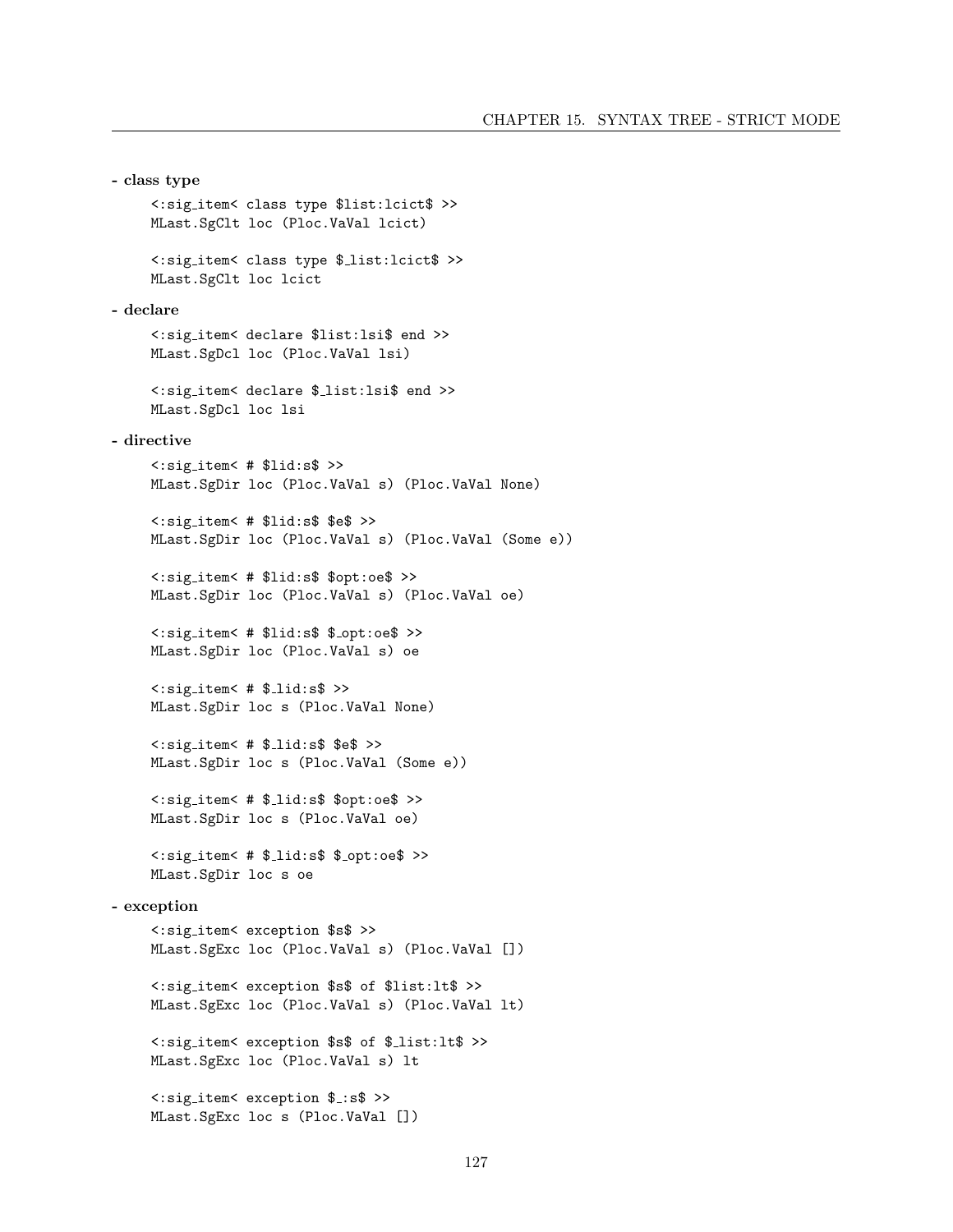```
<:sig item< exception $ :s$ of $list:lt$ >>
     MLast.SgExc loc s (Ploc.VaVal lt)
     <:sig item< exception $ :s$ of $ list:lt$ >>
     MLast.SgExc loc s lt
- external
     <:sig item< external $s$ : $t$ = $list:ls$ >>
     MLast.SgExt loc (Ploc.VaVal s) t (Ploc.VaVal ls)
     \langle:sig_item\langle external \s$ : \t$ = \frac{1}{2}list:ls$ >>
     MLast.SgExt loc (Ploc.VaVal s) t ls
     \langle:sig_item\langle external \frac{1}{2}:s$ : \frac{1}{2}t$ = \frac{1}{2}list:ls$ >>
     MLast.SgExt loc s t (Ploc.VaVal ls)
     \langle \cdot \rangle:sig_item\langle external \frac{1}{2}:s$ : \frac{1}{2} = \frac{1}{2}list:ls$ >>
     MLast.SgExt loc s t ls
- include
     <:sig item< include $mt$ >>
     MLast.SgInc loc mt
- module rec
     <:sig item< module rec $list:lsmt$ >>
     MLast.SgMod loc (Ploc.VaVal True) (Ploc.VaVal lsmt)
     <:sig item< module rec $ list:lsmt$ >>
     MLast.SgMod loc (Ploc.VaVal True) lsmt
- module non rec
     <:sig item< module $list:lsmt$ >>
     MLast.SgMod loc (Ploc.VaVal False) (Ploc.VaVal lsmt)
     <:sig item< module $ list:lsmt$ >>
     MLast.SgMod loc (Ploc.VaVal False) lsmt
- module
     <:sig item< module $flag:b$ $list:lsmt$ >>
     MLast.SgMod loc (Ploc.VaVal b) (Ploc.VaVal lsmt)
     <:sig item< module $flag:b$ $ list:lsmt$ >>
     MLast.SgMod loc (Ploc.VaVal b) lsmt
     <:sig item< module $ flag:b$ $list:lsmt$ >>
     MLast.SgMod loc b (Ploc.VaVal lsmt)
```
<:sig item< module \$ flag:b\$ \$ list:lsmt\$ >> MLast.SgMod loc b lsmt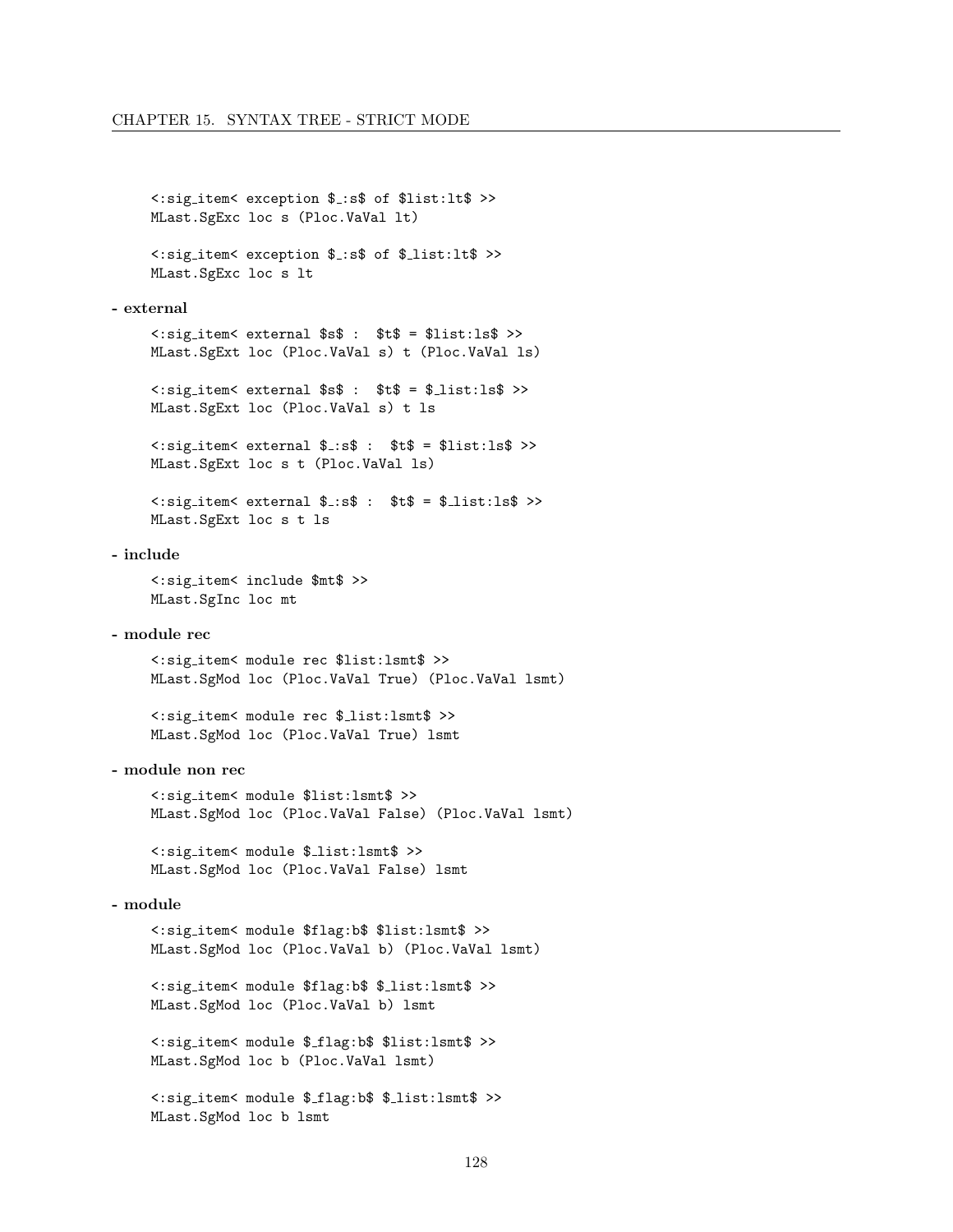```
- module type
     <:sig item< module type $s$ = $mt$ >>
     MLast.SgMty loc (Ploc.VaVal s) mt
     <:sig item< module type $ :s$ = $mt$ >>
     MLast.SgMty loc s mt
- open
     <:sig item< open $list:ls$ >>
     MLast.SgOpn loc (Ploc.VaVal ls)
     <:sig item< open $ list:ls$ >>
     MLast.SgOpn loc ls
- type declaration
     <:sig item< type $list:ltd$ >>
     MLast.SgTyp loc (Ploc.VaVal ltd)
     <:sig item< type $ list:ltd$ >>
     MLast.SgTyp loc ltd
- ... internal use ... (1)
     <:sig item< # $str:s$ $list:lsil$ >>
     MLast.SgUse loc (Ploc.VaVal s) (Ploc.VaVal lsil)
     <:sig item< # $str:s$ $ list:lsil$ >>
     MLast.SgUse loc (Ploc.VaVal s) lsil
     <:sig item< # $ str:s$ $list:lsil$ >>
     MLast.SgUse loc s (Ploc.VaVal lsil)
     <:sig item< # $ str:s$ $ list:lsil$ >>
     MLast.SgUse loc s lsil
- value
     <:sig item< value $s$ : $t$ >>
     MLast.SgVal loc (Ploc.VaVal s) t
     <:sig item< value $ :s$ : $t$ >>
     MLast.SgVal loc s t
- extra node (2)
     ... no representation ...
    MLast.SgXtr loc s ot
(1) Same remark as for "str item" above.
```
(2) Extra node internally used by the quotation kit "q ast.cmo" to build antiquotations of signature items.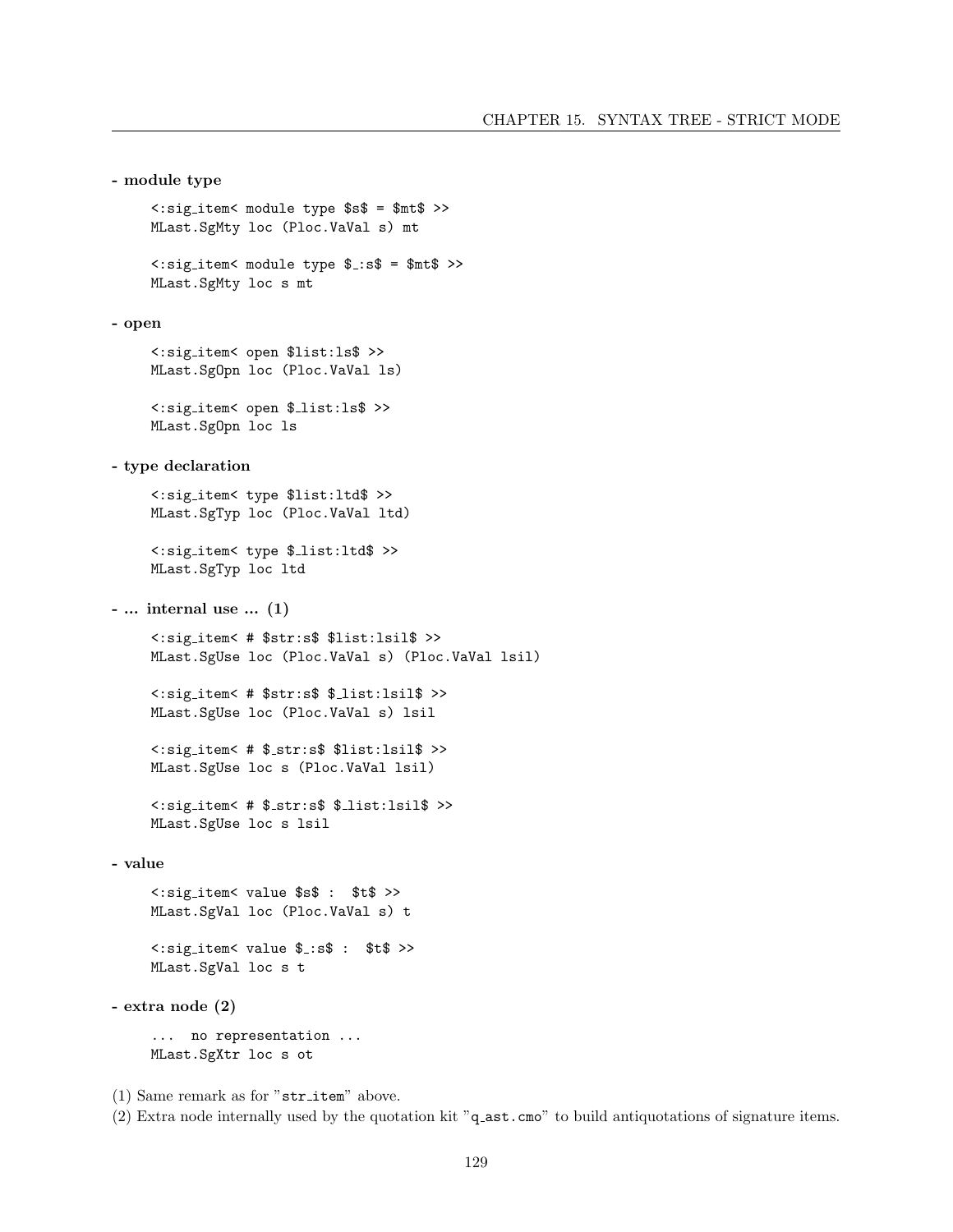### module expr

- access

```
<:module expr< $me1$ . $me2$ >>
MLast.MeAcc loc me1 me2
```
# - application

<:module expr< \$me1\$ \$me2\$ >> MLast.MeApp loc me1 me2

# - functor

<:module expr< functor (\$s\$ : \$mt\$) -> \$me\$ >> MLast.MeFun loc (Ploc.VaVal s) mt me

<:module expr< functor (\$ :s\$ : \$mt\$) -> \$me\$ >> MLast.MeFun loc s mt me

# - struct

<:module expr< struct \$list:lsi\$ end >> MLast.MeStr loc (Ploc.VaVal lsi)

<:module expr< struct \$ list:lsi\$ end >> MLast.MeStr loc lsi

### - module type constraint

<:module expr< (\$me\$ : \$mt\$) >> MLast.MeTyc loc me mt

- uppercase identifier

<:module expr< \$uid:s\$ >> MLast.MeUid loc (Ploc.VaVal s)

<:module expr< \$ uid:s\$ >> MLast.MeUid loc s

# - module unpacking

<:module expr< (value \$e\$) >> MLast.MeUnp loc e None

<:module expr< (value \$e\$ : \$mt\$) >> MLast.MeUnp loc e (Some mt)

- extra node (1)

... no representation ... MLast.MeXtr loc s ot

(1) Extra node internally used by the quotation kit "q ast.cmo" to build antiquotations of module expressions.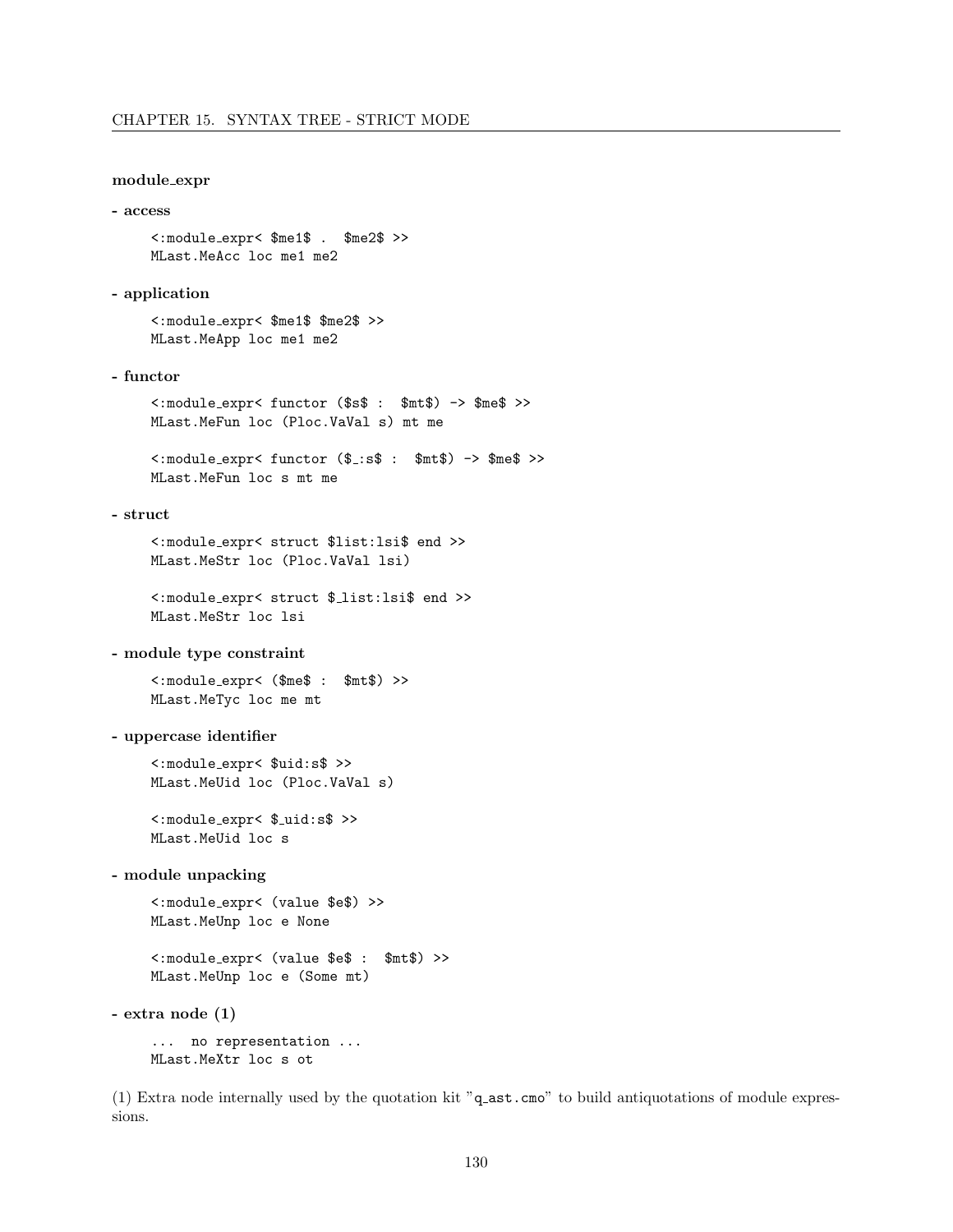# module type

```
- access
```
<:module type< \$mt1\$ . \$mt2\$ >> MLast.MtAcc loc mt1 mt2

# - application

<:module type< \$mt1\$ \$mt2\$ >> MLast.MtApp loc mt1 mt2

# - functor

<:module type< functor (\$s\$ : \$mt1\$) -> \$mt2\$ >> MLast.MtFun loc (Ploc.VaVal s) mt1 mt2

<:module type< functor (\$ :s\$ : \$mt1\$) -> \$mt2\$ >> MLast.MtFun loc s mt1 mt2

# - lowercase identifier

<:module type< \$lid:s\$ >> MLast.MtLid loc (Ploc.VaVal s)

<:module type< \$ lid:s\$ >> MLast.MtLid loc s

# - abstract

<:module type< ' \$s\$ >> MLast.MtQuo loc (Ploc.VaVal s)

<: module\_type< ' \$\_:s\$ >> MLast.MtQuo loc s

### - signature

<:module type< sig \$list:lsi\$ end >> MLast.MtSig loc (Ploc.VaVal lsi)

<:module type< sig \$ list:lsi\$ end >> MLast.MtSig loc lsi

- of module expression

<:module type< module type of \$me\$ >> MLast.MtTyo loc me

- uppercase identifier

<:module type< \$uid:s\$ >> MLast.MtUid loc (Ploc.VaVal s)

<:module type< \$ uid:s\$ >> MLast.MtUid loc s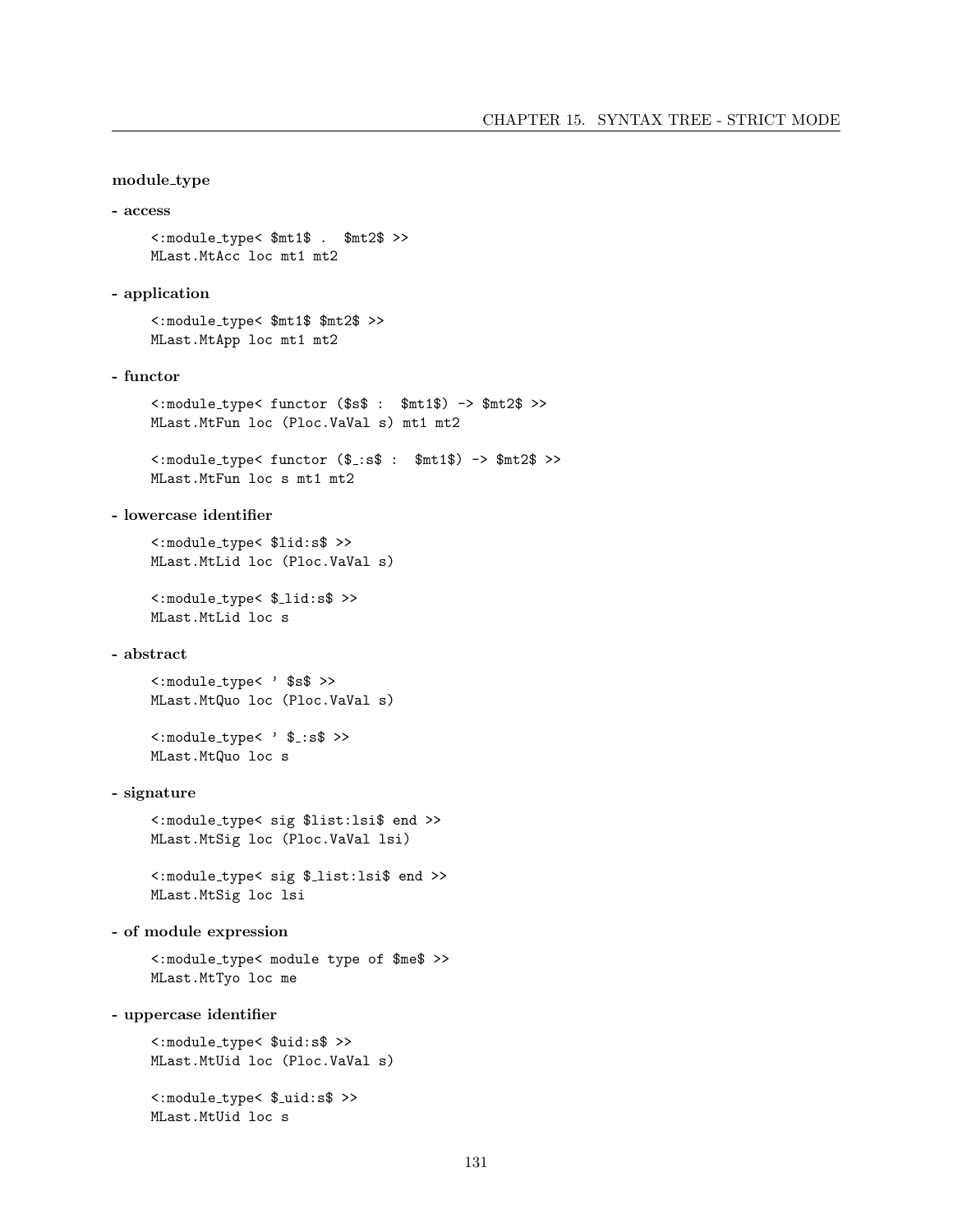# - with construction

<: module\_type< \$mt\$ with \$list: lwc\$ >> MLast. MtWit loc mt (Ploc. VaVal lwc)

<: module\_type< \$mt\$ with \$\_list:lwc\$ >> MLast. MtWit loc mt lwc

- extra node  $(1)$ 

... no representation ... MLast. MtXtr loc s ot

(1) Extra node internally used by the quotation kit "q\_ast.cmo" to build antiquotations of module types.

#### $15.5.5$ classes...

# class\_expr

- application

<: class\_expr< \$ce\$ \$e\$ >> MLast. CeApp loc ce e

#### $-$  constructor

<: class\_expr< [ \$list: lt\$ ] \$list: ls\$ >> MLast. CeCon loc (Ploc. VaVal ls) (Ploc. VaVal lt)

<: class\_expr< [ \$\_list:1t\$ ] \$list:1s\$ >> MLast. CeCon loc (Ploc. VaVal ls) lt

<: class\_expr< [ \$list: lt\$ ] \$\_list: ls\$ >> MLast. CeCon loc 1s (Ploc. VaVal 1t)

<: class\_expr< [ \$\_list:1t\$ ] \$\_list:1s\$ >> MLast. CeCon loc 1s 1t

### - function

<: class\_expr< fun \$p\$ -> \$ce\$ >> MLast.CeFun loc p ce

### - let rec

<: class\_expr< let rec \$list: lpe\$ in \$ce\$ >> MLast. CeLet loc (Ploc. VaVal True) (Ploc. VaVal lpe) ce

<: class\_expr< let rec \$\_list:lpe\$ in \$ce\$ >> MLast. CeLet loc (Ploc. VaVal True) lpe ce

- let non rec

<: class\_expr< let \$list:lpe\$ in \$ce\$ >> MLast. CeLet loc (Ploc. VaVal False) (Ploc. VaVal lpe) ce

<: class\_expr< let \$\_list:lpe\$ in \$ce\$ >> MLast. CeLet loc (Ploc. VaVal False) lpe ce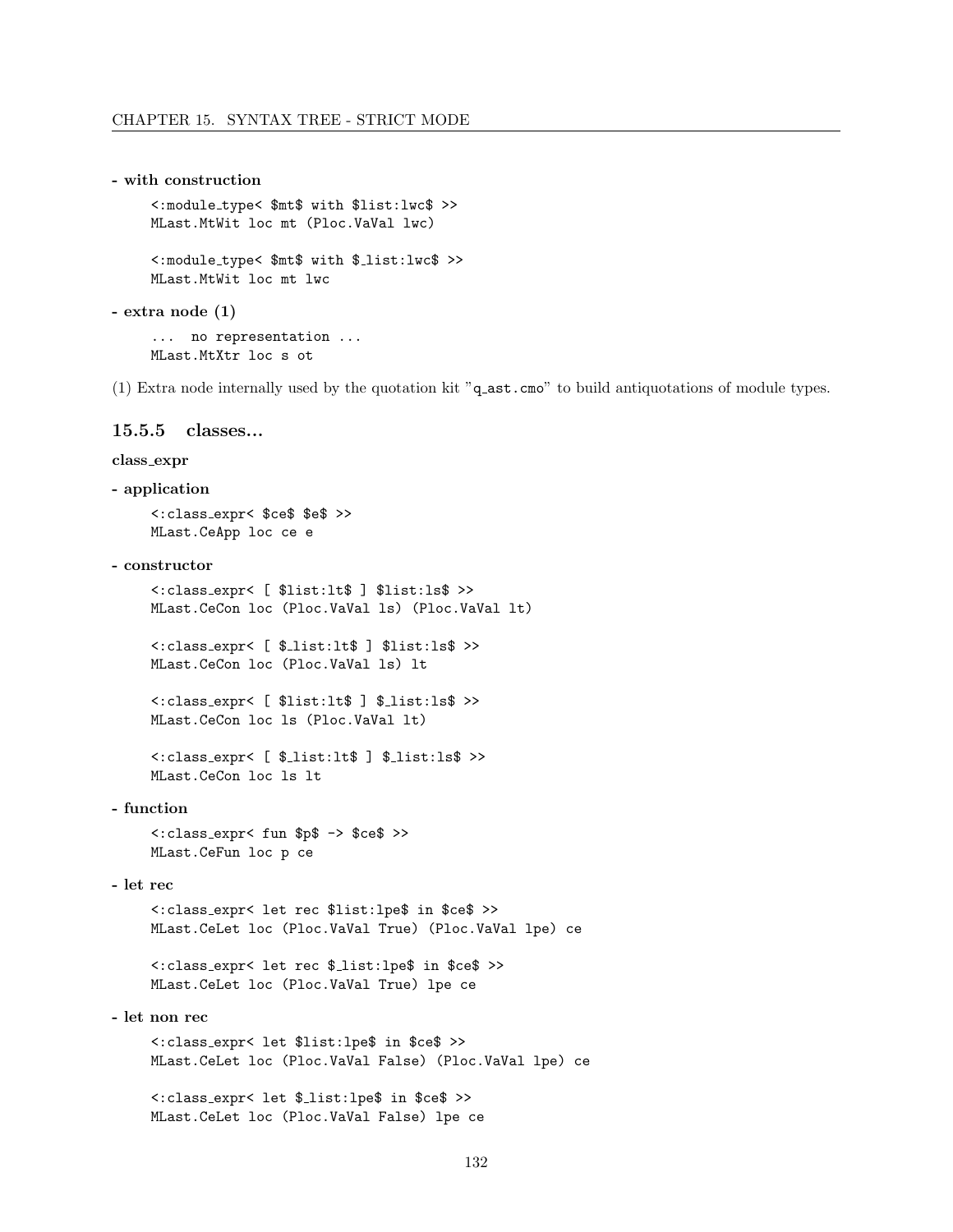- let <:class expr< let \$flag:b\$ \$list:lpe\$ in \$ce\$ >> MLast.CeLet loc (Ploc.VaVal b) (Ploc.VaVal lpe) ce <:class expr< let \$flag:b\$ \$ list:lpe\$ in \$ce\$ >> MLast.CeLet loc (Ploc.VaVal b) lpe ce <:class expr< let \$ flag:b\$ \$list:lpe\$ in \$ce\$ >> MLast.CeLet loc b (Ploc.VaVal lpe) ce <:class expr< let \$ flag:b\$ \$ list:lpe\$ in \$ce\$ >> MLast.CeLet loc b lpe ce - object <:class expr< object \$list:lcsi\$ end >> MLast.CeStr loc (Ploc.VaVal None) (Ploc.VaVal lcsi) <:class expr< object \$ list:lcsi\$ end >> MLast.CeStr loc (Ploc.VaVal None) lcsi <:class expr< object (\$p\$) \$list:lcsi\$ end >> MLast.CeStr loc (Ploc.VaVal (Some p)) (Ploc.VaVal lcsi) <:class expr< object (\$p\$) \$ list:lcsi\$ end >> MLast.CeStr loc (Ploc.VaVal (Some p)) lcsi <:class expr< object \$opt:op\$ \$list:lcsi\$ end >> MLast.CeStr loc (Ploc.VaVal op) (Ploc.VaVal lcsi) <:class expr< object \$opt:op\$ \$ list:lcsi\$ end >> MLast.CeStr loc (Ploc.VaVal op) lcsi <:class expr< object \$ opt:op\$ \$list:lcsi\$ end >> MLast.CeStr loc op (Ploc.VaVal lcsi) <:class expr< object \$ opt:op\$ \$ list:lcsi\$ end >> MLast.CeStr loc op lcsi - class type constraint <:class expr< (\$ce\$ : \$ct\$) >> MLast.CeTyc loc ce ct class\_type - access <:class type< \$ct1\$ . \$ct2\$ >> MLast.CtAcc loc ct1 ct2 - application

<:class type< \$ct1\$ \$ct2\$ >> MLast.CtApp loc ct1 ct2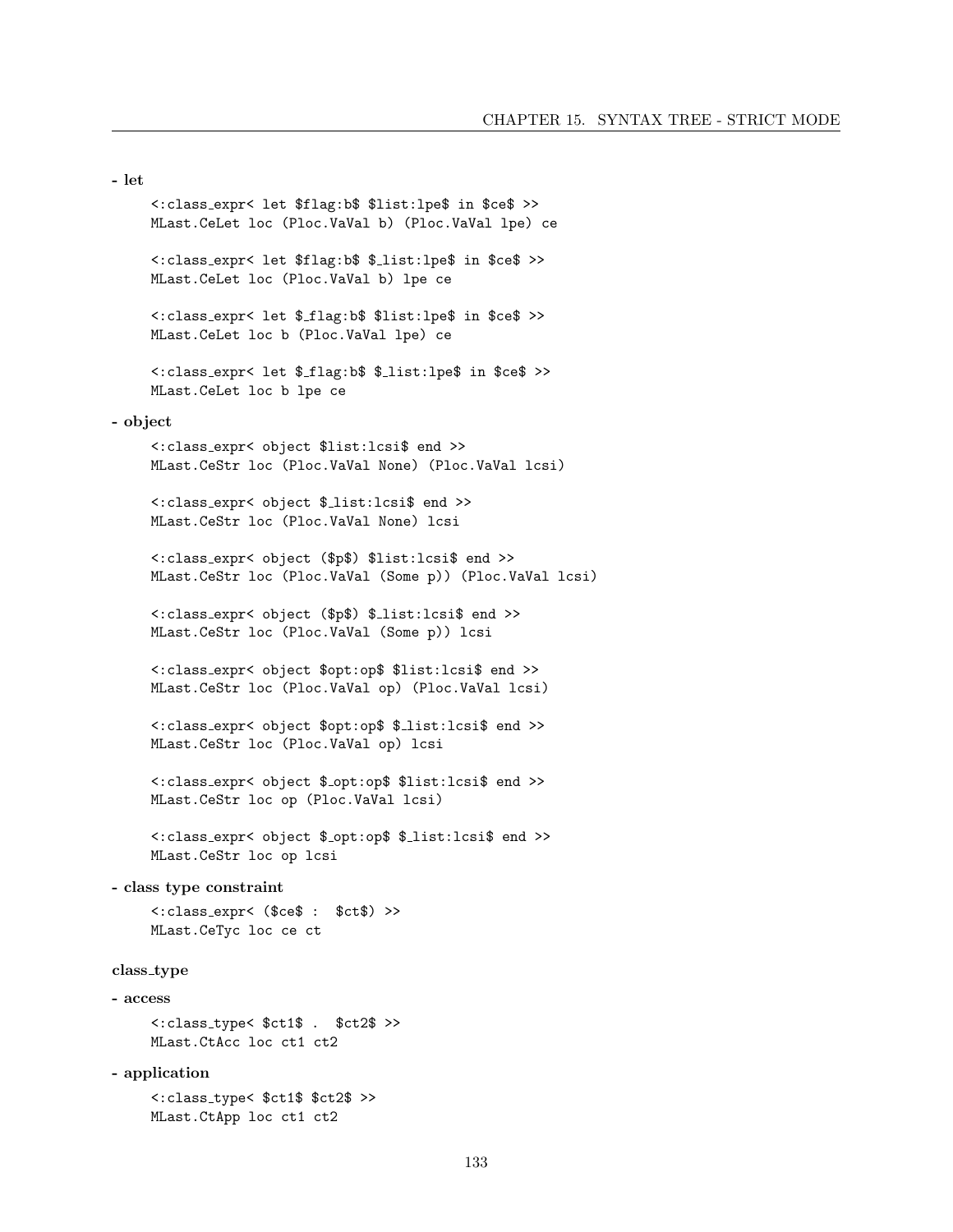```
- constructor
```
<:class type< \$ct\$ [ \$list:lt\$ ] >> MLast.CtCon loc ct (Ploc.VaVal lt)

<:class type< \$ct\$ [ \$ list:lt\$ ] >> MLast.CtCon loc ct lt

- arrow

<:class type< [ \$t\$ ] -> \$ct\$ >> MLast.CtFun loc t ct

- identifier

<:class type< \$id:s\$ >> MLast.CtIde loc (Ploc.VaVal s)

<:class type< \$ id:s\$ >> MLast.CtIde loc s

# - object

```
<:class type< object $list:lcsi$ end >>
MLast.CtSig loc (Ploc.VaVal None) (Ploc.VaVal lcsi)
```
<:class type< object \$ list:lcsi\$ end >> MLast.CtSig loc (Ploc.VaVal None) lcsi

<:class type< object (\$t\$) \$list:lcsi\$ end >> MLast.CtSig loc (Ploc.VaVal (Some t)) (Ploc.VaVal lcsi)

```
<:class type< object ($t$) $ list:lcsi$ end >>
MLast.CtSig loc (Ploc.VaVal (Some t)) lcsi
```

```
<:class type< object $opt:ot$ $list:lcsi$ end >>
MLast.CtSig loc (Ploc.VaVal ot) (Ploc.VaVal lcsi)
```
<:class type< object \$opt:ot\$ \$ list:lcsi\$ end >> MLast.CtSig loc (Ploc.VaVal ot) lcsi

<:class type< object \$ opt:ot\$ \$list:lcsi\$ end >> MLast.CtSig loc ot (Ploc.VaVal lcsi)

<:class type< object \$ opt:ot\$ \$ list:lcsi\$ end >> MLast.CtSig loc ot lcsi

class str item

- type constraint

```
<:class str item< type $t1$ = $t2$ >>
MLast.CrCtr loc t1 t2
```
- declaration list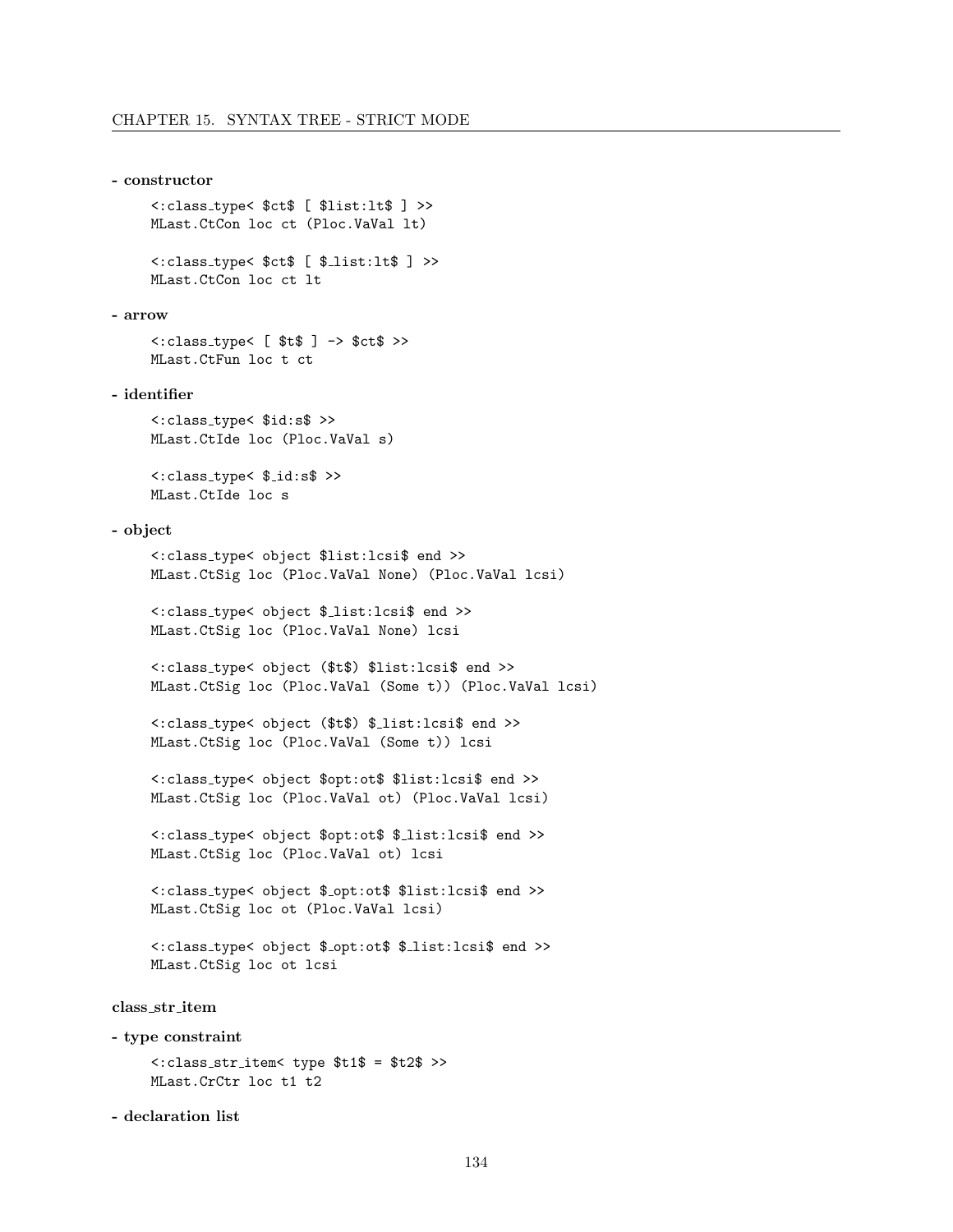```
<: class_str_item< declare $list: lcsi$ end >>
    MLast.CrDcl loc (Ploc.VaVal lcsi)
    <: class_str_item< declare $_list: lcsi$ end >>
    MLast. CrDcl loc lcsi
- inheritance
    <: class_str_item< inherit $ce$ >>
    MLast.CrInh loc ce (Ploc.VaVal None)
    <: class_str_item< inherit $ce$ $opt: Some s$ >>
    MLast.CrInh loc ce (Ploc.VaVal (Some s))
    <: class_str_item< inherit $ce$ $opt:os$ >>
    MLast.CrInh loc ce (Ploc.VaVal os)
    <: class_str_item< inherit $ce$ $_opt:os$ >>
    MLast. CrInh loc ce os
- initialization
    <: class_str_item< initializer $e$ >>
    MLast. CrIni loc e
- method
    <: class_str_item< method!    private $lid:s$ = $e$ >>
    MLast.CrMth loc (Ploc.VaVal True) (Ploc.VaVal True) (Ploc.VaVal s) (Ploc.VaVal None) e
    <: class_str_item< method! private $lid:s$ : $t$ = $e$ >>
    MLast.CrMth loc (Ploc.VaVal True) (Ploc.VaVal True) (Ploc.VaVal s) (Ploc.VaVal (Some t))
    \mathbf{a}<: class_str_item< method! private $lid:s$ $opt:ot$ = $e$ >>
    MLast.CrMth loc (Ploc.VaVal True) (Ploc.VaVal True) (Ploc.VaVal s) (Ploc.VaVal ot) e
    <: class_str_item< method! private $lid:s$ $_opt:ot$ = $e$ >>
    MLast.CrMth loc (Ploc.VaVal True) (Ploc.VaVal True) (Ploc.VaVal s) ot e
    <: class_str_item< method! private $_lid:s$ = $e$ >>
    MLast.CrMth loc (Ploc.VaVal True) (Ploc.VaVal True) s (Ploc.VaVal None) e
    <: class_str_item< method! private $_lid:s$ : $t$ = $e$ >>
    MLast.CrMth loc (Ploc.VaVal True) (Ploc.VaVal True) s (Ploc.VaVal (Some t)) e
    <: class_str_item< method! private $_lid:s$ $opt:ot$ = $e$ >>
    MLast. CrMth loc (Ploc. VaVal True) (Ploc. VaVal True) s (Ploc. VaVal ot) e
    <: class_str_item< method! private $_lid:s$ $_opt:ot$ = $e$ >>
    MLast. CrMth loc (Ploc. VaVal True) (Ploc. VaVal True) s ot e
    <: class_str_item< method! $lid:s$ = $e$ >>
    MLast.CrMth loc (Ploc.VaVal True) (Ploc.VaVal False) (Ploc.VaVal s) (Ploc.VaVal None)
```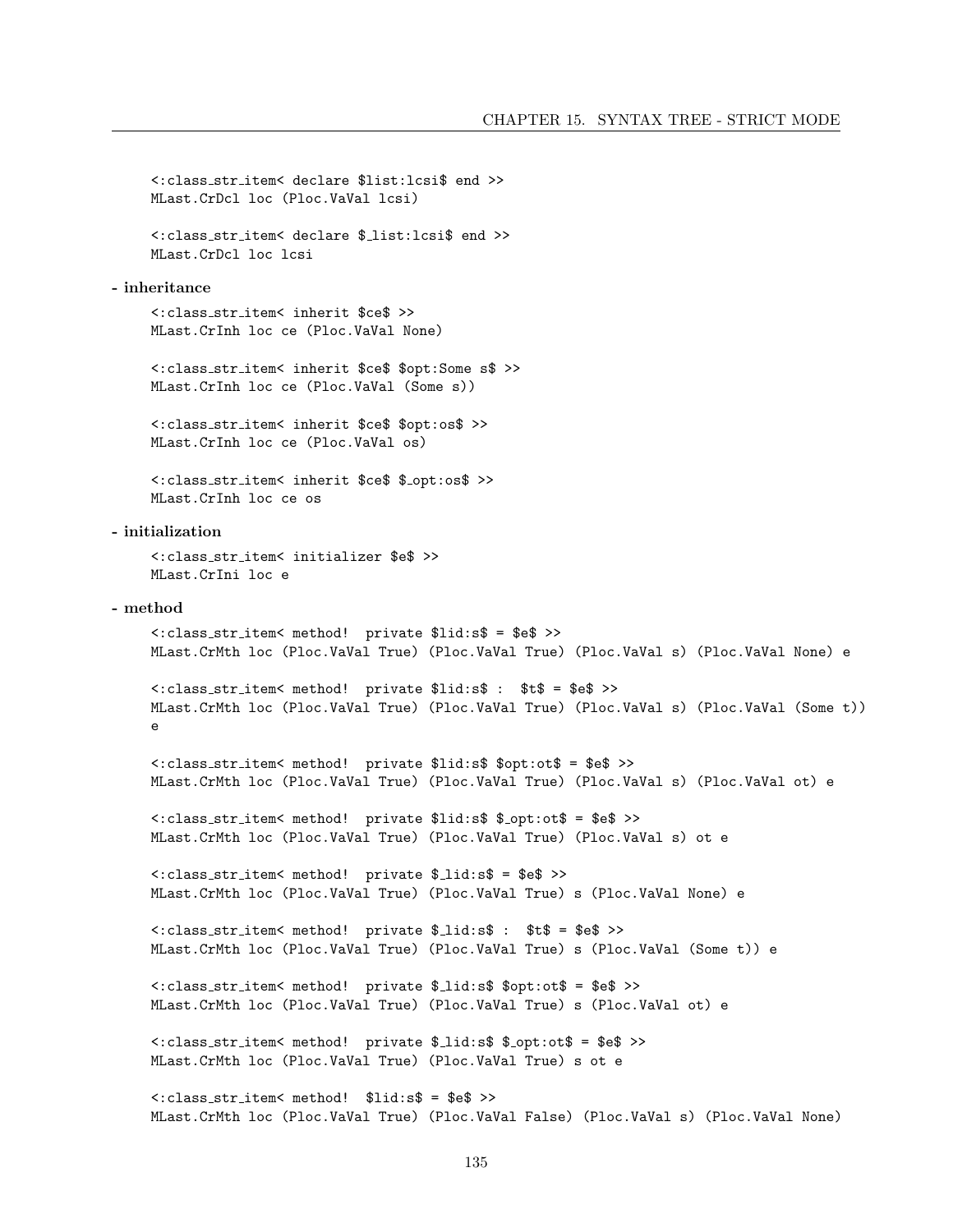```
\mathsf{e}\,
```

```
<: class_str_item< method! $lid:s$ : $t$ = $e$ >>
MLast.CrMth loc (Ploc.VaVal True) (Ploc.VaVal False) (Ploc.VaVal s) (Ploc.VaVal (Some
t)) e
<: class_str_item< method! $lid:s$ $opt:ot$ = $e$ >>
MLast.CrMth loc (Ploc.VaVal True) (Ploc.VaVal False) (Ploc.VaVal s) (Ploc.VaVal ot) e
<: class_str_item< method! $lid:s$ $_opt:ot$ = $e$ >>
MLast.CrMth loc (Ploc.VaVal True) (Ploc.VaVal False) (Ploc.VaVal s) ot e
<: class_str_item< method! $_lid:s$ = $e$ >>
MLast.CrMth loc (Ploc.VaVal True) (Ploc.VaVal False) s (Ploc.VaVal None) e
<: class_str_item< method! $_lid:s$ : $t$ = $e$ >>
MLast.CrMth loc (Ploc.VaVal True) (Ploc.VaVal False) s (Ploc.VaVal (Some t)) e
<: class_str_item< method! $_lid:s$ $opt:ot$ = $e$ >>
MLast.CrMth loc (Ploc.VaVal True) (Ploc.VaVal False) s (Ploc.VaVal ot) e
<: class_str_item< method! $_lid:s$ $_opt:ot$ = $e$ >>
MLast. CrMth loc (Ploc. VaVal True) (Ploc. VaVal False) s ot e
<: class_str_item< method! $priv:b2$ $lid:s$ = $e$ >>
MLast.CrMth loc (Ploc.VaVal True) (Ploc.VaVal b2) (Ploc.VaVal s) (Ploc.VaVal None) e
<: class_str_item< method! $priv:b2$ $lid:s$ : $t$ = $e$ >>
MLast.CrMth loc (Ploc.VaVal True) (Ploc.VaVal b2) (Ploc.VaVal s) (Ploc.VaVal (Some t))
\epsilon<: class_str_item< method! $priv:b2$ $lid:s$ $opt:ot$ = $e$ >>
MLast.CrMth loc (Ploc.VaVal True) (Ploc.VaVal b2) (Ploc.VaVal s) (Ploc.VaVal ot) e
<: class_str_item< method! $priv:b2$ $lid:s$ $_opt:ot$ = $e$ >>
MLast.CrMth loc (Ploc.VaVal True) (Ploc.VaVal b2) (Ploc.VaVal s) ot e
<: class_str_item< method! $priv:b2$ $_lid:s$ = $e$ >>
MLast.CrMth loc (Ploc.VaVal True) (Ploc.VaVal b2) s (Ploc.VaVal None) e
<: class_str_item< method! $priv:b2$ $_lid:s$ : $t$ = $e$ >>
MLast.CrMth loc (Ploc.VaVal True) (Ploc.VaVal b2) s (Ploc.VaVal (Some t)) e
<: class_str_item< method! $priv:b2$ $_lid:s$ $opt:ot$ = $e$ >>
MLast. CrMth loc (Ploc. VaVal True) (Ploc. VaVal b2) s (Ploc. VaVal ot) e
<: class_str_item< method! $priv:b2$ $_lid:s$ $_opt:ot$ = $e$ >>
MLast. CrMth loc (Ploc. VaVal True) (Ploc. VaVal b2) s ot e
<: class_str_item< method! $_priv:b2$ $lid:s$ = $e$ >>
MLast. CrMth loc (Ploc. VaVal True) b2 (Ploc. VaVal s) (Ploc. VaVal None) e
```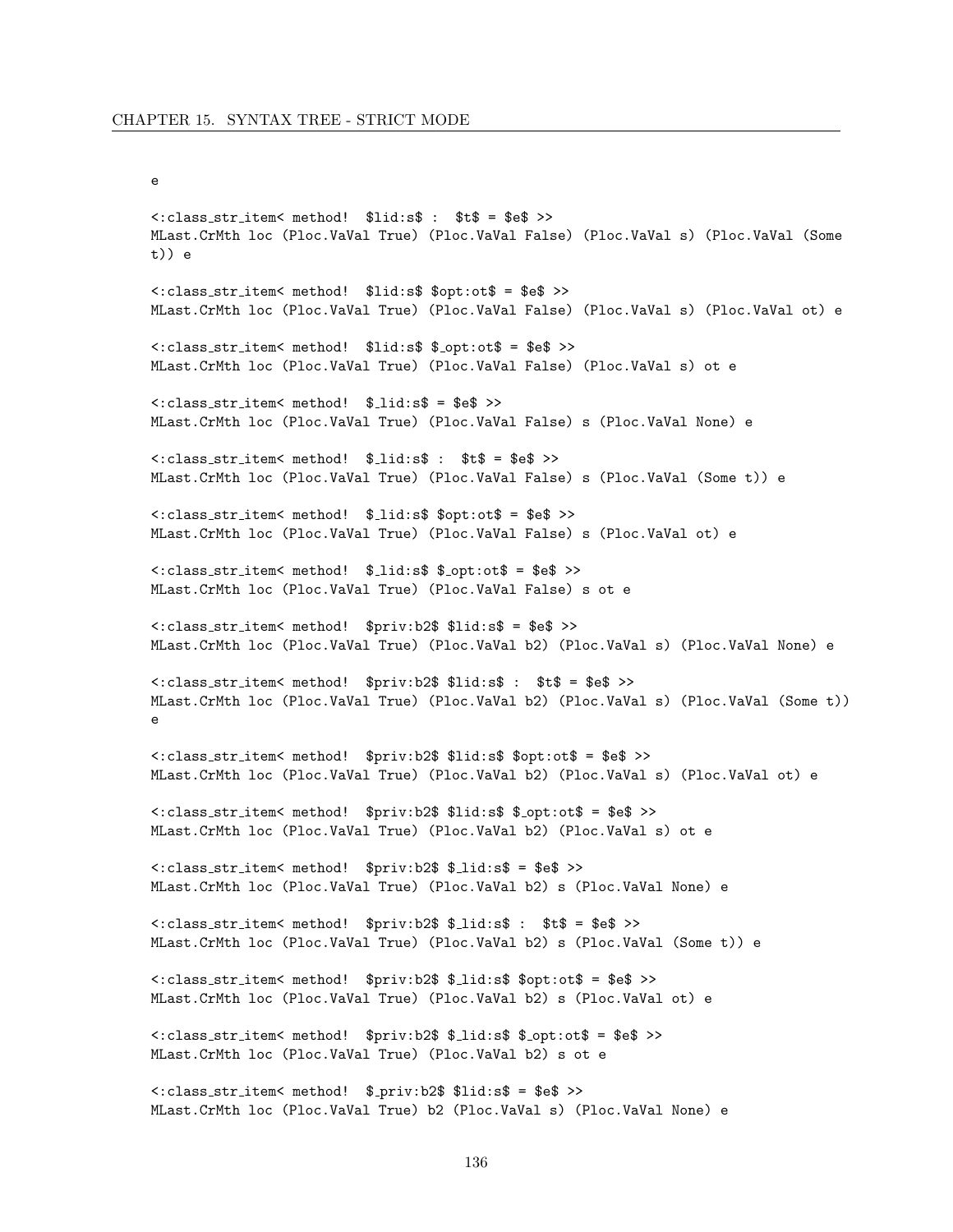```
<: class_str_item< method! $_priv:b2$ $lid:s$ : $t$ = $e$ >>
MLast.CrMth loc (Ploc.VaVal True) b2 (Ploc.VaVal s) (Ploc.VaVal (Some t)) e
<: class_str_item< method! $_priv:b2$ $lid:s$ $opt:ot$ = $e$ >>
MLast. CrMth loc (Ploc. VaVal True) b2 (Ploc. VaVal s) (Ploc. VaVal ot) e
<: class_str_item< method! $_priv:b2$ $lid:s$ $_opt:ot$ = $e$ >>
MLast. CrMth loc (Ploc. VaVal True) b2 (Ploc. VaVal s) ot e
<: class_str_item< method! $_priv: b2$ $_lid:s$ = $e$ >>
MLast.CrMth loc (Ploc.VaVal True) b2 s (Ploc.VaVal None) e
<: class_str_item< method! $_priv:b2$ $_lid:s$ : $t$ = $e$ >>
MLast. CrMth loc (Ploc. VaVal True) b2 s (Ploc. VaVal (Some t)) e
<: class_str_item< method! $_priv:b2$ $_lid:s$ $opt:ot$ = $e$ >>
MLast. CrMth loc (Ploc. VaVal True) b2 s (Ploc. VaVal ot) e
<: class_str_item< method! $_priv:b2$ $_lid:s$ $_opt:ot$ = $e$ >>
MLast. CrMth loc (Ploc. VaVal True) b2 s ot e
<: class_str_item< method private $lid:s$ = $e$ >>
MLast.CrMth loc (Ploc.VaVal False) (Ploc.VaVal True) (Ploc.VaVal s) (Ploc.VaVal None)
\sim<: class_str_item< method private $lid:s$ : $t$ = $e$ >>
MLast.CrMth loc (Ploc.VaVal False) (Ploc.VaVal True) (Ploc.VaVal s) (Ploc.VaVal (Some
t)) e
<: class_str_item< method private $lid:s$ $opt:ot$ = $e$ >>
MLast.CrMth loc (Ploc.VaVal False) (Ploc.VaVal True) (Ploc.VaVal s) (Ploc.VaVal ot) e
<: class_str_item< method private $lid:s$ $_opt:ot$ = $e$ >>
MLast.CrMth loc (Ploc.VaVal False) (Ploc.VaVal True) (Ploc.VaVal s) ot e
<: class_str_item< method private $_lid:s$ = $e$ >>
MLast.CrMth loc (Ploc.VaVal False) (Ploc.VaVal True) s (Ploc.VaVal None) e
<: class_str_item< method private $_lid:s$ : $t$ = $e$ >>
MLast.CrMth loc (Ploc.VaVal False) (Ploc.VaVal True) s (Ploc.VaVal (Some t)) e
<: class_str_item< method private $_lid:s$ $opt:ot$ = $e$ >>
MLast.CrMth loc (Ploc.VaVal False) (Ploc.VaVal True) s (Ploc.VaVal ot) e
<: class_str_item< method private $_lid:s$ $_opt:ot$ = $e$ >>
MLast. CrMth loc (Ploc. VaVal False) (Ploc. VaVal True) s ot e
<: class_str_item< method $lid:s$ = $e$ >>
MLast.CrMth loc (Ploc.VaVal False) (Ploc.VaVal False) (Ploc.VaVal s) (Ploc.VaVal None)
\mathbf{A}
```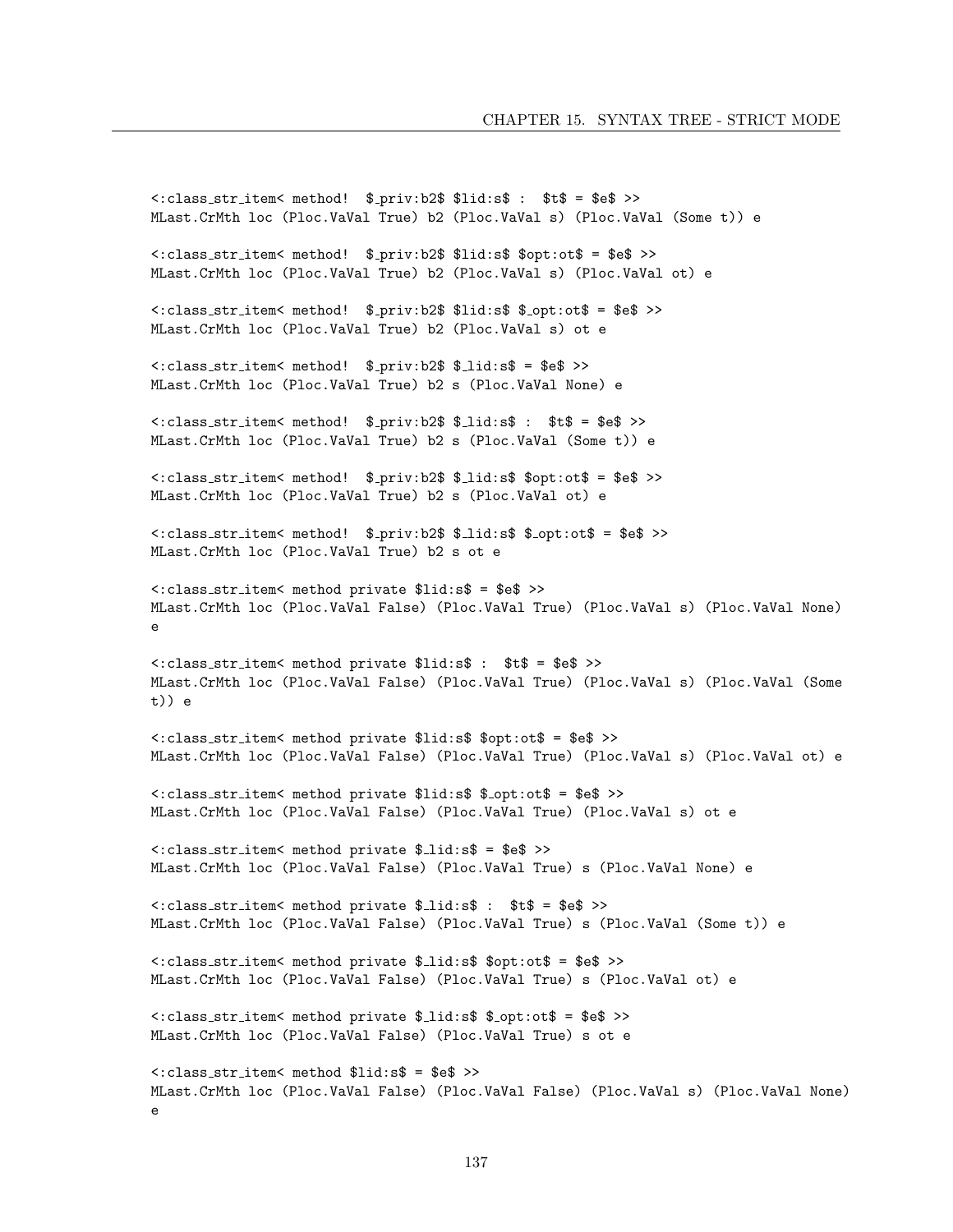# CHAPTER 15. SYNTAX TREE - STRICT MODE

```
<: class_str_item< method $lid:s$ : $t$ = $e$ >>
MLast.CrMth loc (Ploc.VaVal False) (Ploc.VaVal False) (Ploc.VaVal s) (Ploc.VaVal (Some
t)) e
<: class_str_item< method $lid:s$ $opt:ot$ = $e$ >>
MLast.CrMth loc (Ploc.VaVal False) (Ploc.VaVal False) (Ploc.VaVal s) (Ploc.VaVal ot) e
<: class_str_item< method $lid:s$ $_opt:ot$ = $e$ >>
MLast.CrMth loc (Ploc.VaVal False) (Ploc.VaVal False) (Ploc.VaVal s) ot e
<: class_str_item< method $_lid:s$ = $e$ >>
MLast.CrMth loc (Ploc.VaVal False) (Ploc.VaVal False) s (Ploc.VaVal None) e
<: class_str_item< method $_lid:s$ : $t$ = $e$ >>
MLast.CrMth loc (Ploc.VaVal False) (Ploc.VaVal False) s (Ploc.VaVal (Some t)) e
<: class_str_item< method $_lid:s$ $opt:ot$ = $e$ >>
MLast.CrMth loc (Ploc.VaVal False) (Ploc.VaVal False) s (Ploc.VaVal ot) e
<: class_str_item< method $_lid:s$ $_opt:ot$ = $e$ >>
MLast.CrMth loc (Ploc.VaVal False) (Ploc.VaVal False) s ot e
<: class_str_item< method $priv:b2$ $lid:s$ = $e$ >>
MLast.CrMth loc (Ploc.VaVal False) (Ploc.VaVal b2) (Ploc.VaVal s) (Ploc.VaVal None) e
<: class_str_item< method $priv:b2$ $lid:s$ : $t$ = $e$ >>
MLast.CrMth loc (Ploc.VaVal False) (Ploc.VaVal b2) (Ploc.VaVal s) (Ploc.VaVal (Some t))
\sim<: class_str_item< method $priv:b2$ $lid:s$ $opt:ot$ = $e$ >>
MLast.CrMth loc (Ploc.VaVal False) (Ploc.VaVal b2) (Ploc.VaVal s) (Ploc.VaVal ot) e
<: class_str_item< method $priv:b2$ $lid:s$ $_opt:ot$ = $e$ >>
MLast.CrMth loc (Ploc.VaVal False) (Ploc.VaVal b2) (Ploc.VaVal s) ot e
<: class_str_item< method $priv:b2$ $_lid:s$ = $e$ >>
MLast.CrMth loc (Ploc.VaVal False) (Ploc.VaVal b2) s (Ploc.VaVal None) e
<: class_str_item< method $priv:b2$ $_lid:s$ : $t$ = $e$ >>
MLast.CrMth loc (Ploc.VaVal False) (Ploc.VaVal b2) s (Ploc.VaVal (Some t)) e
<: class_str_item< method $priv:b2$ $_lid:s$ $opt:ot$ = $e$ >>
MLast.CrMth loc (Ploc.VaVal False) (Ploc.VaVal b2) s (Ploc.VaVal ot) e
<: class_str_item< method $priv:b2$ $_lid:s$ $_opt:ot$ = $e$ >>
MLast. CrMth loc (Ploc. VaVal False) (Ploc. VaVal b2) s ot e
<: class_str_item< method $_priv:b2$ $lid:s$ = $e$ >>
MLast.CrMth loc (Ploc.VaVal False) b2 (Ploc.VaVal s) (Ploc.VaVal None) e
```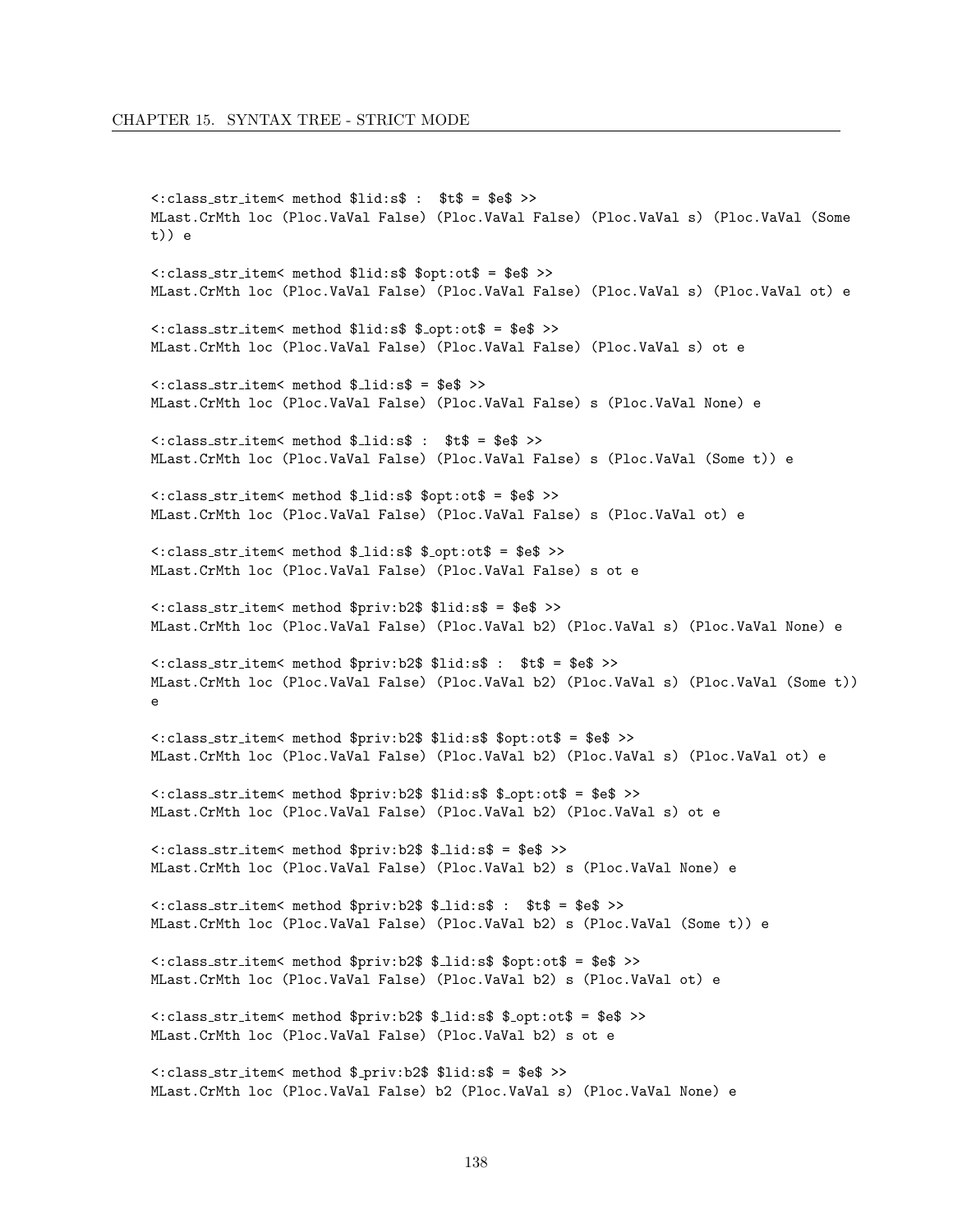```
<: class_str_item< method $_priv:b2$ $lid:s$ : $t$ = $e$ >>
MLast.CrMth loc (Ploc.VaVal False) b2 (Ploc.VaVal s) (Ploc.VaVal (Some t)) e
<: class_str_item< method $_priv:b2$ $lid:s$ $opt:ot$ = $e$ >>
MLast.CrMth loc (Ploc.VaVal False) b2 (Ploc.VaVal s) (Ploc.VaVal ot) e
<: class_str_item< method $_priv:b2$ $lid:s$ $_opt:ot$ = $e$ >>
MLast.CrMth loc (Ploc.VaVal False) b2 (Ploc.VaVal s) ot e
<: class_str_item< method $_priv:b2$ $_lid:s$ = $e$ >>
MLast.CrMth loc (Ploc.VaVal False) b2 s (Ploc.VaVal None) e
<: class_str_item< method $_priv:b2$ $_lid:s$ : $t$ = $e$ >>
MLast.CrMth loc (Ploc.VaVal False) b2 s (Ploc.VaVal (Some t)) e
<: class_str_item< method $_priv:b2$ $_lid:s$ $opt:ot$ = $e$ >>
MLast. CrMth loc (Ploc. VaVal False) b2 s (Ploc. VaVal ot) e
<: class_str_item< method $_priv:b2$ $_lid:s$ $_opt:ot$ = $e$ >>
MLast. CrMth loc (Ploc. VaVal False) b2 s ot e
<: class_str_item< method $!:b1$ private $lid:s$ = $e$ >>
MLast.CrMth loc (Ploc.VaVal b1) (Ploc.VaVal True) (Ploc.VaVal s) (Ploc.VaVal None) e
<: class_str_item< method $!: b1$ private $lid: s$ : $t$ = $e$ >>
MLast.CrMth loc (Ploc.VaVal b1) (Ploc.VaVal True) (Ploc.VaVal s) (Ploc.VaVal (Some t))
\sim<: class_str_item< method $!:b1$ private $lid:s$ $opt:ot$ = $e$ >>
MLast.CrMth loc (Ploc.VaVal b1) (Ploc.VaVal True) (Ploc.VaVal s) (Ploc.VaVal ot) e
<: class_str_item< method $!:b1$ private $lid:s$ $_opt:ot$ = $e$ >>
MLast.CrMth loc (Ploc.VaVal b1) (Ploc.VaVal True) (Ploc.VaVal s) ot e
<: class_str_item< method $!:b1$ private $_lid:s$ = $e$ >>
MLast.CrMth loc (Ploc.VaVal b1) (Ploc.VaVal True) s (Ploc.VaVal None) e
<: class_str_item< method $!:b1$ private $_lid:s$ : $t$ = $e$ >>
MLast.CrMth loc (Ploc.VaVal b1) (Ploc.VaVal True) s (Ploc.VaVal (Some t)) e
<: class_str_item< method $!:b1$ private $_lid:s$ $opt:ot$ = $e$ >>
MLast.CrMth loc (Ploc.VaVal b1) (Ploc.VaVal True) s (Ploc.VaVal ot) e
<: class_str_item< method $!:b1$ private $_lid:s$ $_opt:ot$ = $e$ >>
MLast. CrMth loc (Ploc. VaVal b1) (Ploc. VaVal True) s ot e
<: class_str_item< method $!:b1$ $lid:s$ = $e$ >>
MLast.CrMth loc (Ploc.VaVal b1) (Ploc.VaVal False) (Ploc.VaVal s) (Ploc.VaVal None) e
<: class_str_item< method $!:b1$ $lid:s$ : $t$ = $e$ >>
MLast.CrMth loc (Ploc.VaVal b1) (Ploc.VaVal False) (Ploc.VaVal s) (Ploc.VaVal (Some t))
```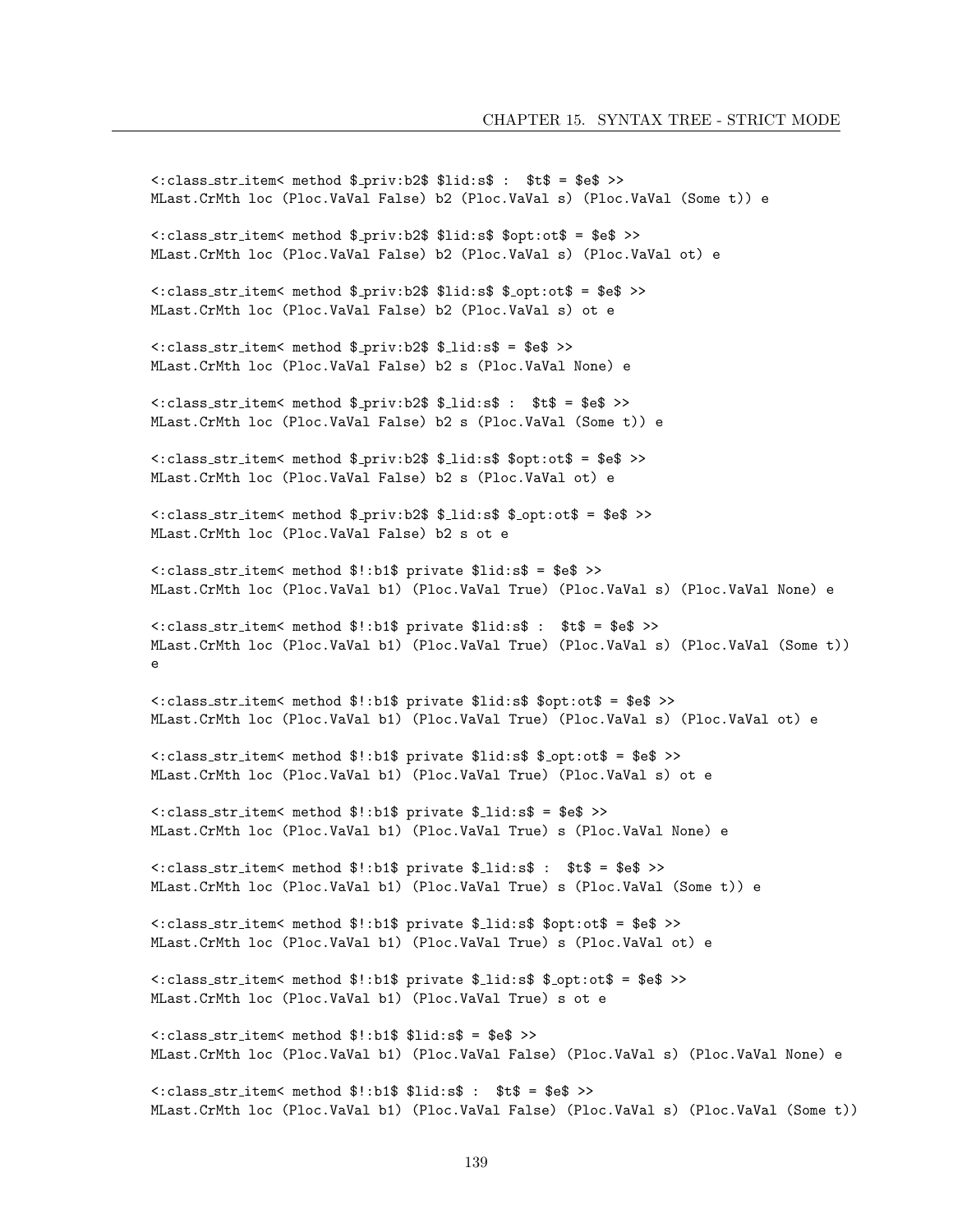#### $\mathsf{e}\,$

<: class\_str\_item< method \$!:b1\$ \$lid:s\$ \$opt:ot\$ = \$e\$ >> MLast.CrMth loc (Ploc.VaVal b1) (Ploc.VaVal False) (Ploc.VaVal s) (Ploc.VaVal ot) e <: class\_str\_item< method \$!:b1\$ \$lid:s\$ \$\_opt:ot\$ = \$e\$ >> MLast.CrMth loc (Ploc.VaVal b1) (Ploc.VaVal False) (Ploc.VaVal s) ot e  $\langle$ : class\_str\_item< method \$!:b1\$ \$\_lid:s\$ = \$e\$ >> MLast.CrMth loc (Ploc.VaVal b1) (Ploc.VaVal False) s (Ploc.VaVal None) e  $\texttt{<:class}\_str \_ \texttt{item}<\texttt{method}$  \$!:b1\$ \$ $\_ \texttt{lid}: \$  : \$t\$ = \$e\$ >> MLast.CrMth loc (Ploc.VaVal b1) (Ploc.VaVal False) s (Ploc.VaVal (Some t)) e <: class\_str\_item< method \$!:b1\$ \$\_lid:s\$ \$opt:ot\$ = \$e\$ >> MLast.CrMth loc (Ploc.VaVal b1) (Ploc.VaVal False) s (Ploc.VaVal ot) e <: class\_str\_item< method \$!:b1\$ \$\_lid:s\$ \$\_opt:ot\$ = \$e\$ >> MLast.CrMth loc (Ploc.VaVal b1) (Ploc.VaVal False) s ot e <: class\_str\_item< method \$!:b1\$ \$priv:b2\$ \$lid:s\$ = \$e\$ >> MLast.CrMth loc (Ploc.VaVal b1) (Ploc.VaVal b2) (Ploc.VaVal s) (Ploc.VaVal None) e <: class\_str\_item< method \$!:b1\$ \$priv:b2\$ \$lid:s\$ : \$t\$ = \$e\$ >> MLast.CrMth loc (Ploc.VaVal b1) (Ploc.VaVal b2) (Ploc.VaVal s) (Ploc.VaVal (Some t)) e <: class\_str\_item< method \$!:b1\$ \$priv:b2\$ \$lid:s\$ \$opt:ot\$ = \$e\$ >> MLast.CrMth loc (Ploc.VaVal b1) (Ploc.VaVal b2) (Ploc.VaVal s) (Ploc.VaVal ot) e <: class\_str\_item< method \$!:b1\$ \$priv:b2\$ \$lid:s\$ \$\_opt:ot\$ = \$e\$ >> MLast.CrMth loc (Ploc.VaVal b1) (Ploc.VaVal b2) (Ploc.VaVal s) ot e  $\texttt{<:class\_str\_item}<$  method  $\text{\$!':b1\$$   $\text{\$priv:}b2\$$   $\text{\$\_lid:}s\$ = \text{\$e\$} \text{>}$ MLast.CrMth loc (Ploc.VaVal b1) (Ploc.VaVal b2) s (Ploc.VaVal None) e <: class\_str\_item< method \$!:b1\$ \$priv:b2\$ \$\_lid:s\$ : \$t\$ = \$e\$ >> MLast.CrMth loc (Ploc.VaVal b1) (Ploc.VaVal b2) s (Ploc.VaVal (Some t)) e <: class\_str\_item< method \$!:b1\$ \$priv:b2\$ \$\_lid:s\$ \$opt:ot\$ = \$e\$ >> MLast.CrMth loc (Ploc.VaVal b1) (Ploc.VaVal b2) s (Ploc.VaVal ot) e <: class\_str\_item< method \$!:b1\$ \$priv:b2\$ \$\_lid:s\$ \$\_opt:ot\$ = \$e\$ >> MLast. CrMth loc (Ploc. VaVal b1) (Ploc. VaVal b2) s ot e <: class\_str\_item< method \$!:b1\$ \$\_priv:b2\$ \$lid:s\$ = \$e\$ >> MLast.CrMth loc (Ploc.VaVal b1) b2 (Ploc.VaVal s) (Ploc.VaVal None) e  $\texttt{<:class}\_str \_ \texttt{item}<$  method  $\texttt{\$!:\texttt{b1\$}\$   $\texttt{\$-priv:}$   $\texttt{b2\$}\$   $\texttt{\$}1id: \texttt{s\$}:$   $\texttt{\$t\$} = \texttt{\$e\$} \texttt{>>}$ MLast.CrMth loc (Ploc.VaVal b1) b2 (Ploc.VaVal s) (Ploc.VaVal (Some t)) e <: class\_str\_item< method \$!:b1\$ \$\_priv:b2\$ \$lid:s\$ \$opt:ot\$ = \$e\$ >>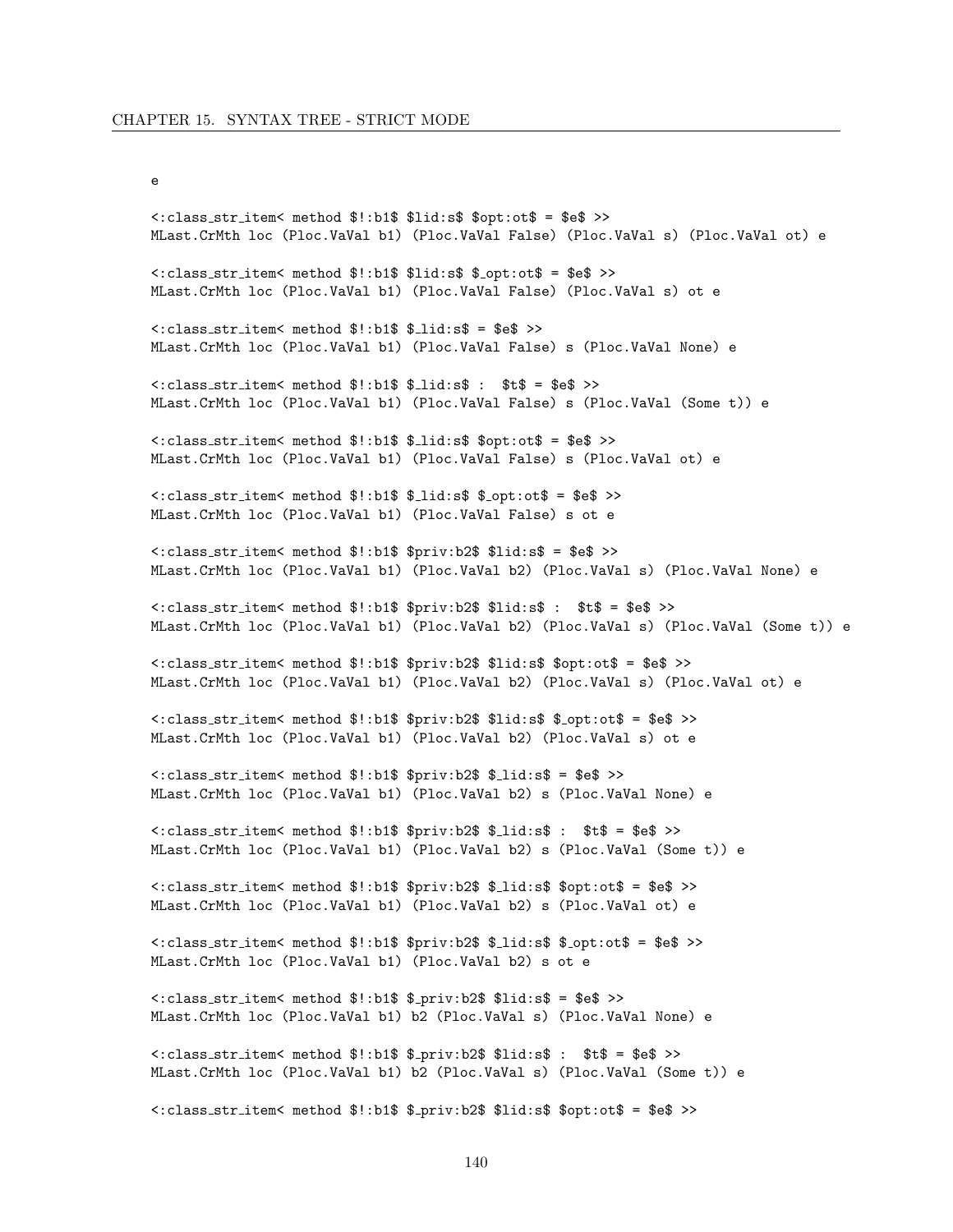MLast.CrMth loc (Ploc.VaVal b1) b2 (Ploc.VaVal s) (Ploc.VaVal ot) e <: class\_str\_item< method \$!:b1\$ \$\_priv:b2\$ \$lid:s\$ \$\_opt:ot\$ = \$e\$ >> MLast.CrMth loc (Ploc.VaVal b1) b2 (Ploc.VaVal s) ot e <: class\_str\_item< method \$!:b1\$ \$\_priv:b2\$ \$\_lid:s\$ = \$e\$ >> MLast. CrMth loc (Ploc. VaVal b1) b2 s (Ploc. VaVal None) e <: class\_str\_item< method \$!:b1\$ \$\_priv:b2\$ \$\_lid:s\$ : \$t\$ = \$e\$ >> MLast.CrMth loc (Ploc.VaVal b1) b2 s (Ploc.VaVal (Some t)) e <: class\_str\_item< method \$!:b1\$ \$\_priv:b2\$ \$\_lid:s\$ \$opt:ot\$ = \$e\$ >> MLast. CrMth loc (Ploc. VaVal b1) b2 s (Ploc. VaVal ot) e <: class\_str\_item< method \$!:b1\$ \$\_priv:b2\$ \$\_lid:s\$ \$\_opt:ot\$ = \$e\$ >> MLast. CrMth loc (Ploc. VaVal b1) b2 s ot e <: class\_str\_item< method \$\_!:b1\$ private \$lid:s\$ = \$e\$ >> MLast.CrMth loc b1 (Ploc.VaVal True) (Ploc.VaVal s) (Ploc.VaVal None) e <: class\_str\_item< method \$\_!:b1\$ private \$lid:s\$ : \$t\$ = \$e\$ >> MLast.CrMth loc b1 (Ploc.VaVal True) (Ploc.VaVal s) (Ploc.VaVal (Some t)) e <: class\_str\_item< method \$\_!:b1\$ private \$lid:s\$ \$opt:ot\$ = \$e\$ >> MLast.CrMth loc b1 (Ploc.VaVal True) (Ploc.VaVal s) (Ploc.VaVal ot) e <: class\_str\_item< method \$\_!:b1\$ private \$lid:s\$ \$\_opt:ot\$ = \$e\$ >> MLast. CrMth loc b1 (Ploc. VaVal True) (Ploc. VaVal s) ot e <: class\_str\_item< method \$\_!:b1\$ private \$\_lid:s\$ = \$e\$ >> MLast. CrMth loc b1 (Ploc. VaVal True) s (Ploc. VaVal None) e  $\texttt{<:class}\text{-}str\text{-}item\texttt{<}$  method  $\texttt{\$}.!:\texttt{b1\$}$  private  $\texttt{\$}.list:\texttt{\$}: \texttt{\$}:\texttt{\$}=\texttt{\$}e\texttt{\$}>>$ MLast.CrMth loc b1 (Ploc.VaVal True) s (Ploc.VaVal (Some t)) e <: class\_str\_item< method \$\_!:b1\$ private \$\_lid:s\$ \$opt:ot\$ = \$e\$ >> MLast. CrMth loc b1 (Ploc. VaVal True) s (Ploc. VaVal ot) e <: class\_str\_item< method \$\_!:b1\$ private \$\_lid:s\$ \$\_opt:ot\$ = \$e\$ >> MLast. CrMth loc b1 (Ploc. VaVal True) s ot e <: class\_str\_item< method \$\_!:b1\$ \$lid:s\$ = \$e\$ >> MLast.CrMth loc b1 (Ploc.VaVal False) (Ploc.VaVal s) (Ploc.VaVal None) e  $\texttt{<:class\_str\_item}<$  method  $\text{\$-.:b1\$$   $\text{\$}1id:s\$$  :  $\text{\$t$\$ = \text{\$e$} >>}$ MLast.CrMth loc b1 (Ploc.VaVal False) (Ploc.VaVal s) (Ploc.VaVal (Some t)) e <: class\_str\_item< method \$\_!:b1\$ \$lid:s\$ \$opt:ot\$ = \$e\$ >> MLast.CrMth loc b1 (Ploc.VaVal False) (Ploc.VaVal s) (Ploc.VaVal ot) e <: class\_str\_item< method \$\_!:b1\$ \$lid:s\$ \$\_opt:ot\$ = \$e\$ >>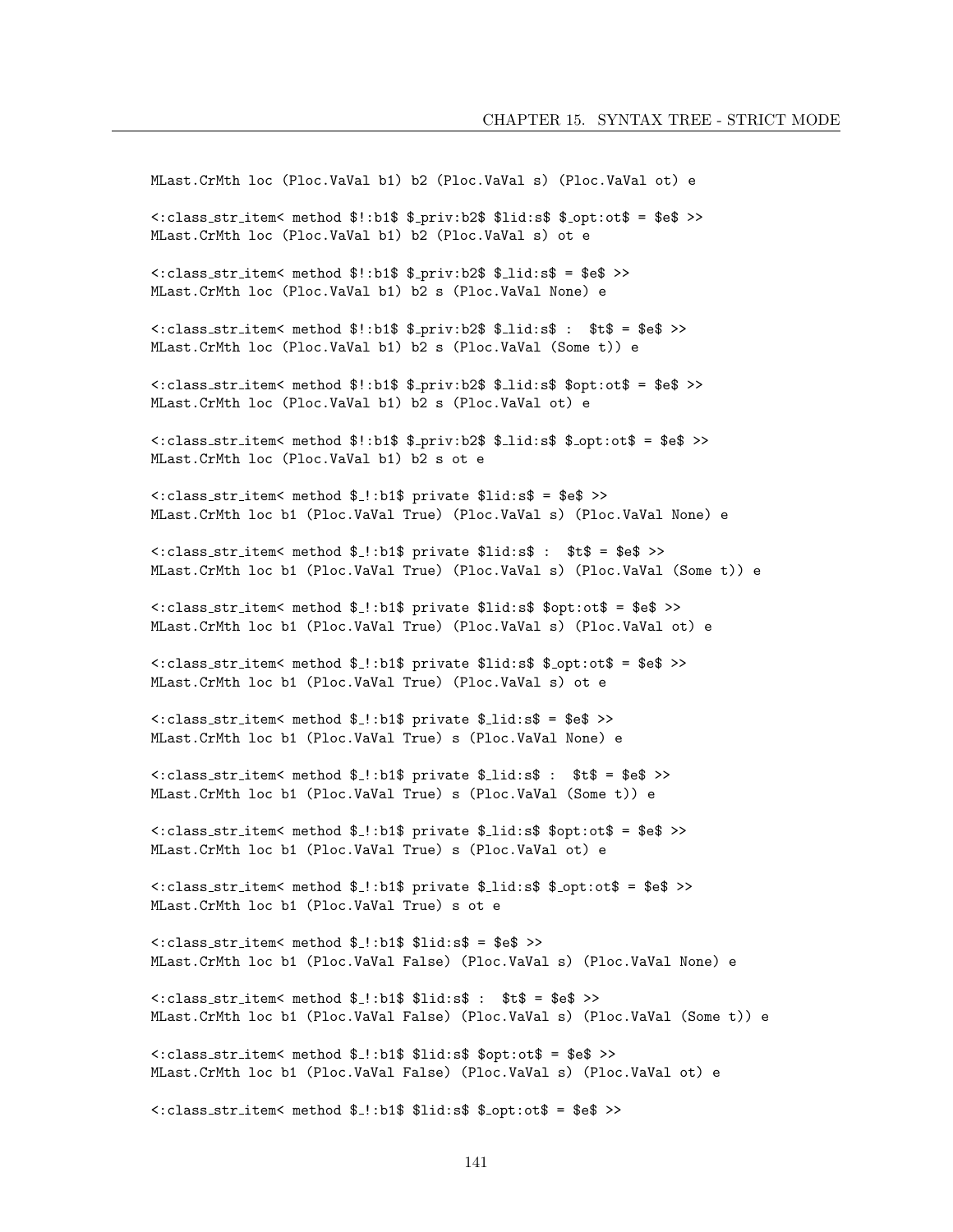MLast. CrMth loc b1 (Ploc. VaVal False) (Ploc. VaVal s) ot e  $\langle$ : class\_str\_item< method \$ !: b1\$ \$ lid: s\$ = \$e\$ >> MLast. CrMth loc b1 (Ploc. VaVal False) s (Ploc. VaVal None) e  $\texttt{<:class}\_str \_ \texttt{item<} \texttt{method}$  \$.!:b1\$ \$.lid:s\$ : \$t\$ = \$e\$ >> MLast.CrMth loc b1 (Ploc.VaVal False) s (Ploc.VaVal (Some t)) e <: class\_str\_item< method \$\_!:b1\$ \$\_lid:s\$ \$opt:ot\$ = \$e\$ >> MLast. CrMth loc b1 (Ploc. VaVal False) s (Ploc. VaVal ot) e  $\langle$ : class\_str\_item< method  $\frac{1}{2}$ : b1\$  $\frac{1}{2}$ id: s\$  $\frac{1}{2}$ opt: ot\$ = \$e\$ >> MLast. CrMth loc b1 (Ploc. VaVal False) s ot e <: class\_str\_item< method \$\_!:b1\$ \$priv:b2\$ \$lid:s\$ = \$e\$ >> MLast.CrMth loc b1 (Ploc.VaVal b2) (Ploc.VaVal s) (Ploc.VaVal None) e <: class\_str\_item< method \$\_!:b1\$ \$priv:b2\$ \$lid:s\$ : \$t\$ = \$e\$ >> MLast.CrMth loc b1 (Ploc.VaVal b2) (Ploc.VaVal s) (Ploc.VaVal (Some t)) e <: class\_str\_item< method \$\_!:b1\$ \$priv:b2\$ \$lid:s\$ \$opt:ot\$ = \$e\$ >> MLast.CrMth loc b1 (Ploc.VaVal b2) (Ploc.VaVal s) (Ploc.VaVal ot) e <: class\_str\_item< method \$\_!:b1\$ \$priv:b2\$ \$lid:s\$ \$\_opt:ot\$ = \$e\$ >> MLast.CrMth loc b1 (Ploc.VaVal b2) (Ploc.VaVal s) ot e <: class\_str\_item< method \$\_!:b1\$ \$priv:b2\$ \$\_lid:s\$ = \$e\$ >> MLast. CrMth loc b1 (Ploc. VaVal b2) s (Ploc. VaVal None) e <: class\_str\_item< method \$\_!:b1\$ \$priv:b2\$ \$\_lid:s\$ : \$t\$ = \$e\$ >> MLast. CrMth loc b1 (Ploc. VaVal b2) s (Ploc. VaVal (Some t)) e <: class\_str\_item< method \$\_!:b1\$ \$priv:b2\$ \$\_lid:s\$ \$opt:ot\$ = \$e\$ >> MLast. CrMth loc b1 (Ploc. VaVal b2) s (Ploc. VaVal ot) e <: class\_str\_item< method \$\_!:b1\$ \$priv:b2\$ \$\_lid:s\$ \$\_opt:ot\$ = \$e\$ >> MLast.CrMth loc b1 (Ploc.VaVal b2) s ot e  $\texttt{<:class\_str\_item}<$  method  $\text{\$!.]:b1\$   $\text{\$.priv:}b2\$   $\text{\$}1id:s\$  =  $\text{\$e\$}$  >> MLast. CrMth loc b1 b2 (Ploc. VaVal s) (Ploc. VaVal None) e <: class\_str\_item< method \$\_!:b1\$ \$\_priv:b2\$ \$lid:s\$ : \$t\$ = \$e\$ >> MLast. CrMth loc b1 b2 (Ploc. VaVal s) (Ploc. VaVal (Some t)) e <: class\_str\_item< method \$\_!:b1\$ \$\_priv:b2\$ \$lid:s\$ \$opt:ot\$ = \$e\$ >> MLast.CrMth loc b1 b2 (Ploc.VaVal s) (Ploc.VaVal ot) e <: class\_str\_item< method \$\_!:b1\$ \$\_priv:b2\$ \$lid:s\$ \$\_opt:ot\$ = \$e\$ >> MLast. CrMth loc b1 b2 (Ploc. VaVal s) ot e <: class\_str\_item< method \$\_!:b1\$ \$\_priv:b2\$ \$\_lid:s\$ = \$e\$ >>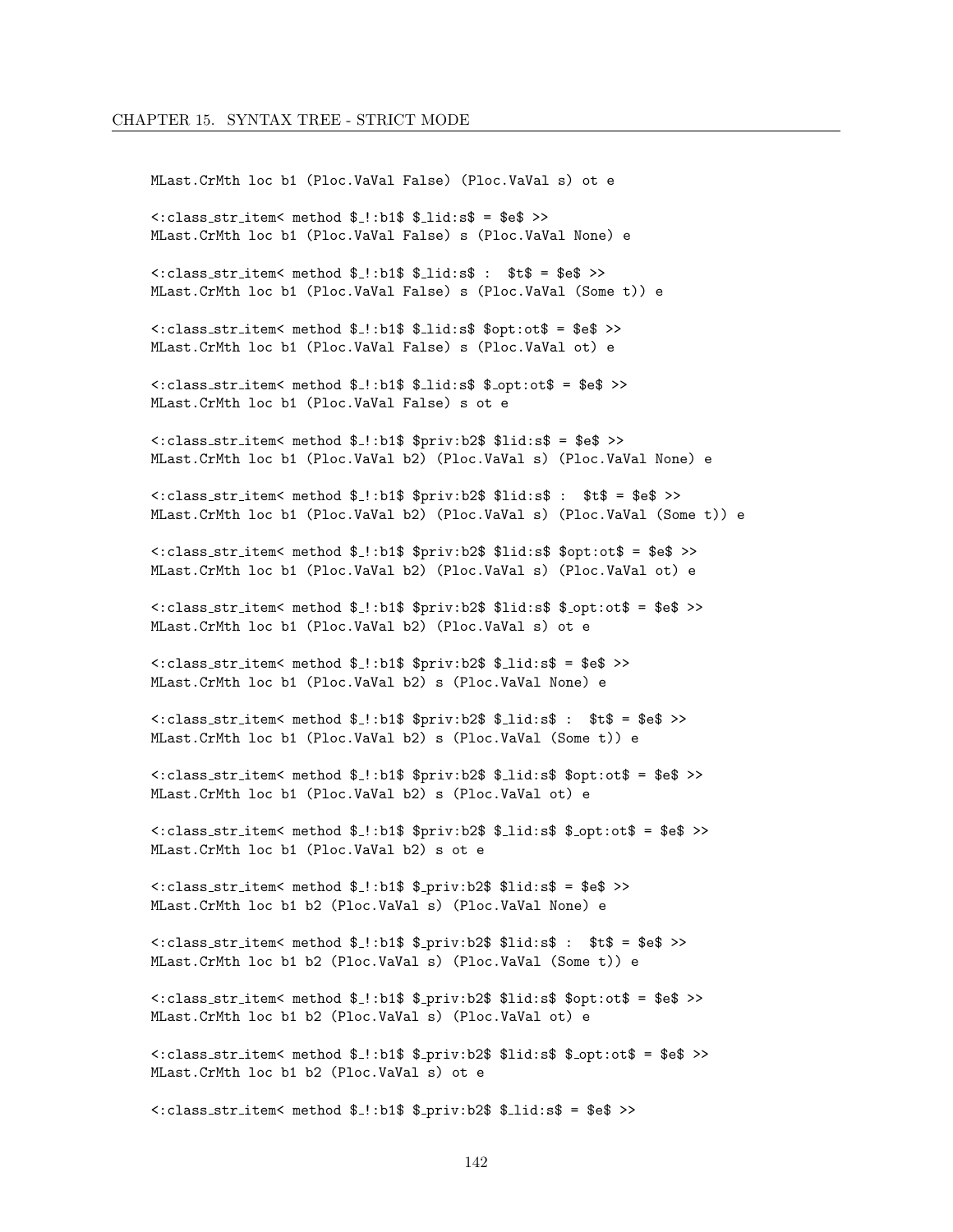```
MLast. CrMth loc b1 b2 s (Ploc. VaVal None) e
    <: class_str_item< method $_!:b1$ $_priv:b2$ $_lid:s$ : $t$ = $e$ >>
    MLast. CrMth loc b1 b2 s (Ploc. VaVal (Some t)) e
    <: class_str_item< method $_!:b1$ $_priv:b2$ $_lid:s$ $opt:ot$ = $e$ >>
    MLast. CrMth loc b1 b2 s (Ploc. VaVal ot) e
    <: class_str_item< method $_!:b1$ $_priv:b2$ $_lid:s$ $_opt:ot$ = $e$ >>
    MLast. CrMth loc b1 b2 s ot e
- value
    <: class_str_item< value! mutable $lid:s$ = $e$ >>
    MLast.CrVal loc (Ploc.VaVal True) (Ploc.VaVal True) (Ploc.VaVal s) e
    <: class_str_item< value! mutable $_lid:s$ = $e$ >>
    MLast. CrVal loc (Ploc. VaVal True) (Ploc. VaVal True) s e
    <: class_str_item< value! $lid:s$ = $e$ >>
    MLast.CrVal loc (Ploc.VaVal True) (Ploc.VaVal False) (Ploc.VaVal s) e
    <: class_str_item< value! $_lid:s$ = $e$ >>
    MLast. CrVal loc (Ploc. VaVal True) (Ploc. VaVal False) s e
    <: class_str_item< value! $flag:b2$ $lid:s$ = $e$ >>
    MLast. CrVal loc (Ploc. VaVal True) (Ploc. VaVal b2) (Ploc. VaVal s) e
    <: class_str_item< value! $flag:b2$ $_lid:s$ = $e$ >>
    MLast. CrVal loc (Ploc. VaVal True) (Ploc. VaVal b2) s e
    <: class_str_item< value! $_flag:b2$ $lid:s$ = $e$ >>
    MLast. CrVal loc (Ploc. VaVal True) b2 (Ploc. VaVal s) e
    <: class_str_item< value! $_flag:b2$ $_lid:s$ = $e$ >>
    MLast. CrVal loc (Ploc. VaVal True) b2 s e
    <: class_str_item< value mutable $lid:s$ = $e$ >>
    MLast.CrVal loc (Ploc.VaVal False) (Ploc.VaVal True) (Ploc.VaVal s) e
    <: class_str_item< value mutable $_lid:s$ = $e$ >>
    MLast. CrVal loc (Ploc. VaVal False) (Ploc. VaVal True) s e
    <: class_str_item< value $lid:s$ = $e$ >>
    MLast.CrVal loc (Ploc.VaVal False) (Ploc.VaVal False) (Ploc.VaVal s) e
    <: class_str_item<_ value $_lid:s$ = $e$ >>
    MLast. CrVal loc (Ploc. VaVal False) (Ploc. VaVal False) s e
    <: class_str_item< value $flag:b2$ $lid:s$ = $e$ >>
    MLast.CrVal loc (Ploc.VaVal False) (Ploc.VaVal b2) (Ploc.VaVal s) e
```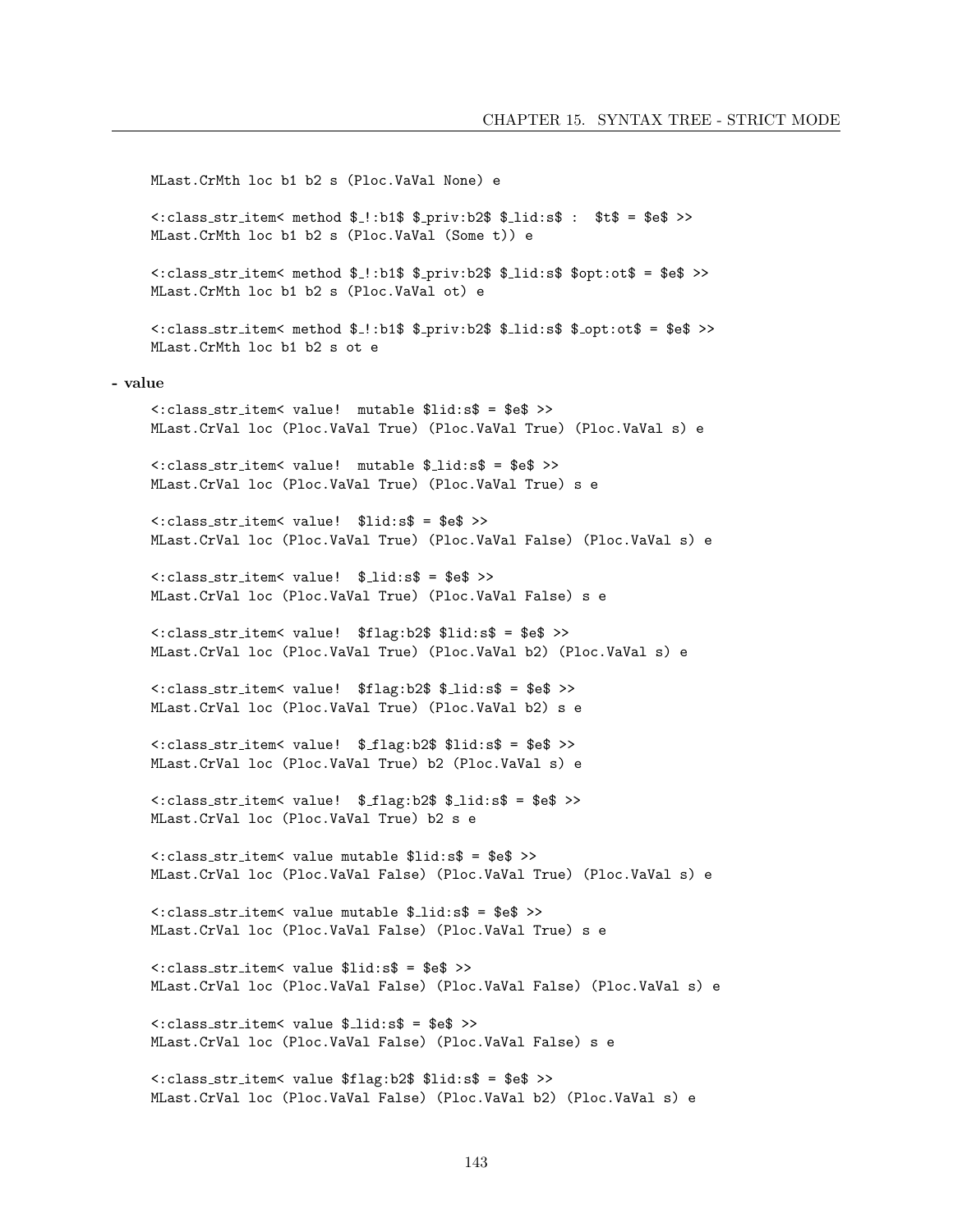```
<:class str item< value $flag:b2$ $ lid:s$ = $e$ >>
MLast.CrVal loc (Ploc.VaVal False) (Ploc.VaVal b2) s e
<:class str item< value $ flag:b2$ $lid:s$ = $e$ >>
MLast.CrVal loc (Ploc.VaVal False) b2 (Ploc.VaVal s) e
<:class str item< value $ flag:b2$ $ lid:s$ = $e$ >>
MLast.CrVal loc (Ploc.VaVal False) b2 s e
<:class str item< value $!:b1$ mutable $lid:s$ = $e$ >>
MLast.CrVal loc (Ploc.VaVal b1) (Ploc.VaVal True) (Ploc.VaVal s) e
<:class str item< value $!:b1$ mutable $ lid:s$ = $e$ >>
MLast.CrVal loc (Ploc.VaVal b1) (Ploc.VaVal True) s e
<:class str item< value $!:b1$ $lid:s$ = $e$ >>
MLast.CrVal loc (Ploc.VaVal b1) (Ploc.VaVal False) (Ploc.VaVal s) e
<:class str item< value $!:b1$ $ lid:s$ = $e$ >>
MLast.CrVal loc (Ploc.VaVal b1) (Ploc.VaVal False) s e
<:class str item< value $!:b1$ $flag:b2$ $lid:s$ = $e$ >>
MLast.CrVal loc (Ploc.VaVal b1) (Ploc.VaVal b2) (Ploc.VaVal s) e
\langle:class_str_item\langle value $!:b1$ $flag:b2$ $_lid:s$ = $e$ >>
MLast.CrVal loc (Ploc.VaVal b1) (Ploc.VaVal b2) s e
<:class str item< value $!:b1$ $ flag:b2$ $lid:s$ = $e$ >>
MLast.CrVal loc (Ploc.VaVal b1) b2 (Ploc.VaVal s) e
<:class str item< value $!:b1$ $ flag:b2$ $ lid:s$ = $e$ >>
MLast.CrVal loc (Ploc.VaVal b1) b2 s e
<:class str item< value $ !:b1$ mutable $lid:s$ = $e$ >>
MLast.CrVal loc b1 (Ploc.VaVal True) (Ploc.VaVal s) e
<:class str item< value $ !:b1$ mutable $ lid:s$ = $e$ >>
MLast.CrVal loc b1 (Ploc.VaVal True) s e
\texttt{<:class}\text{-}\texttt{str}\text{-}\texttt{item}<\texttt{value} $\text{-}\texttt{!}:b1\$ $lid:s$ = $e$ >>
MLast.CrVal loc b1 (Ploc.VaVal False) (Ploc.VaVal s) e
\langle:class_str_item\langle value $_!:b1$ $_lid:s$ = $e$ >>
MLast.CrVal loc b1 (Ploc.VaVal False) s e
<:class str item< value $ !:b1$ $flag:b2$ $lid:s$ = $e$ >>
MLast.CrVal loc b1 (Ploc.VaVal b2) (Ploc.VaVal s) e
<:class str item< value $ !:b1$ $flag:b2$ $ lid:s$ = $e$ >>
MLast.CrVal loc b1 (Ploc.VaVal b2) s e
```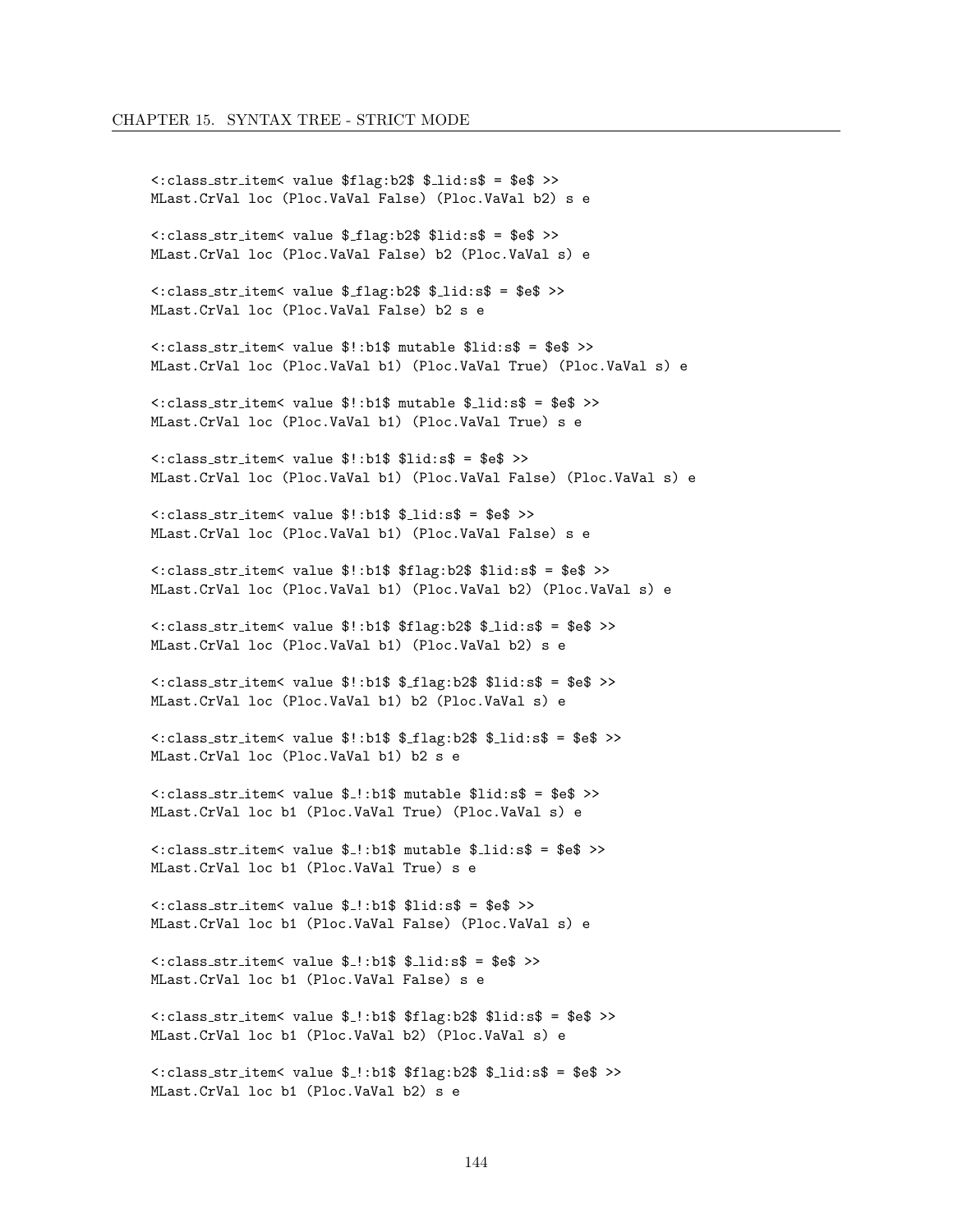```
<: class_str_item< value $_!:b1$ $_flag:b2$ $lid:s$ = $e$ >>
    MLast. CrVal loc b1 b2 (Ploc. VaVal s) e
    <: class_str_item< value $_!:b1$ $_flag:b2$ $_lid:s$ = $e$ >>
    MLast. CrVal loc b1 b2 s e
- virtual value
    <: class_str_item< value virtual mutable $lid:s$ : $t$ >>
    MLast. CrVav loc (Ploc. VaVal True) (Ploc. VaVal s) t
    <: class_str_item< value virtual mutable $_lid:s$ : $t$ >>
    MLast. CrVav loc (Ploc. VaVal True) s t
    <: class_str_item< value virtual $lid:s$ : $t$ >>
    MLast. CrVav loc (Ploc. VaVal False) (Ploc. VaVal s) t
    <: class_str_item< value virtual $_lid:s$ : $t$ >>
    MLast. CrVay loc (Ploc. VaVal False) s t
    <: class_str_item< value virtual $flag:b$ $lid:s$ : $t$ >>
    MLast. CrVav loc (Ploc. VaVal b) (Ploc. VaVal s) t
    <: class_str_item< value virtual $flag:b$ $_lid:s$ : $t$ >>
    MLast. CrVav loc (Ploc. VaVal b) s t
    <: class_str_item< value virtual $_flag:b$ $lid:s$ : $t$ >>
    MLast.CrVav loc b (Ploc.VaVal s) t
    <: class_str_item< value virtual $_flag:b$ $_lid:s$ : $t$ >>
    MLast. CrVav loc b s t
- virtual method
    <: class_str_item< method virtual private $lid:s$ : $t$ >>
    MLast. CrVir loc (Ploc. VaVal True) (Ploc. VaVal s) t
    <: class_str_item< method virtual private $_lid:s$ : $t$ >>
    MLast. CrVir loc (Ploc. VaVal True) s t
    <: class_str_item< method virtual $lid:s$ : $t$ >>
    MLast. CrVir loc (Ploc. VaVal False) (Ploc. VaVal s) t
    <: class_str_item< method virtual $_lid:s$ : $t$ >>
    MLast. CrVir loc (Ploc. VaVal False) s t
    <:class_str_item< method virtual $flag:b$ $lid:s$ : $t$ >>
    MLast. CrVir loc (Ploc. VaVal b) (Ploc. VaVal s) t
    <: class_str_item< method virtual $flag:b$ $_lid:s$ : $t$ >>
    MLast. CrVir loc (Ploc. VaVal b) s t
    <:class_str_item< method virtual $_flag:b$ $lid:s$ : $t$ >>
```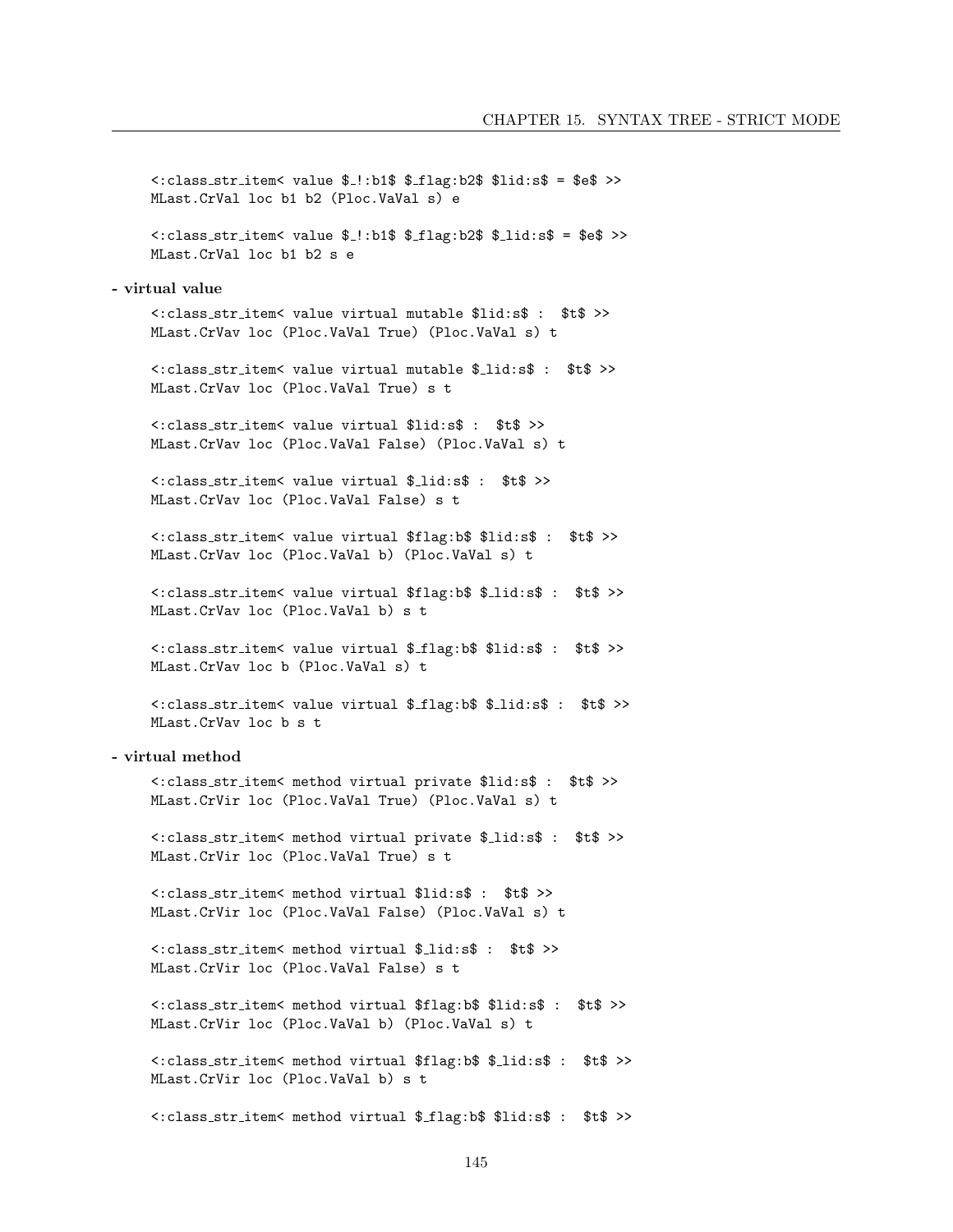```
MLast. CrVir loc b (Ploc. VaVal s) t
```
<: class\_str\_item< method virtual \$\_flag:b\$ \$\_lid:s\$ : \$t\$ >> MLast. CrVir loc b s t

#### class\_sig\_item

- type constraint

<: class\_sig\_item< type \$t1\$ = \$t2\$ >> MLast. CgCtr loc t1 t2

#### - declare

<: class\_sig\_item< declare \$list: lcsi\$ end >> MLast.CgDcl loc (Ploc.VaVal lcsi)

<: class\_sig\_item< declare \$\_list:lcsi\$ end >> MLast.CgDcl loc lcsi

#### - inheritance

<: class\_sig\_item< inherit \$ct\$ >> MLast.CgInh loc ct

#### - method

<: class\_sig\_item< method private \$lid:s\$ : \$t\$ >> MLast.CgMth loc (Ploc.VaVal True) (Ploc.VaVal s) t

```
<: class_sig_item< method private $_lid:s$ : $t$ >>
MLast. CgMth loc (Ploc. VaVal True) s t
```

```
<: class_sig_item< method $lid:s$ : $t$ >>
MLast.CgMth loc (Ploc.VaVal False) (Ploc.VaVal s) t
```

```
<: class_sig_item< method $_lid:s$ : $t$ >>
MLast.CgMth loc (Ploc.VaVal False) s t
```

```
<: class_sig_item< method $flag:b$ $lid:s$ : $t$ >>
MLast.CgMth loc (Ploc.VaVal b) (Ploc.VaVal s) t
```
<: class\_sig\_item< method \$flag:b\$ \$\_lid:s\$ : \$t\$ >> MLast.CgMth loc (Ploc.VaVal b) s t

```
<: class_sig_item< method $_flag:b$ $lid:s$ : $t$ >>
MLast. CgMth loc b (Ploc. VaVal s) t
```
<: class\_sig\_item< method \$\_flag:b\$ \$\_lid:s\$ : \$t\$ >> MLast. CgMth loc b s t

#### - value

<: class\_sig\_item< value mutable \$lid:s\$ : \$t\$ >> MLast.CgVal loc (Ploc.VaVal True) (Ploc.VaVal s) t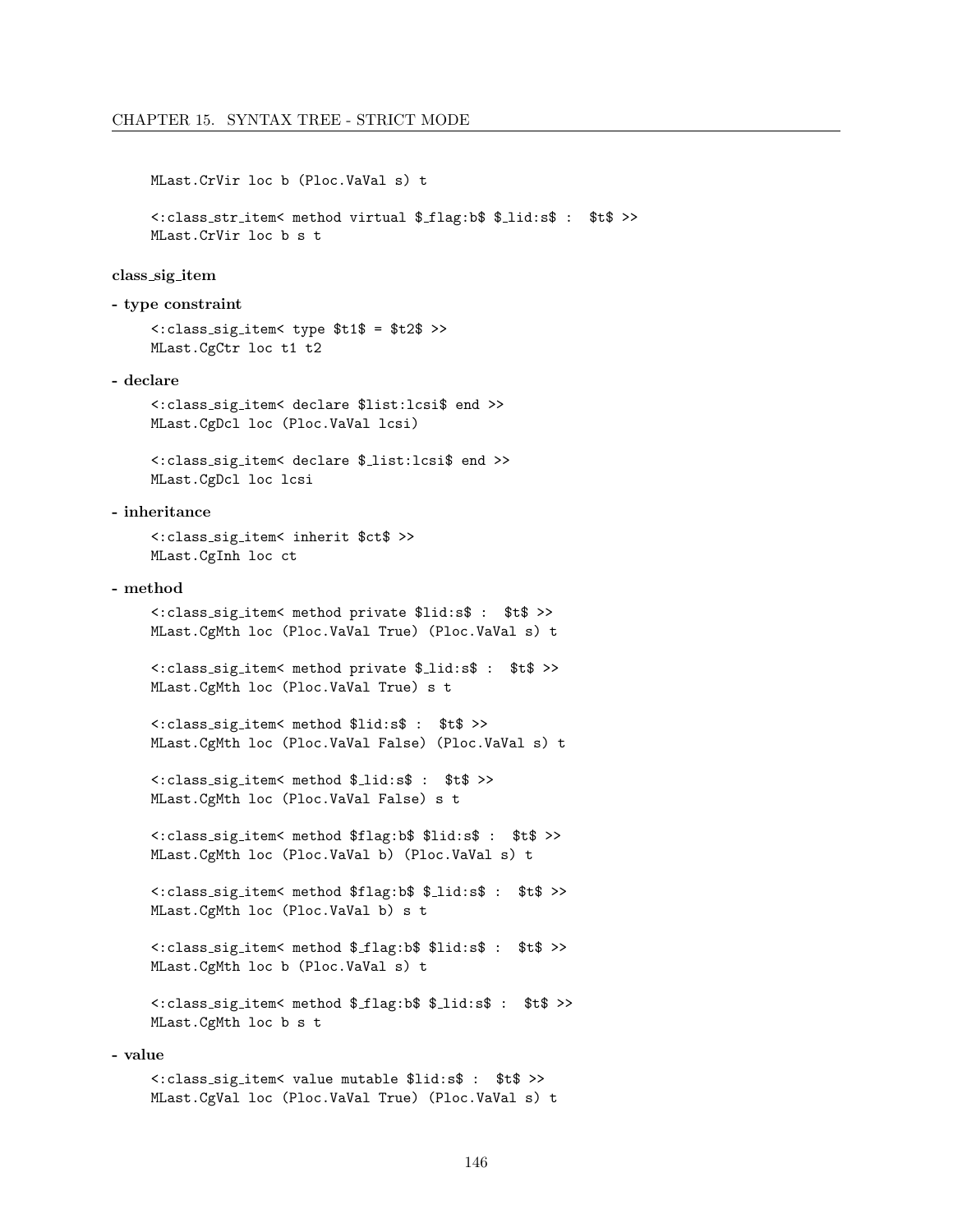```
<: class_sig_item< value mutable $_lid:s$ : $t$ >>
    MLast. CgVal loc (Ploc. VaVal True) s t
    <: class_sig_item< value $lid:s$ : $t$ >>
    MLast.CgVal loc (Ploc.VaVal False) (Ploc.VaVal s) t
    <: class_sig_item< value $_lid:s$ : $t$ >>
    MLast. CgVal loc (Ploc. VaVal False) s t
    <: class_sig_item< value $flag:b$ $lid:s$ : $t$ >>
    MLast.CgVal loc (Ploc.VaVal b) (Ploc.VaVal s) t
    <: class_sig_item< value $flag:b$ $_lid:s$ : $t$ >>
    MLast. CgVal loc (Ploc. VaVal b) s t
    <: class_sig_item< value $_flag:b$ $lid:s$ : $t$ >>
    MLast. CgVal loc b (Ploc. VaVal s) t
    <: class_sig_item< value $_flag:b$ $_lid:s$ : $t$ >>
    MLast. CgVal loc b s t
- virtual method
    <: class_sig_item< method virtual private $lid:s$ : $t$ >>
    MLast.CgVir loc (Ploc.VaVal True) (Ploc.VaVal s) t
    <: class_sig_item< method virtual private $_lid:s$ : $t$ >>
    MLast. CgVir loc (Ploc. VaVal True) s t
    <: class_sig_item< method virtual $lid:s$ : $t$ >>
    MLast. CgVir loc (Ploc. VaVal False) (Ploc. VaVal s) t
    <: class_sig_item< method virtual $_lid:s$ : $t$ >>
    MLast. CgVir loc (Ploc. VaVal False) s t
    <: class_sig_item< method virtual $flag:b$ $lid:s$ : $t$ >>
    MLast.CgVir loc (Ploc.VaVal b) (Ploc.VaVal s) t
    <: class_sig_item< method virtual $flag:b$ $_lid:s$ : $t$ >>
    MLast.CgVir loc (Ploc.VaVal b) s t
    <: class_sig_item< method virtual $_flag:b$ $lid:s$ : $t$ >>
    MLast.CgVir loc b (Ploc.VaVal s) t
    <: class_sig_item< method virtual $_flag:b$ $_lid:s$ : $t$ >>
    MLast. CgVir loc b s t
```
#### $15.5.6$  other

#### type\_decl

What is after 'type' or 'and' in a type declaration.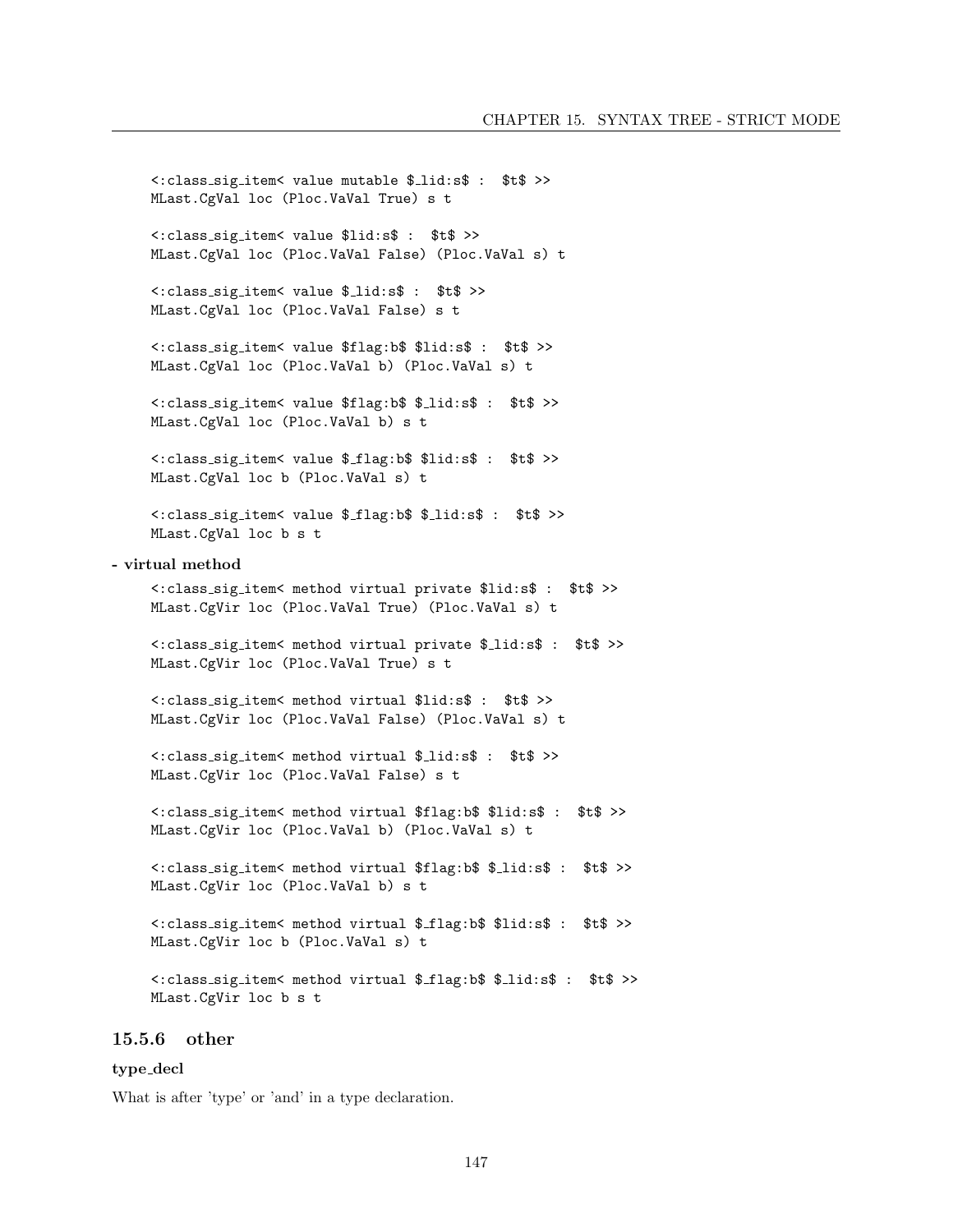The type "type\_decl" is a record type corresponding to a type declaration. Its definition is:

```
type type\_dec1 ={ tdNam : (loc * Ploc.vaval string);
    tdPrm : Ploc.vala (list type_var);
   tdPrv : Ploc.vala bool;
   tdDef : ctyp;
   tdCon : Ploc.vala (list (ctyp * ctyp)) }
;
```
The field "tdNam" is the type identifier (together with its location in the source).

The field "tdPrm" is the list of its possible parameters.

The field "tdPrv" tells if the type is private or not.

The field "tdDef" is the definition of the type.

The field "tdCon" is the possible list of type constraints.

```
<:type decl< $tp:ls$ $list:ltv$ = private $t$ $list:ltt$ >>
{MLast.tdNam = Ploc.VaVal ls; MLast.tdPrm = Ploc.VaVal ltv; MLast.tdPrv = Ploc.VaVal True;
MLast.tdDef = t; MLast.tdCon = Ploc.VaVal Itt<:type decl< $tp:ls$ $list:ltv$ = private $t$ $ list:ltt$ >>
{MLast.tdNam = Ploc.VaVal ls; MLast.tdPrm = Ploc.VaVal ltv; MLast.tdPrv = Ploc.VaVal True;
MLast.tdDef = t; MLast.tdCon = Itt<:type decl< $tp:ls$ $list:ltv$ = $t$ $list:ltt$ >>
{MLast.tdNam = Ploc.VaVal ls; MLast.tdPrm = Ploc.VaVal ltv; MLast.tdPrv = Ploc.VaVal False;
MLast.tdDef = t; MLast.tdCon = Ploc.VaVal Itt<:type decl< $tp:ls$ $list:ltv$ = $t$ $ list:ltt$ >>
{MLast.tdNam = Ploc.VaVal ls; MLast.tdPrm = Ploc.VaVal ltv; MLast.tdPrv = Ploc.VaVal False;
MLast.tdDef = t; MLast.tdCon = Itt<:type decl< $tp:ls$ $list:ltv$ = $priv:b$ $t$ $list:ltt$ >>
{MLast.tdNam = Ploc.VaVal ls; MLast.tdPrm = Ploc.VaVal ltv; MLast.tdPrv = Ploc.VaVal b;
MLast.tdDef = t; MLast.tdCon = Ploc.VaVal Itt<:type decl< $tp:ls$ $list:ltv$ = $priv:b$ $t$ $ list:ltt$ >>
{MLast.tdNam = Ploc.VaVal ls; MLast.tdPrm = Ploc.VaVal ltv; MLast.tdPrv = Ploc.VaVal b;
MLast.tdDef = t; MLast.tdCon = Itt<:type decl< $tp:ls$ $list:ltv$ = $ priv:b$ $t$ $list:ltt$ >>
{MLast.tdNam = Ploc.VaVal ls; MLast.tdPrm = Ploc.VaVal ltv; MLast.tdPrv = b; MLast.tdDef
= t; MLast.tdCon = Ploc.VaVal ltt}
<:type decl< $tp:ls$ $list:ltv$ = $ priv:b$ $t$ $ list:ltt$ >>
{MLast.tdNam = Ploc.VaVal ls; MLast.tdPrm = Ploc.VaVal ltv; MLast.tdPrv = b; MLast.tdDef
```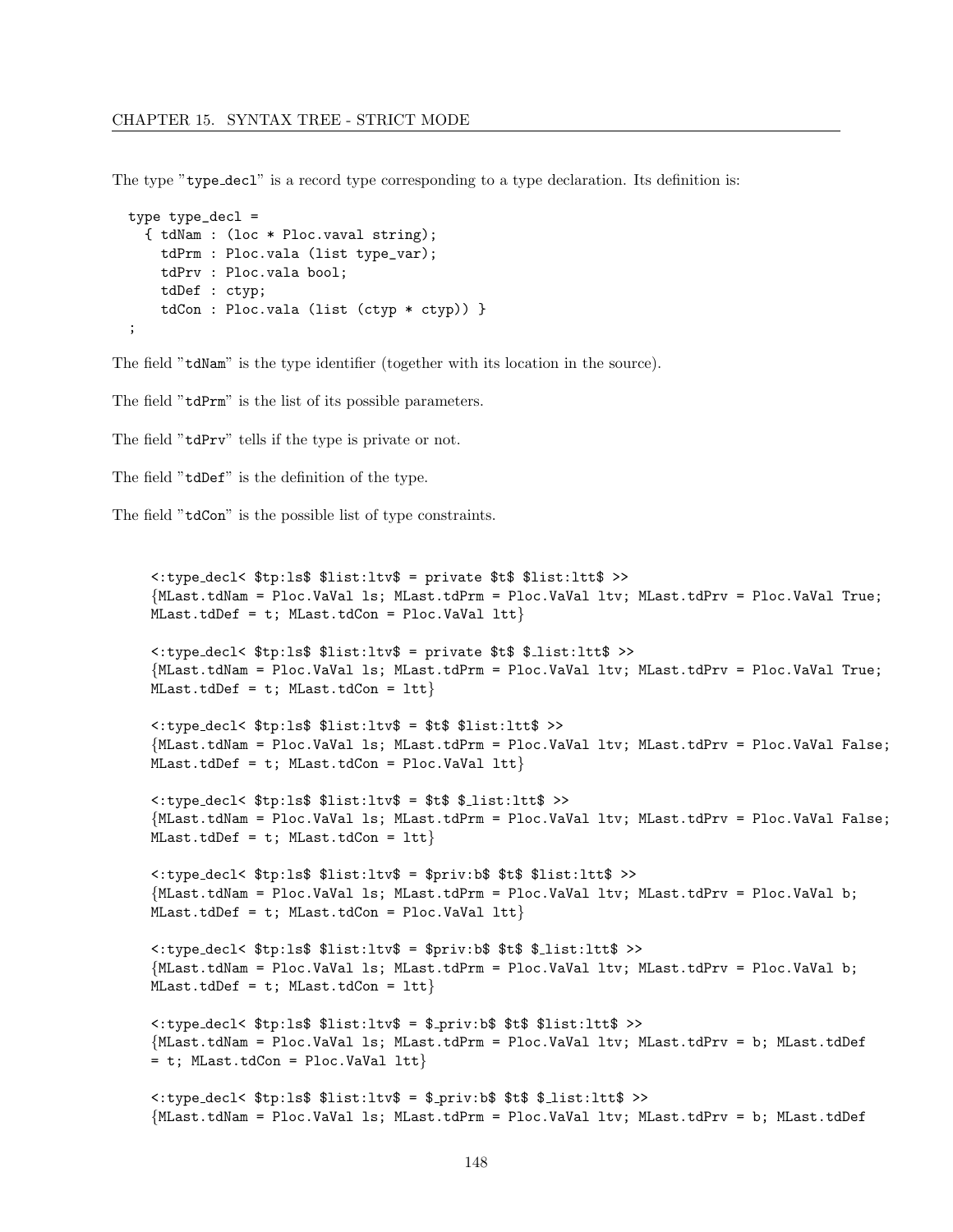```
= t; MLast.tdCon = ltt}
<: type_decl< $tp:1s$ $_list:1tv$ = private $t$ $list:1tt$ >>
{MLast.tdNam = Ploc.VaVal 1s; MLast.tdPrm = 1tv; MLast.tdPrv = Ploc.VaVal True; MLast.tdDef
= t; MLast.tdCon = Ploc.VaVal ltt}
<: type_decl< $tp:ls$ $_list:ltv$ = private $t$ $_list:ltt$ >>
{MLast.tdNam = Ploc.VaVal 1s; MLast.tdPrm = 1tv; MLast.tdPrv = Ploc.VaVal True; MLast.tdDef
= t; MLast.tdCon = ltt}
<: type_decl< $tp:ls$ $_list:ltv$ = $t$ $list:ltt$ >>
{MLast.tdNam = Ploc.VaVal 1s; MLast.tdPrm = 1tv; MLast.tdPrv = Ploc.VaVal False; MLast.tdDef
= t; MLast.tdCon = Ploc.VaVal ltt}
<: type_decl< $tp:ls$ $_list:ltv$ = $t$ $_list:ltt$ >>
{MLast.tdNam = Ploc.VaVal 1s; MLast.tdPrm = 1tv; MLast.tdPrv = Ploc.VaVal False; MLast.tdDef
= t; MLast.tdCon = ltt}
<: type_decl< $tp:ls$ $_list:ltv$ = $priv:b$ $t$ $list:ltt$ >>
{MLast.tdNam = Ploc.VaVal 1s; MLast.tdPrm = 1tv; MLast.tdPrv = Ploc.VaVal b; MLast.tdDef
= t; MLast.tdCon = Ploc.VaVal ltt}
<: type_decl< $tp:ls$ $_list:ltv$ = $priv:b$ $t$ $_list:ltt$ >>
{MLast.tdNam = Ploc.VaVal 1s; MLast.tdPrm = 1tv; MLast.tdPrv = Ploc.VaVal b; MLast.tdDef
= t; MLast.tdCon = ltt}
<: type_decl< $tp:ls$ $_list:ltv$ = $_priv:b$ $t$ $list:ltt$ >>
{MLast.tdNam = Ploc.VaVal 1s; MLast.tdPrm = 1tv; MLast.tdPrv = b; MLast.tdDef = t; MLast.tdCon
= Ploc. VaVal ltt}
\langle:type_decl< $tp:ls$ $_list:ltv$ = $_priv:b$ $t$ $_list:ltt$ >>
{MLast.tdNam = Ploc.VaVal 1s; MLast.tdPrm = 1tv; MLast.tdPrv = b; MLast.tdDef = t; MLast.tdCon
= ltt\}<: type_decl< $_tp:ls$ $list:ltv$ = private $t$ $list:ltt$ >>
{MLast.tdNam = 1s; MLast.tdPrm = Ploc.VaVal ltv; MLast.tdPrv = Ploc.VaVal True; MLast.tdDef
= t; MLast.tdCon = Ploc.VaVal ltt}
<: type_decl< $_tp:ls$ $list:ltv$ = private $t$ $_list:ltt$ >>
{MLast.tdNam = 1s; MLast.tdPrm = Ploc.VaVal ltv; MLast.tdPrv = Ploc.VaVal True; MLast.tdDef
= t; MLast.tdCon = ltt}
<: type_decl< $_tp:ls$ $list:ltv$ = $t$ $list:ltt$ >>
{MLast.tdNam = 1s; MLast.tdPrm = Ploc.VaVal ltv; MLast.tdPrv = Ploc.VaVal False; MLast.tdDef
= t; MLast.tdCon = Ploc.VaVal ltt}
<: type_decl< $_tp:ls$ $list:ltv$ = $t$ $_list:ltt$ >>
{MLast.tdNam = 1s; MLast.tdPrm = Ploc.VaVal ltv; MLast.tdPrv = Ploc.VaVal False; MLast.tdDef
= t; MLast.tdCon = ltt}
<: type_decl< $_tp:ls$ $list:ltv$ = $priv:b$ $t$ $list:ltt$ >>
```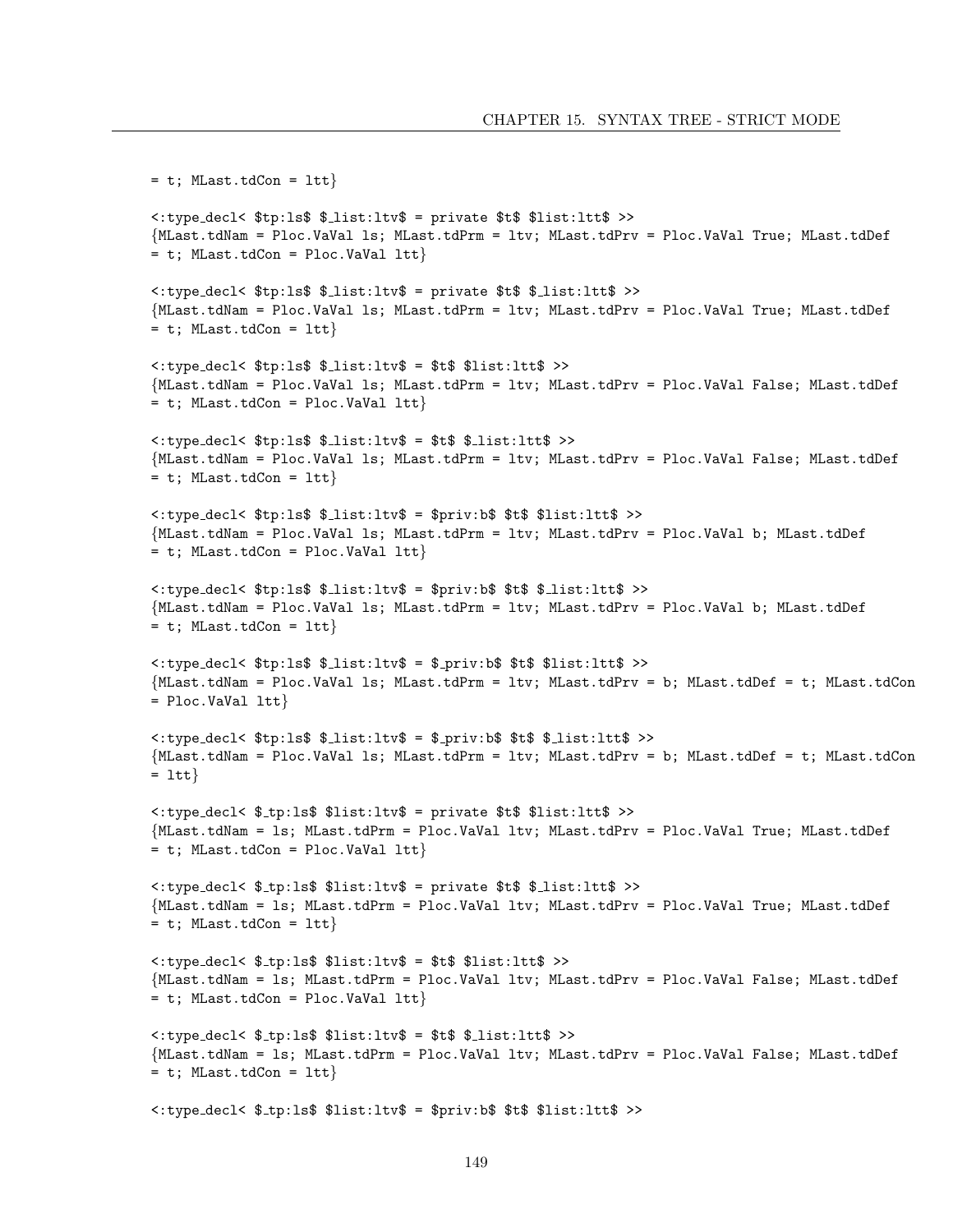```
{MLast.tdNam = 1s; MLast.tdPrm = Ploc.VaVal ltv; MLast.tdPrv = Ploc.VaVal b; MLast.tdDef
= t; MLast.tdCon = Ploc.VaVal ltt}
<: type_decl< $_tp:ls$ $list:ltv$ = $priv:b$ $t$ $_list:ltt$ >>
{MLast.tdNam = 1s; MLast.tdPrm = Ploc.VaVal ltv; MLast.tdPrv = Ploc.VaVal b; MLast.tdDef
= t; MLast.tdCon = ltt}
<: type_decl< $_tp:ls$ $list:ltv$ = $_priv:b$ $t$ $list:ltt$ >>
{MLast.tdNam = 1s; MLast.tdPrm = Ploc.VaVal ltv; MLast.tdPrv = b; MLast.tdDef = t; MLast.tdCon
= Ploc. VaVal ltt}
<: type_decl< $_tp:ls$ $list:ltv$ = $_priv:b$ $t$ $_list:ltt$ >>
{MLast.tdNam = 1s; MLast.tdPrm = Ploc.VaVal ltv; MLast.tdPrv = b; MLast.tdDef = t; MLast.tdCon
= ltt\}<: type_decl< $_tp:ls$ $_list:ltv$ = private $t$ $list:ltt$ >>
{MLast.tdNam = 1s; MLast.tdPrm = 1tv; MLast.tdPrv = Ploc.VaVal True; MLast.tdDef = t;
MLast.tdCon = Ploc.VaVal Itt<: type_decl< $_tp:ls$ $_list:ltv$ = private $t$ $_list:ltt$ >>
{MLast.tdNam = 1s; MLast.tdPrm = 1tv; MLast.tdPrv = Ploc.VaVal True; MLast.tdDef = t;
MLast.tdCon = Itt<: type_decl< $_tp:ls$ $_list:ltv$ = $t$ $list:ltt$ >>
{MLast.tdNam = 1s; MLast.tdPrm = 1tv; MLast.tdPrv = Ploc.VaVal False; MLast.tdDef = t;
MLast.tdCon = Ploc.VaVal Itt<: type_decl< $_tp:ls$ $_list:ltv$ = $t$ $_list:ltt$ >>
{MLast.tdNam = 1s; MLast.tdPrm = 1tv; MLast.tdPrv = Ploc.VaVal False; MLast.tdDef = t;
MLast.tdCon = Itt}<: type_decl< $_tp:ls$ $_list:ltv$ = $priv:b$ $t$ $list:ltt$ >>
{MLast.tdNam = 1s; MLast.tdPrm = 1tv; MLast.tdPrv = Ploc.VaVal b; MLast.tdDef = t; MLast.tdCon
= Ploc. VaVal ltt}
<: type_decl< $_tp:ls$ $_list:ltv$ = $priv:b$ $t$ $_list:ltt$ >>
{MLast.tdNam = 1s; MLast.tdPrm = 1tv; MLast.tdPrv = Ploc.VaVal b; MLast.tdDef = t; MLast.tdCon
= 1tt<: type_decl< $_tp:ls$ $_list:ltv$ = $_priv:b$ $t$ $list:ltt$ >>
{MLast.tdNam = 1s; MLast.tdPrm = 1tv; MLast.tdPrv = b; MLast.tdDef = t; MLast.tdCon =
Ploc.VaVal ltt}
<:type_decl< $_tp:ls$ $_list:ltv$ = $_priv:b$ $t$ $_list:ltt$ >>
{MLast.tdNam = 1s; MLast.tdPrm = 1tv; MLast.tdPrv = b; MLast.tdDef = t; MLast.tdCon =
ltt
```
#### with constr

"With" possibly following a module type.

- with module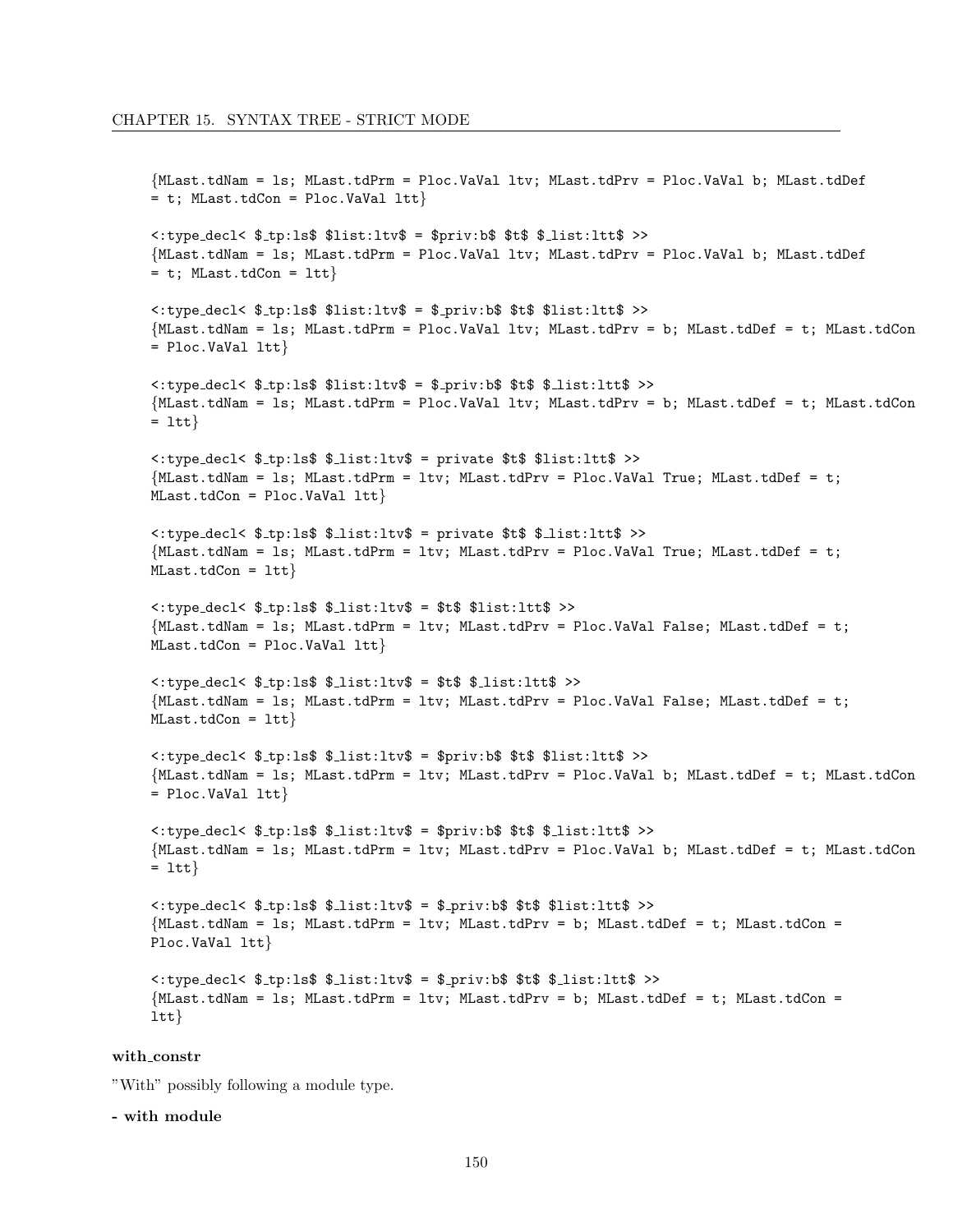```
<: with_constr< module $list:1s$ = $me$ >>
    MLast. WcMod loc (Ploc. VaVal 1s) me
    <: with_constr< module $_list:1s$ = $me$ >>
    MLast. WcMod loc 1s me
- with module substitution
    <: with_constr< module $list:1s$ := $me$ >>
    MLast.WcMos loc (Ploc.VaVal ls) me
    <: with_constr< module $_list:ls$ := $me$ >>
    MLast. WcMos loc ls me
- with type
    <: with_constr< type $list:ls$ $list:ltv$ = private $t$ >>
    MLast.WcTyp loc (Ploc.VaVal 1s) (Ploc.VaVal 1tv) (Ploc.VaVal True) t
    <: with_constr< type $list:ls$ $list:ltv$ = $t$ >>
    MLast.WcTyp loc (Ploc.VaVal ls) (Ploc.VaVal ltv) (Ploc.VaVal False) t
    <: with_constr< type $list:ls$ $list:ltv$ = $flag:b$ $t$ >>
    MLast.WcTyp loc (Ploc.VaVal ls) (Ploc.VaVal ltv) (Ploc.VaVal b) t
    <: with_constr< type $list:ls$ $list:ltv$ = $_flag:b$ $t$ >>
    MLast.WcTyp loc (Ploc.VaVal 1s) (Ploc.VaVal 1tv) b t
    <: with_constr< type $list:ls$ $_list:ltv$ = private $t$ >>
    MLast.WcTyp loc (Ploc.VaVal ls) ltv (Ploc.VaVal True) t
    <: with_constr< type $list:ls$ $_list:ltv$ = $t$ >>
    MLast.WcTyp loc (Ploc.VaVal ls) ltv (Ploc.VaVal False) t
    <: with_constr< type $list:ls$ $_list:ltv$ = $flag:b$ $t$ >>
    MLast.WcTyp loc (Ploc.VaVal ls) ltv (Ploc.VaVal b) t
    <: with_constr< type $list:ls$ $_list:ltv$ = $_flag:b$ $t$ >>
    MLast.WcTyp loc (Ploc.VaVal ls) ltv b t
    <: with_constr< type $_list:ls$ $list:ltv$ = private $t$ >>
    MLast.WcTyp loc ls (Ploc.VaVal ltv) (Ploc.VaVal True) t
    <: with_constr< type $_list:ls$ $list:ltv$ = $t$ >>
    MLast.WcTyp loc ls (Ploc.VaVal ltv) (Ploc.VaVal False) t
    <:with_constr< type $_list:ls$ $list:ltv$ = $flag:b$ $t$ >>
    MLast.WcTyp loc ls (Ploc.VaVal ltv) (Ploc.VaVal b) t
    <: with_constr< type $_list:ls$ $list:ltv$ = $_flag:b$ $t$ >>
    MLast.WcTyp loc ls (Ploc.VaVal ltv) b t
```
<: with\_constr< type \$\_list:ls\$ \$\_list:ltv\$ = private \$t\$ >>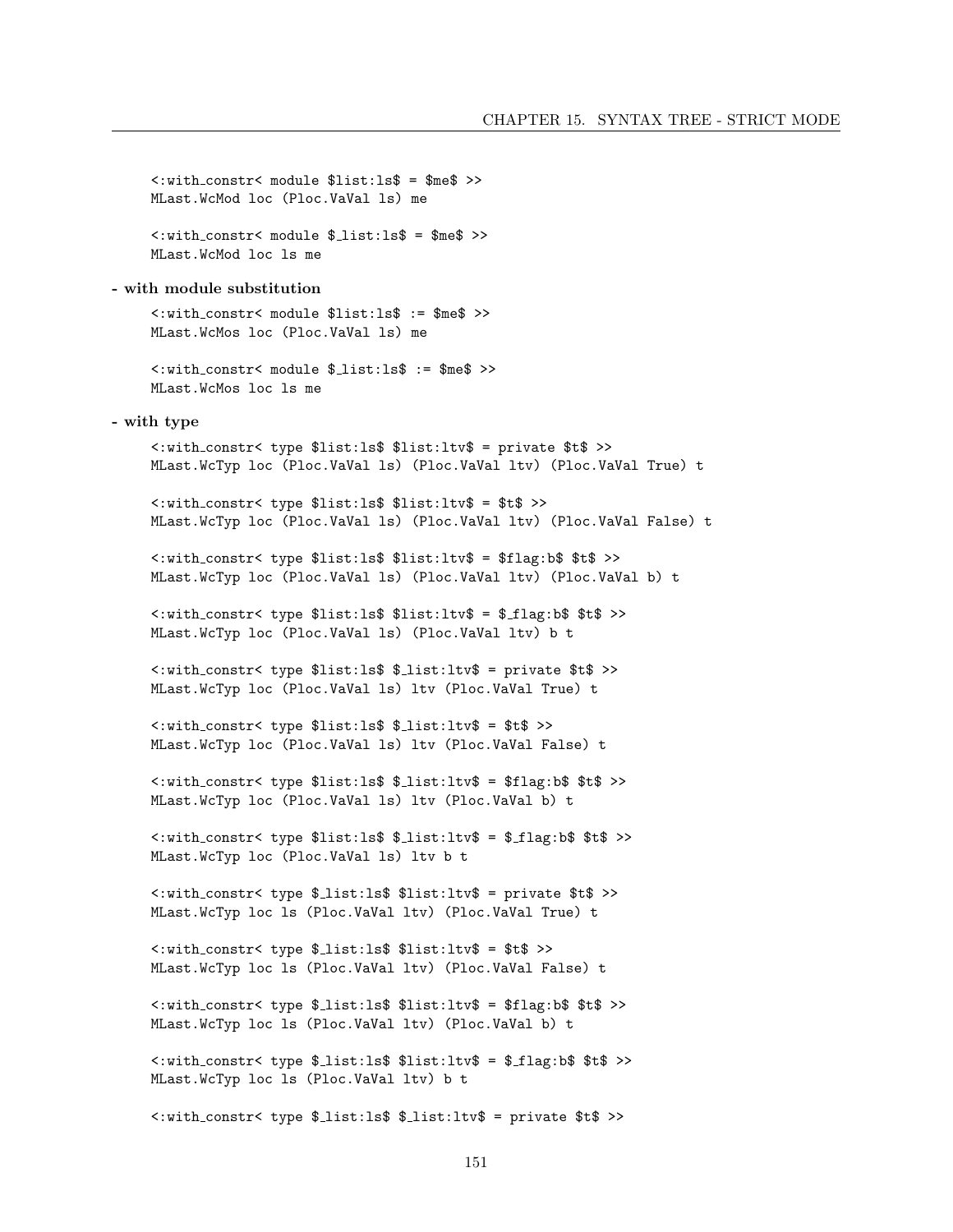MLast.WcTyp loc ls ltv (Ploc.VaVal True) t

<: with\_constr< type \$\_list:1s\$ \$\_list:1tv\$ = \$t\$ >> MLast.WcTyp loc ls ltv (Ploc.VaVal False) t

<: with\_constr< type \$\_list:ls\$ \$\_list:ltv\$ = \$flag:b\$ \$t\$ >> MLast.WcTyp loc ls ltv (Ploc.VaVal b) t

<: with\_constr< type \$\_list:ls\$ \$\_list:ltv\$ = \$\_flag:b\$ \$t\$ >> MLast.WcTyp loc ls ltv b t

#### - with type substitution

<: with\_constr< type \$list:ls\$ \$list:ltv\$ := \$t\$ >> MLast.WcTys loc (Ploc.VaVal ls) (Ploc.VaVal ltv) t

<: with\_constr< type \$list:ls\$ \$\_list:ltv\$ := \$t\$ >> MLast.WcTys loc (Ploc.VaVal ls) ltv t

<: with\_constr< type \$\_list:ls\$ \$list:ltv\$ := \$t\$ >> MLast. WcTys loc ls (Ploc. VaVal ltv) t

```
<: with_constr< type $_list:ls$ $_list:ltv$ := $t$ >>
MLast. WcTys loc ls ltv t
```
#### poly\_variant

Polymorphic variants.

#### - constructor

```
<: poly_variant< '$s$ >>
MLast.PvTag loc (Ploc.VaVal s) (Ploc.VaVal True) (Ploc.VaVal [])
<: poly_variant< '$s$ of & $list: lt$ >>
MLast.PvTag loc (Ploc.VaVal s) (Ploc.VaVal True) (Ploc.VaVal lt)
<: poly_variant< '$s$ of & $_list:lt$ >>
MLast.PvTag loc (Ploc.VaVal s) (Ploc.VaVal True) lt
<: poly_variant< '$s$ of $list: lt$ >>
MLast.PvTag loc (Ploc.VaVal s) (Ploc.VaVal False) (Ploc.VaVal lt)
<: poly_variant< '$s$ of $_list:lt$ >>
MLast.PvTag loc (Ploc.VaVal s) (Ploc.VaVal False) lt
<:poly_variant< '$s$ of $flag:b$ $list:lt$ >>
MLast.PvTag loc (Ploc.VaVal s) (Ploc.VaVal b) (Ploc.VaVal lt)
<: poly_variant< '$s$ of $flag:b$ $_list:lt$ >>
MLast.PvTag loc (Ploc.VaVal s) (Ploc.VaVal b) lt
<:poly_variant< '$s$ of $_flag:b$ $list:lt$ >>
```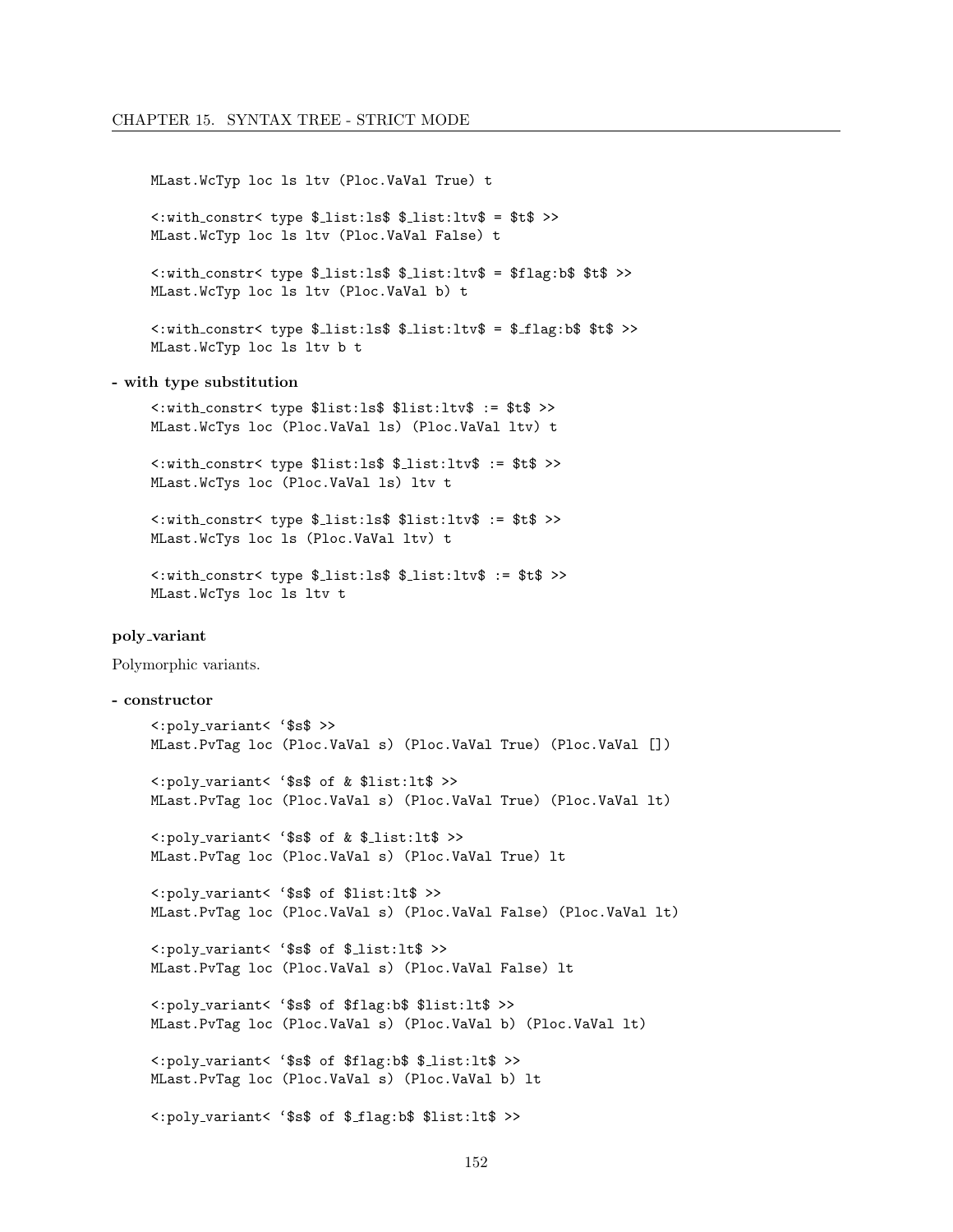MLast.PvTag loc (Ploc.VaVal s) b (Ploc.VaVal lt) <:poly variant< '\$s\$ of \$ flag:b\$ \$ list:lt\$ >> MLast.PvTag loc (Ploc.VaVal s) b lt <:poly variant< '\$ :s\$ >> MLast.PvTag loc s (Ploc.VaVal True) (Ploc.VaVal []) <:poly variant< '\$ :s\$ of & \$list:lt\$ >> MLast.PvTag loc s (Ploc.VaVal True) (Ploc.VaVal lt) <:poly variant< '\$ :s\$ of & \$ list:lt\$ >> MLast.PvTag loc s (Ploc.VaVal True) lt <:poly variant< '\$ :s\$ of \$list:lt\$ >> MLast.PvTag loc s (Ploc.VaVal False) (Ploc.VaVal lt) <:poly variant< '\$ :s\$ of \$ list:lt\$ >> MLast.PvTag loc s (Ploc.VaVal False) lt <:poly variant< '\$ :s\$ of \$flag:b\$ \$list:lt\$ >> MLast.PvTag loc s (Ploc.VaVal b) (Ploc.VaVal lt) <:poly variant< '\$ :s\$ of \$flag:b\$ \$ list:lt\$ >> MLast.PvTag loc s (Ploc.VaVal b) lt <:poly variant< '\$ :s\$ of \$ flag:b\$ \$list:lt\$ >> MLast.PvTag loc s b (Ploc.VaVal lt) <:poly variant< '\$ :s\$ of \$ flag:b\$ \$ list:lt\$ >> MLast.PvTag loc s b lt

#### - type

<:poly variant< \$t\$ >> MLast.PvInh loc t

### 15.6 Nodes without quotations

Some types defined in the AST tree module "MLast" don't have an associated quotation. They are:

```
\bullet type_var
```
• class infos

#### $15.6.1$  type\_var

The type "type\_var" is defined as:

type type\_var =  $(Proc. value string * (bool * bool));$ 

The first boolean is "True" if the type variable is prefixed by "+" ("plus" sign). The second boolean is "True" if the type variable is prefixed by " $-$ " ("minus" sign).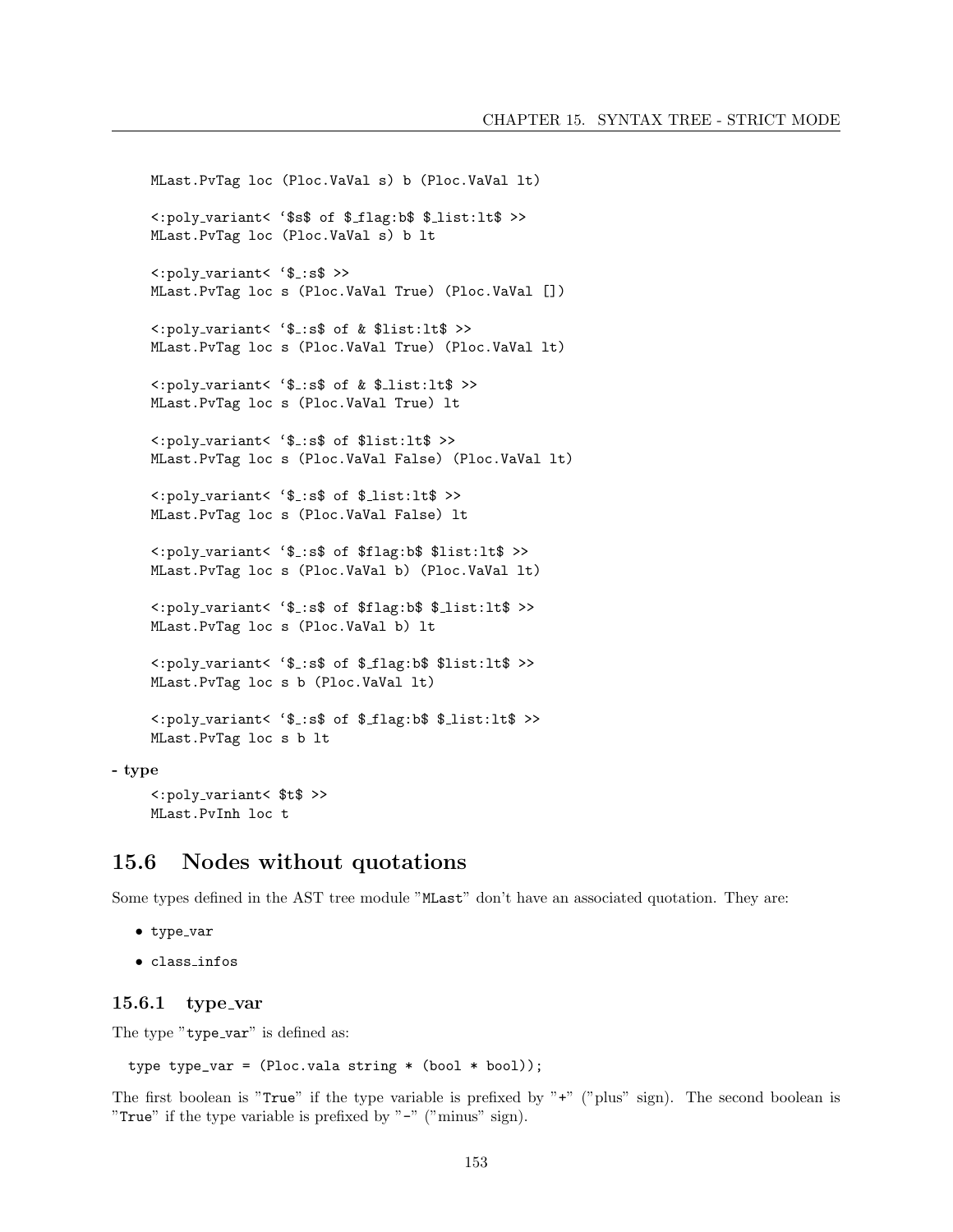#### 15.6.2 class infos

The type "class infos" is a record type parametrized with a type variable. It is common to:

- $\bullet$  the "class declaration" ("class  $\dots$ " as structure item), the type variable being "class\_expr",
- the "class description" ("class ..." as signature item), the type variable being "class\_type",
- the "class type declaration" ("class type ..."), the type variable being "class type".

It is defined as:

```
type class_infos 'a =
 { ciLoc : loc;
   ciVir : Ploc.vala bool;
   ciPrm : (loc * Ploc.vala (list type_var));
   ciNam : Ploc.vala string;
   ciExp : 'a }
;
```
The field "ciLoc" is the location of the whole definition.

The field "ciVir" tells whether the type is virtual or not.

The field "ciPrm" is the list of its possible parameters.

The field "ciNam" is the class identifier.

The field "ciExp" is the class definition, depending of its kind.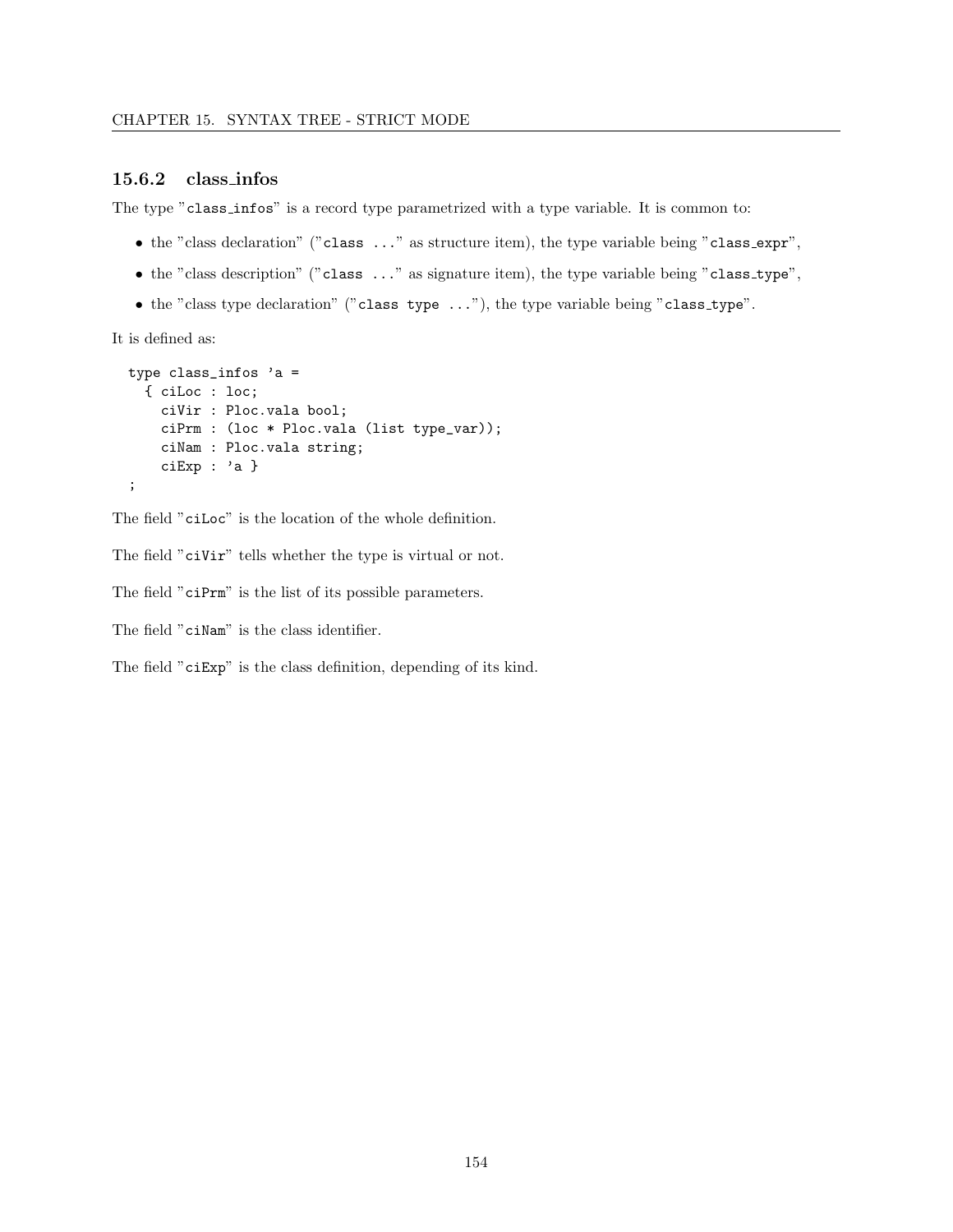## Chapter 16

## Syntax tree quotations in user syntax

The quotation kit "q\_ast.cmo" allows to use syntax tree quotations in user syntax. It fully works only in "strict" mode. In "transitional" mode, there is no way to use antiquotations, which restricts its utility.

If this kit is loaded, when a quotation of syntax tree is found, the current OCaml language parser is called. Then, the resulting tree is reified (except the antiquotations) to represent the syntax tree of the syntax tree.

## 16.1 Antiquotations

The OCaml langage parser used, and its possible extensions, must have been built to allow the places of the antiquotations. The symbols enclosed by the meta-symbol "V" (see the chapter about extensible grammars, section "symbols"), define where antiquotations can take place.

There is no need to specify antiquotations for the main types defined in the AST tree module ("MLast"): "expr", "patt", "expr", "str item", "sig item", and so on. All syntax parts of these types are automatically antiquotable.

For example, in Camlp5 sources, the grammar rule defining the "let..in" statement is:

"let";  $r = V$  (FLAG "rec") "flag" "opt";  $l = V$  (LIST1 let\_binding SEP "and"); "in";  $x = \text{expr}$ 

All symbols of these rules, except the keywords, are antiquotable:

- The "rec" flag, because enclosed by the "V" meta symbol. The two strings which follow it gives the possible antiquotation kinds: "flag" (the normal antiquotation kind) and "opt" (kept by backward compatibility, but not recommended). It is therefore possible to antiquote it as: " $$flag:..$ " or " $\text{Spot}$ :... $\text{\$}$ " where the "..." is an expression or a pattern depending on the position of the enclosing quotation
- The binding list is also antiquotable, since it is also enclosed by the "V" meta symbol. Its antiquotation kind is "list" (the default when the meta symbol parameter is a list). It is therefore possible to write "\$list:...\$" at the place of the binding list.
- The expression after the "in" is also antiquotable, because it belongs to the main types defined in the module "MLast".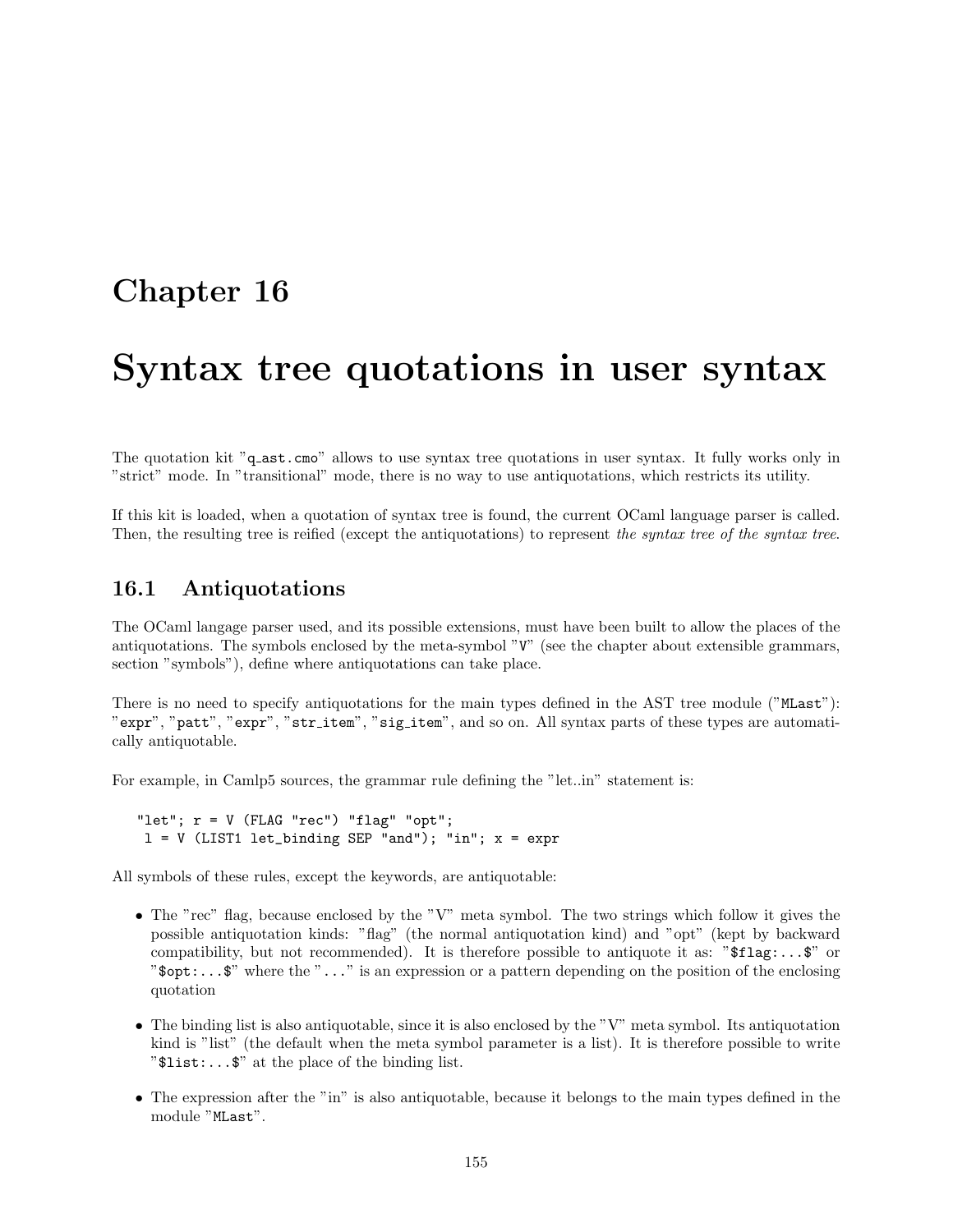In that example, the variable "r" is of type "Ploc.vala bool", the variable "r" of type "Ploc.vala (list (patt \* expr))" and the variable "x" of type "MLast.expr".

... to be completed ...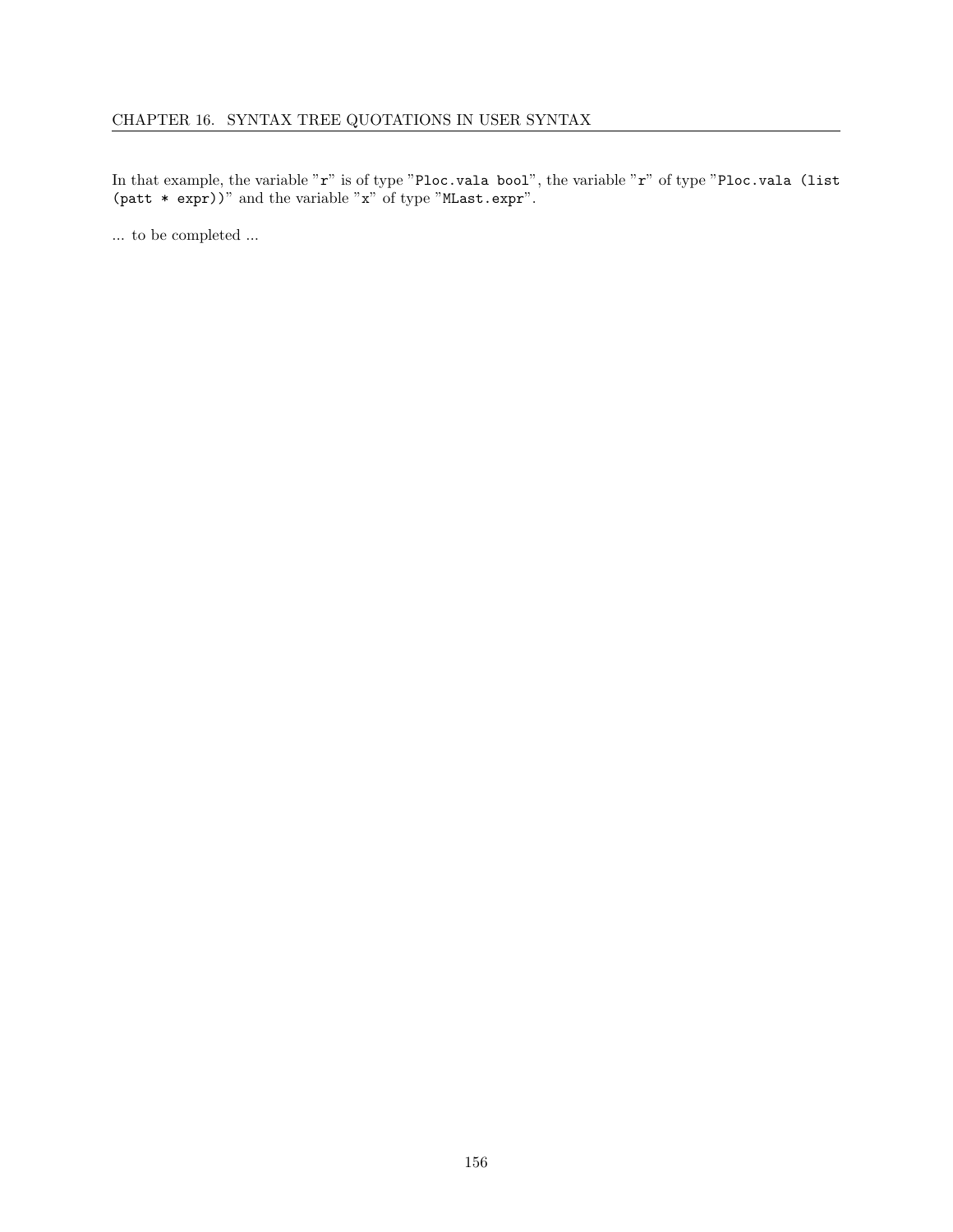## Chapter 17

# The Pcaml module

All about language parsing entries, language printing functions, quotation management at parsing time, extensible directives, extensible options, and generalities about Camlp5.

## 17.1 Language parsing

#### 17.1.1 Main parsing functions

The two functions below are called when parsing an interface (.mli file) or an implementation (.ml file) to build the syntax tree; the returned list contains the phrases (signature items or structure items) and their locations; the boolean tells whether the parser has encountered a directive; in this case, since the directive may change the syntax, the parsing stops, the directive is evaluated, and this function is called again. These functions are references, because they can be changed to use another technology than the Camlp5 extended grammars. By default, they use the grammars entries [implem] and [interf] defined below.

```
value parse_interf :
  ref (Stream.t char -> (list (MLast.sig_item * MLast.loc) * bool));
```
Function called when parsing an interface (".mli") file

```
value parse_implem :
  ref (Stream.t char -> (list (MLast.str_item * MLast.loc) * bool));
```
Function called when parsing an implementation (".ml") file

#### 17.1.2 Grammar

```
value gram : Grammar.g;
```
Grammar variable of the language.

#### 17.1.3 Entries

Grammar entries which return syntax trees. These are set by the parsing kit of the current syntax, through the statement EXTEND. They are usable by other possible user syntax extensions.

```
value expr : Grammar.Entry.e MLast.expr;
```
Expressions.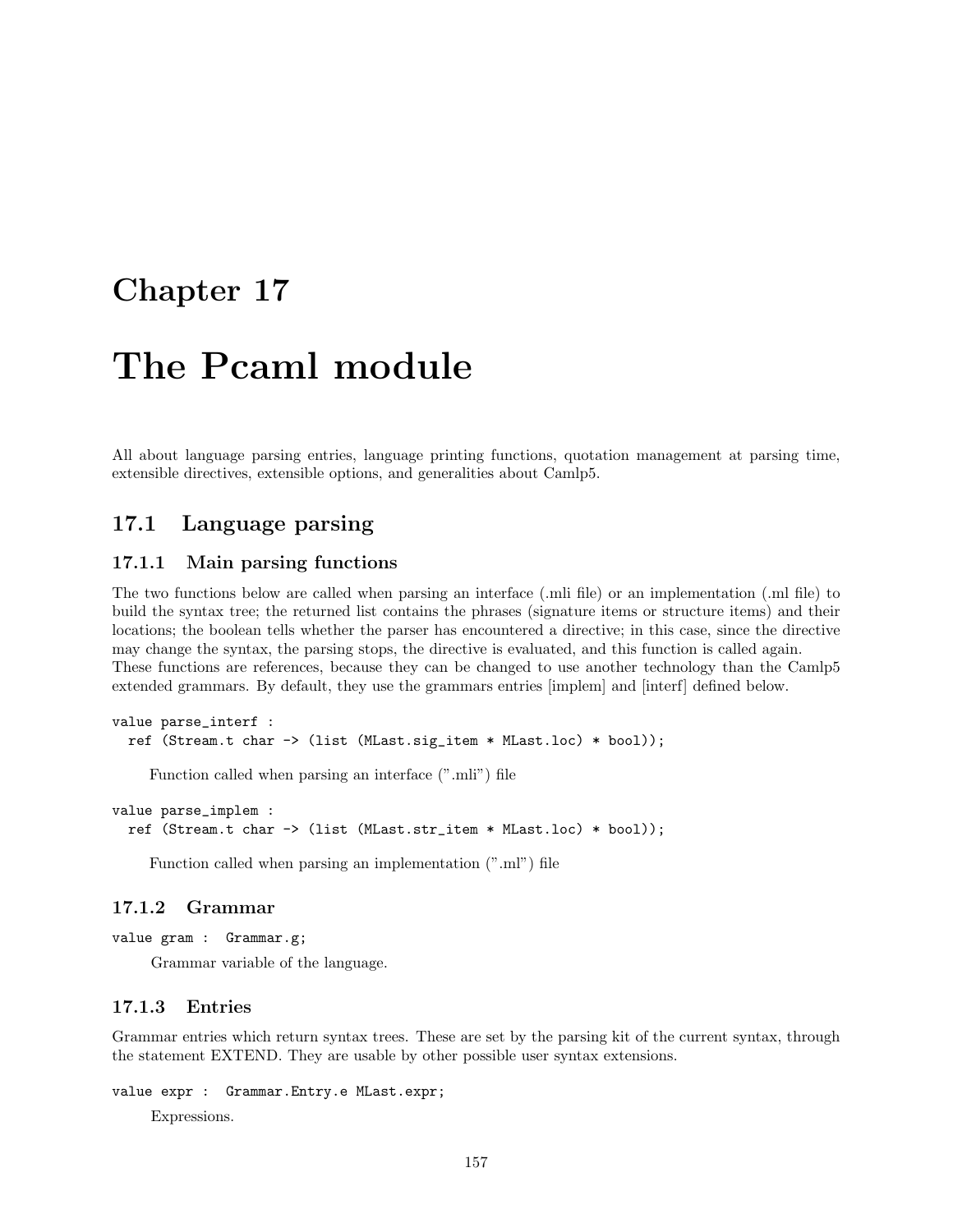- value patt : Grammar.Entry.e MLast.patt; Patterns.
- value ctyp : Grammar.Entry.e MLast.ctyp; Types.
- value sig\_item : Grammar. Entry.e MLast.sig\_item; Signature items, i.e. items between "sig" and "end", or inside an interface (".mli") file.
- value str\_item : Grammar.Entry.e MLast.str\_item; Structure items, i.e. items between "struct" and "end", or inside an implementation (".ml") file.
- value module\_type : Grammar. Entry.e MLast. module\_type; Module types, e.g. signatures, functors, identifiers.
- value module expr : Grammar.Entry.e MLast.module expr; Module expressions, e.g. structures, functors, identifiers.
- value let binding : Grammar.Entry.e (MLast.patt \* MLast.expr); Specific entry for the "let binding", i.e. the association "let pattern  $=$  expression".
- value type declaration : Grammar.Entry.e MLast.type decl; Specific entry for the "type declaration", i.e. the association "type name  $=$  type-expression"
- value class\_sig\_item : Grammar.Entry.e MLast.class\_sig\_item; Class signature items, i.e. items of class objects types.
- value class str item : Grammar.Entry.e MLast.class str item; Class structure items, i.e. items of class objects.
- value class type : Grammar.Entry.e MLast.class type;

Class types, e.g. object types, class types functions, identifiers.

- value class expr : Grammar.Entry.e MLast.class expr; Class expressions, e.g. objects, class functions, identifiers.
- value interf : Grammar.Entry.e (list (MLast.sig item \* MLast.loc) \* bool);

Interface, i.e. files with extension ".mli". The location is the top of the tree. The boolean says whether the parsing stopped because of the presence of a directive (which potentially could change the syntax).

value implem : Grammar.Entry.e (list (MLast.str item \* MLast.loc) \* bool);

Implementation, i.e. files with extension ".ml". Same remark about the location and the boolean.

value top\_phrase : Grammar. Entry.e (option MLast.str\_item);

Phrases of the OCaml interactive toplevel. Return "None" in case of end of file.

value use file : Grammar.Entry.e (list MLast.str item \* bool);

Phrases in files included by the directive "#use". The boolean indicates whether the parsing stopped because of a directive (as for "interf" above).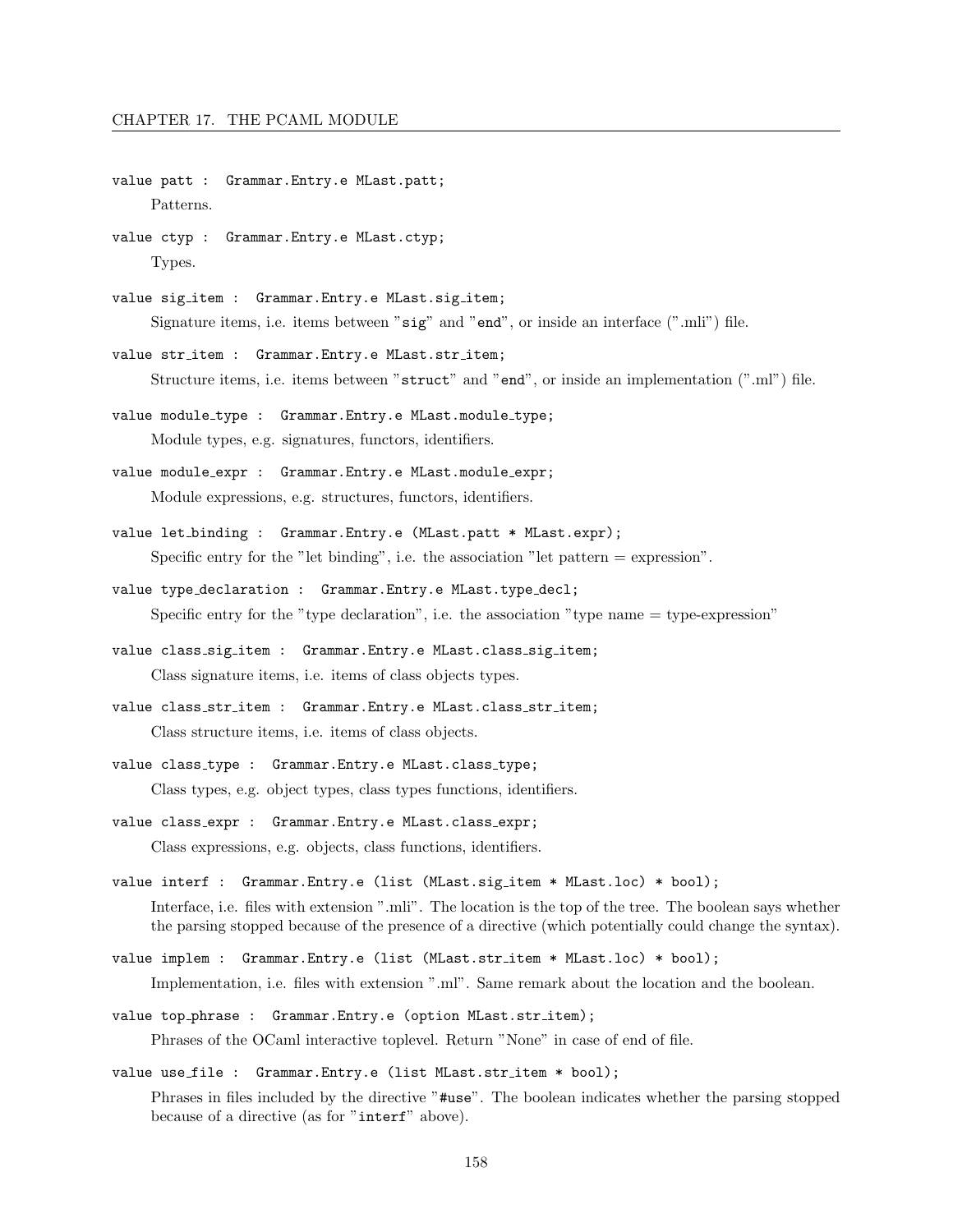## 17.2 Language printing

#### 17.2.1 Main printing functions

The two function below are called when printing an interface (.mli file) of an implementation (.ml file) from the syntax tree; the list is the result of the corresponding parsing function. These functions are references, to allow using other technologies than the Camlp5 extended printers.

```
value print_interf :
  ref (list (MLast.sig_item * MLast.loc) -> unit);
```
Function called when printing an interface (".mli") file

```
value print_implem :
  ref (list (MLast.str_item * MLast.loc) -> unit);
```
Function called when printing an implementation (".ml") file

By default, these functions fail. The printer kit "pr dump.cmo" (loaded by most Camlp5 commands) sets them to functions dumping the syntax tree in binary (for the OCaml compiler). The pretty printer kits, such as "pr\_r.cmo" and "pr\_o.cmo" set them to functions calling the predefined printers (see next section).

#### 17.2.2 Printers

Printers taking syntax trees as parameters and returning pretty printed strings. These are set by the printing kits, through the statement EXTEND PRINTER. They are usable by other possible user printing extensions.

```
value pr_expr : Eprinter.t MLast.expr;
    Expressions.
value pr patt : Eprinter.t MLast.patt;
```
Patterns.

value pr\_ctyp : Eprinter.t MLast.ctyp;

```
Types.
```
value pr\_sig\_item : Eprinter.t MLast.sig\_item;

Signature items, i.e. items between "sig" and "end", or inside an interface (".mli") file.

```
value pr_str_item : Eprinter.t MLast.str_item;
```
Structure items, i.e. items between "struct" and "end", or inside an implementation (".ml") file.

```
value pr_module_type : Eprinter.t MLast.module_type;
```
Module types, e.g. signatures, functors, identifiers.

- value pr module expr : Eprinter.t MLast.module expr; Module expressions, e.g. structures, functors, identifiers.
- value pr\_class\_sig\_item : Eprinter.t MLast.class\_sig\_item; Class signature items, i.e. items of class objects types.

```
value pr_class_str_item : Eprinter.t MLast.class_str_item;
     Class structure items, i.e. items of class objects.
```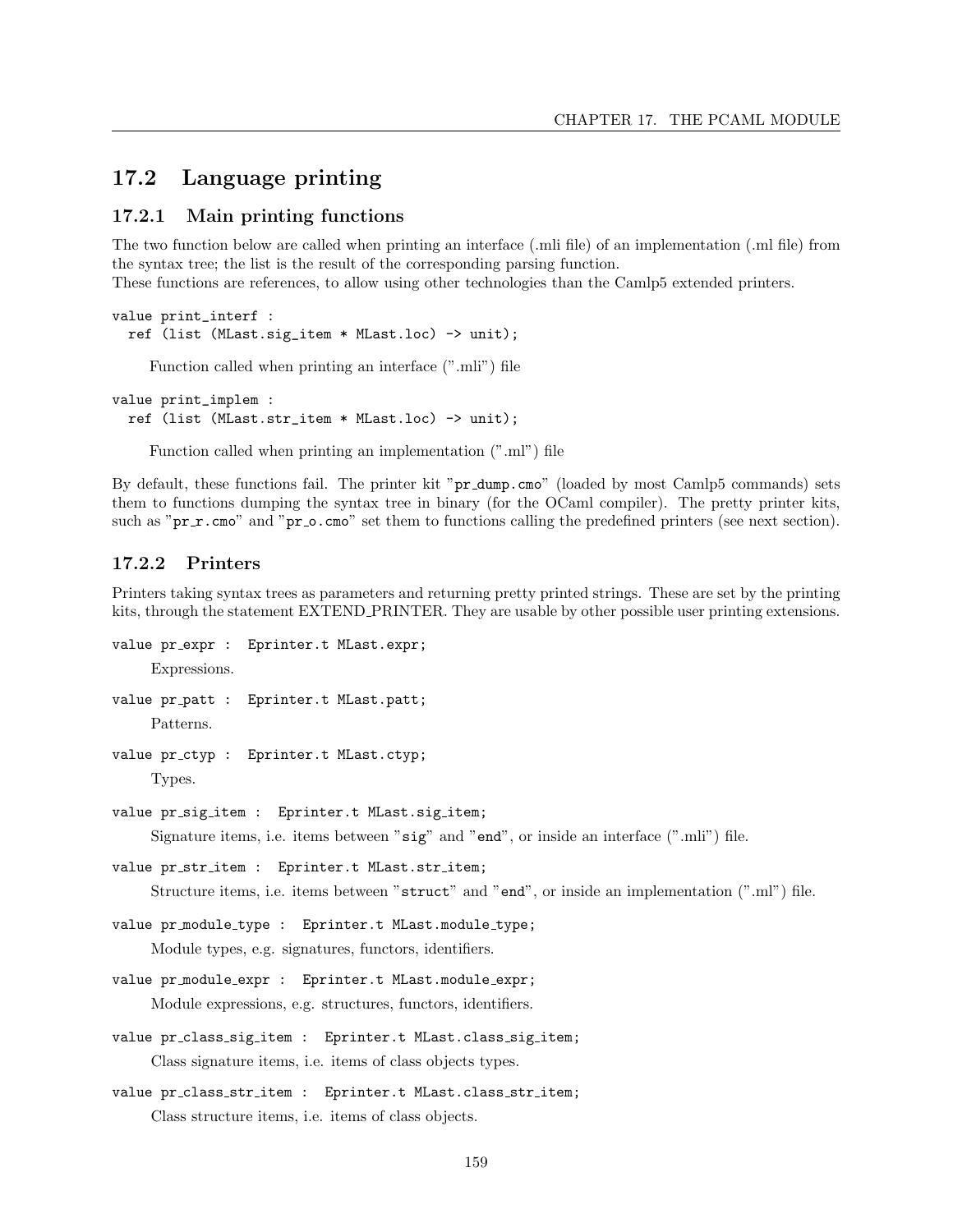```
value pr_class_type : Eprinter.t MLast.class_type;
```
Class types, e.g. object types, class types functions, identifiers.

```
value pr_class_expr : Eprinter.t MLast.class_expr;
```
Class expressions, e.g. objects, class functions, identifiers.

## 17.3 Quotation management

```
value handle expr quotation : MLast.loc -> (string * string) -> MLast.expr;
```
Called in the semantic actions of the rules parsing a quotation in position of expression.

```
value handle patt quotation : MLast.loc -> (string * string) -> MLast.patt;
```
Called in the semantic actions of the rules parsing a quotation in position of pattern.

value quotation dump file : ref (option string);

"Pcaml.quotation dump file" optionally tells the compiler to dump the result of an expander (of kind "generating a string") if this result is syntactically incorrect. If "None" (default), this result is not dumped. If "Some fname", the result is dumped in the file "fname". The same effect can be done with the option "-QD" of Camlp5 commands.

value quotation\_location : unit -> Ploc.t;

While expanding a quotation, returns the location of the quotation text (between the quotation quotes) in the source; raises "Failure" if not in the context of a quotation expander.

## 17.4 Extensible directives and options

```
type directive fun = option MLast.expr -> unit;
```
The type of functions called to treat a directive with its syntactic parameter. Directives act by side effect.

value add\_directive : string -> directive\_fun -> unit;

Add a new directive.

```
value find_directive : string -> directive_fun;
```
Find the function associated with a directive. Raises "Not found" if the directive does not exists.

value add\_option : string -> Arg.spec -> string -> unit;

Add an option to the command line of the Camlp5 command.

## 17.5 Equalities over syntax trees

These equalities skip the locations.

```
value eq_expr : MLast.expr -> MLast.expr -> bool;
value eq_patt : MLast.patt -> MLast.patt -> bool;
value eq_ctyp : MLast.ctyp -> MLast.ctyp -> bool;
value eq_str_item : MLast.str_item -> MLast.str_item -> bool;
value eq_sig_item : MLast.sig_item -> MLast.sig_item -> bool;
```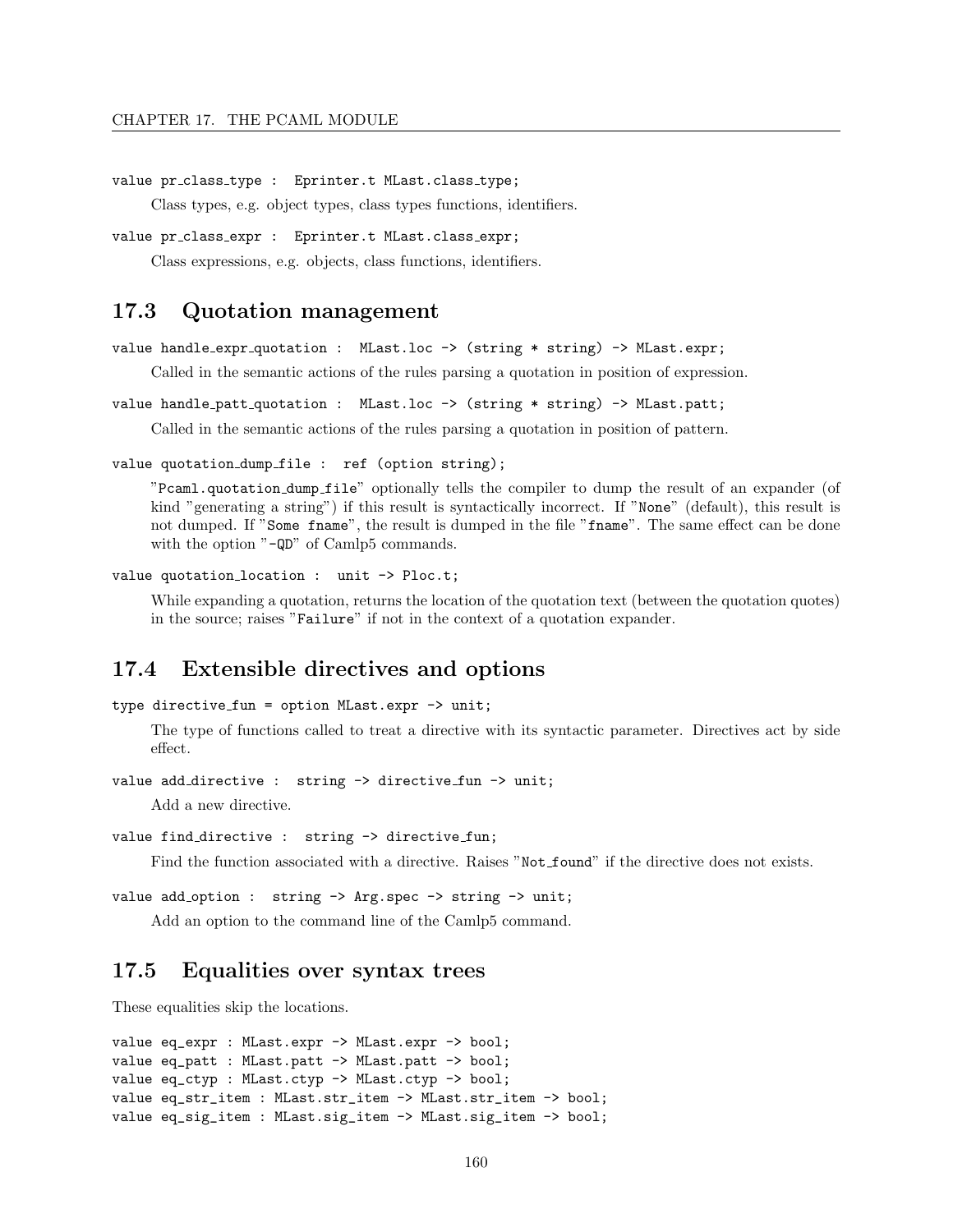```
value eq_module_expr : MLast.module_expr -> MLast.module_expr -> bool;
value eq_module_type : MLast.module_type -> MLast.module_type -> bool;
value eq_class_sig_item : MLast.class_sig_item -> MLast.class_sig_item -> bool;
value eq_class_str_item : MLast.class_str_item -> MLast.class_str_item -> bool;
value eq_class_type : MLast.class_type -> MLast.class_type -> bool;
value eq_class_expr : MLast.class_expr -> MLast.class_expr -> bool;
```
## 17.6 Generalities

value version : string;

The current version of Camlp5.

```
value syntax name : ref string;
```
The name of the current syntax. Set by the loaded syntax kit.

```
value input_file : ref string;
```
The file currently being parsed.

```
value output_file : ref (option string);
```
The output file, stdout if None (default).

```
value no_constructors_arity : ref bool;
```
True if the current syntax does not generate constructor arity, which is the case of the normal syntax, and not of the revised one. This has an impact when converting Camlp5 syntax tree into OCaml compiler syntax tree.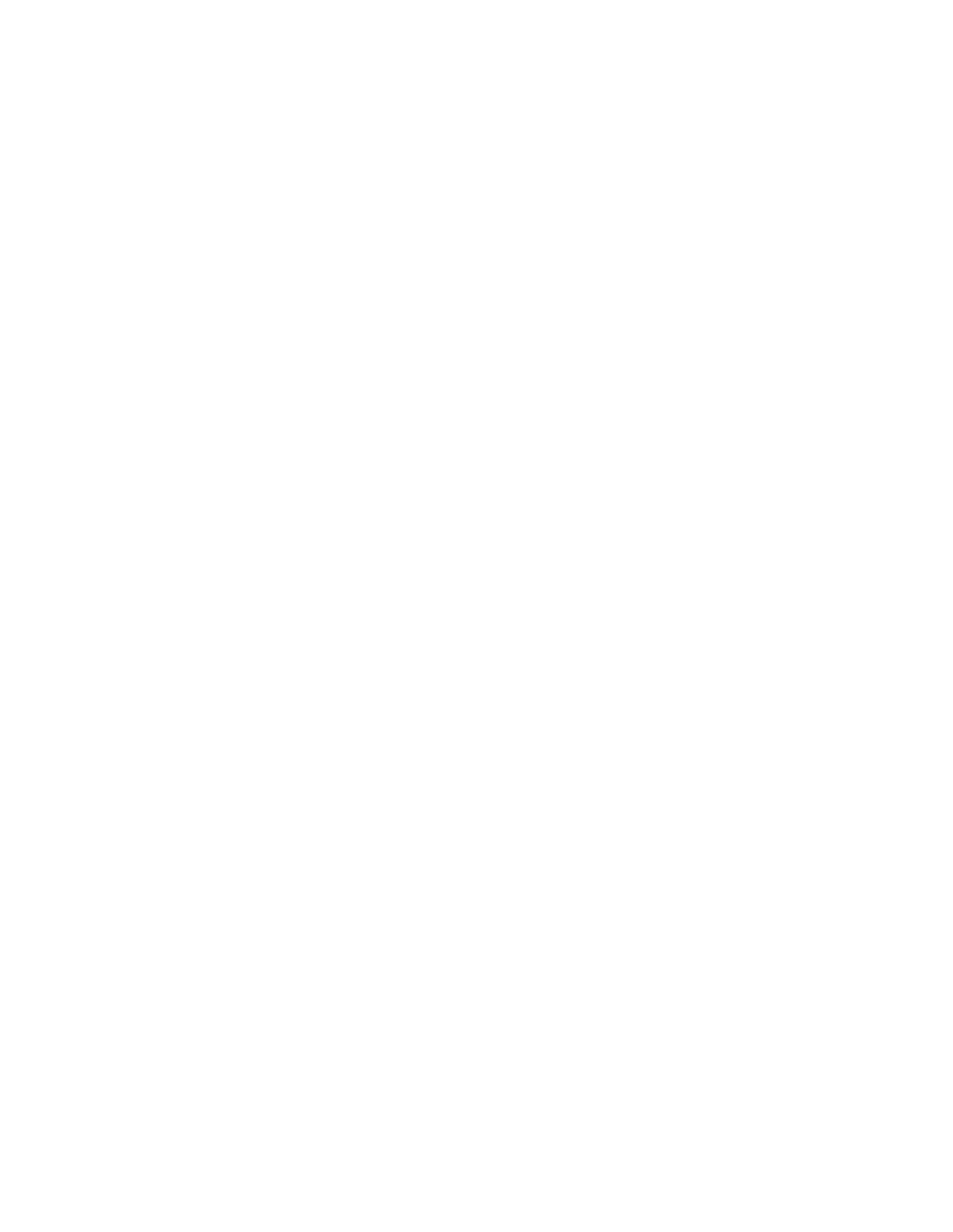## Chapter 18

# **Directives**

Directives in normal or revised syntax are statements at top level, or, more generally, as signature items or structure items, which stops the preprocessor for evaluate things - which can change the behaviour of the preprocessor, for example to add syntax, load syntax extensions and so on. After the directive is evaluated, the parsing resumes.

Directives begin with  $'#$ ', followed by an identifier, and, optionnally by an expression. They are usable in source files the and generally in the ocaml toplevel too.

Four predefined directives exist: #load, #directory, #option and #use. It is also possible to add other directives. An example of that is the parsing kit pa pragma.cmo which adds a new directive #pragma.

## 18.1 Predefined directives

The predefined directives are:

### 18.1.1  $\#$ load "name"

Loads an object file (ocaml cmo or cma file) in the core, evaluating it. This is typically to be used in the ocaml toplevel to add an syntax extension kit.

For example, in the toplevel, loading the quotation expander of ocaml syntax trees:

```
# #load "q_MLast.cmo";
# value loc = Ploc.dummy;
value loc : Ploc.t = <abstr>
# <:expr< fun x -> x >>;
- : MLast.expr =
MLast.ExFun <abstr>
  (Ploc.VaVal
     [(MLast.PaLid <abstr> (Ploc.VaVal "x"), Ploc.VaVal None,
       MLast.ExLid <abstr> (Ploc.VaVal "x"))])
```
In a source file, the '#load' directive is equivalent to put the object file as camlp5 parameter among the 'load options':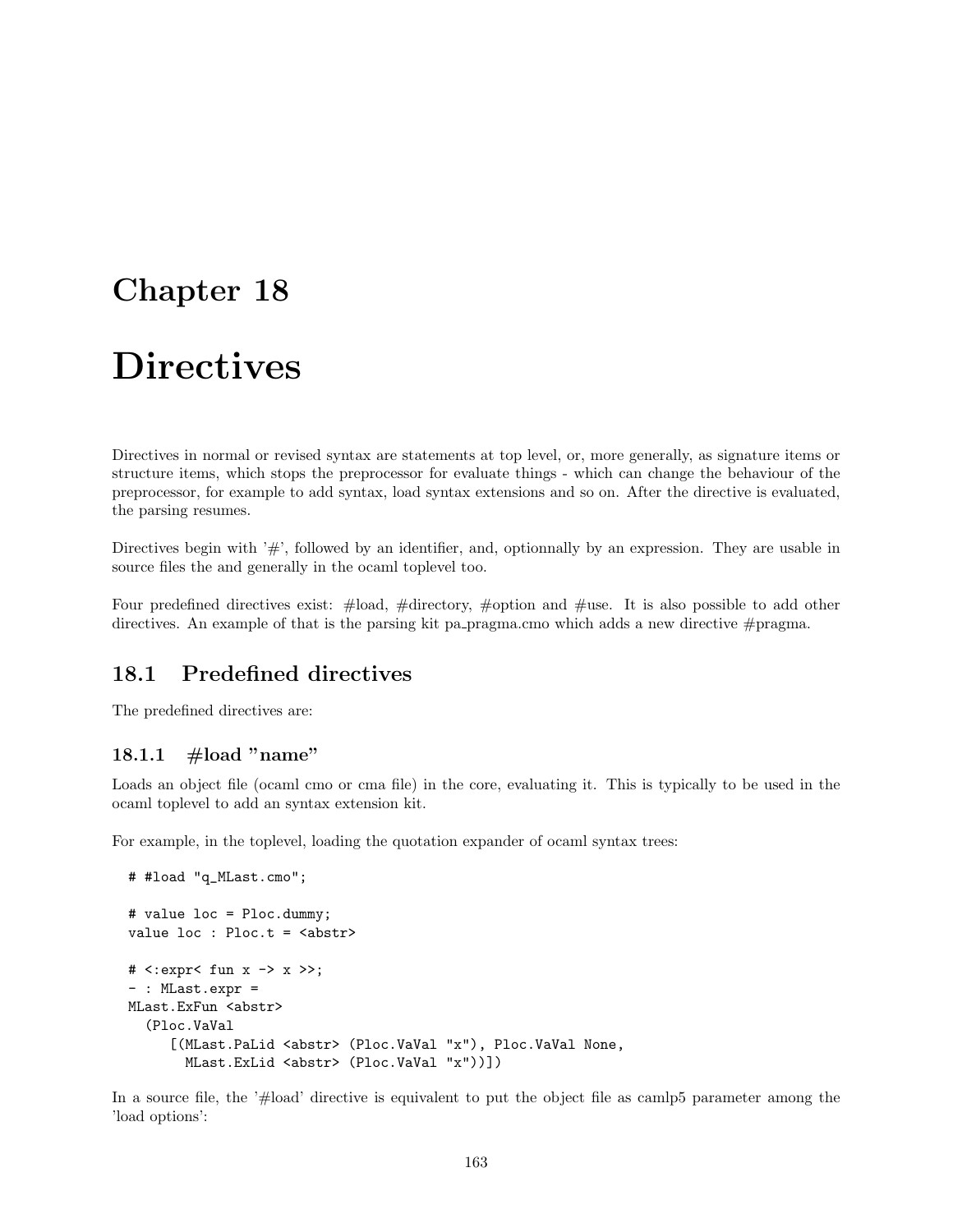\$ cat myfile.ml

```
#load "pa_extend.cmo";
value g = Grammar.gcreate (Plexer.gmake ());
value e = Grammar.Entry.create g "e";
EXTEND e: [ [i = INT -> i ] ; END;
$ ocamlc -pp camlp5r -I +camlp5 -c myfile.ml
```
which is equivalent to, without using '#load':

```
$ cat myfile2.ml
value g = Grammar.gcreate (Plexer.gmake ());
value e = Grammar.Entry.create g "e";
EXTEND e: [ [i = INT -> i ] ; END;
```
and compiling it like this:

\$ ocamlc -pp 'camlp5r pa\_extend.cmo' -I +camlp5 -c myfile2.ml

#### 18.1.2 #directory "name"

Adds a new directory in the camlp5 path searching for loaded files (using the directive #load above). This is equivalent to the option '-I' of the camlp5 command. See the camlp5 man page.

#### 18.1.3  $\#$ use "name"

Loads a source file name. Useful in the ocaml toplevel to test a source file.

#### 18.1.4  $\#$ option "option"

Adds an option as if it were added in camlp5 command line (to be used in a source file, not in the ocaml toplevel). Implemented only on options without an extra parameter.

For example, the syntax kit pa extend.cmo adds an option named '-split ext'. This can be viewed through the command:

camlp5r pa\_extend.cmo -help

Thanks to the directive '#option', the following command in the shell:

\$ camlp5r pa\_extend.cmo -split\_ext file.ml

can be used only as:

\$ camlp5r file.ml

providing the file starts with:

```
#load "pa_extend.cmo";
#option "-split_ext";
```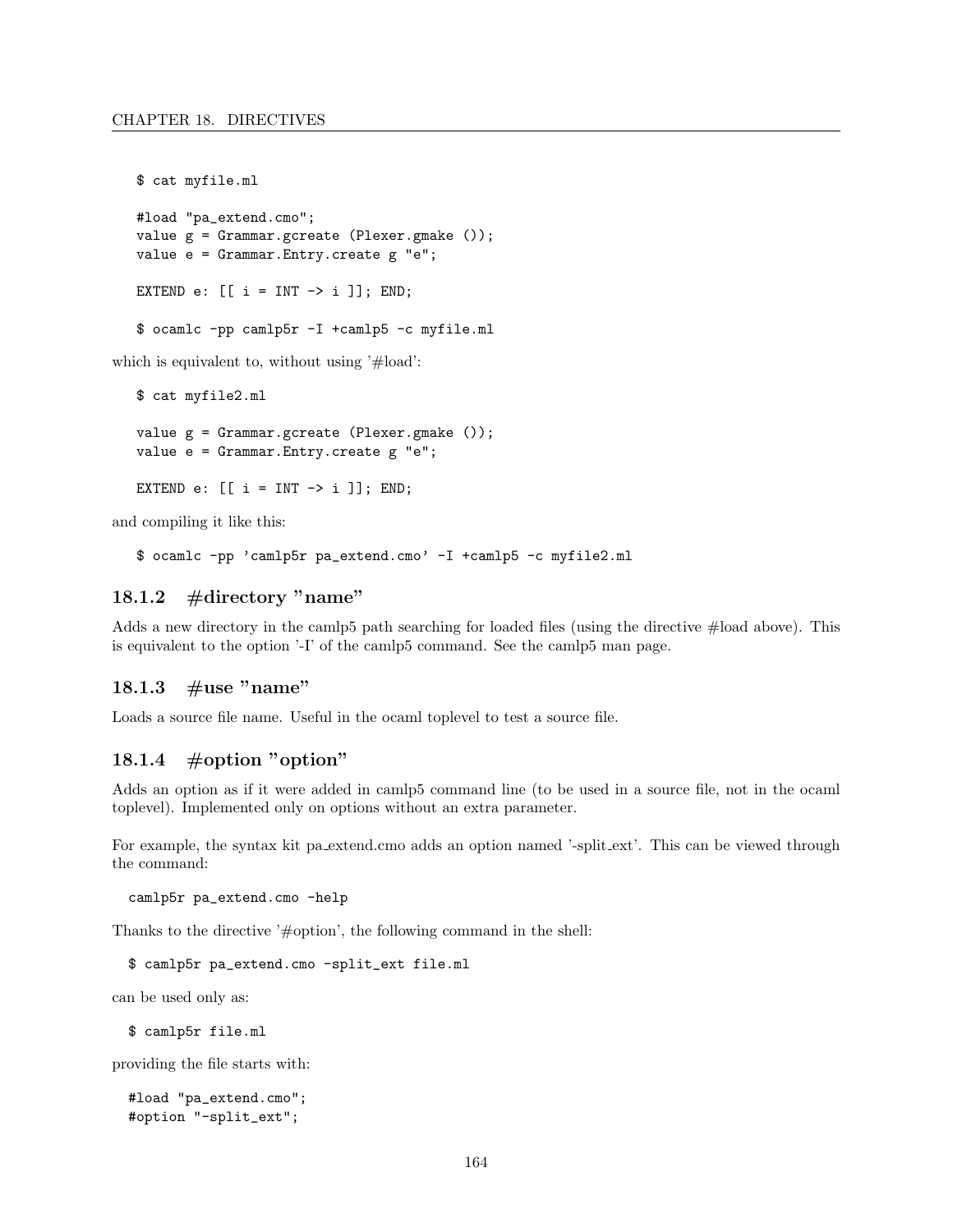## 18.2 User directives

It is possible to add any extra directive. The syntax kit pragma.cmo, for example, adds a directive named '#pragma'.

A user syntax kit can add its directives using the function "add directive" of the module Pcaml.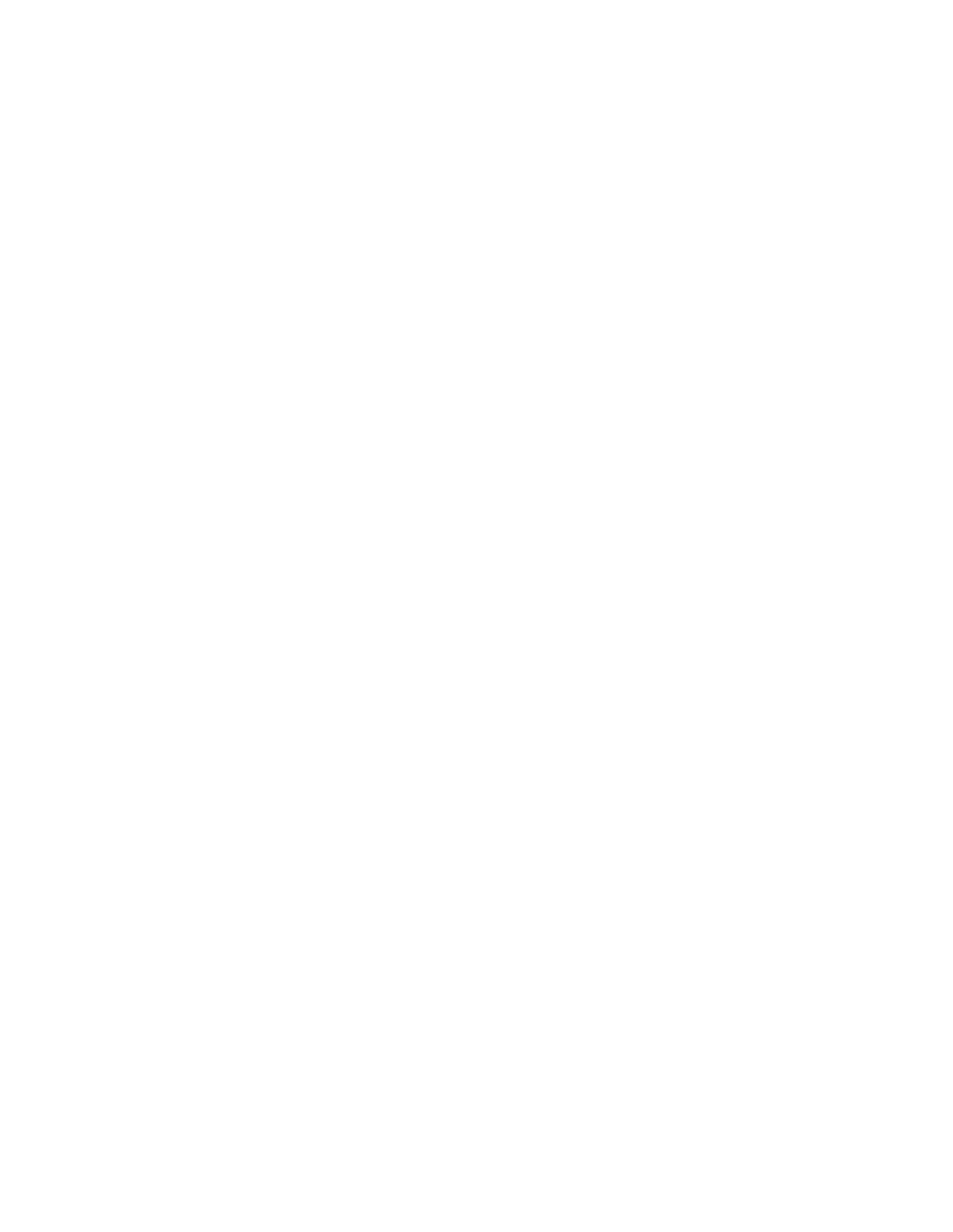## Chapter 19

# Extensions of syntax

Camlp5 allows one to extend the syntax of the OCaml language, and even change the entire syntax.

It uses for that one of its parsing tools: the extensible grammars.

To understand the whole syntax in the examples given in this chapter, it is good to understand this parsing tool (the extensible grammars), but we shall try to give some minimal explanations to allow the reader to follow them.

A syntax extension is an OCaml object file (ending with ".cmo" or ".cma") which is loaded inside Camlp5. The source of this file uses calls to the specific statement EXTEND applied to entries defined in the Camlp5 module "Pcaml".

### 19.1 Entries

The grammar of OCaml contains several entries, corresponding to the major notions of the language, which are modifiable this way, and even erasable. They are defined in this module "Pcaml".

Most important entries:

- expr: the expressions.
- patt: the patterns.
- ctyp: the types.
- str item: the structure items, i.e. the items between "struct" and "end", and the toplevel phrases in a ".ml" file.
- sig\_item: the signature items, i.e. the items between "sig" and "end", and the toplevel phrases in a ".mli" file.
- module expr: the module expressions.
- module type: the module types.

Entries of object programming:

• class expr: the class expressions.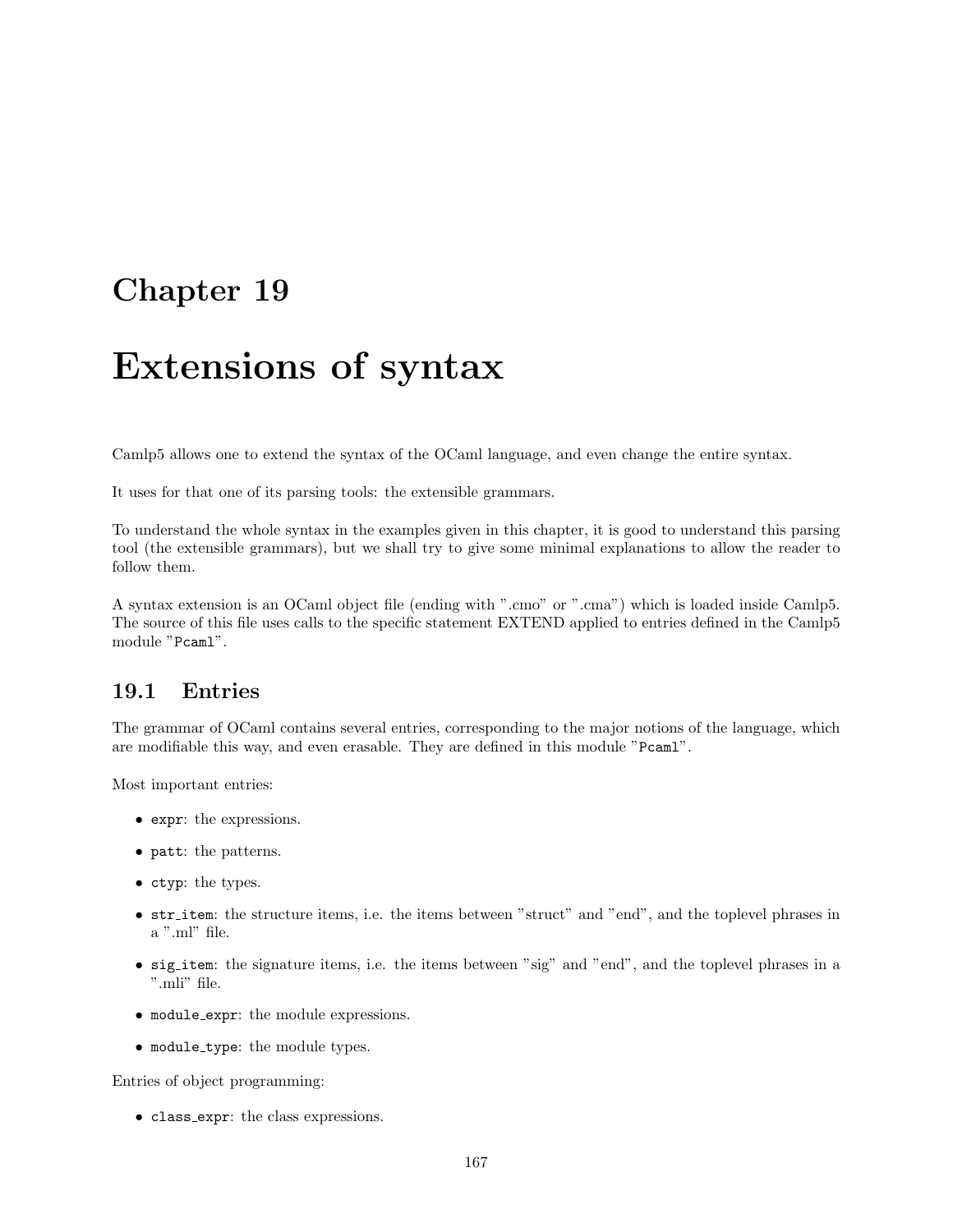#### CHAPTER 19. EXTENSIONS OF SYNTAX

- class type: the class types.
- class str item: the objects items.
- class sig item: the objects types items.

Main entries of files and interactive toplevel parsing:

- implem: the phrases that can be found in a ".ml" file.
- interf: the phrases that can be found in a ".mli" file.
- top phrase: the phrases of the interactive toplevel.
- use file: the phrases that can be found in a file included by the directive "use".

Extra useful entries also accessible:

- let binding: the bindings "expression  $=$  pattern" found in the "let" statement.
- type declaration: the bindings "name = type" found in the "type" statement.

## 19.2 Syntax tree quotations

A grammar rule is a list of rule symbols followed by the semantic action, i.e. the result of the rule. This result is a syntax tree, whose type is the type of the extended entry. The description of the types of the syntax tree are in the Camlp5 module "MLast".

There is however a simpler way to make values of these syntax tree types: the system quotations (see chapters about quotations and syntax tree). With this system, it is possible to represent syntax tree in concrete syntax, between specific parentheses, namely " $\langle \langle \cdot \rangle$ " and " $\rangle$ ", or between " $\langle \cdot \rangle$ " and " $\rangle$ ".

For example, the syntax node of the "if" statement is, normally:

MLast.ExIfe loc e1 e2 e3

where loc is the source location, and e1, e2, e3 are the expressions constituting the if statement. With quotations, it is possible to write it like this (which is stricly equivalent because this is evaluated at parse time, not execution time):

<:expr< if \$e1\$ then \$e2\$ else \$e3\$ >>

With quotations, it is possible to build pieces of program as complex as desired. See the chapter about syntax trees.

## 19.3 An example : repeat..until

A classical extension is the creation of the "repeat" statement. The "repeat" statement is like a "while" except that the loop is executed at least one time and that the test is at the end of the loop and is inverted. The equivalent of:

```
repeat x; y; z until c
```
is: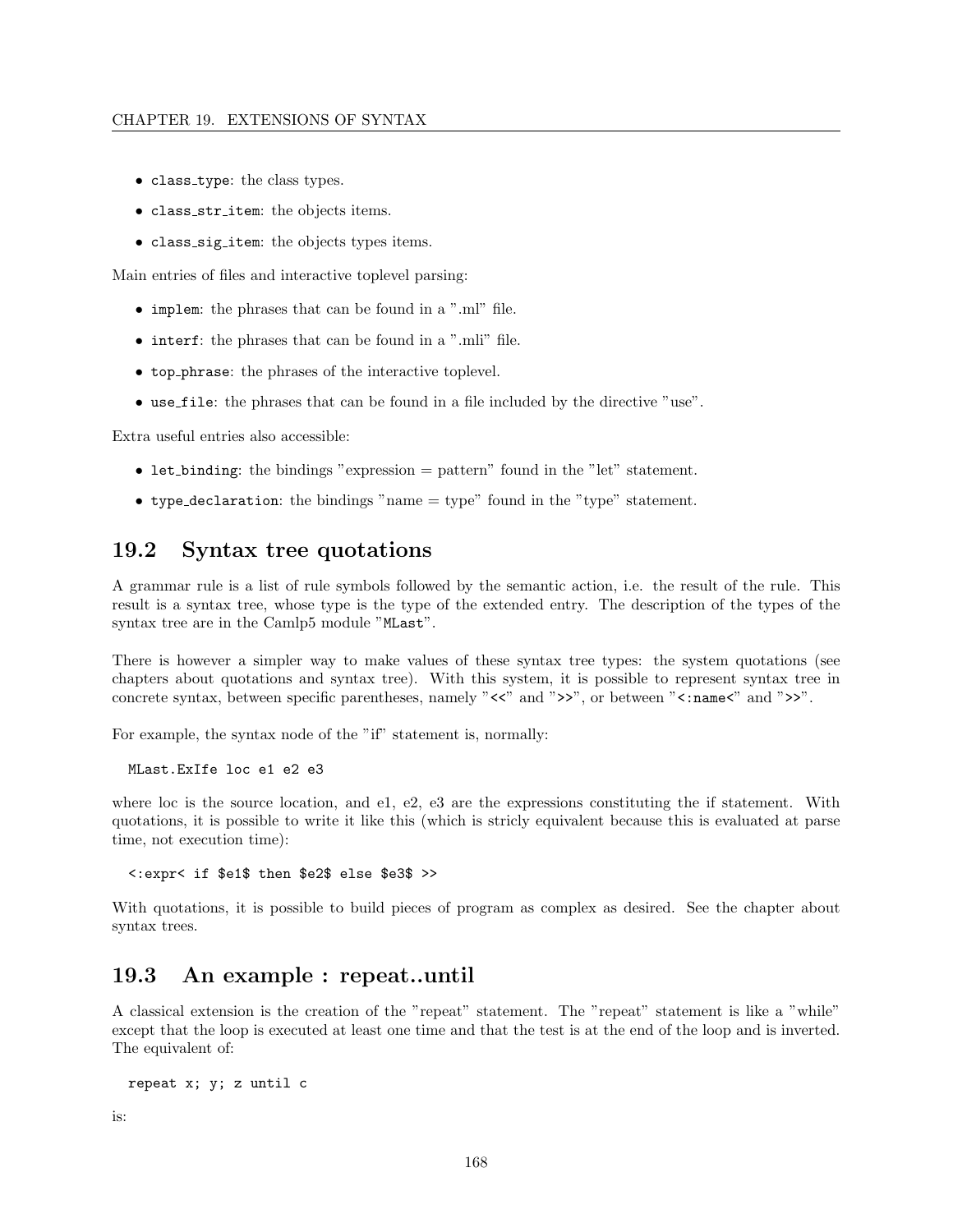```
do {
    x; y; z;
    while not c do \{x; y; z\}}
or, with a loop:
 loop () where rec loop () = do {
    x; y; z;
    if c then () else loop ()
  }
```
#### 19.3.1 The code

This syntax extension could be written like this (see the detail of syntax in the chapter about extensible grammars and the syntax tree quotations in the chapter about them):

```
#load "pa_extend.cmo";
#load "q_MLast.cmo";
open Pcaml;
EXTEND
  expr:
    [ [ "repeat"; el = LIST1 expr SEP ";"; "until"; c = expr ->
          let el = el @ [<:expr< while not $c$ do { $list:el$ } >>] in
          <:expr< do { $list:el$ } >> ] ]
  ;
END;
```
Alternatively, with the loop version:

```
#load "pa_extend.cmo";
#load "q_MLast.cmo";
open Pcaml;
EXTEND
  expr:
    [ [ " repeat"; el = LIST1 expr SEP ";"; "until"; c = \exp r ->
          let el = el @ [<:expr< if c$ then () else loop () >>] in
          <:expr< loop () where rec loop () = do { $list:el$ } >> ] ]
  ;
END;
```
The first "#load" in the code (in both files) means that a syntax extension has been used in the file, namely the "EXTEND" statement. The second "#load" means that abstract tree quotations has been used, namely the "<:expr< ... >>".

The quotation, found in the second version:

<:expr< loop () where rec loop () = do { \$list:el\$ } >>

is especially interesting. Written with abstract syntax tree, it would be:

```
MLast.ExLet loc True
  [(MLast.PaLid loc "loop",
   MLast.ExFun loc [(MLast.PaUid loc "()", None, MLast.ExSeq loc el)])]
  (MLast.ExApp loc (MLast.ExLid loc "loop") (MLast.ExUid loc "()"));
```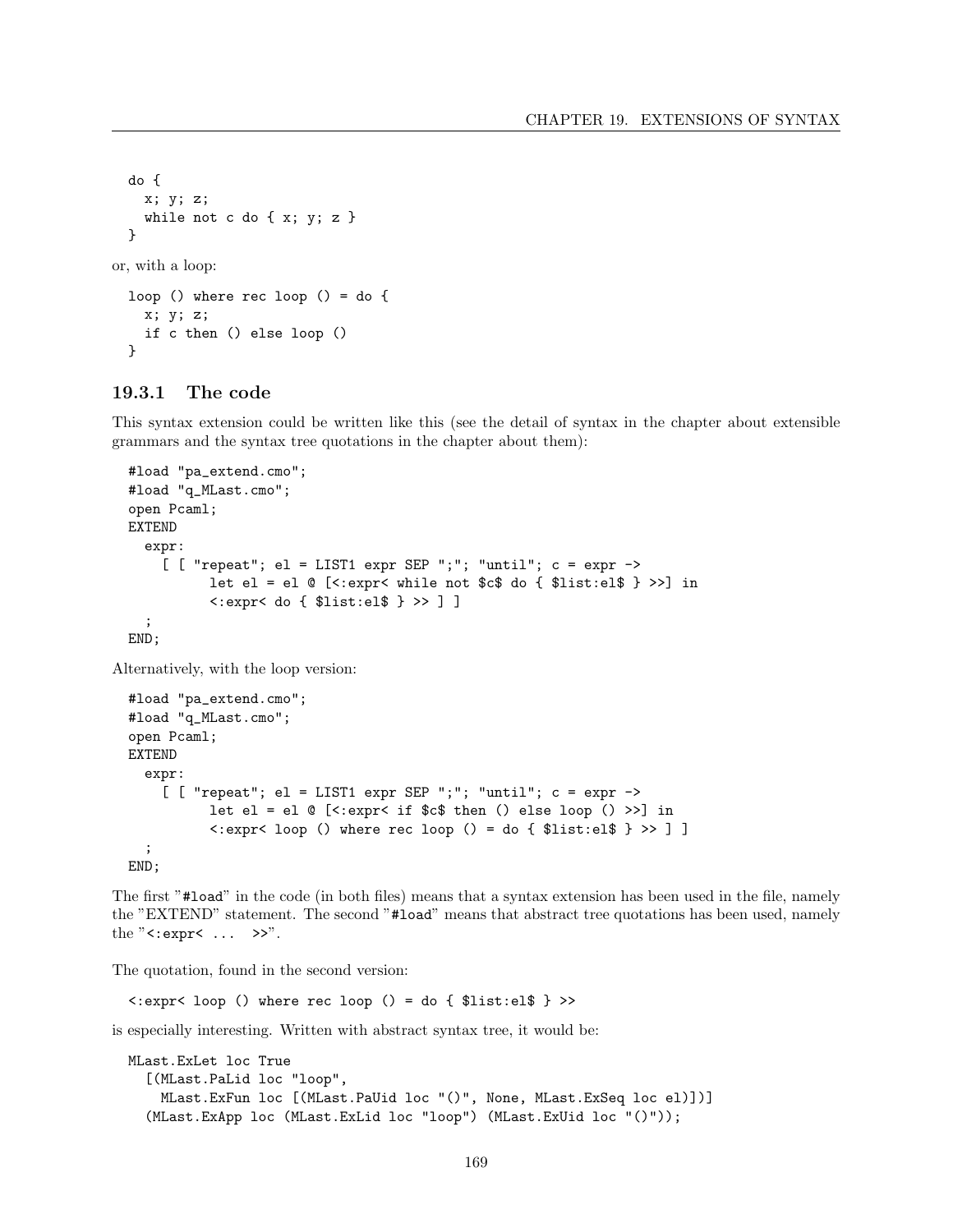This shows the interest of writing abstract syntax tree with quotations: it is easier to program and to understand.

#### 19.3.2 Compilation

If the file "foo.ml" contains one of these versions, it is possible to compile it like this:

```
ocamlc -pp camlp5r -I +camlp5 -c foo.ml
```
Notice that the ocamlc option "-c" means that we are interested only in generating the object file "foo.cmo", not achieving the compilation by creating an executable. Anyway the link would not work because of usage of modules specific to Camlp5.

#### 19.3.3 Testing

In the OCaml toplevel

```
ocaml -I +camlp5 camlp5r.cma
        Objective Caml version ...
        Camlp5 Parsing version ...
# #load "foo.cmo";
# value x = ref 42;
value x : ref int = {val=42}# repeat
    print_int x.val; print_endline ""; x.val := x.val + 3
  until x.val > 70;
42
45
48
51
54
57
60
63
66
69
- : unit = ()
```
#### In a file

The code, above, used in the toplevel, can be written in a file, say "bar.ml":

```
#load "./foo.cmo";
value x = ref 42;
repeat
 print_int x.val;
 print_endline "";
 x.val := x.val + 3
until x.val > 70;
```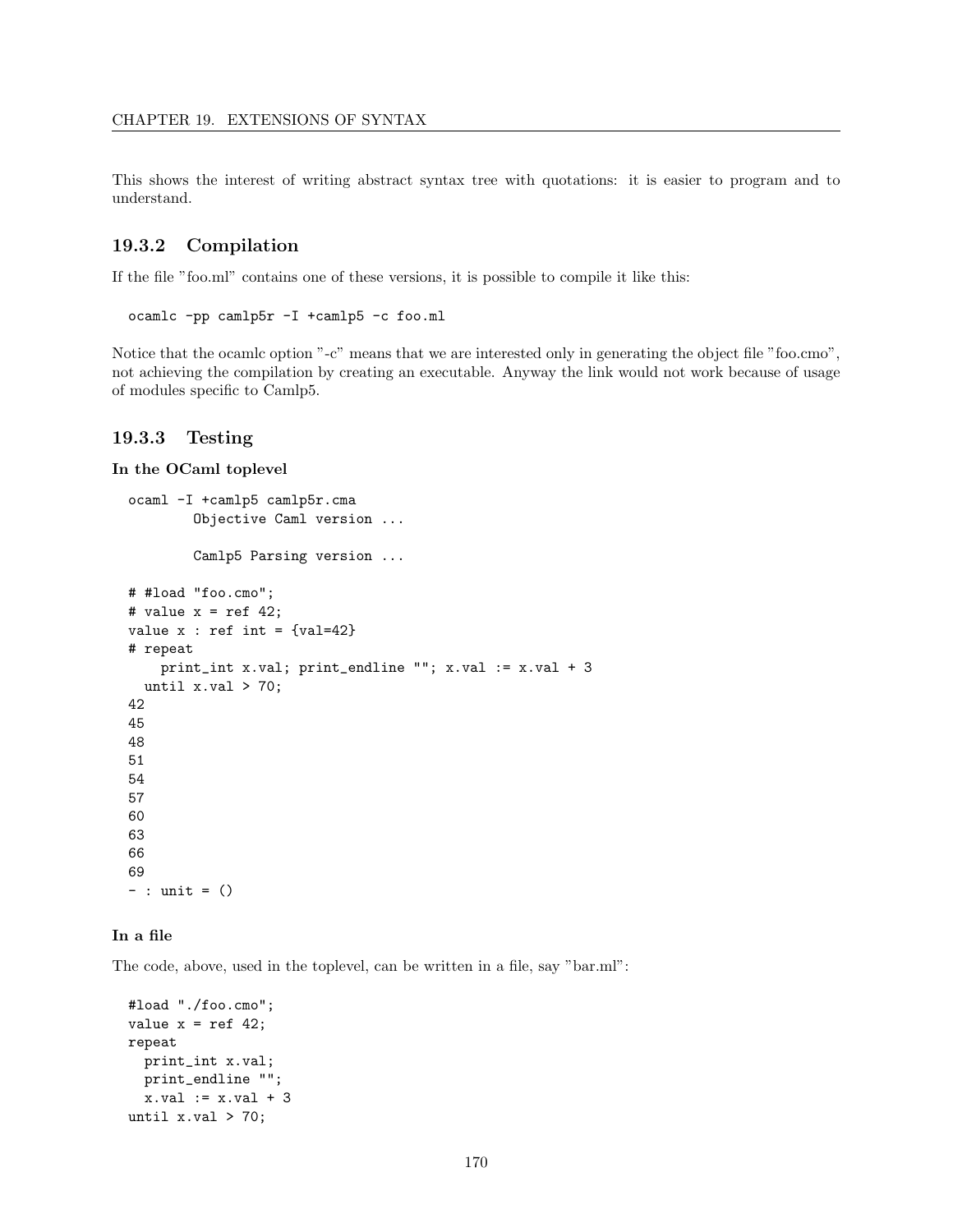with a subtile difference: the loaded file must be "./foo.cmo" and not just "foo.cmo" because Camlp5 does not have, by default, the current directory in its path.

The file can be compiled like this:

```
ocamlc -pp camlp5r bar.ml
```
or in native code:

ocamlopt -pp camlp5r bar.ml

And it is possible to check the resulting program by typing:

```
camlp5r pr_r.cmo bar.ml
```
whose displayed result is:

```
#load "./foo.cmo";
value x = ref 42;
do {
  print_int x.val;
  print_endline "";
  x.val := x.val + 3;
  while not (x.val > 70) do {
   print_int x.val;
   print_endline "";
    x.val := x.val + 3
  }
};
```
See also the same example pretty printed in its original syntax, using the extendable programs printing.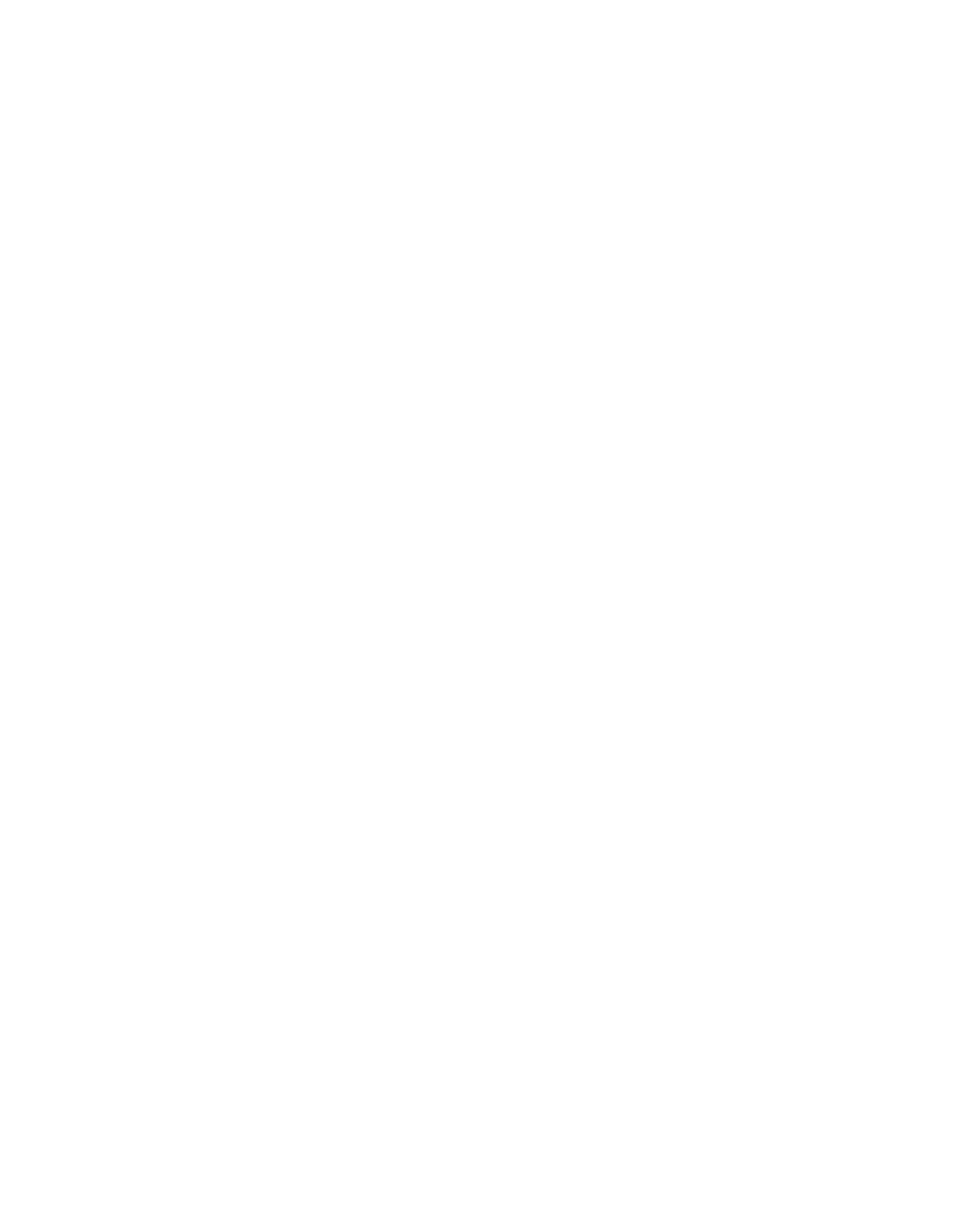## Chapter 20

# Extensions of printing

Camlp5 provides extensions kits to pretty print programs in revised syntax and normal syntax. Some other extensions kits also allow to rebuild the parsers, or the EXTEND statements in their initial syntax. The pretty print system is itself extensible, by adding new rules. We present here how it works in the Camlp5 sources.

The pretty print system of Camlp5 uses the library modules Pretty, an original system to format output) and Extfun, another original system of extensible functions.

This chapter is designed for programmers that want to understand how the pretty printing of OCaml programs work in Camlp5, want to adapt, modify or debug it, or want to add their own pretty printing extensions.

## 20.1 Introduction

The files doing the pretty printings are located in Camlp5 sources in the directory "etc". Peruse them if you are interested in creating new ones. The main ones are:

- "etc/pr\_r.ml": pretty print in revised syntax.
- " $etc/pr.o.ml$ ": pretty print in normal syntax.
- "etc/pr\_rp.ml": rebuilding parsers in their original revised syntax.
- $\bullet$  "etc/pr\_op.ml": rebuilding parsers in their original normal syntax.
- "etc/pr\_extend.ml": rebuilding EXTEND in its original syntax.

We present here how this system works inside these files. First, the general principles. Second, more details of the implementation.

## 20.2 Principles

#### 20.2.1 Using module Pretty

All functions in OCaml pretty printing take a parameter named "the printing context" (variable pc). It is a record holding :

• The current indendation : pc. ind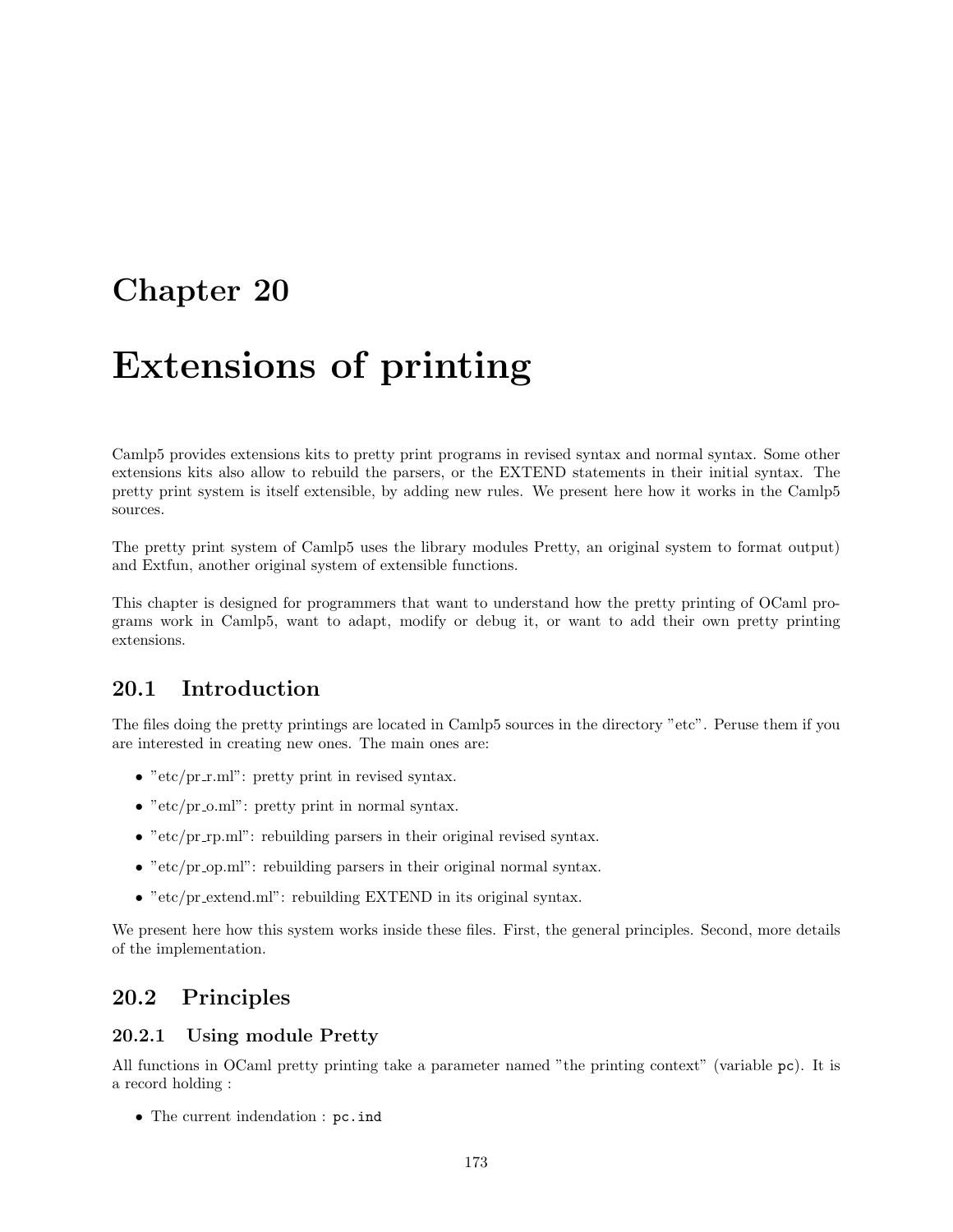- What should be printed before, in the same line : pc.bef
- What should be printed after, in the same line : pc.aft
- The dangling token, useful in normal syntax to know whether parentheses are necessary : pc.dang

A typical pretty printing function calls the function horiz vertic of the library module Pretty. This function takes two functions as parameter:

- The way to print the data in one only line *(horizontal printing)*
- The way to print the data in two or more lines (vertical printing)

Both functions catenate the strings by using the function sprintf of the library module Pretty which controls whether the printed data holds in the line or not. They generally call, recursively, other pretty printing functions with the same behaviour.

Let us see an example (fictitious) of printing an OCaml application. Let us suppose we have an application expression "e1 e2" to pretty print where e1 and e2 are sub-expressions. If both expressions and their application holds on one only line, we want to see:

e1 e2

On the other hand, if they do not hold on one only line, we want to see e2 in another line with, say, an indendation of 2 spaces:

#### e1 e2

Here is a possible implementation. The function has been named expr app and can call the function expr to print the sub-expressions e1 and e2:

```
value expr_app pc e1 e2 =
  horiz_vertic
    (fun () \rightarrowlet s1 = expr {(pc) with aft = ""} e1 in
       let s2 = expr {(pc) with bef = ""} e2 in
       sprintf "\%s \ \_{s}" s1 s2)
    (fun () \rightarrowlet s1 = expr {(pc) with aft = ""} e1 in
       let s2 =expr
            {(pc) with
               ind = pc.ind + 2;
               bef = tab (pc.ind + 2)e2
       in
       sprintf "\%s\n\%s" s1 s2);
```
The first function is the *horizontal* printing. It ends with a sprintf separating the printing of e1 and e2 by a space. The possible "before part" (pc.bef) and "after part" (pc.aft) are transmitted in the calls of the sub-functions.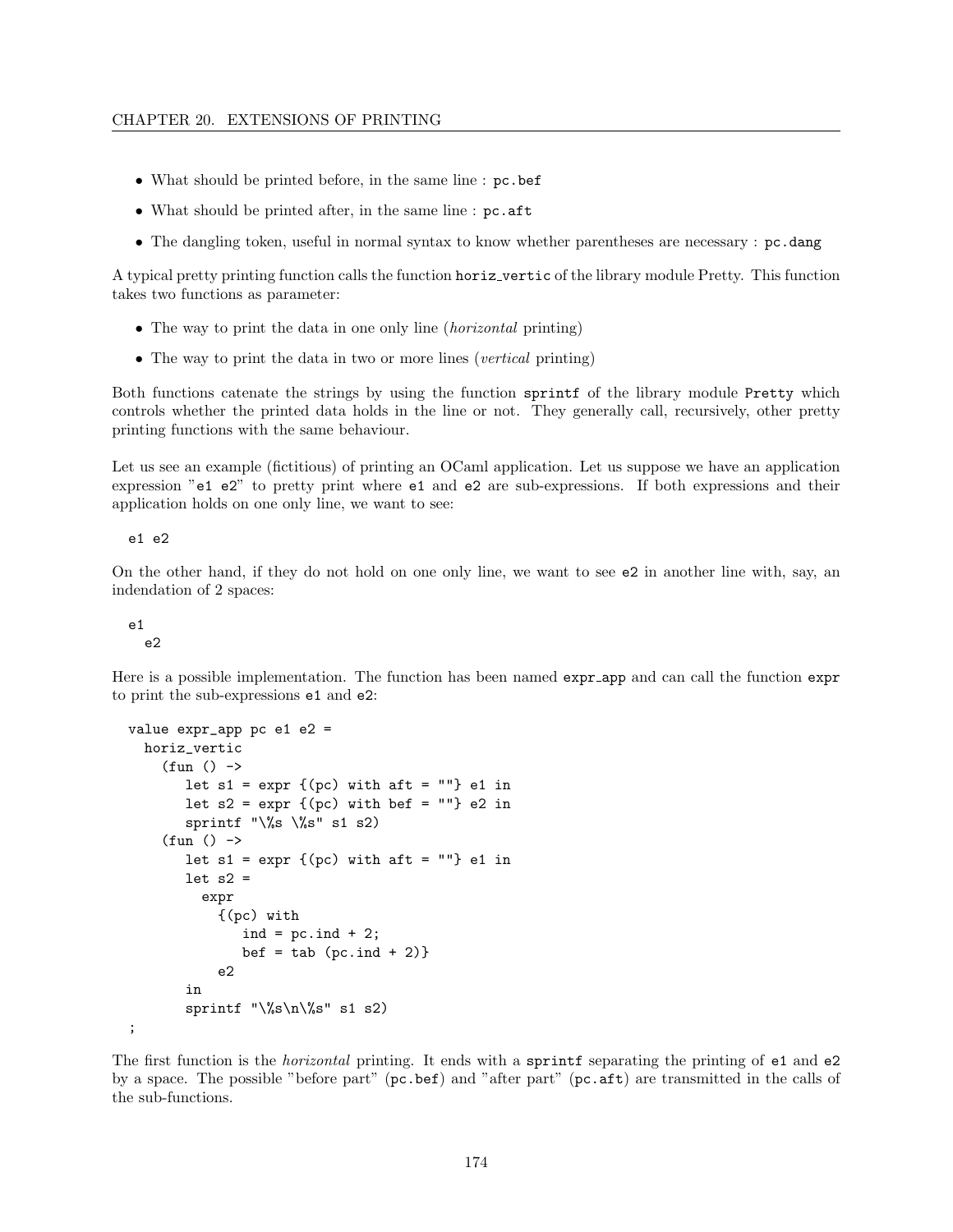The second function is the *vertical* printing. It ends with a sprintf separating the printing of e1 and e2 by a newline. The second line starts with an indendation, using the "before part" (pc.bef) of the second call to expr.

The pretty printing library function Pretty.horiz\_vertic calls the first (*horizontal*) function, and if it fails (either because s1 or s2 are too long or hold newlines, or because the final string produced by sprintf is too long), calls the second (vertical) function.

Notice that the parameter pc contains a field pc.bef (what should be printed before in the same line), which in both cases is transmitted to the printing of  $e1$  (since the syntax  $\{ (pc)$  with  $aft = ""\}$  is a record with pc.bef kept). Same for the field pc.aft transmitted to the printing of e2.

#### 20.2.2 Using EXTEND PRINTER statement

This system is combined to the extensible printers to allow the extensibility of the pretty printing.

The code above actually looks like:

```
EXTEND_PRINTER
  pr_expr:
     [ [ <:expr< $e1$ $e2$ >> ->
             horiz_vertic
               (fun () \rightarrowlet s1 = \text{curr } \{(pc) \text{ with } \text{aft} = \text{""}\} e1 in
                   let s2 = next \{(pc) with bef = ""} e2 in
                   sprintf "\%s \ \_{s}" s1 s2)
               (fun () \rightarrowlet s1 = \text{curr } \{(pc) \text{ with } \text{aft} = \text{""}\}\text{ e1 in}let s2 =next
                         {(pc) with
                            ind = pc. ind + 2;
                            bef = tab (pc.ind + 2)e2
                   in
                   sprintf "\%s\n\%s" s1 s2) ]
  ;
END;
```
The variable "pc" is implicit in the semantic actions of the syntax "EXTEND PRINTER", as well as two other variables: "curr" and "next".

These parameters, "curr" and "next", correspond to the pretty printing of, respectively, the current level and the next level. Since the application in OCaml is left associative, the first sub-expression is printed at the same (current) level and the second one is printed at the next level. We also see a call to next in the last (2nd) case of the function to treat the other cases in the next level.

#### 20.2.3 Dangling else, bar, semicolon

In normal syntax, there are cases where it is necessary to enclose expressions between parentheses (or between begin and end, which is equivalent in that syntax). Three tokens may cause problems: the "else", the vertical bar "|" and the semicolon ";". Here are examples where the presence of these tokens constrains the previous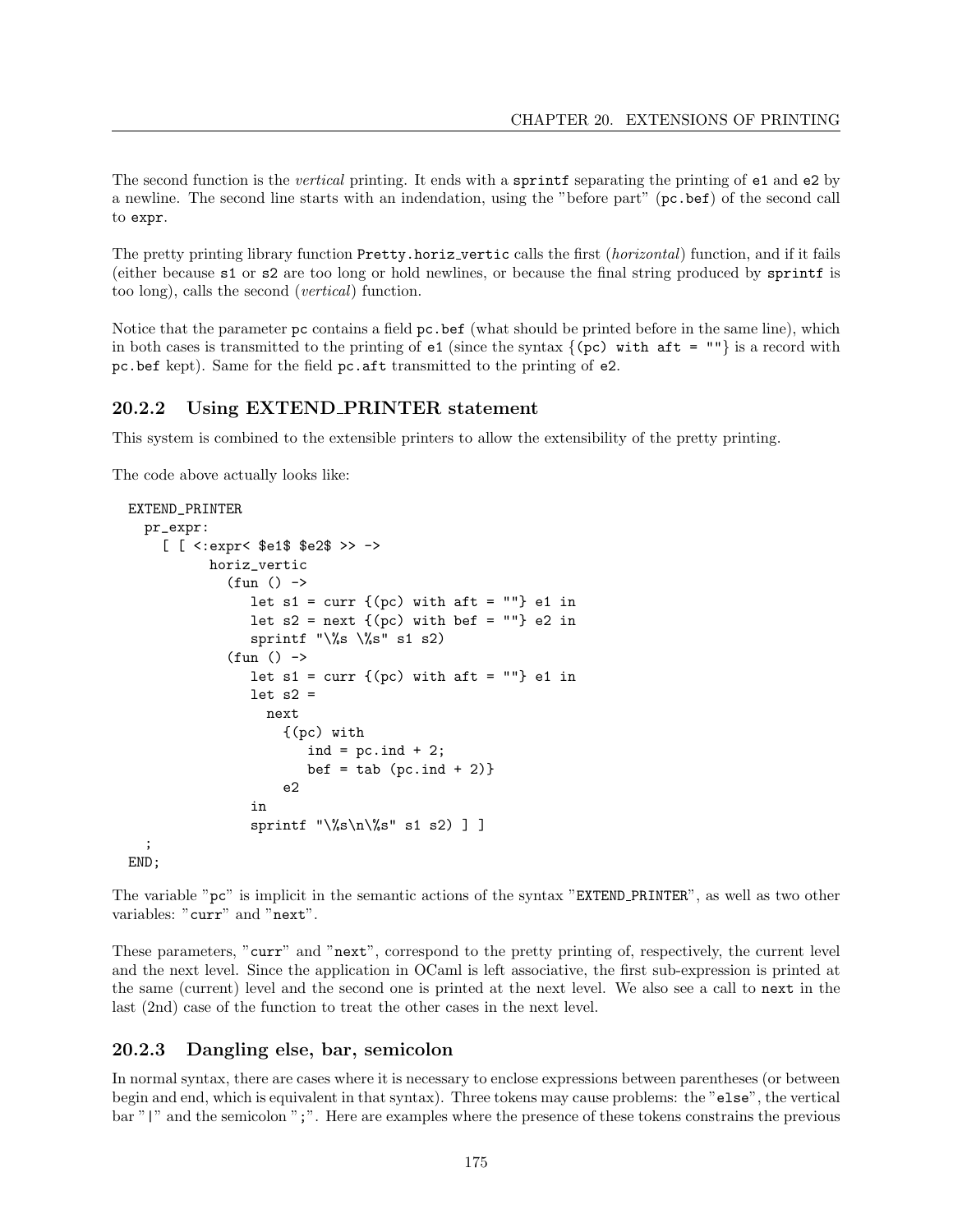expression to be parenthesized. In these three examples, removing the begin..end enclosers would change the meaning of the expression because the dangling token would be included in that expression:

Dangling else:

if a then begin if b then c end else d Dangling bar: function  $A \rightarrow$ begin match a with  $B \rightarrow c$ | D -> e end  $| F \rightarrow g$ Dangling semicolon: if a then b else begin

```
let c = d ine
end;
f
```
The information is transmitted by the value pc.dang. In the first example above, while displaying the "then" part of the outer "if", the sub-expression is called with the value pc.dang set to "else" to inform the last sub-sub-expression that it is going to be followed by that token. When a "if" expression should be displayed without "else" part, and that its "pc.dang" is "else", it should be enclosed with spaces.

This problem does not exist in revised syntax. While pretty printing in revised syntax, the parameter pc.dang is not necessary and remains the empty string.

#### 20.2.4 By level

As explained in the chapter about the extensible printers (with the EXTEND PRINTER statement), printers contain levels. The global printer variable of expressions is named "pr expr" and contain all definitions for pretty printing expressions, organized by levels, just like the parsing of expressions. The definition of "pr expr" actually looks like this:

```
EXTEND_PRINTER
```

```
pr_expr:
    [ "top"
      [ (* code for level "top" *) ]
    | "add"
      [ (* code for level "add" *) ]
    | "mul"
      [ (* code for level "mul" *) ]
    | "apply"
      [ (* code for level "apply" *) ]
    | "simple"
      [ (* code for level "add" *) ] ]
  ;
END;
```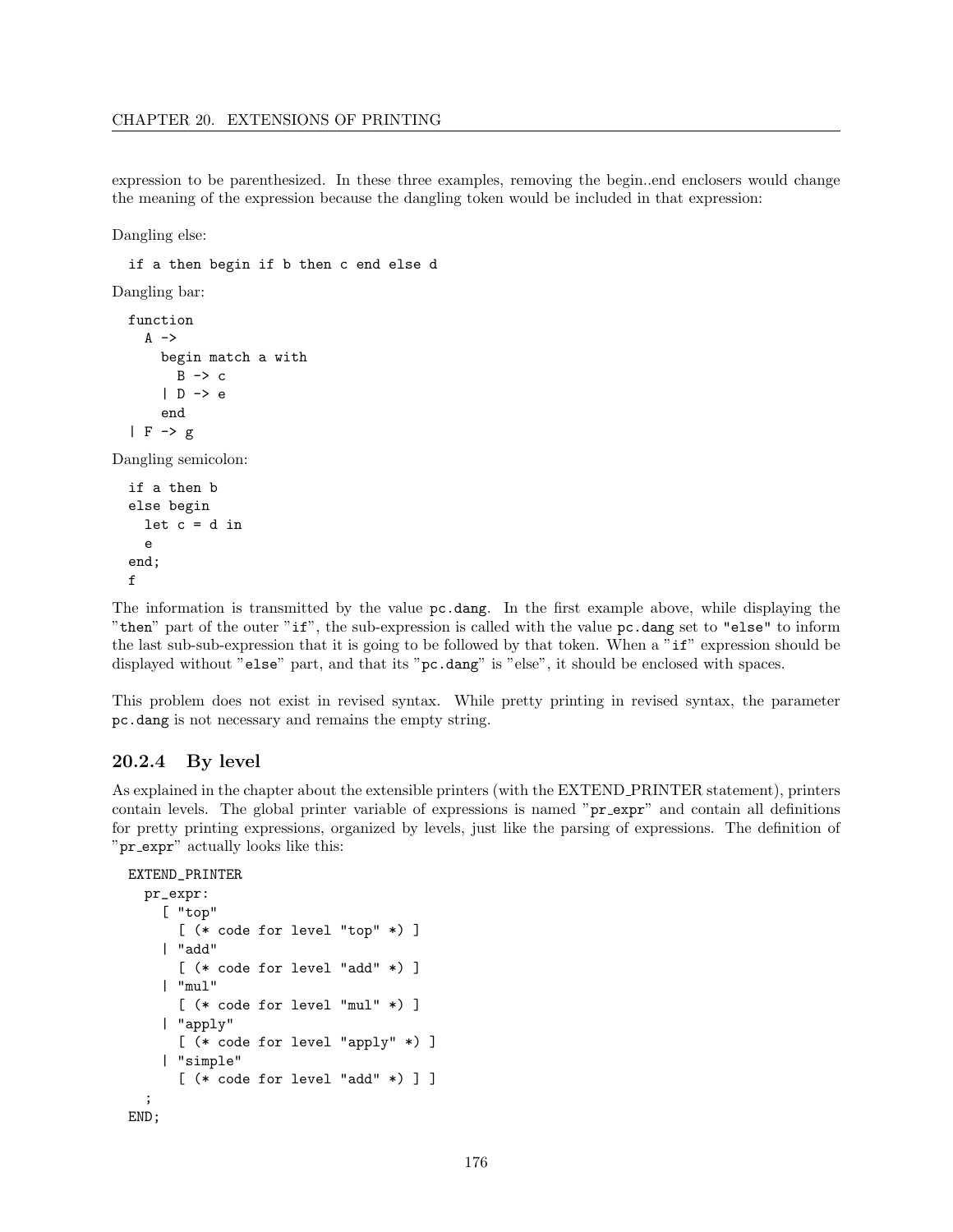## 20.3 The Prtools module

The Prtools module is defined inside Camlp5 for pretty printing kits. It provides variables and functions to process comments, and meta-functions to process lists (horizontally, vertically, paragraphly).

### 20.3.1 Comments

value comm\_bef : int -> MLast.loc -> string;

"comm bef ind loc" get the comment from the source just before the given location "loc". This comment may be reindented using "ind". Returns the empty string if no comment found.

```
value source : ref string;
```
The initial source string, which must be set by the pretty printing kit. Used by  $\lfloor$  comm bef above.

value set\_comm\_min\_pos : int  $\rightarrow$  unit;

Set the minimum position of the source where comments can be found, (to prevent possible duplication of comments).

#### 20.3.2 Meta functions for lists

```
type pr_fun 'a = pr_context \rightarrow 'a \rightarrow string;
```
Type of printer functions.

```
value hlist : pr_fun 'a -> pr_fun (list 'a);
```
[hlist elem pc el] returns the horizontally pretty printed string of a list of elements; elements are separated with spaces.

The list is displayed in one only line. If this function is called in the context of the [horiz] function of the function [horiz vertic] of the module Printing, and if the line overflows or contains newlines, the function internally fails (the exception is catched by [horiz\_vertic] for a vertical pretty print).

```
value hlist2 : pr_fun 'a -> pr_fun 'a -> pr_fun (list 'a);
```
horizontal list with a different function from 2nd element on.

```
value hlistl : pr_fun 'a -> pr_fun 'a -> pr_fun (list 'a);
```
horizontal list with a different function for the last element.

```
value vlist : pr_fun'a \rightarrow pr_fun (list 'a);
```
[vlist elem pc el] returns the vertically pretty printed string of a list of elements; elements are separated with newlines and indentations.

value vlist2 : pr\_fun 'a  $\rightarrow$  pr\_fun 'a  $\rightarrow$  pr\_fun (list 'a);

vertical list with different function from 2nd element on.

value vlist3 :  $pr_fum('a * bool) \rightarrow pr_fun('a * bool) \rightarrow pr_fun (list 'a);$ 

vertical list with different function from 2nd element on, the boolean value being True for the last element of the list.

value vlistl :  $pr_fun 'a \rightarrow pr_fun 'a \rightarrow pr_fun (list 'a);$ 

vertical list with different function for the last element.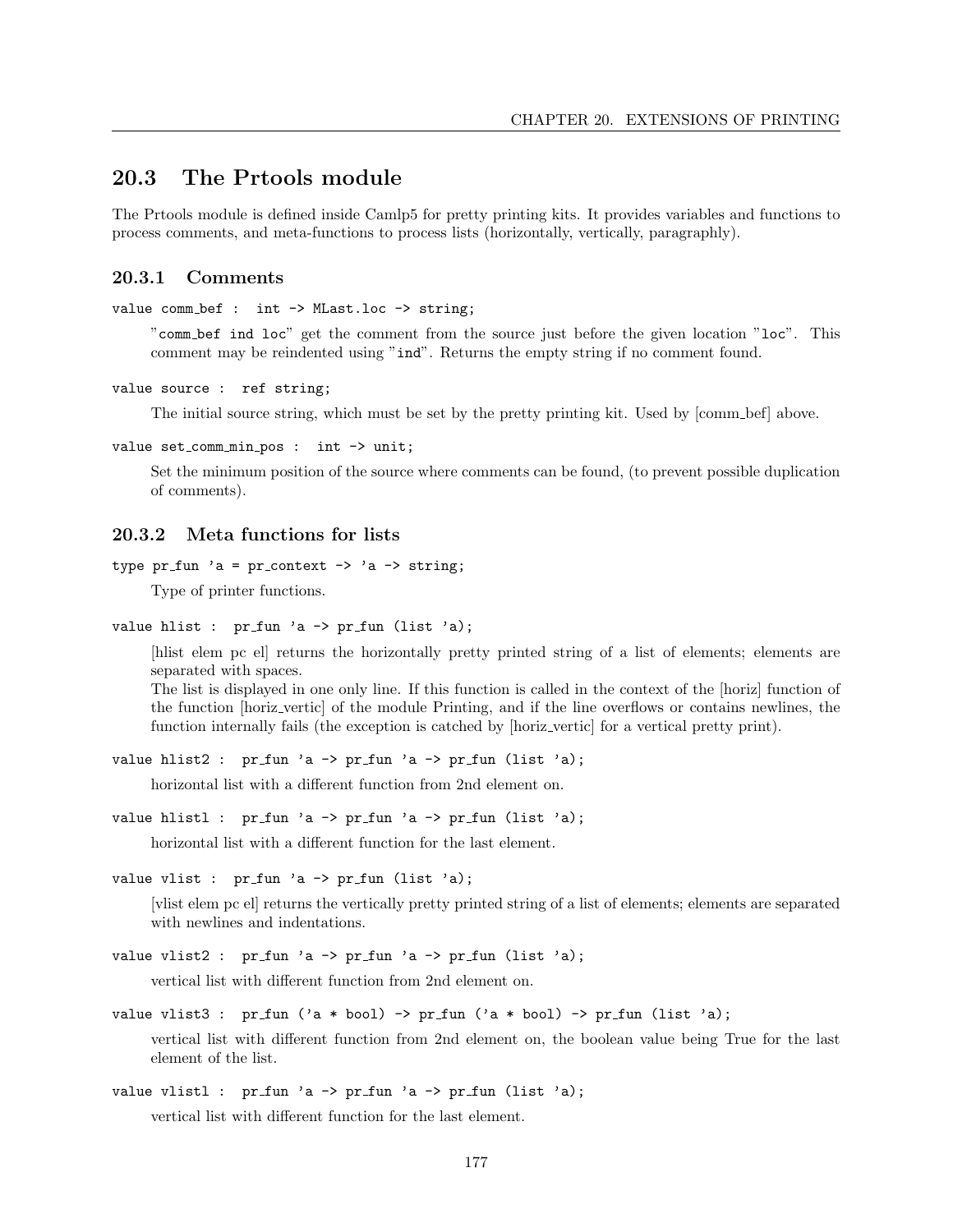#### value plist : pr\_fun 'a -> int -> pr\_fun (list ('a \* string));

[plist elem sh pc el] returns the pretty printed string of a list of elements with separators. The elements are printed horizontally as far as possible. When an element does not fit on the line, a newline is added and the element is displayed in the next line with an indentation of [sh]. [elem] is the function to print elements, [el] a list of pairs (element \* separator) (the last separator being ignored).

value plistb : pr\_fun 'a -> int -> pr\_fun (list ('a \* string));

[plist elem sh pc el] returns the pretty printed string of the list of elements, like with [plist] but the value of [pc.bef] corresponds to an element already printed, as it were on the list. Therefore, if the first element of [el] does not fit in the line, a newline and a tabulation is added after [pc.bef].

value plistl : pr\_fun 'a -> pr\_fun 'a -> int -> pr\_fun (list ('a \* string)); paragraph list with a different function for the last element.

```
value hvlistl : pr_fun 'a -> pr_fun 'a -> pr_fun (list 'a);
```
applies "hlistl" if the context is horizontal; else applies "vlistl".

#### 20.3.3 Miscellaneous

```
value tab : int -> string:
```
[tab ind] is equivalent to [String.make ind '']

```
value flatten_sequence : MLast.expr -> option (list MLast.expr);
```
[flatten sequence e]. If [e] is an expression representing a sequence, return the list of expressions of the sequence. If some of these expressions are already sequences, they are flattened in the list. If that list contains expressions of the form let..in sequence, this sub-sequence is also flattened with the let..in applying only to the first expression of the sequence. If [e] is a let..in sequence, it works the same way. If [e] is not a sequence nor a let..in sequence, return None.

### 20.4 Example : repeat..until

This pretty prints the example repeat..until statement programmed in the chapter Syntax extensions (first version generating a "while" statement).

#### 20.4.1 The code

The pattern generated by the "repeat" statement is recognized (sequence ending with a "while" whose contents is the same than the beginning of the sequence) by the function "is repeat" and the repeat statement is pretty printed in its initial form using the function "horiz\_vertic" of the Pretty module. File "pr\_repeat.ml":

```
#load "pa_extprint.cmo";
#load "q_MLast.cmo";
open Pcaml;
open Pretty;
open Prtools;
value eq_expr_list el1 el2 =
  if List.length el1 <> List.length el2 then False
  else List.for_all2 eq_expr el1 el2
```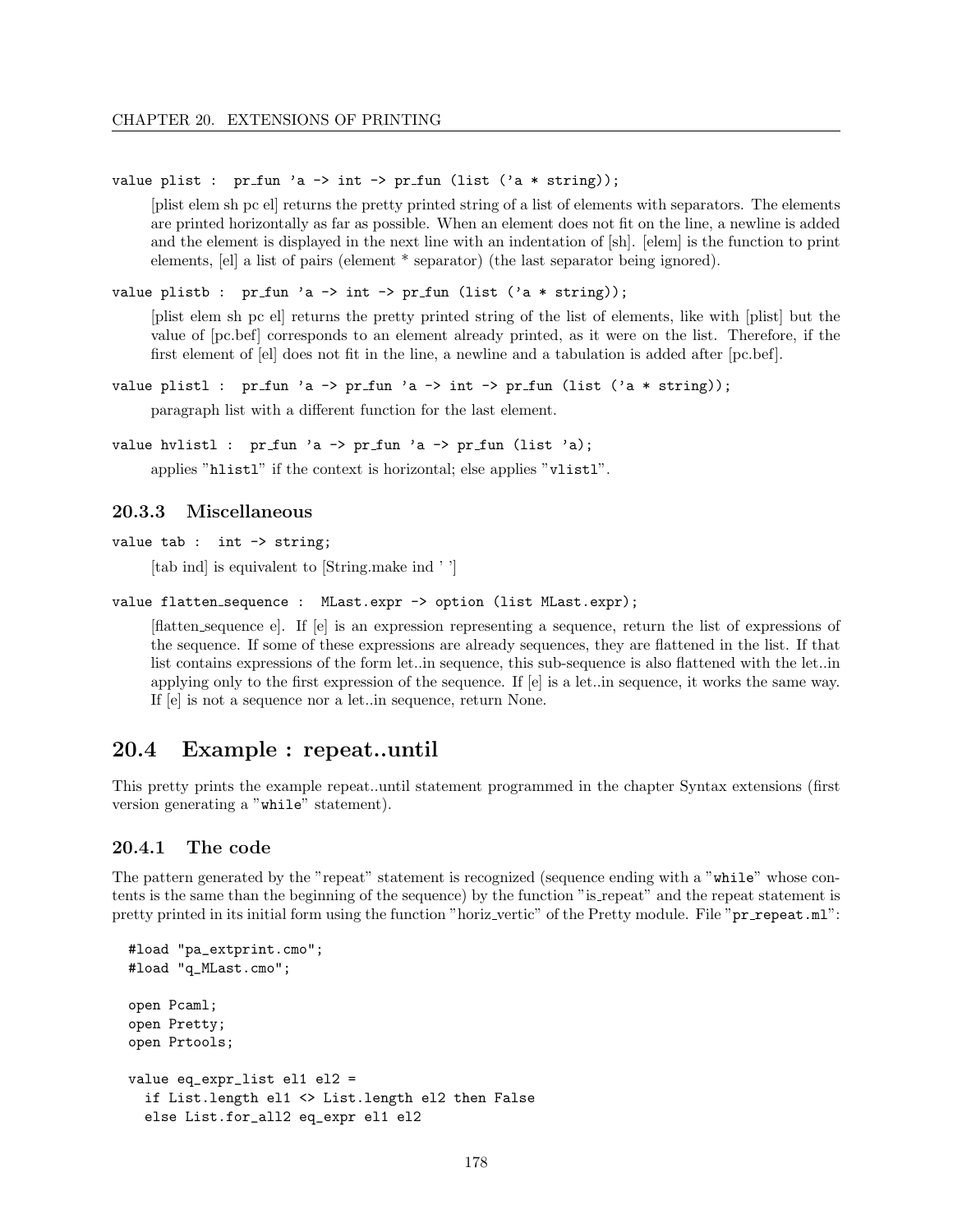```
;
value is_repeat el =
  match List.rev el with
  [ [<:expr< while not $e$ do { $list:el2$ } >> :: rel1] ->
      eq_expr_list (List.rev rel1) el2
  | \rightarrow False ]
;
value semi_after pr pc = pr {(pc) with aft = sprintf "\%s;" pc.aft};
EXTEND_PRINTER
  pr_expr:
    [ [ \leq : expr\leq do \{ $list: el$ \} >> when is_repeat el ->
          match List.rev el with
           [ [<:expr< while not $e$ do { $list:el$ } >> :: \Box] ->
              horiz_vertic
                 (fun () \rightarrowsprintf "\%srepeat \%s until \%s\%s" pc.bef
                      (hlistl (semi_after curr) curr
                         {(pc) with bef = ""; aft = ""} el)(curr \{(pc) with bef = ""; aft = ""} e)
                      pc.aft)
                 (fun () \rightarrowlet s1 = sprintf "\%srepeat" (tab pc.ind) in
                    let s2 =vlistl (semi_after curr) curr
                        {(pc) with
                         ind = pc. ind + 2;
                         bef = tab (pc.ind + 2);aft = ""\}el
                    in
                    let s3 =sprintf "\%suntil \%s" (tab pc.ind)
                        (curr \{(pc) with bef = ""} e)
                    in
                    sprintf "\%s\n\%s\n\%s" s1 s2 s3)
          | _ -> assert False ] ] ]
  ;
END;
```
### 20.4.2 Compilation

ocamlc -pp camlp5r -I +camlp5 -c pr\_repeat.ml

### 20.4.3 Testing

Getting the same files "foo.ml" and "bar.ml" of the repeat syntax example:

\$ cat bar.ml #load "./foo.cmo";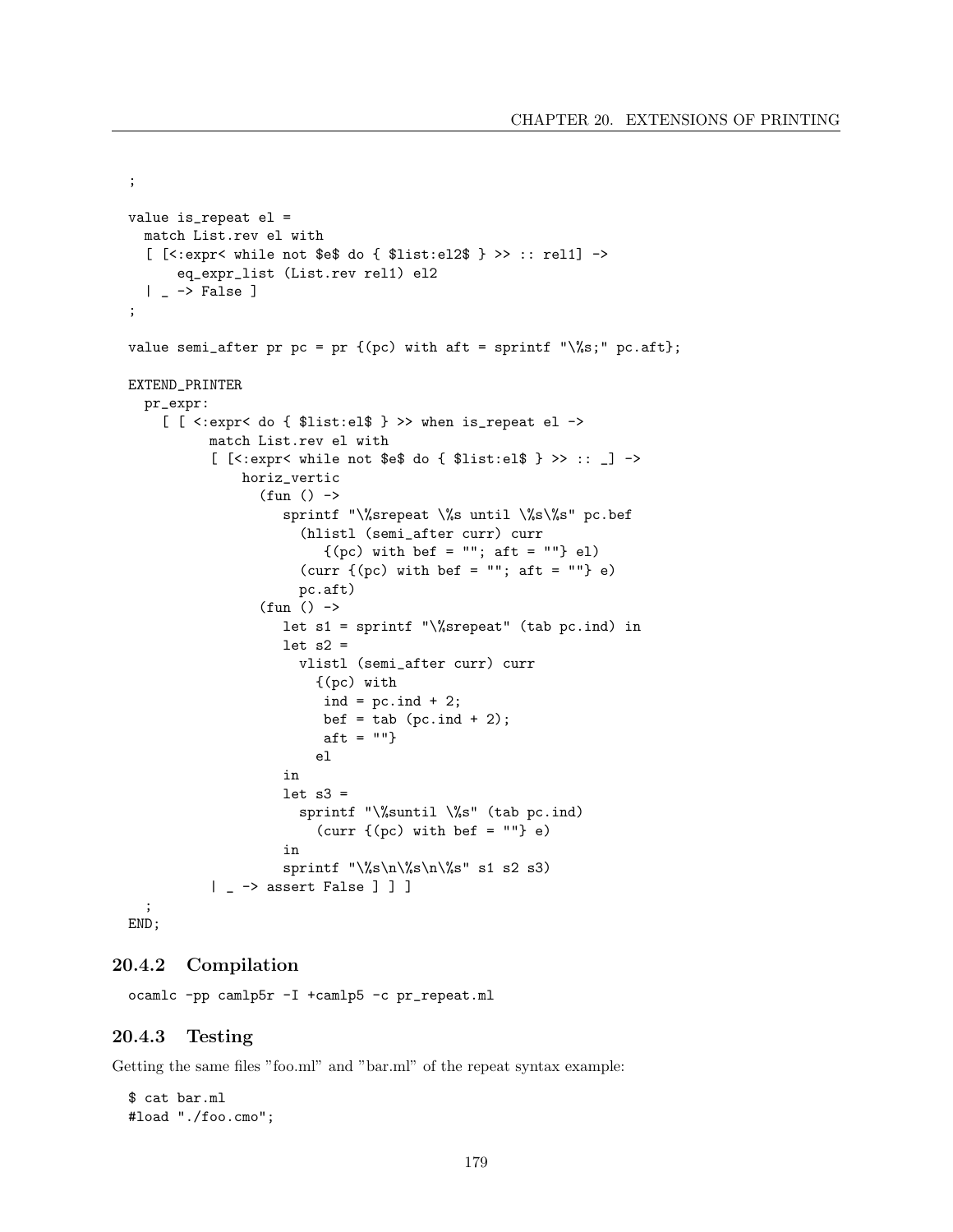```
value x = ref 42;
repeat
 print_int x.val;
 print_endline "";
  x.val := x.val + 3until x.val > 70;
```
\$ camlp

Without the pretty printing kit:

```
$ camlp5r pr_r.cmo bar.ml
#load "./foo.cmo";
value x = ref 42;
do {
 print_int x.val;
 print_endline "";
 x.val := x.val + 3;while not (x.val > 70) do {
   print_int x.val;
   print_endline "";
   x.val := x.val + 3
  }
};
```
With the pretty printing kit:

```
$ camlp5r pr_r.cmo ./pr_repeat.cmo bar.ml -l 75
#load "./foo.cmo";
value x = ref 42;
repeat
 print_int x.val;
 print_endline "";
  x.val := x.val + 3
until x.val > 70;
```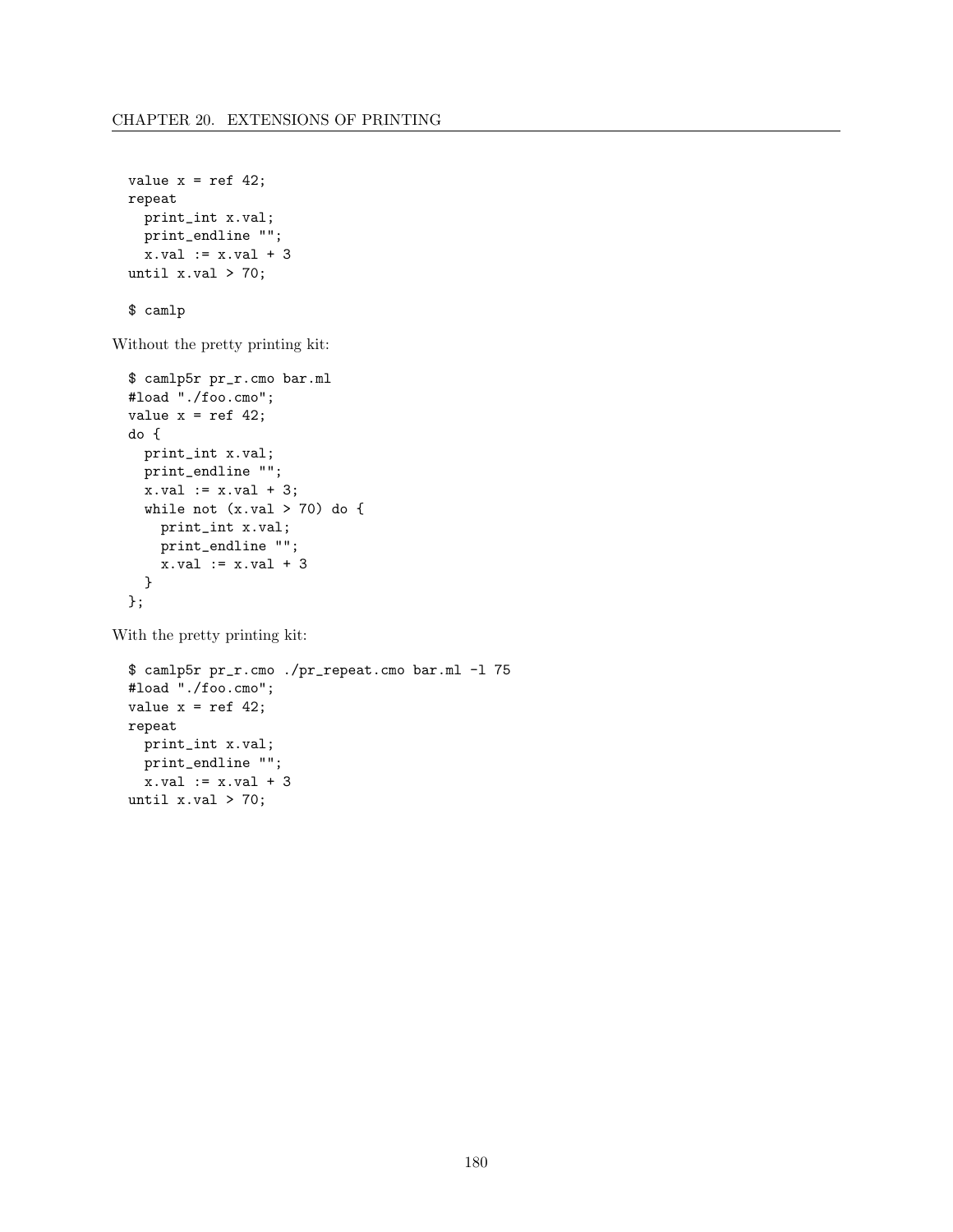# Redefining OCaml syntax

Better than just syntax extensions, it is possible to redefine the whole syntax of the language. For example, to:

- define your own syntax, like the revised syntax does,
- have a version whose keywords are translated in your native language,
- restrict the OCaml language,
- interpret XML (or other languages) as OCaml source,
- and so on...

### 21.1 Starting with an example

A way to start doing this is to take, in Camlp5 sources, one of the files "etc/pa\_o.ml" or file "meta/pa\_r.ml". The first one defines the OCaml standard syntax and the second one the revised syntax.

Let's say you want to take the normal syntax and make some readjustments. You first make a copy of "etc/pa\_o.ml" naming it, e.g., "mysyntax.ml" (the example below works similarly if you take "meta/pa\_r.ml" instead):

To test, you can compile it with the command:

ocamlc -pp camlp5r -I \$(camlp5 -where) -c mysyntax.ml

This produces the file "mysyntax.cmo". Now you can compile one of your files, e.g. "foo.ml", if written in this syntax, i.e. the normal OCaml syntax if you made no changes in "mysyntax.ml":

ocamlc -pp 'camlp5 ./mysyntax.cmo pr\_dump.cmo' -c foo.ml

If there si no changes in "mysyntax.ml" from "pa o.ml", this is just a compilation with the normal OCaml syntax. To make changes, you can edit the file "mysyntax.ml" and recompile it. As an exercice, try to translate some keywords in your native language (or another language if it is not English).

Reading the way Camlp5 extensible grammars and syntax tree work (both used in " $pa_0.mll$ " and " $pa_1.mll$ "), you can make more complicated changes or change everything, if you want.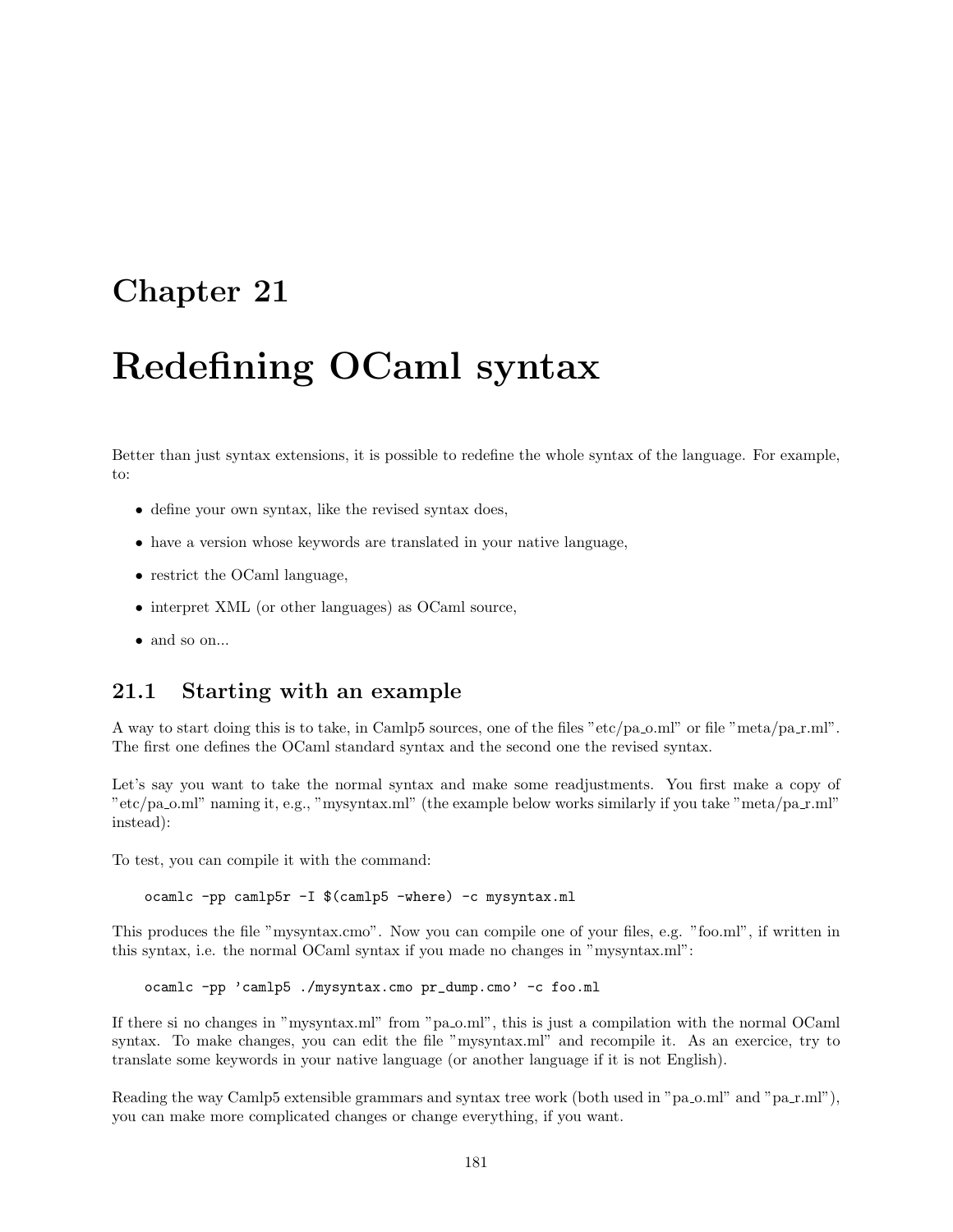## 21.2 A file for an OCaml syntax

This is what you can find in the files "pa\_o.ml" and "pa\_r.ml".

An OCaml syntax files uses the Camlp5 library module Pcaml. All grammar entries are defined there. The first thing is the reinitialization of the grammar (which clear all tokens and define a lexer) and all grammar entries, to be sure that no possible previous loaded grammars remain.

If using the same lexer (provided in Camlp5 library module Plexer), it is done by:

```
Grammar.Unsafe.gram_reinit Pcaml.gram (Plexer.gmake ())
```
The cleanup of all grammar entries are done by calls to the function "Grammar.Unsafe.clear entry". The main entries are Pcaml.interf, for compiling an interface (a ".mli" file) and Pcaml.implem, for compiling an implementation (a ".ml" file). And all other grammars entries you want to use must be cleared:

```
Grammar.Unsafe.clear_entry Pcaml.interf;
Grammar.Unsafe.clear_entry Pcaml.implem;
Grammar.Unsafe.clear_entry Pcaml.expr;
Grammar.Unsafe.clear_entry Pcaml.patt;
...
```
Actually, the camlp5 command can compile the input file with other ways than using the Camlp5 grammars. The variables "Pcaml.parse interf" and "Pcaml.parse implem" are references to the functions called by camlp5. By default, it is the Camlp5 grammar syntax, but to be sure it goes on using it (if a previous load changed that), the following statement are added:

```
Pcaml.parse_interf.val := Pcaml.Grammar.Entry.parse interf;
Pcaml.parse_implem.val := Pcaml.Grammar.Entry.parse implem;
```
In the files "pa<sub>0</sub>.ml" and "pa<sub>n</sub>-ml", some local functions follow, which are themselves followed by a call to the big statement "EXTEND", the main statement of the Camlp5 extensible grammars system.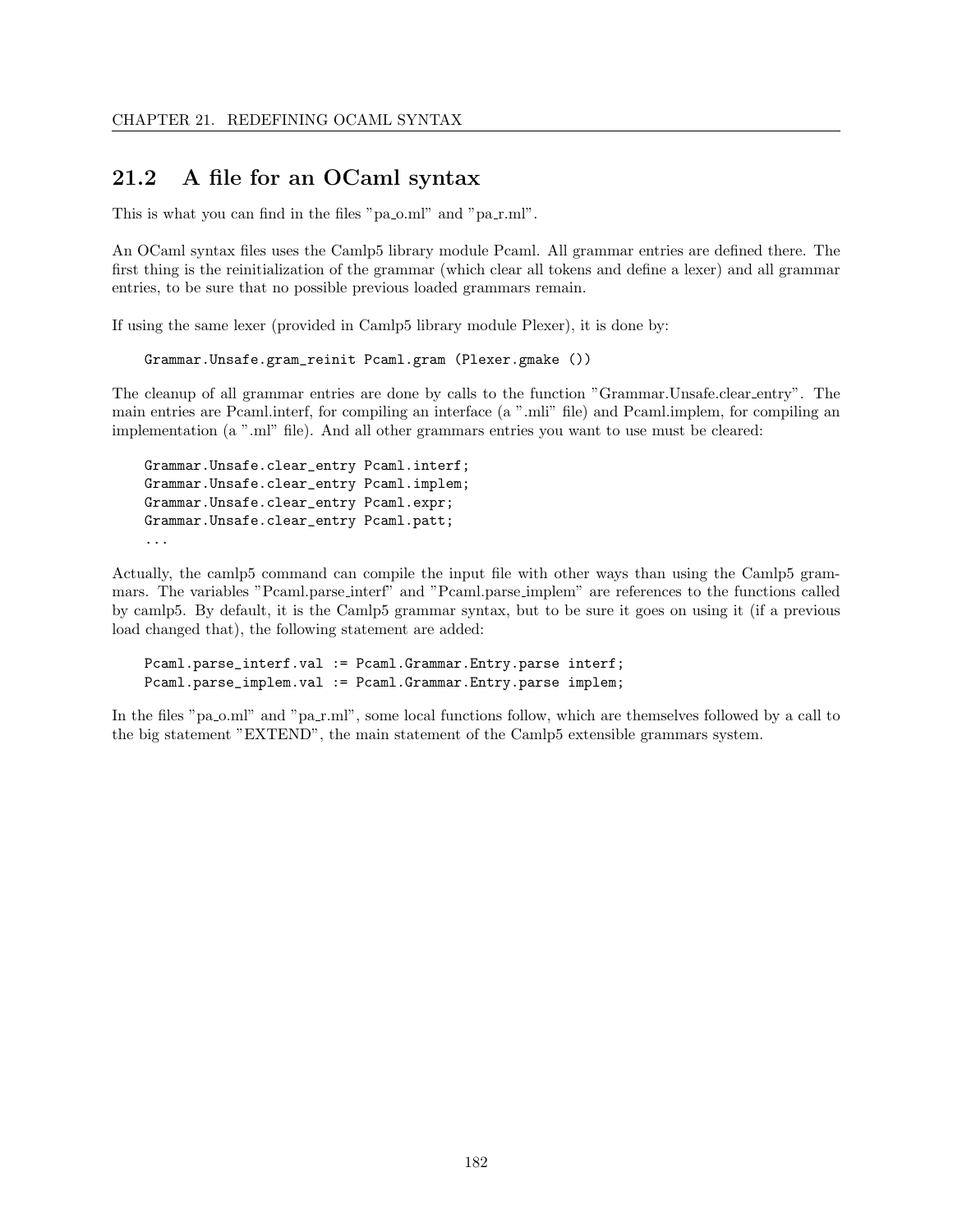# Quotations

Quotations are a syntax extension in Camlp5 to build expressions and patterns in any syntax independant from the one of OCaml. Quotations are expanded, i.e. transformed, at parse time to produce normal syntax trees, like the rest of the program. Quotations expanders are normal OCaml functions writable by any programmer.

The aim of quotations is to use concrete syntax for manipulating abstract values. That makes programs easier to write, read, modify, and understand. The drawback is that quotations are linguistically isolated from the rest of the program, in opposition to syntax extensions, which are included in the language.

## 22.1 Introduction

A quotation is syntactically enclosed by specific quotes formed by less (<) and greater (>) signs. Namely:

- starting with either "<<" or "<: ident<" where "ident" is the quotation name,
- ending with ">>"

Examples:

```
<< \x.x x \times ><:foo< hello, world >>
\langle : \text{bar} \langle \theta, \phi \rangle \;* >>
```
The text between these particular parentheses can be any text. It may contain enclosing quotations and the characters " $\langle$ ", " $\rangle$ " and " $\langle$ " can be escaped by " $\langle$ ". Notice that possible double-quote, parentheses, OCaml comments do not necessarily have to balanced inside them.

As far as the lexer is concerned, a quotation is just a kind of string.

## 22.2 Quotation expander

Quotations are treated at parse time. Each quotation name is associated with a quotation expander, a function transforming the content of the quotation into a syntax tree. There are actually two expanding functions, depending on whether the quotation is in the context of an expression or if it is in the context of a pattern.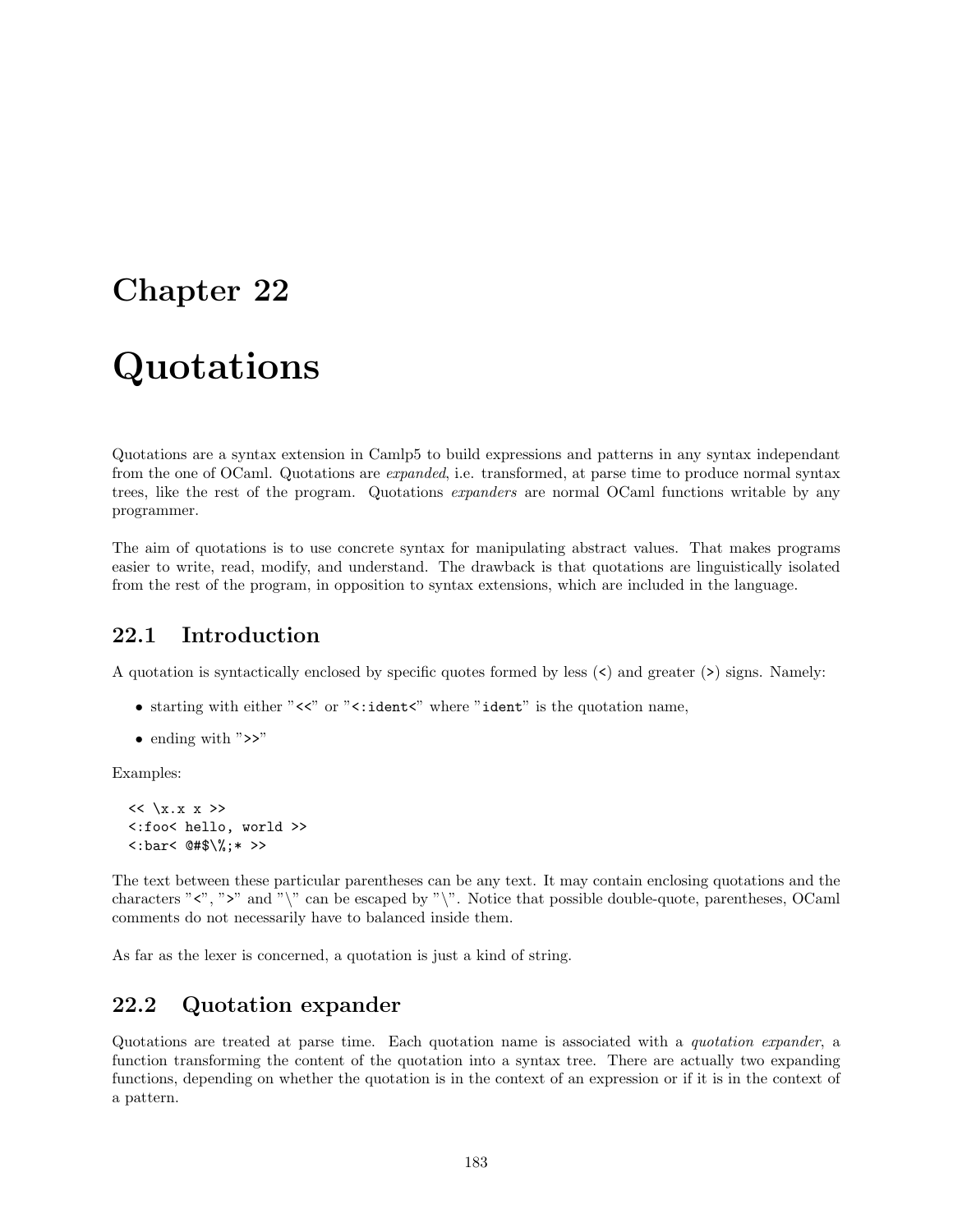#### CHAPTER 22. QUOTATIONS

If a quotation has no associated quotation expander, a parsing error is displayed and the compilation fails.

The quotation expander, or, rather, expanders, are functions taking the quotation string as parameter and returning a syntax tree. There is no constraint about which parsing technology is used. It can be stream parsers, extensible grammars, string scanning, ocamllex and yacc, any.

To build syntax trees, Camlp5 provides a way to easily build them see the chapter about them: it is possible to build abstract syntax through concrete syntax using, precisely... quotations.

### 22.3 Defining a quotation

#### 22.3.1 By syntax tree

To define a quotation, it is necessary to program the quotation expanders and to, finally, end the source code with a call to:

Quotation.add name (Quotation.ExAst (f\_expr, f\_patt));

where "name" is the name of the quotation, and "f\_expr" and "f\_patt" the respective quotations expanders for expressions and patterns.

After compilation of the source file (without linking, i.e. using option "-c" of the OCaml compiler), an object file is created (ending with ".cmo"), which can be used as syntax extension kit of Camlp5.

### 22.3.2 By string

There is another way to program the expander: a single function which returns, not a syntax tree, but a string which is parsed, afterwards, by the system. This function takes a boolean as first parameter telling whether the quotation is in position of expression (True) or in position of a pattern (False).

Used that way, the source file must end with:

```
Quotation.add name (Quotation.ExStr f);
```
where  $\mathbf{f}^*$  is that quotation expander. The advantage of this second approach is that it is simple to understand and use. The drawback is that there is no way to specify different source locations for different parts of the quotation (what may be important in semantic error messages).

### 22.3.3 Default quotation

It is possible to use some quotation without its name. Use for that the variable "Quotation.default\_quotation". For example, ending a file by:

Quotation.add "foo" (Quotation.ExAst (f\_expr, f\_patt)); Quotation.default.val := "foo";

allows to use the quotation "foo" without its name, i.e.:

 $\ll \ldots \gg$ 

instead of:

 $\langle : \text{foo} \langle : \ldots > \rangle$ 

If several files set the variable "Quotation.default", the default quotation applies to the last loaded one.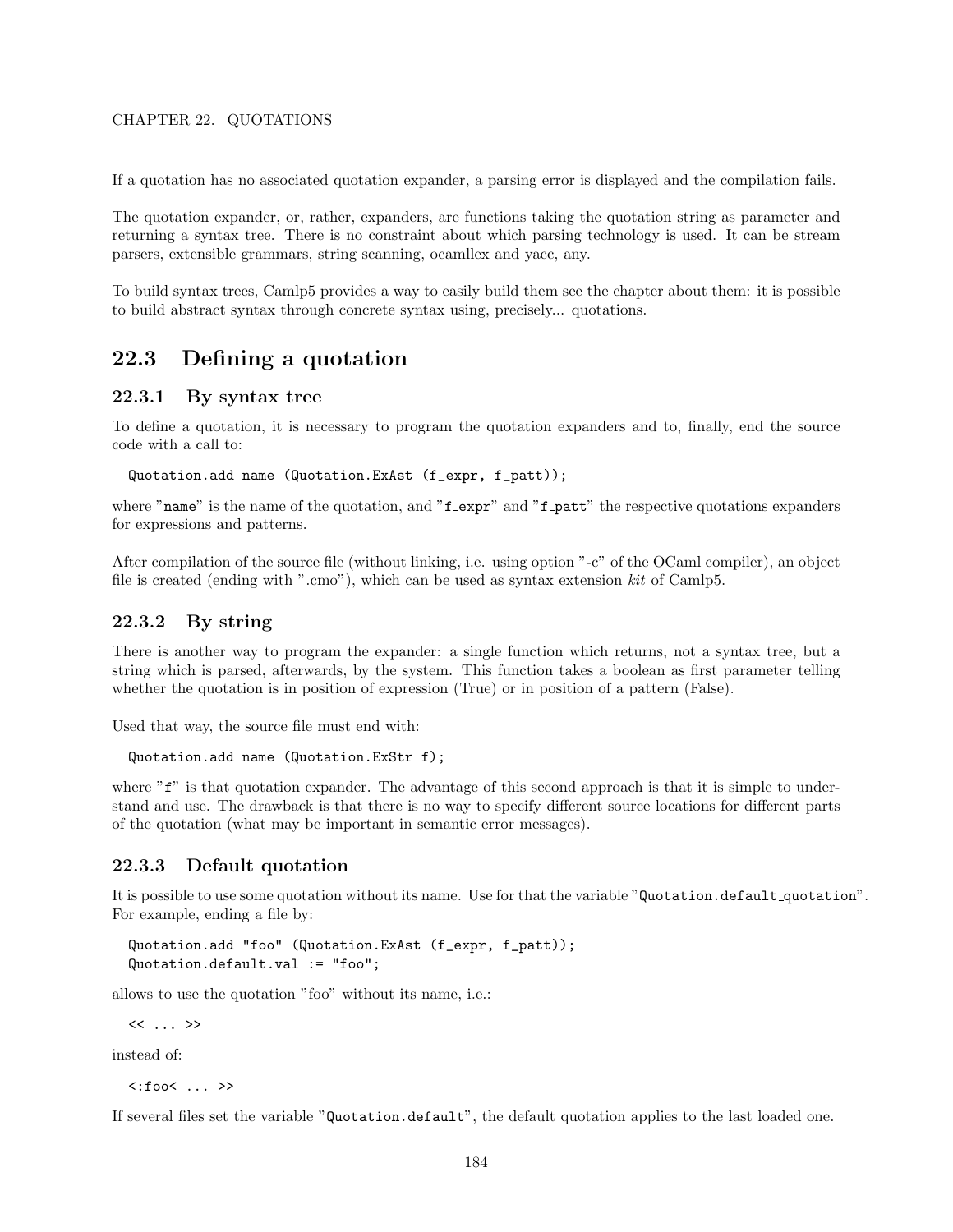## 22.4 Antiquotations

A quotation obeys its own rules of lexing and parsing. Its result is a syntax tree, of type "Pcaml.expr" if the quotation is in the context of an expression, or "Pcaml.patt" if the quotation is in the context of a pattern.

It can be interesting to insert portions of expressions or patterns of the enclosing context in its own quotations. For that, the syntax of the quotation must define a syntax for *antiquotations areas*. It can be, for example:

- A character introducing a variable: in this case the antiquotation can just be a variable.
- A couple of characters enclosing the antiquotations. For example, in the predefined syntax tree quotations, the antiquotations are enclosed with dollar ("\$") signs.

In quotations, the locations in the resulting syntax tree are all set to the location of the quotation itself (if this resulting tree contains locations, they are overwritten with this location). Consequently, if there are semantic (typing) errors, the OCaml compiler will underline the entire quotation.

But in antiquotations, since they can be inserted in the resulting syntax tree, it is interesting to keep their initial quotations. For that, the nodes:

<:expr< \$anti:...\$ >> <:patt< \$anti:...\$ >>

equivalent to:

MLast.ExAnt loc ... MLast.PaAnt loc ...

are provided (see syntax tree quotations).

Let us take an example, without this node, and with this specific node.

Let us consider an elementary quotation system whose contents is just an antiquotation. This is just a school example, since the quotations brackets are not necessary, in this case. But we are going to see how the source code is underlined in errors messages.

### 22.4.1 Example without antiquotation node

The code for this quotation is (file "qa.ml"):

```
#load "q_MLast.cmo";
let expr s = Grammar.Entry.parse Pcaml.expr (Stream.of_string s) in
Quotation.add "a" (Quotation.ExAst (expr, fun []));
```
The quotation expander "expr" just takes the string parameter (the contents of the quotation), and returns the result of the expression parser of the OCaml language.

Compilation:

```
ocamlc -pp camlp5r -I +camlp5 -c qa.ml
```
Let us test it in the toplevel with a voluntary typing error: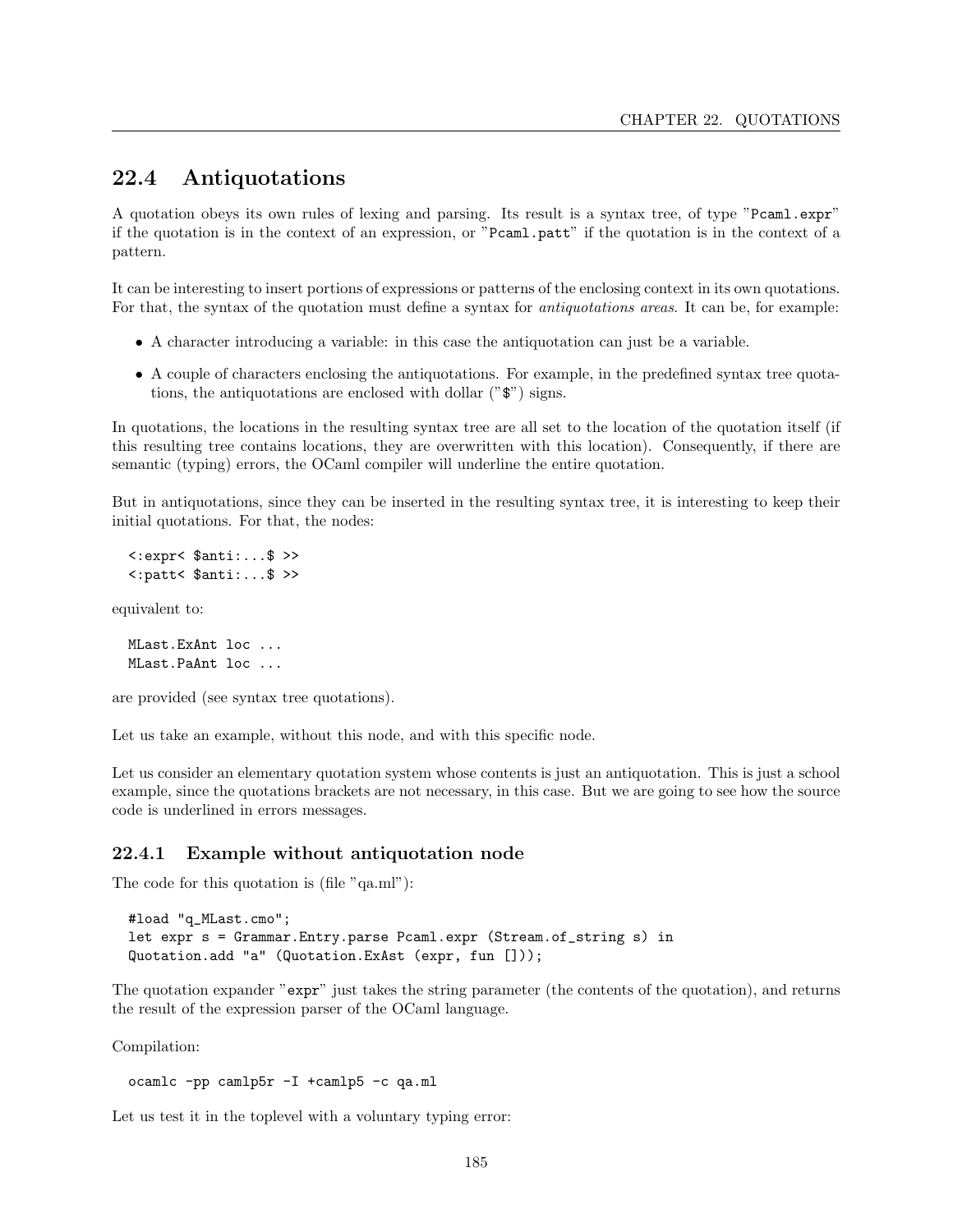```
$ ocaml -I +camlp5 camlp5r.cma
        Objective Caml version ...
        Camlp5 Parsing version ...
# #load "qa.cmo";
# let x = "abc" and y = 25 in <: a< x \hat{y} >>;
Characters 28-41:
  let x = "abc" and y = 25 in \langle x^2 \times x^2 \rangle;
                                 ........
This expression has type int but is here used with type string
```
We observe that the full quotation is underlined, although it concerns only the variable "y".

### 22.4.2 Example with antiquotation node

Let us consider this second version (file "qb.ml"):

```
#load "q_MLast.cmo";
let expr s =
  let ast = Grammar.Entry.parse Pcaml.expr (Stream.of_string s) in
  let loc = Ploc.make 1 0 (0, String.length s) in
  <:expr< $anti:ast$ >>
in
Quotation.add "b" (Quotation.ExAst (expr, fun []));
```
As above, the quotation expander "expr" takes the string parameter (the contents of the quotation) and applies the expression parser of the OCaml language. Its result, instead of being returned as it is, is enclosed with the antiquotation node. (The location built is the location of the whole string.)

Compilation:

```
ocamlc -pp camlp5r -I +camlp5 -c qb.ml
```
Now the same test gives:

\$ ocaml -I +camlp5 camlp5r.cma Objective Caml version ... Camlp5 Parsing version ... # #load "qb.cmo"; # let  $x =$  "abc" and  $y = 25$  in <: b< x  $\hat{y}$  y >>; Characters 37-38: let  $x = "abc"$  and  $y = 25$  in  $\left\langle :b < x \right\rangle^2$  y  $\left\langle \right\rangle$ ;  $\hat{ }$ 

This expression has type int but is here used with type string

Notice that, now, only the variable "y" is underlined.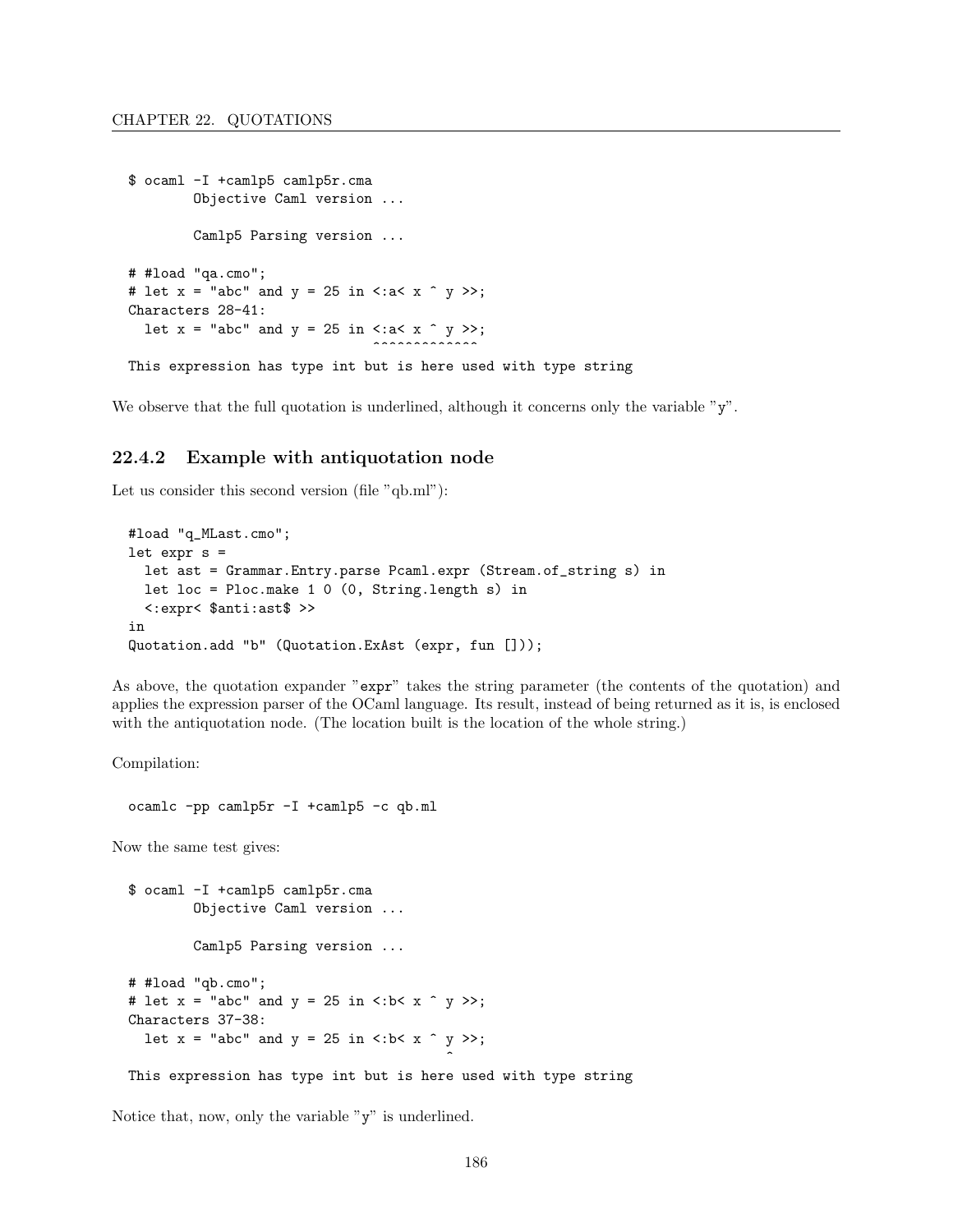### 22.4.3 In conclusion

In the resulting tree of the quotation expander:

- only portions of this tree, which are sons of the expr and patt antiquotation nodes, have the right location they have in the quotation (provided the quotation expander gives it the right location of the antiquation in the quotation),
- the other nodes inherit, as location, the location of the full quotation.

## 22.5 Locations in quotations and antiquotations

This section explains in details the problem of locations in quotations and antiquotations. It is designed for programmers of quotation expanders.

Locations are the difficult point in quotations and antiquotations. If they are not set correctly, error messages may highlight wrong parts of the source.

The locations are controlled:

- for syntax errors: by the exception "Ploc.Exc", raised by the function "Ploc.raise",
- for typing errors, by the syntax tree nodes "<:expr<  $\text{3}$ anti:...\$ >>" and "<:meta<  $\text{3}$ anti:...\$  $>>$ ".

If the quotation expander never uses them, all syntax and typing errors highlight the whole quotation.

Remark that in extensible grammars, syntax errors are automatically enclosed by the exception "Ploc.Exc". Therefore, if the quotation is parsed by an extensible grammar entry, this exception can be raised.

In the syntax tree nodes "<:expr<  $\text{\$anti:...}\$  >>" and "<:meta<  $\text{\$anti:...}\$  >>", the location is indicated by the implicit variable named "loc". Their usage is therefore something like:

let loc = ...computation of the location... in  $\langle : \text{expr} \langle \text{Santi}: \ldots \text{S} \rangle \rangle$ 

#### 22.5.1 In the quotation

All locations must be computed *relatively to the quotation string*. The quotation string is the string between " $<<$ " or " $<<$ " and " $>>$ " (excluded), the first character of this string being at location zero.

The quotation system automatically shifts all locations with the location of the quotation: the programmer of the quotation expander does not therefore need to care about where the quotation appears in the source.

### 22.5.2 In antiquotations

In antiquotations, it is important to control how the antiquotation string is parsed. For example, if the function parsing the antiquotation string raises "Ploc.Exc", the location of this exception must be shifted with the location of the antiquotation in the quotation.

For example, let us suppose that the source contains:

 $<<$  abc^ijk^(xyz) >>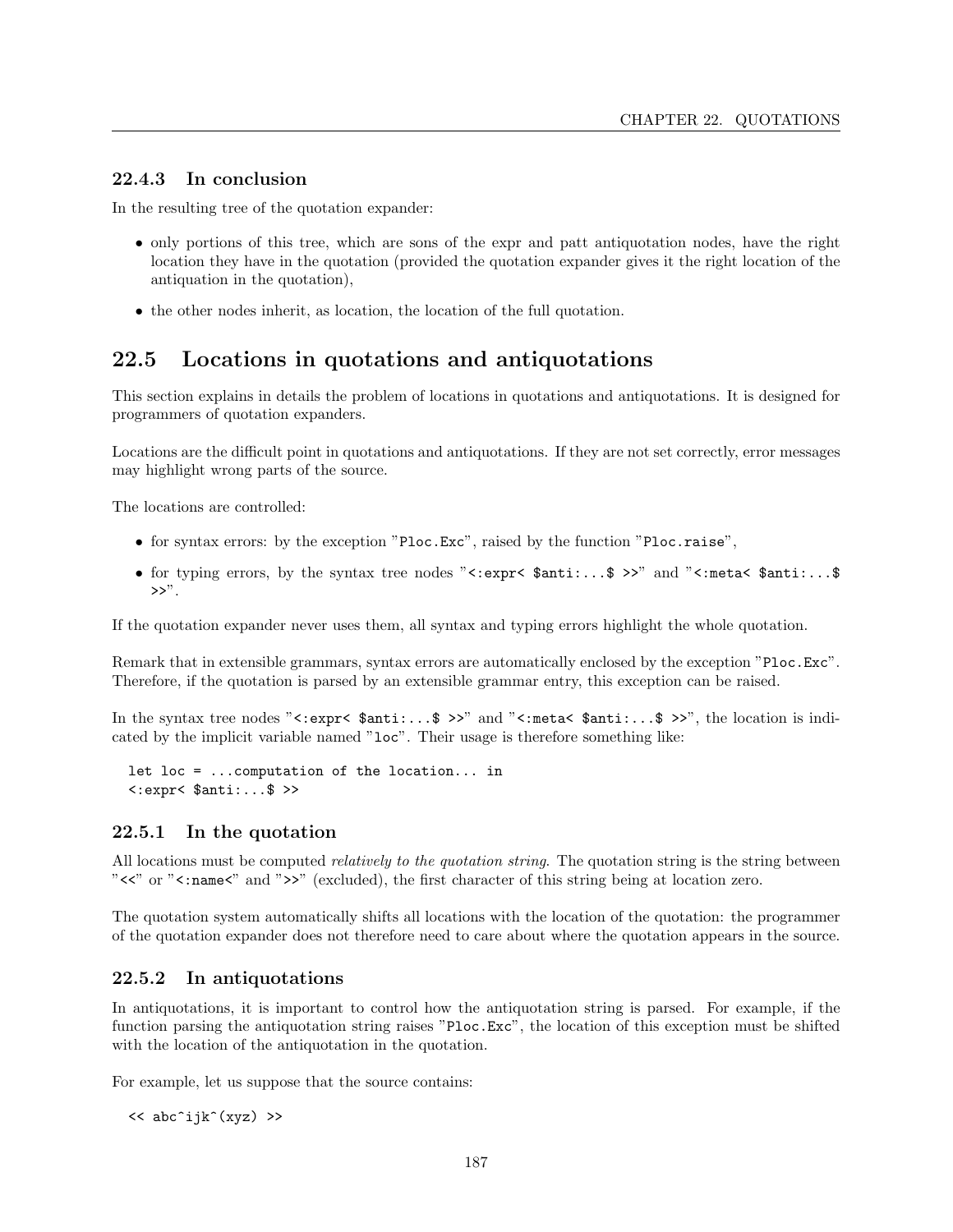where the antiquotation is specified between the caret  $("^"')$  characters. The antiquotation string is "ijk". It can be built in the quotation expander by:

<:expr< ijk >>

If used just like this, without the " $\langle : \text{expr} \rangle \$   $\text{Sant}: \mathbf{x} \rangle \rangle$ ", in case of typing error (for example if the variable "ijk" is unbound), the OCaml error message will be:

<< abc^ijk^(xyz) >> ~~~~~~~~~~~~~~~~~~~ Unbound value ijk

To put a location to "ijk", since its location in the quotation is " $(5, 8)$ " (the "i" being the 5th characater of the quotation string, starting at zero), the quotation expander can build it like this:

```
let e = \langle .\exp(r \times i) \rangle >> in
let loc = Ploc.make_unlined (5, 8) in
<:expr< $anti:e$ >>
```
In this case, the possible typing error message will be:

```
<< abc^ijk^(xyz) >>
          \tilde{\phantom{a}}Unbound value ijk
```
This case is simple, since the antiquotation is just an identifier, and there is no parser computing it.

If the antiquotation has to be parsed, for example if it is a complicated expression, there are two points to care about:

First, the syntax error messages. If the parser of the antiquotation raises "Ploc.Exc", its location is relative to the antiquotation. It must therefore be shifted to correspond to a location in the quotation. If  $\tilde{f}$  is the parsing function and "sh" the shift of the antiquotation in the quotation (whose value is "5" in the example), the code must be something like:

```
try f () with
[ Ploc.Exc loc exc -> Ploc.raise (Ploc.shift sh loc) exc ]
```
Second, the typing error messages. Here, the above code with " $\leq:$  expr $\leq$  \$anti:e\$ >>" can apply to the resulting tree.

The complete code, taking the possible syntax error messages and the possible typing error messages into account, can be (where "len" is the antiquotation length):

```
let e =try f () with
  [ Ploc.Exc loc exc -> Ploc.raise (Ploc.shift sh loc) exc ]
in
let loc = Ploc.make_unlined (sh, sh + len) in
<:expr< $anti:e$ >>
```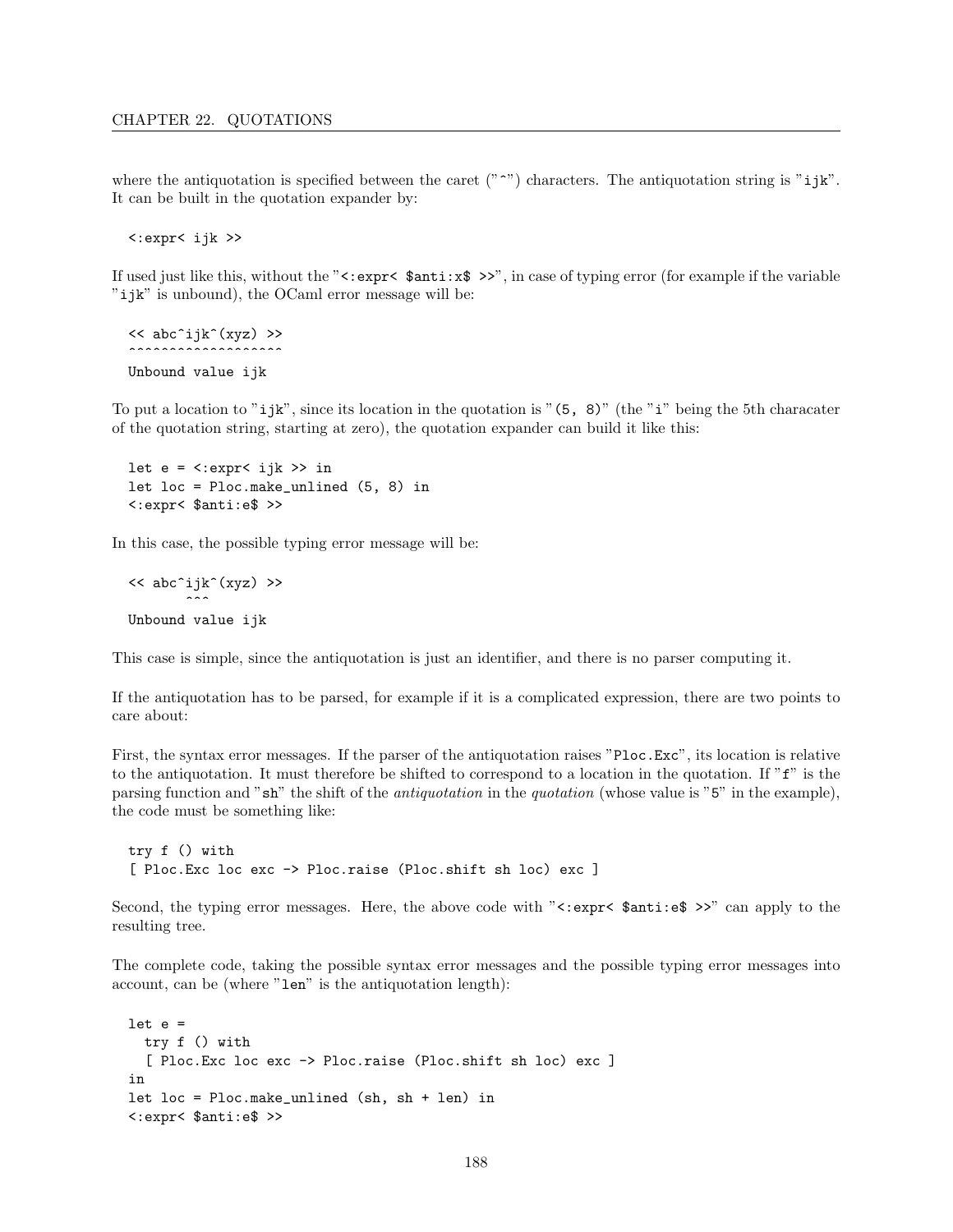## 22.6 Located errors

If the quotation expander raises an exception, by default, the whole quotation is underlined:

```
$ cat foo.ml
#load "q_MLast.cmo";
let expr s = raise (Failure "hello") in
Quotation.add "a" (Quotation.ExAst (expr, fun []));
$ ocaml -I +camlp5 camlp5r.cma
        Objective Caml version ...
        Camlp5 Parsing version ...
# #use "foo.ml";
- : unit = ()
# <:a< good morning >>;
Toplevel input:
# <:a< good morning >>;
  ..................
While expanding quotation "a":
Failure: hello
```
To specify a location of the exception, use the function "Ploc.raise" instead of "raise". In this example, let us suppose that we want only the characters 5 to 7 are underlined. This can be done like this:

```
$ cat foo.ml
#load "q_MLast.cmo";
let expr s = Ploc.raise (Ploc.make 1 0 (5, 7)) (Failure "hello") in
Quotation.add "a" (Quotation.ExAst (expr, fun []));
$ ledit ocaml -I +camlp5 camlp5r.cma
        Objective Caml version ...
        Camlp5 Parsing version ...
# #use "foo.ml";
- : unit = ()# <:a< good morning >>;
Toplevel input:
# <:a< good morning >>;
           \simWhile expanding quotation "a":
Failure: hello
```
## 22.7 The Quotation module

```
type expander =
  [ ExStr of bool -> string -> string
  | ExAst of (string -> MLast.expr * string -> MLast.patt) ]
;
```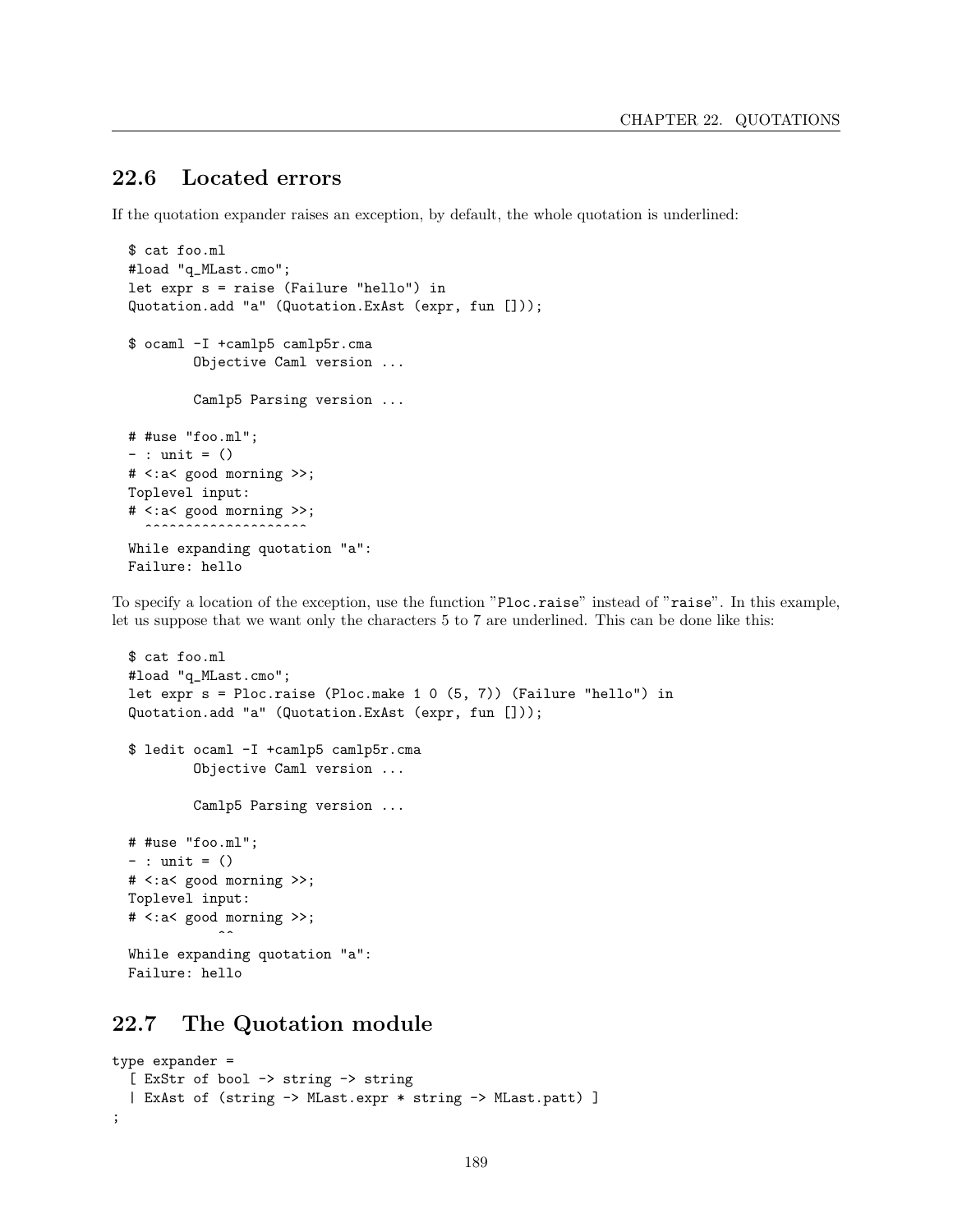Is the type for quotation expander kinds:

- "Quotation.ExStr exp" corresponds to an expander "exp" returning a string which is parsed by the system to create a syntax tree. Its boolean parameter tells whether the quotation is in position of an expression (True) or in position of a pattern (False). Quotations expanders created this way may work for some particular OCaml syntax, and not for another one (e.g. may work when used with revised syntax and not when used with normal syntax, and conversely).
- "Quotation.ExAst (expr exp, patt exp)" corresponds to expanders returning syntax trees, therefore not necessitating to be parsed afterwards. The function "expr\_exp" is called when the quotation is in position of an expression, and "patt exp" when the quotation is in position of a pattern. Quotation expanders created this way are independent from the enclosing syntax.

```
value add : string \rightarrow expander \rightarrow unit;
```
"Quotation.add name exp" adds the quotation "name" associated with the expander "exp".

```
value find : string -> expander;
```
"Quotation.find name" returns the quotation expander of the given name.

```
value default : ref string;
```
The name of the default quotation : it is possible to use this quotation between " $<<$ " and " $>>$ " without having to specify its name.

```
value translate : ref (string -> string);
```
Function translating quotation names; default  $=$  identity. Used in the predefined quotation "q\_phony.cmo". See below.

Some other useful functions for quotations are defined in the module "Pcaml". See the chapter "The Pcaml module", section "Quotation management".

## 22.8 Predefined quotations

### 22.8.1 q MLast.cmo

This extension kit add quotations of OCaml syntax tree, allowing to use concrete syntax to represent abstract syntax. See the chapter Syntax tree.

### 22.8.2 q ast.cmo

As with the previous quotation, this extension kit add quotations of OCaml syntax tree, but in the current user syntax with all extensions, the previous one being restricted to revised syntax without extension. See the chapters Syntax tree and Syntax tree quotations in user syntax.

### $22.8.3$  q\_phony.cmo

This extension kit is designed for pretty printing and must be loaded after a language pretty printing kit (in normal or in revised syntax). It prevents the expansions of quotations, transforming them into variables. The pretty printing then keeps the initial (source) form.

The macros (extension "pa macro.cmo") are also displayed in their initial form, instead of expanded.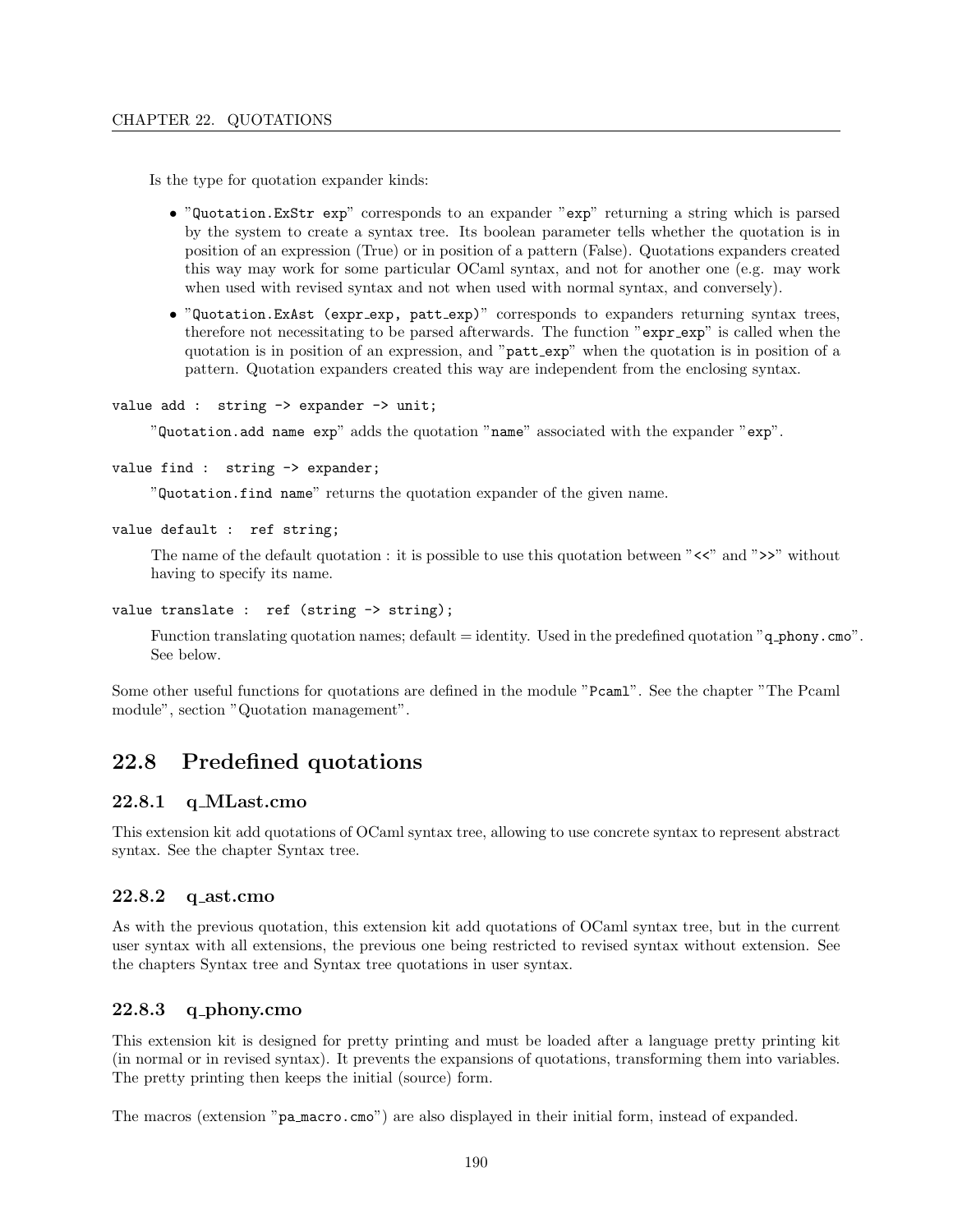### 22.9 A full example: lambda terms

This example allows to represent lambda terms by a concrete syntax and to be able to combine them using antiquotations.

A lambda term is defined like this:

(Lamb "z"

```
type term =
    [ Lam of string and term
    | App of term and term
    | Var of string ]
  ;
Examples:
  value fst = Lam "x" (Lam "y" (Var "x"));
  value snd = Lam "x" (Lam "y" (Var "y"));
  value delta = Lam "x" (App (Var "x") (Var "x"));
  value omega = App delta delta;
  value comb_s =
    Lam "x"
      (Lamb "y"
```
Since combinations of lambda term may be complicated, The idea is to represent them by quotations in concrete syntax. We want to be able to write the examples above like this:

(App (App (Var "x") (Var "y")) (App (Var "x") (Var "z")))));

```
value fst = \langle x.\y.x \rangle;
value snd = \langle x \rangle \langle y \rangle >>;
value delta = \langle \times \ranglex.x x >>
value omega = << ^delta ^delta >>;
value comb_s = \langle x \rangle \setminus x.\setminus y \setminus z.(x \ y) (x \ z) \geq x;
```
which is a classic representation of lambda terms.

Notice, in the definition of "omega", the use of the caret  $($ " $\sim$ ") sign to specify antiquotations. Notice also the simplicity of the representation of the expression defining "comb\_s".

Here is the code of the quotation expander, term.ml. The expander uses the extensible grammars. It has its own lexer (using the stream lexers) because the lexer of OCaml programs ("Plexer.gmake ()"), cannot recognize the backslashes alone.

#### 22.9.1 Lexer

```
(* lexer *)
#load "pa_lexer.cmo";
value rec ident =
 lexer
  [ [ a' -'z' ] 'A'-'Z' ] '0'-'9' ] '-' ] '_' ] '\128'-'\255' ]
    ident!
```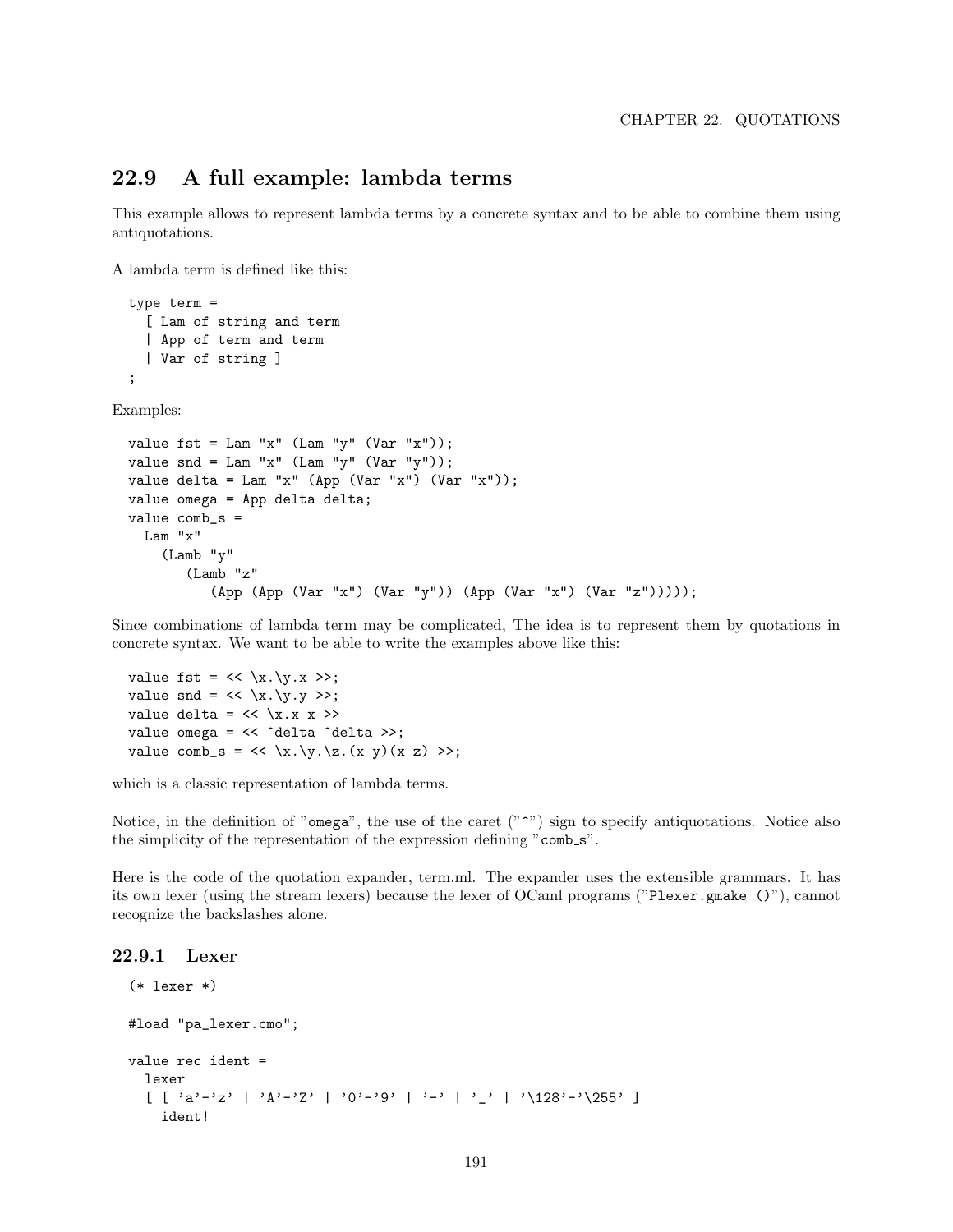```
| |;
value empty = parser [: = Stream.empty : ] -> [];
value rec next_tok =
  lexer
  \lbrack "\setminus" -> ("BSLASH", "")
  | "^" -> ("CARET", "")
  | 'a'-'z' ident! -> ("IDENT", $but)
  | "(" -> ("", "("| ")" -> ("", ")")
  | "." -> ("", ".")
 | empty -> ("EOS", "")
  | -> raise (Stream.Error "lexing error: bad character") ]
;
value rec skip_spaces =
  lexer
  [ " "/ skip_spaces!
  | "\n"/ skip_spaces!
  | "\r"/ skip_spaces! | ]
;
value record_loc loct i (bp, ep) = do {
  if i >= Array.length loct.val then do {
    let newt =
      Array.init (2 * Array.length loct.val + 1)
        (fun i \rightarrowif i < Array.length loct.val then loct.val.(i)
           else Ploc.dummy)
    in
    loct.val := newt;
  }
  else ();
  loct.val.(i) := Ploc.make_unlined (bp, ep)
};
value lex_func cs =
  let loct = ref [||] in
  let ts =Stream.from
      (fun i \rightarrow do {
         ignore (skip_spaces $empty cs : Plexing.Lexbuf.t);
         let bp = Stream.count cs in
         let r = next_tok $empty cs in
         let ep = Stream.count cs in
         record_loc loct i (bp, ep);
         Some r
       })
  in
```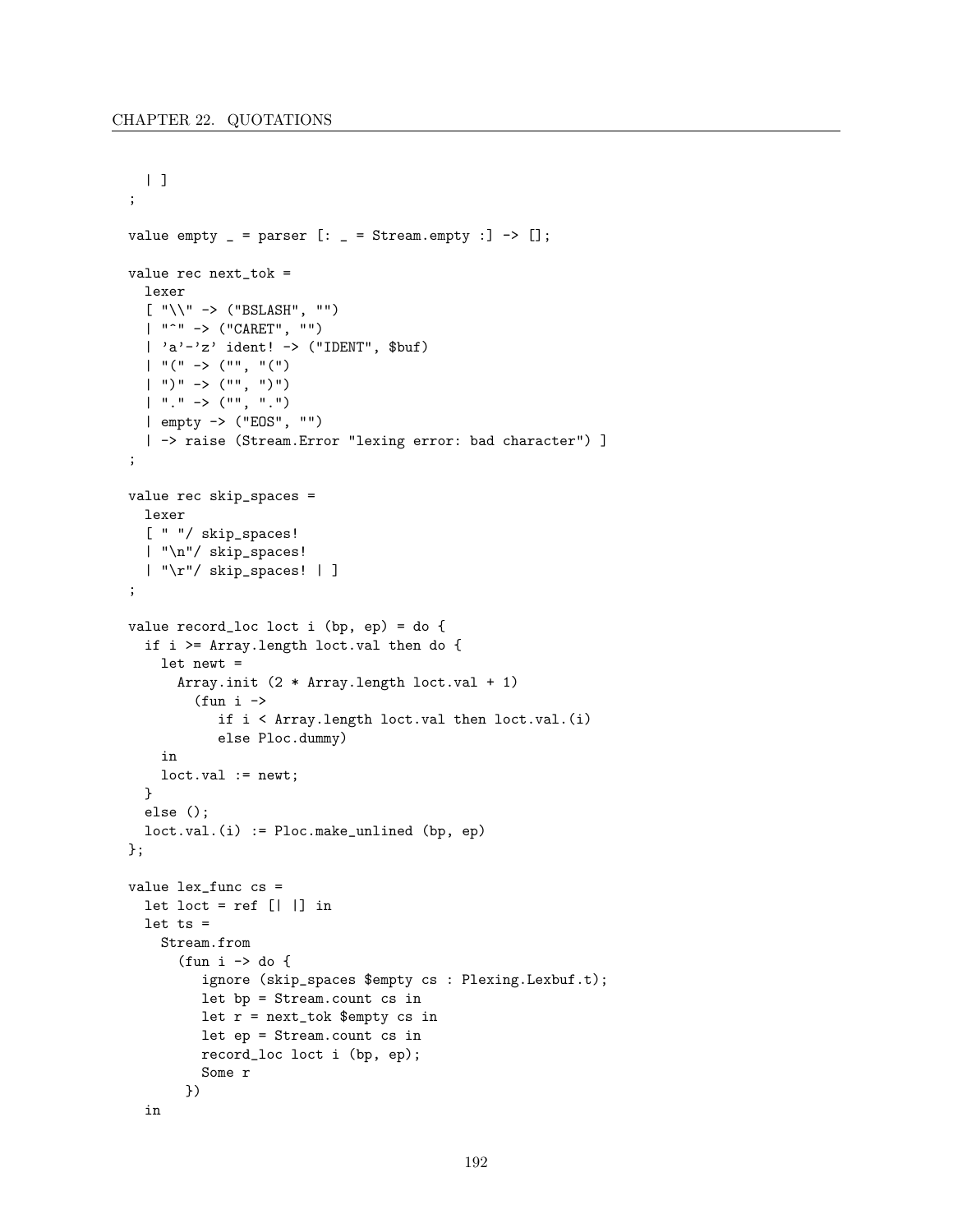```
let locf i =if i < Array.length loct.val then loct.val.(i) else Ploc.dummy
  in
  (ts, locf)
;
value lam_lex =
  {Plexing.tok_func = lex_func;
  Plexing.tok_using _ = (); Plexing.tok_removing _ = ();
  Plexing.tok_match = Plexing.default_match;
  Plexing.tok_text = Plexing.lexer_text;
  Plexing.tok_comm = None}
;
```

```
22.9.2 Parser
```

```
(* parser *)
#load "pa_extend.cmo";
#load "q_MLast.cmo";
value g = Grammar.gcreate lam_lex;
value expr_term_eos = Grammar.Entry.create g "term";
value patt_term_eos = Grammar.Entry.create g "term";
EXTEND
  GLOBAL: expr_term_eos patt_term_eos;
  expr_term_eos:
    [ [x = expr\_term; EOS -> x ] ];
  expr_term:
    [ [ BSLASH; i = IDENT; "."; t = SELF -> <:expr< Lam $str:i$ $t$ >> ]
    | [x = SELF; y = SELF \rightarrow \langle :expr \langle App \$x\$ \$y\$ \rangle]| [ i = IDENT -> <:expr< Var $str:i$ >>
      | CARET; r = expr_antiquot -> r
      | "("; t = SELF; ")" -> t ] ];
  expr_antiquot:
    [ [ i = IDENT \rightarrowlet r =let loc = Ploc.make_unlined (0, String.length i) in
            <:expr< $lid:i$ >>
         in
         <:expr< $anti:r$ >> ] ]
  ;
  patt_term_eos:
    [ [x = patt_term; EOS -> x ] ]
  ;
  patt_term:
    [ [ BSLASH; i = IDENT; "."; t = SELF -> <: patt< Lam $str: i$ $t$ >> ]
    | [x = SELF; y = SELF \rightarrow \langle :patt \rangle App x \ y \ >> ]
```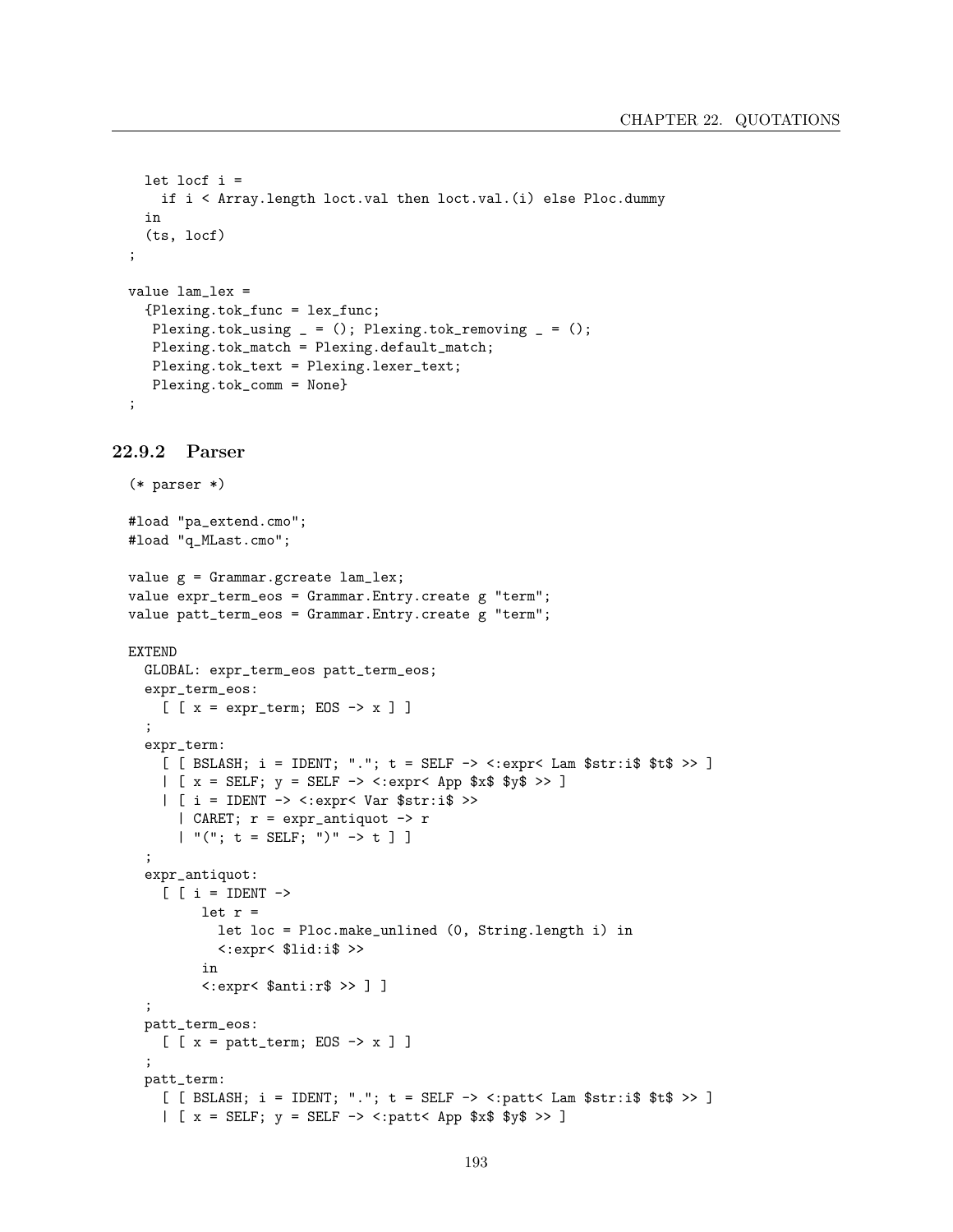```
| [ i = IDENT -> <:patt< Var $str:i$ >>
      | CARET; r = patt_antiquot \rightarrow r| "("; t = SELF; ")" \rightarrow t ] ];
  patt_antiquot:
    [ [ i =  IDENT \rightarrowlet r =let loc = Ploc.make_unlined (0, String.length i) in
           <:patt< $lid:i$ >>
         in
         <:patt< $anti:r$ >> ] ]
  ;
END;
value expand_expr s =
  Grammar.Entry.parse expr_term_eos (Stream.of_string s)
;
value expand<sub>-patt</sub> s =
  Grammar.Entry.parse patt_term_eos (Stream.of_string s)
;
Quotation.add "term" (Quotation.ExAst (expand_expr, expand_patt));
Quotation.default.val := "term";
```
#### 22.9.3 Compilation and test

Compilation:

ocamlc -pp camlp5r -I +camlp5 -c term.ml

Example, in the toplevel, including a semantic error, correctly underlined, thanks to the antiquotation nodes:

```
$ ocaml -I +camlp5 camlp5r.cma
        Objective Caml version ...
        Camlp5 Parsing version ...
# #load "term.cmo";
# type term =
   [ Lam of string and term
   | App of term and term
   | Var of string ]
  ;
type term =
  [ Lam of string and term | App of term and term | Var of string ]
# value comb_s = \langle x \rangle \langle x \rangle \langle x \rangle (x z) >>;
value comb_s : term =
  Lam "x"
   (Lam "y"
     (Lam "z" (App (App (Var "x") (Var "y")) (App (Var "x") (Var "z")))))
# value omega = << ^delta ^delta >>;
Characters 18-23:
```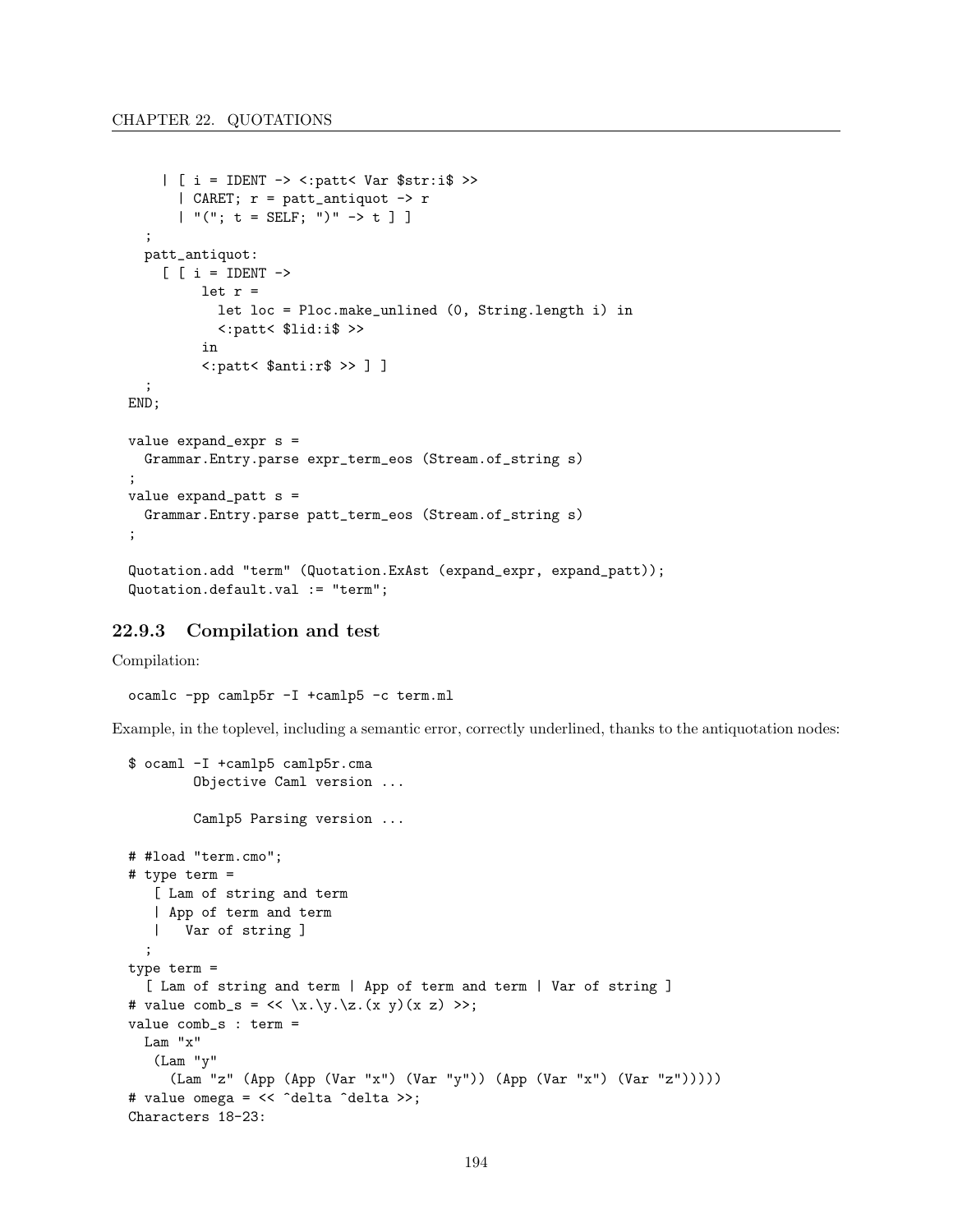```
value omega = << ^delta ^delta >>;
                     \cdotsUnbound value delta
# value delta = \langle \times \ranglex.x x >>;
value delta : term = Lam "x" (App (Var "x") (Var "x"))
# value omega = << ^delta ^delta >>;
value omega : term =
  App (Lam "x" (App (Var "x") (Var "x")))
    (Lam "x" (App (Var "x") (Var "x")))
```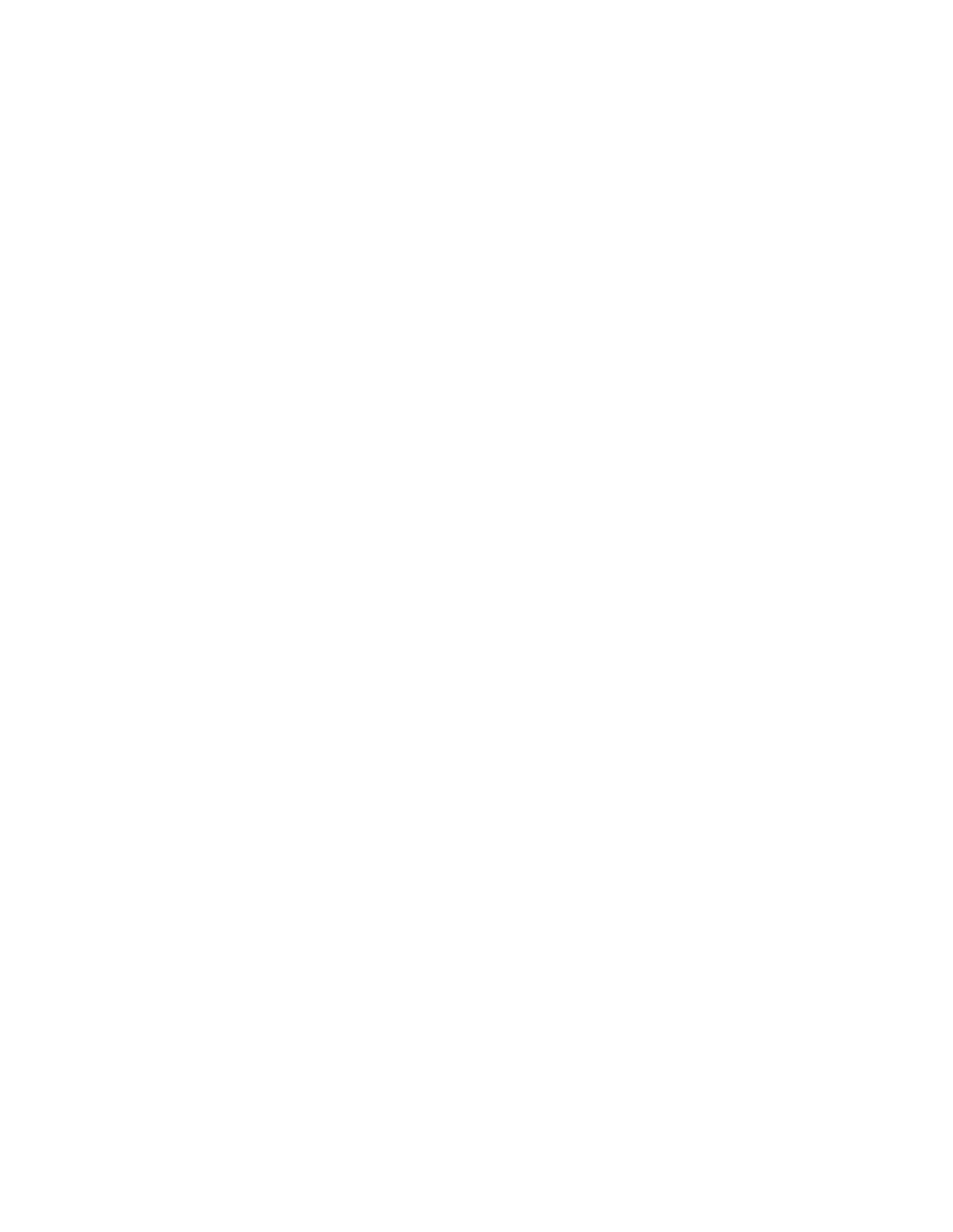# The revised syntax

The revised syntax is an alternative syntax of OCaml. It is close to the normal syntax. We present here only the differences between the two syntaxes.

Notice that there is a simple way to know how the normal syntax is written in revised syntax: write the code in a file "foo.ml" in normal syntax and type, in a shell:

camlp5o pr\_r.cmo pr\_rp.cmo foo.ml

And, conversely, how a file "bar.ml" written in revised syntax is displayed in normal syntax:

camlp5r pr\_o.cmo pr\_op.cmo bar.ml

Even simpler, without creating a file:

```
camlp5o pr_r.cmo pr_op.cmo -impl -
... type in normal syntax ...
... type control-D ...
camlp5r pr_o.cmo pr_rp.cmo -impl -
... type in revised syntax ...
... type control-D ...
```
### 23.1 Lexing

• The character quote  $(')$  can be written without backslash:

| $\sim$<br>$-$<br>. . | . .<br> |
|----------------------|---------|
|                      |         |

## 23.2 Modules, Structure and Signature items

- Structure and signature items always end with a single semicolon which is required.
- In structures, the declaration of a value is introduced by the keyword "value", instead of "let":

| OCaml                   | Revised                |
|-------------------------|------------------------|
| let x = 42;;            | value $x = 42$ ;       |
| $let x = 42 in x + 7$ ; | $let x = 42 in x + 7;$ |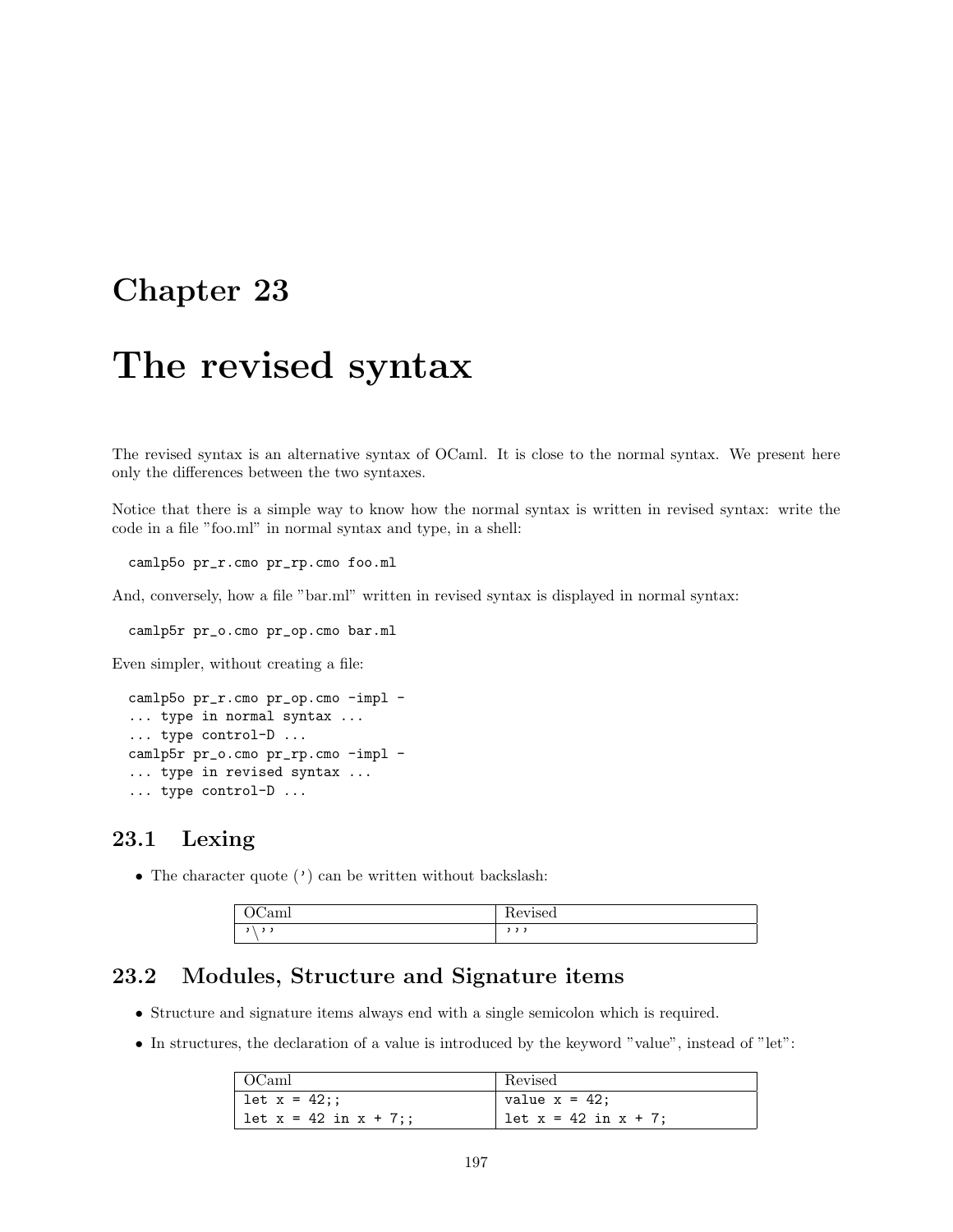• In signatures, the declaration of a value is also introduced by the keyword "value", instead of "val":

| 'am            | Revised                   |
|----------------|---------------------------|
| val $x : int;$ | value x : int;<br>$- - -$ |

• In signatures, abstract module types are represented by a quote and an (any) identifier:

| $\overline{OCaml}$ | Revised                |
|--------------------|------------------------|
| module type MT;;   | module type MT = $a$ ; |

• Functor application uses currying. Parentheses are not required for the parameters:

| $\perp$ OCaml                                                     | Revised                    |
|-------------------------------------------------------------------|----------------------------|
| type $t = Set.Make(M).t$ ;                                        | type $t = (Set.Make M).t;$ |
| module $M = Mod.Make (M1) (M2);$ ;   module $M = Mod.Make M1 M2;$ |                            |

• It is possible to group several declarations together either in an interface or in an implementation by enclosing them between "declare" and "end" (this is useful when using syntax extensions to generate several declarations from one). Example in an interface:

```
declare
  type foo = [ Foo of int | Bar ];
  value f : foo -> int;
end;
```
## 23.3 Expressions and Patterns

### 23.3.1 Imperative constructions

• The sequence is introduced by the keyword "do" followed by " $\{$ " and terminated by " $\}$ "; it is possible to put a semicolon after the last expression:

| OCaml          | Revised                     |
|----------------|-----------------------------|
| e1; e2; e3; e4 | do $\{$ e1; e2; e3; e4 $\}$ |

• The "do" after the "while" loop and the "for" loop are followed by a "{" and the loop end with "}"; it is possible to put a semicolon after the last expression:

| OCaml                   | Revised                 |
|-------------------------|-------------------------|
| while e1 do             | while e1 do $\{$        |
| e1; e2; e3              | e1; e2; e3              |
| done                    |                         |
|                         |                         |
| for $i = e1$ to $e2$ do | for $i = e1$ to e2 do { |
| e1; e2; e3              | e1; e2; e3              |
| done                    |                         |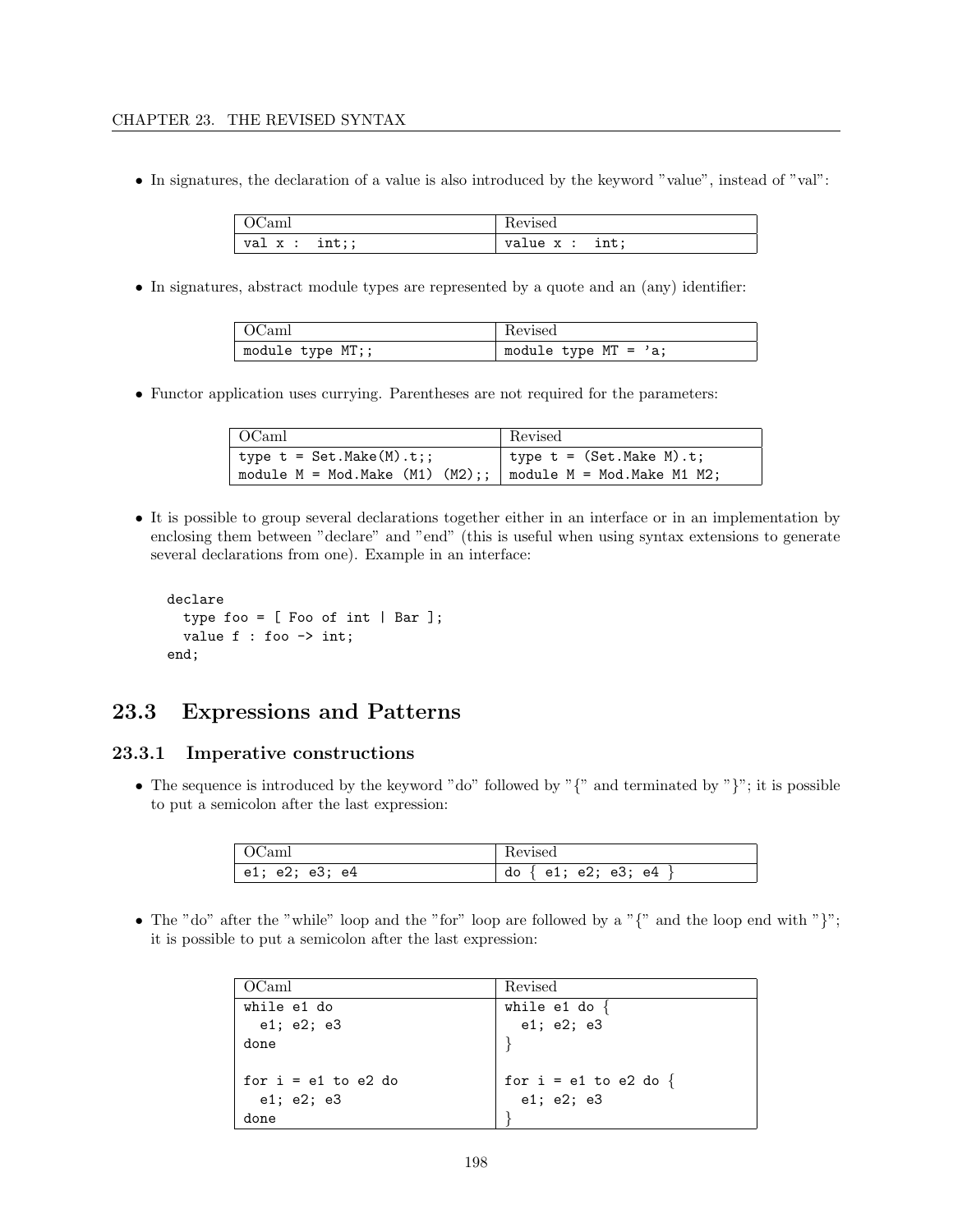### 23.3.2 Tuples and Lists

• Parentheses are required in tuples:

| OCaml                     | Revised             |
|---------------------------|---------------------|
| $\vert$ 1, "hello", World | (1, "hello", World) |

• Lists are always enclosed with brackets. A list is a left bracket, followed by a list of elements separated with semicolons, optionally followed by colon-colon and an element, and ended by a right bracket. Warning: the colon-colon is not an infix but is just part of the syntactic construction.

| OCaml                    | Revised          |
|--------------------------|------------------|
| x :: y                   | $\vert$ [x :: y] |
| [x; y; z]                | [x; y; z]        |
| $\vert x :: y :: z :: t$ | [x; y; z :: t]   |

### 23.3.3 Records

• In record update, parentheses are required around the initial expression:

| )Caml                 | Revised                |
|-----------------------|------------------------|
| $\{e$ with field = a} | (e) with field = $a$ } |

• It is allowable to use function binding syntax in record field definitions:

| 'am                 | nevisea                     |
|---------------------|-----------------------------|
| rield = fun a -> e} | . a = e }<br>$\mathbf{e}_1$ |

### 23.3.4 Irrefutable patterns

An *irrefutable pattern* is a pattern which is syntactically visible and never fails. They are used in some syntactic constructions. It is either:

- A variable,
- The wildcard  $"$ .
- The constructor  $"()$ ",
- A tuple with irrefutable patterns,
- A record with irrefutable patterns,
- A type constraint with an irrefutable pattern.

Notice that this definition is only syntactic: a constructor belonging to a type having only one constructor is not considered as an irrefutable pattern (except  $"()$ ).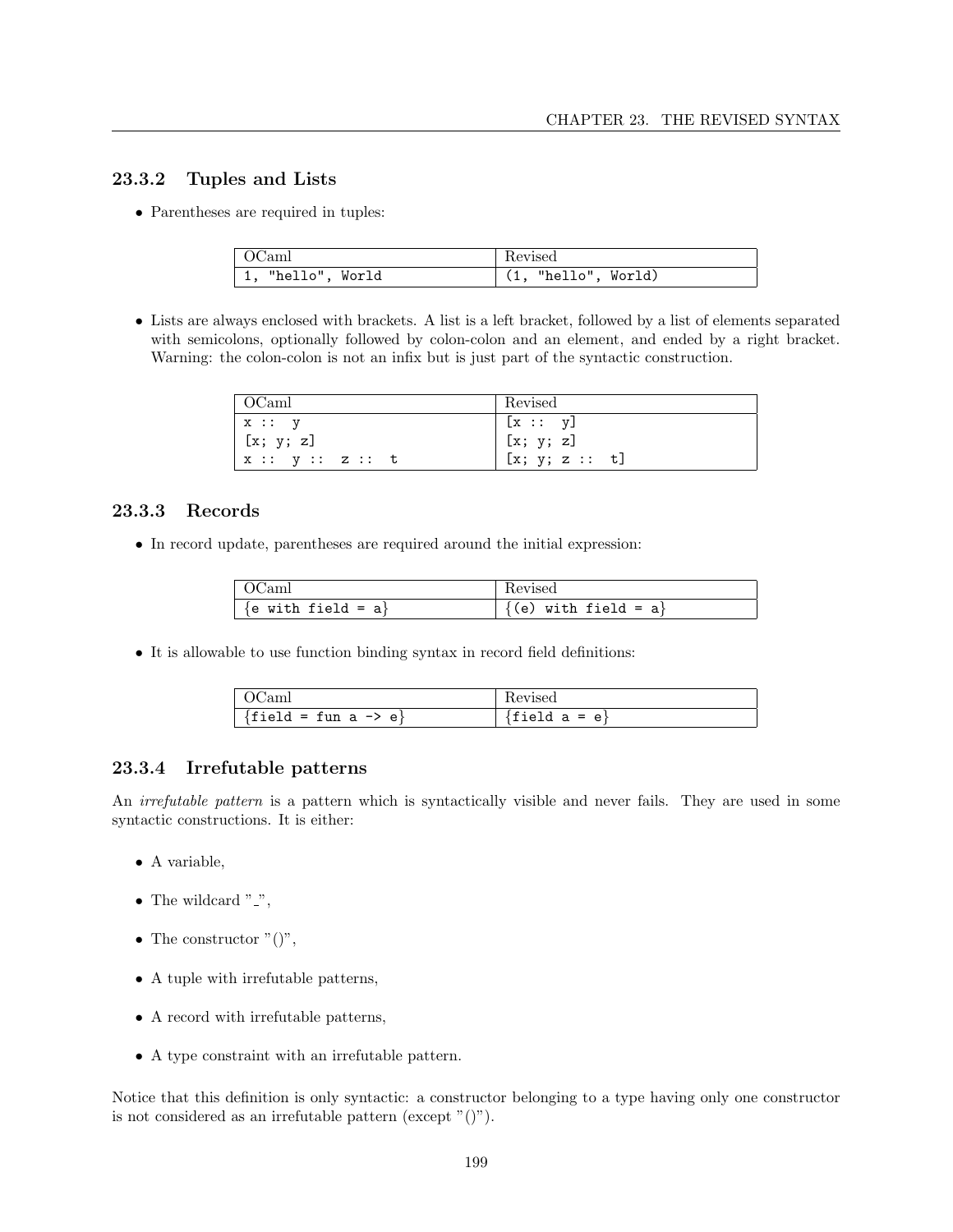### 23.3.5 Constructions with matching

- The keyword "function" no longer exists. Only "fun" is used.
- The pattern matching, in constructions with "fun", "match" and "try" is closed with brackets: an open bracket "[" before the first case, and a close bracket "]" after the last case:

| $\perp$ OCaml       | Revised              |
|---------------------|----------------------|
| match e with        | match e with         |
| p1 -> e1            | $[p1 \rightarrow e1$ |
| $p2 \rightarrow e2$ | $ $ p2 -> e2 ]       |

If there is only one case and if the pattern is irrefutable, the brackets are not required. These examples work identically in OCaml and in revised syntax:

| $\vert$ OCaml                | Revised               |
|------------------------------|-----------------------|
| fun x -> x                   | fun $x \rightarrow x$ |
| $\int$ fun {foo=(y, _)} -> y | fun {foo=(y, _)} -> y |

• It is possible to write the empty function which always raises the exception "Match failure" when a parameter is applied. It is also possible to write and empty "match", raising "Match failure" after having evaluated its expression and the empty "try", equivalent to its expression without try:

fun [] match e with [] try e with []

• The patterns after "let" and "value" must be irrefutable. The following OCaml expression:

let  $f(x::y) = ...$ 

must be written:

let  $f = fun$   $[x::y] \rightarrow ...$ 

• It is possible to use a construction "where", equivalent to "let", but usable only when where is only one binding. The expression:

e1 where  $p = e$ 

is equivalent to:

let  $p = e$  in  $e1$ 

### 23.3.6 Mutables and Assignment

• The statement "<-" is written ":=":

|                          | Technola         |
|--------------------------|------------------|
| 77                       | $\overline{f}$   |
| $\overline{\mathbf{r}}$  | $\bullet\bullet$ |
| $\overline{\phantom{0}}$ | ` =              |
| ▵                        | Δ.⊥              |
| -- - -                   | $ -$             |

• The "ref" type is declared as a record type with one field named "val", instead of "contents". The operator "!" does not exist any more, and references are assigned like the other mutables:

| $\mathbf{v}$<br>T<br>$\cdot =$<br>Ιy<br>÷<br>∼<br>-<br>$\cdot$ 41 | $\tau$<br>X<br>$:= x$ .<br>TTQ<br>val |
|-------------------------------------------------------------------|---------------------------------------|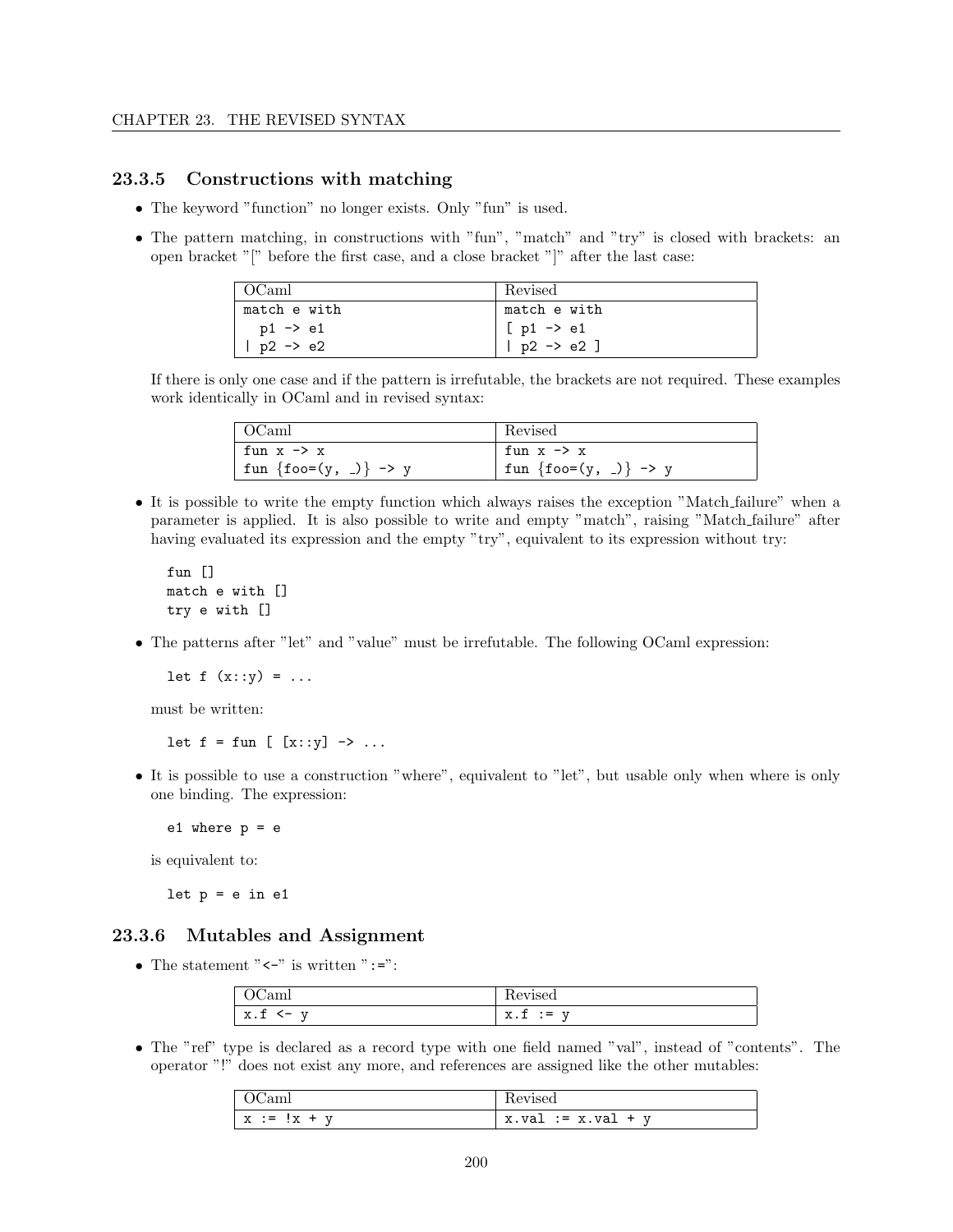### 23.3.7 Miscellaneous

• The "else" is required in the "if" statement:

| JC am     |                  |
|-----------|------------------|
| if a then | if a then b else |

 $\bullet\,$  The boolean operations " ${\tt or}$  " and " ${\tt and}$  " can only be written with "  $\mid\mid\,$  " and "  $\&\:\!\!\!x$  ":

| $\vert$ OCaml | Revised    |
|---------------|------------|
| la orb&c      | all b && c |
| a    b && c   | all b&& c  |

- No more "begin end" construction. One must use parentheses.
- The operators as values are written with an backslash:

| OCaml | Revised |
|-------|---------|
| $($ + |         |
| (mod) | mod     |

• Nested "as" patterns require parenthesis:

| ∣ OCaml                               | Revised                       |
|---------------------------------------|-------------------------------|
| function Some a as b, $c \rightarrow$ | fun [ $((Some a as b), c)$ -> |
| $\cdots$                              | $\cdots$                      |

But they are not required before the right arrow:

| $\overline{OCam}$                  | Revised                         |
|------------------------------------|---------------------------------|
| function Some a as $b \rightarrow$ | fun [ Some a as $b \rightarrow$ |
| $\cdots$                           | $\cdots$                        |

• The operators with special characters are not automatically infix. To define infixes, use syntax extensions.

## 23.4 Types and Constructors

• The type constructors are before their type parameters, which are curryfied:

| OCaml                      | Revised                      |
|----------------------------|------------------------------|
| int list                   | list int                     |
| ('a, bool) Hashtbl.t       | Hashtbl.t 'a bool            |
| type 'a foo = 'a list list | type foo 'a = list (list 'a) |

• The abstract types are represented by an unbound type variable:

| OCaml         | Revised           |
|---------------|-------------------|
| type 'a foo;; | type foo 'a = 'b; |
| type bar;;    | type bar = $a$ ;  |

• Parentheses are required in tuples of types: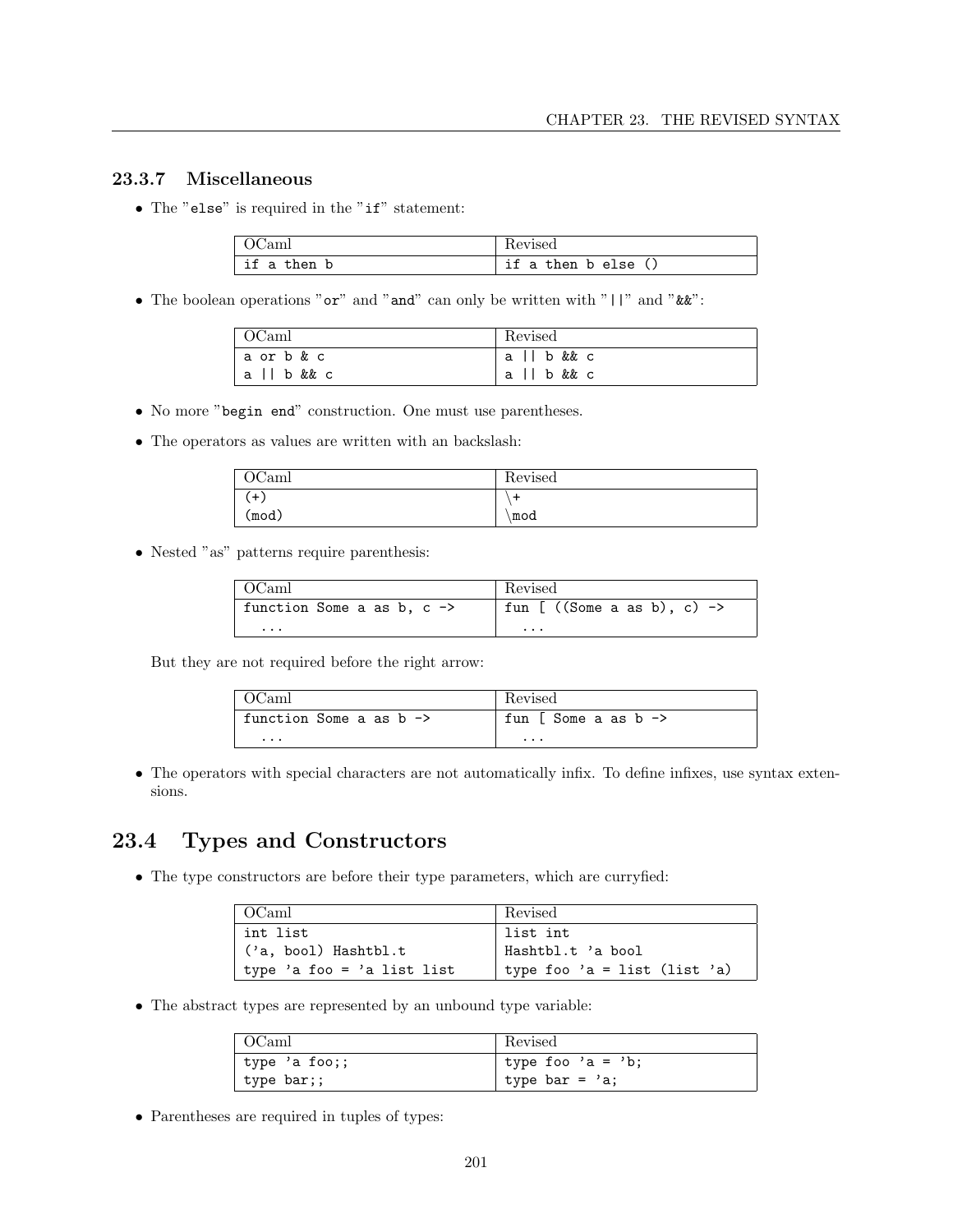| OCaml      | Revised        |
|------------|----------------|
| int * bool | $(int * bool)$ |

• In declarations of a concrete type, brackets must enclose the constructor declarations:

| (Cami                   | Revised                    |
|-------------------------|----------------------------|
| type $t = A$ of i   B;; | type $t = [ A of i   B ],$ |

• It is possible to make the empty type, without constructor:

type foo =  $[]$ ;

• There is a syntax difference between data constructors with several parameters and data constructors with one parameter of type tuple:

The declaration of a data constructor with several parameters is done by separating the types with "and". In expressions and patterns, these constructor parameters must be curryfied:

| OCaml                       | Revised                                         |
|-----------------------------|-------------------------------------------------|
| type $t = C$ of $t1 * t2$ ; | type $t = [C \text{ of } t1 \text{ and } t2]$ ; |
| C(x, y);                    | , C x y;                                        |

The declaration of a data constructor with one parameter of type tuple is done by using a tuple type. In expressions and patterns, the parameter must not to be curryfied, since it is alone. In that case the syntax of constructor parameters is the same between the two syntaxes:

| OCaml                      | Revised                      |
|----------------------------|------------------------------|
| type t = D of $(t1 * t2);$ | type t = [ D of (t1 * t2) ]; |
| D(x, y);                   | D(x, y);                     |

• The bool constructors start with an uppercase letter. The identifiers "true" and "false" are not keywords:

| OCaml         | Revised       |
|---------------|---------------|
| true && false | True && False |

• In record types, the keyword "mutable" must appear after the colon:

|                                                          | Revised |
|----------------------------------------------------------|---------|
| type t = {mutable x : t1};;   type t = {x : mutable t1}; |         |

• Manifest types are with  $"=="$ :

| OCaml                   | Revised                  |
|-------------------------|--------------------------|
| type 'a t = 'a option = | type t 'a = option 'a == |
| None                    | <b>I</b> None            |
| Some of 'a              | I Some of 'a l           |

• Polymorphic types start with "!":

| OCaml                         | Revised                         |
|-------------------------------|---------------------------------|
| type t =                      | type t =                        |
| $\{f$ :<br>'a list ¦<br>, 'а. | $f : \cdot$<br>list 'a<br>, 'а. |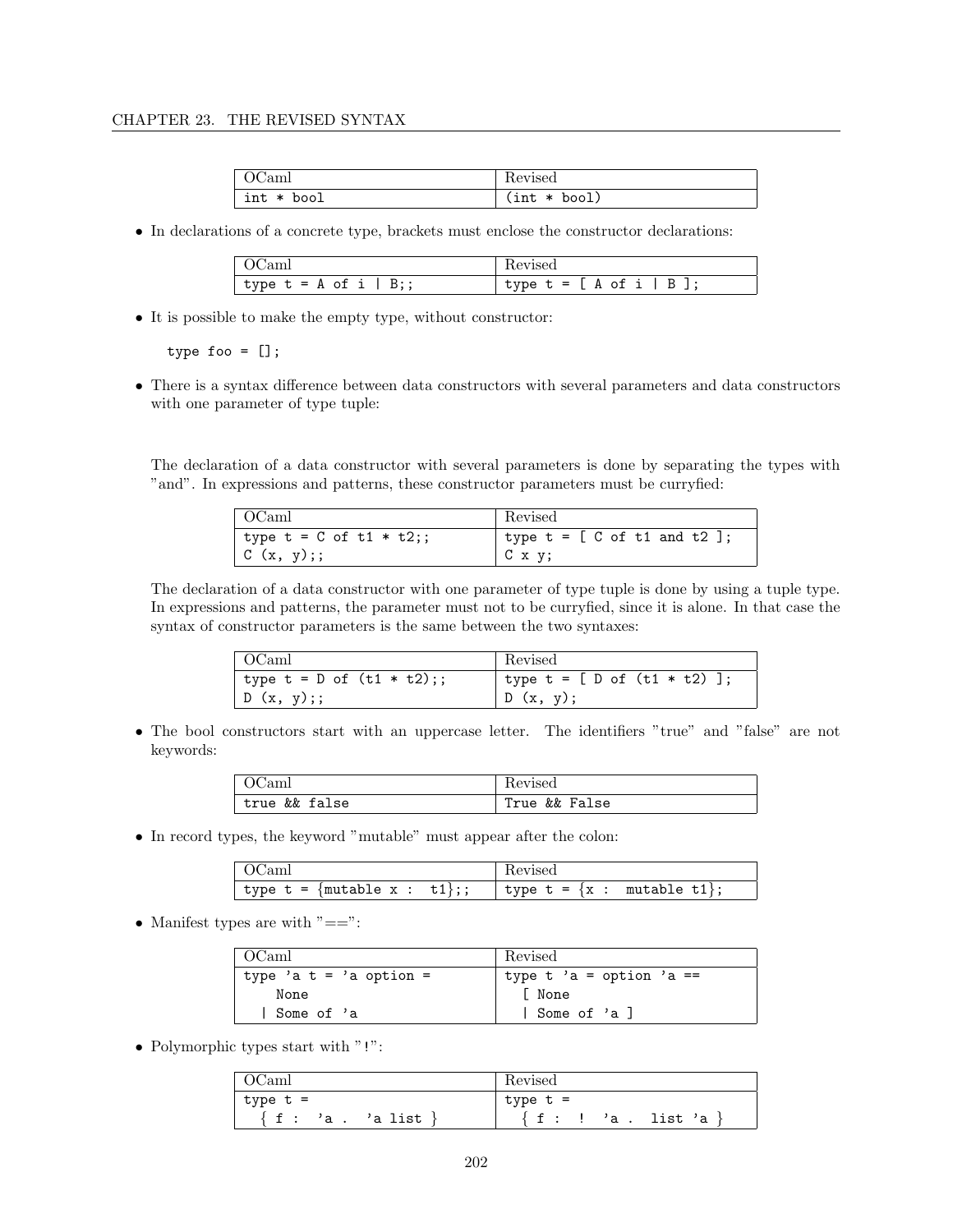## 23.5 Streams and Parsers

- The streams and the stream patterns are bracketed with "[:" and ":]" instead of "[<" and ">]".
- The stream component "terminal" is written with a back-quote instead of a quote:

| Caml                                                                 | Revised                                             |
|----------------------------------------------------------------------|-----------------------------------------------------|
| 3 > <sub>1</sub><br>$\mathbf{C}$ .<br>5.<br>ت<br>٠,<br><b>.</b><br>- | '3:<br>$\cdots$<br>$\cdot$ 1.<br>P<br>∼<br><b>.</b> |

• The cases of parsers are bracketed with "[" and "]", as with "fun", "match" and "try". If there is one case, the brackets are not required:

| OCaml                                                      | Revised                          |
|------------------------------------------------------------|----------------------------------|
| parser                                                     | parser                           |
| $\lceil$ < 'Foo > $\rceil$ -> e                            | $  [[: 'Foo :] \rightarrow e$    |
| $  (p = f ) \rightarrow f;$                                | [: $p = f : J \rightarrow f$ ];  |
| parser $[\langle \; 'x \; \rangle] \; \rightarrow \; x$ ;; | parser $[: 'x :] \rightarrow x;$ |

• It is possible to write the empty parser raising the exception "Stream.Failure" whatever parameter is applied, and the empty stream matching always raising "Stream.Failure":

parser [] match e with parser []

• In normal syntax, the error indicator starts with a double question mark, in revised syntax with a simple question mark:

| OCaml                                       | Revised                              |
|---------------------------------------------|--------------------------------------|
| parser<br>$[\langle '1; '2?? "error" >]$ -> | parser<br>$[: '1; '2 ? "error":]$ -> |
| $\cdots$                                    | $\cdots$                             |

• In normal syntax, the component optimization starts with "?!", in revised syntax with "!":

| OCaml                              | Revised                       |
|------------------------------------|-------------------------------|
| parser                             | parser                        |
| $[\langle '1; '2?! >] \rightarrow$ | $[: '1; '2 ! : ] \rightarrow$ |
| $\cdots$                           | $\cdots$                      |

## 23.6 Classes and Objects

- Object items end with a single semicolon which is required.
- Class type parameters follow the class identifier:

| $\vert$ OCaml            | Revised                   |
|--------------------------|---------------------------|
| class $['a, 'b]$ point = | class point $['a, 'b] = $ |
| class $c = [int] color;$ | class $c = color$ [int];  |

• In the type of class with parameters, the type of the parameters are between brackets. Example in signature: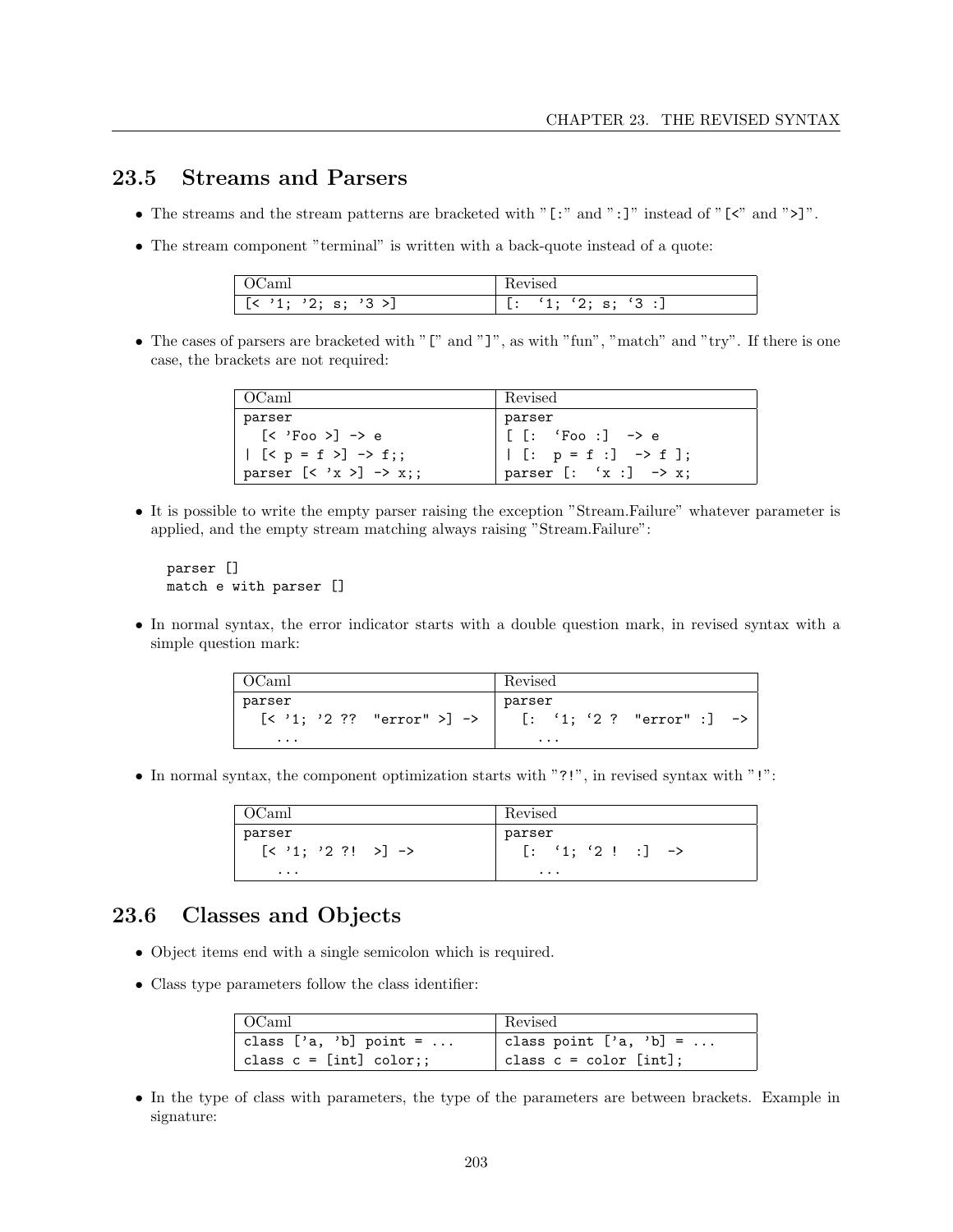| OCaml                               | Revised                               |
|-------------------------------------|---------------------------------------|
| class $c : int \rightarrow point$ ; | class $c:$ [int] $\rightarrow$ point; |

• The keywords "virtual" and "private" must be in this order:

| OCaml                                  | Revised                                |
|----------------------------------------|----------------------------------------|
| method virtual private m :             | method virtual private m :             |
| $\cdots$<br>method private virtual m : | $\cdots$<br>method virtual private m : |
| $\ddot{\phantom{0}}$                   | .                                      |

• Object variables are introduced with "value" instead of "val":

| $\sim$ OCaml           | Revised                    |
|------------------------|----------------------------|
| object val $x = 3$ end | object value $x = 3$ ; end |

• Type constraints in objects are introduced with "type" instead of "constraint":

| OCaml                                                      | Revised |
|------------------------------------------------------------|---------|
| object constraint 'a = int end   object type 'a = int; end |         |

## 23.7 Labels and Variants

 $\bullet\,$  Labels in types must start with "~":

| $\overline{\phantom{a}}$ OCaml | Revised                                  |
|--------------------------------|------------------------------------------|
| val $x : num:int -> bool$ ;    | value $x :$ "num:int $\rightarrow$ bool; |

• Types whose number of variants are fixed start with " $[$  =":

| (ICaml                 |                               |
|------------------------|-------------------------------|
| type $t = [0n   0ff];$ | ' type $t = [ = 'On   'Off];$ |

• The " $[$ " and the " $\leq$ " in variant types must not be sticked:

| $\pm$ OC am $\pm$           | Revised                        |
|-----------------------------|--------------------------------|
| type t = [< 'Foo   'Bar ];; | $'$ type t = [ < 'Foo   'Bar . |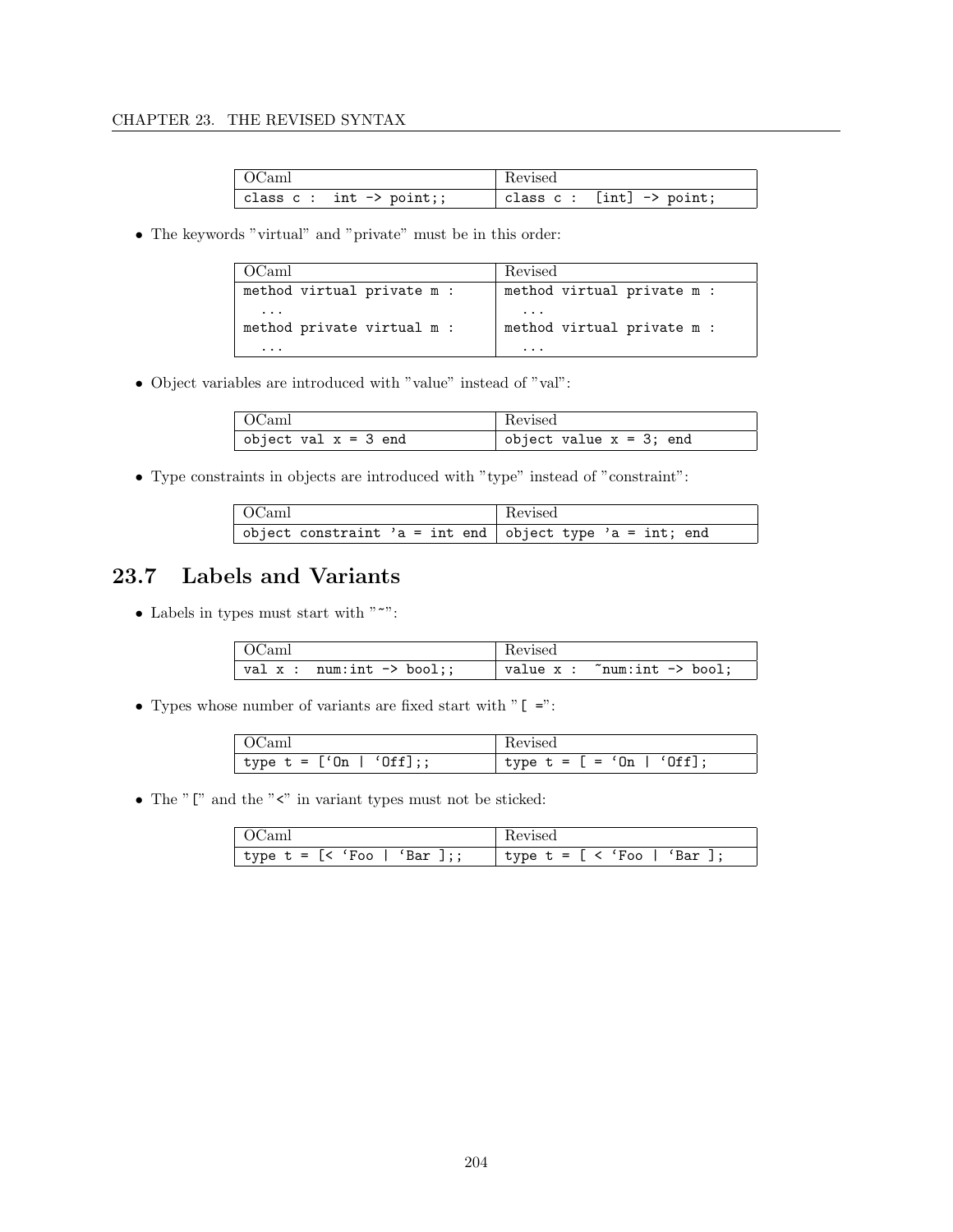# Scheme and Lisp syntaxes

It is possible to write OCaml programs with Scheme or Lisp syntax. They are close to one another, both using parentheses to identify and separate statements.

## 24.1 Common

The syntax extension kits are named "pa\_scheme.cmo" and "pa\_lisp.cmo". The sources (same names ending with ".ml" in the Camlp5 sources), are written in their own syntax. They are boostrapped thanks to the versions being written in revised syntax and to the Camlp5 pretty printing system.

In the OCaml toplevel, it is possible to use them by loading "camlp5r.cma" first, then "pa lisp.cmo" or "pa\_scheme.cmo" after:

```
ocaml -I +camlp5 camlp5r.cma pa_scheme.cmo
        Objective Caml version ...
        Camlp5 Parsing version ...
# (let ((x 3)) (* 3 x))
- : int = 9
# (values 3 4 5)
- : (int * int * int) = (3, 4, 5)
ocaml -I +camlp5 camlp5r.cma pa_lisp.cmo
        Objective Caml version ...
        Camlp5 Parsing version ...
# (let ((x 3)) (* 3 x))
- : int = 9
# (, 3 4 5)
- : (int * int * int) = (3, 4, 5)
```
The grammar of Scheme and Lisp are relatively simple, just reading s-expressions. The syntax tree nodes are created in the semantic actions. Because of this, these grammars are hardly extensible.

However, the syntax extension EXTEND ("pa\_extend.cmo" in extensible grammars) works for them: only the semantic actions need be written with the Scheme or Lisp syntax. Stream parsers are also implemented.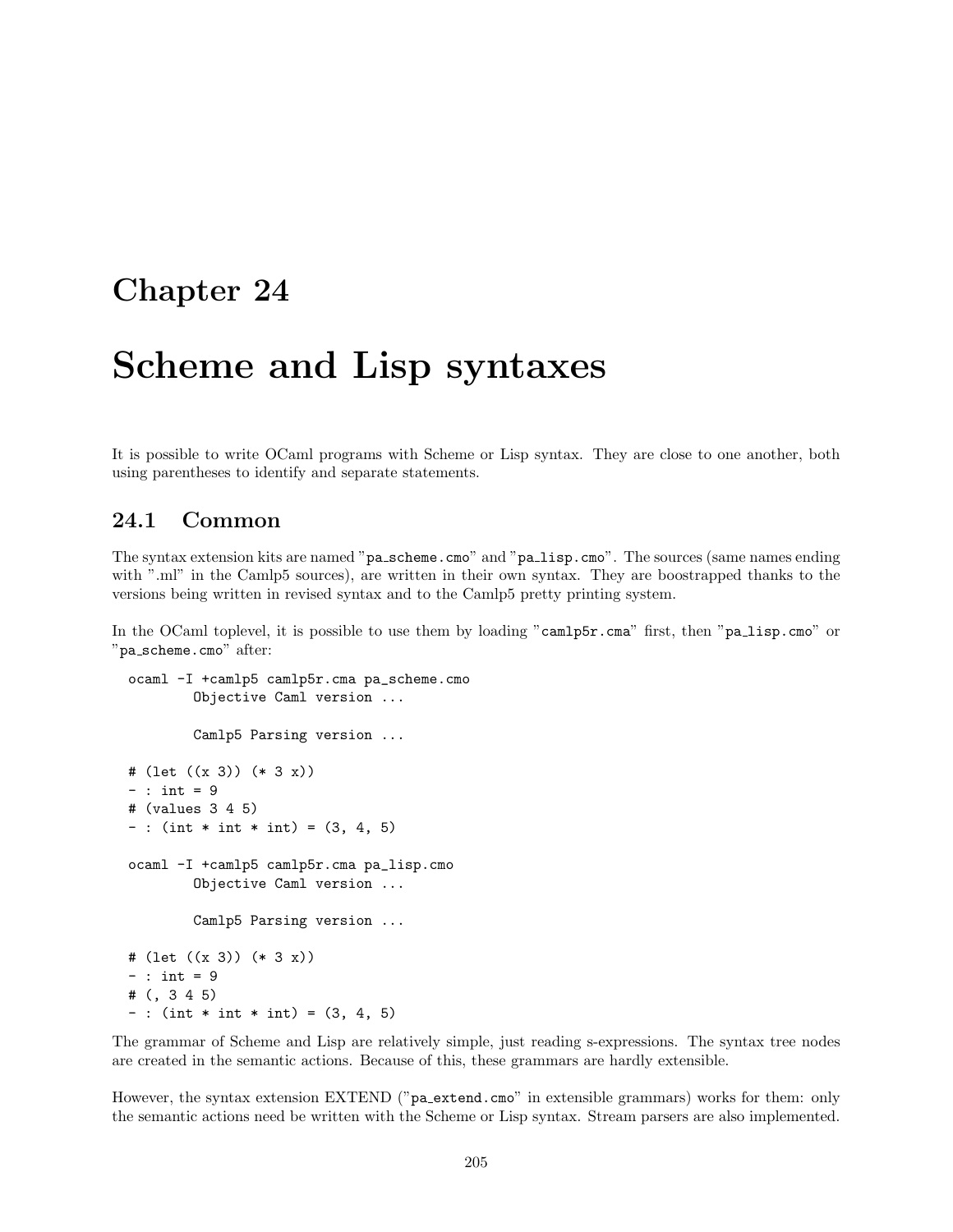Warning: these syntaxes are incomplete, but can be completed, if Camlp5 users are insterested.

## 24.2 Scheme syntax

Some examples are given to show the principles:

| OCaml                                      | Scheme                                    |
|--------------------------------------------|-------------------------------------------|
| $let x = 42;$ ;                            | $(\text{define } x 42)$                   |
| let $f x = 0$ ;;                           | (detine(f x) 0)                           |
| let rec f $x y = 0$ ;;                     | (definerec (f x y) 0)                     |
| let $x = 42$ and $y = 27$ in $x + y$ ;;    | $(\text{let } ((x 42) (y 27)) (+ x y))$   |
| let $x = 42$ in let $y = 27$ in $x + y$ ;; | $(\text{let* } ((x 42) (y 27)) (+ x y))$  |
| module $M = struct \dots end$ ;            | (module M (struct ))                      |
| type 'a t = A of 'a $*$ int   B            | (type (t 'a) (sum (A 'a int) (B)))        |
| fun $x \, y \rightarrow x$                 | $(\text{lambda } (x y) x)$                |
| x; y; z                                    | $(\text{begin } x \ y \ z)$               |
| f x y                                      | $(f \times y)$                            |
| [1; 2; 3]                                  | $[1 \ 2 \ 3]$                             |
| x :: y :: z :: t                           | $[x \ y \ z \ :: \ t]$                    |
| a, b, c                                    | (values a b c)                            |
| match x with $'A'$ 'Z' $\rightarrow$ "x"   | $(\text{match } x ((range 'A' 'Z') "x"))$ |
| ${x = y; z = t}$                           | $\{(x, y) (z, t)\}\$                      |

## 24.3 Lisp syntax

The same examples:

| OCaml                                      | Lisp                                                         |
|--------------------------------------------|--------------------------------------------------------------|
| $let x = 42$ ;                             | $\{\text{value} \times 42\}$                                 |
| let $f x = 0$ ;;                           | (value f (lambda x 0))                                       |
| let rec f x $y = 0$ ;;                     | $\text{(value rec f (lambda (x y) 0))}$                      |
| let $x = 42$ and $y = 27$ in $x + y$ ;     | $(\text{let } ((x 42) (y 27)) (+ x y))$                      |
| let $x = 42$ in let $y = 27$ in $x + y$ ;; | $(\text{let* } ((x 42) (y 27)) (+ x y))$                     |
| module $M =$ struct  end;;                 | (module M (struct ))                                         |
| type 'a t = A of 'a $*$ int   B            | (type (t 'a) (sum (A 'a int) (B)))                           |
| fun $x \, y \rightarrow x$                 | $(\text{lambda } (x y) x)$                                   |
| x; y; z                                    | $(p_{\text{rogn } x y z)$                                    |
| f x y                                      | $(f \times y)$                                               |
| [1; 2; 3]                                  | (list 1 2 3)                                                 |
| x :: y :: z :: t                           | (list x y z :: t)                                            |
| a, b, c                                    | $($ , a b c $)$                                              |
| match x with $'A'$ $Z' \rightarrow "x"$    | $(\text{match} \ x \ ((\text{range } \ 'A' \ 'Z') \ "x"))))$ |
| ${x = y; z = t}$                           | $({\{\}\ (x\ y)\ (z\ t))}$                                   |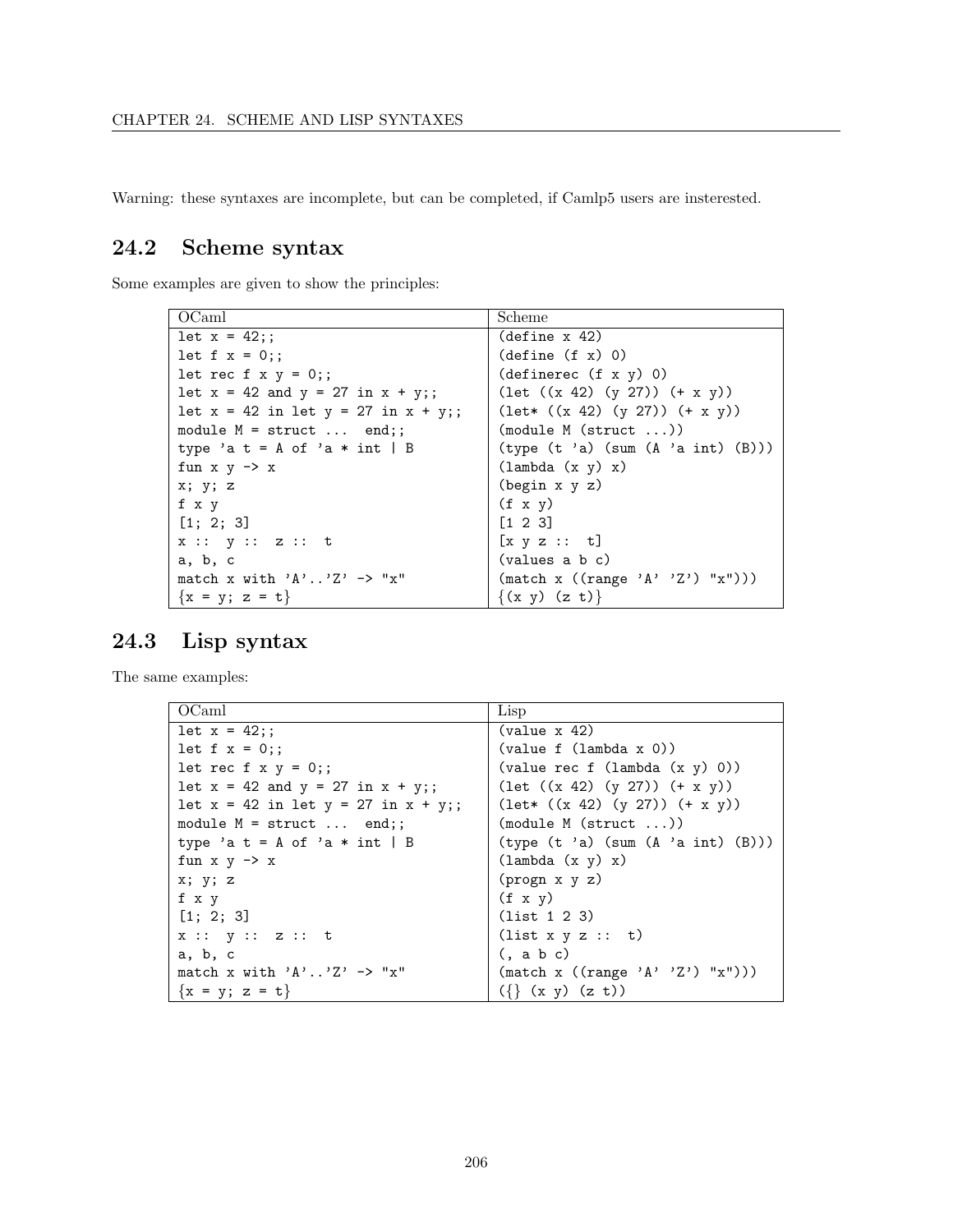# Macros

Camlp5 provides a system of macros, added by the parsing kit "pa macro.cmo". Macros are values evaluated at parsing time.

When loaded, the parsing kit extends the syntax of the language and adds command options.

## 25.1 Added syntax

The parsing kit "pa macro.cmo" extends the structure items (= toplevel phrases), the expressions and the patterns by the following grammar rules:

```
str-item ::= str-macro-def
    sig-item ::= sig-macro-def
         expr ::= macro-expr
        patt ::= macro-patt
    cons-decl ::= macro-cons-decl
rec-lab-decl ::= macro-rec-lab-decl
 match-assoc ::= macro-match-assoc
str_macro-def ::= "DEFINE" uident
                | "DEFINE" uident "=" expr
                | "DEFINE" uident params "=" expr
                | "UNDEF" uident
                | "IFDEF" dexpr "THEN" st-or-mac else-str "END"
                | "IFNDEF" dexpr "THEN" st-or-mac else-str "END"
    else-str ::= "ELSIFDEF" dexpr "THEN" st-or-mac else-str
                | "ELSIFNDEF" dexpr "THEN" st-or-mac else-str
                | "ELSE" st-or-mac else-str
                | <nothing>
sig_macro-def ::= "DEFINE" uident
                | "DEFINE" uident params "=" type
                | "UNDEF" uident
                | "IFDEF" dexpr "THEN" sg-or-mac else-sig "END"
                | "IFNDEF" dexpr "THEN" sg-or-mac else-sig "END"
    else-sig ::= "ELSIFDEF" dexpr "THEN" sg-or-mac else-sig
                | "ELSIFNDEF" dexpr "THEN" sg-or-mac else-sig
                | "ELSE" st-or-mac else-sig
                | <nothing>
```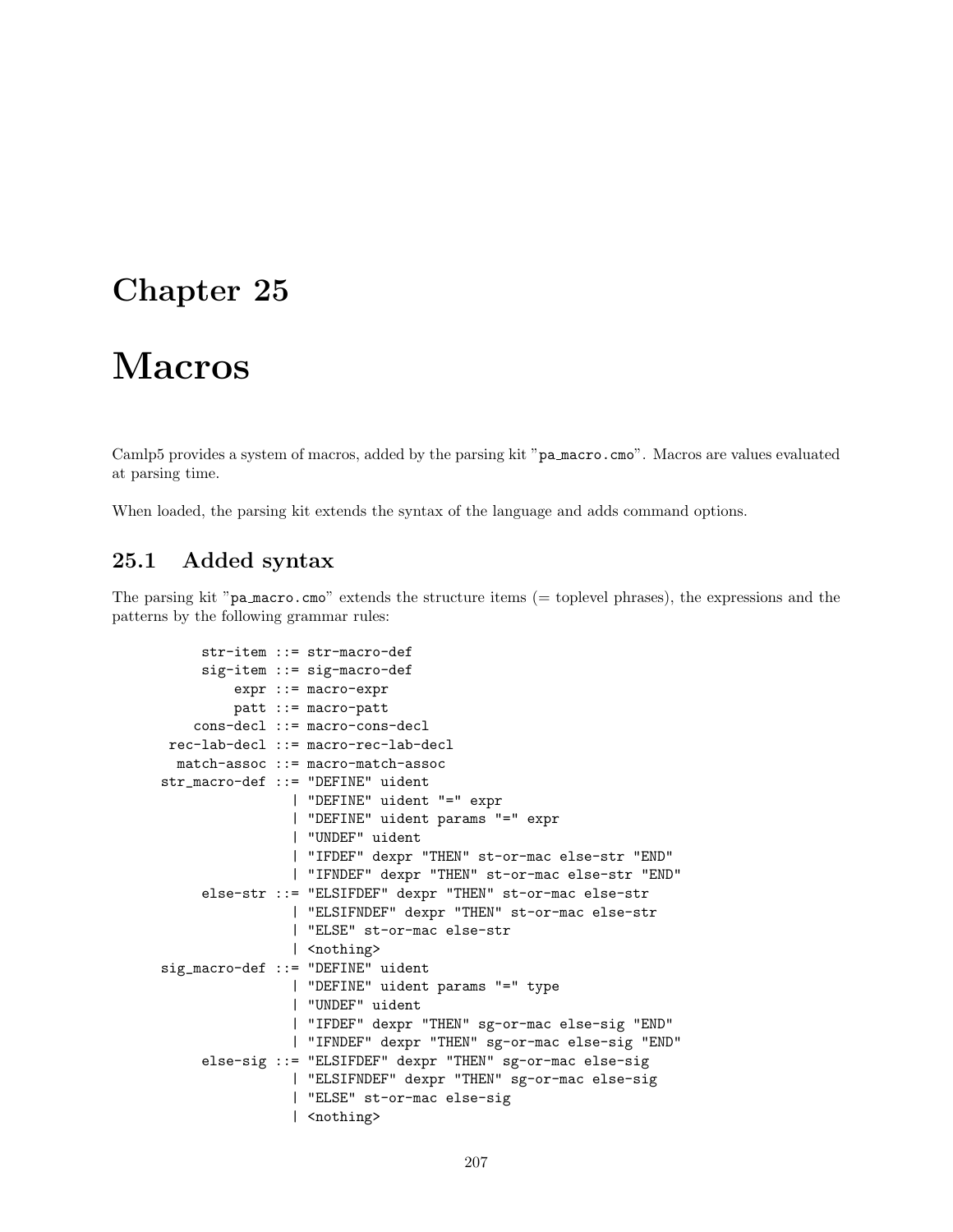```
macro-expr ::= "IFDEF" dexpr "THEN" expr else-expr "END"
                     | "IFNDEF" dexpr "THEN" expr else-expr "END"
                     | "__FILE__"
                     | "__LOCATION__"
         else-expr ::= "ELSIFDEF" dexpr "THEN" expr else-expr
                     | "ELSIFNDEF" dexpr "THEN" expr else-expr
                     | "ELSE" expr else-expr
        macro-patt ::= "IFDEF" dexpr "THEN" patt "ELSE" patt "END"
                     | "IFNDEF" dexpr "THEN" patt "ELSE" patt "END"
   macro-cons-decl ::= "IFDEF" dexpr "THEN" cons-decl "END"
                     | "IFDEF" dexpr "THEN" cons-decl
                       "ELSE" cons-decl "END"
                     | "IFNDEF" dexpr "THEN" cons-decl "END"
                     | "IFNDEF" dexpr "THEN" cons-decl
                       "ELSE" cons-decl "END"
macro-rec-lab-decl ::= "IFDEF" dexpr "THEN" rec-lab-decl "END"
                     | "IFDEF" dexpr "THEN" rec-lab-decl
                       "ELSE" rec-lab-decl "END"
                     | "IFNDEF" dexpr "THEN" rec-lab-decl "END"
                     | "IFNDEF" dexpr "THEN" rec-lab-decl
                       "ELSE" rec-lab-decl "END"
 macro-match-assoc ::= "IFDEF" dexpr "THEN" match_assoc "END"
                     | "IFDEF" dexpr "THEN" match-assoc
                       "ELSE" match-assoc "END"
                     | "IFNDEF" dexpr "THEN" match-assoc "END"
                     | "IFNDEF" dexpr "THEN" match-assoc
                       "ELSE" match-assoc "END"
         st-or-mac ::= str_macro-def
                    | structure
         sg-or-mac ::= sig-macro-def
                    | signature
            params ::= ident params
                    | ident
             dexpr ::= dexpr "OR" dexpr
                     | dexpr "AND" dexpr
                     | "NOT" dexpr
                     | uident
                     | "(" dexpr ")"
            uident ::= 'A'-'Z' ident
             ident ::= ident-char*
        ident-char ::= ('a'-a' | 'A'-'Z' | '0'-'9' | ' ' | 'misc-byte)
         misc-byte ::= '\128'-'\255'
```
When a macro has been defined, as name e.g. "NAME", the expressions and patterns are extended this way:

```
expr ::="NAME"| "NAME" "(" expr-params ")"
     patt ::="NAME"| "NAME" "(" patt-params ")"
expr-params := expr "," expr-params
            | expr
```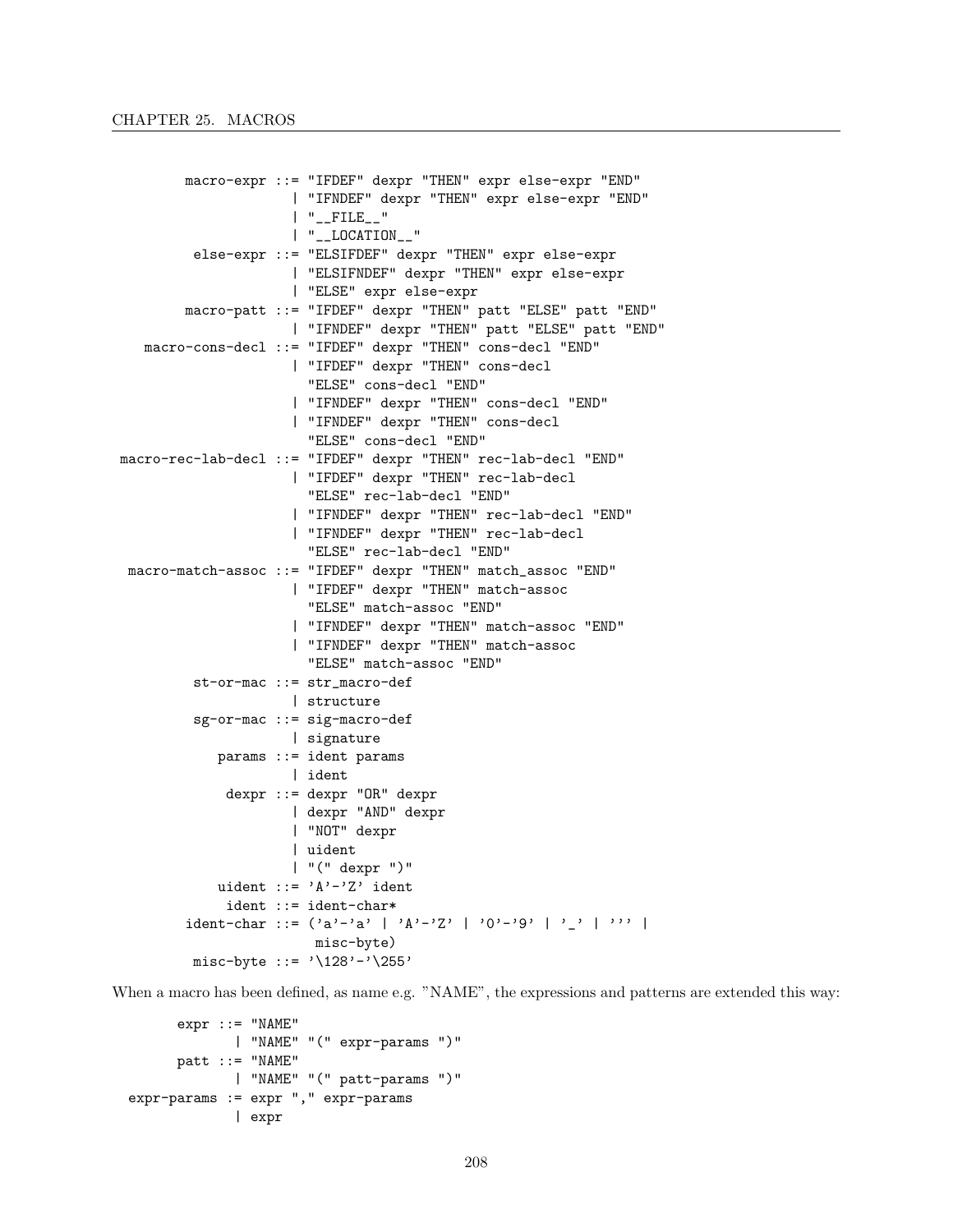patt-params := patt "," patt-params | patt

Notice that the identifiers "DEFINE", "UNDEF", "IFDEF", "IFNDEF", "ELSE", "END", "OR", "AND" and "NOT" are new keywords (they cannot be used as identifiers of constructors or modules.

However, the identifiers "\_FILE\_" and "\_LOCATION\_" and the new defined macro names are not new identifiers.

## 25.2 Added command options

The parsing kit "pa macro.cmo" also add two options usable in all Camlp5 commands:

-D uident

Define the uident in question like would have been a DEFINE (without parameter) in the code.

-U uident

Undefine the uident in question like would have been a UNDEF in the code.

-defined

Print the defined macros and exit.

## 25.3 Semantics

The statement "DEFINE" defines a new macro with optional parameters and an optional value. The macro name must start with an uppercase letter.

The test of a macro can be done either:

- in structure items
- in signature items
- in expressions
- in patterns
- in a constructor declaration
- $\bullet\,$  in a match case

using the statement "IFDEF". Its non-existence can be tested by "IFNDEF". In expressions and patterns, the "ELSE" part is required, not in structure items.

The expression behind the "IFDEF" or the "IFNDEF" statement may use the operators "OR", "AND" and "NOT" and contain parentheses.

Notice that in an "IFDEF" where the value is True (resp. False), the "ELSE" (resp "THEN") part does not need to be semantically correct (well typed), since it does not appear in the resulting syntax tree. Same for "IFNDEF" and for possible macros parameters which are not used in the associated expression.

If a macro is defined twice, its first version is lost.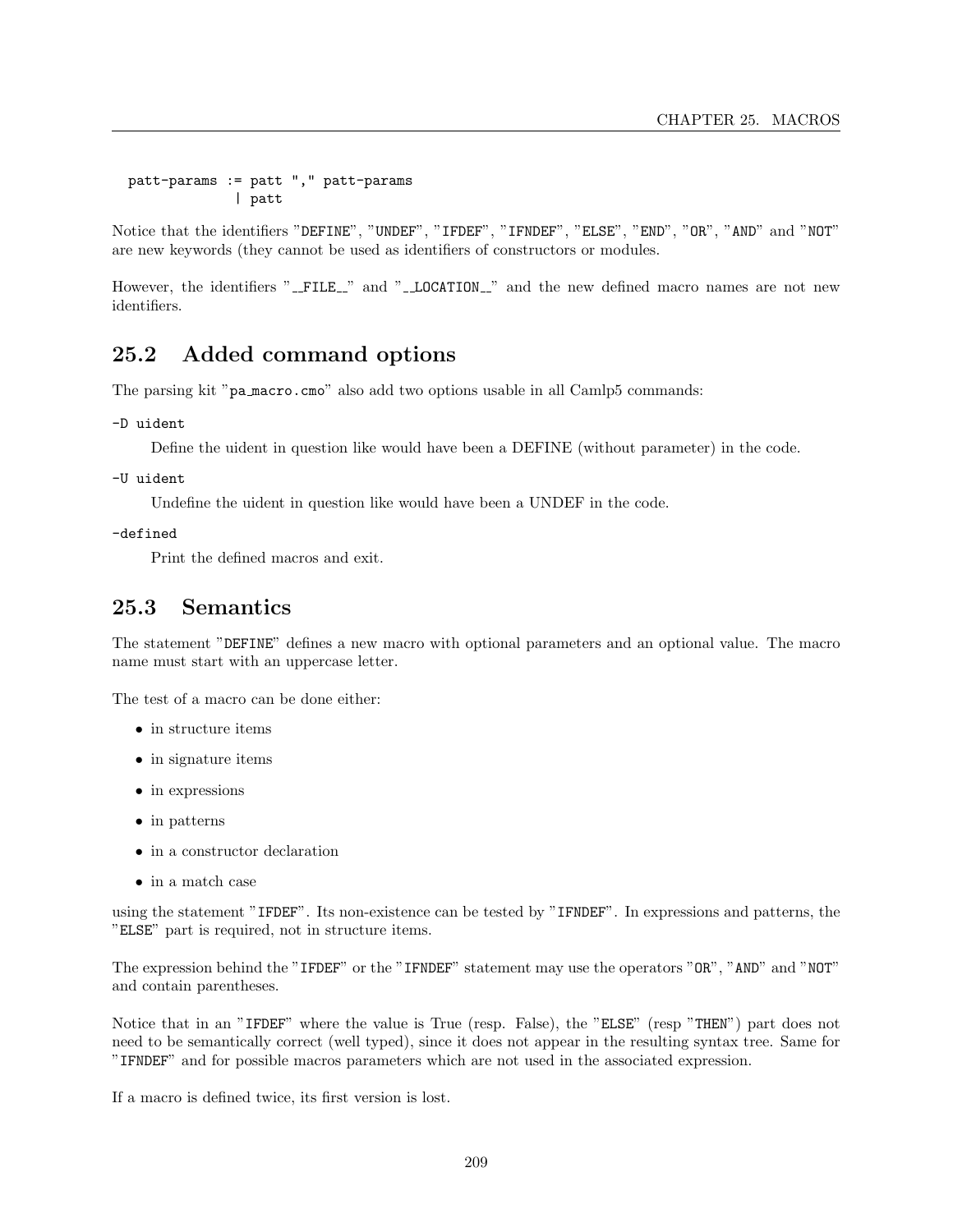The statement "UNDEF" removes a macro definition.

When associated with a value, the "DEFINE" macro acts like a variable (or like a function call if it has parameters), except that the parameters are evaluated at parse time and can also be used also in pattern positions. Notice that this is a way to define constants by name in patterns. For example:

```
DEFINE WW1 = 1914;
DEFINE WW2 = 1939;
value war_or_year =
 fun
  [ WW1 -> "world war I"
  | WW2 -> "world war II"
  | - -> "not a war" ]
;
```
In the definition of a macro, if the expression contains an evaluation, the evaluation is not done by Camlp5 but just transmitted as code. In this case, it does not work in pattern position. Example in the toplevel:

```
# DEFINE PLUS(x, y) = x + y;# PLUS(3, 4);
- : int = 7
# fun [ PLUS(3, 4) -> () ];
Toplevel input:
\# fun [ PLUS(3, 4) -> () ];
          \ddotscFailure: this is not a constructor, it cannot be applied in a pattern
```
On the other hand, if the expression does not contain evaluation, this is possible:

```
# DEFINE FOO(x, y) = (x, Some y);
# FOO(True, "bar");
- : (bool * option string) = (True, Some "bar")
# fun [ FOO(_, "hello") -> 0 | _ -> 1 ];
- : ('a * option string) -> int = \tan
```
The macro "\_FILE\_" is replaced by the current compiled source file name. In the OCaml toplevel, its value is the empty string.

The macro "\_LOCATION\_" is replaced by the the current location (two integers in number of characters from the beginning of the file, starting at zero) of the macro itself.

In signatures, the macro definitions can return types which can be used in type definitions.

In constructor declarations and in match cases, it is possible to conditionally define some cases by "IFDEF" or "IFNDEF". For example:

```
type t =[ A of int
  | IFNDEF FOO THEN
      B of string
    END
  | C of bool ]
;
```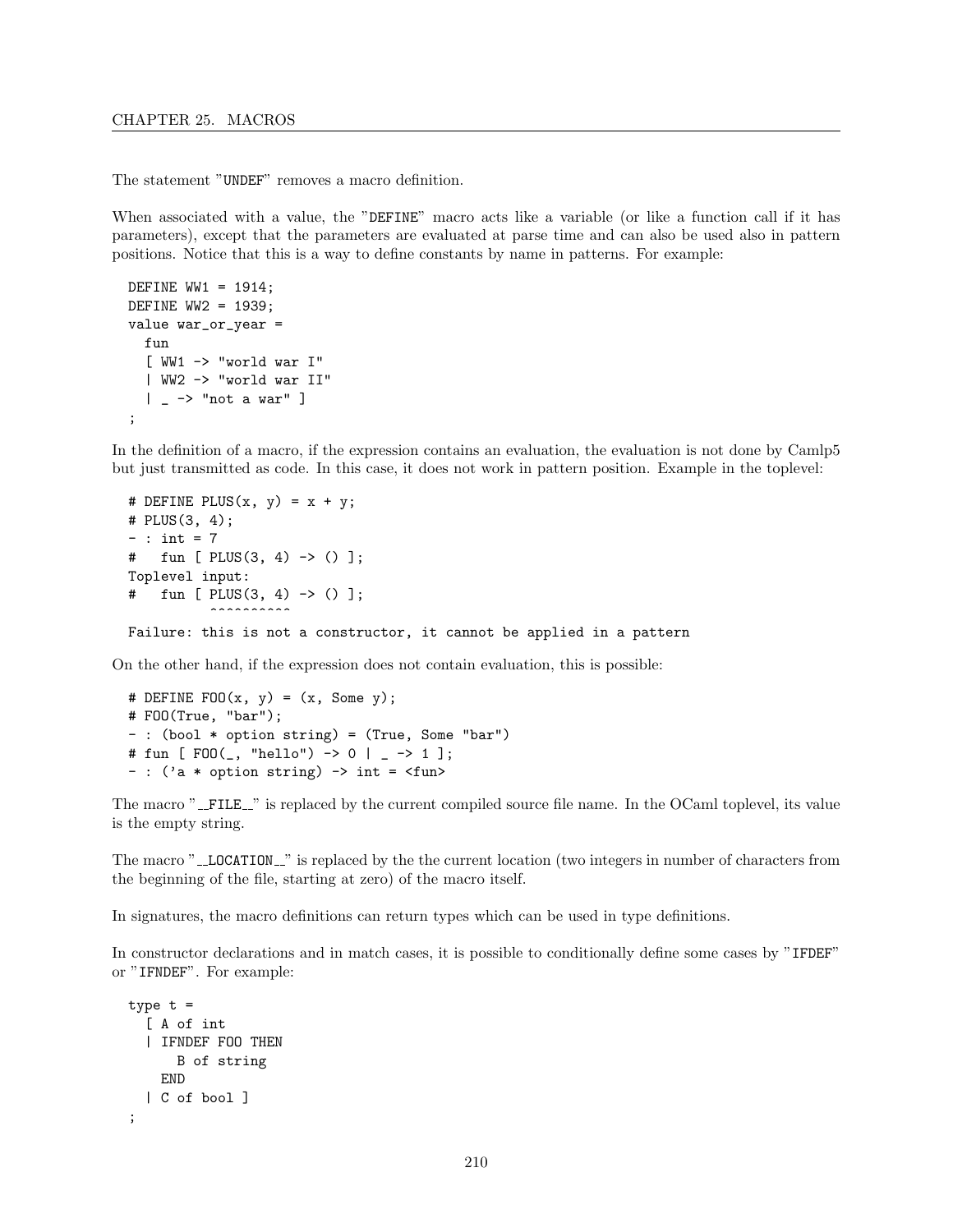```
match x with
[ A i -> j
| IFNDEF FOO THEN
    B s -> toto
  END
| C b -> e ];
```
## 25.4 Predefined macros

The macro "CAMLP5" is always predefined.

The macro "OCAML oversion" is predefined, where "oversion" is the OCaml version the Camlp5 program has been compiled with, where all characters but numbers are replaced by underscores. For example, if using OCaml 3.09.3, the macro "OCAML\_3\_09\_3" is defined.

Moreover, for some Camlp5 versions (and all the versions which follows them), the macro "CAMLP5\_version" is defined where "version" is the Camlp5 version where all characters but numbers are replaced by underscores. For example, in version 4.02, the macro "CAMLP5\_4\_02" had been defined and this macro have appeared in all versions of Camlp5 since 4.02.

To see which macros are predefined, type:

camlp5r pa\_macro.cmo -defined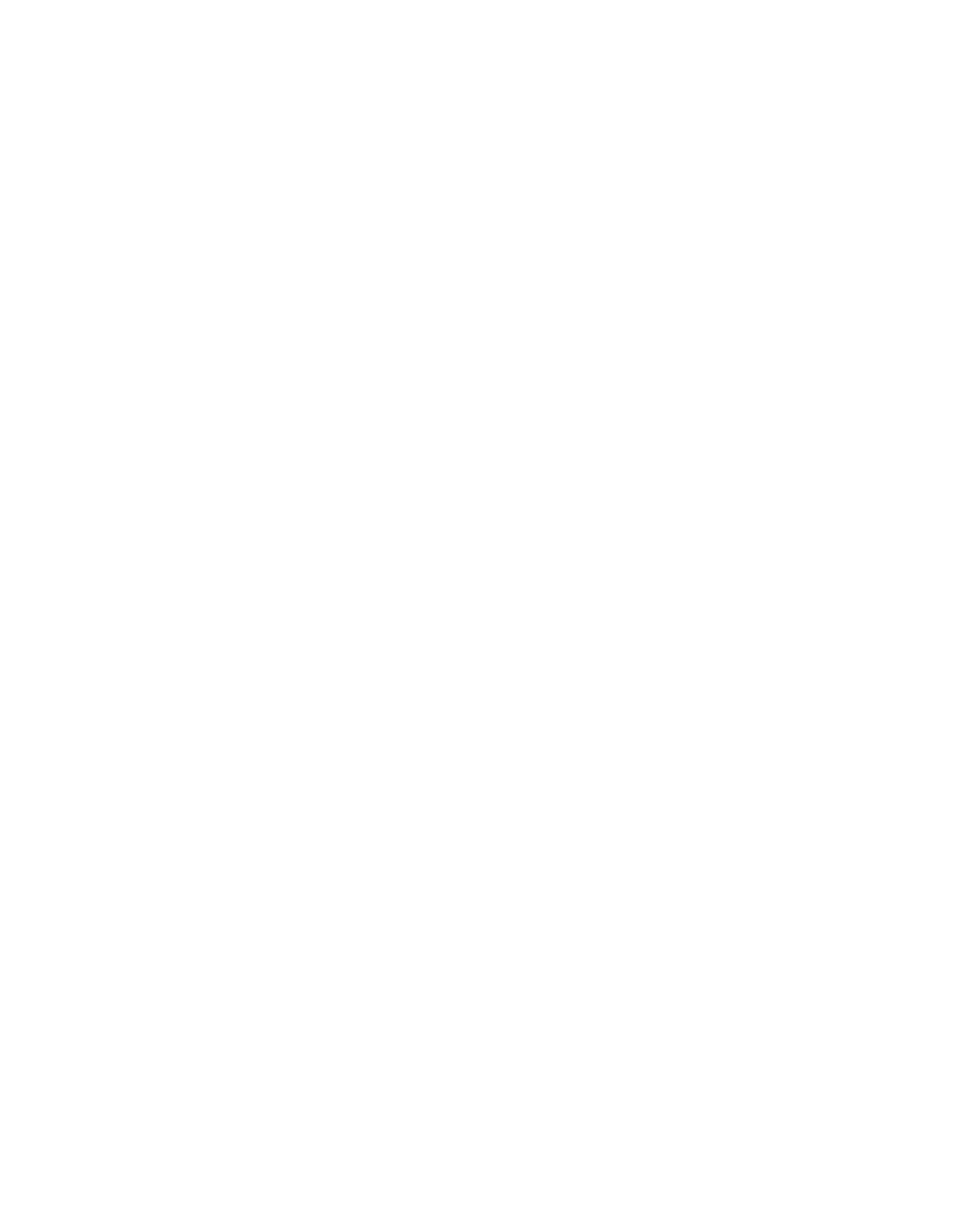# Pragma directive

The directive "#pragma" allows to evaluate expressions at parse time, useful, for example, to test syntax extensions by the statement EXTEND without having to compile it in a separate file.

To use it, add the syntax extension "pa pragma.cmo" in the Camlp5 command line. It adds the ability to use this directive.

As an example, let's add syntax for the statement 'repeat' and use it immediately:

```
#pragma
  EXTEND
    GLOBAL: expr;
    expr: LEVEL "top"
      [ [ "repeat"; e1 = sequence; "until"; e2 = SELF ->
            <:expr< do { $e1$; while not $e2$ do { $e1$ } } >> ] ]
    ;
    sequence:
      [ [ el = LIST1 expr_semi -> <:expr< do { $list:el$ } >> ] ]
    ;
    expr_semi:
      [ [ e = expr; ";" -> e ] ]
    ;
  END;
let i = ref 1 inrepeat print_int i.val; print_endline ""; incr i; until i.val = 10;
```
The compilation of this example (naming it "foo.ml") can be done with the command:

```
ocamlc -pp "camlp5r q_MLast.cmo pa_extend.cmo pa_pragma.cmo" -I +camlp5 foo.ml
Notice that it is still experimental and probably incomplete, for the moment.
```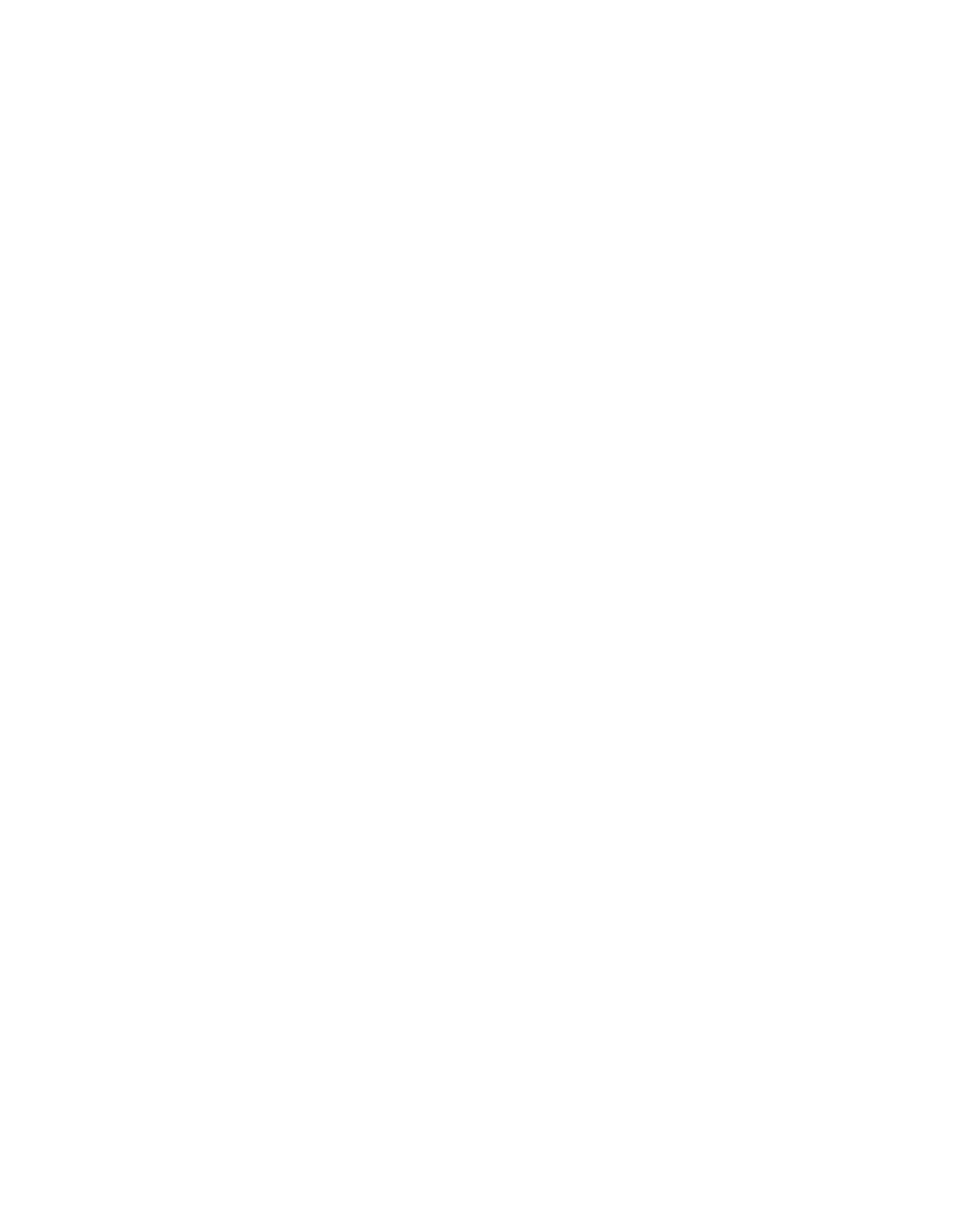# Chapter 27

# Extensible functions

Extensible functions allows the definition of pattern matching functions which are extensible by adding new cases that are inserted automatically at the proper place by comparing the patterns. The pattern cases are ordered according to syntax trees representing them, "when" statements being inserted before the cases without "when".

Notice that extensible functions are functional: when extending a function, a new function is returned.

The extensible functions are used in the pretty printing system of Camlp5.

# 27.1 Syntax

The syntax of the extensible functions, when loading "pa extfun.cmo", is the following:

```
expression ::= extensible-function
extensible-function ::= "extfun" expression "with" "[" match-cases "]"
       match-cases ::= match-case "|" match-cases
        match-case ::= pattern "->" expression
                      | pattern "when" expression "->" expression
```
It is an extension of the same syntax as the "match" and "try" constructions.

# 27.2 Semantics

The statement "extend" defined by the syntax takes an extensible function and return another extensible function with the new match cases inserted at the proper place within the initial extensible function.

Extensible functions are of type "Extfun.t a b", which is an abstract type, where "a" and "b" are respectively the type of the patterns and the type of the expressions. It corresponds to a function of type "a ->  $b$ ".

The function "Extfun.apply" takes an extensible function as parameter and returns a function which can be applied like a normal function.

The value "Extfun.empty" is an empty extensible function, of type "Extfun.t 'a 'b". When applied with "Extfun.apply" and a parameter, it raises the exception "Extfun.Failure" whatever the parameter.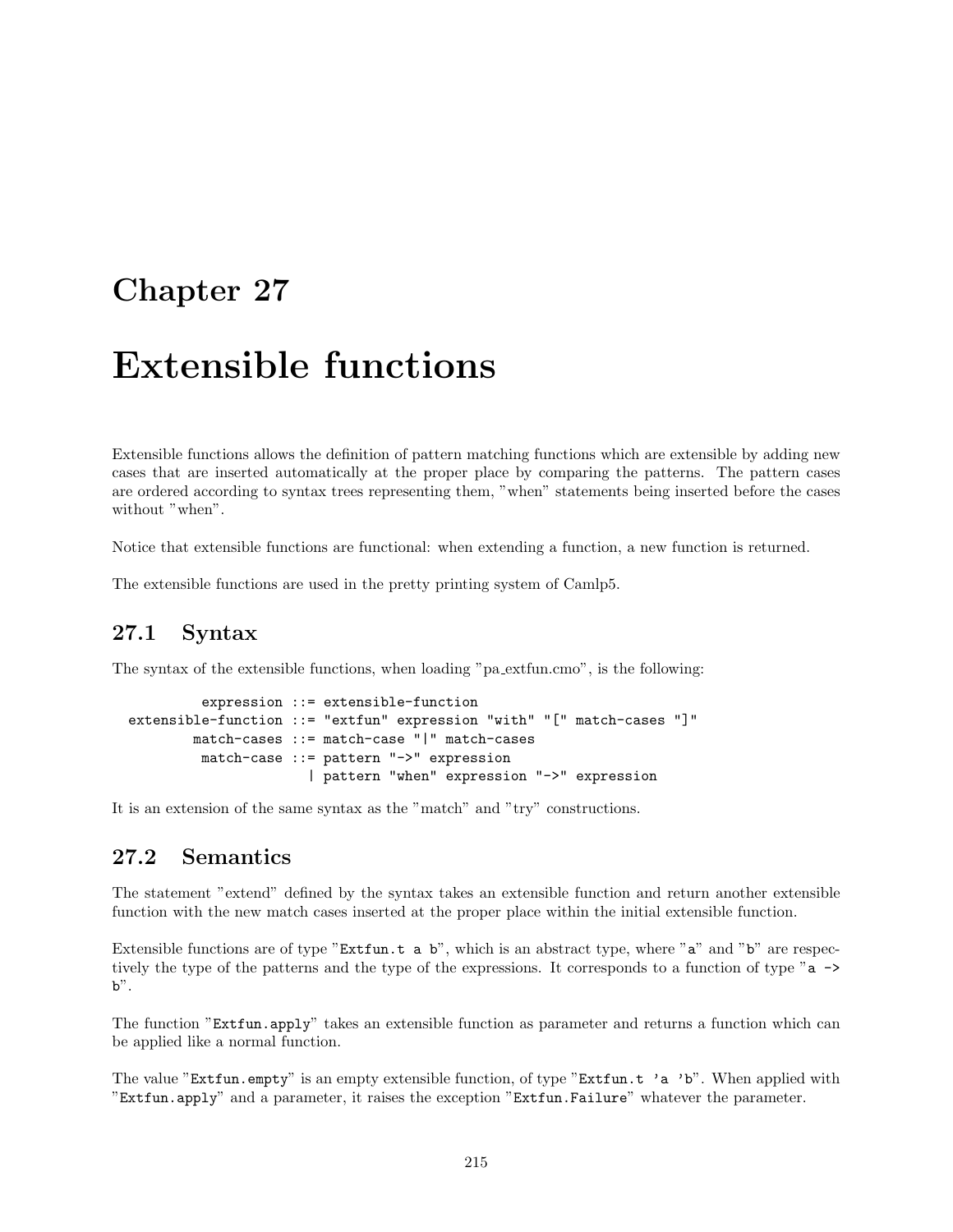For debugging, it is possible to use the function "Extfun.print" which displays the match cases of the extensible functions. (Only the patterns are displayed in clear text, the associated expressions are not.)

The match cases are inserted according to the following rules:

- The match cases are inserted in the order they are defined in the syntax "extend"
- A match case pattern with "when" is inserted before a match case pattern without "when".
- Two match cases patterns both with "when" or both without "when" are inserted according to the alphabetic order of some internal syntax tree of the patterns where bound variables names are not taken into account.
- If two match cases patterns without "when" have the same patterns internal syntax tree, the initial one is silently removed.
- If two match cases patterns with "when" have the same patterns internal syntax tree, the new one is inserted before the old one.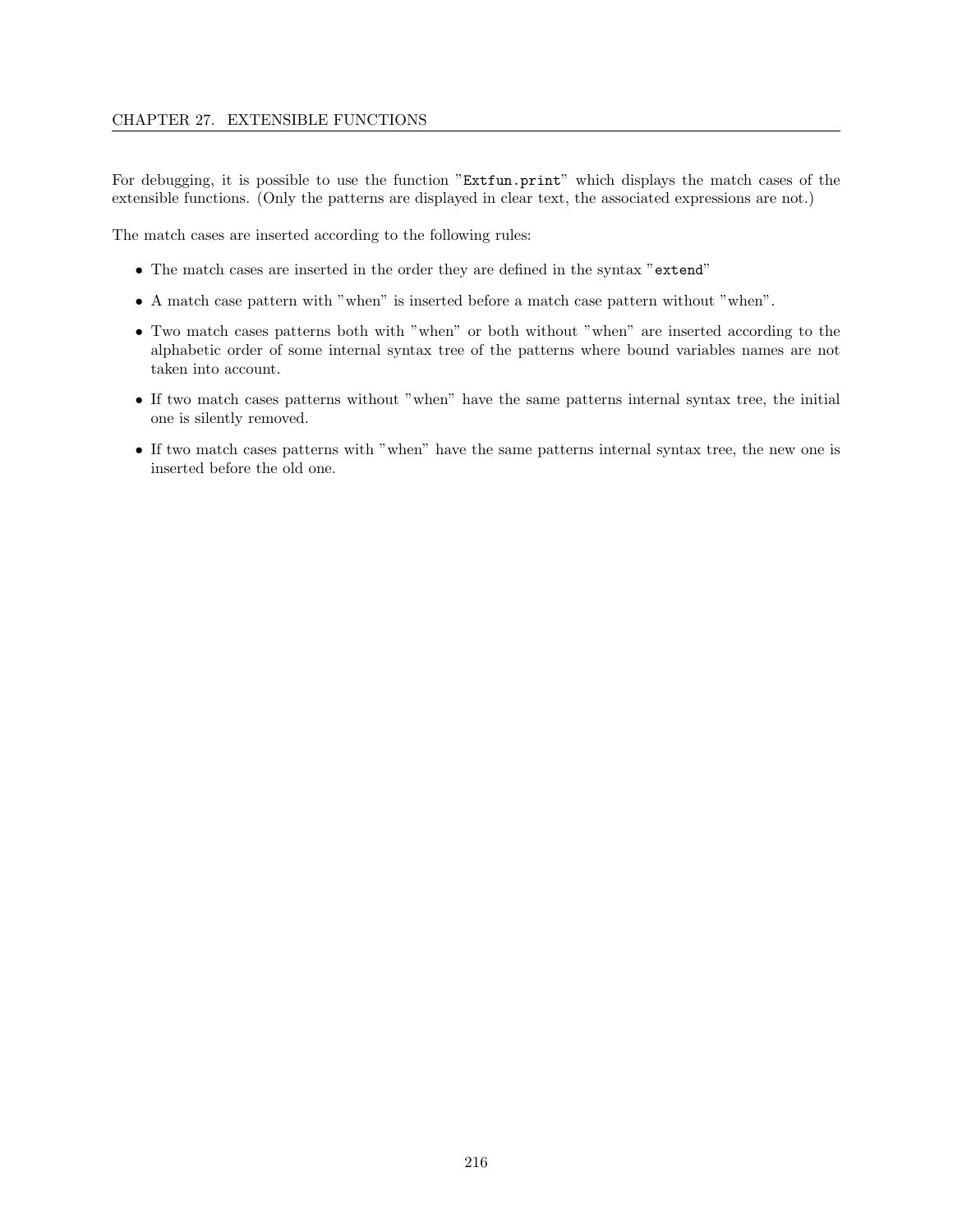Part IV Appendix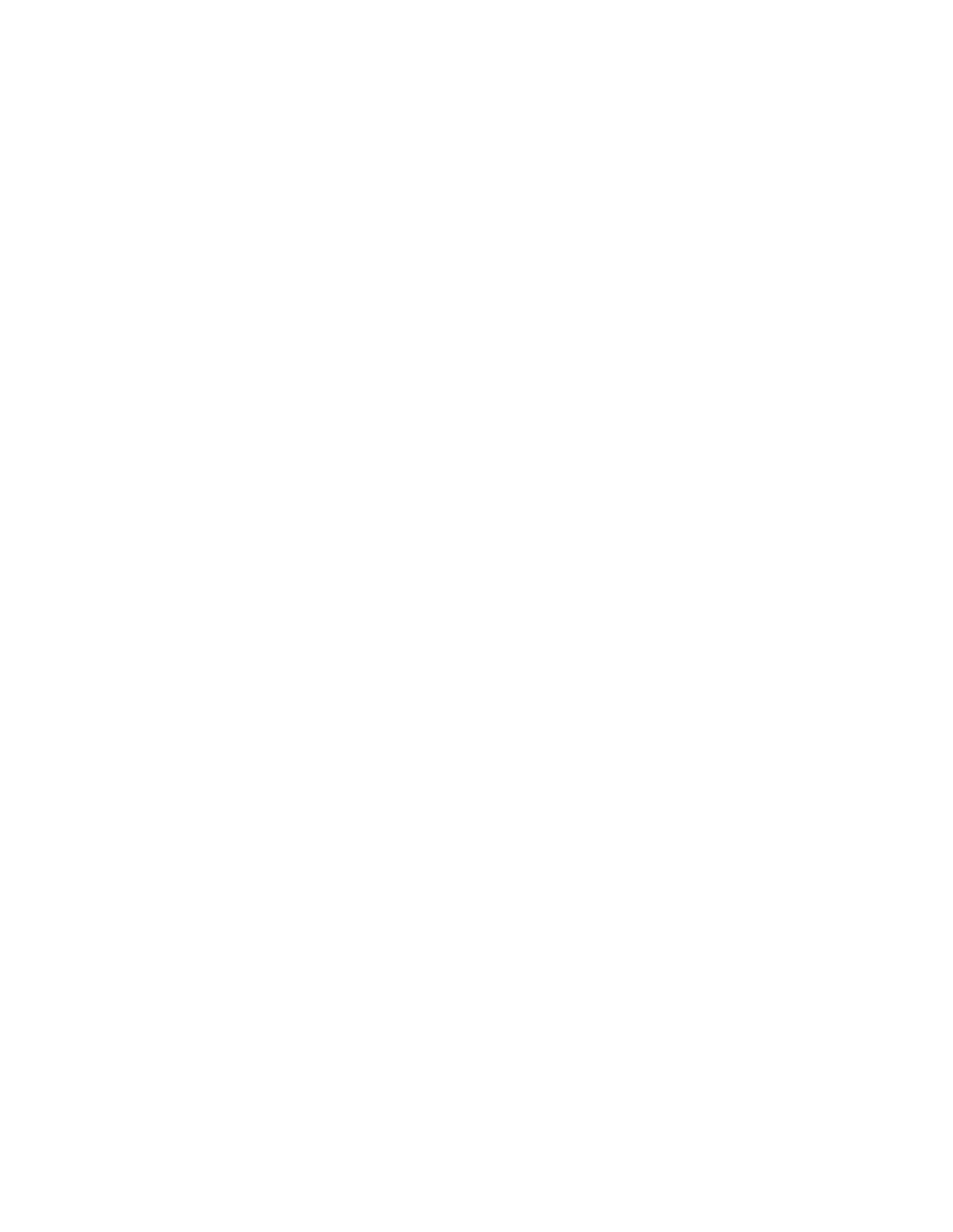# Appendix A

# Commands and Files

The main command of Camlp5 is "camlp5". It is an OCaml program in bytecode (compiled with ocamlc, not ocamlopt), able to dynamically load OCaml object files (ending with ".cmo" and ".cma").

Most other Camlp5 commands derive from that one: they are the command "camlp5" with some implicitely applied parameters.

Two other commands are provided: "mkcamlp5" and "mkcamlp5.opt". They allow to create camlp5 executables with already loaded kits.

All commands have an option "-help" which display all possible command parameters and options. Notice that some parameters (the parsing and pretting kits) may add new options. For example, the command:

camlp5 pr\_r.cmo -help

prints more lines than just:

camlp5 -help

The first parameter ("load options") allows to specify parsing and printing kits (".cmo" and ".cma" files) which are loaded inside the "camlp5" core before any action. Other options may follow.

# A.1 Parsing and Printing Kits

## A.1.1 Parsing kits

language parsing kits

```
pa_r.cmo
```
Revised syntax (without parsers).

# pa\_rp.cmo

Add revised syntax parsers.

### pa\_o.cmo

Normal syntax (without parsers). Option added:

```
-no<sub>-quot</sub>
```
don't parse quotations, allowing to use, e.g. " $\langle \cdot, \cdot \rangle$ " as token.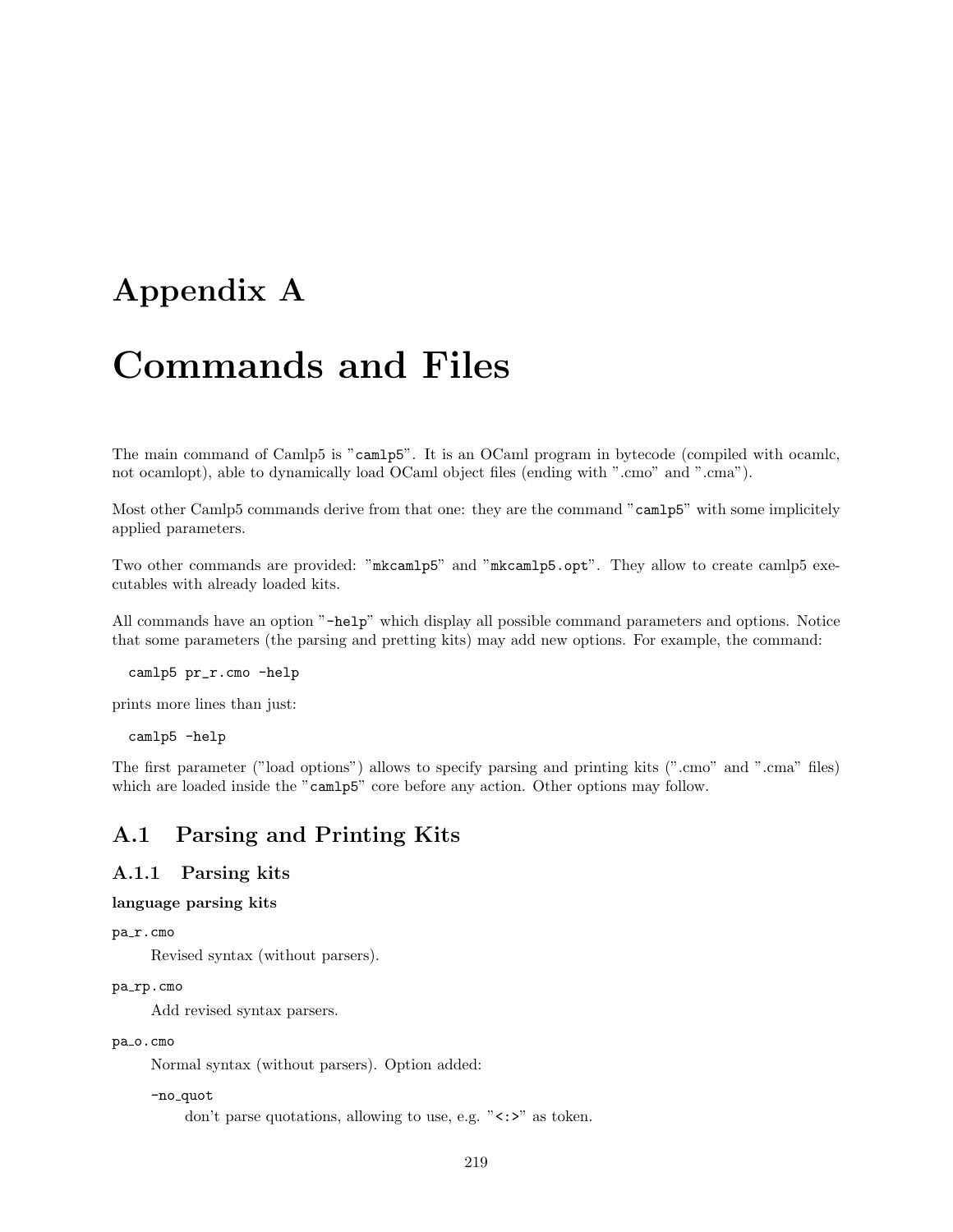## pa\_op.cmo

Add normal syntax parsers.

## pa\_oop.cmo

Add normal syntax parsers without code optimization.

## pa lexer.cmo

Add stream lexers.

# extensible grammars

#### pa extend.cmo

Add the EXTEND statement. Options added:

#### -split\_ext

split EXTEND by functions to turn around a PowerPC problem.

# -quotify

generate code for quotations (internally used to synchronize q MLast and pa r)

#### -meta action

undocumented (internally used for compiled version)

# pa extfold.cmo

Add the specific symbols FOLD0 and FOLD1 to the EXTEND statement.

#### extensible functions and printers

### pa extfun.cmo

Add the extensible function ("extfun" statement).

#### pa extprint.cmo

Add the EXTEND\_PRINTER statement.

#### functional parsers

## pa fstream.cmo

Add the functional parsers ("fparser" statement) and the backtracking parsers ("bparser" statement).

# other languages

## pa lisp.cmo

Lisp syntax.

#### pa\_scheme.cmo

Scheme syntax.

#### pa\_sml.cmo

SML syntax.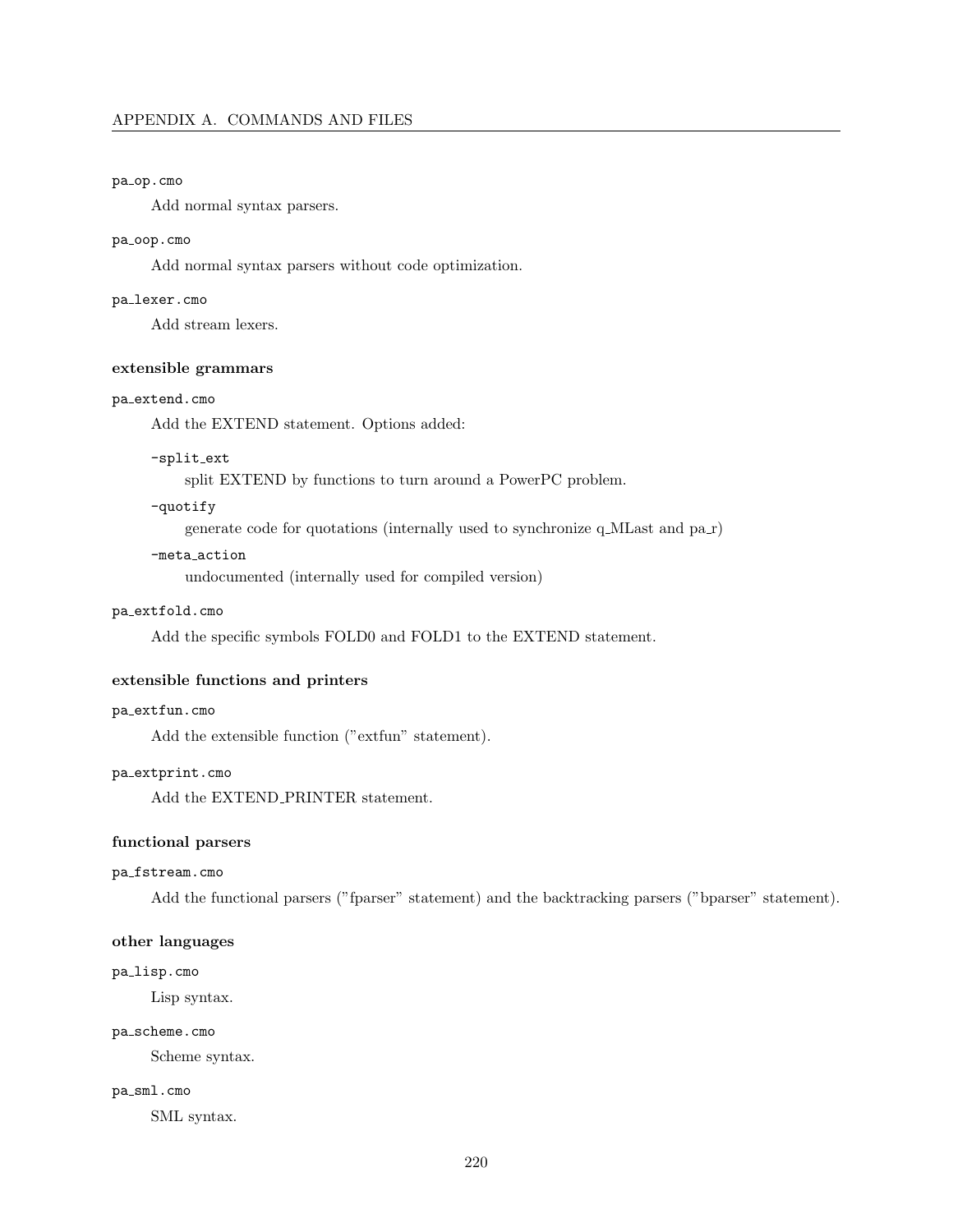## other parsing kits

#### pa lefteval.cmo

Add guarantee of left evaluation in functions calls.

#### pa macro.cmo

Add macros. Options added:

```
-D <string>
```
define for IFDEF statement

-U <string>

undefine for IFDEF statement

# -defined

print the defined macros and exit

#### pa pragma.cmo

Add pragma directive: evaluations at parse time

# A.1.2 Printing kits

## language printing kits

## pr\_r.cmo

Display in revised syntax. Added options:

## -flag <str>

Change pretty printing behaviour according to "<str>":  $A/a$  enable/disable all flags C/c enable/disable comments in phrases D/d enable/disable allowing expanding 'declare' E/e enable/disable equilibrate cases L/l enable/disable allowing printing 'let..in' horizontally S/s enable/disable printing sequences beginners at end of lines default setting is "aS".

# -wflag <str>

Change displaying 'where' statements instead of 'let': A/a enable/disable all flags I/i enable/disable 'where' after 'in'  $\rm L/l$ enable/disable 'where' after 'let..=' M/m enable/disable 'where' after 'match' and 'try' P/p enable/disable 'where' after left parenthesis R/r enable/disable 'where' after 'record field..=' S/s enable/disable 'where' in sequences T/t enable/disable 'where' after 'then' or 'else'  $V/v$  enable/disable 'where' after 'value..=' W/w enable/disable 'where' after '->' default setting is "Ars".

# -1 <length>

Maximum line length for pretty printing (default 78)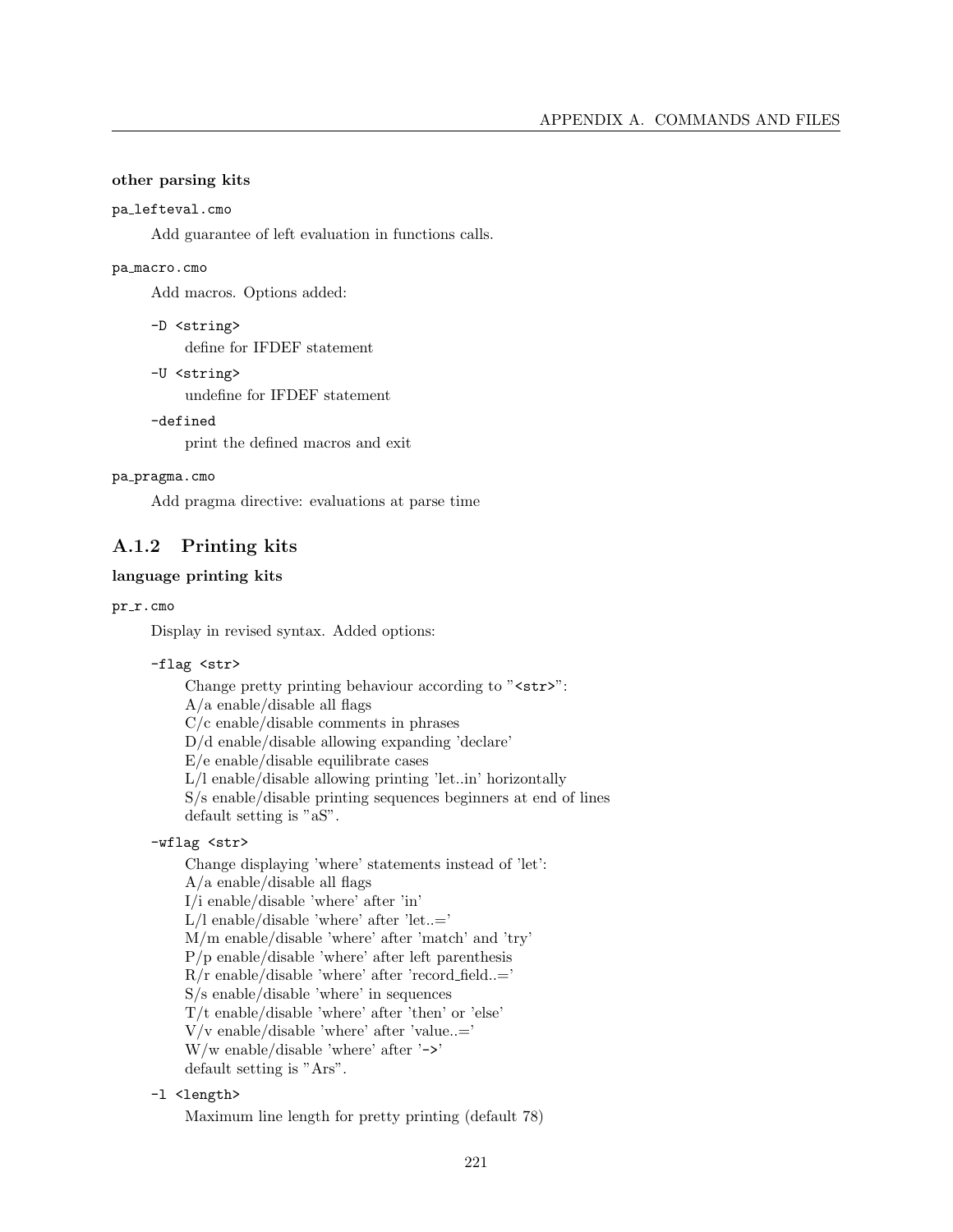#### -sep\_src

Read source file for text between phrases (default).

## -sep <string>

Use this string between phrases instead of reading source.

#### pr\_ro.cmo

Add display objects, labels and variants in revised syntax.

### pr\_rp.cmo

Add display parsers with their (revised) syntax.

# pr\_o.cmo

Display in normal syntax. Added options:

#### -flag <str>

Change pretty printing behaviour according to  $\text{str}$ :  $A/a$  enable/disable all flags C/c enable/disable comments in phrases E/e enable/disable equilibrate cases L/l enable/disable allowing printing 'let..in' horizontally M/m enable/disable printing double semicolons default setting is "Am".

#### -l <length>

Maximum line length for pretty printing (default 78)

#### -sep\_src

Read source file for text between phrases (default).

-sep <string>

Use this string between phrases instead of reading source.

#### pr\_op.cmo

Add displaying parsers with their (normal) syntax.

### extensible parsers

#### pr\_extend.cmo

Add the displaying of EXTEND statements in their initial syntax.Option added:

#### -no slist

Don't reconstruct SLIST, SOPT, SFLAG

### extensible functions and printers

## pr extfun.cmo

Add displaying extensible functions ("extfun" statement) in their initial syntax.

#### pr\_extprint.cmo

Add displaying extensible printers ("EXTEND PRINTER" statement) in their initial syntax.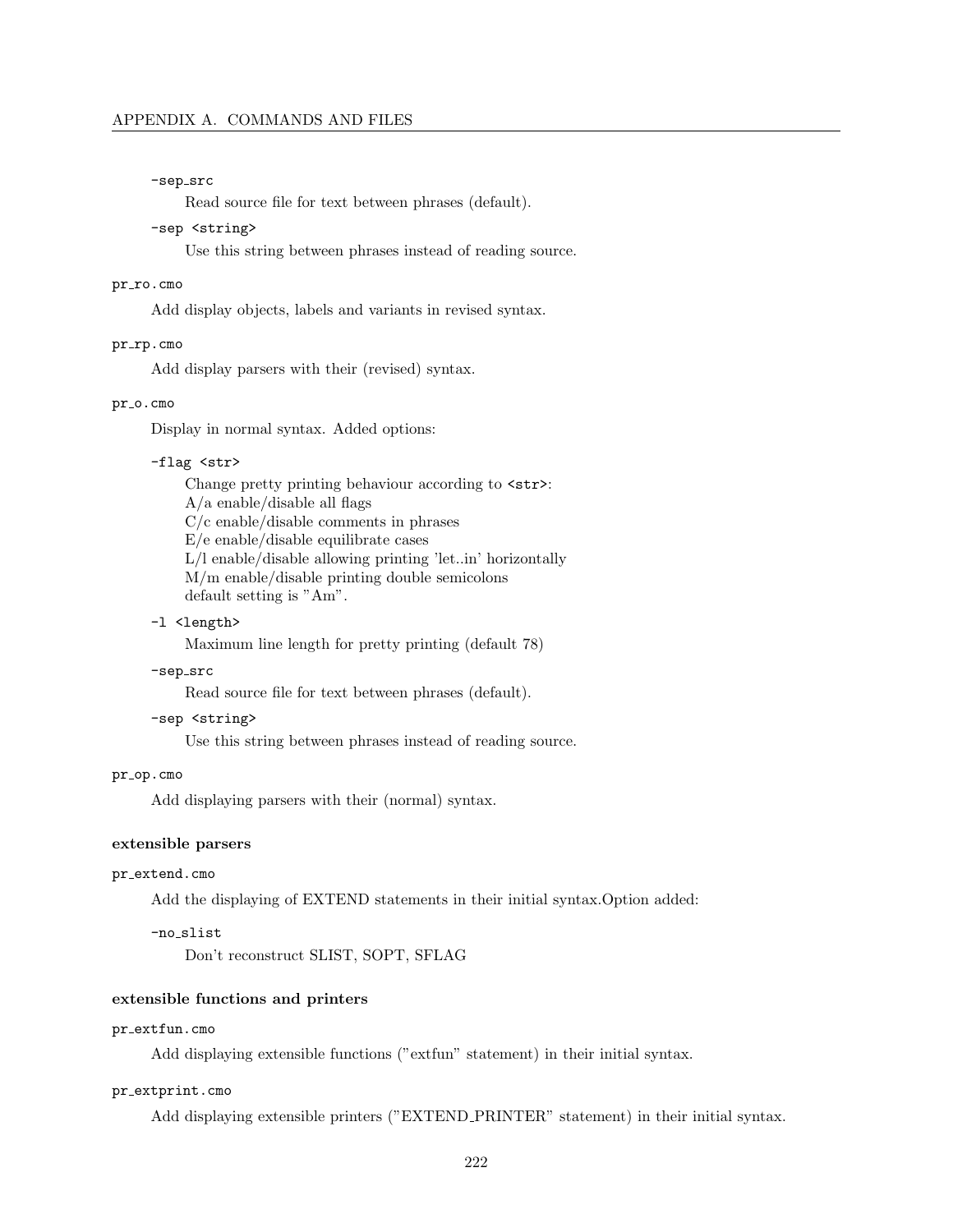## other language

#### pr\_scheme.cmo

Display in Scheme syntax. Option added:

## -l <length>

Maximum line length for pretty printing (default 78)

-sep <string>

Use this string between phrases instead of reading source.

#### pr\_schemep.cmo

Add display parsers with their (Scheme) syntax.

#### other printing kits

#### pr depend.cmo

Display dependencies. Option added:

-I dir

Add "dir" to the list of search directories.

### pr dump.cmo

Dump the syntax tree in binary (for the OCaml compiler)

## pr\_null.cmo

No output.

# A.1.3 Quotations expanders

## q MLast.cmo

Syntax tree quotations. Define the quotations named: "expr", "patt", "ctyp", "str\_item", "sig\_item", "module type", "module expr", "class type", "class expr", "class sig item", "class str item", "with constr" and "poly\_variant".

q phony.cmo

Transform quotations into phony variables to be able to pretty print the quotations in their initial form (not suitable for compilation)

# A.2 Commands

# camlp5r

Shortcut for "camlp5 pa\_r.cmo pa\_rp.cmo pr\_dump.cmo"

camlp5r.opt

Same as previous, but in native code instead of bytecode, therefore faster. But not extensible: it is not possible to add other parsing or printing kits neither in command arguments nor with the "load" directive inside sources. Suitable for compiling sources not using other syntax extensions.

#### camlp5o

```
Shortcut for "camlp5 pa_o.cmo pa_op.cmo pr_dump.cmo"
```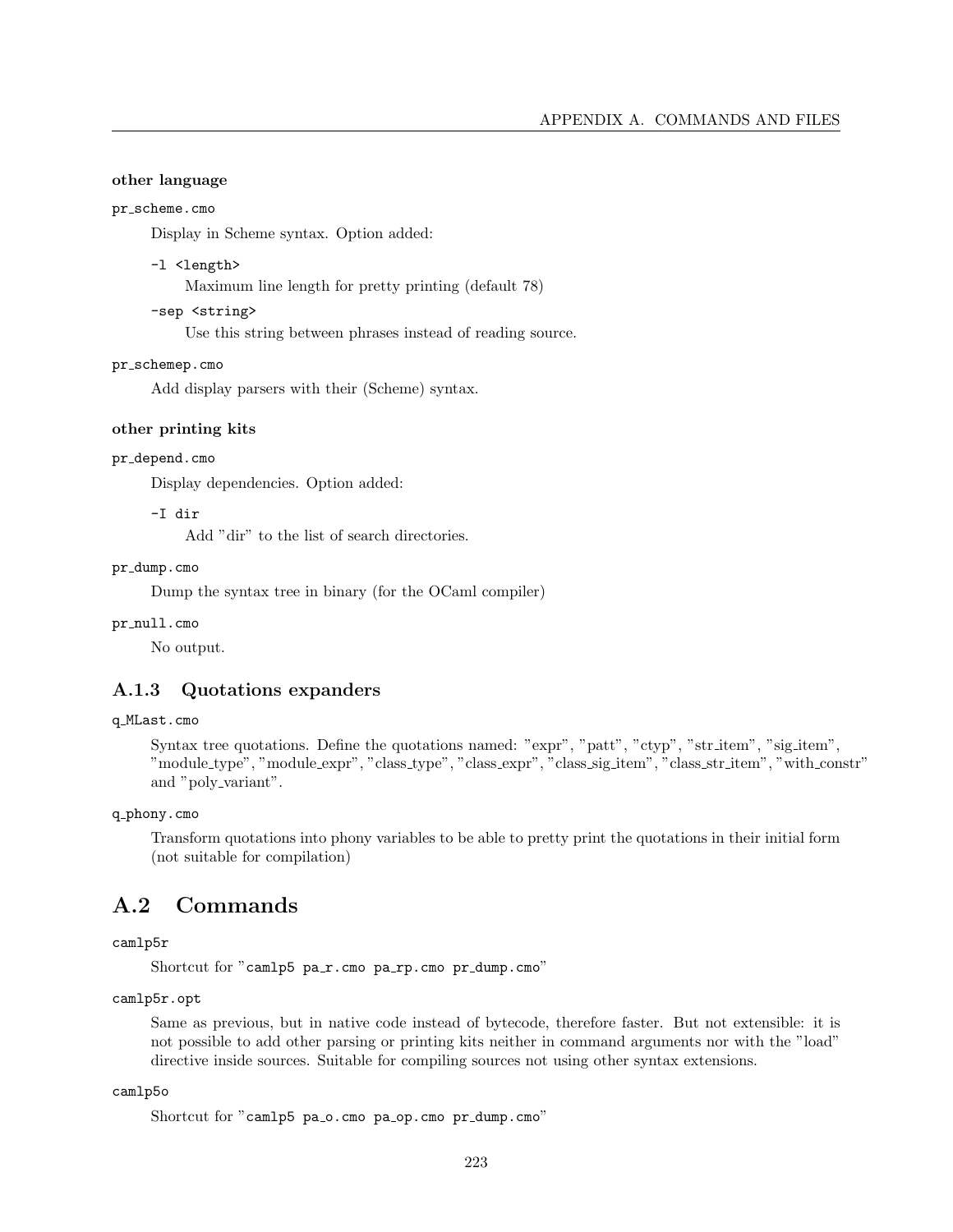#### camlp5o.opt

Same as previous, and like "camlp5r.opt", faster and not extensible. Moreover, this has been produced by compilation of Camlp5 grammars, resulting in a still faster executable.

#### camlp5sch

Shortcut for "camlp5 pa scheme.cmo pr dump.cmo"

#### mkcamlp5

creates camlp5 executables with almost the same options than ocamlmktop. The interfaces to be visible must be explicitly added in the command line as ".cmi" files. For example, how to add the the OCaml module "str": "mkcamlp5 -custom str.cmi str.cma -cclib -lstr -o camlp5str"

mkcamlp5.opt

creates camlp5 executables like mkcamlp5, except that it is in native code, therefore faster, but not extensible; the added kits must be cmx or cmxa files

# A.3 Environment variable

When running a program using extensible grammars (in particular, the camlp5 commands), the environment variable "CAMLP5PARAM" is consulted. It sets the grammar parsing algoritm parameters.

This variable must be a sequence of parameter specifications. A parameter specification is a letter optionally followed by an = and a value, with any separator. There are four possible parameters:

b

Set the full backtrack algorithm as default.

f

Set the limited backtrack algorithm as default.

#### t

Trace symbols (terminals and non-terminals) while parsing with backtracking.

#### y

In backtracking, trace the advance in the input stream (number of unfrozen tokens) and the possible stalling (number of tokens tests).

#### l=value

Set the maximum stalling value.

# A.4 OCaml toplevel files

These object files can be loaded in the OCaml toplevel to make Camlp5 parse the input. It is possible to load them either by putting them as parameters of the toplevel, or by using the directive "load". The option "-I +camlp5" (or "-I 'camlp5 -where'") must be added to the "ocaml" command (the OCaml toplevel).

#### camlp5r.cma

Read phrases and display results in revised syntax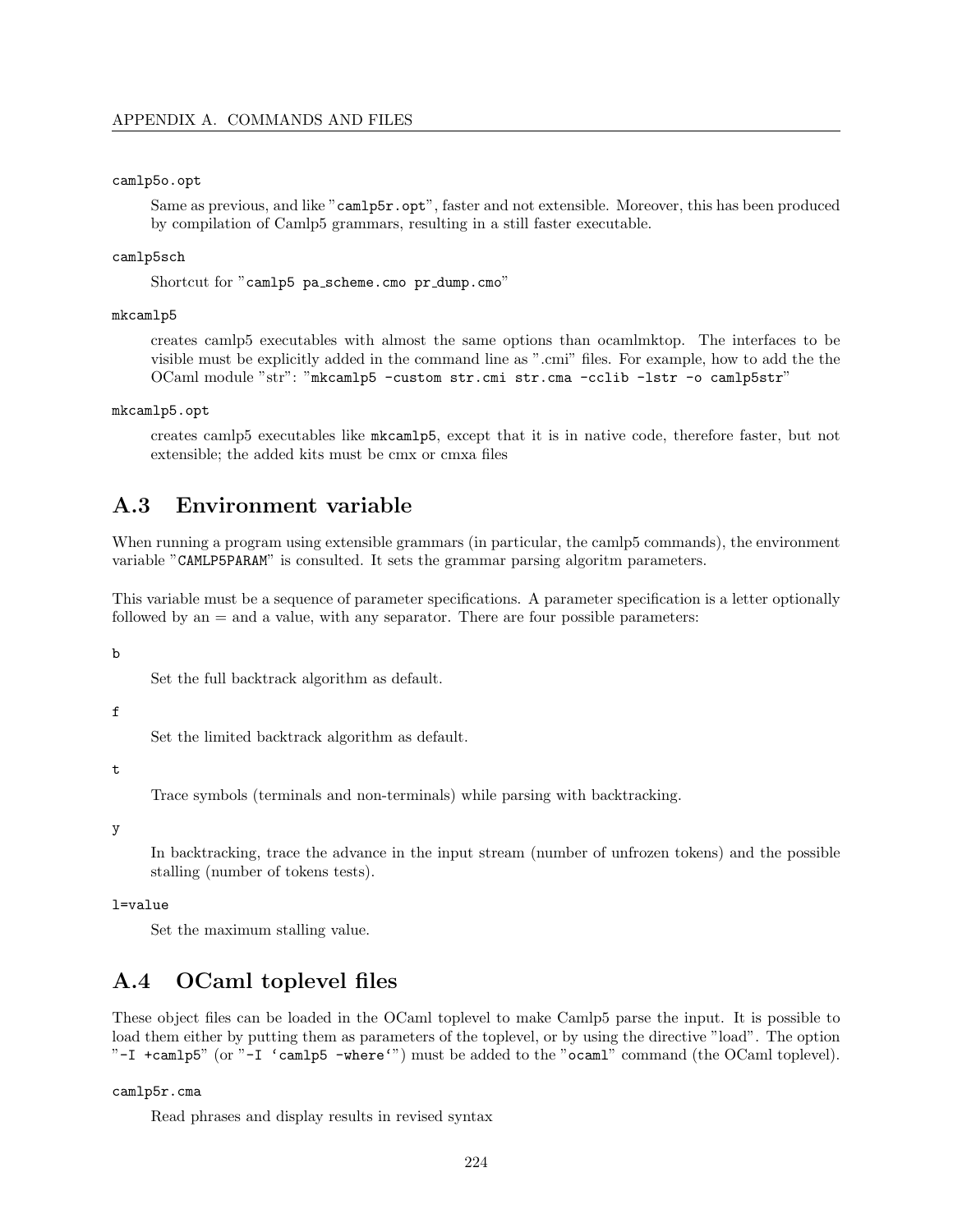camlp5o.cma

Read phrases and display results in normal syntax

camlp5sch.cma

Read phrases in Scheme syntax

# A.5 Library files

The Camlp5 library is named "gramlib.cma" and its native code version is "gramlib.cmxa". They contain the modules:

- Ploc : building and combining locations
- Plexing : lexing for Camlp5 grammars
- Plexer : lexer used in revised and normal syntax
- Gramext : implementation of extensible grammars
- Grammar : extensible grammars
- Extfold : functions for grammar extensions FOLD0 and FOLD1
- Extfun : functions for extensible functions
- Eprinter : extensible printers
- $\bullet~$  Fstream : functional streams
- Pretty : pretty printing on strings

This is a pure library : when linking with it, the Camlp5 program is not included.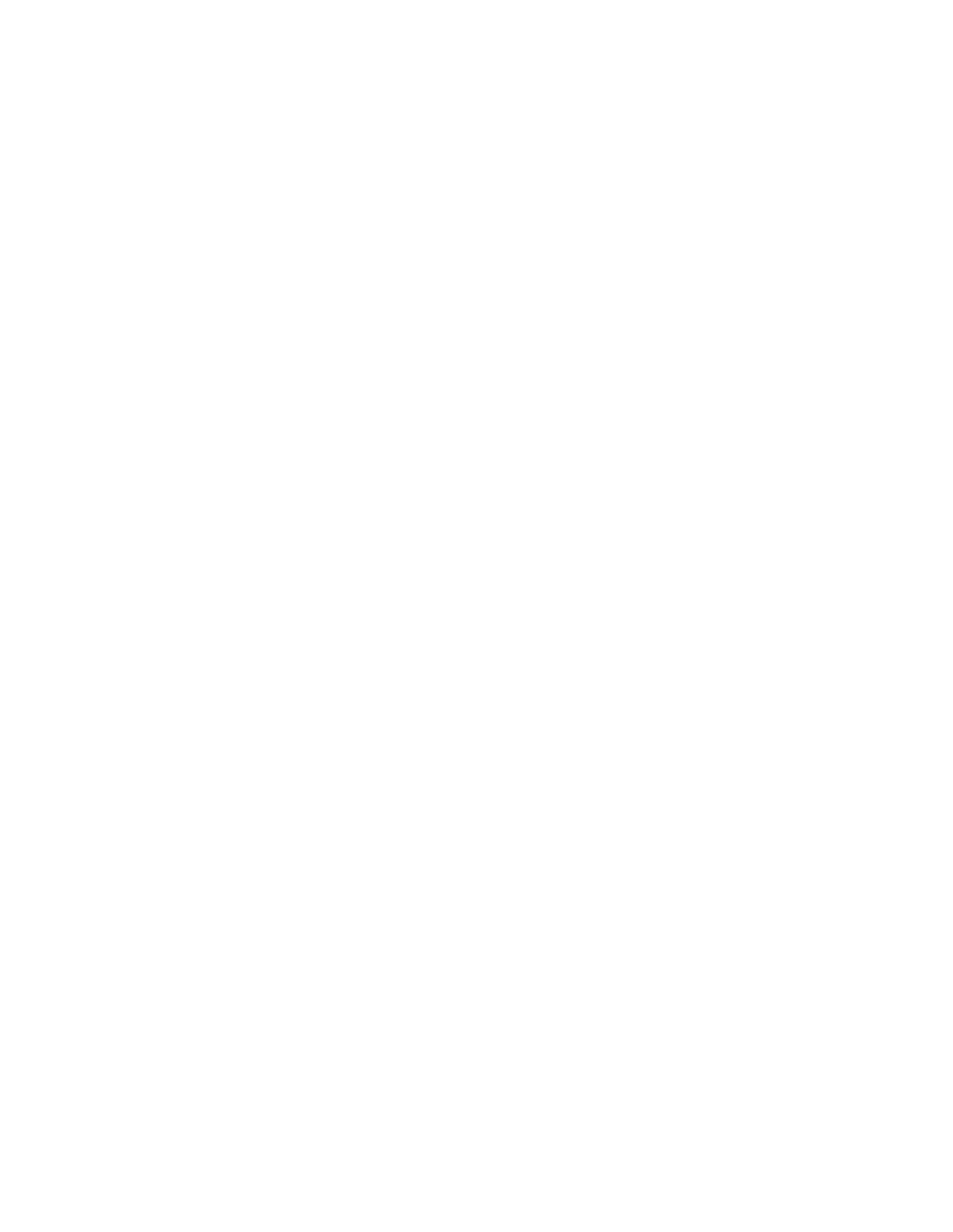# Appendix B

# Library

All modules defined in "gramlib.cma", but not including all Camlp5 modules used by the Camlp5 commands and kits.

# B.1 Ploc module

Building and combining locations. This module also contains some pervasive types and functions.

```
type t = 'abstract;Location type.
```
## B.1.1 located exceptions

exception Exc of location and exn;

"Ploc.Exc loc e" is an encapsulation of the exception "e" with the input location "loc". To be used to specify a location for an error. This exception must not be raised by the OCaml function "raise", but rather by "Ploc.raise" (see below), to prevent the risk of several encapsulations of "Ploc.Exc".

value raise :  $t \rightarrow \exp(-\frac{1}{2}a)$ ;

"Ploc.raise loc e", if "e" is already the exception "Ploc.Exc", re-raise it (ignoring the new location "loc"), else raise the exception "Ploc.Exc loc e".

# B.1.2 making locations

value make loc : string  $\rightarrow$  int  $\rightarrow$  int  $\rightarrow$  (int  $*$  int)  $\rightarrow$  string  $\rightarrow$  t;

"Ploc.make loc fname line nb bol pos (bp, ep) comm" creates a location starting at line number "line nb", where the position of the beginning of the line is "bol pos" and between the positions "bp" (included) and "ep" excluded. And "comm" is the comment before the location. The positions are in number of characters since the begin of the stream.

```
value make unlined : (int * int) \rightarrow t;
```
"Ploc.make unlined" is like "Ploc.make" except that the line number is not provided (to be used e.g. when the line number is unknown).

```
value dummy : t;
```
"Ploc.dummy" is a dummy location, used in situations when location has no meaning.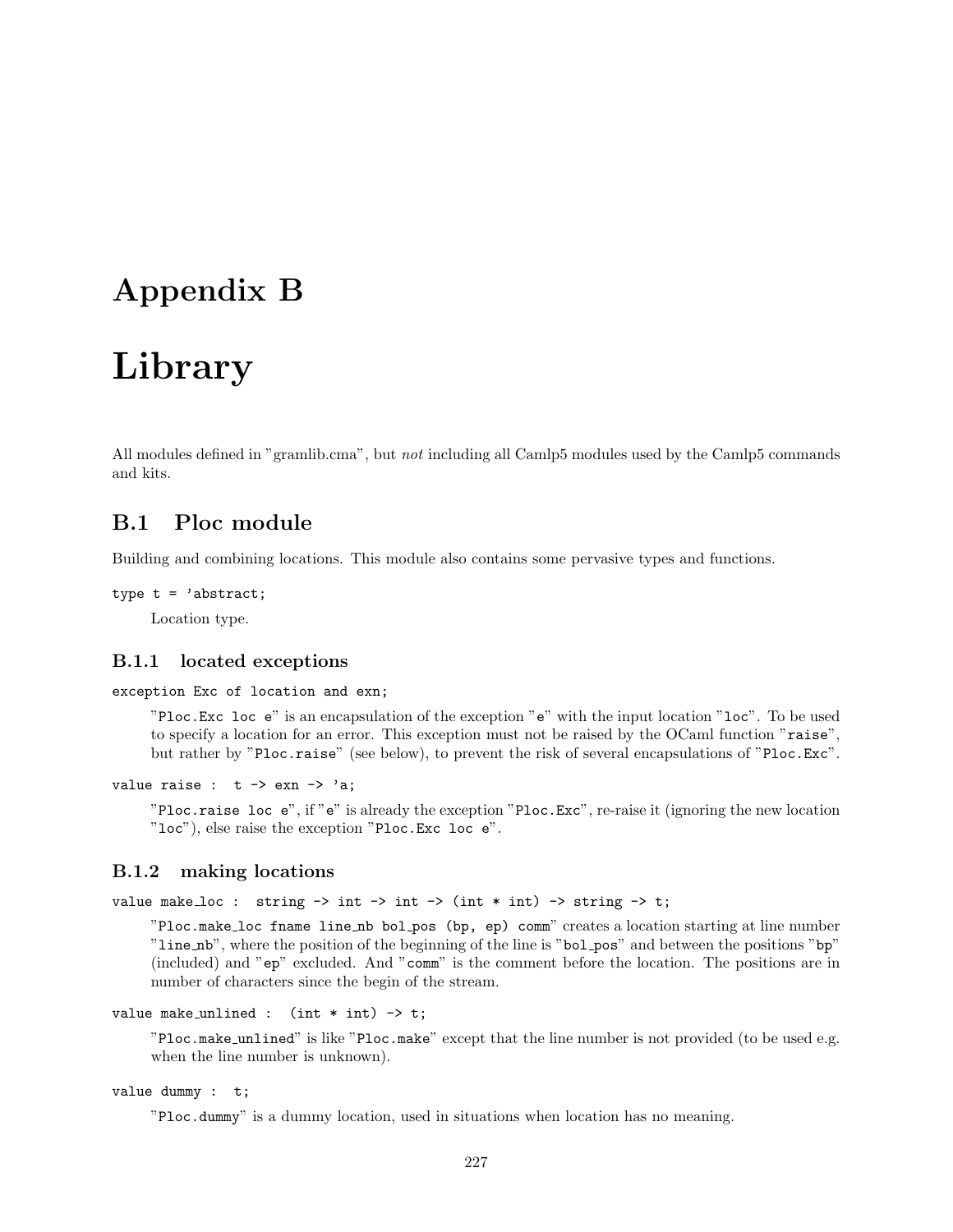# B.1.3 getting location info

```
value file_name : t \rightarrow string;
```
"Ploc.file name loc" returns the file name of the location.

```
value first_pos : t \rightarrow int;
```
"Ploc.first pos loc" returns the initial position of the location in number of characters since the beginning of the stream.

value last\_pos :  $t \rightarrow int;$ 

"Ploc.last pos loc" returns the final position plus one of the location in number of characters since the beginning of the stream.

value line\_nb :  $t \rightarrow int$ ;

"Ploc.line nb loc" returns the line number of the location or "-1" if the location does not contain a line number (i.e. built with "Ploc.make unlined" above).

value bol\_pos :  $t \rightarrow int$ ;

"Ploc.bol pos loc" returns the position of the beginning of the line of the location in number of characters since the beginning of the stream, or "0" if the location does not contain a line number (i.e. built the with "Ploc.make unlined" above).

value comment :  $t \rightarrow$  string;

"Ploc.comment loc" returns the comment before the location.

## B.1.4 combining locations

value encl :  $t \rightarrow t \rightarrow t$ ;

"Ploc.encl loc1 loc2" returns the location starting at the smallest start and ending at the greatest end of the locations "loc1" and "loc2". In other words, it is the location enclosing "loc1" and "loc2".

```
value shift : int \rightarrow t \rightarrow t;
```
"Ploc.shift sh loc" returns the location "loc" shifted with "sh" characters. The line number is not recomputed.

value sub :  $t \rightarrow int \rightarrow int \rightarrow t$ ;

"Ploc.sub loc sh len" is the location "loc" shifted with "sh" characters and with length "len". The previous ending position of the location is lost.

```
value after : t \rightarrow int \rightarrow int \rightarrow t;
```
"Ploc.after loc sh len" is the location just after loc (starting at the end position of "loc") shifted with "sh" characters and of length "len".

value with comment :  $t \rightarrow$  string  $\rightarrow$  t;

Change the comment part of the given location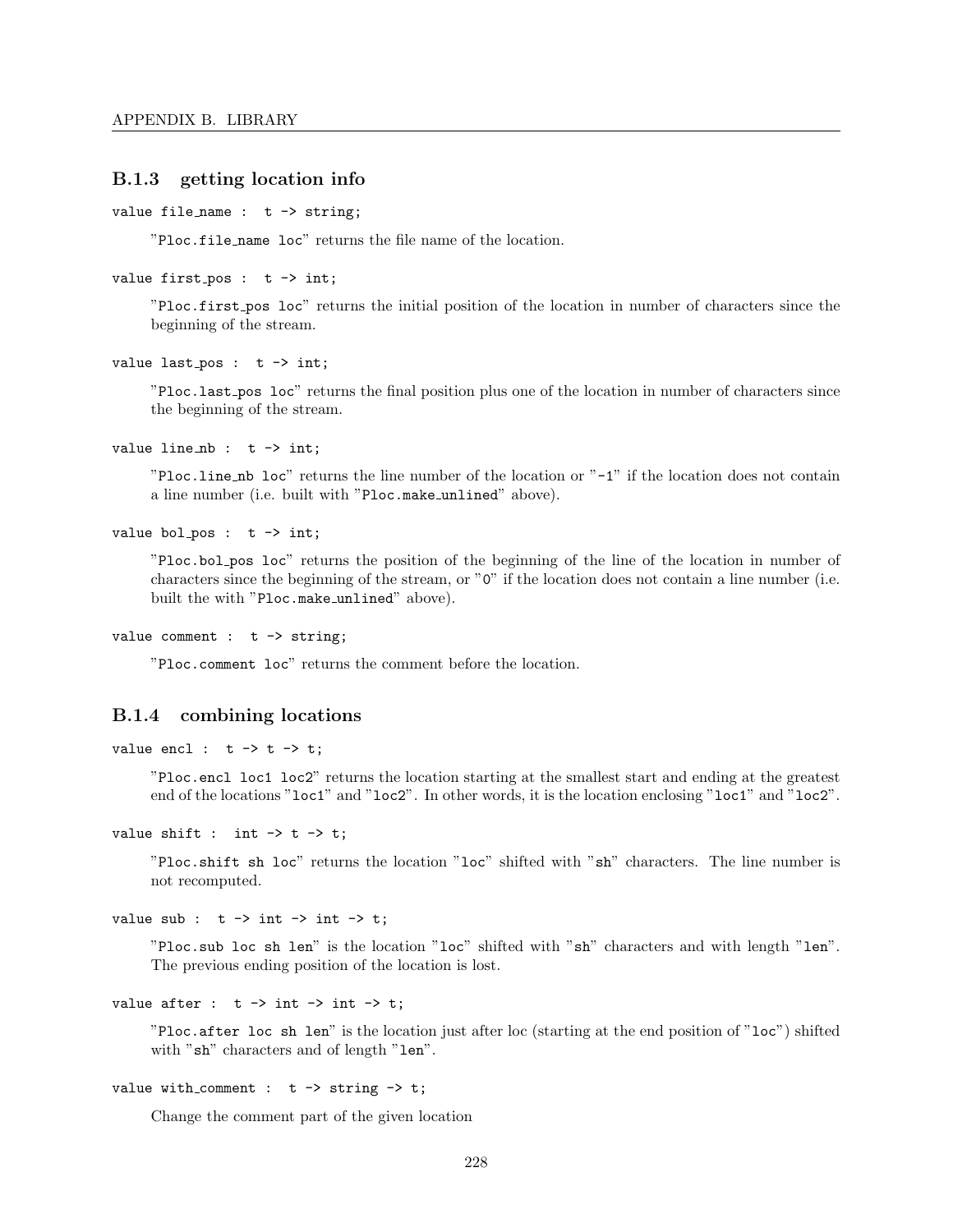# B.1.5 miscellaneous

```
value name : ref string;
```
"Ploc.name.val" is the name of the location variable used in grammars and in the predefined quotations for OCaml syntax trees. Default: ""loc"".

```
value get : string \rightarrow t \rightarrow (int * int * int * int);
```
"Ploc.get fname loc" returns in order: 1/ the line number of the begin of the location, 2/ its column,  $3/$  the line number of the first character not in the location,  $4/$  its column and  $5/$  the length of the location. The parameter "frame" is the file where the location occurs.

```
value from file : string \rightarrow t \rightarrow (string * int * int);
```
"Ploc.from file fname loc" reads the file "fname" up to the location "loc" and returns the real input file, the line number and the characters location in the line; the real input file can be different from "fname" because of possibility of line directives typically generated by /lib/cpp.

## B.1.6 pervasives

```
type vala a =[ VaAnt of string
  | VaVal of 'a ]
```
;

Encloser of many abstract syntax tree notes types, in "strict" mode. This allow the system of antiquotations of abstract syntax tree quotations to work when using the quotation kit "q ast.cmo".

```
value call_with : ref 'a -> 'a -> ('b -> 'c) -> 'b -> 'c;
```
"Ploc.call with r v f a" sets the reference "r" to the value "v", then calls "f a", and resets "r" to its initial value. If "f a" raises an exception, its initial value is also reset and the exception is reraised. The result is the result of "f a".

# B.2 Plexing module

Lexing for Camlp5 grammars.

This module defines the Camlp5 lexer type to be used in extensible grammars (see module "Grammar"). It also provides some useful functions to create lexers.

```
type pattern = (\text{string} * \text{string});
```
Type for values used by the generated code of the EXTEND statement to represent terminals in entry rules.

- The first string is the constructor name (must start with an uppercase character). When empty, the second string should be a keyword.
- The second string is the constructor parameter. Empty if it has no parameter (corresponding to the 'wildcard' pattern).
- The way tokens patterns are interpreted to parse tokens is done by the lexer, function "tok match" below.

#### exception Error of string;

A lexing error exception to be used by lexers.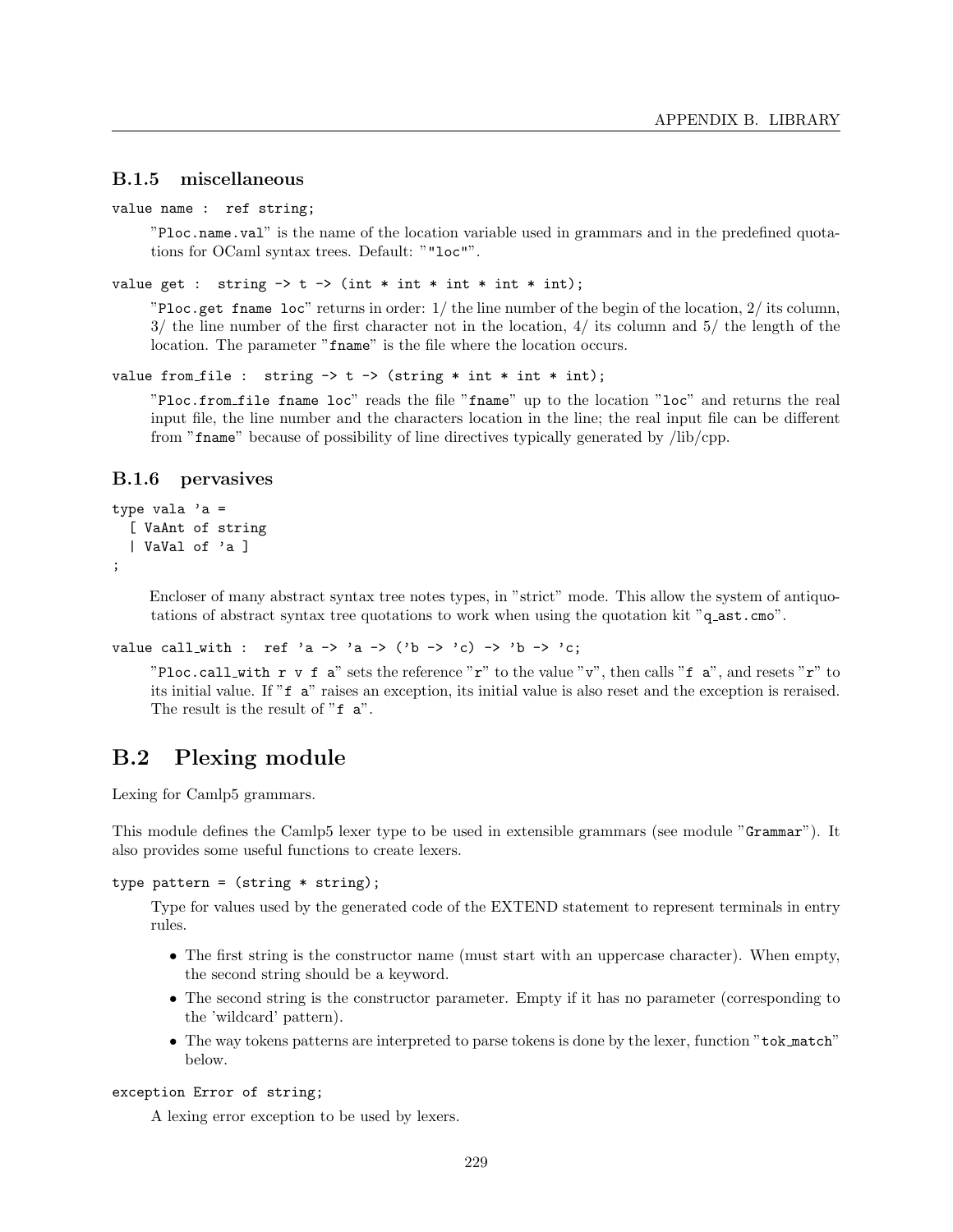## B.2.1 lexer type

```
type lexer 'te =
  { tok_func : lexer_func 'te;
    tok_using : pattern -> unit;
    tok_removing : pattern -> unit;
    tok_match : mutable pattern \rightarrow 'te \rightarrow string;
    tok_text : pattern -> string;
    tok_comm : mutable option (list Ploc.t) }
```
The type for lexers compatible with Camlp5 grammars. The parameter type "'te" is the type of the tokens.

- The field "tok\_func" is the main lexer function. See "lexer\_func" type below.
- The field "tok\_using" is a function called by the "EXTEND" statement to warn the lexer that a rule uses this pattern (given as parameter). This allow the lexer 1/ to check that the pattern constructor is really among its possible constructors 2/ to enter the keywords in its tables.
- The field "tok\_removing" is a function possibly called by the "DELETE\_RULE" statement to warn the lexer that this pattern (given as parameter) is no longer used in the grammar (the grammar system maintains a number of usages of all patterns and calls this function when this number falls to zero). If it is a keyword, this allows the lexer to remove it in its tables.
- The field "tok\_match" is a function called by the Camlp5 grammar system to ask the lexer how the input tokens should be matched against the patterns. Warning: for efficiency, this function must be written as a function taking patterns as parameters and, for each pattern value, returning a function matching a token, not as a function with two parameters.
- The field "tok\_text" is a function called by the grammar system to get the name of the tokens for the error messages, in case of syntax error, or for the displaying of the rules of an entry.
- The field "tok\_comm" is a mutable place where the lexer can put the locations of the comments, if its initial value is not "None". If it is "None", nothing has to be done by the lexer.

```
and lexer_func 'te = Stream.t char \rightarrow (Stream.t 'te * location_function)
```
The type of a lexer function (field "tok\_func" of the type "lexer"). The character stream is the input stream to be lexed. The result is a pair of a token stream and a location function (see below) for this tokens stream.

```
and location function = int \rightarrow Ploc.t;
```
The type of a function giving the location of a token in the source from the token number in the stream (starting from zero).

```
value lexer_text : pattern -> string;
```
A simple "tok\_text" function.

```
value default match : pattern \rightarrow (string * string) \rightarrow string;
```
A simple "tok match" function, appling to the token type "(string \* string)".

# B.2.2 lexers from parsers or ocamllex

The functions below create lexer functions either from a "char stream" parser or for an "ocamllex" function. With the returned function  $\mathbf{r}$ ", it is possible to get a simple lexer (of the type "Plexing.lexer" above):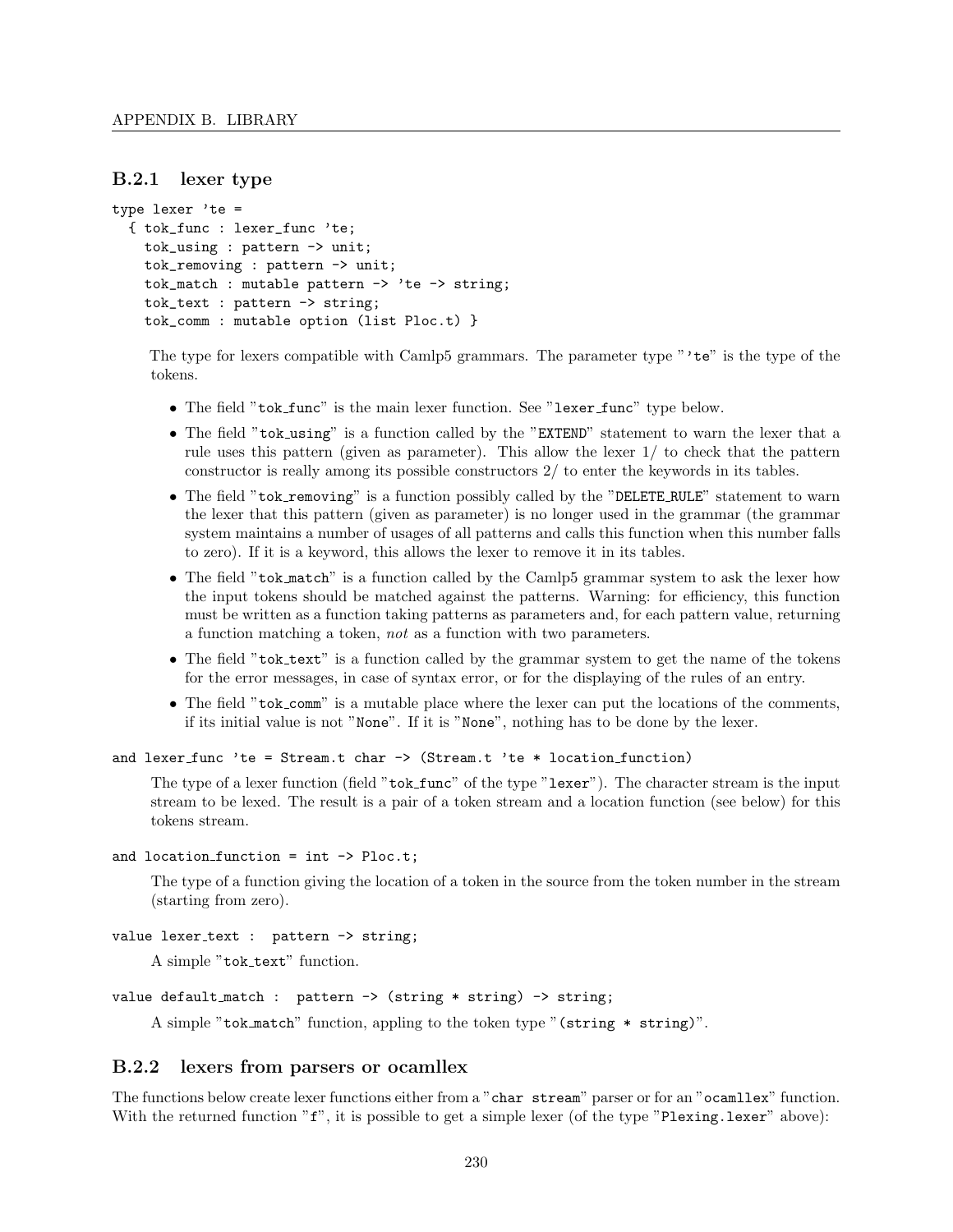```
{Plexing.tok_func = f;
Plexing.tok_using = (fun - > ());Plexing.tok_removing = (fun - > ());Plexing.tok_match = Plexing.default_match;
Plexing.tok_text = Plexing.lexer_text}
```
Note that a better "tok using" function would check the used tokens and raise "Plexing.Error" for incorrect ones. The other functions "tok\_removing", "tok\_match" and "tok\_text" may have other implementations as well.

```
value lexer_func_of_parser :
  ((Stream.t char * ref int * ref int) -> ('te * Ploc.t)) -> lexer_func 'te;
```
A lexer function from a lexer written as a char stream parser returning the next token and its location. The two references with the char stream contain the current line number and the position of the beginning of the current line.

```
value lexer_func_of_ocamllex : (Lexing.lexbuf -> 'te) -> lexer_func 'te;
```
A lexer function from a lexer created by "ocamllex".

## B.2.3 function to build a stream and a location function

```
value make_stream_and_location :
  (unit \rightarrow ('te * Ploc.t)) \rightarrow (Stream.t 'te * location_function);
```
# B.2.4 useful functions and values

```
value eval_char : string -> char;
```

```
value eval_string : Ploc.t -> string -> string;
```
Convert a char or a string token, where the backslashes are not been interpreted into a real char or string; raise "Failure" if a bad backslash sequence is found; "Plexing.eval char (Char.escaped c)" returns "c" and "Plexing.eval string (String.escaped s)" returns s.

value restore\_lexing\_info : ref (option (int \* int));

```
value line_nb : ref (ref int);
```

```
value bol pos : ref (ref int);
```
Special variables used to reinitialize line numbers and position of beginning of line with their correct current values when a parser is called several times with the same character stream. Necessary for directives (e.g. #load or #use) which interrupt the parsing. Without usage of these variables, locations after the directives can be wrong.

# B.2.5 backward compatibilities

Deprecated since version 4.08.

```
type location = Ploc.t;
value make_loc : (int * int) \rightarrow location;value dummy_loc : location;
```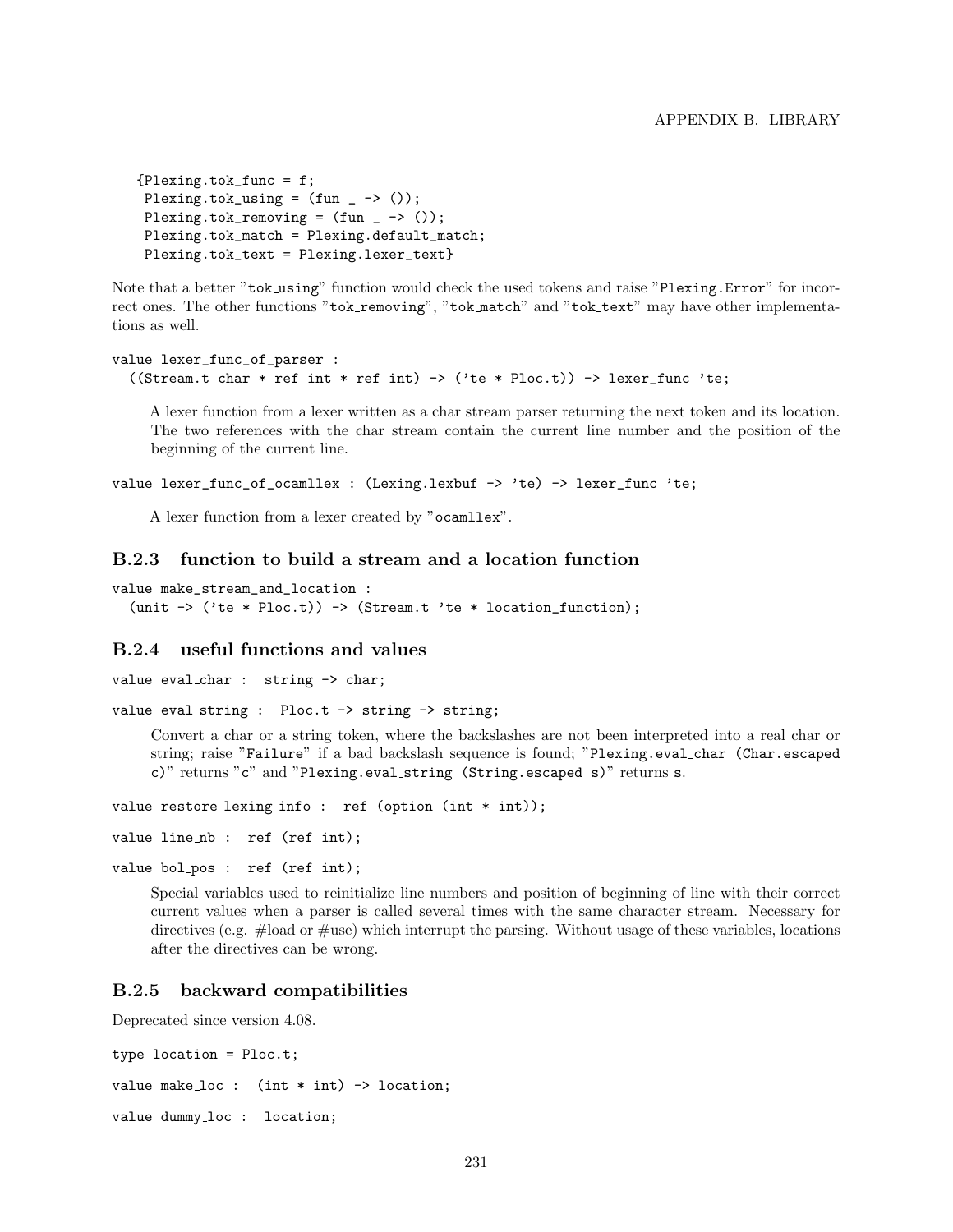# B.3 Plexer module

This module contains a lexer used for OCaml syntax (revised and normal).

# B.3.1 lexer

value gmake : unit -> Plexing.lexer (string \* string);

"gmake ()" returns a lexer compatible with the extensible grammars. The returned tokens follow the normal syntax and the revised syntax lexing rules.

The token type is "(string \* string)" just like the pattern type.

The meaning of the tokens are:

- $\bullet$  ("", s) is the keyword s,
- ("LIDENT", s) is the ident s starting with a lowercase letter,
- ("UIDENT", s) is the ident s starting with an uppercase letter,
- ("INT", s) is an integer constant whose string source is s,
- ("INT<sub>1</sub>", s) is an 32 bits integer constant whose string source is  $s$ ,
- ("INT L", s) is an 64 bits integer constant whose string source is s,
- ("INT $n$ ", s) is an native integer constant whose string source is s,
- ("FLOAT", s) is a float constant whose string source is s,
- ("STRING", s) is the string constant s,
- ("CHAR", s) is the character constant s,
- ("TILDEIDENT", s) is the tilde character " $\sim$ " followed by the ident s,
- ("TILDEIDENTCOLON", s) is the tilde character " $\sim$ " followed by the ident s and a colon ":",
- ("QUESTIONIDENT", s) is the question mark "?" followed by the ident s,
- ("QUESTIONIDENTCOLON", s) is the question mark "?" followed by the ident s and a colon ":",
- ("QUOTATION", "t:s") is a quotation "t" holding the string  $s$ ,
- ("ANTIQUOT", "t:s") is an antiquotation "t" holding the string  $s$ ,
- ("EOI", "") is the end of input.

The associated token patterns in the EXTEND statement hold the same names as the first string (constructor name) of the tokens expressions above.

Warning: the string associated with the "STRING" constructor is the string found in the source without any interpretation. In particular, the backslashes are not interpreted. For example, if the input is "\n" the string is \*not\* a string with one element containing the "newline" character, but a string of two elements: the backslash and the "n" letter.

Same thing for the string associated with the "CHAR" constructor.

The functions "Plexing.eval string" and "Plexing.eval char" allow to convert them into the real corresponding string or char value.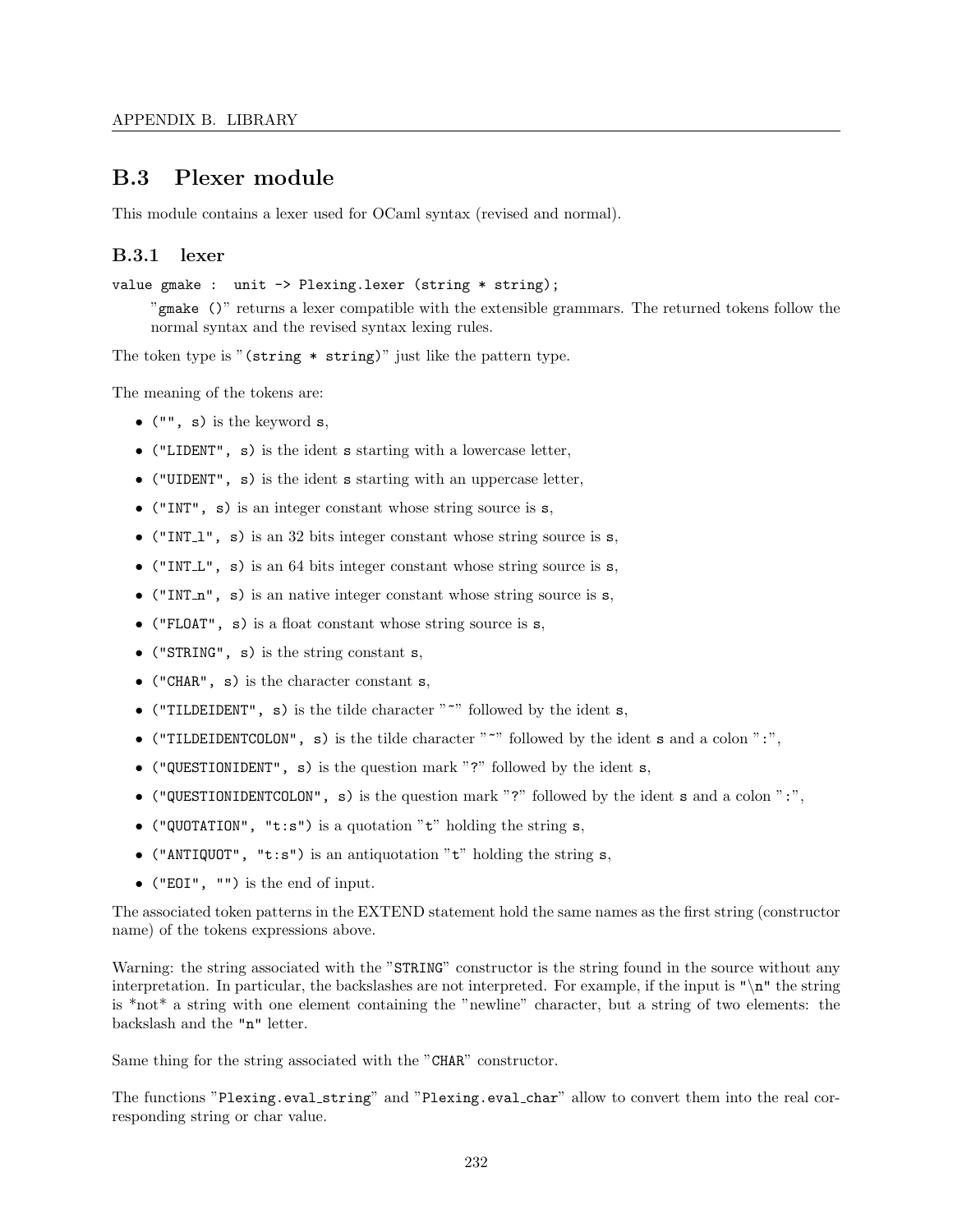# B.3.2 flags

```
value dollar for antiquotation : ref bool;
```
When True (default), the next call to "Plexer.gmake ()" returns a lexer where the dollar sign is used for antiquotations. If False, there is no antiquotations and the dollar sign can be used as normal token.

```
value specific_space_dot : ref bool;
```
When "False" (default), the next call to "Plexer.gmake ()" returns a lexer where there is no difference between dots which have spaces before and dots which don't have spaces before. If "True", dots which have spaces before return the keyword " ." (space dot) and the ones which don't have spaces before return the keyword "." (dot alone).

```
value no quotations : ref bool;
```
When "True", all lexers built by "Plexer.gmake ()" do not lex the quotation syntax. Default is "False" (quotations are lexed).

```
value utf8_lexing : ref bool;
```
When "True", all lexers built by "Plexer.gmake ()]" use utf-8 encoding to specify letters and punctuation marks. Default is False (all characters between '\128' and '\255' are considered as letters).

# B.4 Gramext module

This module is not intended to be used by the casual programmer.

It shows, in clear, the implementations of grammars and entries types, the normal access being through the "Grammar" module where these types are abstract. It can be useful for programmers interested in scanning the contents of grammars and entries, for example to make analyses on them.

## B.4.1 grammar type

```
type grammar 'te =
  { gtokens : Hashtbl.t Plexing.pattern (ref int);
   glexer : mutable Plexing.lexer 'te }
;
```
The visible type of grammars, i.e. the implementation of the abstract type "Grammar.g". It is also the implementation of an internal grammar type used in the Grammar functorial interface.

The type parameter "'te" is the type of the tokens, which is "(string  $*$  string)" for grammars built with "Grammar.gcreate", and any type for grammars built with the functorial interface. The field "gtokens" records the count of usages of each token pattern, allowing to call the lexer function "tok removing" (see the Plexing module) when this count reaches zero. The field "lexer" is the lexer.

# B.4.2 entry type

```
type g_entry 'te =
  { egram : grammar 'te;
    ename : string;
    elocal : bool;
    estart : mutable int -> Stream.t 'te -> Obj.t;
    econtinue : mutable int \rightarrow int \rightarrow Obj.t \rightarrow Stream.t 'te \rightarrow Obj.t;
    edesc : mutable g_desc 'te }
```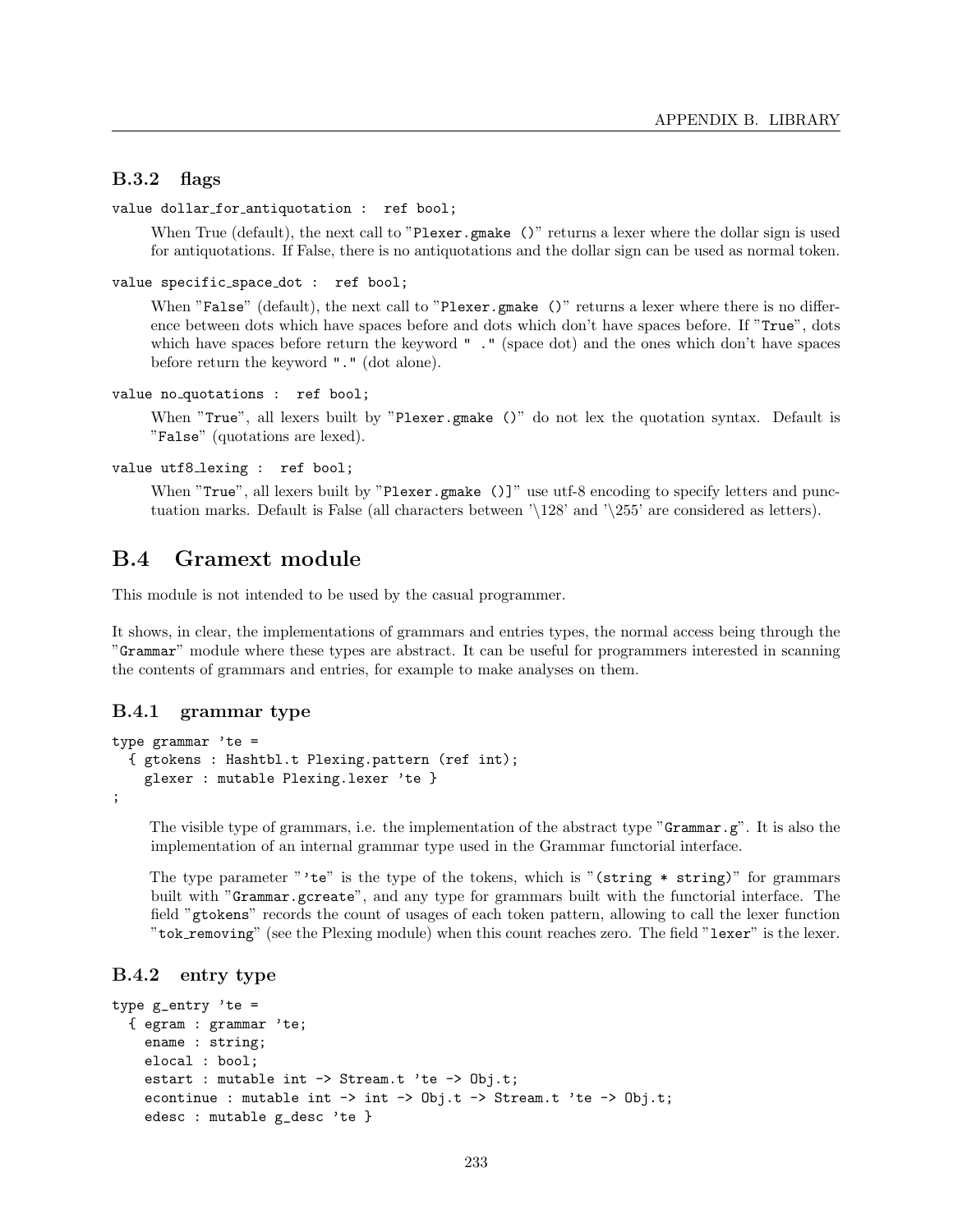The visible type for grammar entries, i.e. the implementation of the abstract type "Grammar.Entry.e" and the type of entries in the Grammar functorial interface. Notice that these entry types have a type parameter which does not appear in the "g\_entry" type (the "'te" parameter is, as for grammars above, the type of the tokens). This is due to the specific typing system of the EXTEND statement which sometimes must hide real types, the OCaml normal type system not being able to type Camlp5 grammars.

Meaning of the fields:

- egram : the associated grammar
- ename : the entry name
- elocal : True if the entry is local (local entries are written with a star character "\*" by Grammar.Entry.print)
- estart and econtinue are parsers of the entry used in the grammar machinery
- edesc : the entry description (see below)

```
and g desc 'te =
```

```
[ Dlevels of list (g_level 'te)
```

```
| Dparser of Stream.t 'te -> Obj.t ]
```
The entry description.

- The constructor "Dlevels" is for entries built by "Grammar.Entry.create" and extendable by the EXTEND statement.
- The constructor "Dparser" is for entries built by "Grammar.Entry.of parser".

```
and g<sup>level</sup> 'te =
  { assoc : g_assoc;
    lname : option string;
    lsuffix : g_tree 'te;
    lprefix : g_tree 'te }
and g<sub>assoc</sub> = [ NonA | RightA | LeftA ]
```
Description of an entry level.

- assoc : the level associativity
- lname : the level name, if any
- lsuffix : the tree composed of the rules starting with "SELF"
- lprefix : the tree composed of the rules not starting with "SELF"

```
and g_symbol 'te =
  [ Smeta of string and list (g_symbol 'te) and Obj.t
  | Snterm of g_entry 'te
  | Snterml of g_entry 'te and string
  | Slist0 of g_symbol 'te
  | Slist0sep of g_symbol 'te and g_symbol 'te
  | Slist1 of g_symbol 'te
  | Slist1sep of g_symbol 'te and g_symbol 'te
  | Sopt of g_symbol 'te
  | Sflag of g_symbol 'te
  | Sself
  | Snext
  | Stoken of Plexing.pattern
  | Stree of g_tree 'te ]
```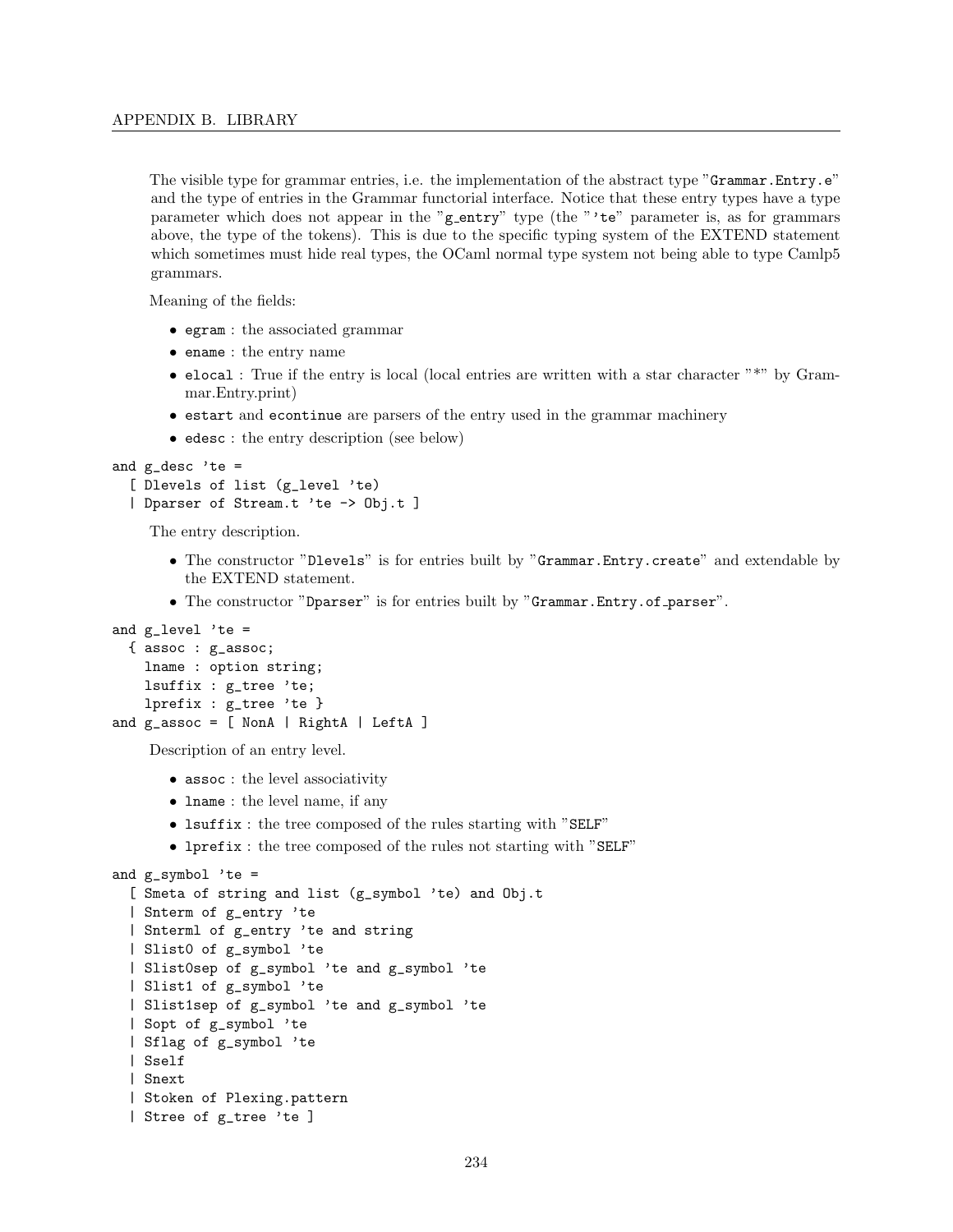Description of a rule symbol.

- The constructor "Smeta" is used by the extensions FOLD0 and FOLD1
- The constructor "Snterm" is the representation of a non-terminal (a call to another entry)
- The constructor "Snterml" is the representation of a non-terminal at some given level
- The constructor "Slist<sup>0"</sup> is the representation of the symbol LIST0
- The constructor "Slist0sep" is the representation of the symbol LIST0 followed by SEP
- The constructor "Slist1" is the representation of the symbol LIST1
- The constructor "Slist1sep" is the representation of the symbol LIST1 followed by SEP
- The constructor "Sopt" is the representation of the symbol OPT
- The constructor "Sflag" is the representation of the symbol FLAG
- The constructor "Sself" is the representation of the symbol SELF
- The constructor "Snext" is the representation of the symbol NEXT
- The constructor "Stoken" is the representation of a token pattern
- The constructor "Stree" is the representation of a anonymous rule list (between brackets).

and  $g$ <sup>-action = 0bj.t</sup>

The semantic action, represented by a type "Obj.t" due to the specific typing of the EXTEND statement (the semantic action being able to be any function type, depending on the rule).

```
and g_tree 'te =
  [ Node of g_node 'te
  | LocAct of g_action and list g_action
  | DeadEnd ]
and g_node 'te =
  { node : g_symbol 'te; son : g_tree 'te; brother : g_tree 'te }
;
```
The types of tree and tree nodes, representing a list of factorized rules in an entry level.

- The constructor "Node" is a representation of a symbol (field "node"), the rest of the rule tree (field "son"), and the following node, if this node fails (field "brother")
- The constructor "LocAct" is the representation of an action, which is a function having all pattern variables of the rule as parameters and returning the rule semantic action. The list of actions in the constructor correspond to possible previous actions when it happens that rules are masked by other rules.
- The constructor "DeadEnd" is a representation of a nodes where the tree fails or is in syntax error.

```
type position =
  [ First
  | Last
  | Before of string
  | After of string
  | Level of string ]
;
```
The type of position where an entry extension takes place.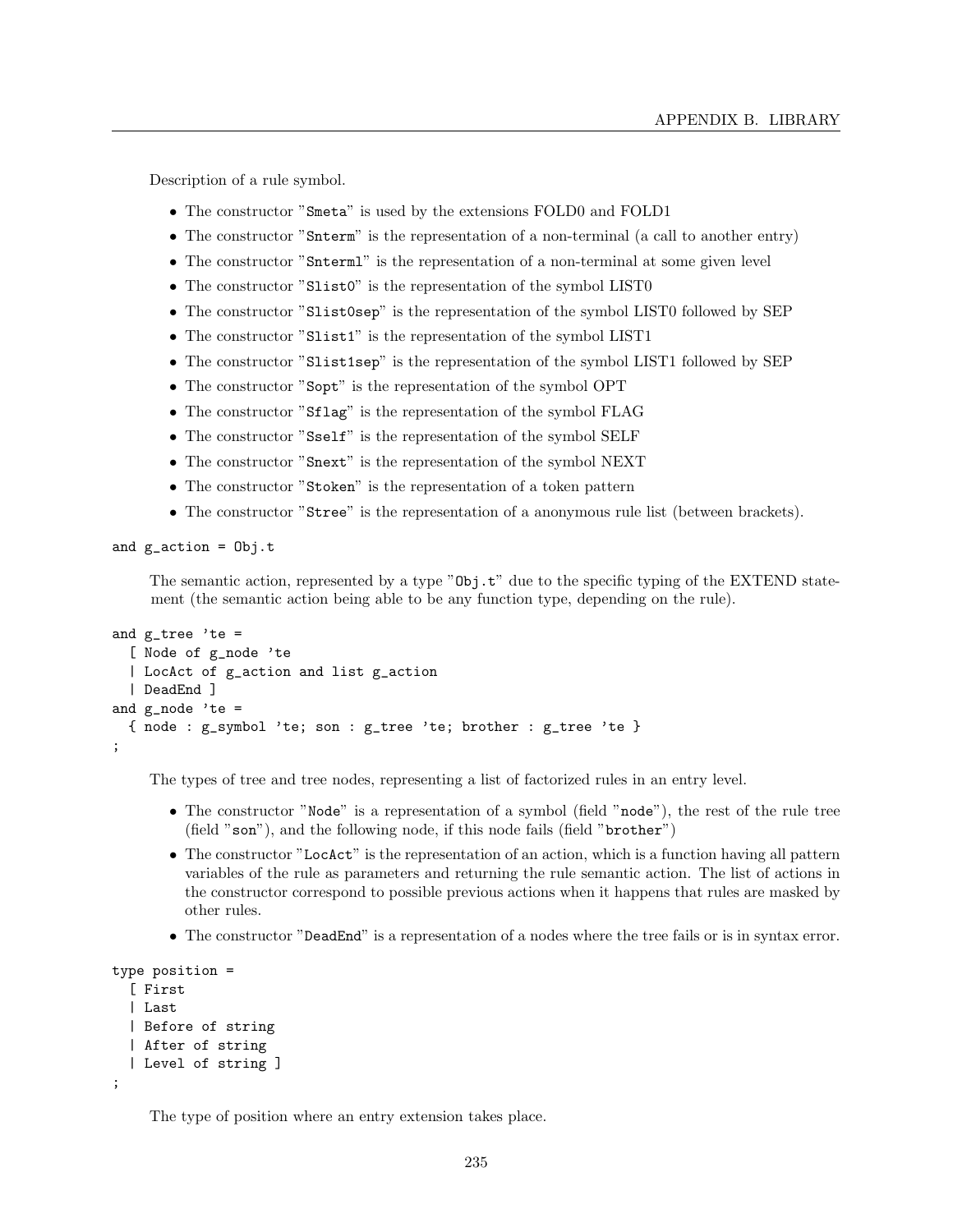- First : corresponds to FIRST
- Last : corresponds to LAST
- Before s : corresponds to BEFORE "s"
- After s: corresponds to AFTER "s"
- Level s : corresponds to LEVEL "s"

The module contains other definitions but for internal use.

# B.5 Grammar module

Extensible grammars.

This module implements the Camlp5 extensible grammars system. Grammars entries can be extended using the EXTEND statement, added by loading the Camlp5 "pa\_extend.cmo" file.

## B.5.1 main types and values

#### type  $g = 'abstract;$

The type of grammars, holding entries.

```
value gcreate : Plexing.lexer (string * string) -> g;
```
Create a new grammar, without keywords, using the given lexer.

```
value tokens : g \rightarrow string \rightarrow list (string * int);
```
Given a grammar and a token pattern constructor, returns the list of the corresponding values currently used in all entries of this grammar. The integer is the number of times this pattern value is used. Examples:

- The call: Grammar.tokens g "" returns the keywords list.
- The call: Grammar.tokens g "IDENT" returns the list of all usages of the pattern "IDENT" in the EXTEND statements.

```
value glexer : g -> Plexing.lexer token;
```
Return the lexer used by the grammar

type parsable = 'abstract;

value parsable : g -> Stream.t char -> parsable;

Type and value allowing to keep the same token stream between several calls of entries of the same grammar, to prevent loss of tokens. To be used with Entry.parse parsable below

```
module Entry =
  sig
    type e 'a = 'x;
    value create : g \rightarrow string \rightarrow e 'a;
    value parse : e 'a -> Stream.t char -> 'a;
    value parse_all : e 'a \rightarrow Stream.t char \rightarrow list 'a;
    value parse_token_stream : e 'a -> Stream.t token -> 'a;
    value parse_parsable : e 'a \rightarrow parsable \rightarrow 'a;
```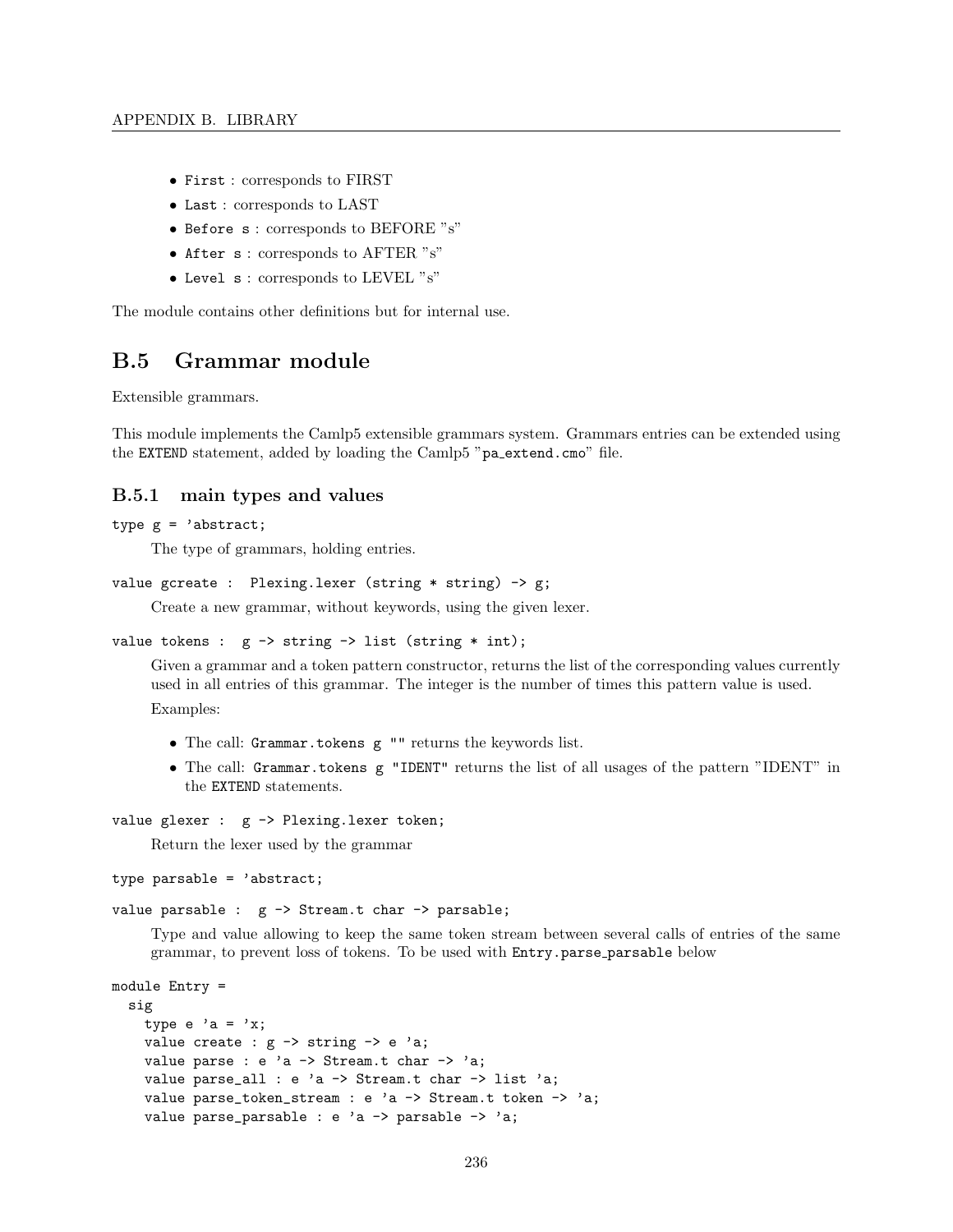```
value name : e 'a -> string;
  value of_parser : g \rightarrow string -> (Stream.t token -> 'a) -> e 'a;
  value print : e 'a -> unit;
  value find : e 'a \rightarrow string \rightarrow e Obj.t;
  external obj : e 'a -> Gramext.g_entry token = "\%identity";
end;
```
Module to handle entries.

- Grammar.Entry.e : type for entries returning values of type "'a".
- Grammar. Entry. create  $g \nightharpoonup n$ : creates a new entry named "n" in the grammar " $g$ ".
- Grammar.Entry.parse e : returns the stream parser of the entry "e".
- Grammar.Entry.parse all e : returns the stream parser returning all possible values while parsing with the entry "e": may return more than one value when the parsing algorithm is "Grammar.Backtracking".
- Grammar.Entry.parse token stream e : returns the token stream parser of the entry "e".
- Grammar.Entry.parse parsable e : returns the parsable parser of the entry "e".
- Grammar.Entry.name e : returns the name of the entry "e".
- Grammar.Entry.of parser g n p : makes an entry from a token stream parser.
- Grammar.Entry.print e : displays the entry "e" using "Format".
- Grammar.Entry.find e s : finds the entry named s in the rules of "e".
- Grammar.Entry.obj e : converts an entry into a "Gramext.g entry" allowing to see what it holds.

value of entry : Entry.e  $a \rightarrow g$ ;

Return the grammar associated with an entry.

## B.5.2 printing grammar entries

The function "Grammar.Entry.print" displays the current contents of an entry. Interesting for debugging, to look at the result of a syntax extension, to see the names of the levels.

Try, for example, in the OCaml toplevel:

Grammar.Entry.print Format.std\_formatter Pcaml.expr

The display does not include the patterns nor the semantic actions, whose sources are not recorded in the grammar entries data.

Moreover, the local entries (not specified in the GLOBAL indicator of the EXTEND statement) are indicated with a star  $("*)$  to inform that they are not directly accessible.

# B.5.3 clearing grammars and entries

```
module Unsafe :
  sig
   value gram_reinit : g -> Plexing.lexer token -> unit;
   value clear_entry : Entry.e 'a -> unit;
  end;
```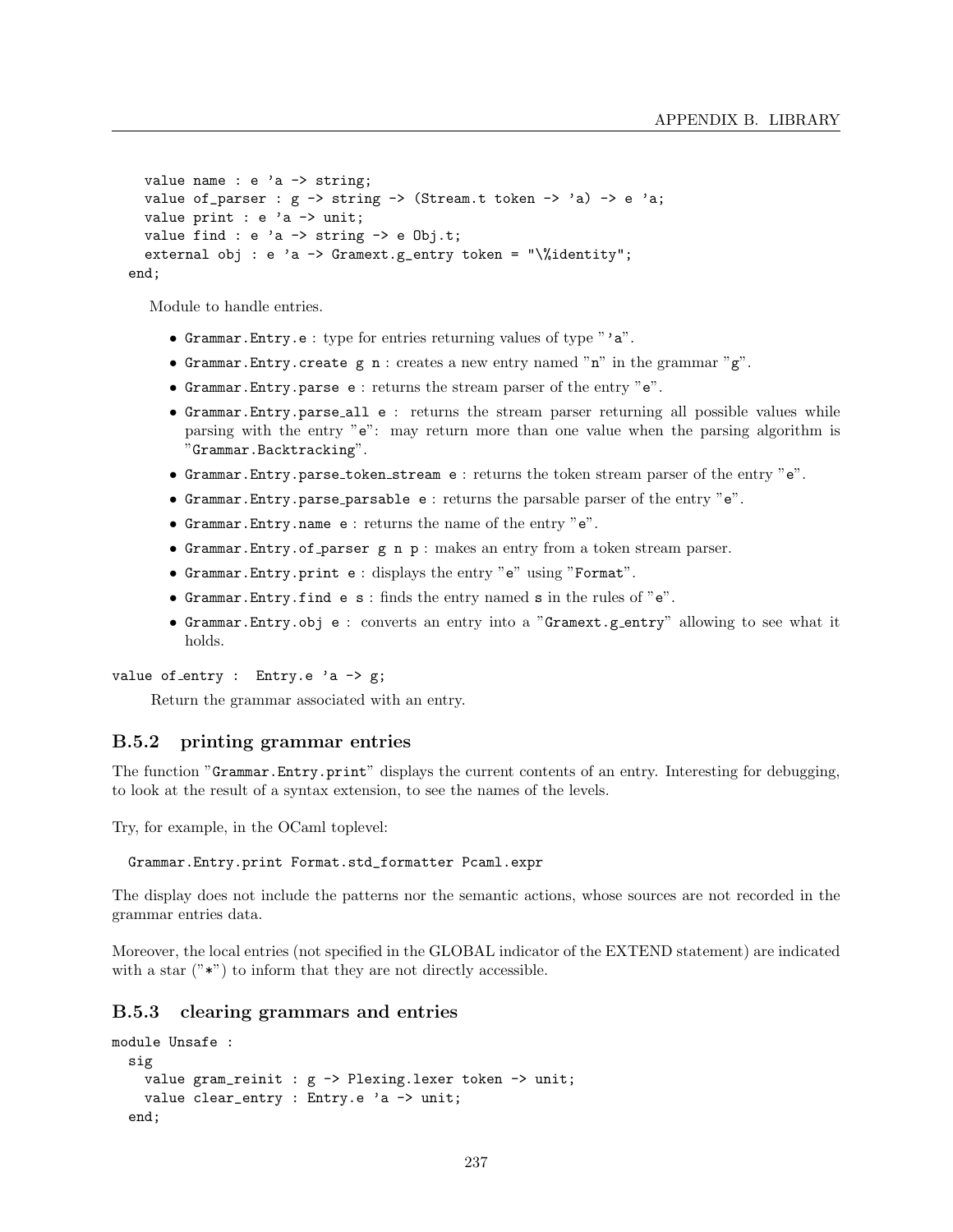Module for clearing grammars and entries. To be manipulated with care, because: 1) reinitializing a grammar destroys all tokens and there may be problems with the associated lexer if there are keywords; 2) clearing an entry does not destroy the tokens used only by itself.

- Grammar.Unsafe.reinit gram g lex removes the tokens of the grammar and sets "lex" as a new lexer for "g". Warning: the lexer itself is not reinitialized.
- Grammar.Unsafe.clear entry e removes all rules of the entry "e".

# B.5.4 scan entries

```
value print entry : Format.formatter -> Gramext.g entry 'te -> unit;
```
General printer for all kinds of entries (obj entries).

```
value iter_entry :
```
(Gramext.g\_entry 'te -> unit) -> Gramext.g\_entry 'te -> unit;

"Grammar.iter\_entry f e" applies "f" to the entry "e" and transitively all entries called by "e". The order in which the entries are passed to "f" is the order they appear in each entry. Each entry is passed only once.

```
value fold_entry : (Gramext.g_entry 'te -> 'a -> 'a) -> Gramext.g_entry 'te -> 'a -> 'a;
     "Grammar.fold_entry f e init" computes "(f eN .. (f e2 (f e1 init)))", where "e1 .. eN"
     are "e" and transitively all entries called by "e". The order in which the entries are passed to "f" is
     the order they appear in each entry. Each entry is passed only once.
```
## B.5.5 parsing algorithm

```
type parse_algorithm = Gramext.parse_algorithm ==
  [ Imperative | Backtracking | DefaultAlgorithm ]
;
```
Type of algorithm used in grammar entries.

- Imperative: use imperative streams
- Functional: use functional streams with limited backtracking
- Backtracking: use functional streams with full backtracking
- DefaultAlgorithm: use the general default algorithm set by the function "set\_default\_algorithm" below, or through the environment variable CAMLP5PARAM.

The default, when a grammar is created, is DefaultAlgorithm.

```
value set_algorithm : g \rightarrow parse_algorithm \rightarrow unit;
```
Set the parsing algorithm for all entries of a given grammar.

```
value set_default_algorithm : parse_algorithm -> unit;
```
Set the default parsing algorithm for all grammars. If the environment variable CAMLP5PARAM contains "b", the default is Backtracking; if it contains 'f', the default is Functional; if it contains 'p', the default is Predictive.

```
value default_algorithm : unit -> parse_algorithm;
```
Return the current default algorithm.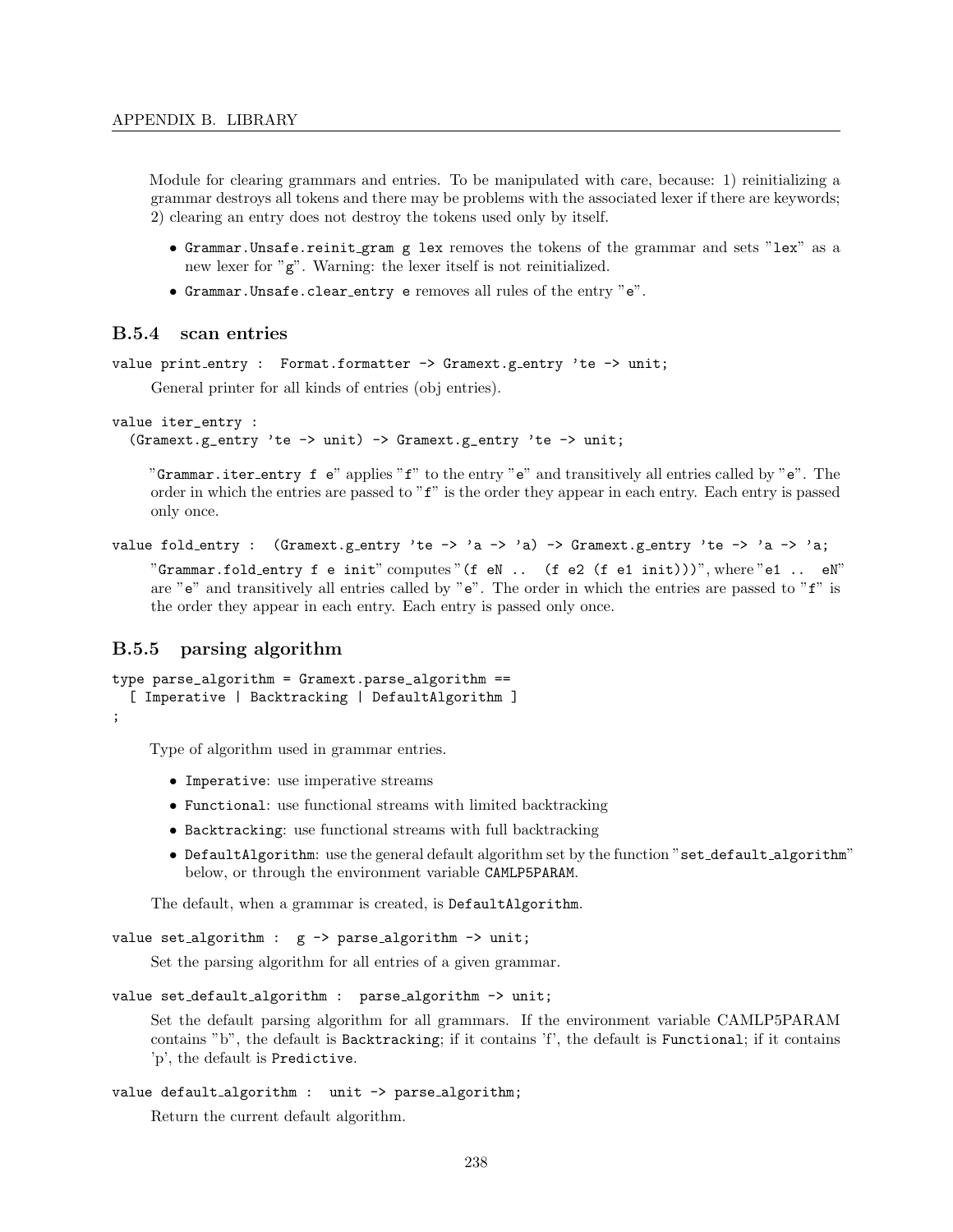value backtrack stalling limit : ref int;

Limitation of backtracking to prevent stalling in case of syntax error. In backtracking algorithm, when there is a syntax error, the parsing continues trying to find another solution. It some grammars, it can be very long before checking all possibilities. This number limits the number of tokens tests after a backtrack. (The number of tokens tests is reset to zero when the token stream overtakes the last reached token.) The default is 10000. If set to 0, there is no limit. Can be set by the environment variable CAMLP5PARAM by "l=value".

value backtrack parse : ref bool;

Deprecated since 2017-06-06; rather use "set default algorithm Backtracking".

# B.5.6 functorial interface

Alternative for grammar use. Grammars are not Ocaml values: there is no type for them. Modules generated preserve the rule "an entry cannot call an entry of another grammar" by normal OCaml typing.

```
module type GLexerType =
  sig
    type te = 'x;
    value lexer : Plexing.lexer te;
  end;
```
The input signature for the functor "Grammar.GMake": "te" is the type of the tokens.

```
module type S =
  sig
    type te = 'x;
    type parsable = 'x;
    value parsable : Stream.t char -> parsable;
    value tokens : string -> list (string * int);
    value glexer : Plexing.lexer te;
    value set_algorithm : parse_algorithm -> unit;
    module Entry :
      sig
        type e 'a = 'y;
        value create : string \rightarrow e 'a;
        value parse : e 'a \rightarrow parsable \rightarrow 'a;
        value parse_token_stream : e 'a -> Stream.t te -> 'a;
        value name : e 'a -> string;
        value of_parser : string \rightarrow (Stream.t te \rightarrow 'a) \rightarrow e 'a;
        value print : e 'a -> unit;
        external obj : e 'a \rightarrow Gramext.g_entry te = "\%identity";
      end;
    module Unsafe :
      sig
        value gram_reinit : Plexing.lexer te -> unit;
        value clear_entry : Entry.e 'a -> unit;
      end;
  end;
```
Signature type of the functor "Grammar.GMake". The types and functions are almost the same than in generic interface, but: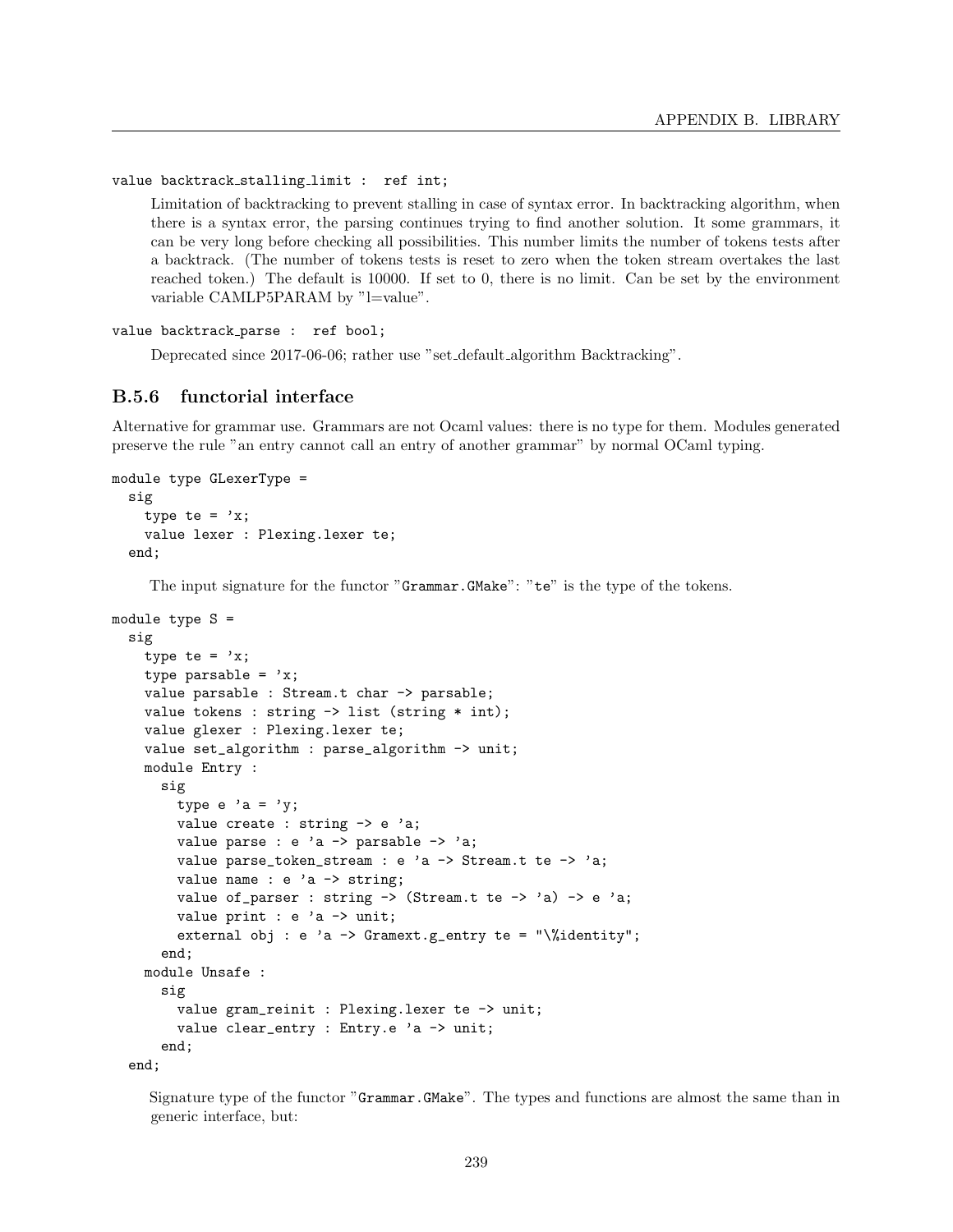- Grammars are not values. Functions holding a grammar as parameter do not have this parameter yet.
- The type "parsable" is used in function "parse" instead of the char stream, avoiding the possible loss of tokens.
- The type of tokens (expressions and patterns) can be any type (instead of (string  $*$  string)); the module parameter must specify a way to show them as (string  $*$  string).

module GMake (L : GLexerType) : S with type te = L.te;

## B.5.7 grammar flags

```
value skip_item : 'a -> 'a;
```
Grammar.skip item x can be called in a semantic action of a grammar rule to ask the grammar to skip that item if it is called in a list (LIST0 or LIST1). The function returns the item itself (for typing reasons) but its value is ignored. This function is used to allow IFDEF and IFNDEF for cases of constructor declarations and pattern matchings.

```
value error_verbose : ref bool;
```
Flag for displaying more information in case of parsing error; default  $=$  "False".

```
value warning_verbose : ref bool;
```
Flag for displaying warnings while extension; default  $=$  "True".

```
value strict parsing : ref bool;
```
Flag to apply strict parsing, without trying to recover errors; default  $=$  "False".

# B.6 Diff module

Differences between two arrays. Used in Camlp5 sources, but can be used for other applications, independantly from Camlp5 stuff.

```
value f : array 'a -> array 'a -> (array bool * array bool);}]
```
Diff.f a1 a2 returns a pair of boolean arrays (d1, d2).

- d1 has the same size as a1.
- d2 has the same size as a2.
- d1.(i) is True if a1.(i) has no corresponding value in a2.
- d2.(i) is True if a2.(i) has no corresponding value in a1.
- d1 and d2 have the same number of values equal to False.

Can be used, e.g., to write the diff program (comparison of two files), the input arrays being the array of lines of each file.

Can be used also to compare two strings (they must have been exploded into arrays of chars), or two DNA strings, and so on.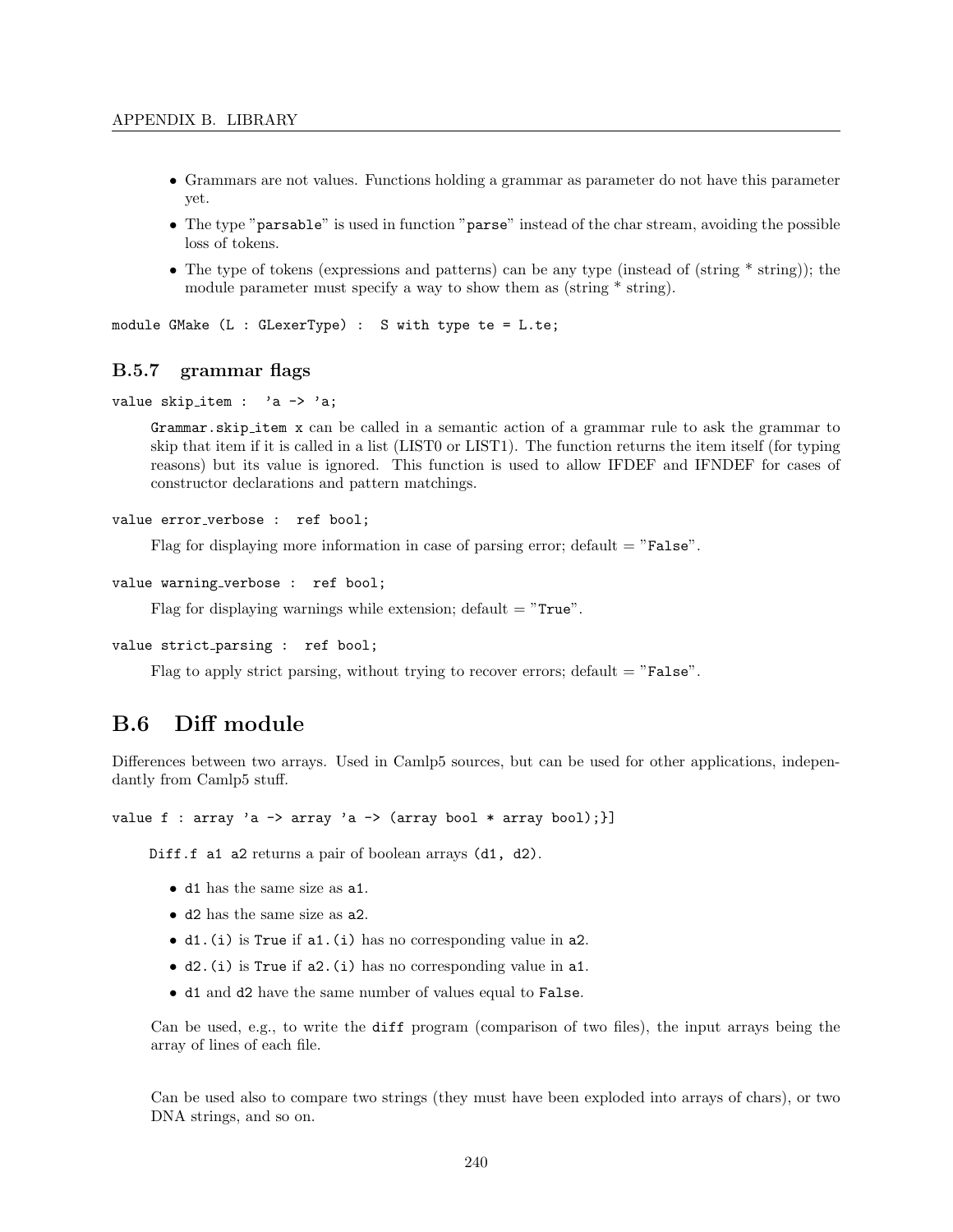# B.7 Extfold module

Module internally used to make the symbols FOLD0 and FOLD1 work in the EXTEND statement + extension "pa\_extfold.cmo".

# B.8 Extfun module

Extensible functions.

This module implements pattern matching extensible functions which work with the parsing kit "pa\_extfun.cmo", the syntax of an extensible function being:

extfun e with [ pattern\_matching ]

See chapter : Extensible functions.

```
type t 'a 'b = 'x;
```
The type of the extensible functions of type  $a \rightarrow b$ .

```
value empty : t 'a 'b;
```
Empty extensible function.

```
value apply : t 'a 'b -> 'a -> 'b;
```
Apply an extensible function.

```
exception Failure;
```
Match failure while applying an extensible function.

```
value print : t 'a 'b -> unit;
```
Print patterns in the order they are recorded in the data structure.

# B.9 Eprinter module

This module allows creation of printers, apply them and clear them. It is also internally used by the "EXTEND PRINTER" statement.

```
type t 'a = 'abstract;
```
Printer type, to print values of type "'a".

```
type pr_context = Pprintf.pr_context;
```
Printing context.

```
value make : string \rightarrow t 'a;
```
Builds a printer. The string parameter is used in error messages. The printer is created empty and can be extended with the "EXTEND PRINTER" statement.

value apply :  $t$  'a -> pr\_context -> 'a -> string;

Applies a printer, returning the printed string of the parameter.

```
value apply_level : t 'a -> string -> pr_context -> 'a -> string;
```
Applies a printer at some specific level. Raises "Failure" if the given level does not exist.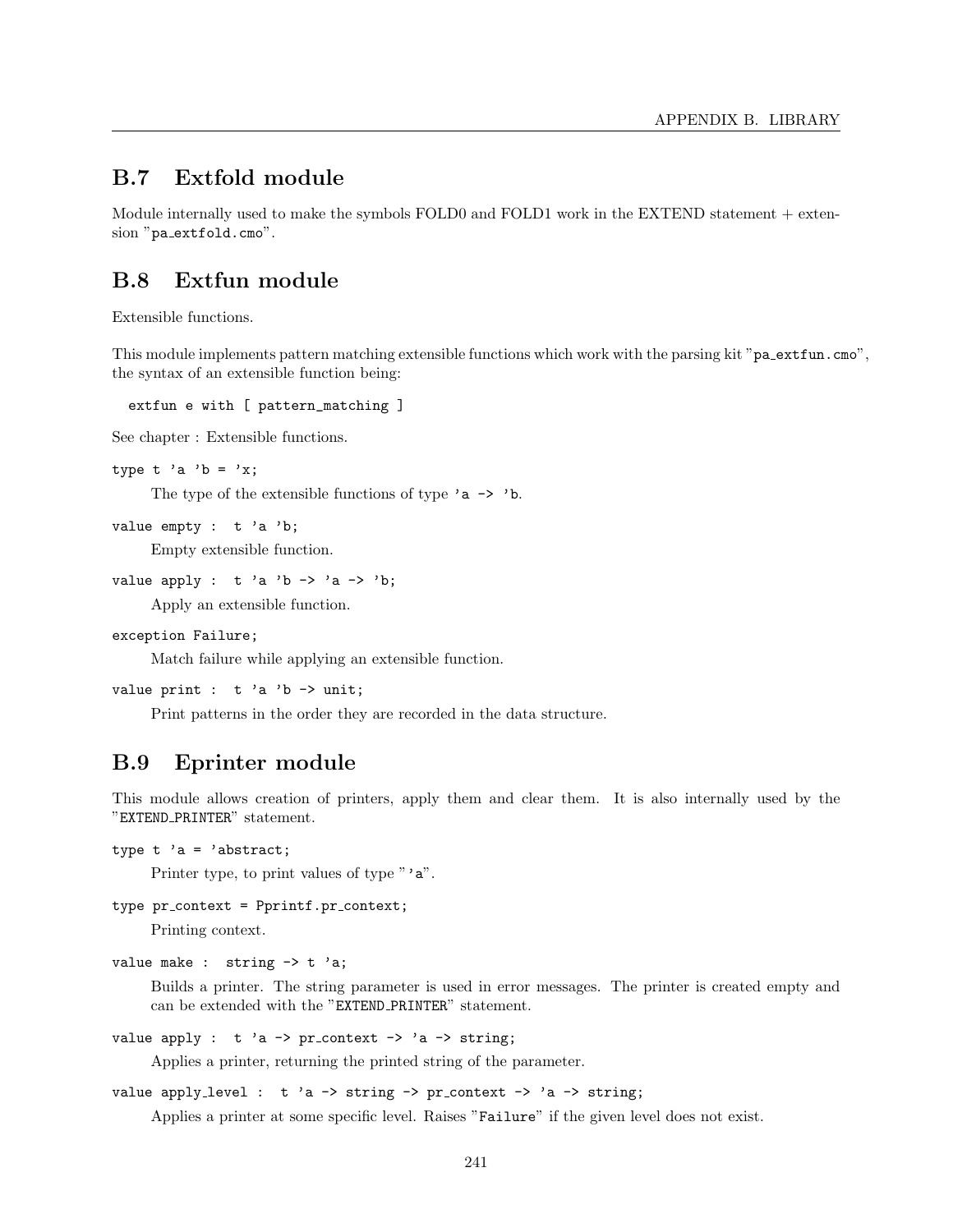```
value clear : t 'a \rightarrow unit;
```
Clears a printer, removing all its levels and rules.

```
value print : t 'a \rightarrow unit;
```
Print printer patterns, in the order they are recorded, for debugging purposes.

Some other types and functions exist, for internal use.

# B.10 Fstream module

This module implement functional streams and parsers together with backtracking parsers.

To be used with syntax "pa fstream.cmo". The syntax is:

- stream: "fstream [: ... :]"
- functional parser: "fparser  $[$   $[$ :  $\ldots$   $]$   $\rightarrow$   $\ldots$   $]$   $\ldots$   $]$ "
- backtracking parser: "bparser  $[$   $[$ :  $\ldots$   $]$   $\rightarrow$   $\ldots$   $]$   $\ldots$   $]$ "

Functional parsers are of type:

```
Fstream.t 'a -> option ('b * Fstream.t 'a)
```
Backtracking parsers are of type:

Fstream.t 'a -> option ('b \* Fstream.t 'a \* Fstream.kont 'a 'b)

Functional parsers use limited backtrack, i.e if a rule fails, the next rule is tested with the initial stream; limited because in the case of a rule with two consecutive symbols "a" and "b", if "b" fails, the rule fails: there is no try with the next rule of "a".

Backtracking parsers have full backtrack. If a rule fails, the next case of the previous rule is tested.

# B.10.1 Functional streams

type t 'a = 'x;

The type of 'a functional streams.

```
value from : (int \rightarrow option 'a) \rightarrow t 'a;
```
"Fstream.from f" returns a stream built from the function "f". To create a new stream element, the function "f" is called with the current stream count. The user function "f" must return either "Some <value>" for a value or "None" to specify the end of the stream.

```
value of list : list 'a \rightarrow t 'a;
```
Return the stream holding the elements of the list in the same order.

value of string : string  $\rightarrow$  t char;

Return the stream of the characters of the string parameter.

```
value of channel : in channel \rightarrow t char;
```
Return the stream of the characters read from the input channel.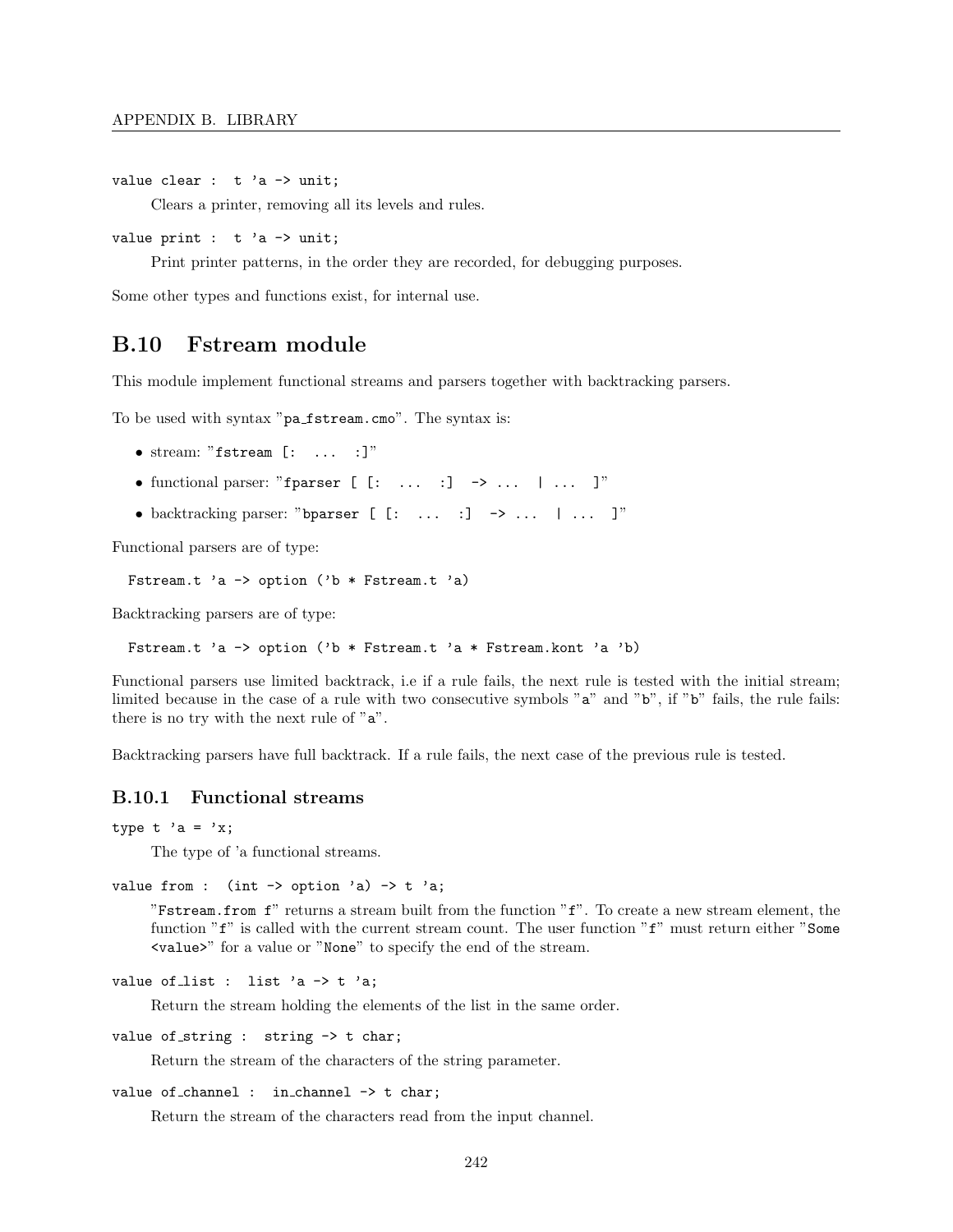value iter :  $('a \rightarrow unit) \rightarrow t 'a \rightarrow unit;$ 

"Fstream.iter f s" scans the whole stream s, applying function "f" in turn to each stream element encountered.

value next : t 'a -> option ('a \* t 'a);

Return "Some (a, s)" where "a" is the first element of the stream and s the remaining stream, or "None" if the stream is empty.

```
value empty : t 'a -> option (unit * t 'a);
```
Return "Some ((), s)" if the stream is empty where s is itself, else "None".

value count :  $t$  'a  $\rightarrow$  int;

Return the current count of the stream elements, i.e. the number of the stream elements discarded.

value count unfrozen :  $t$  'a -> int;

Return the number of unfrozen elements in the beginning of the stream; useful to determine the position of a parsing error (longest path).

## B.10.2 Backtracking parsers

```
type kont 'a 'b = [ K of unit -> option ('b * t 'a * kont 'a 'b) ];
```
The type of continuation of a backtracking parser.

```
type bp 'a 'b = t 'a -> option ('b * t 'a * kont 'a 'b);
```
The type of a backtracking parser.

```
value bcontinue : kont 'a 'b -> option ('b * t 'a * kont 'a 'b);
```
"bcontinue k" return the next solution of a backtracking parser.

```
value bparse_all : bp 'a 'b \rightarrow t 'a \rightarrow list 'b;
```
"bparse all p strm" return the list of all solutions of a backtracking parser applied to a functional stream.

# B.11 Pprintf module

Definitions for pprintf statement.

This module contains types and functions for the "pprintf" statement used by the syntax extension "pa pprintf.cmo".

```
type pr context = { ind : int; bef : string; aft : string; dang : string };
    Printing context.
```
- $\bullet$  "ind" : the current indendation
- "bef" : what should be printed before, in the same line
- $\bullet$  "aft" : what should be printed after, in the same line
- "dang" : the dangling token to know whether parentheses are necessary

```
value empty_pc : pr_context;
```
Empty printer context, equal to  $\{\text{ind} = 0; \text{ bef} = ""; \text{ aft} = ""; \text{ dang} = ""\}$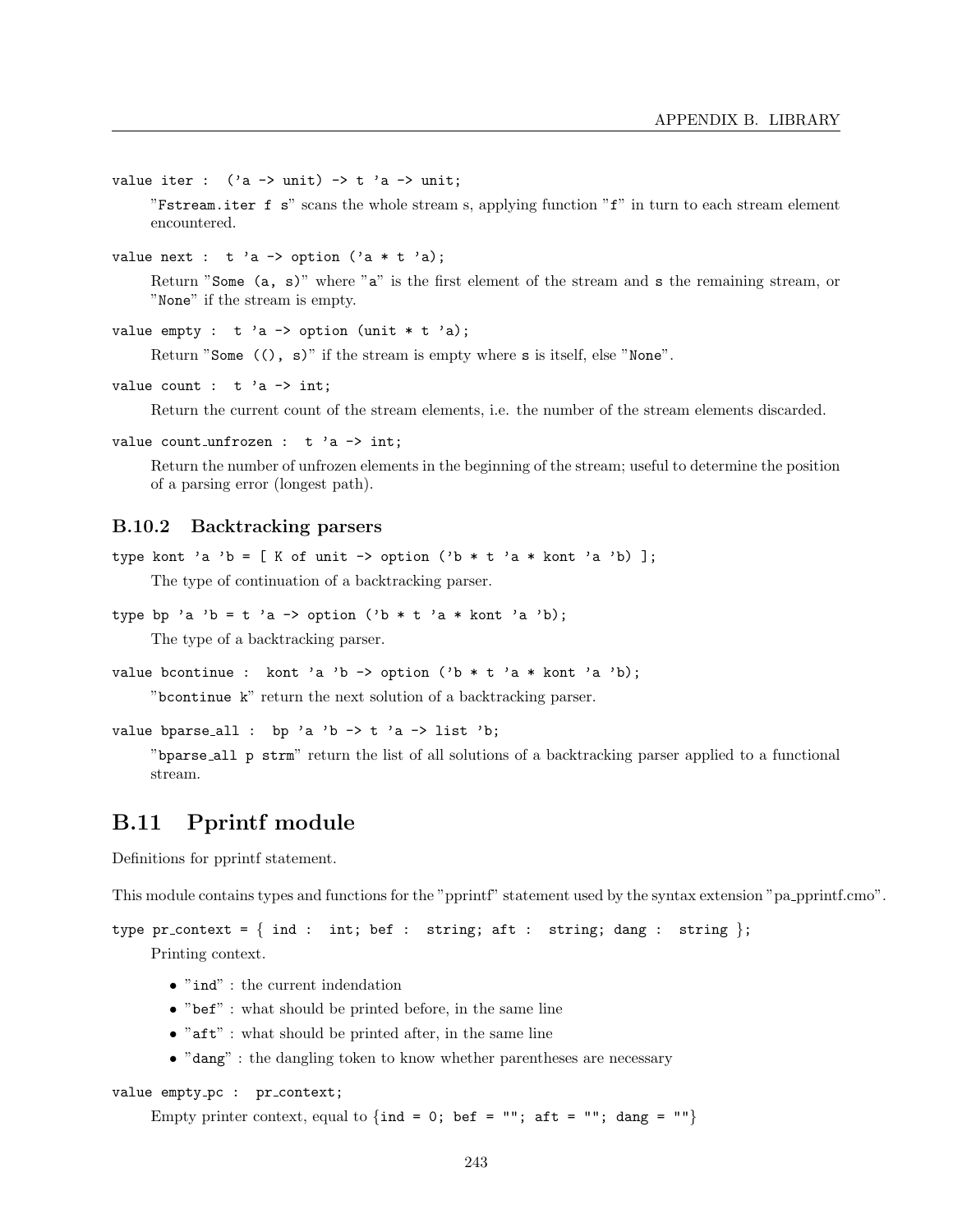```
value sprint_break :
   int \rightarrow int \rightarrow pr_context \rightarrow (pr_context \rightarrow string) \rightarrow(pr_{\text{context}} \rightarrow \text{string}) \rightarrow \text{string};
```
"sprint break nspaces offset pc f  $g$ " concat the two strings returned by "f" and " $g$ ", either in one line, if it holds without overflowing (see module "Pretty"), with "nspaces" spaces betwen them, or in two lines with "offset" spaces added in the indentation for the second line.

This function don't need to be called directly. It is generated by the "pprintf" statement according to its parameters when the format contains breaks, like "@;" and "@ ".

```
value sprint_break_all :
  bool -> pr_context -> (pr_context -> string) ->
    list (int * int * pr_context \rightarrow string) \rightarrow string;
```
"sprint break all force newlines pc f fl" concat all strings returned by the list with separators "f-fl", the separators being the number of spaces and the offset like in the function "sprint break". The function works as "all or nothing", i.e. if the resulting string does not hold on the line, all strings are printed in different lines (even if sub-parts could hold in single lines). If the parameter "force newline" is "True", all strings are printed in different lines, no horizontal printing is tested. This function don't need to be called directly. It is generated by the "pprintf" statement according to its parameters when the format contains parenthesized parts with "break all" like "@[<a>" and "@]", or  $"@[**b**" and "@]".$ 

# B.12 Pretty module

Pretty printing on strings. Basic functions.

```
value horiz_vertic : (unit \rightarrow 'a) \rightarrow (unit \rightarrow 'a) \rightarrow 'a;
```
"horiz vertic h v" first calls "h" to print the data horizontally, i.e. without newlines. If the displaying contains newlines or if its size exceeds the maximum line length (see variable "line length" below), then the function "h" stops and the function "v" is called which can print using several lines.

```
value sprintf : format 'a unit string \rightarrow 'a;
```
"sprintf fmt ..." formats some string like "Printf.sprintf" does, except that, if it is called in the context of the \*first\* function of "horiz vertic" above, it checks whether the resulting string has chances to fit in the line. If not, i.e. if it contains newlines or if its length is greater than "max line length.val", the function gives up (raising some internal exception). Otherwise the built string is returned. "sprintf" behaves like "Printf.sprintf" if it is called in the context of the \*second\* function of "horiz vertic" or without context at all.

```
value line length : ref int;
```
"line\_length" is the maximum length (in characters) of the line. Default  $= 78$ . Can be set to any other value before printing.

```
value horizontally : unit -> bool;
```
"horizontally ()" returns the fact that the context is an horizontal print.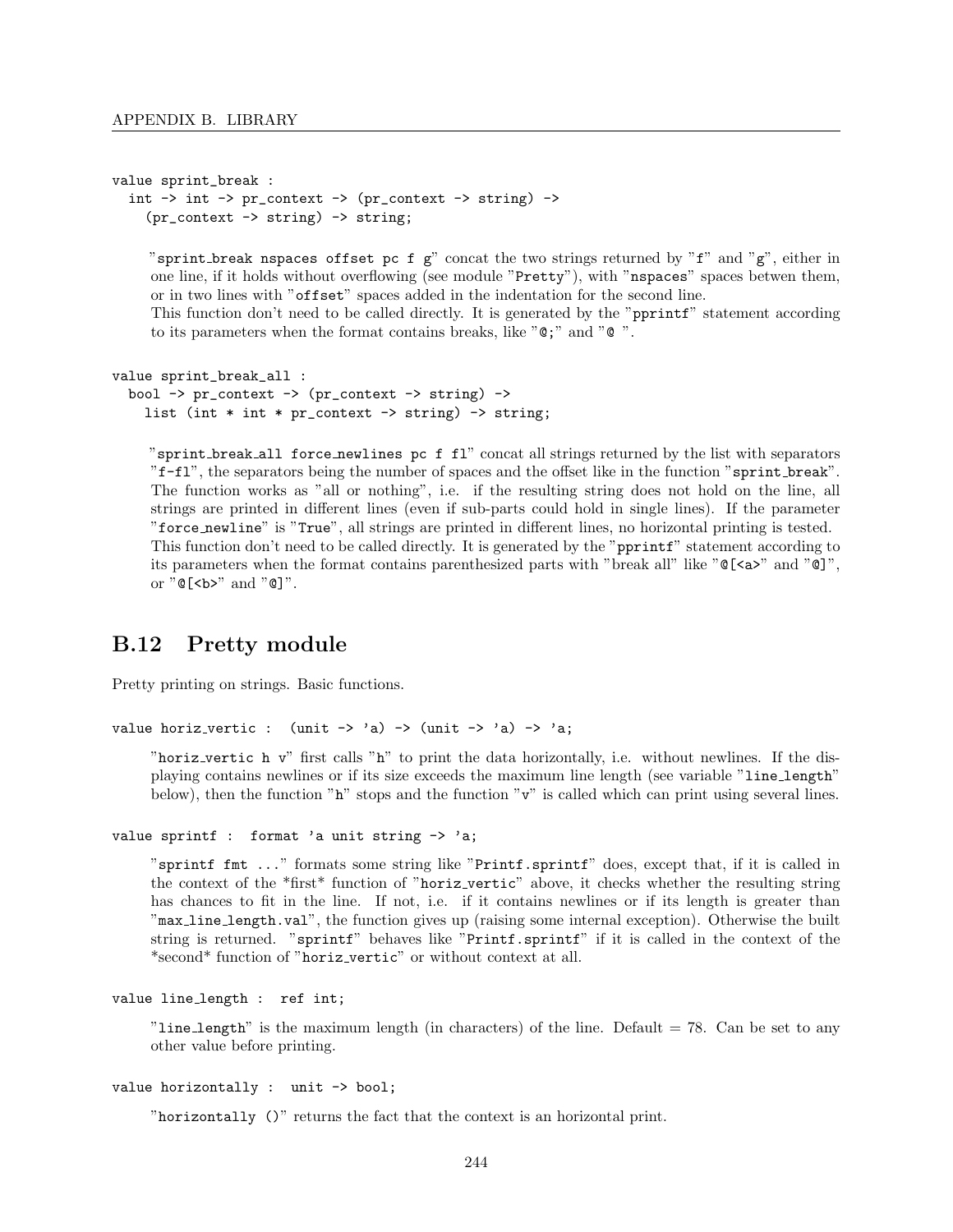# B.13 Deprecated modules Stdpp and Token

The modules "Stdpp" and "Token" have been deprecated since version 5.00. The module "Stdpp" was renamed "Ploc" and most of its variables and types were also renamed. The module "Token" was renamed "Plexing"

Backward compatibility is assured. See the files "stdpp.mli" and "token.mli" in the Camlp5 distribution to convert from old to new names, if any. After several versions or years, the modules "Stdpp" and "Token" will disappear from Camlp5.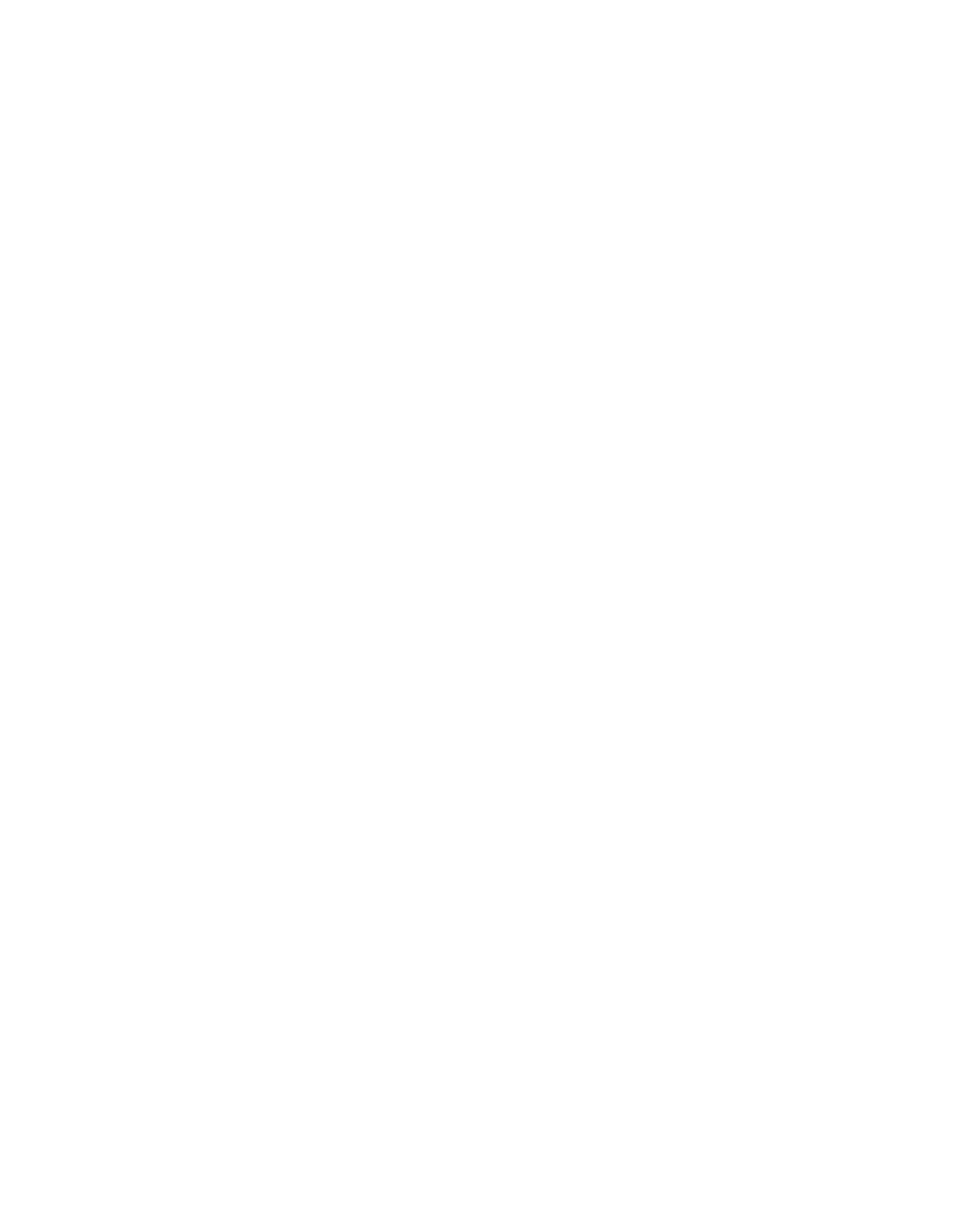# Appendix C

# Camlp5 sources

Information for developpers of the Camlp5 program.

# C.1 Kernel

The sources are composed of:

- the OCaml stuff, copied from the OCaml compiler
- the *kernel* composed of the directories:
	- odyl : the dynamic loading system
	- lib : the library
	- main : the main program camlp5
	- meta : the parsers for revised syntax, ast quotations, EXTEND statement, etc/
- the rest: directories etc, compile, ocpp

Some other directories contain configuration files, tools, documentation and manual pages.

The kernel is sufficient to make the core system work: it is possible to compile and bootstrap only it. All sources being in revised syntax, the first compilation of Camlp5 is done by a version of this kernel in pure OCaml syntax, located in the directory ocaml src.

These sources in pure OCaml syntax are not modified by hand. When changes are made to the kernel, and a check is done that it correctly compiles and bootstraps, the kernel in pure OCaml syntax is rebuilt using Camlp5 pretty print. This is done by the command "make bootstrap sources".

# C.2 Compatibility

This distribution of Camlp5 is compatible with several versions of OCaml. The definition of OCaml syntax trees may change from OCaml version to version, which can be a problem. Since OCaml does not install the sources nor the compiled versions of its syntax tree, a copy of the necessary source files, borrowed from the source of the OCaml compiler is in the directory 'ocaml stuff', in subdirectories with the OCaml version number.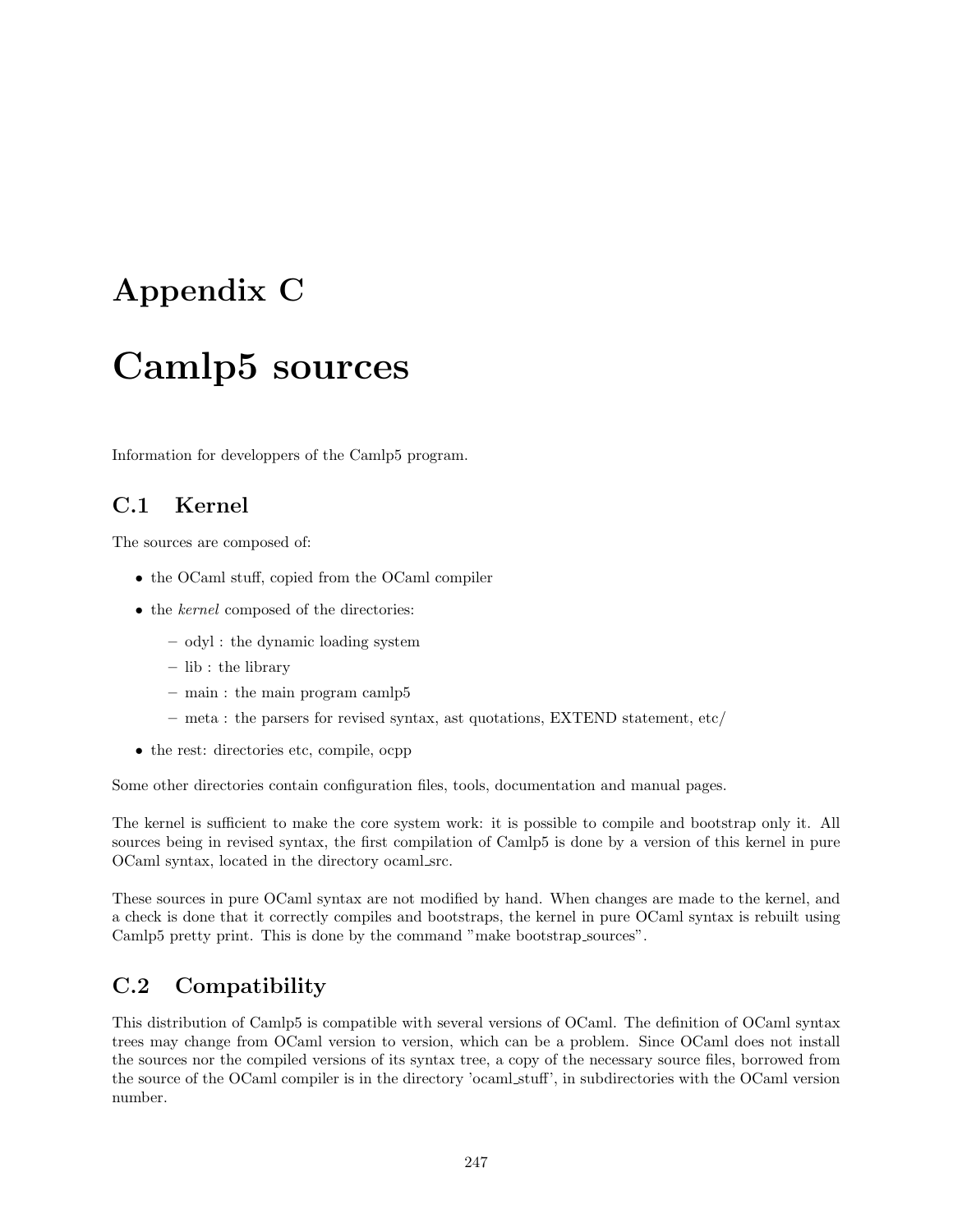# APPENDIX C. CAMLP5 SOURCES

If the present distribution of Camlp5 is not compatible with the version of OCaml you have (the command 'configure' tells you), it is possible to add it. For that, you need the sources to your specific OCaml distribution. If you have them then a 'configure' telling you that camlp5 is not compatible, do:

#### make steal OCAML\_SRC=<path-to-OCaml-sources>

This creates a new directory in 'ocaml stuff' with sources of the syntax tree of your OCaml compiler.

If you want to check that the sources of the syntax tree of OCaml are up-to-date (e.g. if this is the current OCaml developpement), do:

#### make compare\_stolen OCAML\_SRC=<path-to-OCaml-sources>

The compatibility is also done with the file 'lib/versdep.ml', which is a module containing miscellaneous features depending to the version of OCaml.

In the directory 'ocaml src' which contains the pure OCaml sources of the Camlp5 core (see chapter TREE STRUCTURE below), there are as many versions of this files as versions of OCaml. They are named 'version.ml' in the directory 'lib/versdep'. If you are adding a new version of OCaml, you need this file. As a first step, make a copy from a close version:

```
cd ocaml_src/lib/versdep
cp <close_version>.ml <version>.ml
```
Then, you can rerun "configure" and do "make core". If the file 'ocaml src/lib/versdep.ml' has compilation problems, fix them 'make core' again. When it compiles, copy it into the subdirectory 'versdep' as '; version; ml', overwriting the version you copied from the close version.

Later, the same file 'lib/versdep.ml' in Camlp5 syntax may have similar compilation problems. There is only a single version of this file, thanks to IFDEF constructs used here or there.

While compiling with some specific version of OCaml, this file is compiled with 'OCAML vers' defined where 'vers' is the version number form the beginning to the first space or charcter '+' with all dots converted into underscores. For example, if your OCaml version is 7.04.2+dev35, you can see in the compilation process of versdep.ml that OCAML 7 04 2 is defined, and you can add statements defined by the syntax extension 'pa macro.cmo', for example IFDEF OCAML 7 04.2. Add statements like that in 'lib/versdep.ml' to make it compile successfully.

# C.3 Tree structure

The directory 'ocaml src' contains images in pure OCaml syntax of the directories odyl lib main and meta. This allows the creation of a core version of Camlp5 with only the OCaml compiler installed.

You can decompose the building of the Camlp5 core into:

#### 1. make library cold

just makes the directory 'ocaml src/lib' and copy the cmo and cmi files into the directory 'boot'

## 2. make compile cold

makes the other directories of ocaml src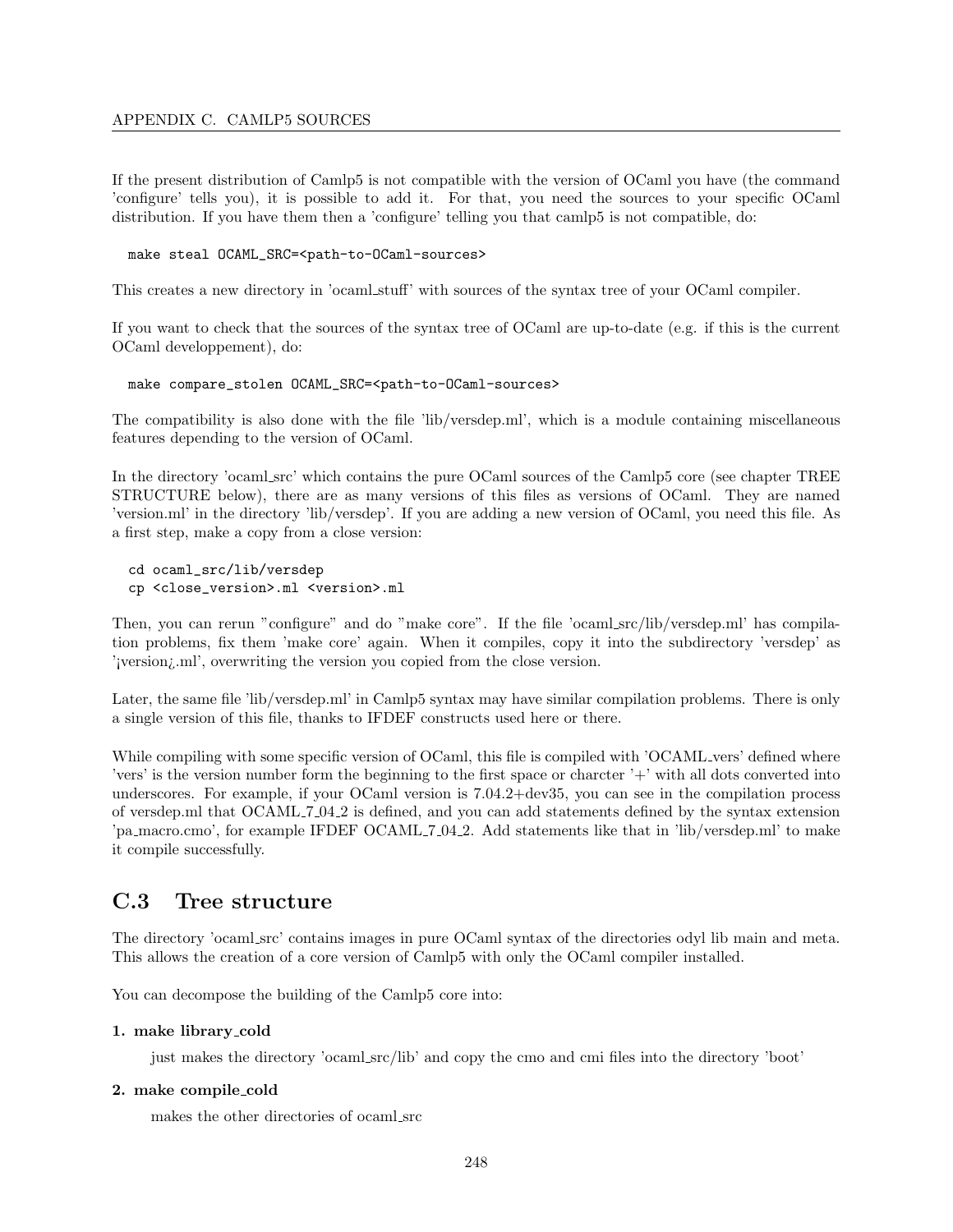#### 3. make promote cold

copies the executables "camlp5", "camlp5r" and the syntax extensions (cmo files) into the directory 'boot'

From this point, the core Camlp5 is in directory 'boot'. The real sources in the top directories odyl, lib, main and meta, which are written in revised syntax with some syntax extensions (grammars, quotations) can be compiled. To achieve their compilation, you can do:

make core

Or to compile everything do:

make all

or just:

make

Notice that doing "make core" or "make all" from scratch (after a make clean), automatically starts by making the core files from their pure OCaml versions.

# C.4 Fast compilation from scratch

```
./configure
make clean core compare
make coreboot
make all opt opt.opt
```
# C.5 Testing changes

1. do your changes

2. do:

make core compare

if it says that the bootstrap is ok, you can do:

make all make opt make opt.opt

otherwise, to make sure everything is ok, first do:

make coreboot

sometimes two bootstraps ('make coreboot' twice) are necessary, in particular if you change things in the directory 'lib'. It is even possible that three bootstraps are necessary.

If things go wrong, it is possible to return to the previous version by typing:

make restore clean\_hot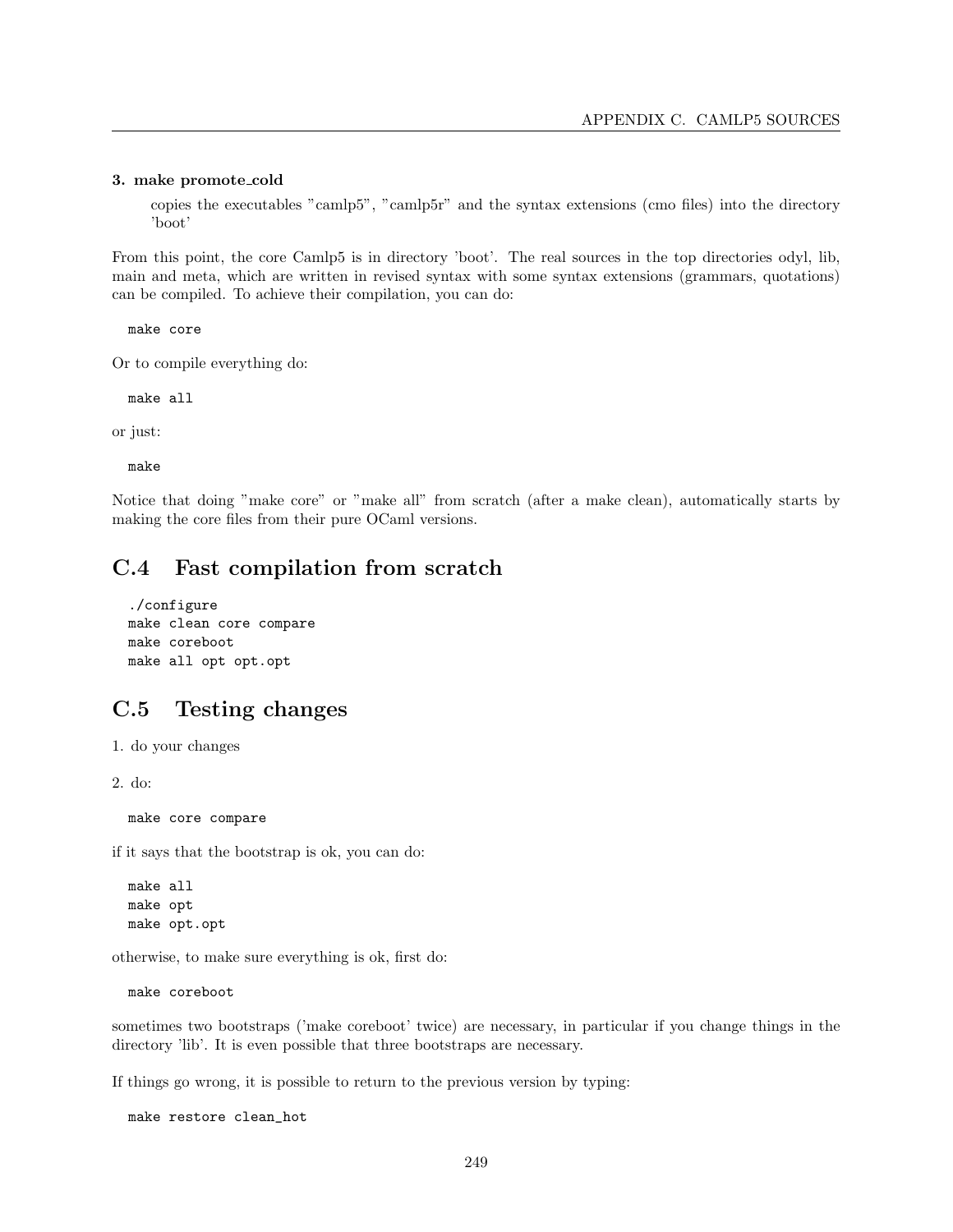then you can change what is necessary and continue by typing:

make core

and test the bootstrap again:

make coreboot

After several bootstraps (by 'make coreboot' or 'make bootstrap'), many versions are pushed in the directory 'boot' (you can type 'find boot -type d -print' to see that). If your system correctly bootstraps, you can clean that by typing:

make cleanboot

which keeps only two versions. (The command 'make clean' also removes these stack of versions.)

# C.6 Before committing your changes

Make sure that the cold start with pure OCaml sources work. For that, do:

```
make compare_sources | less
```
This shows you the changes that would be done in the OCaml pure sources of the directory ocaml src.

To make the new versions, do:

make new\_sources make promote\_sources

Notice that these pure OCaml sources are not supposed to be modified by hand, but only created by the above commands. Although their source is pretty printed they are usually not easy to read, particularly for expanded grammars (of the statement 'EXTEND').

If these sources do not compile, due to changes in the OCaml compiler, it is possible however to edit them. In this case, similar changes may need to be performed in the normal sources in revised syntax.

After doing 'make new sources' above, and before doing 'make promote sources' below, it is possible to do 'make untouch sources' which changes the dates of the newly created files with the dates of the old files if they are not modified. This way, the "svn commit" will not need to compare these files, which may be important if your network is not fast.

The 'make new sources' builds a directory named 'ocaml src.new'. If this directory still exists, due to a previous 'make new sources', the command fails. In this case, just delete it (rm -rf ocaml src.new) without problem: this directory is not part of the distribution, it is just temporary.

The 'make clean sources' deletes old versions of ocaml src, keeping only the last and the before last ones.

The command:

```
make bootstrap_sources
```
is a shortcut for: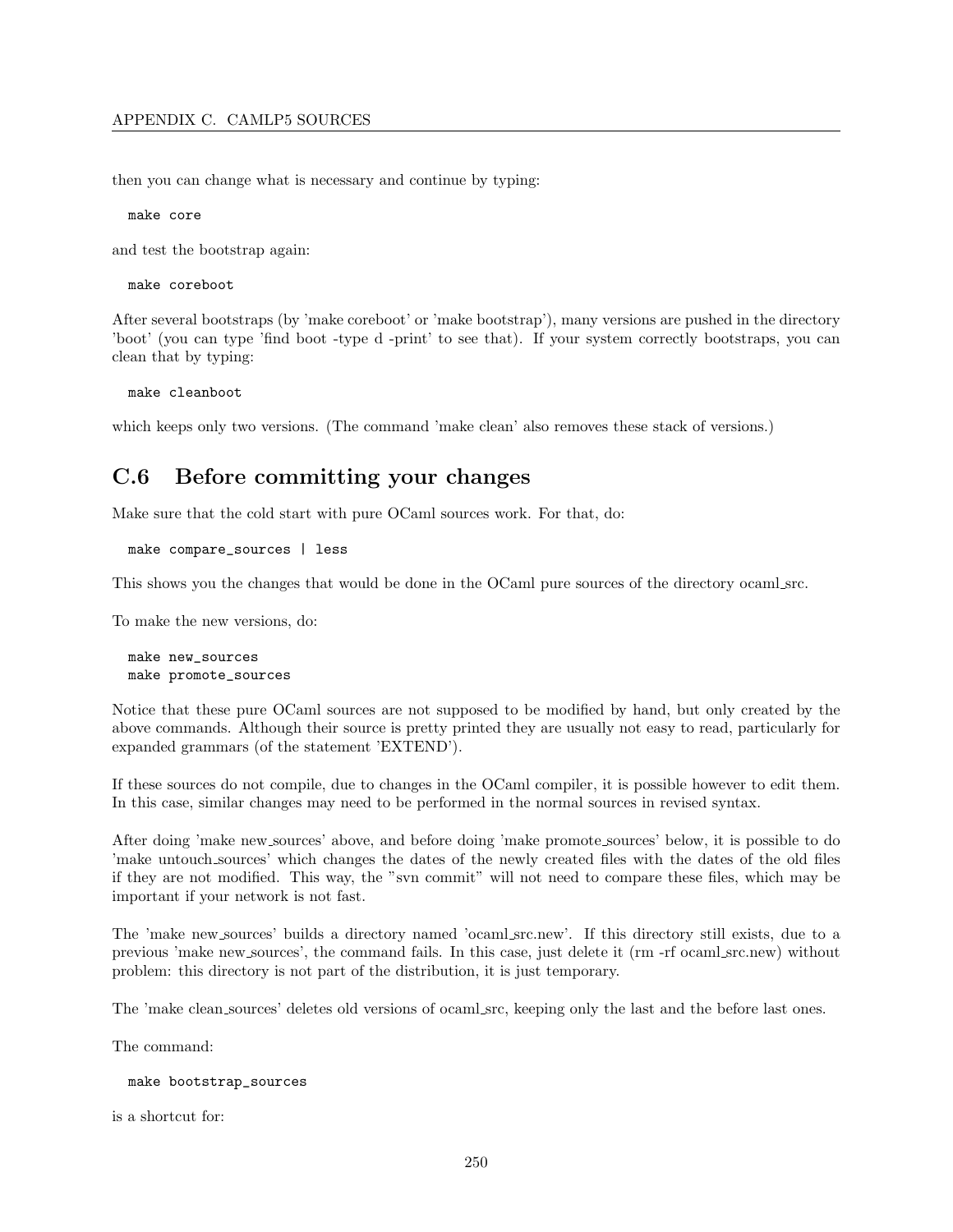make new\_sources make untouch\_sources make promote\_sources make clean\_sources

If there are changes in the specific file 'lib/versdep.ml', do also:

make compare\_all\_versdep

and possibly:

make bootstrap\_all\_versdep

because this file, in 'ocaml src/lib/versdep' directory has different versions according to the OCaml version.

After having rebuilt the pure OCaml sources, check that they work by rebuilding everything from scratch, starting with "configure".

## C.7 If you change the main parser

If you change the main parser 'meta/pa\_r.ml', you should check that the quotations expanders of syntax tree 'meta/q MLast.ml' match the new version. For that, do:

cd meta make compare\_q\_MLast

If no differences are displayed, it means that 'q\_MLast.ml' is ok, relatively to 'pa\_r.ml'.

Otherwise, if the displayed differences seem reasonable, update the version by typing:

make bootstrap\_q\_MLast

Then returning to the top directory, do 'make core compare' and possibly 'make coreboot' (one of several times) to check the correctness of the file.

And don't forget, if you want to commit, to re-create the pure OCaml sources like indicated above.

# C.8 Adding new nodes to the syntax tree

If new nodes are necessary in the syntax tree, for example because the OCaml language added itself new nodes, the steps are the following (with the example of adding the "lazy" pattern node).

• Add the node in the file 'main/mLast.mli'. Please respect the design of the nodes by looking at the other nodes. Example:

PaLaz of loc and patt

- Try to compile (do 'make' in the main directory). You are going to have some errors in files telling you that nodes are missing in some pattern matchings. Add them, according to the new nodes of OCaml or looking at other nodes.
- Once the compilation is done, try a 'make bootstrap' to be sure everything is OK.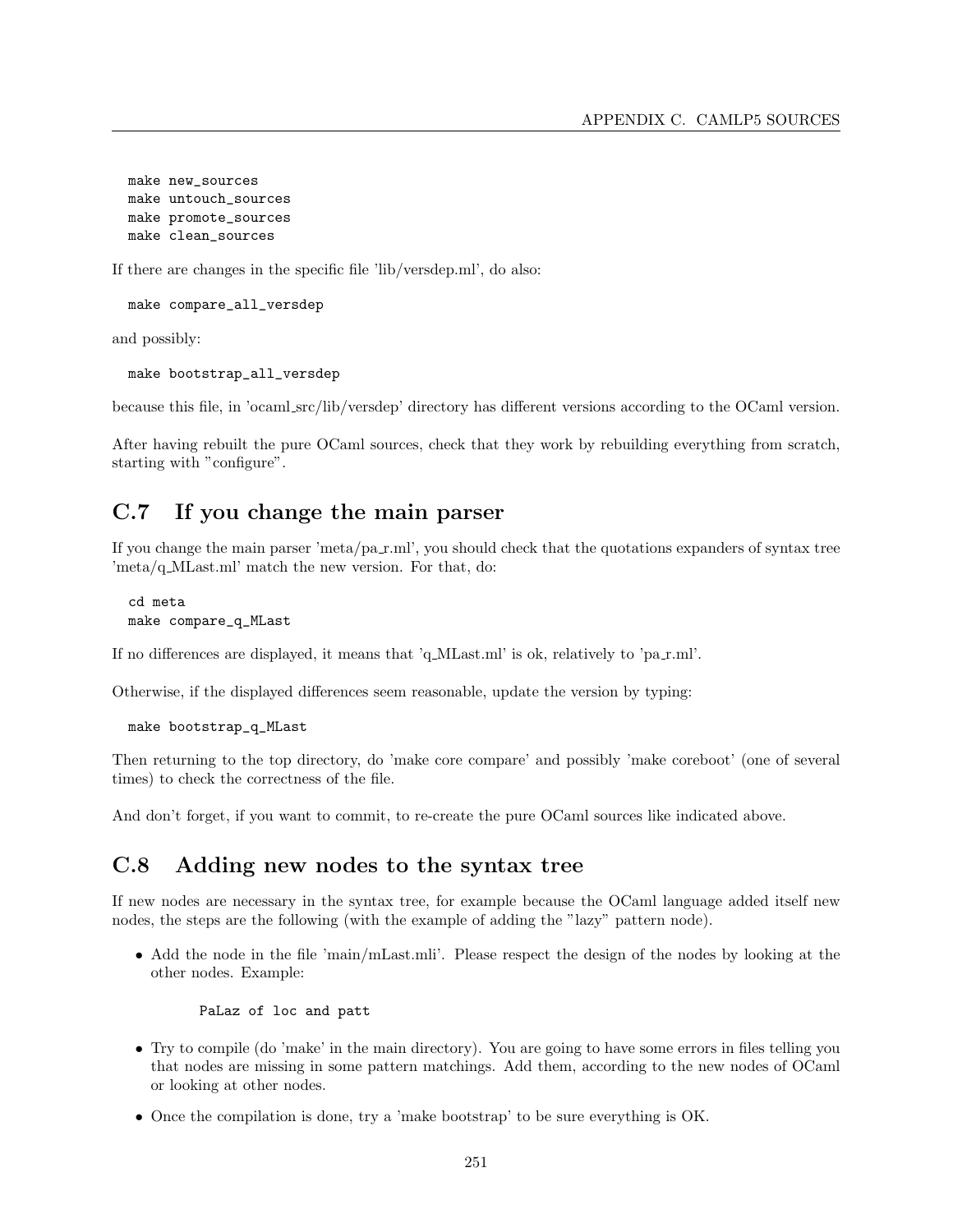• When it is, add the possible concrete syntax in the revised syntax, i.e. in 'meta/pa\_r.ml'. Since the quotation is not yet implemented, put it in syntax without quotation. Example:

"lazy"; p = SELF -> MLast.PaLaz loc p

- Do 'make bootstrap' again.
- Go to the directory 'meta' and type:

make compare\_q\_MLast

This command try to compare what should be the AST quotation if it perfectly matched the syntax. If this comparison seems reasonable, change the file 'q MLast.ml' by typing:

make bootstrap\_q\_MLast

• Do a 'make bootstrap' again to check everything is OK. If it is change the line of 'meta/pa r.ml'. In the example, from:

"lazy";  $p = SELF \rightarrow MLast.PaLaz loc p$ 

to:

```
"lazy"; p = SELF \rightarrow \langle :path \rangle lazy $p$ >>
```
- The new syntax should work now in revised syntax. You can complete the compilation, do a 'make install' and check with the toplevel that it works. Complete with the rest like said above.
- You can then complete the other syntaxes (the 'normal' syntax, for example in 'etc/pa\_o.ml') and the pretty printers.

### C.9 Switching between transitional and strict mode

If Camlp5 is compiled in some mode, it is possible to change its mode in two boostrapping steps. Type:

make MODE=T coreboot

to switch to transitional mode, or:

make MODE=S coreboot

to switch to strict mode.

After two (necessary) bootstraps, the kernel is compiled in the new mode. Complete the compilation by:

make MODE=T all opt opt.opt

or:

make MODE=S all opt opt.opt

according to the new mode you want to use.

Another solution is, of course, recompile everything from scratch: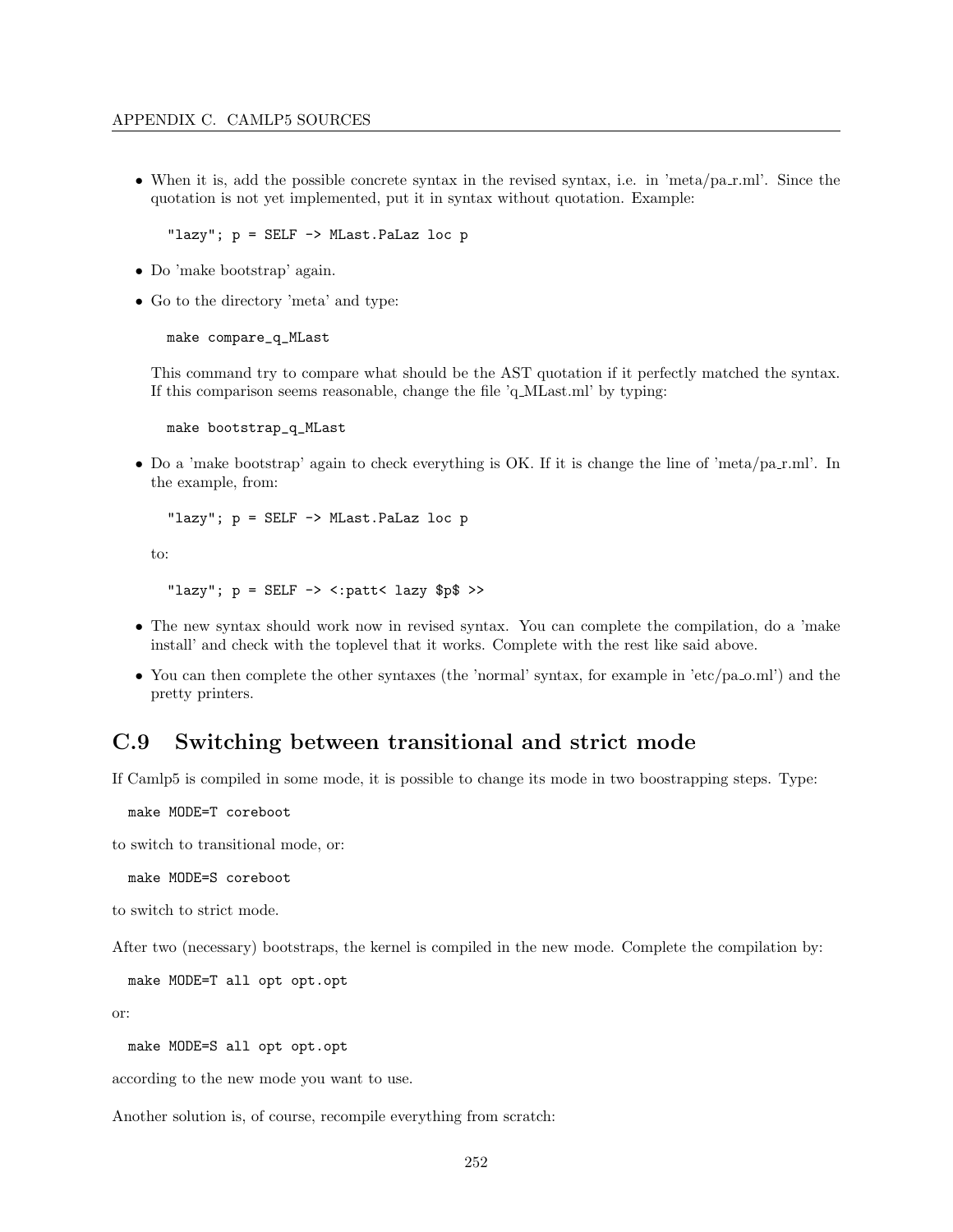```
make clean
  ./configure -transitional
  make world.opt
or:
```

```
make clean
./configure -strict
make world.opt
```
# C.10 Bootstrapping

Camlp5 is bootstrapped in numerous ways.

### C.10.1 Camlp5 executable bootstrapping

The file 'main/camlp5r' is rebuilt each time a bootstrapping command is used (like 'make coreboot' or 'make bootstrap'). This bootstrapping command starts with copying it in the directory 'boot'. The file 'boot/camlp5r' is used to recompile the sources, creating another file 'main/camlp5r'. When both files are the same (byte by byte), the Camlp5 executable is bootstrapped.

Sometimes, in particular when changes are done in the library (directory 'lib'), it is necessary to bootstrap twice before having the message 'Fixpoint reached, bootstrap succeeded'.

The command 'make compare' tells you whether the Camlp5 executable is currently bootstrapped or not.

#### C.10.2 Source bootstrapping

The compilation of Camlp5 starts with the compilation of files of the directory ocaml src written in pure OCaml. This creates the files 'camlp5' and 'camlp5r' in the directory boot. This is called the 'cold start'.

Once done, the sources of Camlp5 can be compiled using revised syntax and several syntax extensions, like the statement 'EXTEND', for example, and the quotations of syntax trees.

The core files of Camlp5 are in the directories lib, main, meta, odyl. There are the same directories in the directory ocaml\_src where all files are equivalent.

When changes are done in the core files, and when the printer kit in normal syntax 'etc/pr\_o.cmo' has been created, the files of the directory ocaml src can be rebuilt using the command 'make bootstrap sources'. This updates the files in ocaml src to exactly reflect the ones in the core, but in pure OCaml syntax.

Bootstrap: the1 files in ocaml src creates the first Camlp5 executable. The Camlp5 executable can rebuild the files in ocaml src.

#### C.10.3 Source file q MLast.ml bootstrapping

The source file meta/q.MLast.ml (quotation of syntax trees) can be recreated using the file meta/pa\_r.ml (revised syntax). When changes are done in the file meta/pa r.ml, a good usage is to go to the directory 'meta' and type:

make compare\_q\_MLast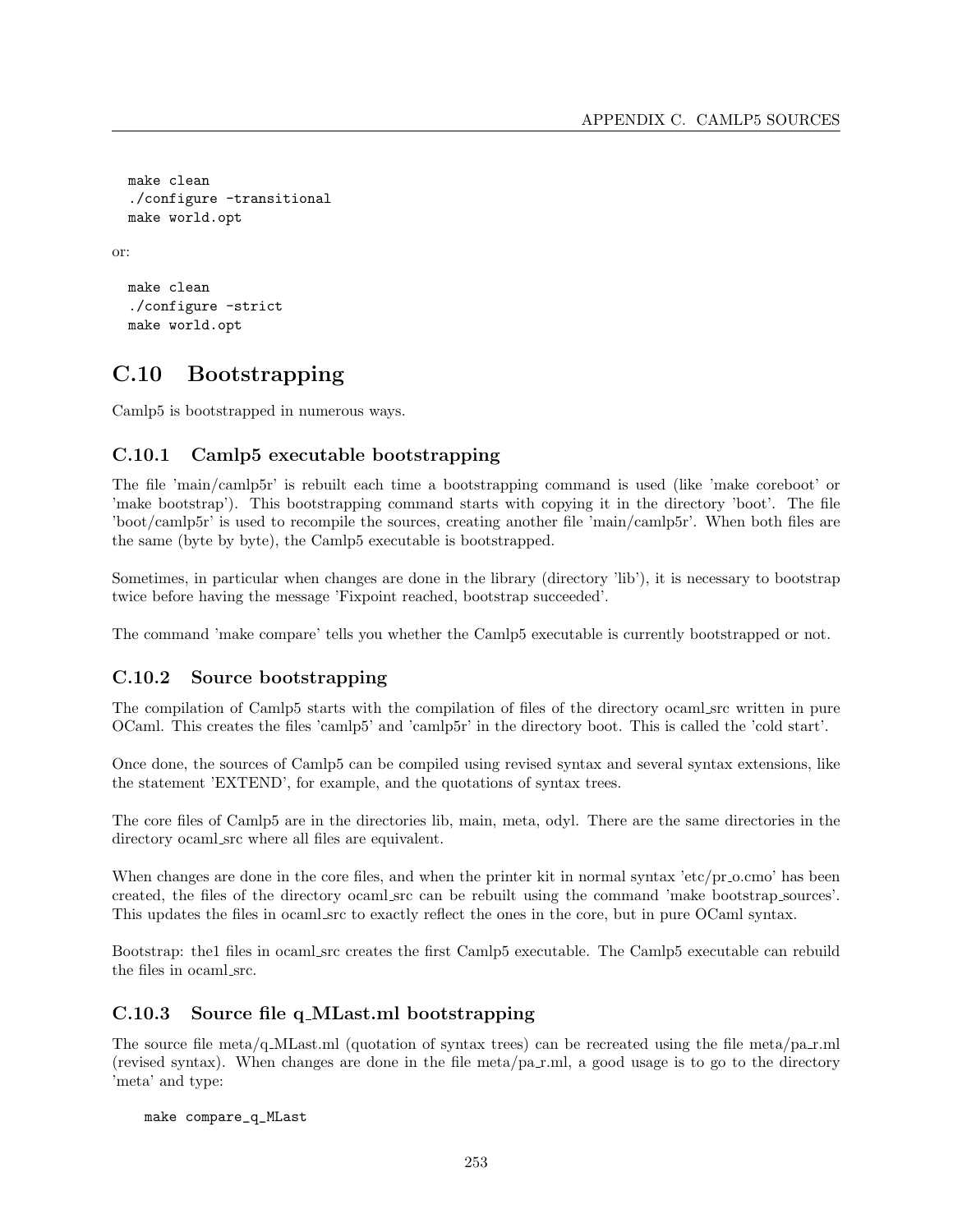This shows the possible changes that will be applied to meta/q  $MLast$ . If they seem to be reasonable, do:

#### make bootstrap\_q\_MLast

This changes the source file meta/q MLast.ml. After this command, a new 'make compare q MLast' indicates no differences.

After that, a new 'make bootstrap' in the top directory ensures that everythings works.

Bootstrap: the file meta/pa\_r.ml uses the quotation expander meta/q\_MLast.cmo. The source file meta/q\_MLast.ml is recreated by  $meta/pa\_r.ml$ .

#### C.10.4 Source file q ast.ml bootstrapping

The source file meta/q ast.ml contains another version of the quotation expander of syntax trees which follows the current syntax used (in normal syntax if the current syntax is used). This works only in strict mode.

This file depends on the definition of the syntax tree main/mLast.mli. When changes are done in this file, it is possible to see what changes are impacted in meta/q ast.ml. For this, go to the directory 'meta' and type:

make compare\_q\_ast

This shows the possible changes that will be applied to meta/q ast.ml. If they seem to be reasonable, do:

make bootstrap\_q\_ast

This changes the source file meta/q ast.ml. After this command, a new 'make compare q ast' indicates no differences.

After that, a new 'make bootstrap' in the top directory ensures that everythings works.

#### C.10.5 Lisp and Scheme syntax bootstrapping

The Lisp syntax is written in Lisp syntax in the directory etc. It is the file 'etc/pa lisp.ml'. To compile this file, there is another file, named 'etc/pa lispr.ml' written in revised syntax.

When changes are done in etc/pa lisp.ml, the file etc/pa lispr.ml must be rebuilt. First, go to the directory 'etc' and type:

make compare\_lisp

If changes seem to be reasonable, do:

make boostrap\_lisp

This rebuilds 'etc/pa lispr.ml'. A new 'make' in the directory 'etc' will recompile it and recompile the Lisp version 'etc/pa lisp.ml'.

Bootstrap: etc/pa lispr.ml allows to compile etc/pa lisp.ml, and changes is etc/pa lisp.ml are reported in the source file etc/pa lispr.ml through 'make bootstrap lisp'.

Same for the Scheme syntax: the files are etc/pa scheme.ml and 'etc/pa scheme.ml'.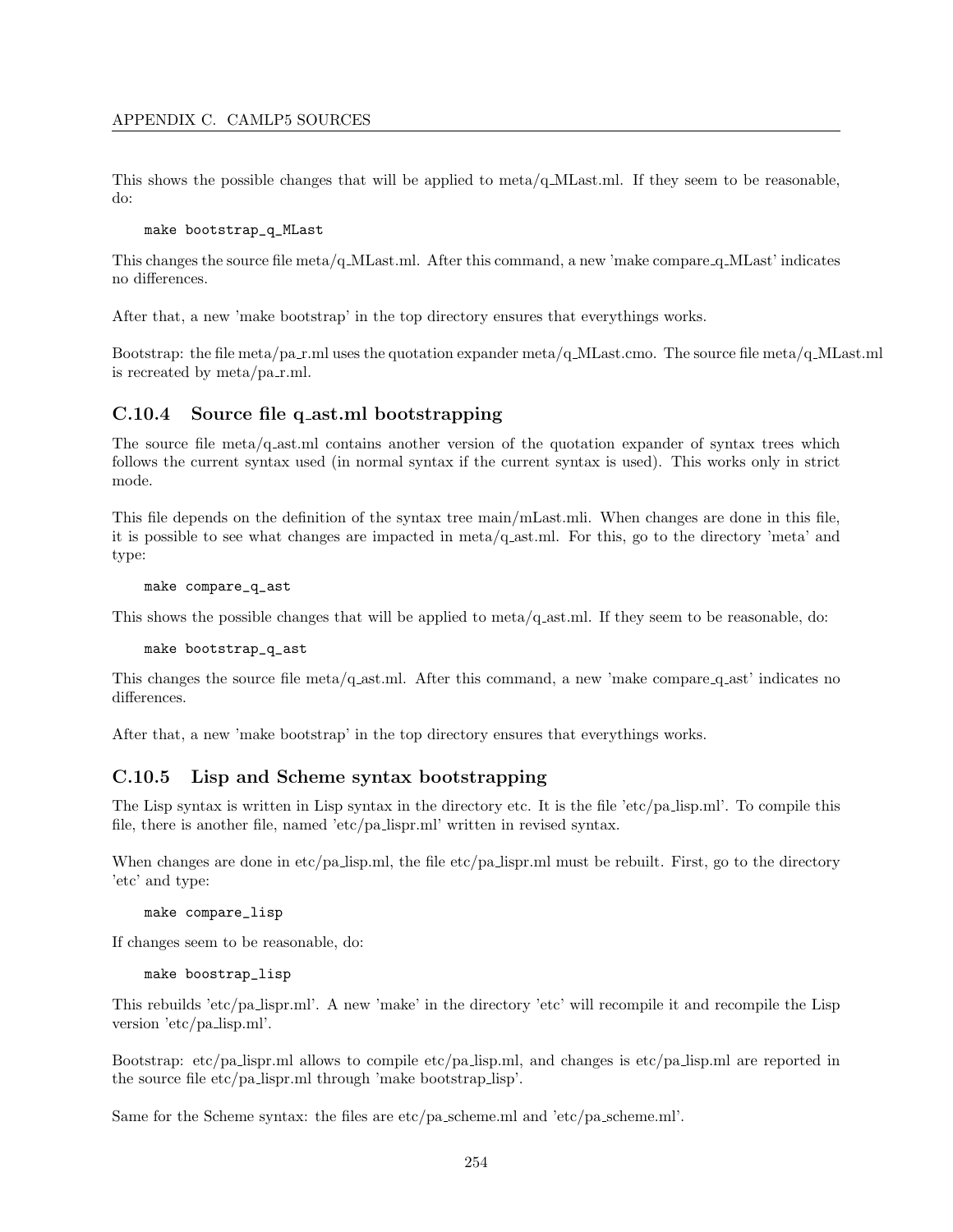#### C.10.6 EXTEND statement bootstrapping

The EXTEND statement of Camlp5 is a syntax extension. The file 'meta/pa extend.ml' contains the statement for the adding of this syntax extension, therefore something like:

EXTEND expr: [ [ "EXTEND" .....

To be compiled, the file 'meta/pa extend.ml' needs 'pa extend.cmo'. This is actually its previous version in the directory 'boot'. When checking for a correct bootstrapping of Camlp5 (with the command 'make compare', for example), a test is done to verify that the binary files 'meta/pa extend.cmo' and 'boot/pa extend.cmo' are the same.

Notice that there is also a file 'ocaml src/meta/pa extend.ml' in pure OCaml syntax, but, although this file is pretty printed, is is hardly editable, because the expansion of the 'EXTEND' statement is a very long expression rather difficult to understand. But this file need not to be changes, since the command 'make bootstrap sources' (see above) rebuilts it.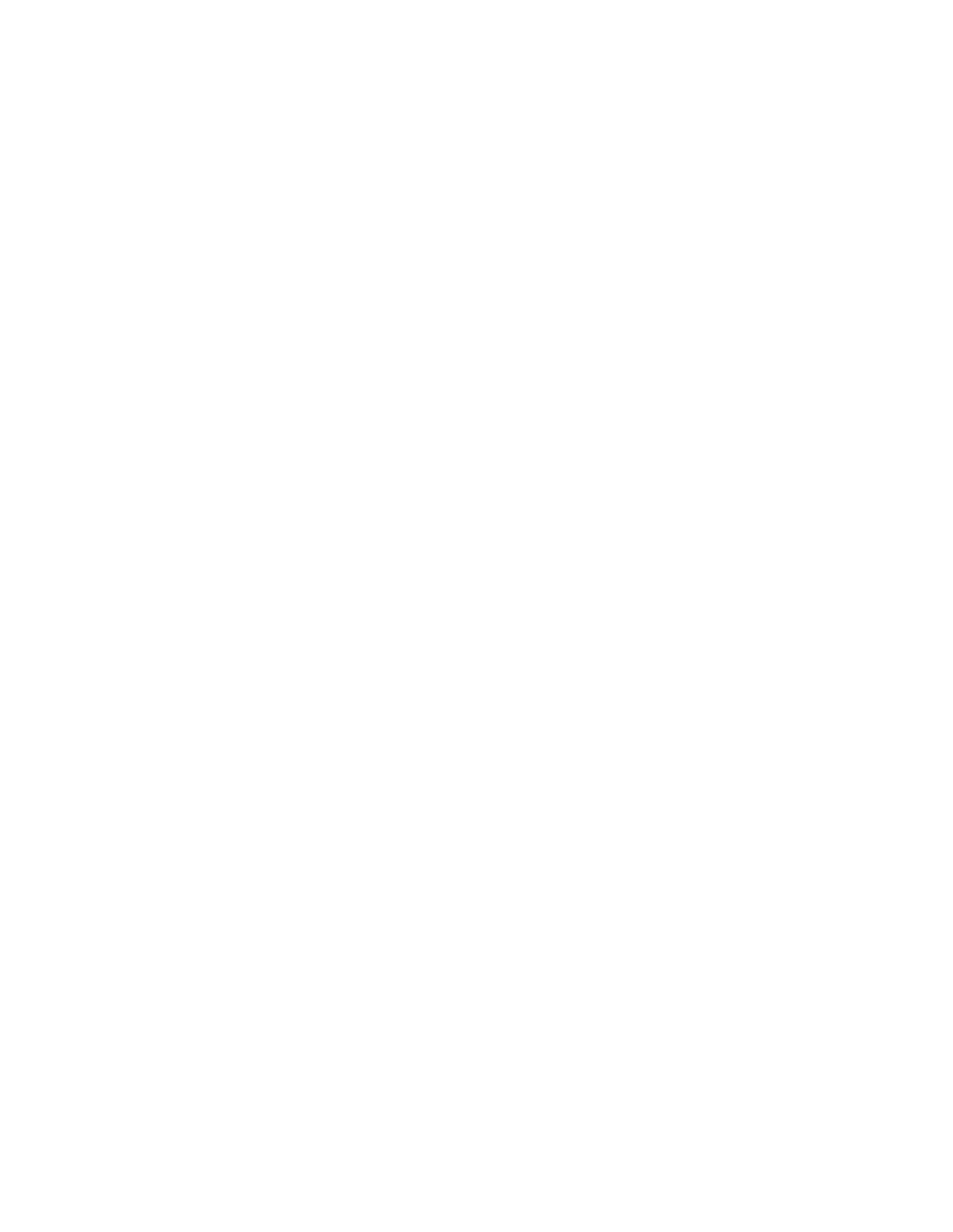# Appendix D

# About Camlp5

#### Version

7.00

#### Home page

http://pauillac.inria.fr/˜ddr/camlp5/

#### Author

Daniel de Rauglaudre, INRIA

#### History

The ideas behind Camlp5 were expressed in the 1990s by Michel Mauny. In 1996, Daniel de Rauglaudre implemented the first version named Camlp4 (the four "p" standing for "Pre-Processor-Pretty-Printer"). In 2002, Camlp4 was maintained by Michel Mauny, and later extended by Nicolas Pouillard, with different basic ideas, introducing some incompatibilities. In 2006, Daniel de Rauglaudre restarted this work, renaming it Camlp5.

```
* Copyright (c) 2007-2017, INRIA (Institut National de Recherches en
* Informatique et Automatique). All rights reserved.
* Redistribution and use in source and binary forms, with or without
* modification, are permitted provided that the following conditions are met:
*
* * Redistributions of source code must retain the above copyright
       notice, this list of conditions and the following disclaimer.
* * Redistributions in binary form must reproduce the above copyright
* notice, this list of conditions and the following disclaimer in the
* documentation and/or other materials provided with the distribution.
* * Neither the name of INRIA, nor the names of its contributors may be
* used to endorse or promote products derived from this software without
* specific prior written permission.
*
* THIS SOFTWARE IS PROVIDED BY INRIA AND CONTRIBUTORS ''AS IS'' AND
* ANY EXPRESS OR IMPLIED WARRANTIES, INCLUDING, BUT NOT LIMITED TO,
* THE IMPLIED WARRANTIES OF MERCHANTABILITY AND FITNESS FOR A
* PARTICULAR PURPOSE ARE DISCLAIMED. IN NO EVENT SHALL INRIA AND
* CONTRIBUTORS BE LIABLE FOR ANY DIRECT, INDIRECT, INCIDENTAL,
* SPECIAL, EXEMPLARY, OR CONSEQUENTIAL DAMAGES (INCLUDING, BUT NOT
```